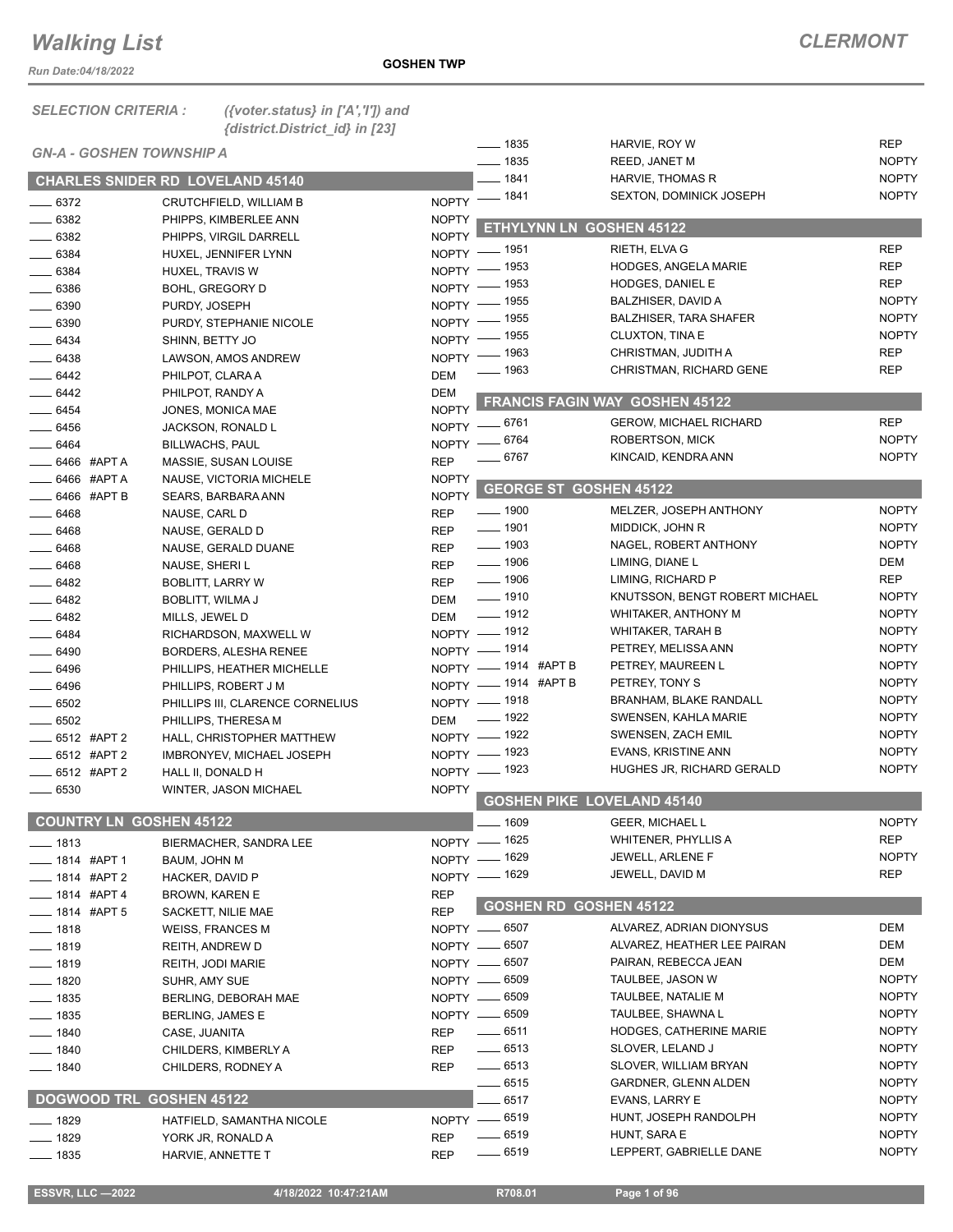*Run Date:04/18/2022*

#### *GN-A - GOSHEN TOWNSHIP A*

| KUII DAIC.04/10/ZUZZ |                                 |               | ____ 6752 #APT 2              | <b>CLEMONS, DUANE M</b>           | <b>REP</b>   |
|----------------------|---------------------------------|---------------|-------------------------------|-----------------------------------|--------------|
|                      | <b>GN-A - GOSHEN TOWNSHIP A</b> |               | ____ 6752 #APT 2              | LAWRENCE, DIANA MARIE             | <b>NOPTY</b> |
|                      | <b>GOSHEN RD GOSHEN 45122</b>   |               | -6752 #APT 2                  | ZINSMEISTER, TONI LYNN            | <b>NOPTY</b> |
| $\frac{1}{2}$ 6523   | <b>WILDER, DILLARD</b>          |               |                               | ROSE, DAISY SHEALENE              | <b>NOPTY</b> |
| $- 6523$             | <b>WILDER, LUCY F</b>           | DEM -6763     |                               | ROSE, JOHN THOMAS                 | <b>NOPTY</b> |
| $\frac{1}{2}$ 6525   | BYRD, NICHOLAS ALAN             | NOPTY __ 6799 |                               | HENSON, J C                       | <b>NOPTY</b> |
| $- 6525$             | CALDWELL, CASEY                 | NOPTY __ 6799 |                               | HENSON, JOYCE A                   | <b>NOPTY</b> |
| $- 6525$             | CALDWELL, SUSAN M               | NOPTY __ 6804 |                               | GILDAY, PAUL JOESPH               | <b>NOPTY</b> |
| $- 6525$             | HAEUFLE, OLIVIA GRACE           | NOPTY __ 6805 |                               | NAPIER, KYLE W                    | DEM          |
| $- 6527$             | LOWE, TYLER J                   | NOPTY __ 6805 |                               | NAPIER, RAMONA                    | DEM          |
| $- 6527$             | WILLIAMS, KELLY PAULINE         | NOPTY __ 6810 |                               | NELSON, LINDA L                   | <b>REP</b>   |
| $-6529$              | COULTER, MARY ELIZABETH         | NOPTY -6812   |                               | KANNENBERG, ADAM K                | <b>NOPTY</b> |
| $- 6529$             | COULTER, MATTHEW C              | NOPTY -6812   |                               | PENCE, MATTHEW G                  | <b>NOPTY</b> |
| $-6531$              | DZIECH, DENNIS A                | NOPTY __ 6815 |                               | BYRD, LINDA S                     | <b>NOPTY</b> |
| $\frac{1}{2}$ 6533   | PALMER, BELINDA K               | REP           | $-6817$                       | <b>CURLESS, TONY LEE</b>          | <b>NOPTY</b> |
| $\frac{1}{2}$ 6533   | PALMER, STEVEN L                | REP           | $-6819$                       | SUPE, DONNA JEAN                  | <b>REP</b>   |
| $- 6537$             | PHARIS, DAVID R                 | REP           | $-6819$                       | SUPE, EDWARD D                    | <b>NOPTY</b> |
| $\frac{1}{2}$ 6537   | PHARIS, EMLY C                  | NOPTY __ 6819 |                               | SUPE JR, HARRY R                  | <b>REP</b>   |
| $- 6547$             | ROBERTS, JOHN D                 | NOPTY __ 6821 |                               | CONERLY, MARIANNE KELLY           | <b>NOPTY</b> |
| $- 6547$             | ROBERTS, TAMMY E                | NOPTY -6822   |                               | <b>CLARK, JONAH MATTHEW</b>       | <b>NOPTY</b> |
| $\frac{1}{2}$ 6547   | WOODRUM, LULA FAYE              | NOPTY __ 6822 |                               | <b>CLARK, MADISON MARGARET</b>    | <b>NOPTY</b> |
| $- 6551$             | SMITH, JUANITA                  | DEM           | ______ 6825                   | CHRISTIE, LISA R                  | <b>REP</b>   |
| $\frac{1}{2}6551$    | SMITH JR, PAUL F                | DEM           | $\frac{1}{2}$ 6825            | <b>KELLY, FRANCIS B</b>           | <b>REP</b>   |
| $- 6553$             | CRABILL, MATTHEW C              | NOPTY -6825   |                               | KELLY, SHERRY D                   | <b>REP</b>   |
| $- 6559$             | MITCHELL, JANET L               | NOPTY -6826   |                               | CONLEY, LINDA K                   | <b>NOPTY</b> |
| $\frac{1}{2}$ 6559   | MITCHELL, ROBERT GARY           | NOPTY __ 6827 |                               | MAYNARD, PATRICK M                | <b>REP</b>   |
| $- 6569$             | BARBER, DEBORAH J               | NOPTY __ 6827 |                               | MAYNARD, SALLY J                  | <b>REP</b>   |
| $- 6569$             | SNYDER, RICHARD A               | NOPTY -6830   |                               | WEBER, JEREMY D                   | <b>NOPTY</b> |
| $- 6583$             | <b>BUSCH, ANTHONY JOHN</b>      | NOPTY __ 6830 |                               | WEBER, NAOMI                      | <b>REP</b>   |
| $\frac{1}{2}$ 6583   | MCDANIEL, GWENDOLYN C           | NOPTY -6830   |                               | WEBER JR, RICHARD                 | <b>REP</b>   |
| $\frac{1}{2}$ 6585   | LOVELL, JAMI FALAN MAKENZI PA   | NOPTY __ 6836 |                               | HOLLAND, JOYCE D                  | DEM          |
| $\frac{1}{2}$ 6585   | WINTERS, SHAYAH S               | NOPTY -6840   |                               | HOWLETT, MAYO E                   | <b>NOPTY</b> |
| $\frac{1}{2}$ 6587   | ALLEN, TIFFANY GAIL             | NOPTY -6843   |                               | COMBS, DUSTIN M                   | <b>NOPTY</b> |
| $- 6587$             | PENNINGTON, ROBERT FRED         | NOPTY __ 6845 |                               | DOSS, JACKIE L                    | <b>REP</b>   |
| $\frac{1}{2}$ 6599   | <b>HOBBS, TRICIA M</b>          | NOPTY -6848   |                               | <b>BANKS, TERRI LYNN</b>          | <b>REP</b>   |
| $\frac{1}{2}$ 6605   | MONTGOMERY, NICHOLAS EUGENE     | NOPTY __ 6852 |                               | BONHAM, JO ANN                    | <b>REP</b>   |
| $\frac{1}{2}$ 6609   | <b>CRASE, PATRICIA SUE</b>      | NOPTY __ 6853 |                               | MAPHET, DAVID W                   | <b>REP</b>   |
| $- 6609$             | PIERSON, JESSICA NICHOLE        | NOPTY __ 6853 |                               | MAPHET, MARY T                    | <b>REP</b>   |
| $- 6611$             | PARKS, DESTINY LYNN             | NOPTY __ 6865 |                               | LEMIRE, JAMISON E                 | <b>REP</b>   |
| $- 6611$             | POLLEY, CODY A                  | NOPTY __ 6865 |                               | LEMIRE, KATHRYN JEAN              | <b>REP</b>   |
| $\frac{1}{2}$ 6613   | JARVIS, CHAD C                  | REP           | $- 6873$                      | FLETCHER, DEREK A                 | <b>NOPTY</b> |
| $- 6615$             | MORGAN, LAUREN ELIZABETH        | <b>REP</b>    | $-6873$                       | VAUGHT, ALEC R                    | <b>NOPTY</b> |
| $- 6637$             | MCDANIEL, KYLE JAMES            | NOPTY __ 6873 |                               | VAUGHT, MELISSA LYNN              | REP          |
| $-6641$              | BUTLER, DONNA J                 | <b>REP</b>    | $- 6883$                      | WESSEL, ELIZABETH DANELLE         | <b>NOPTY</b> |
| $- 6641$             | SALMONS JR, EVERETT L           | <b>REP</b>    | $- 6883$                      | WESSEL, JOSHUA ALLEN              | <b>NOPTY</b> |
| $- 6643$             | MACKEY, ALEXIS M                | <b>REP</b>    | $\frac{1}{2}$ 6885            | CROWE, DANNY W                    | <b>NOPTY</b> |
| $- 6643$             | MACKEY, JAMIE NICOLE            | <b>REP</b>    | $- 6885$                      | <b>CROWE, EVA MARIE CHRISTINE</b> | <b>NOPTY</b> |
| $- 6643$             | MACKEY, THOMAS EDWIN            | <b>REP</b>    | NOPTY HUNTLEY RD GOSHEN 45122 |                                   |              |
| $- 6647$             | <b>GLASSMEYER, GARY L</b>       |               |                               |                                   |              |
| $- 6651$             | <b>BOLIN, TATE D</b>            | NOPTY __ 1693 |                               | <b>BURKE, KELSY</b>               | <b>NOPTY</b> |
| $\frac{1}{2}$ 6655   | HALL, JANICE D                  | NOPTY __ 1693 |                               | DONALDSON, SAVANNAH MARIE         | <b>NOPTY</b> |
| $\frac{1}{2}$ 6655   | MESSER, ROBERT C                | NOPTY __ 1693 |                               | DONALDSON, TONYA L                | <b>NOPTY</b> |
| $- 6662$             | TOPPE, DANIEL DAWAYNE           | NOPTY __ 1693 |                               | DONALDSON, WILLIAM J              | <b>NOPTY</b> |
| $- 6663$             | STEELE, JEFFREY DOUGLAS         | REP           | $\frac{1}{2}$ 1723            | MECHLEY, DAN P                    | <b>NOPTY</b> |
| $- 6720$             | REED, ELIZABETH HUTCHINSON      | NOPTY __ 1727 |                               | PALMER, ADAM T                    | REP          |
| $- 6732$             | RIDEOUT, MARISSA PAIGE          | NOPTY __ 1727 |                               | PALMER, CALEB THOMAS              | REP          |
| $- 6736$             | <b>BOWERS, ROSEMARY</b>         | REP           | $- 1727$                      | PALMER, DONICE M                  | <b>REP</b>   |
| $- 6738$             | PALMER, JOSEPH JAMES            | NOPTY __ 1729 |                               | HANLEY, JASON PAUL                | <b>NOPTY</b> |
| $- 6740$             | <b>BICKEL, CHRIS K</b>          | <b>REP</b>    | $- 1729$                      | MATTHEWS, GARY W                  | <b>NOPTY</b> |
| $- 6740$             | <b>BICKEL, CHRISTIE</b>         | NOPTY __ 1729 |                               | WELBOURNE, BEVERLY J              | <b>NOPTY</b> |
| $- 6745$             | DAVIS, CHYANNE CORRINA          | NOPTY __ 1733 |                               | SWIFT, LOIS PAPPAS                | <b>REP</b>   |
| $- 6747$             | RICHARDSON, BRYAN R             | NOPTY __ 1739 |                               | FIERMAN, EVELYN D                 | <b>NOPTY</b> |
| $-6747$              | RICHARDSON, PATTI J             | DEM           | $\frac{1}{2}$ 1739            | FIERMAN, GREGORY J                | <b>NOPTY</b> |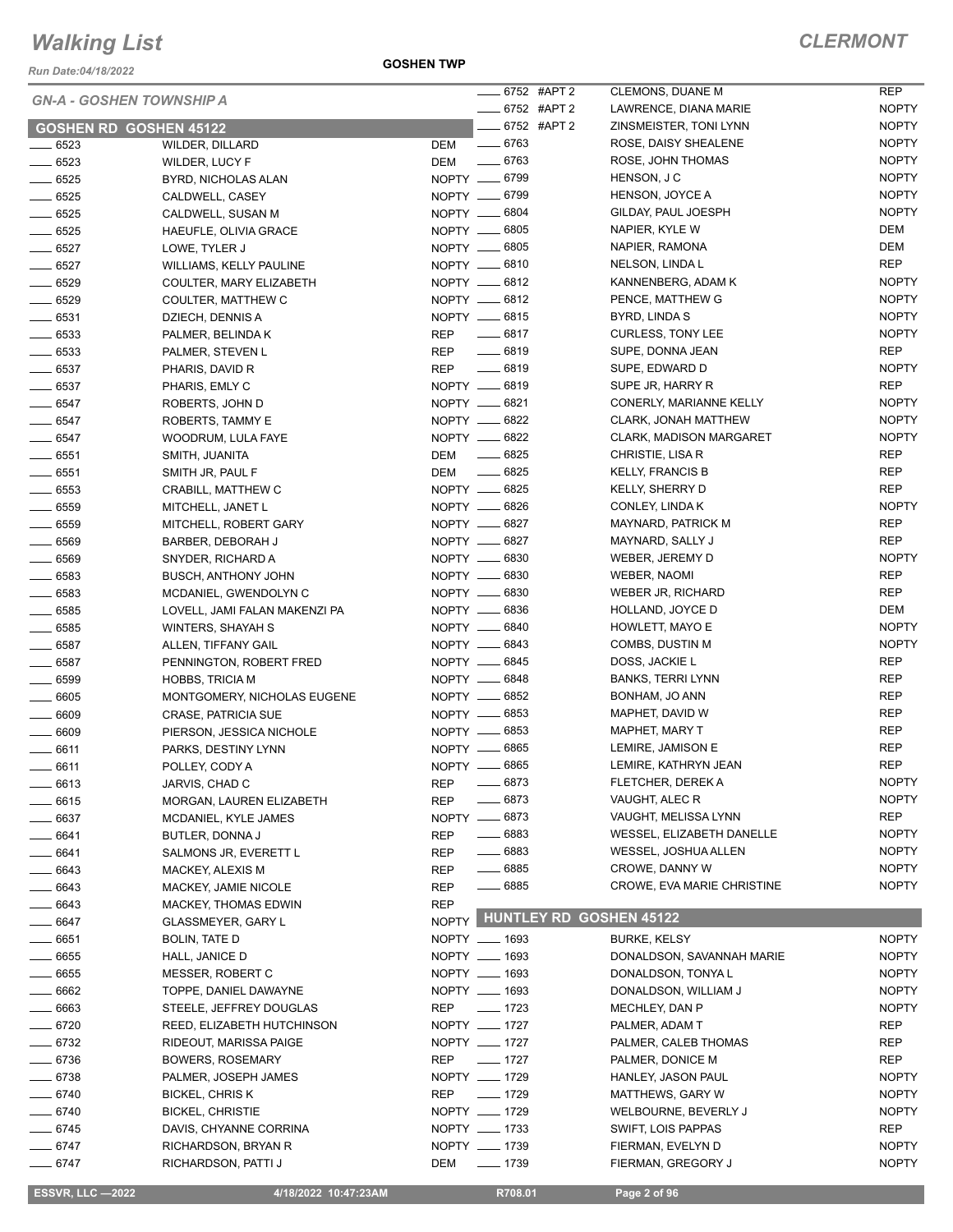*Run Date:04/18/2022*

|                  |                                       | $-2045$                        | SOALE, JENNIE MARIE                | <b>NOPTY</b> |
|------------------|---------------------------------------|--------------------------------|------------------------------------|--------------|
|                  | <b>GN-A - GOSHEN TOWNSHIP A</b>       | 2046                           | CARR, SANDORA VENICE               | <b>NOPTY</b> |
|                  | <b>HUNTLEY RD GOSHEN 45122</b>        | 2046                           | <b>WOLFINGER, DAVE B</b>           | <b>NOPTY</b> |
| $- 1739$         | FIERMAN, NICHOLAS RYAN                | NOPTY __ 2050                  | SAWCHEK, JOSEPH MICHAEL            | <b>NOPTY</b> |
| $- 1739$         | WHITTON, SAMUEL C                     | NOPTY __ 2050                  | TONEY, PATRICIA L                  | <b>NOPTY</b> |
|                  |                                       | NOPTY __ 2054                  |                                    | <b>NOPTY</b> |
| $- 1745$         | <b>REISING, BRADLEY PHILLIP</b>       |                                | WORKMAN, JESSE L                   |              |
| $- 1745$         | REISING, LEO C                        | <b>REP</b><br>$\frac{1}{2054}$ | WORKMAN, REGINALD L                | <b>NOPTY</b> |
| $- 1745$         | <b>REISING, SHIRL L</b>               | <b>REP</b><br>$\frac{1}{2056}$ | GREENAWALT, BOBBIE A               | <b>REP</b>   |
| $- 1747$         | <b>GAERTNER, JENNIFER L</b>           | NOPTY __ 2056                  | <b>GREENAWALT, ROBERT W</b>        | <b>REP</b>   |
| $- 1747$         | <b>GAERTNER, KURT A</b>               | NOPTY __ 2056                  | <b>GREENAWALT, TYLER RAY</b>       | <b>NOPTY</b> |
| $- 1749$         | FREDERICK, JERRY                      | DEM<br>$\frac{1}{2060}$        | VOSHELL, ALICE D                   | DEM          |
| $- 1749$         | FREDERICK, PATRICIA A                 | <b>REP</b><br>$\frac{1}{2060}$ | VOSHELL, MICHAEL D                 | DEM          |
| $- 1753$         | EVANS, ANGELA MARIE                   | NOPTY __ 2061                  | <b>BLANKENSHIP, TAIYLER RENEE</b>  | <b>NOPTY</b> |
| $- 1753$         | <b>EVANS, STERLING MICHAEL</b>        | NOPTY __ 2062                  | HOLTMAN, THOMAS EDWARD             | <b>NOPTY</b> |
| $- 1755$         | KOLLMORGEN, CHRISTIAN THEODORE        | NOPTY __ 2062                  | LOVE, LISA MARY                    | <b>NOPTY</b> |
| $- 1755$         | KOLLMORGEN, REBECCA J                 | NOPTY __ 2065                  | OSBORNE, CARLA J                   | <b>NOPTY</b> |
| $- 1755$         | KOLLMORGEN, TIMOTHY A                 | NOPTY __ 2067                  | CALES, KATIE E                     | <b>NOPTY</b> |
| $- 1755$         | PATTON, MISTY D                       | NOPTY __ 2100                  | HARMEYER, JEFF J                   | <b>REP</b>   |
| $- 1757$         | ENGLED JR, DOUGLAS A                  | NOPTY __ 2100                  | HARMEYER, JOSEPH C                 | <b>REP</b>   |
| $- 1757$         | ENGLED, LAURA ANN                     | NOPTY __ 2100                  | HARMEYER, WILLA LEE                | <b>REP</b>   |
| $- 1757$         | <b>GENTRY, LAUREN CAROLINE</b>        | NOPTY __ 2150                  | HARMEYER, JAY C                    | <b>NOPTY</b> |
| $- 1757$         | <b>GENTRY, PAIGE CASSANDRA</b>        | NOPTY __ 2150                  |                                    | <b>REP</b>   |
|                  |                                       |                                | HARMEYER, KIMBERLY C               |              |
| $- 1757$         | <b>GENTRY, TYLER AARON</b>            | NOPTY __ 2200                  | HOEVENER, JOHN S                   | <b>REP</b>   |
| $- 1757$         | <b>SLUSHER, ERIK M</b>                | NOPTY __ 2200                  | HOEVENER, LAURA ROHS               | <b>REP</b>   |
| $- 1759$         | STROEER, JANICE A                     | <b>NOPTY</b>                   |                                    |              |
| $- 1759$         | STROEER, LUDGER                       |                                | NOPTY KIRBETT RD GOSHEN 45122      |              |
| $- 1761$         | BESSENBACH JR, CHARLES P              | NOPTY __ 1827                  | <b>BOSSERMAN, JANET R</b>          | <b>NOPTY</b> |
| $- 1761$         | BESSENBACH, JENNIFER MARIE            | NOPTY __ 1827                  | <b>BOSSERMAN, TERRENCE A</b>       | <b>REP</b>   |
| $- 1771$         | ARBINO, CYNTHIA G                     | NOPTY __ 1831                  | <b>HUGHES, PAMELA SUE</b>          | <b>REP</b>   |
| $- 1771$         | ARBINO, MARION J                      | NOPTY __ 1831                  | HUGHES, RONALD EUGENE              | <b>REP</b>   |
| $- 1775$         | <b>BRIGGS, BRICE LUCAS</b>            | NOPTY __ 1833                  | <b>ERNEST SEARS, ASHLEY NICOLE</b> | <b>NOPTY</b> |
| $- 1775$         | BRIGGS, COLLIN BENJAMIN               | NOPTY __ 1833                  | TAYLOR III, ROBERT                 | <b>NOPTY</b> |
| $- 1775$         | <b>BRIGGS, DANIEL J</b>               | NOPTY __ 1835                  | <b>WIECK, BAYLIE N</b>             | <b>NOPTY</b> |
| $- 1775$         | <b>BRIGGS, STERLING JOSEPH</b>        | NOPTY __ 1839                  | HELTON JR, DORVAN PALMER           | <b>NOPTY</b> |
| $- 1775$         | <b>BRIGGS, VIRGINIA P</b>             | NOPTY __ 1839                  | <b>HELTON, MARY ANN</b>            | <b>NOPTY</b> |
| $- 1775$         | <b>WALKER, MILES PHILLIP</b>          | NOPTY __ 1849                  | MANSFIELD, ANN G                   | REP          |
| $- 1777$         | MELTON, CRYSTAL FAWN                  | NOPTY __ 1849                  |                                    |              |
|                  |                                       | NOPTY __ 1853                  | MANSFIELD, DENNIS L                | <b>NOPTY</b> |
| $- 1777$         | PROFITT, ADA R                        |                                | <b>WILCHER, MARY ELLEN</b>         | <b>NOPTY</b> |
| $- 1781$         | SAUNDERS, CHRISTEL L                  | NOPTY __ 1855                  | HILES, WADE R                      | <b>NOPTY</b> |
| $- 1781$         | SAUNDERS, KENNETH W                   | <b>REP</b><br>$- 1857$         | THATCHER, ALEX JAMES               | <b>NOPTY</b> |
| $- 1787$         | JOHNSON, BRIAN DAVID                  | NOPTY __ 1857                  | THATCHER, BRANDT E                 | <b>NOPTY</b> |
| $- 1787$         | JOHNSON, DEBRA GAIL                   | NOPTY __ 1857                  | THATCHER, CIERRA MARIE             | <b>NOPTY</b> |
| $- 1795$         | ROSS, SHIRLEY J                       | DEM<br>$\frac{1}{2}$ 1857      | THATCHER, TAMMY D                  | <b>NOPTY</b> |
| $- 1799$         | MURDOCH, LORI A                       | NOPTY __ 1859                  | ALFORD, FRANKLIN J                 | REP          |
| $- 1799$         | STEFFEN, SCOTT W                      | NOPTY __ 1859                  | ALFORD, JEANNE M                   | REP          |
|                  |                                       | ___ 1861                       | PENDERGRASS, KIMBERLY DAWN         | <b>NOPTY</b> |
|                  | <b>IRWIN CEMETERY LN GOSHEN 45122</b> | $- 1861$                       | PENDERGRASS, TIFFANY E             | <b>NOPTY</b> |
| $- 2022$         | SNEED, DARLENE                        | NOPTY __ 1864                  | HARGRAVES, MICHAEL A               | <b>NOPTY</b> |
| $- 2024$         | CASSEDY, EDWIN B                      | REP<br>$- 1864$                | HARGRAVES, RAEJEAN E               | <b>NOPTY</b> |
| $-2028$          | HARDING, RYAN PAUL                    | NOPTY __ 1866                  | POWERS, GAVIN ANDREW               | <b>NOPTY</b> |
|                  |                                       |                                |                                    |              |
| $\frac{1}{2034}$ | DEAN, JESSICA NICOLE                  | NOPTY __ 1866                  | POWERS, JENNIFER RAE               | <b>NOPTY</b> |
| $\frac{1}{2035}$ | AYERS, DONNA L                        | $\frac{1}{2}$ 1866<br>REP      | POWERS JR, MICKLE L                | <b>NOPTY</b> |
| $\frac{1}{2035}$ | AYERS, ROBERT L                       | <b>REP</b><br>$- 1867$         | MCGRAW, CHERYL ANN                 | <b>NOPTY</b> |
| $-2036$          | <b>GRAY, RACHEL E</b>                 | NOPTY __ 1867                  | MCGRAW, STEVEN M                   | <b>NOPTY</b> |
| $\frac{1}{2039}$ | BRADLEY JR, JERROLD D                 | NOPTY __ 1871                  | GROOMS, JONATHAN D                 | <b>NOPTY</b> |
| $\frac{1}{2039}$ | <b>BRADLEY, LORETTA L</b>             | NOPTY __ 1871                  | <b>GROOMS, LYNN P</b>              | <b>NOPTY</b> |
| $\frac{1}{2040}$ | LUNSFORD, BRANDON                     | NOPTY __ 1873                  | HORNSBY, DENNY R                   | <b>REP</b>   |
| $-2040$          | LUNSFORD, ERIN REBECCA                | NOPTY __ 1873                  | HORNSBY, KAREN RAE                 | <b>REP</b>   |
| $= 2040$         | MAFFEY JR, TOMMY WAYNE                | NOPTY __ 1875                  | RIDENER, JUDY A                    | <b>NOPTY</b> |
| $-2041$          | RODGERS, JAMIE LYNN                   | NOPTY __ 1875                  | RIDENER, LANNY A                   | <b>NOPTY</b> |
| $-2041$          | RODGERS III, RODNEY VAN               | NOPTY __ 1890                  | ANDERSON JR, CHARLES E             | REP          |
| $- 2042$         | WILSON, AMBER MARIE FACUNDUS          | NOPTY __ 1890                  | ANDERSON, LISA G                   | REP          |
| $\frac{1}{2042}$ | WILSON, BRADLEY WILLIAM JOSEPH        | NOPTY __ 1890                  | ANDERSON, MEGHAN MARIE             | <b>REP</b>   |
|                  |                                       |                                |                                    |              |

**ESSVR, LLC -2022 4/18/2022 10:47:23AM R708.01 Page 3 of 96**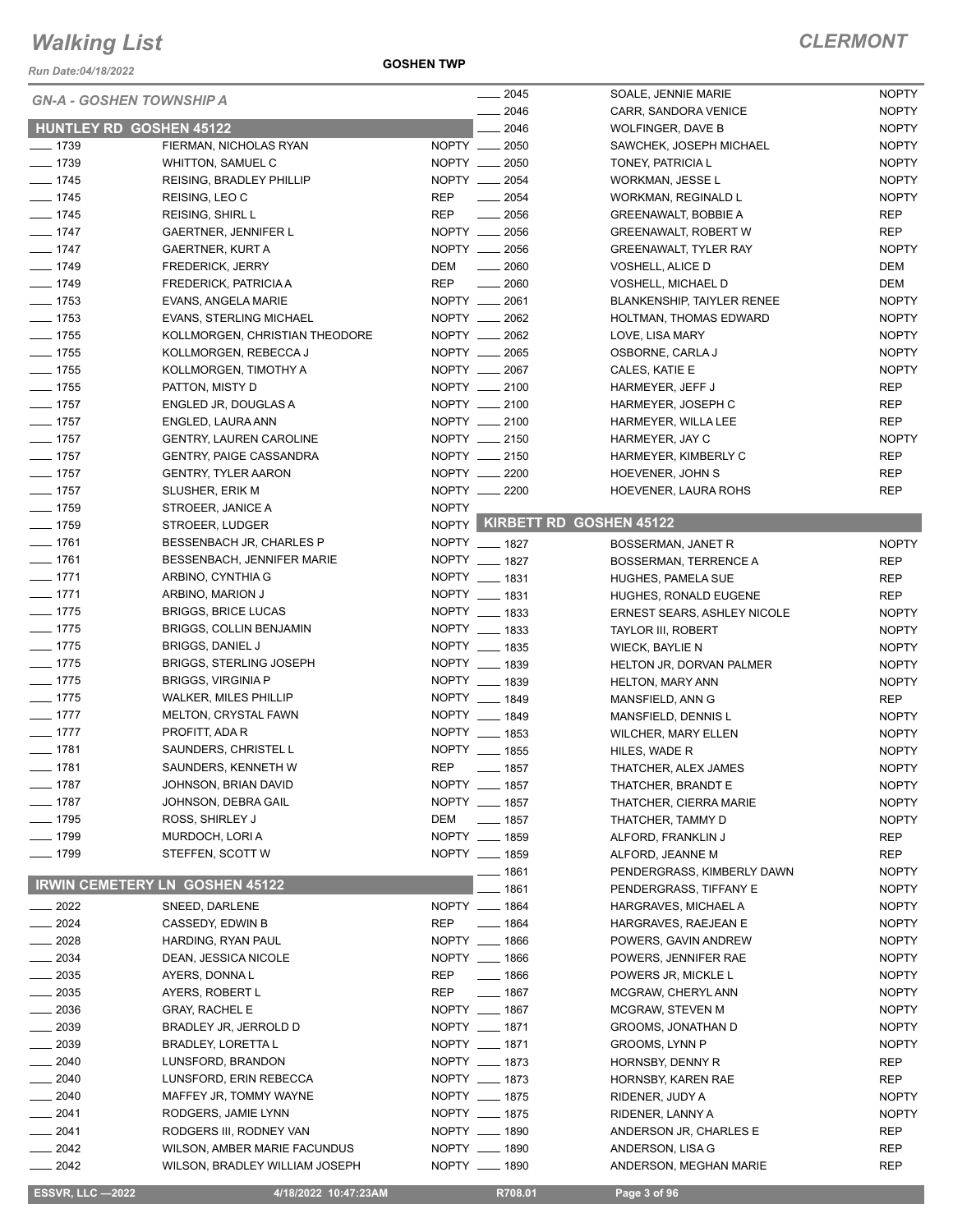*Run Date:04/18/2022*

#### **GOSHEN TWP**

| <b>GN-A - GOSHEN TOWNSHIP A</b> |                                                        |              |                                | <b>MAIN ST GOSHEN 45122</b> |                                           |                              |
|---------------------------------|--------------------------------------------------------|--------------|--------------------------------|-----------------------------|-------------------------------------------|------------------------------|
|                                 |                                                        |              | $- 1820$                       |                             | SANTANA, BENJAMIN EDMOND                  | <b>NOPTY</b>                 |
| KIRBETT RD GOSHEN 45122         |                                                        |              | $-1823$                        |                             | CALHOUN, ANNETTE MARGE                    | <b>NOPTY</b>                 |
| $- 1892$                        | TUDOR, DOUGLAS B                                       |              | NOPTY __ 1823                  |                             | HORTON, DEBRA ANNE                        | <b>NOPTY</b>                 |
| $- 1892$                        | TUDOR, JENNIFER L                                      |              | NOPTY __ 1823                  |                             | HORTON JR, DONALD RAY                     | <b>NOPTY</b>                 |
| $- 1892$                        | TUDOR, JEREMY BRENT                                    |              | NOPTY __ 1823                  |                             | WILLIAMSON, JOHN K                        | <b>NOPTY</b>                 |
| $- 1894$                        | STANIFER, ASHLEY A                                     |              | NOPTY __ 1826                  |                             | HEYWOOD, DONN E                           | <b>REP</b>                   |
| KNOLL LN GOSHEN 45122           |                                                        |              | __ 1830                        |                             | <b>GRAY, EMILY ANGE</b>                   | <b>NOPTY</b>                 |
|                                 |                                                        |              | $- 1830$                       |                             | <b>GRAY, QUINN DAVID</b>                  | <b>NOPTY</b>                 |
| $- 1928$                        | LOSIEWICZ, DAVID A                                     | DEM          | $\frac{1}{2}$ 1830             |                             | HEYWOOD, ANGELA LOUISE                    | REP                          |
| $\frac{1}{2}$ 1928              | LOSIEWICZ, REVA M                                      |              | DEM __ 1830                    |                             | HEYWOOD, JOHN B                           | <b>NOPTY</b>                 |
| $\frac{1}{2}$ 1934              | <b>GREGORY, JOANN</b>                                  |              | NOPTY __ 1830                  |                             | <b>HEYWOOD, THOMAS F</b>                  | <b>REP</b>                   |
| $- 1934$                        | <b>GREGORY, MITCHELL W</b>                             |              | NOPTY __ 1844                  |                             | HEYWOOD, KONNIE                           | <b>REP</b>                   |
| $\frac{1}{2}$ 1937              | DOWNS, KIMBERLY R                                      | DEM          | $\frac{1}{2}$ 1844             |                             | MINDUM, FRED                              | <b>REP</b>                   |
| $- 1941$                        | <b>GARNER, KELLIE J</b>                                |              | NOPTY __ 1845                  |                             | LAWSON, JACQUELINE A                      | <b>NOPTY</b>                 |
| $- 1948$                        | MCKINNEY, DOUGLAS A                                    | REP          | $- 1845$                       |                             | ROSE, RICHARD L                           | <b>REP</b>                   |
| $- 1948$                        | MCKINNEY, LOU ANNE                                     | <b>REP</b>   | $\frac{1}{2}$ 1854 #APT A      |                             | <b>WALKER, RENEE JEAN</b>                 | <b>NOPTY</b>                 |
| $\frac{1}{2}$ 1951              | SMITH, MAX B                                           |              | NOPTY __ 1858 #APT 1           |                             | DOBSON, MELINDA LEIGH                     | <b>NOPTY</b>                 |
| LINTON RD GOSHEN 45122          |                                                        |              | -858 #APT 2                    |                             | HALEY, CHARLES BLAKE                      | <b>NOPTY</b>                 |
|                                 |                                                        |              |                                | 1858 #APTAPT1               | JONES, KENNETH M                          | <b>NOPTY</b>                 |
| $- 6641$                        | EDMONDSON, BRENDA LEE                                  |              | NOPTY __ 1862                  |                             | CLACK, CYNTHIA L                          | <b>NOPTY</b>                 |
| $-6641$                         | EDMONDSON, CAMERON JACOB                               |              | NOPTY __ 1862                  |                             | CLACK, TONY E                             | <b>NOPTY</b>                 |
| $- 6641$                        | RICE, PL                                               |              | REP __ 1863                    |                             | MCKIBBEN JR, DENNIS L                     | <b>NOPTY</b>                 |
| $- 6743$                        | TURNER, CAROL R                                        |              | NOPTY __ 1863 #APTA            |                             | URYGA, ASHLEY N                           | <b>NOPTY</b>                 |
| $- 6743$                        | TURNER, NATHAN ANTHONY                                 |              | NOPTY __ 1864                  |                             | COX JR, RANDY LEE                         | <b>NOPTY</b>                 |
| $- 6743$                        | TURNER, TERRY W                                        |              | NOPTY __ 1864 #APT 1           |                             | CORDES, DANIELLE HOPE                     | <b>NOPTY</b>                 |
| $-6747$                         | TUERCK, GARY THOMAS                                    |              | NOPTY __ 1864 #APT 2           |                             | HANKOFF, AARON N                          | <b>NOPTY</b>                 |
| $- 6747$                        | TUERCK, WENDY ANGELA                                   |              | NOPTY __ 1864 #APT 2           |                             | HANKOFF, MELISSA ANNE                     | <b>NOPTY</b>                 |
| $- 6749$                        | HUNTLEY, JAMES P                                       |              | NOPTY __ 1864 #APT 3           |                             | ALLEN, TIFFANY MICHELLE                   | <b>NOPTY</b>                 |
| $- 6753$                        | WELCH, AMANDA MARIE                                    |              | NOPTY __ 1864 #APT 3           |                             | <b>CLACK, ANTHONY DANIEL</b>              | <b>NOPTY</b>                 |
| $- 6753$                        | WELCH, CHRISTOPHER ANDREW                              |              | NOPTY __ 1870                  |                             | LAMB, KAYLA NICOLE                        | <b>NOPTY</b>                 |
| $- 6759$                        | STEVENS, RONI M                                        |              | NOPTY __ 1875                  |                             | <b>BRAKER, GREGORY R</b>                  | <b>NOPTY</b>                 |
| $- 6759$                        | WRIGHT, DAKOTA A                                       |              | NOPTY __ 1875<br>NOPTY __ 1876 |                             | <b>BRAKER, KEISHA M</b>                   | <b>NOPTY</b><br><b>NOPTY</b> |
| $- 6759$                        | <b>WRIGHT JR, STEVEN</b>                               |              | NOPTY __ 1876 #APT 2           |                             | NEAL, JEFFREY LYNN<br>SHAW, MICHELLE LYNN | <b>NOPTY</b>                 |
| $-6771$<br>$- 6771$             | TENOEVER, RICHARD STEPHEN<br>TENOEVER, VERONICA LOUISE |              | NOPTY __ 1878                  |                             | PATTON, ROSEMARY                          | <b>REP</b>                   |
| $-6773$                         | <b>ENGLED, DUSTIN MATHEW</b>                           |              | NOPTY __ 1886                  |                             | <b>BAKER, TONYA ANN</b>                   | <b>NOPTY</b>                 |
| $- 6773$                        | ENGLED, SIERRA CHRISTINE                               |              | NOPTY __ 1886                  |                             | BOLAND, SKYLER LUANA                      | <b>NOPTY</b>                 |
| $- 6777$                        | DAVIDSON, DONNA K                                      |              | NOPTY __ 1886                  |                             | HIBBS, AMANDA MARIE                       | <b>NOPTY</b>                 |
| $- 6777$                        | GIER, JAMIE MICHAEL                                    | REP          | _____ 1886                     |                             | MIRACLE, ROBERT L                         | <b>NOPTY</b>                 |
| $-6777$                         | HORTON, KARLA RENEE                                    |              | NOPTY __ 1886                  |                             | PENDERGRASS, KAYCIE NICOLE                | <b>NOPTY</b>                 |
| $-6777$                         | LUCAS, MEGAN RENEE                                     |              | NOPTY __ 1888                  |                             | DAVISON, THELMA J                         | DEM                          |
| $-6783$                         | HEYNE, NICOLE LYNN                                     |              | NOPTY __ 1889 #APT 1           |                             | HUXEL, CODY R                             | <b>NOPTY</b>                 |
| $-6783$                         | MURPHY, DANIEL JOHN                                    |              | NOPTY __ 1889 #APT 3           |                             | CHANEY, DUSTIN JAMES                      | <b>NOPTY</b>                 |
| $- 6783$                        | ROBINSON, ASHLEY NICHOLE                               |              | NOPTY __ 1889 #APT 3           |                             | STACY, DONALD LEE                         | <b>NOPTY</b>                 |
| $-6785$                         | NORTHERN, SHAWN TYLER                                  |              | NOPTY __ 1892                  |                             | BROWN, BRYAN J                            | <b>NOPTY</b>                 |
| __ 6803                         | HOPKINS, ANTHONY R                                     |              | NOPTY __ 1898                  |                             | COOK, DELLA M                             | REP                          |
| 6803                            | HOPKINS, JO ANN                                        |              | NOPTY __ 1898                  |                             | COOK, VICTOR L                            | REP                          |
| 6803                            | HOPKINS, SHANIA L                                      |              | NOPTY __ 1910                  |                             | HARRIS, KRISTIN L                         | <b>NOPTY</b>                 |
| $-6807$                         | RHEIN, DONNA M                                         | REP          | $\frac{1}{2}$ 1913             |                             | SMITH, JULIE M                            | <b>NOPTY</b>                 |
| 6819                            | KOEPKE, BRITTANY NOEL                                  | REP          | $- 1913$                       |                             | SMITH, SHANE MICHAEL                      | <b>NOPTY</b>                 |
| __ 6819                         | TOWNSEND, JACOB JOSEPH                                 | REP          | $- 1913$                       |                             | SMITH II, SHANE MICHAEL                   | <b>NOPTY</b>                 |
| 6821                            | JONES, CARL CLAYTON                                    | <b>NOPTY</b> |                                |                             |                                           |                              |
| 6821                            | JUDD, KYLE                                             |              |                                |                             | NOPTY MULBERRY ST GOSHEN 45122            |                              |
| $- 6823$                        | DONALDSON, OCTOBER LYNN                                | <b>REP</b>   | ___ 1865                       |                             | <b>HEZLEP, BETH ANN</b>                   | <b>NOPTY</b>                 |
| $-6823$                         | ELLIS, AMBER PAIGE                                     |              | NOPTY __ 1865                  |                             | HUNTER, JORDAN JACOB                      | <b>NOPTY</b>                 |
| __ 6823                         | ELLIS, ZANE THOMAS                                     |              | NOPTY __ 1865                  |                             | HUNTER JR, LARRY LEE                      | <b>NOPTY</b>                 |
| $-6833$                         | <b>HOLMES, MARCIA MARIE</b>                            |              | NOPTY __ 1865                  |                             | THOMAS, EMILY B                           | <b>NOPTY</b>                 |
| 6833                            | <b>HOLMES, SCOTT DAVID</b>                             |              | NOPTY __ 1865 #APTA            |                             | COOK, MICHAEL TODD                        | <b>NOPTY</b>                 |
| 6835                            | <b>BISSINGER, LUCRETIA ANNETTE</b>                     |              | NOPTY __ 1868                  |                             | THOMAS, LOIS E                            | <b>NOPTY</b>                 |
| 6835                            | <b>GROSSNICKLE, JAMES L</b>                            | <b>REP</b>   | $- 1872$                       |                             | DAVIS, MICAH BRADLEY                      | <b>NOPTY</b>                 |
|                                 |                                                        |              | $- 1872$                       |                             | DAVIS, ROBIN LYNN                         | <b>NOPTY</b>                 |
|                                 |                                                        |              |                                |                             |                                           |                              |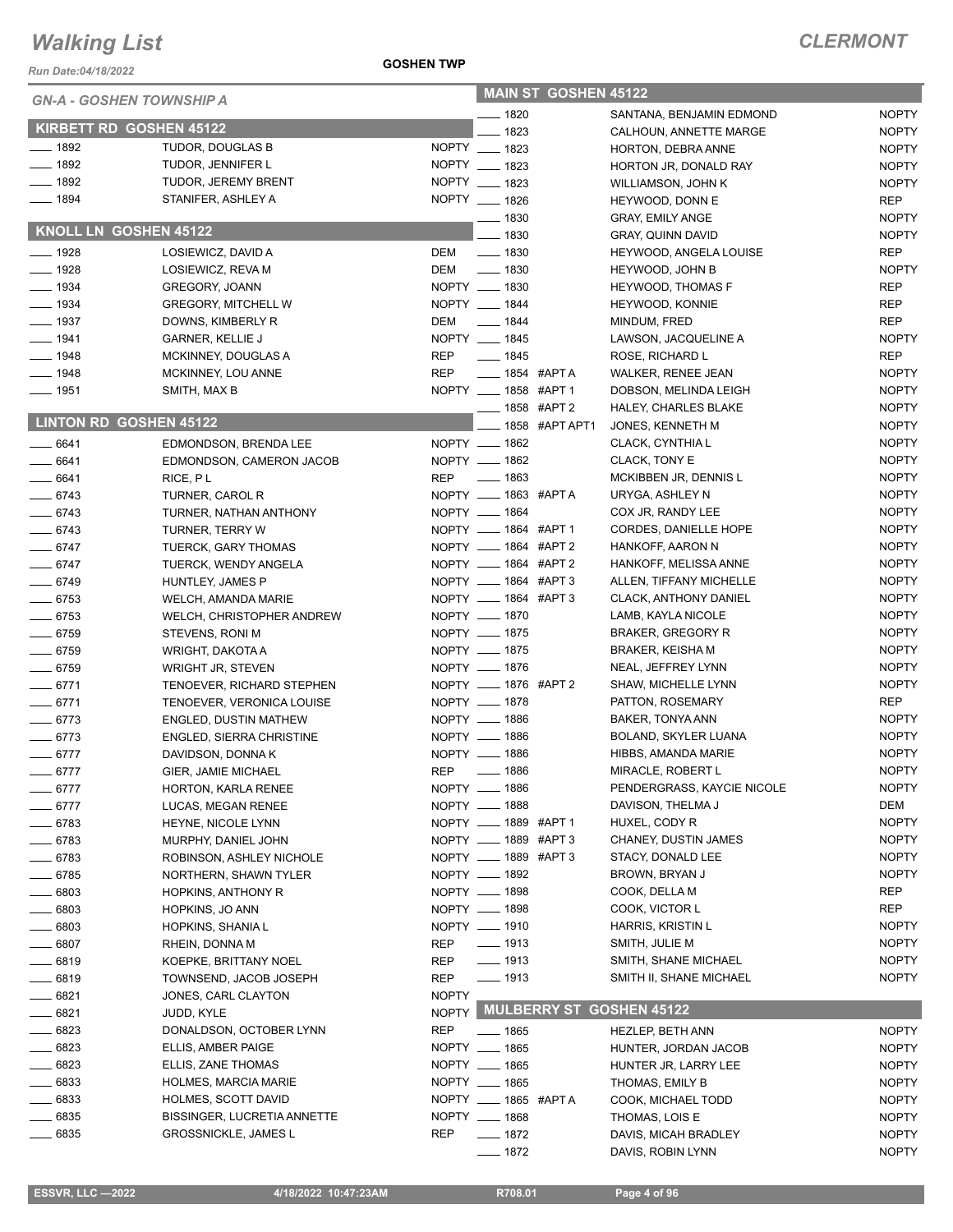*Run Date:04/18/2022*

**GOSHEN TWP**

#### *CLERMONT*

|                      | <b>GN-A - GOSHEN TOWNSHIP A</b>                   |                              | $- 6587$ | BUECHNER, TAMARA L                      | <b>NOPTY</b> |
|----------------------|---------------------------------------------------|------------------------------|----------|-----------------------------------------|--------------|
|                      |                                                   |                              | 6588     | GILBERT, DILLON JACOB MATTHEW           | <b>NOPTY</b> |
|                      | <b>MULBERRY ST GOSHEN 45122</b>                   |                              | 6591     | WEBSTER, JOHN W                         | <b>NOPTY</b> |
| $-1872$              | PONCHOT, SHARON K                                 | <b>REP</b>                   | 6591     | WEBSTER JR, JOHN WESLEY                 | <b>NOPTY</b> |
| $-1878$              | <b>BLANKENSHIP, LOIS V</b>                        | <b>REP</b>                   | 6591     | <b>WEBSTER, TAYLOR LANG</b>             | <b>NOPTY</b> |
| $-1878$              | DYER, DANNY DALE                                  | <b>NOPTY</b>                 | 6591     | WEBSTER, VALERIE L                      | <b>NOPTY</b> |
| $-1879$              | TEAGUE, ANTHONY JACOB                             | <b>NOPTY</b>                 | 6593     | PAPROCKI, AUSTIN JOHN                   | <b>NOPTY</b> |
| $-1879$              | <b>TEAGUE, SARAH MAY</b>                          | <b>NOPTY</b>                 | 6593     | PAPROCKI, JOHN A                        | <b>NOPTY</b> |
| $- 1881$             | STEIN, LISA L                                     | <b>NOPTY</b>                 | 6593     | PAPROCKI, MELISSA K                     | <b>NOPTY</b> |
| $-1881$              | <b>WILSON, JASON SCOTT</b>                        | <b>REP</b>                   | 6594     | MCCLANAHAN, AMANDA TYE                  | <b>REP</b>   |
| $-1881$              | <b>WILSON, LINDA F</b>                            | <b>NOPTY</b>                 | 6594     | MCCLANAHAN III, THOMAS EDWARD           | <b>NOPTY</b> |
| $-1887$              | <b>COLLIER, HUNTER JAMES</b>                      | <b>NOPTY</b>                 |          |                                         |              |
| $-1888$              | SMITH, CHARLES E                                  | <b>NOPTY</b>                 |          | <b>SHADY OAKS LN GOSHEN 45122</b>       |              |
| __ 1891              | SULLIVAN, KATHERINE LEE                           | <b>NOPTY</b>                 | $-1789$  | SMITH, DONALD E                         | <b>REP</b>   |
| $- 1895$             | DORTON TAULBEE, DARLENE A                         | <b>NOPTY</b>                 | $-1789$  |                                         | <b>NOPTY</b> |
|                      |                                                   |                              |          | SMITH, JASON AVERY                      |              |
|                      | <b>OLD STATE ROUTE 28 GOSHEN 45122</b>            |                              | _ 1789   | SMITH, RUTH E                           | <b>REP</b>   |
| $-1846$              | MCKINNEY, JANICE E                                | <b>REP</b>                   | $-1790$  | PERO, MARY A                            | <b>REP</b>   |
| 1846                 | MCKINNEY, SAMUEL S                                | <b>NOPTY</b>                 | $- 1790$ | PERO, MICHAEL J                         | <b>REP</b>   |
|                      |                                                   |                              | $- 1794$ | GLUTZ, JOSEPH WESLEY                    | <b>NOPTY</b> |
| $-1846$              | MCKINNEY, WALLACE H                               | <b>REP</b>                   | $- 1795$ | TROLL, ERIC WILLIAM                     | <b>REP</b>   |
| $-1905$              | CHASTEEN, LEONARD S                               | <b>NOPTY</b>                 | $- 1795$ | <b>TROLL, MEREDITH</b>                  | <b>NOPTY</b> |
| $-1905$              | CHASTEEN, TAWNIE A                                | <b>NOPTY</b>                 |          |                                         |              |
| $- 1918$             | HANSFORD, JENNIFER C                              | <b>REP</b>                   |          | <b>SHANNON BRANCH DR LOVELAND 45140</b> |              |
| $-1918$              | HANSFORD, THOMAS RICHARD                          | <b>NOPTY</b>                 | 6559     | BARBRO, BRIAN A                         | <b>REP</b>   |
| $-1918$              | HANSFORD, TIMOTHY L                               | <b>REP</b>                   | 6559     | BARBRO, IAN FURY                        | <b>REP</b>   |
|                      |                                                   |                              | 6559     | GILLESPIE, LEANNA KATHLEEN              | <b>DEM</b>   |
| PLUM ST GOSHEN 45122 |                                                   |                              | 6568     | SZAZ, CYNTHIA LYNN                      | <b>DEM</b>   |
| $-6677$              | <b>GRIMSLEY, EVELYN L</b>                         | <b>NOPTY</b>                 | 6568     | WILKIN, JOSEPH L                        | <b>DEM</b>   |
| $-6677$              | SMITH, BURLEY ROBERT                              | <b>REP</b>                   | 6571     | HINES KEES, LINDSAY R                   | <b>NOPTY</b> |
| $-6677$              | SMITH, DESTANI RAE                                | <b>NOPTY</b>                 | $-6571$  | ZIELKE, RICHARD HELMUT                  | <b>NOPTY</b> |
| 6677                 | SMITH, MICHELLE LEE                               | <b>REP</b>                   | $-6572$  | CRIDDLE, ALEXANDRA                      | <b>NOPTY</b> |
| 6688                 | CLEMONS JR, LUCIEN L                              | <b>REP</b>                   | .6572    | CRIDDLE, DONALD E                       | <b>NOPTY</b> |
| 6688                 | <b>CLEMONS, MARY L</b>                            | <b>REP</b>                   | . 6576   | BINGHAM, RHONDA L                       | <b>NOPTY</b> |
| 6697                 | BENDER, BOBBY                                     | <b>NOPTY</b>                 | 6576     | GAMPFER, JOSEPH EDWARD                  | <b>NOPTY</b> |
| 6697                 | KELLY, MICHELE V                                  | <b>NOPTY</b>                 |          |                                         |              |
| 6698                 | <b>HEALEY, AMY M</b>                              | <b>NOPTY</b>                 |          | STATE ROUTE 132 GOSHEN 45122            |              |
| 6698                 | <b>HEALEY, RONALD J</b>                           | <b>NOPTY</b>                 |          |                                         |              |
| $-6747$              | KIRK, AMANDA L                                    | <b>NOPTY</b>                 | $-6411$  | QUEEN, CAROL ANN                        | <b>REP</b>   |
| $-6747$              | KIRK, JONATHAN ROBERT                             | <b>NOPTY</b>                 | 6411     | QUEEN, THOMAS P                         | <b>REP</b>   |
| $-6749$              | THOMAS III, CHARLES J                             | <b>NOPTY</b>                 | 6416     | RANSOM, CHARLES R                       | <b>NOPTY</b> |
| $-6750$              | PANKO, CHRISTOPHER JASON                          | <b>NOPTY</b>                 | 6416     | RANSOM, CHERYL ROSE                     | <b>NOPTY</b> |
|                      |                                                   |                              | 6416     | RANSOM, STEVEN A                        | <b>NOPTY</b> |
|                      |                                                   |                              | 6423     | <b>WILLIAMSON, ANDREW</b>               |              |
|                      |                                                   |                              |          |                                         | <b>REP</b>   |
|                      | ROSEWOOD LN GOSHEN 45122                          |                              | 6428     | WILSON, LORRIE JEAN                     | <b>NOPTY</b> |
| $-6575$              | STRIDER, DONALD R                                 | <b>NOPTY</b>                 | 6428     | WILSON, ROBERT KEITH                    | <b>NOPTY</b> |
| 6575                 | STRIDER, TANYA DAWN                               | <b>NOPTY</b>                 | 6429     | KUBA HENDRIX, LINDA R                   | <b>NOPTY</b> |
| 6576                 | <b>CROTHERS, SARA LOUISE</b>                      | <b>NOPTY</b>                 | 6429     | WATTS, JEFFREY W                        | <b>NOPTY</b> |
| $-6577$              | JONES, DAVID ALLEN                                | <b>NOPTY</b>                 | 6431     | JOHNSTON, THOMAS JACK                   | <b>REP</b>   |
| $-6577$              | JONES, JESSICA LYNN                               | <b>NOPTY</b>                 | 6432     | <b>EVANS, STACY LYNN</b>                | <b>NOPTY</b> |
| $-6578$              | UMBERG, CHRISTINA MARIE                           | <b>NOPTY</b>                 | 6432     | EVANS, TINA LYNN                        | <b>NOPTY</b> |
| $-6578$              | UMBERG, ELIZABETH ANNE                            | <b>NOPTY</b>                 | 6432     | <b>JANSEN, CRAIG PHILLIP</b>            | <b>NOPTY</b> |
| $-6578$              | UMBERG, JENNIFER ANNE                             | <b>NOPTY</b>                 | 6433     | MAYFIELD, BETTY J                       | <b>NOPTY</b> |
| 6578                 | UMBERG, RUSSELL J                                 | <b>NOPTY</b>                 | 6435     | <b>BISHOP, BENJAMIN LEWIS</b>           | <b>NOPTY</b> |
| 6579                 | BRANHAM, KATHRYN K                                | <b>NOPTY</b>                 | 6439     |                                         |              |
| 6579                 | GOAD, DAVID H                                     | <b>NOPTY</b>                 |          | <b>HEISLER, JOHN M</b>                  | <b>REP</b>   |
| _ 6579               |                                                   | <b>NOPTY</b>                 | 6439     | HEISLER, KATHLEEN D                     | <b>NOPTY</b> |
|                      | ROHAN, HANNAH KAY                                 |                              | 6445     | CRAWFORD, ELMA JEANETTE                 | <b>NOPTY</b> |
| 6581                 | CRALEY, CARLA SUE                                 | <b>NOPTY</b>                 | 6445     | <b>HELTON, JOHN D</b>                   | <b>NOPTY</b> |
| 6583                 | GABBARD, DANIEL ALLEN                             | <b>NOPTY</b>                 | 6445     | HELTON, WILMA J                         | <b>NOPTY</b> |
| 6583                 | GABBARD, HEATHER M                                | <b>NOPTY</b>                 | 6452     | FRITZ, DANIEL C                         | <b>NOPTY</b> |
| 6584                 | SHORT, ELIZABETH MICHELLE                         | <b>NOPTY</b>                 | 6452     | FRITZ, TINA M                           | <b>NOPTY</b> |
| $-6584$              | SHORT, MICHAEL J                                  | <b>NOPTY</b>                 | 6452     | IZQUIERDO, SANDRO CARLOS                | DEM          |
| - 6584               | SHORT, MICHAEL J                                  | <b>NOPTY</b>                 | 6455     | <b>BAKER, JEFFREY G</b>                 | <b>NOPTY</b> |
| $-6584$<br>$-6587$   | SHORT, PAMELA JEAN<br><b>BUECHNER, BRETT ALAN</b> | <b>NOPTY</b><br><b>NOPTY</b> | 6455     | <b>BAKER, LISA ANN</b>                  | <b>NOPTY</b> |

**ESSVR, LLC -2022 4/18/2022 10:47:23AM** R708.01 **Page 5 of 96**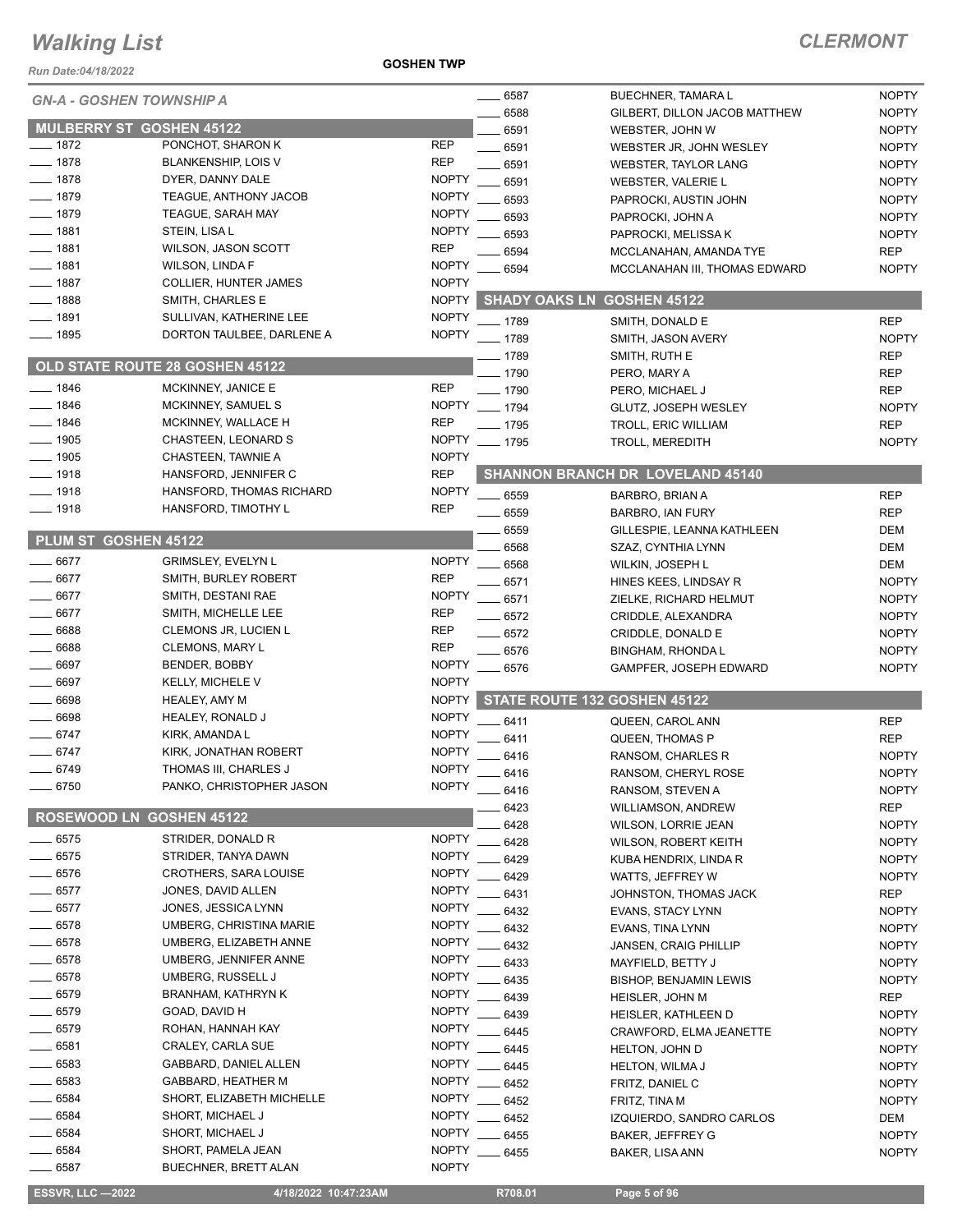*Run Date:04/18/2022*

**GOSHEN TWP**

|                         | <b>GN-A - GOSHEN TOWNSHIP A</b> |                               |                                            | $-6526$  |             |
|-------------------------|---------------------------------|-------------------------------|--------------------------------------------|----------|-------------|
|                         |                                 |                               |                                            | $-6528$  |             |
|                         |                                 | STATE ROUTE 132 GOSHEN 45122  |                                            | ___ 6528 |             |
| $- 6457$                |                                 | BROWN, JENNIFER J             | NOPTY __ 6534                              |          |             |
| $-6457$                 |                                 | BROWN, TONY R                 | NOPTY -6542                                |          |             |
| $- 6457$                |                                 | CHAMBERS, ADAM PAUL           | NOPTY __ 6542                              |          |             |
| $-6457$                 |                                 | GILBERT, TUCKER JAMES         | NOPTY __ 6544 #APTA                        |          |             |
| _____ 6458              |                                 | KING, LEONARD D               | NOPTY __ 6544 #UNIT A                      |          |             |
| $- 6458$                |                                 | SCHMIDBAUER, DEBORAH L        | NOPTY __ 6544 #UNIT B                      |          |             |
| $\frac{1}{2}$ 6459      |                                 | <b>BAUER, JUDITH M</b>        | NOPTY __ 6544 #UNIT B                      |          |             |
| $- 6459$                |                                 | DARGIS, KEVIN P               | NOPTY __ 6546                              |          |             |
| $- 6459$                |                                 | WALTON, JENNIFER THERESE      | NOPTY -6550                                |          |             |
| $-6459$                 |                                 | <b>WALTON, JERILEE MARIE</b>  | NOPTY -6550                                |          |             |
| $- 6461$                |                                 |                               | NOPTY __ 6556                              |          |             |
|                         |                                 | HEISLER, ASHLEY MARIE         | NOPTY -6556                                |          |             |
| $- 6461$                |                                 | HEIST, JAMES L                |                                            |          |             |
| $-6461$                 |                                 | TOLES, RHONDA M               | NOPTY __ 6558                              |          |             |
| $- 6462$                |                                 | CHAPUT, RYAN RICHARD          | NOPTY <u>_</u> 6558                        |          |             |
| $- 6462$                |                                 | WILKENS, GLADYS TAYLOR        | NOPTY <u>__</u> 6560                       |          |             |
| $-6462$                 |                                 | <b>WILKENS, MARY LOUISE</b>   | REP $-6560$                                |          |             |
| _ 6462                  |                                 | <b>WILKENS, SYDNEY LOUISE</b> | NOPTY __ 6560                              |          |             |
| $- 6466$                |                                 | <b>HEISLER, JIMMY R</b>       | NOPTY __ 6560                              |          |             |
| $- 6466$                |                                 | HEISLER, KATHY K              | NOPTY __ 6570                              |          |             |
| $- 6466$                |                                 | TAYLOR, MICHAEL THOMAS        | NOPTY __ 6570                              |          |             |
| $- 6469$                |                                 | WIDNER SR, DOUGLAS P          | NOPTY __ 6578                              |          |             |
| $- 6469$                |                                 | WIDNER JR, DOUGLAS PAUL       | NOPTY __ 6580                              |          |             |
| ____ 6469               |                                 | WIDNER, HAILEY MADISON        | NOPTY __ 6580                              |          |             |
| $- 6469$                |                                 | WIDNER, TARA R                | NOPTY __ 6590                              |          |             |
| $-6474$                 |                                 | STRIKER, CURTIS L             | NOPTY __ 6590                              |          |             |
| $-6474$                 |                                 | STRIKER, EDNA M               | DEM __ 6592                                |          |             |
| $-6475$                 |                                 | HARRIS, LARRY J               | DEM 	— 6596                                |          |             |
| $- 6478$                |                                 | MINTON, DEBRA NICHOLE         | NOPTY __ 6596                              |          |             |
| $- 6478$                |                                 | MINTON, RYAN D                | NOPTY <u>__</u> 6602                       |          |             |
| _ 6486                  |                                 | <b>BAILEY, JOSEPH</b>         | NOPTY __ 6602                              |          |             |
| $- 6486$                |                                 | BAILEY, SAMANTHA MARIE        | REP __ 6610                                |          |             |
| <b>6500 #APT1</b>       |                                 | WHITE, ROBERT E               | NOPTY -6612                                |          |             |
| $\frac{1}{2}$ 6504      |                                 | BICKNELL, DWAYNE E            | REP __ 6612                                |          |             |
| $\frac{1}{2}$ 6504      |                                 | BICKNELL, JAMES RYAN          | NOPTY __ 6614                              |          |             |
| $- 6504$                |                                 | <b>BICKNELL, ROSEMARY A</b>   | REP                                        | $- 6622$ |             |
| ____ 6506               |                                 | <b>BROWN, BAILEY NICOLE</b>   | NOPTY __ 6622                              |          |             |
| $-6506$                 |                                 | <b>CURTIS, TIMOTHY B</b>      | NOPTY -6622                                |          |             |
|                         |                                 |                               |                                            |          | 6626 #APT 1 |
| - 6506                  |                                 | STEVENS, ROBERT JEREMY        | NOPTY __<br>NOPTY __ 6626 #APT 1           |          |             |
| $\frac{1}{2}$ 6508      |                                 | BICKNELL, LESLIE O            |                                            |          |             |
| $- 6508$                |                                 | BICKNELL, PEARL ANN           | NOPTY __ 6626 #APT 1                       |          |             |
| <b>____ 6512 #APT 1</b> |                                 | BREEN, MELISSA MARIE          | NOPTY __ 6626 #APT 1                       |          |             |
| <b>____ 6512 #APT 1</b> |                                 | WEBSTER, ROBERT COYE          | NOPTY __ 6626 #APT 2                       |          |             |
| ____ 6512 #APT 2        |                                 | MORGAN, NICHOLAS MATTHEW      | NOPTY __ 6626 #APT 2<br>NOPTY -6628 #APT 2 |          |             |
| $-6512$ #APT 2          |                                 | MORGAN, REBA MICHELLE         |                                            |          |             |
| ____ 6512 #APT 3        |                                 | HULEN, DAVID LYNN             | NOPTY -6628 #APT 3                         |          |             |
| $- 6514$                |                                 | WARREN, GREGORY               | NOPTY __ 6630                              |          |             |
| $- 6514$                |                                 | WARREN, MISTY A               | NOPTY __ 6630                              |          |             |
| $-6514$                 |                                 | WARREN, SAMANTHA ANN          | NOPTY __ 6630                              |          |             |
| $- 6516$                |                                 | CONWAY, JOHN L                | NOPTY -6632                                |          |             |
| ____ 6516               |                                 | CONWAY, TINA M                | NOPTY __ 6646                              |          |             |
| $\_\_6518$              |                                 | MCFARLAND, CHRISTOPHER ALLEN  | NOPTY __ 6646                              |          |             |
| $-6520$                 |                                 | DENNIS, DANIEL M              | NOPTY __ 6646                              |          |             |
| $- 6520$                |                                 | DENNIS, SHEILA L              | NOPTY __ 6654                              |          |             |
| $- 6522$                |                                 | CLINTON, KAYLA JEAN           | NOPTY __ 6654                              |          |             |
| $- 6522$                |                                 | GOLDEN, EDWARD R              | NOPTY -6682                                |          |             |
| ____ 6524               |                                 | SEIGLA, CARL E                | REP __ 6686                                |          |             |
| $-6524$                 |                                 | SEIGLA, JANICE C              | REP __ 6686                                |          |             |
| $-6526$                 |                                 | MUELLER, LAURA E              | NOPTY __ 6706 #APT 1                       |          |             |
| $-6526$                 |                                 | MUELLER, MICHAEL GERARD       | NOPTY -6716                                |          |             |
| $- 6526$                |                                 | WEST, COREY R                 | REP _______ 6716 #110                      |          |             |

| 6526 |              | WEST, MELISSA S                     | <b>REP</b>                   |
|------|--------------|-------------------------------------|------------------------------|
| 6528 |              | BOWMAN, BARBARA J                   | REP                          |
| 6528 |              | <b>BRANHAM, NICHOLAS SHANE</b>      | <b>NOPTY</b>                 |
| 6534 |              | BOONE, AMBER SIMMONS                | <b>NOPTY</b>                 |
| 6542 |              | HERRINGTON, CHRISTOPHER DEAN        | <b>NOPTY</b>                 |
| 6542 |              | <b>HERRINGTON, JESSICA ANNE</b>     | <b>NOPTY</b>                 |
| 6544 | #APT A       | SMITH, ANN B                        | REP                          |
| 6544 | #UNIT A      | SMITH, BILLY RAY                    | <b>NOPTY</b>                 |
|      | 6544 #UNIT B | BUNCH JR, BOBBY GENE                | <b>NOPTY</b>                 |
|      | 6544 #UNIT B | MORGAN, ALICE LARUE                 | <b>NOPTY</b>                 |
| 6546 |              | PHILLIPS, STACY L                   | <b>NOPTY</b>                 |
| 6550 |              | MINDUM II, CARL STEVE               | <b>NOPTY</b>                 |
| 6550 |              | MINDUM. CHRISTI L                   | REP                          |
| 6556 |              | SHAVER, ANTHONY C                   | <b>NOPTY</b>                 |
| 6556 |              | SHAVER, GWENDOLYN K                 | <b>NOPTY</b>                 |
| 6558 |              | LEWIS, DWAIN A                      | <b>NOPTY</b>                 |
| 6558 |              | LEWIS, MELISSA ANN                  | <b>NOPTY</b>                 |
| 6560 |              | COFFEY II, LEONARD W                | <b>NOPTY</b>                 |
| 6560 |              | LEWIS, DENIS                        | <b>NOPTY</b>                 |
| 6560 |              | LEWIS, DIANA M                      | <b>NOPTY</b>                 |
| 6560 |              | LEWIS, SIERRA                       | <b>NOPTY</b>                 |
| 6570 |              | LAMBERT, JAMES F                    | <b>NOPTY</b>                 |
| 6570 |              | LAMBERT, VICTORIA L                 | <b>NOPTY</b>                 |
| 6578 |              | VANLANDINGHAM, YVONNE               | REP                          |
| 6580 |              | FELTNER, KIMBERLY J                 | <b>NOPTY</b>                 |
| 6580 |              | FELTNER JR, MC KINLEY               | <b>NOPTY</b>                 |
| 6590 |              | LALLY, BOBBY A                      | REP                          |
| 6590 |              | LALLY, ZACHARY B                    | <b>NOPTY</b>                 |
| 6592 |              | <b>GARNER, ROBERT L</b>             | <b>NOPTY</b>                 |
| 6596 |              | GIFFORD JR, ROBERT A                | <b>REP</b>                   |
| 6596 |              | GIFFORD, RUTH I                     | REP                          |
| 6602 |              | HUNDLEY, JOHN D                     | <b>REP</b>                   |
| 6602 |              |                                     | <b>NOPTY</b>                 |
| 6610 |              | HUNDLEY, WANDA K<br>SCHEIDT, JILL G | REP                          |
|      |              | MCPHERSON, BRENDA G                 |                              |
| 6612 |              |                                     | <b>NOPTY</b><br><b>NOPTY</b> |
| 6612 |              | MCPHERSON, DANNY                    |                              |
| 6614 |              | <b>WONG, CYNTHIA RENEE</b>          | <b>NOPTY</b>                 |
| 6622 |              | DAUTERMAN, CHARLES R                | <b>NOPTY</b>                 |
| 6622 |              | DAUTERMAN, PAGE B                   | <b>NOPTY</b>                 |
| 6622 |              | <b>SEBASTIAN, MEGAN NICHOLE</b>     | <b>NOPTY</b>                 |
|      | 6626 #APT1   | <b>GRAVES, JOSHUA TYLER</b>         | NOPTY                        |
|      | 6626 #APT1   | RICH, WESLEY A                      | NOPTY                        |
|      | 6626 #APT 1  | RICHMOND, AMANDA A                  | <b>NOPTY</b>                 |
|      | 6626 #APT 1  | SHELTON, SEAN ANTHONY               | <b>NOPTY</b>                 |
|      | 6626 #APT 2  | JORDAN, JAKOB ALEXANDER MELLAY      | <b>NOPTY</b>                 |
|      | 6626 #APT 2  | JORDAN, JENNIFER NOEL               | <b>NOPTY</b>                 |
|      | 6628 #APT 2  | <b>WEIDER, NANCY L</b>              | <b>NOPTY</b>                 |
| 6628 | #APT 3       | VANDERMARK, CIERRA COLLEEN          | NOPTY                        |
| 6630 |              | BURTON II, BUDDY F                  | <b>NOPTY</b>                 |
| 6630 |              | COOPER, BAILEY RENEE                | <b>NOPTY</b>                 |
| 6630 |              | DIMARIO, JUSTIN WAYNE               | <b>NOPTY</b>                 |
| 6632 |              | VARNEY, BRADLEY JAMES               | <b>NOPTY</b>                 |
| 6646 |              | DIRR, DEBRA JEANETTA                | <b>NOPTY</b>                 |
| 6646 |              | MUSGROVE, CYNTHIA DIANE             | <b>NOPTY</b>                 |
| 6646 |              | MUSGROVE, DONALD R                  | NOPTY                        |
| 6654 |              | ANDERSON, KEVIN C                   | <b>NOPTY</b>                 |
| 6654 |              | ANDERSON, MELISSA RAE               | <b>NOPTY</b>                 |
| 6682 |              | LUTZ, ERIC N                        | <b>NOPTY</b>                 |
| 6686 |              | MORENCY, DOROTHY A                  | REP                          |
| 6686 |              | WILSON JR, RICHARD LESLIE           | REP                          |
| 6706 | #APT 1       | UPHUS, DELANIE ANNE                 | <b>NOPTY</b>                 |
| 6716 |              | DEBORD, NANCY LOUISE                | NOPTY                        |
|      | 6716 #110    | NEWBERRY JR, CHARLES EVERETT        | REP                          |

 **ESSVR, LLC —2022 4/18/2022 10:47:23AM R708.01 Page 6 of 96**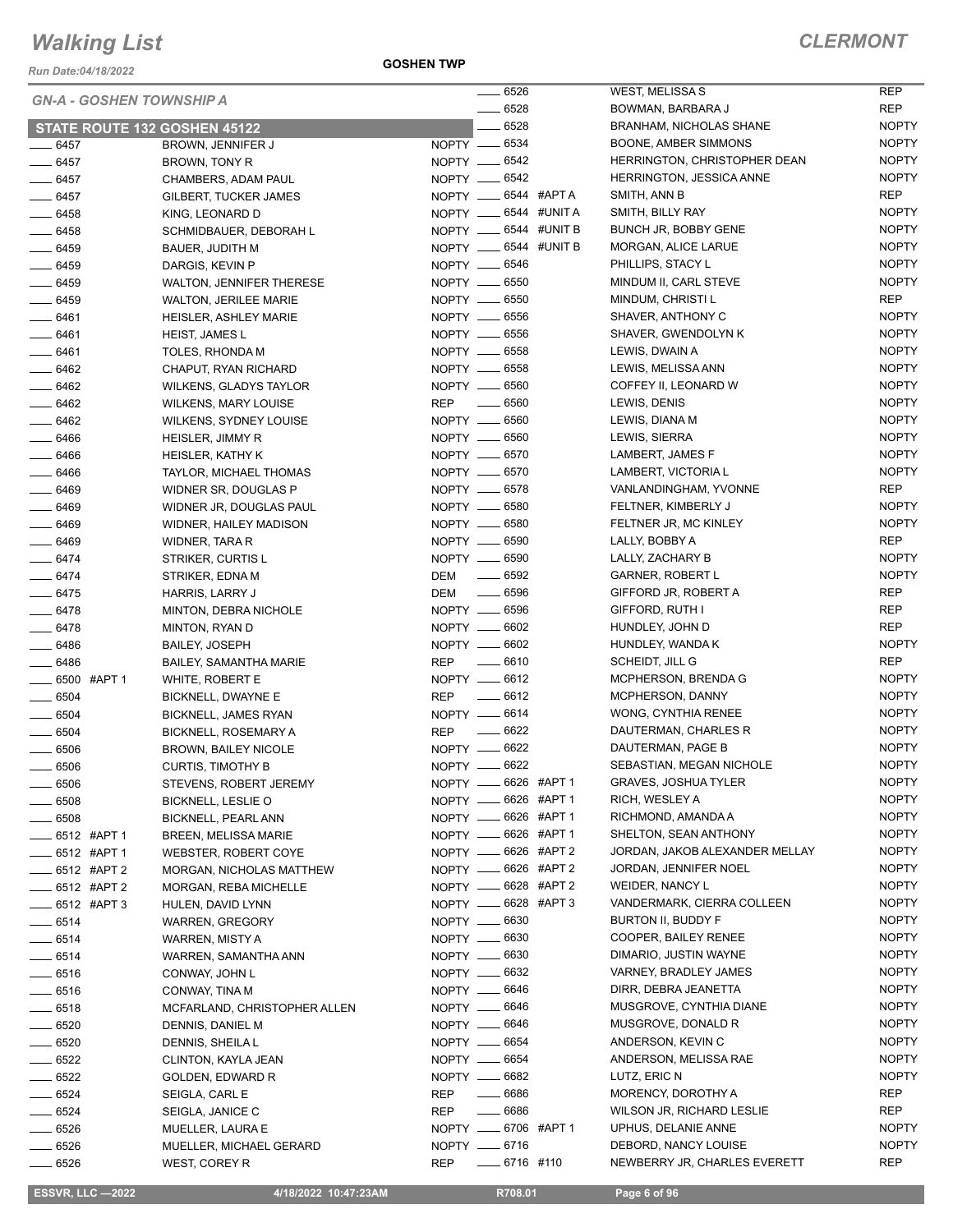*Run Date:04/18/2022*

**GOSHEN TWP**

| <b>GN-A - GOSHEN TOWNSHIP A</b>      |                                  |                   | 6569                             | CONWAY, JASON P             | <b>NOPTY</b> |
|--------------------------------------|----------------------------------|-------------------|----------------------------------|-----------------------------|--------------|
|                                      |                                  |                   | 6579                             | ENGLERT, AUTUMN J           | <b>REP</b>   |
| STATE ROUTE 132 GOSHEN 45122         |                                  |                   | 6579                             | <b>ENGLERT, RICHARD E</b>   | <b>REP</b>   |
| 6716 #APT 103                        | MIDDLETON, DORIS J               | <b>NOPTY</b>      | 6583                             | <b>MOWRY, KAREN L</b>       | <b>NOPTY</b> |
| _ 6716 #APT 103                      | STOKES, ELIZABETH B              | <b>NOPTY</b>      | 6583                             | <b>MOWRY, THOMAS R</b>      | <b>NOPTY</b> |
| 6716 #APT 105                        | POWELL, JANICE SUE               | <b>NOPTY</b>      | 6597                             | STEIOFF, RAE L              | <b>NOPTY</b> |
| 6716 #APT 106                        | EVERETT, PHYLLIS ANN             | <b>NOPTY</b>      | 6605                             | CORNWELL, DONALD L          | <b>NOPTY</b> |
| _ 6716 #APT 106                      | KNUCKLES, SHERRY LYNN            | <b>NOPTY</b>      | 6605                             | CORNWELL, LAUREN EVE        | <b>NOPTY</b> |
| 6716 #APT 111                        | <b>BENGE, GARY JAMES</b>         | <b>NOPTY</b>      | 6607                             | <b>CORNWELL, CINDY S</b>    | <b>NOPTY</b> |
| 6716 #APT 114                        | PHILHOWER, JEANETTE MAY          | <b>DEM</b>        | 6607                             | CORNWELL SR, DONALD L       | <b>REP</b>   |
| 6716 #APT 117                        | DEAN, BARBARA A                  | <b>NOPTY</b>      | 6611                             | MEECE, RHONDA C             | <b>NOPTY</b> |
| 6716 #APT 201                        | <b>BELL, BARBARA SUE</b>         | <b>REP</b>        | $-6611$                          | SZATKOWSKI, CATHERINE D     | <b>NOPTY</b> |
| 6716 #APT 202                        | DAVIS, RUTH ANN                  | <b>NOPTY</b>      | 6631                             | MARSH, BARBARA I            | <b>REP</b>   |
| 6716 #APT 204                        | RENNER, RUBY I                   | <b>DEM</b>        | 6635                             | MARSH, GARY GENE            | <b>NOPTY</b> |
| _6716 #APT 205                       | LITTLE, LINDA MAE                | <b>NOPTY</b>      | 6641                             | LOWREY, TODD E              | <b>NOPTY</b> |
| 6716 #APT 205                        | LITTLE JR, PAUL GENE             | <b>NOPTY</b>      | $-6641$                          | LOWREY, VIOLET M            | <b>NOPTY</b> |
| 6716 #APT 206                        | COCHRANE, KATHERINE M            | <b>NOPTY</b>      |                                  |                             |              |
| 6716 #APT 209                        | FIDELI, DOROTHY E                | NOPTY             | <b>SUNNYSIDE DR GOSHEN 45122</b> |                             |              |
| 6716 #APT 210                        | LYNCH, MARY ELLEN K              | <b>NOPTY</b>      | $-1880$                          | DEHNER, KEVIN ANTHONY       | <b>NOPTY</b> |
| 6716 #APT 212                        | MANNING, MARY F                  | <b>NOPTY</b>      | 1881                             | HAMPTON, DONALD R           | <b>REP</b>   |
| 6716 #APT 213                        | NEAL, JEAN H                     | <b>NOPTY</b>      | 1881                             | HAMPTON, MARJAY D           | <b>REP</b>   |
| 6716 #APT 214                        | NEUHAUS, BRENDA J                | <b>NOPTY</b>      | 1884                             | BRUNOTTE, JOSHUA WILLIAM    | <b>NOPTY</b> |
| $-6716$ #APT 215                     | AUFDERHEIDE, DONNA J             | <b>NOPTY</b>      | 1884                             |                             |              |
| 6716 #APT 216                        | WHITE, JOANN                     | <b>NOPTY</b>      |                                  | FETICK, PATRICK JAMES       | <b>NOPTY</b> |
| 6716 #APT 219                        | HARPER, ELAINE E                 | <b>NOPTY</b>      | 1884                             | STUBBLEFIELD, GERRIT L      | <b>NOPTY</b> |
| 6716 #UNIT 202                       | MCCULLEY MCGILL, VIKTORIA F      | <b>REP</b>        | $-1884$                          | STUBBLEFIELD, HEATHER MAY   | <b>NOPTY</b> |
|                                      |                                  |                   | $- 1884$                         | STUBBLEFIELD, STACY L       | <b>NOPTY</b> |
| STATE ROUTE 28 GOSHEN 45122          |                                  |                   | $- 1885$                         | HELTON, CHRISTOPHER PAUL    | <b>NOPTY</b> |
|                                      |                                  |                   | 1889                             | WALKER, ZACHARY M           | <b>NOPTY</b> |
| $- 1850$                             | HINES, DOUGLAS A                 | NOPTY             | 1892                             | CARTER, SUSAN S             | <b>REP</b>   |
| $\frac{1}{2}$ 1850                   | HINES, LETHA MARGERY             | <b>NOPTY</b>      | -892 #APT 1                      | CARTER, GARETH L            | <b>REP</b>   |
|                                      |                                  |                   | 1893                             | HUNTER, CAITLIN PEARL       | <b>NOPTY</b> |
| <b>STATE ROUTE 28 LOVELAND 45140</b> |                                  |                   | 1893                             | MARTIN, MELISSA G           | <b>NOPTY</b> |
| $- 1569$                             | MERZ, CHRISTIE LYNN              |                   | NOPTY __ 1894                    | DOUGHMAN, KATHLEEN          | <b>NOPTY</b> |
| $- 1575$                             | VOLZ, DALE ROBBERT               |                   | NOPTY __ 1897                    | ANGEL, RICHARD D            | <b>NOPTY</b> |
| $- 1575$                             | <b>WILLIAMS, SHEELAH RAE</b>     |                   | NOPTY __ 1897                    | ANGEL, SALLY YVONNE         | <b>NOPTY</b> |
| $- 1585$                             | VANBUREN, DONNA J                | <b>REP</b>        | $- 1897$                         | <b>GREEN, AUSTIN C</b>      | <b>NOPTY</b> |
| $- 1589$                             | SANSONE, ANTHONY J               |                   | NOPTY __ 1897                    | GREEN, SYDNEY TAYLOR        | <b>NOPTY</b> |
| $- 1589$                             | SANSONE, CHRISTOPHER J           |                   | NOPTY __ 1897                    | NAPIER, DAVID OWEN          | <b>NOPTY</b> |
| $\frac{1}{2}$ 1613 #STE 1            | WHITE II, RICHARD EUGENE         |                   | NOPTY __ 1898                    | WOODWARD, STEVEN P          | <b>NOPTY</b> |
| $\frac{1}{1619}$                     | PHILLIPS, GLEN E                 | <b>REP</b>        | 1901                             | LANIGAN, KATHLEEN R         | <b>NOPTY</b> |
|                                      |                                  |                   | 1901                             | MAYNARD, MARY E             | <b>NOPTY</b> |
| STATE ROUTE 48 GOSHEN 45122          |                                  |                   | 1901                             | MAYNARD, STEVEN J           | <b>NOPTY</b> |
| $-6501$                              | LESTER JR, DONALD RAY            |                   | NOPTY __ 1902                    | WELLS, MELISSA ANN          | <b>NOPTY</b> |
| 6509                                 | <b>BURNS, LEAH ARLENE</b>        |                   | NOPTY __ 1910                    | FAW, DAVID R                | <b>NOPTY</b> |
| 6509                                 | <b>BURNS JR, RICKY RAY</b>       |                   | NOPTY __ 1910                    | FAW, SHEILA L               | <b>NOPTY</b> |
| $-6513$                              | HORNSBY, FRANK L                 | <b>REP</b>        |                                  |                             |              |
| $-6513$                              | HORNSBY, JESSICA LYNN            | <b>REP</b>        | <b>VALLEY LN GOSHEN 45122</b>    |                             |              |
| $-6517$                              |                                  |                   |                                  |                             |              |
|                                      | BRABANT, BONNIE S                | $NOPTY$ ___ 3     |                                  | JONES, BRENDAN MICHAEL      | <b>NOPTY</b> |
| $- 6521$                             | <b>WELCH, CHARLES B</b>          | NOPTY $-3$        |                                  | JONES, CHRISTOPHER R        | <b>NOPTY</b> |
| $-6527$                              | HARGRAVES, CHRISTOPHER M         | $NOPTY = 3$       |                                  | JONES, TAYLOR CHRISTOPHER   | <b>NOPTY</b> |
| $- 6527$                             | HARGRAVES, KIERSTYN S            | NOPTY $\_\_3$     |                                  | PATTON, JESSICA RACHEL      | <b>NOPTY</b> |
| $- 6537$                             | GIBBS, DEBRA J                   | $NOPTY$ $\_\_3$   |                                  | RAINEY, SUZANNE M           | <b>NOPTY</b> |
| $\frac{1}{2}$ 6537                   | GIBBS, MARTIN E                  | NOPTY $\_\_\$ 3   |                                  | SEWELL, MCKINZI TAYLOR      | <b>NOPTY</b> |
| $- 6543$                             | <b>GREATHOUSE, AMANDA D</b>      | NOPTY $-10$       |                                  | <b>BAILEY, DEONTE JAVON</b> | <b>NOPTY</b> |
| 6543                                 | <b>GREATHOUSE, MICHAEL SCOTT</b> | $NOPTY$ $\_\_$ 10 |                                  | DWYER, TAWNY J              | <b>NOPTY</b> |
| 6543                                 | SCHOCK, KARISA NICOLE            | NOPTY $-12$       |                                  | KLABER, KIRA NICOLE         | REP          |
| $-6547$                              | GLASGOW, CAROL FAYE              | REP               | $\frac{1}{2}$ 12                 | KLABER, MATTHEW FORANZ      | <b>NOPTY</b> |
| _ 6547   #APT 48                     | <b>BLAIR, BRANDI NICHOLE</b>     | NOPTY $-12$       |                                  | STEELE, CHRISTOPHER JASON   | <b>NOPTY</b> |
| $-6551$                              | LILZE, CHRISTINA M               |                   | NOPTY __ 6734                    | <b>BRADLEY, MARILYN G</b>   | <b>NOPTY</b> |
| 6555                                 | TINKEL, KEEGAN JAMES             | <b>NOPTY</b>      |                                  |                             |              |
| $= 6563$                             | THOMAS JR, RICKEY LEE            | <b>NOPTY</b>      | <b>WALNUT ST GOSHEN 45122</b>    |                             |              |
| 6563                                 | THOMAS, VICTORIA L               | <b>NOPTY</b>      | $- 1821$                         | BOGGS, JASON L              | <b>NOPTY</b> |
| $-6569$                              | CONWAY, HILLARY M                | <b>NOPTY</b>      |                                  |                             |              |
|                                      |                                  |                   |                                  |                             |              |
| <b>ESSVR, LLC -2022</b>              | 4/18/2022 10:47:23AM             |                   | R708.01                          | Page 7 of 96                |              |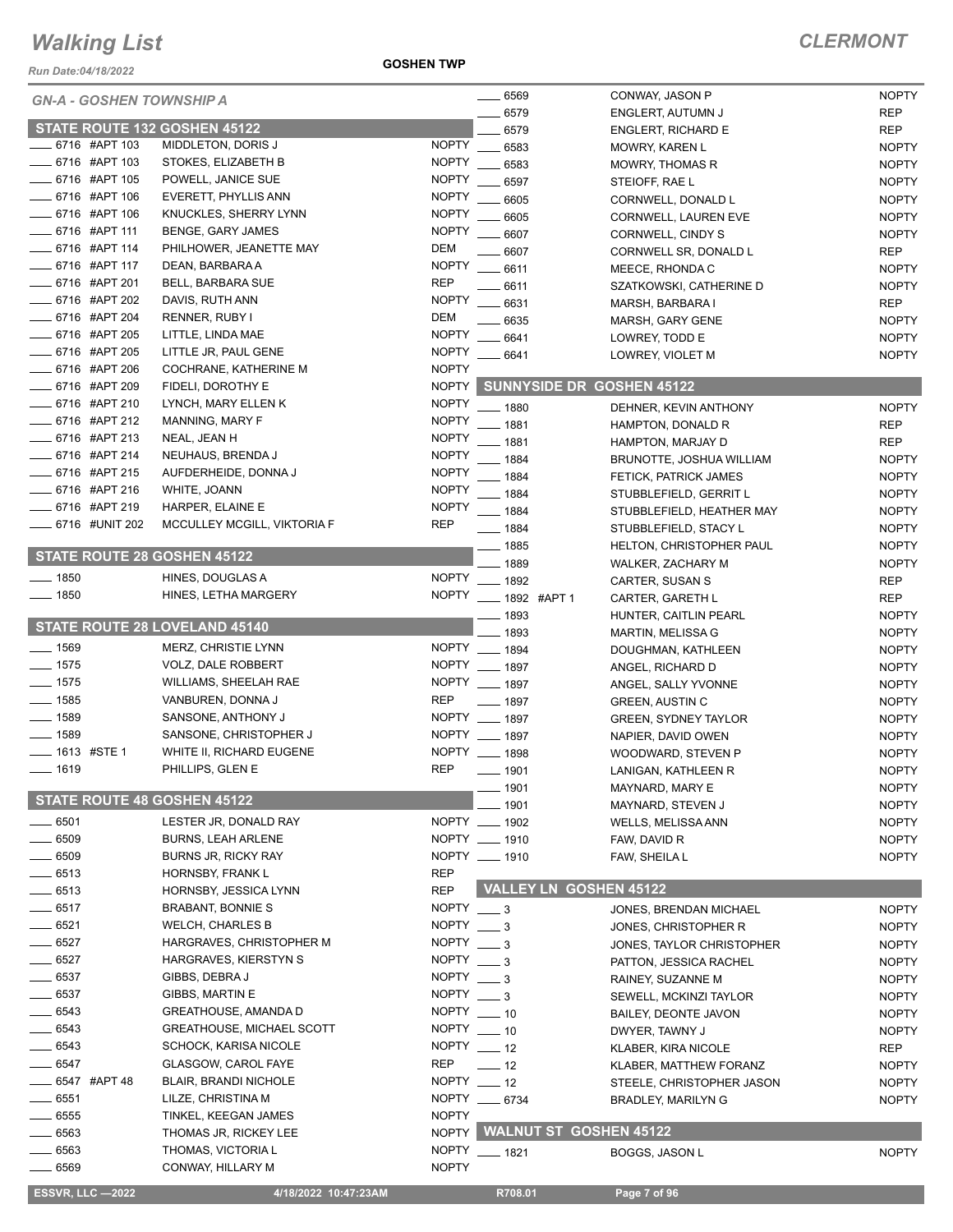*Run Date:04/18/2022*

**GOSHEN TWP**

| run Dale.04/10/∠022                |                                 |              |                              |                                           |                              |
|------------------------------------|---------------------------------|--------------|------------------------------|-------------------------------------------|------------------------------|
| <b>GN-A - GOSHEN TOWNSHIP A</b>    |                                 |              | $- 1842$                     | <b>HARRISON, ROBERT F</b>                 | <b>NOPTY</b>                 |
| <b>WALNUT ST GOSHEN 45122</b>      |                                 |              | $- 1856$<br>$-1856$          | HADDIX, JUSTIN A<br>HADDIX, LONA RACHELLE | <b>NOPTY</b><br><b>NOPTY</b> |
| $- 1821$                           | BOGGS, SAMANTHA A               |              | NOPTY __ 1856                | THEIS II, DOUGLAS M                       | <b>NOPTY</b>                 |
| $- 1856$                           | DREWES, ASHLEY MARIE            |              | NOPTY __ 1856                | WILLIAMS, JADE RACHELLE                   | <b>NOPTY</b>                 |
| $- 1860$                           | STRONG, JOHN ROBERT             |              | NOPTY __ 1862                | HAYES JR, NILE                            | <b>REP</b>                   |
| $- 1860$                           | STRONG, TERESA LYNN             |              | NOPTY __ 1874                | BIRKEMEYER, ARTHUR F                      | <b>REP</b>                   |
| $- 1865$                           | DREWES, DANIEL ADAM             |              | NOPTY __ 1874                | PENKER JR, JAMES                          | <b>NOPTY</b>                 |
|                                    |                                 |              | $- 1874$                     | SCHALLER-BIRKEMEYER, SANDRA L             | <b>REP</b>                   |
| WOOD ST GOSHEN 45122               |                                 |              | $-1900$                      | WALTER JR, HOWARD EUGENE                  | <b>NOPTY</b>                 |
| $- 6676$                           | SMITH, ARLEIGH DANIELLE         | <b>REP</b>   | $\frac{1}{2}$ 1900           | YARNELL, JENNIFER RENEA                   | <b>REP</b>                   |
| $- 6676$                           | SMITH, MELISSA K                | <b>REP</b>   | $- 1900$                     | YARNELL JR, JEROME PENMAN                 | <b>REP</b>                   |
| $- 6676$                           | SMITH, TAYLOR ELISE             |              | NOPTY __ 1922                | <b>BREWER, JAMES L</b>                    | <b>REP</b>                   |
| 6676                               | SMITH, TROY E                   | <b>REP</b>   | $- 1926$                     | BROWN, DAVID TYLER                        | <b>NOPTY</b>                 |
| $- 6677$                           | LYONS, PAUL V                   | <b>REP</b>   | <u>______</u> 1926           | <b>BROWN, TABETHA NICHOL</b>              | <b>NOPTY</b>                 |
| 6684                               | BRAYTON, AUSTIN JOSEPH          |              | NOPTY __ 1926                | ROSE, KARL R                              | <b>NOPTY</b>                 |
| $- 6684$                           | <b>BRAYTON, MICHAEL JOSEPH</b>  |              | NOPTY __ 1930                | SIMPSON, DANNY M                          | <b>NOPTY</b>                 |
| $- 6687$                           | DONATHAN, CORRY W               |              | NOPTY __ 1930                | SIMPSON, SARAH NICOLE                     | <b>NOPTY</b>                 |
| 6688                               | DOAN, BRITTANY NICHOLE          |              | NOPTY __ 1976                | YOUNG, JANET RUTH                         | <b>NOPTY</b>                 |
| $- 6688$                           | PATCHELL, ADAM BROOKS           |              | NOPTY __ 1976                | YOUNG, RONALD H                           | <b>NOPTY</b>                 |
| $- 6691$                           | DOAN, KELLY M                   |              | NOPTY __ 1990                | ANDERSON JR, GEORGE D                     | DEM                          |
| $- 6691$                           | HODGES, JOHNATHAN M             |              | NOPTY __ 1990                | ANDERSON, JANICE L                        | DEM                          |
| $- 6691$                           | <b>REIN, ROBERT PAUL</b>        |              | NOPTY __ 2010                | POULIN, JASON M                           | <b>NOPTY</b>                 |
| 6692                               | DUTLINGER, DYLAN THOMAS         |              | NOPTY __ 2010                | POULIN, STACY J                           | <b>NOPTY</b>                 |
| $- 6692$                           | DUTLINGER, JENNIFER L           |              | NOPTY __ 2014                | HALL, MATTHEW CHRISTIAN                   | <b>NOPTY</b>                 |
| $- 6692$                           | DUTLINGER, RYAN L               |              | NOPTY __ 2014                | HALL, SARAH JANE                          | <b>NOPTY</b>                 |
| $\frac{1}{2}$ 6696                 | PATTON, SUZANNE L               |              | NOPTY __ 2014                | HATFIELD, ANGELA RAE-DAWN                 | <b>NOPTY</b>                 |
| $- 6716$                           | STOVER, MICHAEL GENE            |              | NOPTY __ 2014                | HATFIELD, JOEY THUNDER                    | <b>NOPTY</b>                 |
| $- 6716$                           | STOVER, ROSA M                  |              | NOPTY __ 2016                | HUNLEY, ROBBIE JOE                        | <b>NOPTY</b>                 |
| $-6718$                            | DORITY, KRISTINE M              |              | NOPTY __ 2018                | HONICAN, EVERETT LANE                     | <b>NOPTY</b>                 |
| $- 6720$                           | COLLINS, JOHNNY N               |              | NOPTY __ 2020                | <b>JOHNSON, SARAH</b>                     | <b>NOPTY</b>                 |
| $- 6726$                           | <b>SCHRICHTEN, ROSEMARY</b>     |              | NOPTY __ 2020                | MCALLISTER, GREGORY JOHN                  | REP                          |
| $- 6739$                           | <b>GARRETT, JENNIFER NICOLE</b> |              | NOPTY __ 2022                | GAYLORD, VICKI LYNN                       | <b>NOPTY</b>                 |
| $- 6739$                           | SMITH, JACOB RYAN               |              | NOPTY __ 2022                | VOGELSONG, DALE R                         | <b>NOPTY</b>                 |
| $- 6739$                           | SMITH, MELISSA A                |              | NOPTY __ 2032                | CUNNINGHAM, REBECCA ANN                   | <b>REP</b>                   |
| $-6741$                            | KNAPP, JONATHAN RUSSELL         |              | NOPTY __ 2036                | FAIRBANKS, CLARA M                        | DEM                          |
| $-6741$                            | MEYERS, WANDA L                 |              | NOPTY __ 2036                | FAIRBANKS, JACOB K                        | <b>NOPTY</b>                 |
| $- 6741$                           | SMITH, LACEY M                  |              | NOPTY __ 2036                | FAIRBANKS, JOSEPH R                       | DEM                          |
| $-6747$                            | KELLY, JEFFREY BRIAN            | NOPTY __     | 2068                         | JACKSON, ASHLEY N                         | <b>NOPTY</b>                 |
| 6764                               | KOSLOVSKY, EMILY CLARE          | $N$ OPTY $-$ | 2068                         | JACKSON, ROBERT WAYNE                     | <b>NOPTY</b>                 |
|                                    |                                 |              | 2080                         | <b>SCHUBERT, ROBERT E</b>                 | <b>NOPTY</b>                 |
| <b>WOODVILLE PIKE GOSHEN 45122</b> |                                 |              | 2080                         | SCHUBERT, TERESA L                        | <b>NOPTY</b>                 |
| $- 1784$                           | CARMAN, SARAH ANN               | NOPTY -      | $-2092$                      | RYAN, SHARA R                             | <b>NOPTY</b>                 |
| $- 1784$                           | CARMAN, SUSAN ANN               |              | NOPTY __ 2094                | DILLEY, JEANNA LYNN                       | <b>REP</b>                   |
| $-1784$                            | HARPER, RYAN P                  | <b>NOPTY</b> |                              |                                           |                              |
| $- 1786$                           | REED, GERALD R                  | <b>NOPTY</b> | <b>WOODY LN GOSHEN 45122</b> |                                           |                              |
| $- 1786$                           | REED, JEANICE YVON              |              | NOPTY __ 6507                | BARR, JOANNA E                            | <b>NOPTY</b>                 |
| $- 1792$                           | DEMARCO, BONNIE                 |              | NOPTY __ 6507                | JONES, JEFFREY L                          | <b>REP</b>                   |
| $- 1792$                           | DEMARCO, RICHARD E              |              | NOPTY __ 6507                | JONES, MELINDA A                          | <b>NOPTY</b>                 |
| ___ 1796                           | GIRARD, CATHY A                 |              | NOPTY __ 6507                | SISSON, HELEN JEANNE                      | REP                          |
| $- 1796$                           | <b>GIRARD, GILBERT LOUIS</b>    | <b>NOPTY</b> |                              |                                           |                              |
| $- 1796$                           | GIRARD, KATIE MARIE             | <b>NOPTY</b> | <b>TOTAL: 901</b>            |                                           |                              |
| __ 1820                            | ADAMS, ERIKA NICOLE             | <b>NOPTY</b> |                              |                                           |                              |
| $- 1822$                           | HUGHETT, EDWARD W               | <b>REP</b>   |                              |                                           |                              |
| $- 1822$                           | YEARY, AARON RICHARD            | <b>REP</b>   |                              |                                           |                              |
| $- 1822$                           | YEARY, SHAWN CATES              | REP          |                              |                                           |                              |
| $-1824$                            | STROUSS, DIANA F                | <b>NOPTY</b> |                              |                                           |                              |
| _ 1824                             | STROUSS, KEVIN E                | REP          |                              |                                           |                              |
| $-1826$                            | ONEY, BRANDON ALEXANDER         | <b>NOPTY</b> |                              |                                           |                              |
| $-1826$                            | RUH, JOSHUA M                   | <b>NOPTY</b> |                              |                                           |                              |
| $-1840$                            | JOHNSON, HEATHER LEA            | <b>NOPTY</b> |                              |                                           |                              |
| $- 1840$                           | MOORE, KRISTOPHER EARL          | <b>NOPTY</b> |                              |                                           |                              |
| —— 1842                            | HARRISON, CHRISTINE L           | <b>NOPTY</b> |                              |                                           |                              |
| <b>ESSVR, LLC -2022</b>            | 4/18/2022 10:47:23AM            |              | R708.01                      | Page 8 of 96                              |                              |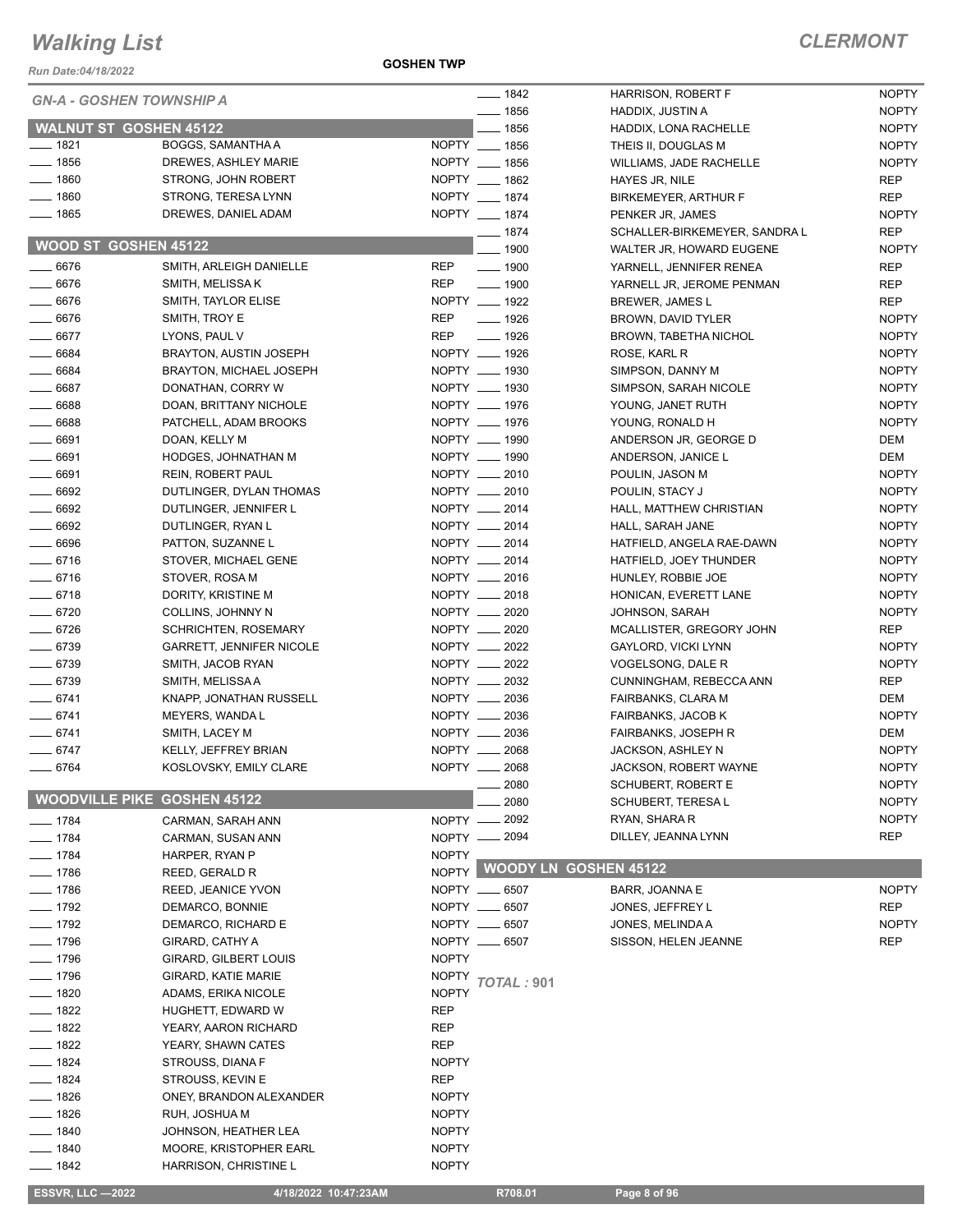*Run Date:04/18/2022*

**GOSHEN TWP**

| NUII DAIC.VY 10/4024 |                                              |                          | $- 1070$                     | STRANGE, KIMBERLY K              | <b>NOPTY</b> |
|----------------------|----------------------------------------------|--------------------------|------------------------------|----------------------------------|--------------|
|                      | <b>GN-B - GOSHEN TOWNSHIP B</b>              |                          | $- 1071$                     | CLARK III, JAMES R               | <b>NOPTY</b> |
|                      | ANGELWOOD DR GOSHEN 45122                    |                          | $-1071$                      | CLARK, TERRIE L                  | <b>NOPTY</b> |
|                      |                                              |                          |                              | VOYLES, DAVID R                  | <b>DEM</b>   |
| $\frac{1}{2182}$     | MUELLER, ANDREA N                            |                          | NOPTY - 1071<br>NOPTY - 1071 | VOYLES, JUDITH A                 | <b>DEM</b>   |
| $-2182$              | MUELLER, CAMERON LEE                         |                          |                              |                                  |              |
| $-2182$              | MUELLER, DESTINY HANNAH                      | <b>NOPTY</b>             |                              | <b>BRYANT LN GOSHEN 45122</b>    |              |
| $\frac{1}{2182}$     | MUELLER, NORMAN L                            | <b>REP</b>               | NOPTY - 7063                 | SMITH, ALICIA ANNE               | <b>REP</b>   |
| $-2182$              | MUELLER, TESLA COURTNEY                      | NOPTY <sup>-</sup>       | 7063                         | SMITH, JASON A                   | <b>REP</b>   |
| $\frac{1}{2183}$     | SOWARDS, AMANDA M                            |                          | NOPTY - 7071                 | OTTEN, TRAVIS J                  | <b>NOPTY</b> |
| $-2183$              | SOWARDS, SEAN B                              |                          |                              |                                  |              |
| $-2184$              | SHIMER, DANIEL H                             | <b>NOPTY</b>             |                              | <b>COZADDALE RD GOSHEN 45122</b> |              |
| $-2184$<br>$-2184$   | SHIMER, DONALD W                             | <b>REP</b><br><b>REP</b> | $- 6788$                     | <b>GARNER, DANIEL M</b>          | <b>NOPTY</b> |
|                      | SHIMER, KATHY E                              |                          | $- 6788$                     | <b>GARNER, SHIRLEY A</b>         | <b>REP</b>   |
| $-2185$<br>$-2185$   | BRITTAIN JR, CARL C                          | <b>REP</b><br><b>REP</b> | $- 6788$                     | <b>GARNER, VIRGIL M</b>          | <b>DEM</b>   |
|                      | <b>BRITTAIN, STEPHANIE ANN</b>               | <b>REP</b>               | $- 6791$                     | HOWARD WARDEN, GRACE OLIVIA LUC  | <b>NOPTY</b> |
| $-2185$<br>$-2186$   | ROSS, DALTON STONE<br>DLEDSOE, AUSTIN WALKER |                          | NOPTY - 6791                 | TRUAX, ADRIENE NICOLE            | <b>NOPTY</b> |
| $-2186$              | <b>FAIRBANKS, TIMOTHY M</b>                  |                          | NOPTY -8791                  | TRUAX, DANIEL DARRELL            | <b>NOPTY</b> |
| $-2186$              |                                              |                          | NOPTY - 6797                 | <b>HEMBREE, JOHN W</b>           | <b>REP</b>   |
| $-2186$              | HADLEY, HEATHER ANN<br>HADLEY, MARY ELLEN    | $NOPTY$ -                | 6805                         | <b>BUDDE, THOMAS ANDREW</b>      | <b>REP</b>   |
| $-2186$              | HADLEY, TREY STEVEN                          | $NOPTY$ –                | 6805                         | FOSTER, REBECCA                  | REP          |
| $-2187$              | <b>BURNS-BUEHNER, ROCHELLE R</b>             | <b>REP</b>               | 6805                         | FOSTER JR, RONALD L              | <b>REP</b>   |
| $-2188$              |                                              | <b>REP</b>               | $- 6807$                     | HENRY, ROBERT E                  | <b>NOPTY</b> |
| $-2188$              | HORNE, DOUGLAS A                             |                          | NOPTY -8821                  | FIRKIN, ANGIE S                  | <b>NOPTY</b> |
| $-2189$              | HORNE, MARY ANN E                            | $NOPTY$ –                | 6821                         | FIRKIN, LAWRENCE HOWARD          | <b>NOPTY</b> |
| $-2189$              | FAUNCE, KAREN MAE<br>SMITH, CLARENCE A       | $NOPTY$ —                | 6822                         | OAKES, OLIVIA N                  | <b>NOPTY</b> |
| $-2190$              | ELSNAU, ALLISON RENEE                        | $NOPTY$ -                | 6822                         | OAKES JR, RICHARD LYLE           | <b>NOPTY</b> |
| $-2190$              | ELSNAU, WALTER M                             | NOPTY -                  | 6823                         | <b>GROVES JR, CLARENCE A</b>     | <b>REP</b>   |
| $-2191$              | DOOLEY, KARLA RENEE                          | $N$ OPTY $-$             | 6823                         | <b>GROVES, DEBORAH M</b>         | <b>DEM</b>   |
| $-2192$              | <b>TAUBKEN, TUCKER OEN</b>                   |                          | NOPTY -8836                  | FINK, MICHAEL B                  | <b>REP</b>   |
| $-2193$              | DAY, DANIEL BRUCE                            | <b>REP</b>               | $\frac{1}{2}$ 6836           | SIPES, SOPHIA                    | <b>NOPTY</b> |
| $\frac{1}{2193}$     | DAY, REBECCA LYNN                            | <b>REP</b>               | $\frac{1}{2}$ 6838           | COLVIN, ELAINE ANDREA            | <b>REP</b>   |
| $-2194$              | <b>MARTIN, MICHAEL WILLIAM</b>               | <b>REP</b>               | $- 6838$                     | COLVIN, TIMOTHY S                | <b>NOPTY</b> |
| $-2194$              | MARTIN, TARA JOANN                           | $NOPTY$ -                | 6841                         | FULTZ, LINDA GAIL                | <b>NOPTY</b> |
| $\frac{1}{2195}$     | KING JR, CHARLIE                             | <b>DEM</b>               | 6848                         | SMITH, TONIA L                   | <b>REP</b>   |
| $-2195$              | KING, ELSA E                                 | $N$ OPTY $-$             | 6848                         | SMITH, WAYNE A                   | <b>REP</b>   |
| $\frac{1}{2195}$     | TENEYCK III, JOHN W                          |                          | NOPTY -8851                  | ATKINS, GENE RUSSELL             | <b>NOPTY</b> |
| $-2195$              | TENEYCK, MARY JEAN                           | $NOPTY -$                | 6857                         | <b>GREGER, KIMBERLY ANNE</b>     | <b>REP</b>   |
| $-2196$              | MOORE, KATHERINE E                           | <b>REP</b>               | 6861                         | <b>BARNICKLE, TRACY MARIE</b>    | <b>NOPTY</b> |
| $-2197$              | LAWSON, LESLIE A                             | $N$ OPTY $-$             | 6861                         | ROGUS, TIMOTHY E                 | <b>NOPTY</b> |
| $- 2198$             | WALLACE, ANDREA L                            |                          | NOPTY -8863                  | DONLEY, GIGI                     | <b>NOPTY</b> |
| $-2198$              | WALLACE, BREE ALEXIS                         | $N$ OPTY $-$             | 6863                         | DONLEY, LOGAN LOUIS              | <b>NOPTY</b> |
| $-2199$              | INABNITT, KATHERINE ELIZABETH                | $N$ OPTY $-$             | - 6865                       | MACO, GERALD                     | <b>DEM</b>   |
| $-2199$              | <b>SHARP, KRISTI MARIE</b>                   |                          | NOPTY -8865                  | MACO, JOYCE S                    | <b>DEM</b>   |
|                      |                                              |                          | 6867                         | PYLES, KATHY A                   | <b>NOPTY</b> |
|                      | BLUE SKY DR GOSHEN 45122                     |                          | 6867                         | PYLES, TYLER WAYNE               | <b>NOPTY</b> |
| $- 1011$             | <b>BUTTS, BRANDON M</b>                      | $N$ OPTY $-$             | 6867                         | PYLES, VIRGINIA LEIGH            | <b>NOPTY</b> |
| $- 1011$             | <b>BUTTS, REGINAK</b>                        | <b>REP</b>               | 6871                         | GOAD, DEBORAH K                  | <b>NOPTY</b> |
| $- 1011$             | MILLER, GERMAN ELBEN                         | <b>REP</b>               | 6871                         | SKUTCHALL, ROBB WILSON           | <b>NOPTY</b> |
| $- 1011$             | MILLER, NATHANIEL C                          | NOPTY -                  | 6911                         | <b>BURDICK, JULIE LYNN</b>       | <b>NOPTY</b> |
| $- 1021$             | <b>BYARS, GUY FORD</b>                       | NOPTY -                  | 6911                         | STRAUSS, GORDON MACGREGOR        | <b>NOPTY</b> |
| $- 1031$             | HARPER, LOREN DEE                            | NOPTY -                  | 6933                         | STURGILL, HAROLD DELPHUS         | <b>REP</b>   |
| $- 1031$             | NEFF, MARTIN A                               | NOPTY -                  | 6933                         | STURGILL, IRENE F                | REP          |
| $- 1031$             | VIOX, CHANDLER ELAINE                        | NOPTY -                  | 6937                         | VALENTINE, JAMES TOYLE           | REP          |
| $- 1031$             | VIOX, CHARLES D                              | <b>REP</b>               | 6943                         | WALLACE, ADAM S                  | <b>NOPTY</b> |
| $- 1040$             | SCHECHTER, ANDREW M                          | NOPTY -                  | 6943                         | WALLACE, AMY ELIZABETH           | <b>NOPTY</b> |
| $- 1041$             | MOELLER, G WALTER                            | NOPTY -                  | 6945                         | GULLEY, CAMERON JOEL             | <b>NOPTY</b> |
| $- 1041$             | MOELLER, LAUREN N                            | <b>NOPTY</b>             | 6945                         | GULLEY, JENNIFER LYNN            | <b>NOPTY</b> |
| $- 1041$             | MOELLER, MICHELLE S                          | NOPTY -                  | 6952                         | JOHNSON, LAURA L                 | <b>NOPTY</b> |
| $- 1041$             | MOELLER, SARAH LYNN                          | NOPTY -                  | 6952                         | JOHNSON, MATTHEW WAYNE           | <b>NOPTY</b> |
| $- 1051$             | HEDRICK, CHAD ALLEN                          | <b>REP</b>               | 6955                         | RIEG, DANIEL JOSPEH              | <b>NOPTY</b> |
| $- 1051$             | <b>SWEET HEDRICK, FOREVER</b>                | <b>REP</b>               | 6955                         | SPENCER, BILL HARRISON           | <b>NOPTY</b> |
|                      |                                              |                          | 6955                         | SPENCER, CHARLENE ELIZABETH      | <b>NOPTY</b> |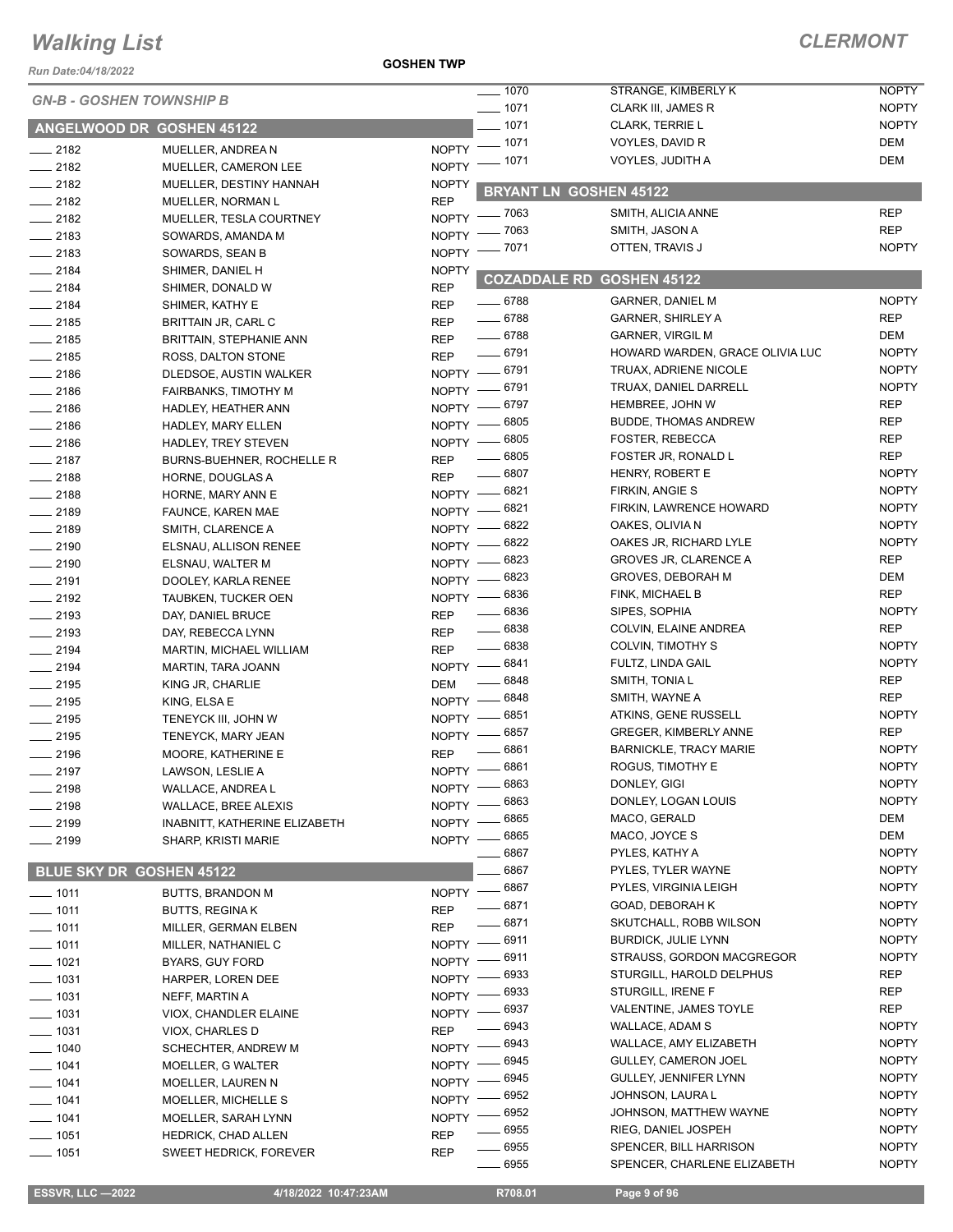*Run Date:04/18/2022*

#### **GOSHEN TWP**

| <b>GN-B - GOSHEN TOWNSHIP B</b>  |                                      |                              |                               | <b>EDENTON PLEASANT PLAIN RD PLEASANT PLAIN 45162</b> |                              |
|----------------------------------|--------------------------------------|------------------------------|-------------------------------|-------------------------------------------------------|------------------------------|
|                                  |                                      |                              | _ 7265                        | HARVILLE, TAMMY MAIRE                                 | <b>NOPTY</b>                 |
| <b>COZADDALE RD GOSHEN 45122</b> |                                      |                              | 7265                          | <b>MCMANIS, JAMES W</b>                               | <b>NOPTY</b>                 |
| 6955                             | SPENCER, MICHAEL A                   | <b>NOPTY</b>                 | 7265 #APT 1                   | SMITH, KEVIN GREGORY                                  | <b>NOPTY</b>                 |
| 6958                             | WHITLEY, AMBER M                     | <b>NOPTY</b>                 | 7267                          | <b>MYERS, APRIL LYNNE</b>                             | <b>NOPTY</b>                 |
| $- 6958$                         | WHITLEY, ANDREW W                    | <b>NOPTY</b>                 | $-7273$                       | <b>BARTON, ARNOLD G</b>                               | <b>NOPTY</b>                 |
| 6959                             | MCCOY JR, ROBERT H                   | <b>NOPTY</b>                 | $-7273$                       | <b>BARTON, ELDENE</b>                                 | <b>NOPTY</b>                 |
| $-6959$                          | MCCOY III, TYLER R                   | <b>NOPTY</b>                 |                               |                                                       |                              |
| 6960                             | <b>WEISS, CHRISTINA M</b>            | <b>NOPTY</b>                 | FREY RD GOSHEN 45122          |                                                       |                              |
| $-7001$                          | HAYNES, PHILLIP EDDIE                | <b>NOPTY</b>                 | - 7250                        | POFF JR, DANNY L                                      | <b>NOPTY</b>                 |
| $- 7001$                         | HAYNES, TAMMY J                      | <b>NOPTY</b>                 | 7250                          | POFF, JESSICA N                                       | <b>NOPTY</b>                 |
| $-7005$                          | <b>MYERS, JENNIFER FRANCES</b>       | <b>NOPTY</b>                 | 7263                          | NEFF, ARIANA DANIELLE                                 | <b>NOPTY</b>                 |
| 7005                             | MYERS, MICHAEL DAVID                 | <b>NOPTY</b>                 | 7263                          | WHITNEY, ROENICK NEIL                                 | <b>NOPTY</b>                 |
| 7061                             | LAWSON, LONNIE W                     | <b>REP</b>                   | 7270                          | BREWSAUGH, HEATHER N                                  | <b>NOPTY</b>                 |
| $-7063$                          | CHILDS, EMILY R                      | <b>NOPTY</b>                 | 7270                          | <b>BREWSAUGH, KYLE ANTHONY</b>                        | <b>NOPTY</b>                 |
| $-7063$                          | CHILDS, RACHELLE D                   | <b>NOPTY</b>                 | 7271                          | ESTELL, CHARLENE                                      | <b>DEM</b>                   |
| $-7063$                          | <b>CLEMONS, TYLER C</b>              | <b>NOPTY</b>                 | 7271                          | <b>ESTELL, RICHARD L</b>                              | DEM                          |
| $- 7065$                         | <b>CULLUM, ANDREW WILLIAM</b>        | <b>NOPTY</b>                 | 7272                          | <b>TUCKER, DOUGLAS MICHAEL</b>                        | <b>NOPTY</b>                 |
| $-7065$                          | CULLUM, COURTNEY GAYNELL             | <b>NOPTY</b>                 | - 7275                        | TEYSSIER, ELIANE HELENE                               | <b>NOPTY</b>                 |
| $-7067$                          | CLOCK, CHRIS J                       | <b>REP</b>                   |                               |                                                       |                              |
| $-7067$                          | CLOCK, DORIS M                       | <b>NOPTY</b>                 | <b>GAIL LN GOSHEN 45122</b>   |                                                       |                              |
| $- 7067$                         | <b>CLOCK, KYLE CHRISTOPHER</b>       | <b>NOPTY</b>                 | _ 1220                        | THOMS, JAMES L                                        | <b>NOPTY</b>                 |
| $- 7069$                         | COLE, TAWNYA J                       | <b>NOPTY</b>                 | 1220                          | THOMS, NINA CARMEN                                    | <b>NOPTY</b>                 |
| $- 7071$                         | MURPHY, RALPH E                      | <b>REP</b>                   | 1227                          | FOSTER, ANDREA DAYON                                  | <b>NOPTY</b>                 |
| $- 7079$                         | BOESPFLUG, BRANDON MICHAEL SLO/      | <b>NOPTY</b>                 | 1227                          | FOSTER, SANDRA LEE                                    | <b>REP</b>                   |
| $-7079$                          | BOESPFLUG, CHELSEY ANN               | <b>NOPTY</b>                 | 1230                          | CONLEY LONG, YVONDA L                                 | <b>REP</b>                   |
| 7079                             | LUTTERBIE, CHRISTINE R               | <b>NOPTY</b>                 | . 1230                        | HALL, JENNA LIN                                       | <b>NOPTY</b>                 |
| $-7079$                          | LUTTERBIE JR, RONALD W               | <b>NOPTY</b>                 | 1230                          | LONG, CHRISTOPHER ALLAN                               | <b>REP</b>                   |
| $-7093$                          | RUMKE, RAYMOND D                     | <b>NOPTY</b>                 | $-1230$                       | <b>MEEHAN, KELLIE MICHELE</b>                         | <b>NOPTY</b>                 |
| $- 7096$                         | FINLEY, JENNIFER LAUREN              | <b>NOPTY</b>                 | $-1240$                       | HOLLAN, MIRIAM L                                      | <b>NOPTY</b>                 |
| $- 7096$                         | <b>HICKS, THERESA M</b>              | <b>REP</b>                   | . 1240                        | <b>HOPKINS, SHERRY</b>                                | <b>NOPTY</b>                 |
| $- 7099$                         | BAUMANN, MARTHA G                    | <b>NOPTY</b>                 |                               |                                                       |                              |
| $- 7105$                         | PAYNE, ERIKA KATHERINE               | <b>NOPTY</b>                 | <b>GAYNOR RD GOSHEN 45122</b> |                                                       |                              |
|                                  |                                      |                              |                               |                                                       |                              |
| $- 7111$                         | CLARK, BRUCE A                       | <b>NOPTY</b>                 | 6794                          | SEABOLT, DIANE L                                      | <b>DEM</b>                   |
| $- 7115$                         | NEAL, DAVID A                        | <b>NOPTY</b>                 | 6794                          | SEABOLT, JOSEPH EDMAN                                 | <b>DEM</b>                   |
| $\frac{1}{2}$ 7117               | STONEROCK, JASON ALLEN               | <b>NOPTY</b>                 | 6808                          | HARP, ARIC ANTHONY                                    | <b>NOPTY</b>                 |
| $- 7121$                         | <b>BROCK, CAROL ANN</b>              | <b>NOPTY</b>                 | 6808                          | HARP, JEANNIE G                                       | <b>NOPTY</b>                 |
| $- 7121$                         | KILBURN, HAROLD                      | <b>NOPTY</b>                 | 6808                          | HARP, MAX ALEXANDER                                   | <b>NOPTY</b>                 |
| $- 7131$                         | <b>GERHARDT, RICHARD</b>             | <b>NOPTY</b>                 | 6808                          | HARP, RUSTY L                                         | <b>NOPTY</b>                 |
| $-7137$                          | LEE, BRENDA                          | <b>NOPTY</b>                 | 6808                          | HARP, ZACHARY LEE                                     | <b>NOPTY</b>                 |
| $-7156$                          | CRAIG, CARISSA MICHELLE              | <b>NOPTY</b>                 | 6820                          | MCMULLIN, DIANE MARIE                                 | <b>NOPTY</b>                 |
| __ 7158                          | <b>GRAZIANO, BENJAMIN S</b>          | <b>NOPTY</b>                 | 6820                          | MCMULLIN, KEVIN LEE                                   | <b>NOPTY</b>                 |
| $- 7158$                         | <b>SCHMITT, STEPHANIE MARIE</b>      | <b>NOPTY</b>                 | 6840                          | DOLEZAL, KATHY L                                      | <b>NOPTY</b>                 |
|                                  |                                      |                              | 6842                          | FELDHUES, EMILIE NOELLE                               | <b>NOPTY</b>                 |
| <b>DAVIN DR</b>                  | <b>GOSHEN 45122</b>                  |                              | 6842                          | FELDHUES, MATTHEW J                                   | <b>NOPTY</b>                 |
| — 1852                           | PREWITT, DENNIS KEITH                | REP                          | 6842                          | GARCIA, ALBERTO GABRIEL JEFFREY                       | <b>NOPTY</b>                 |
| 1852                             | PREWITT, ROBIN LYNNE                 | <b>NOPTY</b>                 | 6850                          | CALLAHAN, ANDREA E                                    | REP                          |
| 1856                             | HANAVAN, CAEL PATRICK                | <b>NOPTY</b>                 | 6850                          | CALLAHAN, ERIN MICHELLE                               | REP                          |
| _ 1856                           | HANAVAN, EMMA NICOLE                 | <b>NOPTY</b>                 | 6850                          | CALLAHAN, ETHEN E                                     | <b>NOPTY</b>                 |
| _ 1856                           | HANAVAN, LIAM MICHAEL                | <b>NOPTY</b>                 | 6850                          | CALLAHAN, SHAWN PATRICK                               | <b>NOPTY</b>                 |
| $-1856$                          | HANAVAN JR, ROBERT E                 | <b>NOPTY</b>                 | 6850                          | CALLAHAN, TIMOTHY S                                   | <b>REP</b>                   |
| $-1856$                          | HANAVAN, TUESDAY M                   | <b>NOPTY</b>                 | 6868                          | MEYER, SANDRA L                                       | <b>NOPTY</b>                 |
| $= 1856$                         | MORRIS, JAMES MICHAEL                | REP                          | 6883                          | FILBRUN, AUTUMN MACALA                                | <b>NOPTY</b>                 |
| _ 1860                           | CRAMER, CHAD A                       | REP                          | 6883                          | NEWBY, HANNA MARIE                                    | <b>NOPTY</b>                 |
| $-1860$                          | CRAMER, ELISABETH MARIE              | REP                          | 6883                          | NEWBY, JOHN ROBERT                                    | <b>NOPTY</b>                 |
| _ 1860                           | CRAMER, SAMUEL ALLEN                 | REP                          | 6936                          | TARTER, CONNIE IRENE                                  | REP                          |
| $-1860$                          | CRAMER, VASHTI LYNN                  | <b>REP</b>                   | 6936                          | TARTER, ELSIE J                                       | <b>REP</b>                   |
| $-1864$                          | DILLION, WILLIAM JOSEPH              | <b>NOPTY</b>                 | 6950                          | BURCHENAL-HUBER, ANDREA S                             | <b>REP</b>                   |
| $-1864$                          | DILLION JR, WILLIAM JOSEPH           | <b>NOPTY</b>                 | 6950                          | HUBER, CHARLES H                                      | <b>NOPTY</b>                 |
| 1868                             | PATTON, AUDREY L                     | <b>NOPTY</b>                 | 6950                          | HUBER JR, WILLIAM E                                   | REP                          |
| 1868<br>$-1872$                  | PATTON, FRANK<br>OCONNELL, JAMIE LYN | <b>NOPTY</b><br><b>NOPTY</b> | 6955<br>6955                  | FREDERICK, MICAH P<br>MOORE, CADENCE M                | <b>NOPTY</b><br><b>NOPTY</b> |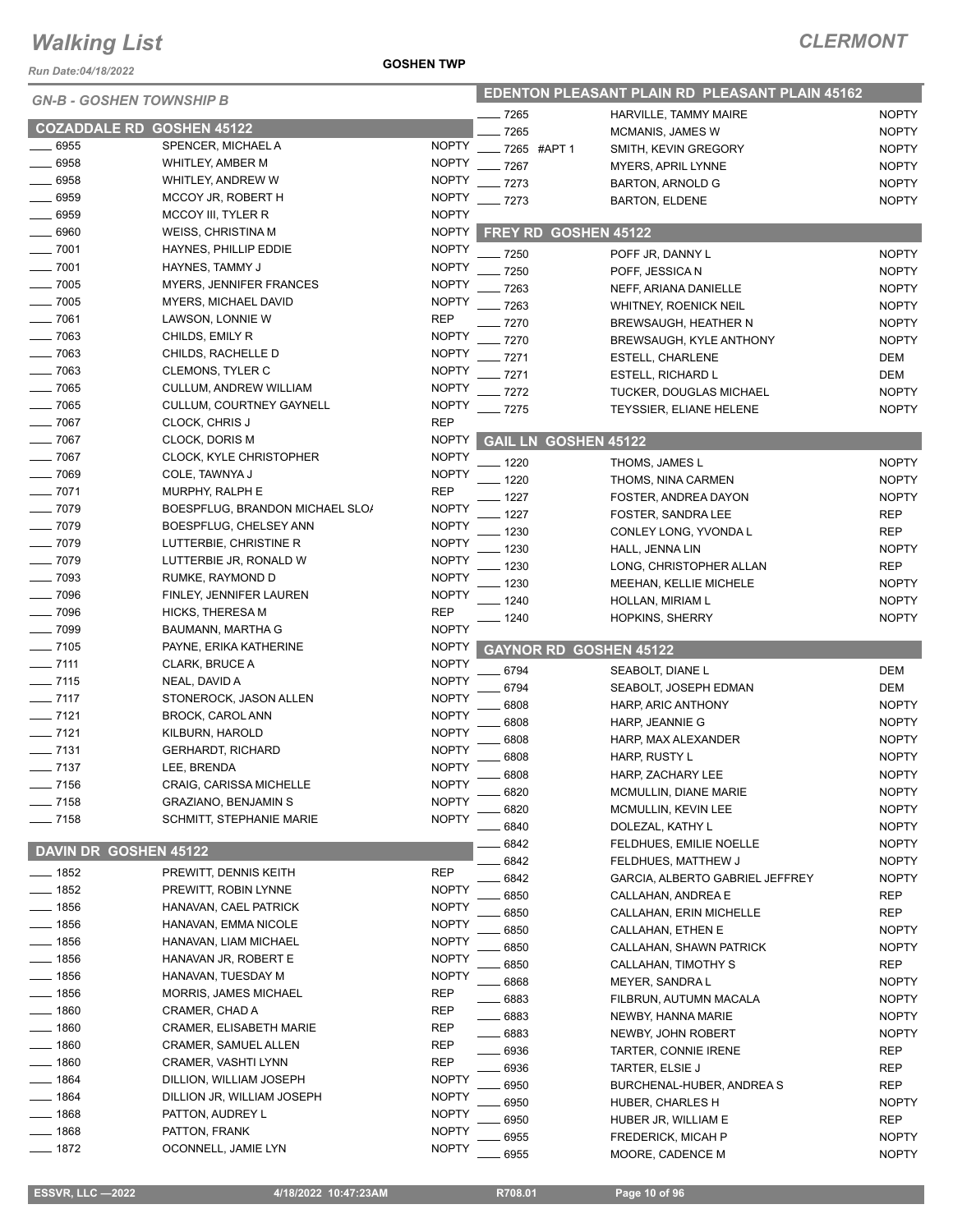*Run Date:04/18/2022*

**GOSHEN TWP**

#### *CLERMONT*

|                    | <b>GN-B - GOSHEN TOWNSHIP B</b> | $- 6903$                                                          | STANAFORD, WARREN DALE        | <b>REP</b>   |
|--------------------|---------------------------------|-------------------------------------------------------------------|-------------------------------|--------------|
|                    |                                 | 6905                                                              | THREM, CHRISTIAN H            | <b>NOPTY</b> |
|                    | <b>GAYNOR RD GOSHEN 45122</b>   | 6905                                                              | THREM, ELAINE MARIE           | <b>REP</b>   |
| $\frac{1}{2}$ 6955 | MOORE, CYNTHIA L                | NOPTY<br>6905                                                     | THREM, HEATH N                | <b>REP</b>   |
| $- 6972$           | ALLEN, BARBARA A                | NOPTY __ 6907                                                     | NEAL, MARY LOU                | <b>NOPTY</b> |
| $- 6972$           | ALLEN, NORMAN L                 | NOPTY __ 6911                                                     | SWIGER, JAMES A               | <b>NOPTY</b> |
| $- 6972$           | KING, CARLA L                   | NOPTY __ 6914                                                     | ROSIC, DONNAL                 | REP          |
| $-6972$            | KING, JAYSEN R                  | NOPTY __ 6914                                                     | ROSIC, JIM R                  | <b>REP</b>   |
| $- 6972$           | KING, RANDALL S                 | NOPTY __ 6915                                                     | HURST, GARY N                 | <b>NOPTY</b> |
| $- 6980$           | COLEMAN, ALISON KATHLEEN YANO   | DEM<br>$\frac{1}{2}$ 6915                                         | PERRY, SHANNON RENEE          | <b>NOPTY</b> |
| $- 6980$           | COLEMAN, SETH CHRISTIAN         | DEM<br>$- 6918$                                                   | PHILLIPS, LEONARD C           | <b>NOPTY</b> |
| $- 6980$           | <b>GREGORY, NATALIE SUE</b>     | NOPTY __ 6918                                                     | PHILLIPS, MARY BETH           | <b>REP</b>   |
| ____ 6985          | TEFEND, LINDA K                 | NOPTY __ 6918                                                     | WANDSTRAT, SARAH NICHOLE      | <b>NOPTY</b> |
| $- 6985$           | TEFEND, MARK B                  | NOPTY __ 6918                                                     | WANDSTRAT, STEPHEN G          | <b>REP</b>   |
|                    |                                 | 6923                                                              | <b>KROENER, BRADLY S</b>      | <b>NOPTY</b> |
|                    | <b>GIBSON RD GOSHEN 45122</b>   | 6927                                                              | MOORE, JACOB CHARLES          | <b>NOPTY</b> |
| $- 1443$           | GILBERT, DANNY D                | NOPTY __ 6927                                                     | MOORE, JASON C                | <b>REP</b>   |
| $- 1445$           | WILSON, CAL T                   | $\frac{1}{2}$<br>DEM<br>6927                                      | MOORE, MICHELLE L             | <b>NOPTY</b> |
| $- 1445$           | <b>WILSON, ROSE M</b>           | DEM<br>6927<br>$\frac{1}{2}$                                      | MOORE, TRAVIS WESELY          | <b>NOPTY</b> |
| $- 1493$           | <b>ESTEP, MATTHEW PAUL</b>      | NOPTY __ 6931                                                     | LACHUT, PATRICK MASON         | <b>NOPTY</b> |
| $- 1493$           | YEARY, JONATHAN LUKE            | <b>REP</b><br>6931<br>$\overline{\phantom{a}}$                    | NAVARRO, JENNIFER C           | <b>NOPTY</b> |
| $- 1493$           | YEARY, MELISSA L                | <b>REP</b><br>6935                                                | PERKINS, JUSTIN S             | <b>NOPTY</b> |
| $\frac{1}{2}$ 1493 | YEARY, MICHAEL DENTON           | <b>REP</b><br>$- 6935$                                            | PERKINS, LAURA M              | <b>NOPTY</b> |
| $\frac{1}{2}$ 1493 | YEARY, ZACHARY                  | NOPTY __<br>6939                                                  | BELL, KEVIN JOSEPH            | <b>NOPTY</b> |
| $- 1501$           | HOGUE JR, RICHARD               | NOPTY __ 6939                                                     | <b>TURNER, GARY P</b>         | <b>REP</b>   |
| $- 1501$           | <b>HOGUE, RUTH M</b>            | NOPTY __ 6942                                                     | RIFE, BRIDGET ANNE            | <b>NOPTY</b> |
| $- 1501$           | HOGUE, TARA L                   | NOPTY __ 6942                                                     | RIFE, CHRISTOPHER SEAN        | <b>NOPTY</b> |
| $- 1501$           | MINK YEARY, KIMBERLY A          | NOPTY __ 6943                                                     | STEELE, AMY LYNN              | <b>NOPTY</b> |
| $- 1501$           | YEARY, ANTHONY L                | NOPTY __ 6943                                                     | TURNER, DAVID W               | <b>NOPTY</b> |
| $- 1509$           | <b>JOLLY, EMILY H</b>           | NOPTY __ 6943                                                     | TURNER, JILL W                | <b>NOPTY</b> |
| $- 1509$           | MCGLONE, JOYCE L                | <b>REP</b><br>$\frac{1}{2}$<br>6944                               | HOWARD, BARBARA J             | <b>NOPTY</b> |
| $- 1509$           | WEITLAUF, TIMOTHY MICHAEL       | NOPTY __ 6945                                                     | CHMURA, YVONNE                | <b>NOPTY</b> |
| $- 1521$           | LOPATYNSKI, JOSEPH J            | DEM<br>$\frac{1}{2}$ 6945                                         | SUTTON, VELMA DARLENE         | <b>NOPTY</b> |
| $- 1521$           | LOPATYNSKI, SHARON L            | NOPTY __ 6947                                                     | ROBINSON JR, DAVEY LEE        | <b>NOPTY</b> |
| $- 1521$           | ZANDI, TARA L                   | NOPTY __ 6947                                                     | ROBINSON, SANDRA LEE          | <b>REP</b>   |
|                    |                                 | 6947                                                              | ROBINSON, ZACHARY THOMAS      | <b>REP</b>   |
|                    | <b>GOSHEN RD GOSHEN 45122</b>   | 6949                                                              | POLING, LINDA FAYE            | <b>NOPTY</b> |
| $- 6874$           | YOUNG, RENE M                   | NOPTY -6950                                                       | HUBER, DANIEL R               | <b>NOPTY</b> |
| $-6878$            | MOORE, THOMAS EDWARD            | NOPTY __ 6950                                                     | VALDEZ, DANIEL FORREST        | <b>NOPTY</b> |
| 6878               | PETERS, SARAH ELIZABETH         | NOPTY __ 6950                                                     | VALDEZ HUBER, ALLEAN M        | <b>NOPTY</b> |
| $-6878$            | PETERS, WILLARD E               | 6952<br><b>REP</b><br>$\hspace{1.0cm} \underline{\hspace{1.0cm}}$ | FRYE, LISA DAWN               | <b>NOPTY</b> |
| 6882               | DEMARA, LUIS F                  | 6952<br>NOPTY __                                                  | RICHARDSON, WALTER ALFRED     | <b>NOPTY</b> |
| $-6884$            | SHOEMAKER, SAMANTHA L           | NOPTY -6954                                                       | ROSE, JOEY L                  | <b>NOPTY</b> |
| $- 6884$           | SHOEMAKER, TIMOTHY J            | NOPTY __ 6956 #UNIT A                                             | <b>BRANHAM, DARRELL R</b>     | <b>NOPTY</b> |
| $- 6891$           | CARPER, ROBERT G                | NOPTY -6958                                                       | HUMPHRIES, MELISSA DAWN       | <b>NOPTY</b> |
| $- 6891$           | HOLTSCHULTE, JANINE LORNA       | NOPTY __ 6958                                                     | HUMPHRIES, MICHAEL            | <b>NOPTY</b> |
| $- 6892$           | MCGUIRE, MAXINE R               | NOPTY __ 6958                                                     | SIRK, DYLAN PAUL              | <b>NOPTY</b> |
| $- 6893$           | <b>MASON, TIMOTHY H</b>         | 6960<br>DEM<br>$\frac{1}{1}$                                      | FOSTER, NANNIE BEE            | REP          |
| $- 6894$           | MCINTYRE SR, JACK L             | NOPTY __ 6960                                                     | FOSTER II, ROBERT DARRELL     | REP          |
| $- 6894$           | MCINTYRE, SUSAN ELIZABETH       | NOPTY __ 6962                                                     | FOSTER BUNDY, BEVERLY E       | <b>NOPTY</b> |
| $- 6895$           | <b>GATLIFF, CONNOR L</b>        | NOPTY -6963                                                       | SMALLWOOD, AMY M              | <b>NOPTY</b> |
| $- 6895$           | <b>GATLIFF, LISA LOUISE</b>     | NOPTY __ 6963                                                     | SMALLWOOD, MATTHEW L          | <b>NOPTY</b> |
| $- 6895$           | <b>GATLIFF, MAUREEN</b>         | NOPTY __ 6963                                                     | STEMMER, CHERI                | <b>NOPTY</b> |
| $\_\_6895$         | <b>GATLIFF, STEPHEN D</b>       | NOPTY __ 6963                                                     | STEMMER, KURT J               | <b>NOPTY</b> |
| __ 6897            | CALLAHAN, BRYAN THOMAS          | NOPTY __ 6968                                                     | <b>MORRIS, BRIDGETT E</b>     | <b>NOPTY</b> |
| $-6897$            | CALLAHAN, DANIEL T              | NOPTY __ 6968                                                     | <b>MORRIS, ROBERT ANTHONY</b> | <b>NOPTY</b> |
| $- 6897$           | CALLAHAN, SHERRY D              | NOPTY __ 6970                                                     | GABBARD, GLENDA A             | <b>NOPTY</b> |
| __ 6898            | ELAM, AMBER NICOLE              | NOPTY -6970                                                       | MURRAY JR, CHARLES E          | <b>NOPTY</b> |
| $- 6898$           | ELAM, ANTHONY ALLEN             | NOPTY __ 6971                                                     | ASHCRAFT, ANGIE LYNN          | <b>NOPTY</b> |
| $- 6898$           | ELAM, CHANEL LYN                | NOPTY __ 6971                                                     | ASHCRAFT, BROOKE TAYLOR       | <b>NOPTY</b> |
| $- 6899$           | DUFFY, LAUREN ASHLEY            | NOPTY __ 6971                                                     | ASHCRAFT, JOHN DYLAN          | <b>NOPTY</b> |
| $- 6899$           | DUFFY, NICHOLAS JOHNSON         | NOPTY __ 6971                                                     | ASHCRAFT, JOHN LAWRENCE       | <b>NOPTY</b> |
| —— 6903            | PERKINS, M GALE                 | $- 6972$<br><b>REP</b>                                            | MILLER, JOSIE L               | <b>NOPTY</b> |
|                    |                                 |                                                                   |                               |              |

**ESSVR, LLC -2022 4/18/2022 10:47:23AM R708.01 Page 11 of 96**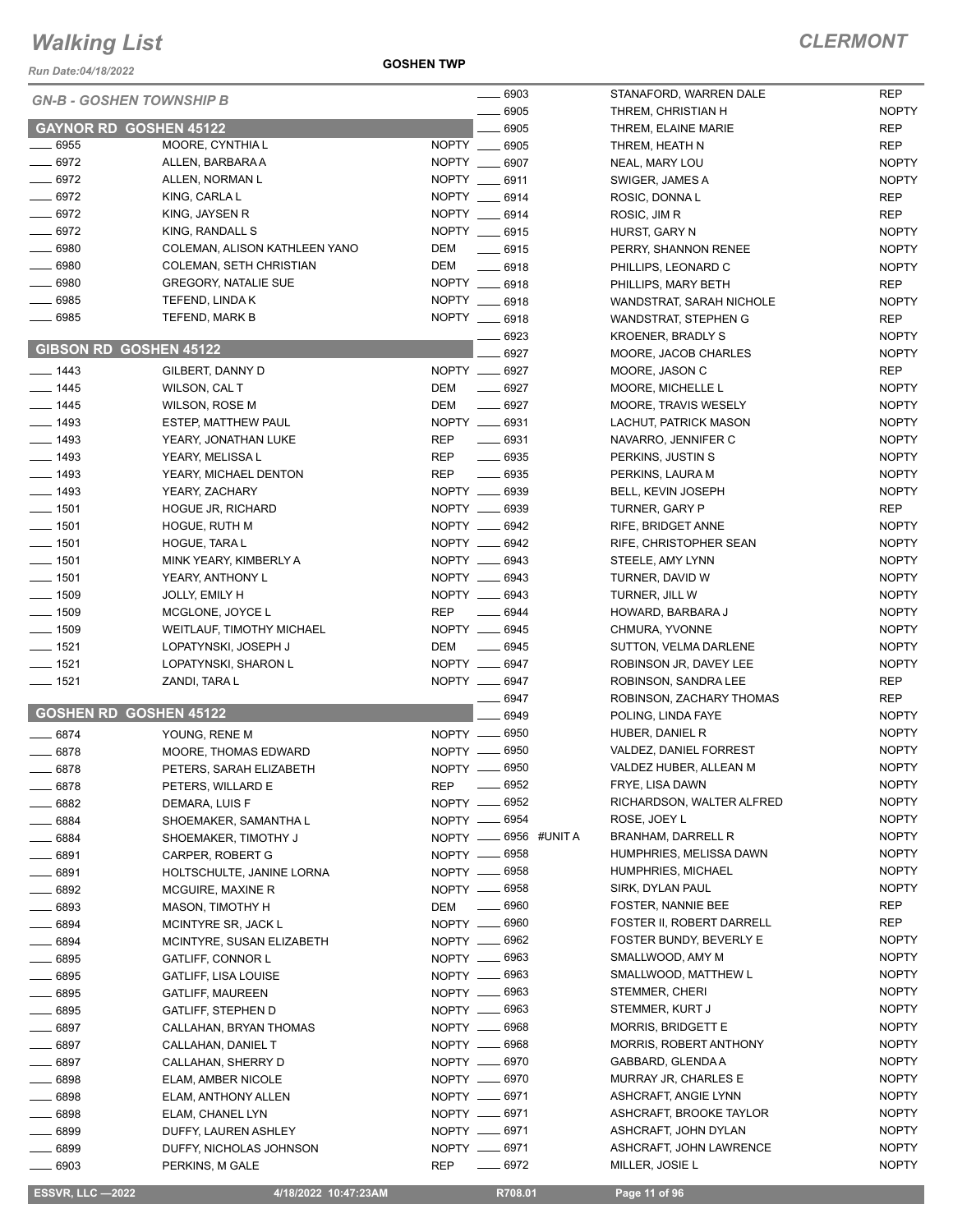*Run Date:04/18/2022*

**GOSHEN TWP**

| <b>GN-B - GOSHEN TOWNSHIP B</b> |                              |              | $- 7129$              | RAY, SETH M                 | <b>NOPTY</b> |
|---------------------------------|------------------------------|--------------|-----------------------|-----------------------------|--------------|
|                                 |                              |              | $-7131$               | FOX, PATRICIA A             | <b>REP</b>   |
| <b>GOSHEN RD GOSHEN 45122</b>   |                              |              | $-7131$               | FOX, WAYNE E                | <b>REP</b>   |
| $- 6974$                        | FRIEDRICH, ERNST CARL        |              | NOPTY - 7133          | COOMER, JERRY D             | <b>REP</b>   |
| $- 6977$                        | <b>BAYS, MARK DARRIN</b>     | REP          | $\frac{1}{2}$ 7133    | COOMER, LINDA L             | <b>REP</b>   |
| $- 6977$                        | BAYS, SARA JANEEN            | <b>REP</b>   | $\frac{1}{2}$ 7136    | WALKER, BRIAN A             | <b>DEM</b>   |
| $- 6978$                        | NIPPERT, BEVERLY A           | <b>REP</b>   | ____ 7136             | WALKER, WANDA S             | <b>NOPTY</b> |
| $- 6979$                        | DUNN, CURTIS OWEN            |              | NOPTY __ 7138         | FLYNN, CODY JOE             | <b>NOPTY</b> |
| $- 6979$                        | ROSE, HAZEL I                |              | NOPTY - 7138          | FLYNN, ELISA JO             | <b>NOPTY</b> |
| $- 6984$                        | FLEMING, MICHELE R           |              | NOPTY __ 7139         | DAVIDSON, CONSTANCE E       | REP          |
| $-6984$                         | SETTLE, JOHN G               |              | NOPTY - 7139          | DAVIDSON, DAVID W           | <b>REP</b>   |
| $\frac{1}{2}$ 6984              | SUDDARTH, TASHA L            |              | NOPTY __ 7139         | DAVIDSON, JOSHUA THOMAS     | <b>NOPTY</b> |
| $- 6988$                        | RAISOR, KYLER WESLIN         |              | NOPTY - 7141          | CONWAY, JOHN J              | <b>NOPTY</b> |
| $- 6989$                        | PATRICK, SANDRA K            |              | NOPTY __ 7141         | WISE, JUSTIN RAYMOND        | <b>NOPTY</b> |
| $- 6989$                        | RAYBURN, MICHAEL B           |              | NOPTY __ 7142         | BERTRAM, ROSA L             | <b>NOPTY</b> |
| $- 6992$                        | CORDELL, ANGEL M             |              | NOPTY -7142           | BERTRAM, WILLIAM H          | <b>NOPTY</b> |
| $\frac{1}{2}$ 6992              | CORDELL, BARNEEN             | REP          | $\frac{1}{2}$ 7145    | KUWATCH, KIMBERLY S         | <b>NOPTY</b> |
| $-6992$                         | CORDELL, HAROLD D            | <b>REP</b>   | $- 7145$              | KUWATCH, MICHAEL            | <b>NOPTY</b> |
| $\frac{1}{2}$ 6992              | ROWE, CHARLES A              |              | NOPTY - 7148          | RAUH JR, JERRY RAY          | <b>NOPTY</b> |
| $- 6993$                        | GRANT, JERRY D               |              | NOPTY __ 7153         | BAUER, PAUL WILLIAM         | <b>NOPTY</b> |
| $- 6994$                        | ROSS, CHARLENE               | DEM          | $\frac{1}{2}$ 7153    | PALMER, RYAN M              | <b>NOPTY</b> |
| $- 6994$                        | ROSS, KEVIN                  |              | NOPTY __ 7160         | <b>GRAPEVINE, ALLEN L</b>   | <b>DEM</b>   |
| $- 6994$                        | ROSS, WILLIAM G              |              | DEM - 7160            | <b>GRAPEVINE, PAULA J</b>   | DEM          |
| $- 7001$                        | OAKS, CODY STEPHEN           |              | NOPTY __ 7161         | WALLIN, LINDA F             | <b>REP</b>   |
| $- 7001$                        | OAKS, COURTNEY ANN           |              | NOPTY __ 7162         | MASON, CAROL A              | <b>NOPTY</b> |
| $\frac{1}{2}$ 7003              | NELSON, COURTNEY E           |              | NOPTY __ 7162         | MASON, JOHN E               | <b>NOPTY</b> |
| $\frac{1}{2}$ 7003              | NELSON, JACOB MARSHALL       |              | NOPTY __ 7176         | HONAKER JR, GEORGE          | <b>NOPTY</b> |
| $\frac{1}{2}$ 7003              | NICHOLS, LISA G              |              | NOPTY __ 7176         | HONAKER, JANET L            | <b>NOPTY</b> |
| $\frac{1}{2}$ 7003              | NICHOLS, NORMAN D            |              | NOPTY - 7188          | FRITZ, DENA HANDLER         | <b>REP</b>   |
| $- 7009$                        | HAVILLE, MARIAH ROSE         |              | NOPTY __ 7188         | FRITZ, PAUL EDWARD          | <b>REP</b>   |
| $- 7011$                        | MINDUM, CARL S               |              | NOPTY - 7191          | COOK, JODY L                | <b>NOPTY</b> |
| $\frac{1}{2}$ 7013              | COOK, TEEA MARIE             |              | DEM __ 7194           | POPP, ALLISON MACKENZIE     | <b>DEM</b>   |
| $- 7015$                        | MINDUM, CONNIE L             |              | NOPTY __ 7194         | POPP, KATHLEEN ANNETTE      | <b>NOPTY</b> |
| $- 7027$                        | <b>JUSTICE, JANICE M</b>     |              | NOPTY - 7200          | RICE, DARLAK                | <b>NOPTY</b> |
| $- 7029$                        | HOPKINS, KRISTINA M          |              | NOPTY __ 7200         | RICE, ROY D                 | <b>REP</b>   |
| $- 7031$                        | SEIVERT, TINA L              |              | NOPTY -7202           | RICE, CHARNELL ANN          | <b>NOPTY</b> |
| $\frac{1}{2}$ 7035              | WEIR, BEVERLY A              | DEM          | $\frac{1}{2}$ 7202    | RICE, ROY A                 | <b>REP</b>   |
| $- 7035$                        | WEIR, CURTIS J               | DEM          | $\frac{1}{2}$ 7204    | MCINTOSH, CRYSTAL L         | <b>NOPTY</b> |
| $- 7037$                        | MCCAIN, KAREN ANN            |              | NOPTY - 7204          | MCINTOSH, ROBERT E          | <b>NOPTY</b> |
| $\frac{1}{2}$ 7037              | MCCAIN, MEADOW ANN           |              | NOPTY __ 7215         | STURGILL, AUTUMN H          | <b>NOPTY</b> |
| $- 7067$                        | DECKER, JESSICA M            |              | NOPTY - 7220          | FORDYCE, DENNIS M           | <b>NOPTY</b> |
| $- 7067$                        | DECKER, NATHAN ALEXANDER     |              | NOPTY __ 7220         | FORDYCE, MARIE E            | <b>REP</b>   |
| $- 7067$                        | DEFFINGER, MATTHEW JACOB     | <b>NOPTY</b> |                       |                             |              |
| $- 7080$                        | KIRKLAND, JONATHAN JAMES     |              | NOPTY HILL STATION RD | <b>GOSHEN 45122</b>         |              |
| $- 7080$                        | MOORE, JOSEPH ADAM           |              | NOPTY __ 1676         | HUHN, CATHERINE A           | <b>REP</b>   |
| $- 7082$                        | <b>TERRY, ASHLEY NICHOLE</b> |              | NOPTY __ 1676         | HUHN, ERIC V                | REP          |
| $- 7082$                        | TERRY, CHRISTOPHER JOE       |              | NOPTY __ 1676         | WINTERBERGER, LILLIAN FAITH | <b>NOPTY</b> |
| $- 7082$                        | WENKER, BRITTANY N           |              | NOPTY __ 1742         | AVERY, CARL W               | <b>NOPTY</b> |
| $- 7082$                        | WENKER, DONNA RAE            |              | NOPTY __ 1742         | CRABB, LOIS R               | REP          |
| $\frac{1}{2}$ 7082              | <b>WENKER, KELSEY NICOLE</b> |              | NOPTY __ 1755         | PERKINS JR, DAVID W         | REP          |
| $- 7084$                        | SMALLWOOD, JESSICA LYNN      |              | NOPTY __ 1755 A       | PERKINS, BETH R             | REP          |
| $- 7084$                        | SMALLWOOD, THOMAS J          |              | NOPTY __ 1758         | DAWES, STEPHANIE NICOLE     | <b>NOPTY</b> |
| $- 7092$                        | STAMPER, GARY E              | REP          | $- 1758$              | MCMULLEN, LORI ANN          | <b>NOPTY</b> |
| $\frac{1}{2}$ 7092              | STAMPER, LISA MARIE          | REP          | $\frac{1}{2}$ 1758    | MCMULLEN JR, PHILLIP H      | <b>NOPTY</b> |
| $- 7115$                        | GABBARD, DONNA J             | REP          | $- 1759$              | GIRARD, DONNA SUE           | <b>NOPTY</b> |
| $- 7115$                        | GABBARD, HAVIS               |              | NOPTY __ 1762         | PARSONS, PHYLLIS J          | <b>NOPTY</b> |
| $- 7115$                        | GABBARD, LESTER              | REP          | $- 1762$              | PARSONS, RICHARD CARL       | <b>NOPTY</b> |
| $- 7116$                        | STRANG, JANINE M             |              | NOPTY __ 1766         | DURBIN, KELLEY A            | <b>NOPTY</b> |
| $- 7116$                        | STRANG, ROGER JOHN           |              | NOPTY __ 1766         | DURBIN, KYLE ANDREW         | <b>NOPTY</b> |
| $- 7120$                        | MCHENRY, CHARLES L           |              | NOPTY __ 1770         | CRANDALL, CARRIE L          | <b>NOPTY</b> |
| $- 7121$                        | BAXTER, WILLIE NEWELL        |              | NOPTY __ 1770         | WINTERKORN, EMMA JEAN       | <b>NOPTY</b> |
| $- 7123$                        | COOLEY, MARY SUE             |              | NOPTY __ 1770         | WINTERKORN, GRANT HAYES     | <b>NOPTY</b> |
| $- 7129$                        | RAY, KARA ELIZABETH          |              | NOPTY __ 1774         | WILSON, KATLYN DAWN JOANNE  | <b>NOPTY</b> |
|                                 |                              |              |                       |                             |              |

 **ESSVR, LLC —2022 4/18/2022 10:47:23AM R708.01 Page 12 of 96**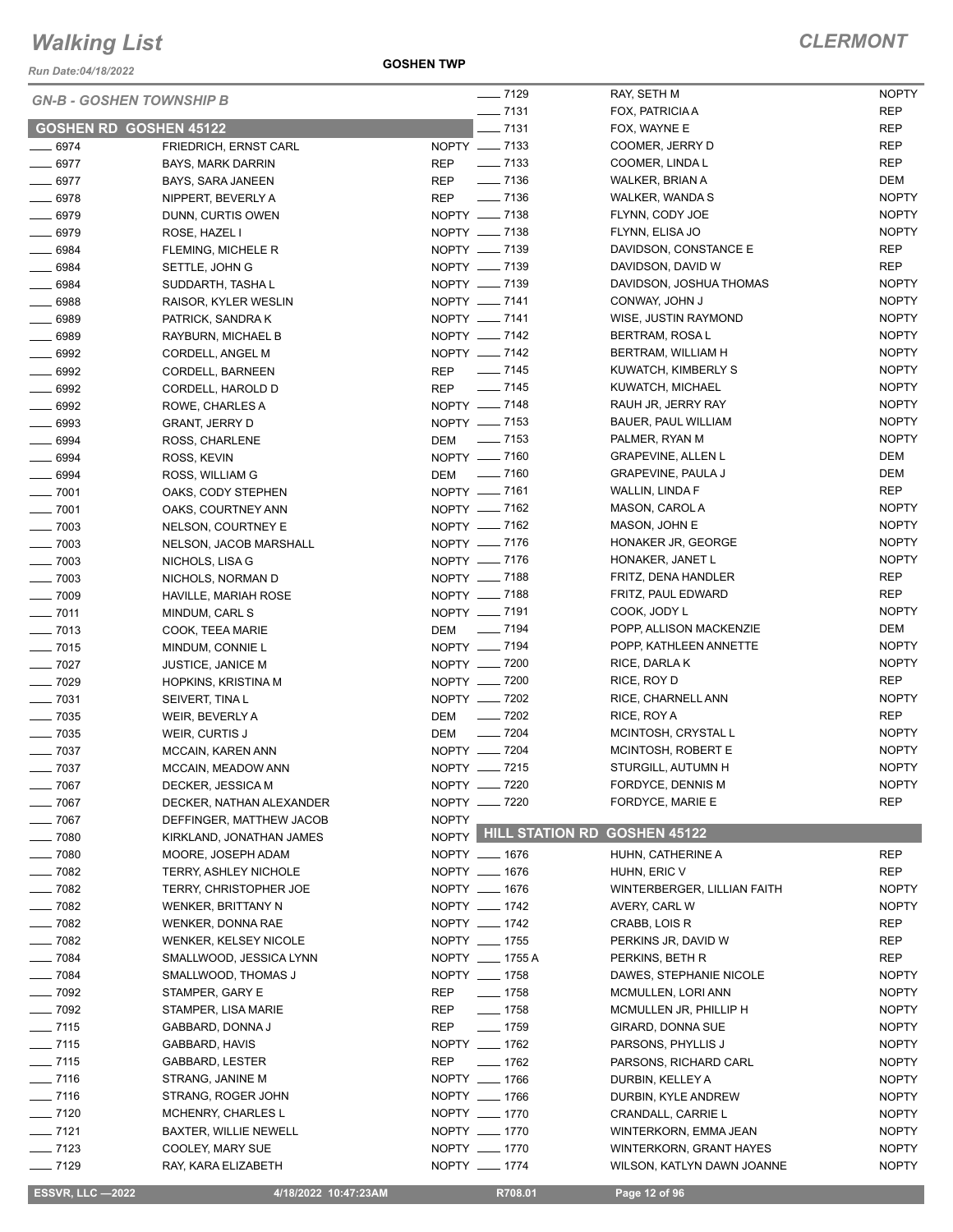*Run Date:04/18/2022*

**GOSHEN TWP**

÷.

| <b>GN-B - GOSHEN TOWNSHIP B</b> |                              | $- 7057$                         | STRINGER, HOLLY J               | <b>REP</b>   |
|---------------------------------|------------------------------|----------------------------------|---------------------------------|--------------|
|                                 |                              | $- 7059$                         | HAUCK-KALTI, AMY W              | DEM          |
|                                 | HILL STATION RD GOSHEN 45122 | $- 7059$                         | KALTI, ARNOLD L                 | <b>REP</b>   |
| $- 1781$                        | PERKINS, CONNIE L            | $- 7063$<br><b>REP</b>           | BUCHENAU, SIEGHELM K H          | <b>REP</b>   |
| $- 1783$                        | <b>WALTER, JASON E</b>       | NOPTY - 7063                     | BUCHENAU, SYLVIA KAYE           | <b>REP</b>   |
| $- 1791$                        | <b>BRANHAM, JUSTICE ALAN</b> | NOPTY __ 7064                    | BRANDENBURG, CAROLLA D          | <b>REP</b>   |
| $- 1791$                        | MURPHY, KATELYN MARIE        | NOPTY - 7064                     | BRANDENBURG, DON L              | <b>REP</b>   |
| $- 1793$                        | WATSON, JAMES ISHAL          | NOPTY __ 7065                    | HENSLEY, ASHLEY NICOLE          | <b>NOPTY</b> |
| $- 1798$                        | <b>ODELL, DEREK ANDREW</b>   | —— 7065<br>DEM                   | HENSLEY, BLAKE JAMES            | <b>NOPTY</b> |
| $- 1798$                        | ODELL, EMMA DAWN             | $\frac{1}{2}$ 7070<br>DEM        | DAY, ROBERT M                   | <b>REP</b>   |
| $- 1798$                        | ODELL, TERESA D              | $- 7070$<br>DEM                  | DAY, TINA M                     | <b>REP</b>   |
| $- 1798$                        | ODELL, TROY A                | $\sim$ 7072<br>DEM               | SEIGLA, KAREN SUE               | <b>NOPTY</b> |
| $- 1800$                        | MILLER, NATASHA ANN          | NOPTY __ 7072                    | SEIGLA, RALPH E                 | <b>REP</b>   |
| $- 1802$                        | WEAVER, GREGORY SHANE        | NOPTY __ 7073                    | SCALF, NORMA J                  | <b>REP</b>   |
| $- 1802$                        | <b>WEAVER, NICOLE M</b>      | NOPTY - 7074                     | MORRIS, JON PAUL                | <b>NOPTY</b> |
| $- 1812$                        | ANDRES, DONNA SUE            | NOPTY __ 7074                    | SPEAR, CHERYL S                 | <b>NOPTY</b> |
| $- 1812$                        | ANDRES JR, RAYMOND LEO       | NOPTY - 7075                     | <b>BURNS, JAMES J</b>           | REP          |
| $- 1815$                        | HALE, BRENDA ARLENE          | $\frac{1}{2}$ 7075<br>REP        | BURNS, VALLI                    | <b>NOPTY</b> |
| $- 1815$                        | HALE, LEWIS DENSON           | $\frac{1}{2}$ 7075<br><b>REP</b> | KALTON, ANNA RENEE              | <b>NOPTY</b> |
| $- 1817$                        | RAITZ, ELLEN L               | REP - 7077                       | <b>EMERSON, PHILLIP ANTHONY</b> | <b>NOPTY</b> |
| $- 1818$                        | HALCOMB, CHRISTOPHER G       | NOPTY __ 7078                    | RAPIER, BRADLEY                 | <b>NOPTY</b> |
| $- 1818$                        | HALCOMB, SARA R              | NOPTY - 7078                     | RAPIER, MALINDA J               | <b>NOPTY</b> |
| $- 1822$                        | ALLEN OWUSU, STEPHANIE N     | NOPTY __ 7080                    | HOMER, DARREN MICHAEL           | <b>NOPTY</b> |
| $-$ 1822                        | GREENE, SHANA LEYANN         | NOPTY - 7080                     | HOMER, MOLLY KATHERINE          | <b>NOPTY</b> |
| $- 1824$                        | HUGHES, MARY EDITH           | NOPTY - 7084                     | MCROBERTS, KATHLEEN D           | <b>NOPTY</b> |
| $- 1824$                        | HUGHES, ROGER NOBEL          | NOPTY __ 7086                    | LANDERS, JEFFERY WAYNE          | <b>NOPTY</b> |
| $- 1832$                        | COX, CORY DWAYNE             | NOPTY - 7086                     | LANDERS, JEFFERY WILLIAM        | <b>REP</b>   |
| $- 1842$                        | COLLINS, CURRAN N            | REP __ 7086                      | LANDERS, PAULA KAY              | <b>REP</b>   |
| $- 1852$                        | HUHN, CHRISTIE MARIE         | NOPTY - 7086                     | RAPIER, LARRY W                 | <b>NOPTY</b> |
| $- 1852$                        | HUHN II, ERIC VON COLLINS    | NOPTY - 7088                     | UPCHURCH, MARY I                | DEM          |
| $- 1852$                        | HUHN, VON ERIC               | NOPTY __ 7090                    | HUGHES, JEWELL A                | <b>NOPTY</b> |
| $- 6900$                        | MCCOY, VERONICA K            | $\frac{1}{2}$ 7090<br><b>REP</b> | HUGHES SR, RICHARD G            | <b>NOPTY</b> |
| $\frac{1}{2}$ 6900              | OGLE, PENNEY K               | $\frac{1}{2}$ 7090<br><b>REP</b> | RAPIER, JENNIFER M              | <b>NOPTY</b> |
| $- 6900$                        | SPEARS, CARA L               | NOPTY - 7092                     | STRINGER, KENNETH E             | <b>REP</b>   |
| $- 6910$                        | <b>CLEMMONS, JEFFREY A</b>   | $\frac{1}{2}$ 7092<br>REP        | STRINGER, MARGIE                | <b>REP</b>   |
| $- 6910$                        | <b>CLEMMONS, MARGARET B</b>  | $\frac{1}{2}$ 7094<br>REP        | DOWNEY, WANDA L                 | <b>NOPTY</b> |
| $- 6920$                        | JENKINS, BARBARA L           | $\frac{1}{2}$ 7096<br>REP        | ORR, CATHERINE L                | <b>NOPTY</b> |
| $\frac{1}{2}$ 6930              | SCHMIDT, ANDREW N            | NOPTY __ 7096                    | ORR, MCKINLEY TAYLOR            | <b>NOPTY</b> |
| $\frac{1}{2}$ 6930              | SCHMIDT, SHELLY ALLISON      | NOPTY - 7140                     | FORMAN JR, LAWRENCE E           | <b>NOPTY</b> |
| $- 6940$                        | SMITH, ANDREW P              | $\frac{1}{2}$ 7140<br><b>REP</b> | FORMAN, PAMELIA J               | <b>NOPTY</b> |
| 6940                            | SMITH, JODI M                | REP                              |                                 |              |
| 6950                            | PAULEY, GEORGE D             | <b>REP</b>                       | <b>HUNTLEY RD GOSHEN 45122</b>  |              |
| $- 6950$                        | PAULEY, SUSAN B              | <b>REP</b><br>$- 1678$           | KINNEY, AUSTIN TYLER            | <b>NOPTY</b> |
| $- 6960$                        | GRUBB, JUDY A                | $- 1692$<br>DEM                  | <b>GAUDET, MARK HEALY</b>       | <b>NOPTY</b> |
| $- 6960$                        | <b>GRUBB, MICHAEL B</b>      | $- 1698$<br>DEM                  | SCARCELLA, PAULA A              | <b>NOPTY</b> |
| $- 6970$                        | COOK, CECIL R                | NOPTY __ 1702                    | HESSE, ALEX F                   | <b>NOPTY</b> |
| $- 6970$                        |                              | NOPTY __ 1702                    |                                 |              |
|                                 | COOK, MILDRED ANN            | NOPTY __ 1702                    | <b>HESSE, ANDREW J</b>          | <b>NOPTY</b> |
| $\frac{1}{2}$ 6980<br>$- 6990$  | STROUD, ASHLEIGH JOY         | NOPTY __ 1702                    | HESSE, DIANE L                  | <b>NOPTY</b> |
|                                 | PATTON, DAVID HOWARD         | NOPTY __ 1738                    | <b>HESSE, FREDERICK ARTHUR</b>  | <b>NOPTY</b> |
| $- 6990$                        | PATTON, KAREN SUE            | NOPTY __ 1742                    | PHILPOT, CASSIE R               | <b>NOPTY</b> |
| $\frac{1}{2}$ 6998              | KREBS, ROBERT MARSHALL DEAN  |                                  | JACOBS, ERIK THOMAS             | <b>NOPTY</b> |
| $- 6998$                        | PIWINSKI, LAURA R            | NOPTY __ 1742                    | JACOBS, TIMOTHY ANDREW          | <b>NOPTY</b> |
| $- 7001$                        | MILLS, MARILYN K             | NOPTY __ 1742                    | JACOBS, TORIA RENEE             | <b>NOPTY</b> |
| $- 7048$                        | DAVIS, IRENE                 | $\frac{1}{2}$ 1744<br>REP        | COUCH, CYNTHIA A                | <b>NOPTY</b> |
| $- 7049$                        | ELDRIDGE, CHRISTINE M        | NOPTY __ 1744                    | COUCH, GARY W                   | REP          |
| $- 7049$                        | LOVIN, BARBARA S             | NOPTY __ 1750                    | FEE, MACK A                     | <b>NOPTY</b> |
| $- 7049$                        | LOVIN, JOHN D                | NOPTY __ 1750                    | FEE, PAMELA JUNE                | <b>NOPTY</b> |
| $- 7051$                        | DUDZINSKI, GREGORY T         | NOPTY __ 1754                    | HOPPER, BRANDY S                | <b>NOPTY</b> |
| $- 7051$                        | DUDZINSKI, LAUREN KATHERINE  | NOPTY __ 1754                    | HOPPER, PHILIP A                | <b>NOPTY</b> |
| $- 7053$                        | ASHER, FRED N                | NOPTY __ 1760                    | NEWSOME, CHERYL S               | REP          |
| $- 7055$                        | ADAMS, GWYN ELLEN            | NOPTY __ 1760                    | NEWSOME SR, JAMES E             | REP          |
| $- 7055$                        | ADAMS, NEIL LOUIS            | NOPTY __ 1760                    | SCHULTE, ERIC T                 | REP          |
| $-$ 7057                        | STRINGER, DANNY R            | <b>REP</b><br>$- 1760$           | SCHULTE, JESSICA LAUREN         | <b>REP</b>   |

**ESSVR, LLC -2022 4/18/2022 10:47:23AM** R708.01 **Page 13 of 96**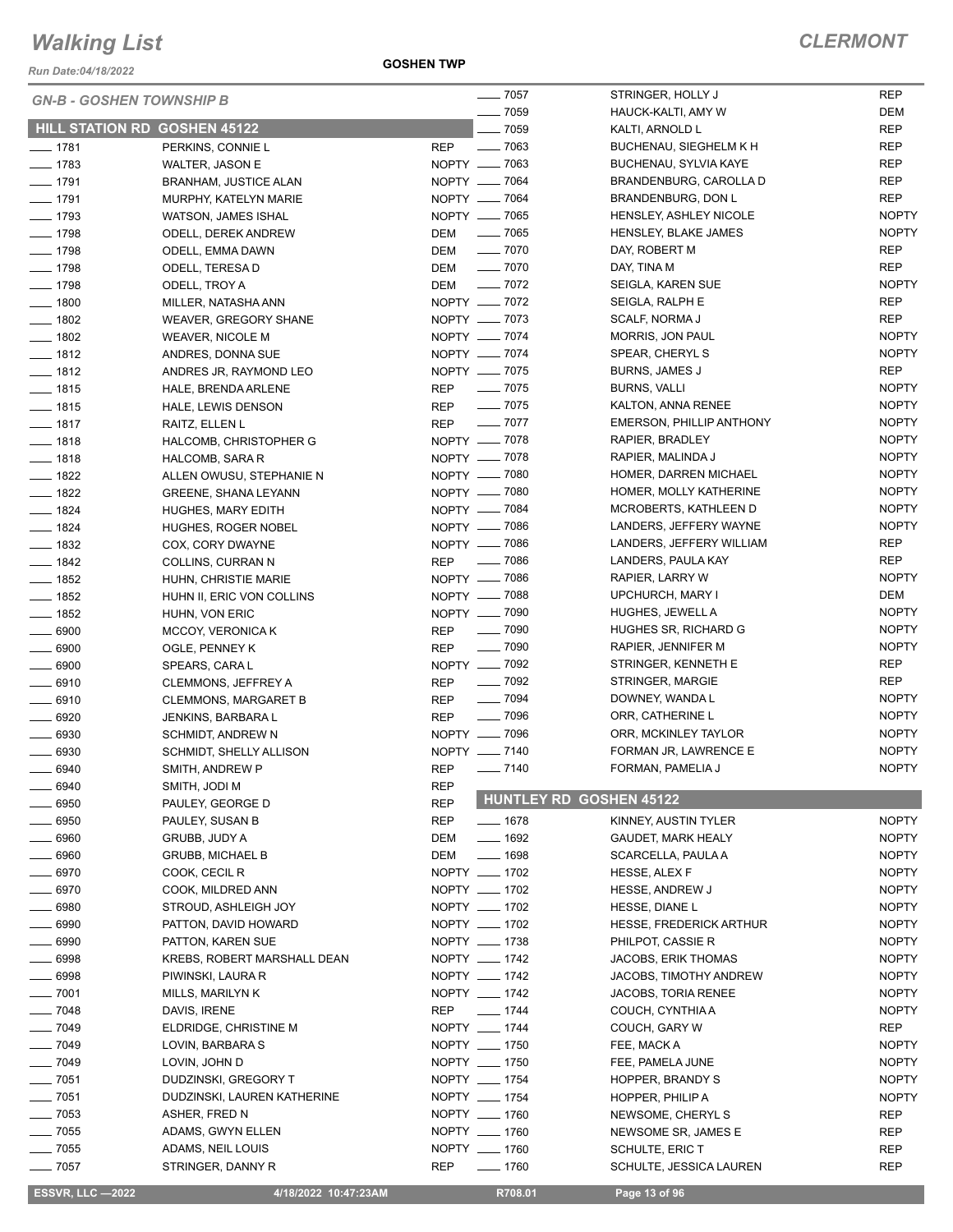*Run Date:04/18/2022*

#### **GOSHEN TWP**

| <b>GN-B - GOSHEN TOWNSHIP B</b> |                                  |              | $-$ 7297     | MECHLEY, RICHARD H                               | <b>NOPTY</b>        |
|---------------------------------|----------------------------------|--------------|--------------|--------------------------------------------------|---------------------|
| <b>HUNTLEY RD GOSHEN 45122</b>  |                                  |              |              | SHILOH RD GOSHEN 45122                           |                     |
| $- 1768$                        | DEES II, JOHNNY R                |              | NOPTY - 7014 | <b>BRACKETT, RICKY J</b>                         | <b>NOPTY</b>        |
| $- 1768$                        | LOVELESS, STEPHEN BLAKE          |              | NOPTY - 7039 | PHILHOWER, WILLIAM R                             | <b>NOPTY</b>        |
| $- 1782$                        | LONDON. DEVON NICOLE             |              | NOPTY - 7039 | SMITH, ANDREW M                                  | <b>NOPTY</b>        |
| $- 1782$                        | LONDON, PAUL A                   |              | NOPTY - 7043 | WARDEN, DONYEL                                   | <b>NOPTY</b>        |
| $- 1782$                        | LONDON, RACHEL ROARK             |              | NOPTY - 7047 | THOMPSON, DYLAN ANDREW                           | <b>NOPTY</b>        |
| $- 1784$                        | <b>WHEELER, ROBERT S</b>         |              | NOPTY - 7047 | THOMPSON, STEPHANIE MARIE                        | <b>NOPTY</b>        |
| $- 1786$                        | YOUNG, KRISTIN L                 |              | NOPTY - 7051 | COOKE, RACHEL E                                  | <b>NOPTY</b>        |
| $- 1790$                        | AUSTIN, CODY                     |              | NOPTY - 7051 | <b>CURLESS, BETTY J</b>                          | <b>NOPTY</b>        |
| $- 1790$                        | AUSTIN, CYNTHIA ANNE             |              | NOPTY - 7055 | CHALIFOUX, DANIEL JOSEPH                         | <b>NOPTY</b>        |
|                                 |                                  |              | $- 7055$     | MOBLEY, ANNA LEE                                 | DEM                 |
| <b>MAIN ST GOSHEN 45122</b>     |                                  |              | $-7059$      | LONG, BEVERLY M                                  | <b>NOPTY</b>        |
| $- 1920$                        | <b>SCHRICHTEN, KEITH</b>         |              | NOPTY - 7059 | LONG, KENNETH                                    | <b>NOPTY</b>        |
| $\frac{1}{2}$ 1932              | GYURINA, ANDREW J                |              | NOPTY - 7059 | LONG, KENNETH CURTIS                             | <b>NOPTY</b>        |
| $- 1932$                        | GYURINA, SHIRLEY L               | $N$ OPTY -   | $-7062$      | EDWARDS JR, DON FREDERICK                        | <b>NOPTY</b>        |
| $- 1932$                        | GYURINA, STANLEY JAMES           |              | NOPTY - 7065 | CLARK, AIDAN CONNAL                              | <b>NOPTY</b>        |
| $-1940$                         | LOCKE, GABRIELLA EMILY ROSE      |              | NOPTY - 7065 | CLARK, DAVID CRAIG                               | <b>NOPTY</b>        |
| $- 1940$                        | LOCKE, VICTORIA LYNN             |              | NOPTY - 7066 | JONES, HAROLD E                                  | <b>NOPTY</b>        |
| $- 1940$                        | PRAY, JULIA L                    | <b>REP</b>   | $- 7069$     | GILBERT, JAMES EDWIN                             | <b>REP</b>          |
| $- 1942$                        | <b>COLLINS, DARCIA M</b>         |              | NOPTY - 7069 | WHITT GALFORD, CHRISTY ANN                       | <b>NOPTY</b>        |
| $- 1946$                        | PAYNE, SYDNEY                    |              | NOPTY - 7077 | GROVE, RONALD D                                  | <b>NOPTY</b>        |
| $\frac{1}{2}$ 1950              | HINES, STEPHANIE D               |              | NOPTY - 7077 | GROVE, RONALD M                                  | <b>REP</b>          |
| $- 1954$                        | HAMMOND, JAMIE SCOTT             |              | NOPTY - 7089 | ENDICOTT, DONNA J                                | <b>NOPTY</b>        |
| $- 1954$                        | HAMMOND, KIMBERLY LYNN           |              | NOPTY - 7089 | <b>ENDICOTT, STEVEN M</b>                        | <b>REP</b>          |
| $- 1970$                        | STACEY, EDWARD DANIEL            | $N$ OPTY -   | $-7090$      | DAVIS, JOYCE C                                   | <b>REP</b>          |
| $\frac{1}{2}$ 1970              | STACEY, NICOLE LYNN              | $NOPTY =$    | _ 7090       | DAVIS, ROBERT J                                  | <b>REP</b>          |
| $- 1974$                        | TAULBEE, NICHOLAS ALLEN          | $NOPTY -$    | $-7092$      | CHANDLER, JONATHAN EDWARD LEE                    | <b>NOPTY</b>        |
| $- 1978$                        | LOVELY, TAMMY K                  | <b>REP</b>   | $-7092$      | GRUNDY, JESSICA L                                | <b>NOPTY</b>        |
| $\equiv$ 1978 #APT 3            | KNAPP, JENNIFER L                |              | NOPTY - 7092 | <b>GRUNDY, LARRY D</b>                           | <b>NOPTY</b>        |
| __ 1978 #APT 3                  | LIGHTFOOT, CHRISTOPHER JAMES MIC |              | NOPTY -7113  | <b>BERCHEM, EMILY ANNE</b>                       | <b>REP</b>          |
| $-1986$                         | DUVALL, VICKI L                  |              | NOPTY -7113  | BERCHEM, TIMOTHY W                               | <b>REP</b>          |
| $-1998$                         | CARPENTER, NORRIS IVAN           |              | NOPTY - 7120 | LAWSON, LILLIE M                                 | <b>NOPTY</b>        |
|                                 |                                  |              | $- 7121$     | <b>BAUER, ANNA MARIE</b>                         | <b>NOPTY</b>        |
| <b>MILLERS LN GOSHEN 45122</b>  |                                  |              | $-7121$      | <b>BAUER, GINGER MARIE</b>                       | <b>NOPTY</b>        |
| 6800                            | MILLER, ANDREA                   |              | NOPTY -7121  | BAUER JR, TIMOTHY ALLEN                          | <b>NOPTY</b>        |
| $\frac{1}{2}$ 6800              | MILLER, JOSEPH M                 |              | NOPTY -7122  | HENLEIN, MICHELLE ANN                            | <b>NOPTY</b>        |
|                                 |                                  |              | $- 7124$     | OKEEFE, JERRY E                                  | <b>REP</b>          |
|                                 | OLD STATE ROUTE 28 GOSHEN 45122  |              | $- 7133$     | <b>CRAIG, WARREN W</b>                           | DEM                 |
| $-1978$                         | HUTSON, CAROL J                  | <b>REP</b>   | $-7136$      | FIDELI, MATTHEW ROBERT                           | NOPTY               |
| 1986                            | FEDERLE, KEITH L                 | <b>NOPTY</b> | $-7140$      | <b>MCKINNEY, ERIC RYAN</b>                       | <b>NOPTY</b>        |
| 1998                            | CARPENTER, RACHEL A              | <b>NOPTY</b> | - 7145       | ALLEN, JAMES H                                   | <b>REP</b>          |
| 2040                            | GARNER, JANN R                   | <b>REP</b>   | $-7145$      | ALLEN, LISA M                                    | <b>REP</b>          |
| 2040                            | <b>GARNER, MELVIN R</b>          | <b>REP</b>   | $-7147$      | ALLEN, EARNEST J                                 | <b>REP</b>          |
|                                 |                                  |              | $- 7147$     | ALLEN, MARY K                                    | <b>REP</b>          |
|                                 | PLEASANT RENNER RD GOSHEN 45122  |              | $-7148$      | STRUNK, JEAN G                                   | <b>NOPTY</b>        |
| $-7283$                         | HUFF, CHARLES ANDREW             | <b>NOPTY</b> | 7150         | LEGGETT, CAROL M                                 | DEM                 |
| $\frac{1}{2}$ 7283              | HUFF, LISA R                     | <b>NOPTY</b> | 7153         | <b>BAILEY, ALICE M</b>                           | DEM                 |
| $-7287$                         | WYKLE, SHELIA G                  | <b>NOPTY</b> | 7153         | <b>BAILEY, TIMOTHY W</b>                         | DEM                 |
| $- 7287$                        | WYKLE, WILLIAM A                 | <b>NOPTY</b> | 7154         | SUMMERS, DENVER L                                | <b>NOPTY</b>        |
| $- 7289$                        | WILCOX, BONNIE J                 | <b>NOPTY</b> | 7158         | <b>GAJARDO, NANCY H</b>                          | DEM                 |
| $-7289$                         | WILCOX, ROGER L                  | <b>NOPTY</b> | 7158         | KAELBLI, LARRY R                                 | DEM                 |
| $-7291$                         | NEELEY, CHARLOTTE J              | <b>NOPTY</b> | 7158         | PHILPOT, JOHN L                                  | DEM                 |
| 7291                            | RICHTER, WILLIAM M               | <b>NOPTY</b> | 7158         | PHILPOT, JOHNATHAN L                             | <b>NOPTY</b>        |
| 7293                            | GILBERT, PAMELA L                | <b>NOPTY</b> | 7158         | PHILPOT, RACHEL ELLEN                            | DEM                 |
| $-7293$                         | SANDLIN, TED                     | <b>NOPTY</b> | 7162         | GILLINGS, SPENCER HEIGHT ALAN                    | <b>NOPTY</b>        |
| $-7295$                         | WEISBROD JR, JOHN LEO            | <b>NOPTY</b> | 7162         | <b>HOOBLER, JANICE S</b>                         | <b>NOPTY</b>        |
| $- 7297$                        | <b>JENKINS, EMILY ELIZABETH</b>  | <b>NOPTY</b> | 7162         | HOOBLER, WAYNE A                                 | <b>NOPTY</b>        |
| 7297                            | <b>JENKINS, MARY KAY</b>         | <b>NOPTY</b> | 7164         | CORNELIUS, MARGARET C                            | <b>NOPTY</b>        |
| 7297                            | JENKINS, MICHAEL W               | <b>NOPTY</b> | 7164         | CORNELIUS, ROBERT H                              | <b>NOPTY</b>        |
| $-7297$                         | MECHLEY, PATRICIA L              | <b>NOPTY</b> | 7165<br>7169 | SHAPIRO, WILLIAM M<br>ROBINSON, BROOKE LEIGH-ANN | DEM<br><b>NOPTY</b> |
|                                 |                                  |              |              |                                                  |                     |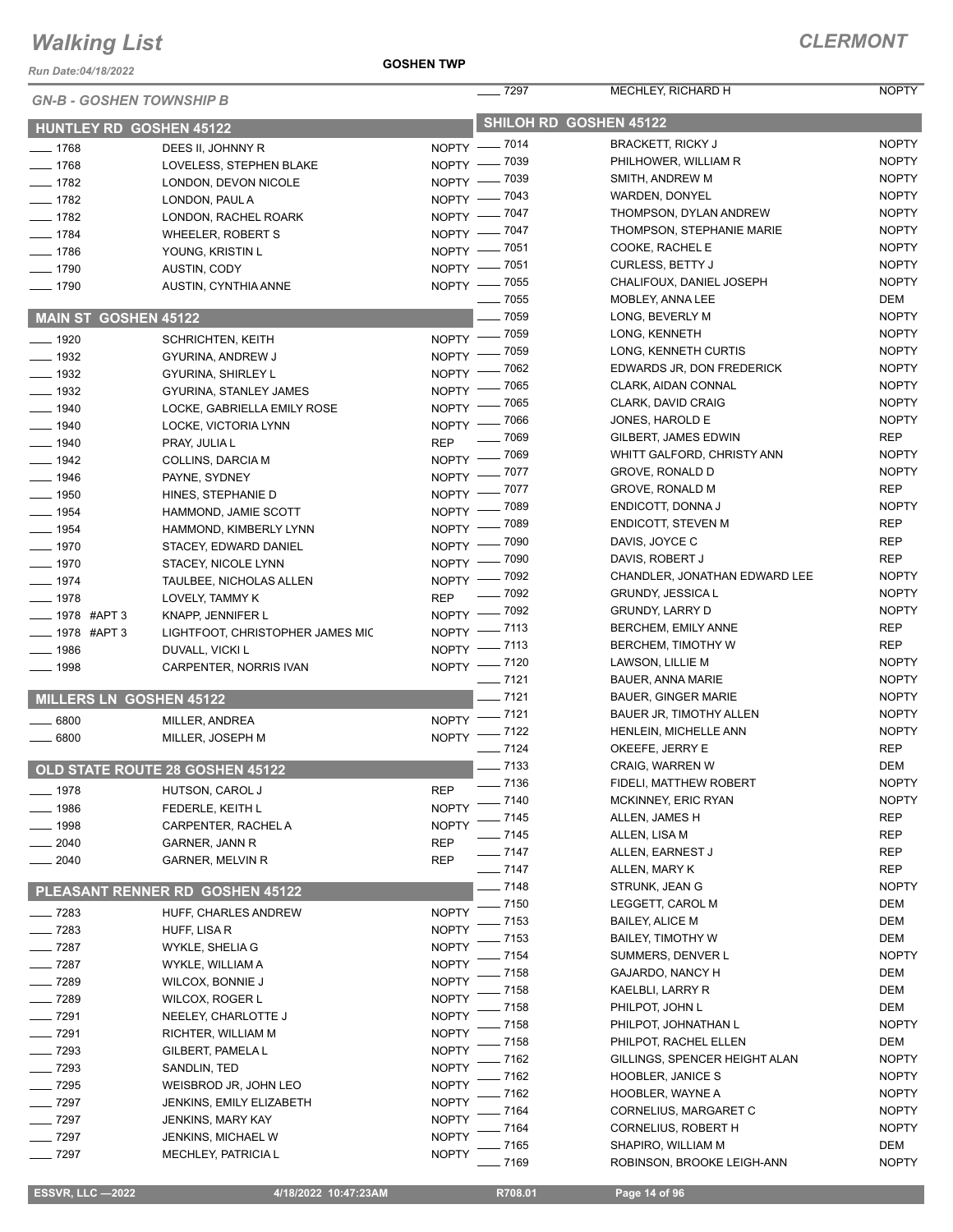*Run Date:04/18/2022*

**GOSHEN TWP**

| <b>GN-B - GOSHEN TOWNSHIP B</b>                         |                                 |            | $- 7365$                           | <b>HEGER, JOSHUA PAUL</b>      | <b>NOPTY</b> |
|---------------------------------------------------------|---------------------------------|------------|------------------------------------|--------------------------------|--------------|
|                                                         |                                 |            | $- 7365$                           | STURDIVAN, REDA FAY            | <b>NOPTY</b> |
| SHILOH RD GOSHEN 45122<br>$- 7169$<br>ROBINSON, ROGER C |                                 |            | NOPTY STATE ROUTE 132 GOSHEN 45122 |                                |              |
| $- 7170$                                                | SLATTON, DONALD H               | <b>REP</b> | $-2066$                            | STRONG, LINDA S                | <b>REP</b>   |
| $- 7174$                                                | KAUTZMAN, STEPHEN W             |            | NOPTY __ 2066                      | STRONG JR, WILLIE              | <b>REP</b>   |
| $- 7174$                                                | KING, NATOSHIA F                |            | NOPTY __ 2074                      | FISCUS, LISA K                 | <b>REP</b>   |
| $- 7174$                                                | POPP JR, JEFFERY WAYNE          |            | NOPTY __ 2074                      | FISCUS JR, WILLIAM B           | <b>REP</b>   |
| $- 7175$                                                | COLLIER, EDWARD L               |            | NOPTY __ 2103                      | ALEXANDER, KATHERINE MARIE     | <b>NOPTY</b> |
| $- 7175$                                                | <b>COLLIER, MARIE A</b>         |            | NOPTY __ 2103                      | ALEXANDER, THOMAS D            | <b>REP</b>   |
| $- 7175$                                                | SHAFFER, JEFFREY THOMAS         |            | NOPTY __ 2111                      | JONES, JUDY D                  | <b>REP</b>   |
| $- 7175$                                                | YOUNGER, HEATHER R              |            | NOPTY __ 2111                      | JONES, WALTER THOMAS           | <b>REP</b>   |
| $- 7176$                                                | ROEDEL, DANIEL EDWARD           |            | NOPTY __ 2119                      | LYONS, MORGAN MARIE            | <b>NOPTY</b> |
| $- 7178$                                                | MCCLENDON, KIMBERLY MAE         |            | NOPTY __ 2119                      | LYONS, POLLY ANN               | <b>NOPTY</b> |
| $- 7178$                                                | PIERSON, JOSEPH DYLLEN          |            | NOPTY __ 2119                      | LYONS, ROBERT WESLEY           | <b>NOPTY</b> |
| $- 7178$                                                | <b>WILSON, OLIVIA BROOKE</b>    |            | NOPTY __ 2120                      | <b>BURNS, TERRY R</b>          | <b>NOPTY</b> |
| $- 7181$                                                | BROWN, JESSE C                  |            | NOPTY __ 2120                      | HOLLERAN-BURNS, JUDITH A       | <b>NOPTY</b> |
| $- 7181$                                                | MISCIASCI, ASHLY MARIE          |            | NOPTY __ 2120                      | WOOD, ANDREA                   | <b>NOPTY</b> |
| $- 7181$                                                | MISCIASCI, LOUIS A              |            | NOPTY __ 2127                      | NITZ, JAMES A                  | <b>NOPTY</b> |
| $- 7186$                                                | HALCOMB, CRYSTAL SHAE ELLIS     |            | NOPTY __ 2127                      | NITZ, JOANN                    | <b>NOPTY</b> |
| $- 7187$                                                | ALLEN, ANGELA S                 | <b>REP</b> | $\frac{1}{2129}$                   | MCCLOUD, ASHLEY N              | <b>NOPTY</b> |
| $- 7187$                                                | ALLEN, LEON W                   | <b>REP</b> | $\frac{1}{2131}$                   | GOLDEN, JOE MARK               | <b>NOPTY</b> |
| $\frac{1}{2}$ 7190                                      | HUNLEY, MELISSA J               |            | NOPTY __ 2137                      | LUNSFORD, PATRICK J            | <b>NOPTY</b> |
| $- 7190$                                                | HUNLEY, RYAN TYLER              |            | NOPTY __ 2137                      | LUNSFORD, STEPHANIE S          | <b>NOPTY</b> |
| $- 7190$                                                | RILEY, WILLIAM R                |            | NOPTY __ 2141                      | LUNSFORD, DANI LOREN           | <b>NOPTY</b> |
| $- 7194$                                                | WEBER, KIMBERLY S               | REP        | $\frac{1}{2150}$                   | LUTSON, DAREN SCOTT            | <b>NOPTY</b> |
| $- 7194$                                                | <b>WEBER, ROBSON MICHAEL</b>    | REP        | $-2150$                            | LUTSON, JOETTA J               | <b>NOPTY</b> |
| $- 7205$                                                | NOE, TRACY J                    |            | NOPTY __ 2155                      | ROWLES, ERIC J                 | <b>NOPTY</b> |
| - 7205 #APT B                                           | NOE, MELISSA K                  |            | NOPTY __ 2155                      | ROWLES, MARSHA A               | <b>NOPTY</b> |
| - 7205 #APT B                                           | NOE, MICHAEL T                  |            | NOPTY __ 2158                      | BACHMAN, SUZANNA RENEE         | <b>REP</b>   |
| $\frac{1}{2}$ 7206                                      | LELAND, DEANNE C                | <b>REP</b> | $-2160$                            | <b>JESSEE, PATRICIA F</b>      | <b>REP</b>   |
| $- 7230$                                                | COX, JACK E                     | DEM        | $-2160$                            | <b>JESSEE, VIRGIL L</b>        | <b>REP</b>   |
| $- 7230$                                                | COX, RUTH A                     | DEM        | $\frac{1}{2161}$                   | MASON, RHONDA F                | <b>NOPTY</b> |
| $- 7240$                                                | DIXON, LORENA A                 |            | NOPTY __ 2162                      | LAY, BRENDA G                  | <b>NOPTY</b> |
| $- 7244$                                                | MUELLER, BRANDON J              |            | NOPTY __ 2162                      | ROUDESKI, PHILLIP              | <b>NOPTY</b> |
| $- 7244$                                                | MUELLER, LESA R                 |            | NOPTY __ 2162                      | YOUNG, BOBBY LEE               | <b>NOPTY</b> |
| $- 7250$                                                | PENNINGTON, THERESA A           |            | NOPTY __ 2168                      | STEELE JR, JOSEPH H            | REP          |
| $- 7250$                                                | PENNINGTON, WILLIAM ARTHUR      |            | NOPTY __ 2169                      | RIGG, DAVID ALAN               | <b>NOPTY</b> |
| $- 7258$                                                | CLARK, ALICIA MARIE             |            | NOPTY __ 2169                      | RIGG, TIFFANY MICHELLE         | <b>NOPTY</b> |
| $\frac{1}{2}$ 7258                                      | <b>CLARK, TAYLOR CAMPBELL</b>   |            | NOPTY __ 2169                      | WOOLEY, KELLY NICHOLE          | <b>NOPTY</b> |
| $-7258$                                                 | NELSON, DONALD S                |            | NOPTY __ 2170                      | ADAMS II, IVAN P               | <b>NOPTY</b> |
| $- 7266$                                                | <b>BROCK, KAITLIN MARIE</b>     |            | NOPTY __ 2170                      | ADAMS, MEGAN RENEE             | <b>NOPTY</b> |
| $- 7266$                                                | <b>BROCK, MELISSA L</b>         |            | NOPTY __ 2171                      | ADAMS, GARY D                  | <b>NOPTY</b> |
| $- 7266$                                                | <b>BROCK JR, RAYMOND</b>        |            | REP __ 2171                        | GUEVREMONT, NORMAN G           | <b>REP</b>   |
| $- 7266$                                                | OHARA, ASHLEY                   |            | NOPTY __ 2171                      | <b>GUEVREMONT, VIRGINIA E</b>  | <b>REP</b>   |
| $- 7266$                                                | OHARA, JAMES CHRISTOPHER        |            | NOPTY __ 2172                      | LUTTRELL, GRACE MAHALIA        | <b>NOPTY</b> |
| $- 7309$                                                | BRINSON, KRYSTAL M              |            | NOPTY __ 2173                      | <b>IRWIN, BETTY S</b>          | REP          |
| $- 7325$                                                | <b>BROOKS JR, LACY RUDOLPH</b>  |            | NOPTY __ 2173                      | IRWIN, MELISSA L               | <b>REP</b>   |
| $- 7325$                                                | ROWE, AUSTIN TYLER              |            | NOPTY __ 2173                      | IRWIN, RAYMOND L               | <b>REP</b>   |
| $\frac{1}{2}$ 7325                                      | ROWE, CARRIE LYNN               |            | NOPTY __ 2174                      | MILLER, ARCHIE D               | <b>NOPTY</b> |
| $- 7325$                                                | ROWE, CHEYENNE HARLEY           |            | NOPTY __ 2175                      | EADIE, RICHARD H               | <b>NOPTY</b> |
| $- 7325$                                                | ROWE, JAMES W                   |            | NOPTY __ 2175                      | PARMELEE, SONG OF THE MOUNTAIN | REP          |
| $- 7325$                                                | ROWE, JAMES WILLIAM             |            | NOPTY __ 2176                      | MILLER, CHAMP D                | REP          |
| $- 7341$                                                | VINSANT, E LAVERN               |            | REP __ 2179                        | GLASS, LINDA D                 | REP          |
| $- 7341$                                                | VINSANT, EDWARD H               | REP        | $-2180$                            | STONE, MITCHELL ANTHONY        | <b>NOPTY</b> |
| $- 7341$                                                | VINSANT, LORNA I L              |            | NOPTY __ 2183                      | DILLION, HAILEE GRACE          | <b>NOPTY</b> |
| $- 7341$                                                | VINSANT, R JOEL                 | REP        | $\frac{1}{2183}$                   | <b>GRUNDY III, JIMMY RAY</b>   | <b>NOPTY</b> |
| $- 7349$                                                | TAYLOR, AMANDA R                |            | NOPTY __ 2183 #UNIT B              | MINOR, JESSICA PAIGE           | <b>NOPTY</b> |
| $- 7357$                                                | <b>BRUMBACK, BRANDON AUSTIN</b> |            | NOPTY __ 2187                      | ELLIS, VANESA MAI              | <b>NOPTY</b> |
| $- 7357$                                                | ELLIS, EMILY M                  |            | NOPTY __ 2200                      | WINTERS, DIANA JUNE            | <b>NOPTY</b> |
| $- 7357$                                                | ELLIS, REBECCA LYNN             |            | NOPTY __ 2200                      | WINTERS, STEVEN R              | <b>NOPTY</b> |
| $\frac{1}{2}$ 7357                                      | ELLIS, SHELIA ANN               | REP        | $\frac{2203}{2}$                   | VAUTHIER, ANTHONY FRANCIS      | <b>NOPTY</b> |
| $\frac{1}{2}$ 7357                                      | ELLIS, STEPHEN W                | <b>REP</b> | $-2208$                            | BROWN, TIMOTHY J               | <b>NOPTY</b> |

**ESSVR, LLC -2022 4/18/2022 10:47:23AM** R708.01 **Page 15 of 96**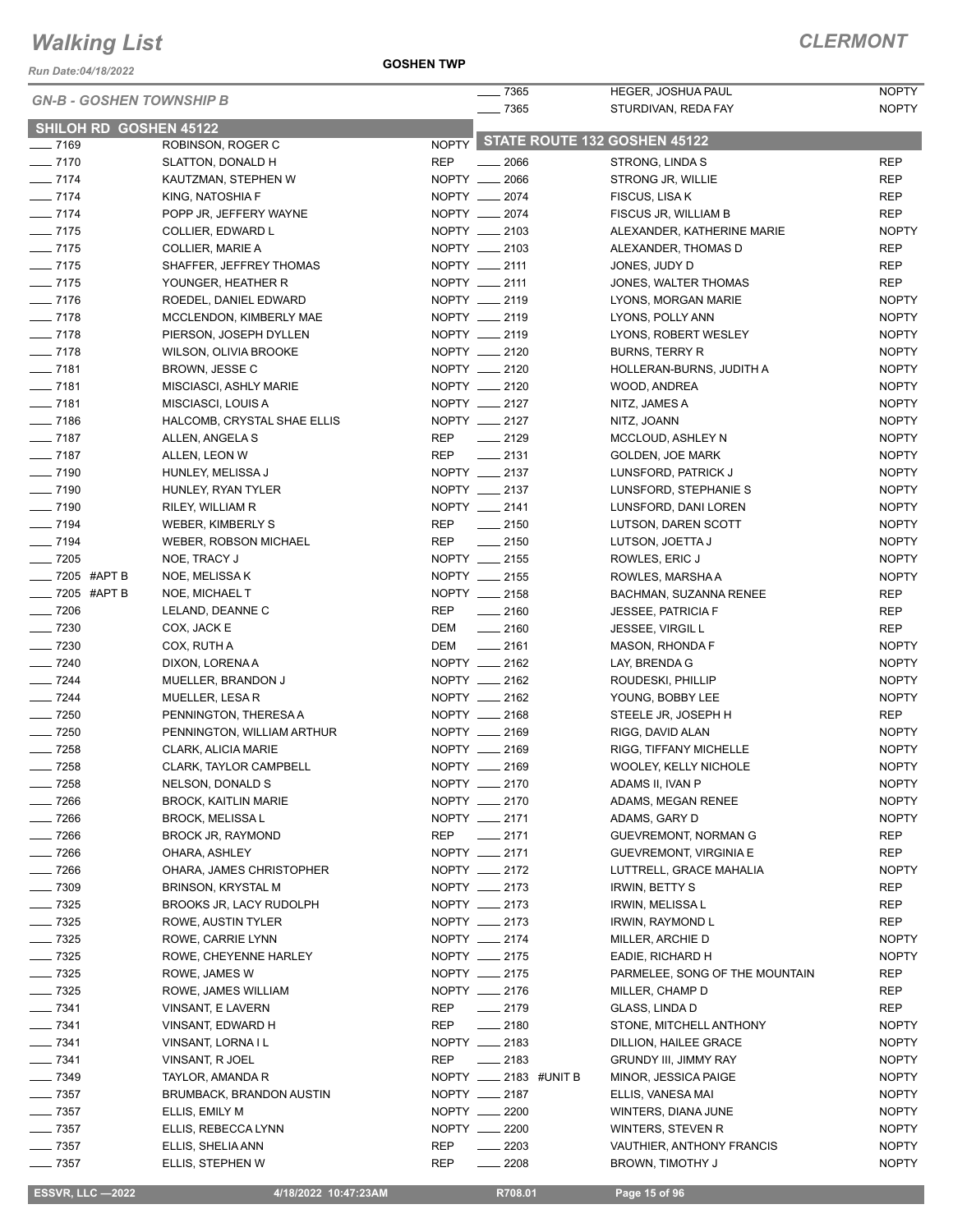*Run Date:04/18/2022*

#### **GOSHEN TWP**

| <b>GN-B - GOSHEN TOWNSHIP B</b>      |                                      | <u>.</u> 10965 | LYNCH, CAMERON WADE            | <b>NOPTY</b>                                |                              |
|--------------------------------------|--------------------------------------|----------------|--------------------------------|---------------------------------------------|------------------------------|
| STATE ROUTE 132 GOSHEN 45122         |                                      |                | STATE ROUTE 28 GOSHEN 45122    |                                             |                              |
| $\frac{1}{2208}$                     | TARTER BROWN, CASSANDRA KAY          |                | NOPTY __ 2040                  | GARNER, AARON R                             | <b>NOPTY</b>                 |
| $-2209$                              | <b>BASS, TERRY LEE</b>               |                | NOPTY __ 2048                  | SETTLE, TERRY ALLEN                         | <b>REP</b>                   |
| $-2209$                              | KIRBY, MARTIN PAUL                   |                | NOPTY __ 2054                  | MCCALL, PATSY P                             | <b>REP</b>                   |
| $\frac{2212}{2}$                     | SHELTON, MARK A                      |                | NOPTY __ 2066                  | <b>HELTON, JONATHAN E</b>                   | <b>NOPTY</b>                 |
| $-2214$                              | BLATTNER, ADAM M                     |                | NOPTY __ 2066                  | <b>HELTON, PAULAS</b>                       | <b>NOPTY</b>                 |
| $\frac{2214}{5}$                     | <b>BLATTNER, ERIN FRANCIS</b>        |                | NOPTY __ 2104                  | BURNS, GERALD P                             | <b>REP</b>                   |
| $-2217$                              | <b>HARINGTON, JAMES ANDREW</b>       |                | NOPTY __ 2104                  | BURNS, JOSHUA RYAN                          | <b>REP</b>                   |
| $\frac{2222}{2}$                     | DAVIDSON, SUZANNE                    |                | NOPTY __ 2112                  | BRADLEY, AMY LYNN                           | <b>NOPTY</b>                 |
| $\frac{2223}{2}$                     | PUGH, JOE D                          |                | NOPTY __ 2112                  | <b>BRADLEY, TIMOTHY J</b>                   | <b>NOPTY</b>                 |
| $-2224$                              | STOKES, BRITTANI PAIGE               |                | NOPTY __ 2116                  | CHUN, REBECCA K                             | <b>NOPTY</b>                 |
| $-2224$                              | STOKES, CHARLES G                    |                | NOPTY __ 2116                  | CHUN, STEVEN PEUNG                          | <b>NOPTY</b>                 |
| $-2224$                              | STOKES, CRYSTAL RAYNE                |                | NOPTY __ 2126                  | <b>OWENS, ANNE I</b>                        | <b>NOPTY</b>                 |
| $-2224$                              | STOKES, JEREMIAH MARCUS              | DEM            | $-2126$                        | OWENS, DOUGLAS LEE                          | <b>REP</b>                   |
| $\frac{2224}{5}$                     | STOKES, JONATHAN MALCOMB             |                | NOPTY __ 2132                  | VAUGHN, JACKIE                              | REP                          |
| $\frac{2224}{5}$                     | STOKES, PAULA M                      |                | NOPTY __ 2132                  | VAUGHN, JOYCE A                             | <b>REP</b>                   |
| $-2225$                              | MARTIN, LINDA D                      | REP            | $\frac{1}{2146}$               | TOMLIN, JEANNE M                            | <b>REP</b>                   |
| $-2231$                              | DINWIDDIE, DAVID F                   | REP            | $-2146$                        | TOMLIN, TODD BRYAN                          | <b>REP</b>                   |
| $-2231$                              | DINWIDDIE, MICHELLE LYNN             | <b>REP</b>     | $\frac{1}{2148}$               | <b>BAUGH, KATHY ELLEN</b>                   | <b>NOPTY</b>                 |
| $\frac{1}{2233}$                     | MCFADDEN, JOSHUA M                   |                | NOPTY __ 2148                  | BAUGH, TIM D                                | <b>NOPTY</b>                 |
| $-2233$                              | MCFADDEN, MATTHEW TYLER              |                | NOPTY __ 2148                  | <b>BAUGH, TIMOTHY EVAN</b>                  | <b>NOPTY</b>                 |
| $\frac{1}{2235}$<br>$\frac{2235}{2}$ | SLUSHER, HUNTER JAY                  |                | NOPTY __ 2150<br>NOPTY __ 2150 | PHILLIPS, DIANE                             | <b>NOPTY</b>                 |
| $-2235$                              | SLUSHER, JAY T                       |                | NOPTY __ 2166                  | PHILLIPS, JOHN ROBERT                       | <b>NOPTY</b>                 |
| $\frac{2235}{2}$                     | SLUSHER, JULIE A<br>SLUSHER, MEGAN N |                | NOPTY __ 2170                  | FYFFE, AMY J                                | <b>NOPTY</b>                 |
| $-2237$                              | NICHOLS, CHRISTOPHER S               |                | NOPTY __ 2170                  | QUINN, CHRISTOPHER MELVIN                   | <b>NOPTY</b><br><b>NOPTY</b> |
| $\frac{1}{2237}$                     | NICHOLS, SHERRY LYNN                 |                | NOPTY __ 2170                  | QUINN, TANYA MAY<br><b>SEALS, MICHAEL S</b> | <b>NOPTY</b>                 |
| $-2237$                              | VANORSDALE, AUSTIN DANIEL            |                | NOPTY __ 2174                  | COMBS, CHERYL ANN                           | <b>NOPTY</b>                 |
| $-2239$                              | SIMPSON, TIMOTHY D                   |                | NOPTY __ 2174                  | PLUMMER, ISRAEL ISAIAH                      | <b>NOPTY</b>                 |
| $\frac{2243}{2}$                     | FISHER, LARRY PAUL                   |                | NOPTY __ 2186                  | DATO, BRIAN A                               | <b>NOPTY</b>                 |
| $-2243$                              | HESSER, CAROL A                      | <b>REP</b>     | $-2186$                        | WORTHINGTON, CHERI D                        | <b>NOPTY</b>                 |
| $-2247$                              | REED, ANDREA SUZANNE                 | DEM            | $-2186$                        | <b>WORTHINGTON, HANNAH ELAINE</b>           | <b>NOPTY</b>                 |
| $-2247$                              | REED, CARL FINIS LESLIE              | DEM            | $-2194$                        | LOWRY, TODD C                               | <b>NOPTY</b>                 |
| <b>______ 2247 #APT B</b>            | <b>CUPP, DWIGHT ALAN</b>             | <b>REP</b>     | $-2196$                        | SMITH, BARBARA SUE                          | <b>NOPTY</b>                 |
| $\frac{2257}{2}$                     | FISHER, THOMAS A                     |                | NOPTY __ 2198                  | DOBBS, DAVID C                              | <b>NOPTY</b>                 |
| $\frac{2257}{2}$                     | FOSTER, AMY M                        |                | NOPTY __ 2198                  | VINCENT, KRISTEN D                          | <b>NOPTY</b>                 |
| $\frac{1}{2257}$                     | FOSTER, KALEN R                      |                | NOPTY __ 2202                  | CANTRELL, ANTHONY DAVID                     | <b>NOPTY</b>                 |
| $-2267$                              | TAYLOR, DUANE PHILLIP                |                | NOPTY __ 2202                  | CANTRELL, TAMMY R                           | <b>NOPTY</b>                 |
| 2267                                 | TAYLOR, VANESSA A                    | NOPTY _        | 2202                           | CANTRELL, WILLIAM A                         | <b>NOPTY</b>                 |
| 2269                                 | OAKS, CHARLES L                      |                | NOPTY __ 2202                  | CANTRELL, WILLIAM TAYLOR                    | <b>NOPTY</b>                 |
| 2269                                 | SOUTH, MASON TYLER                   |                | NOPTY __ 2206                  | SIMPKINS, SHARON RENEE                      | <b>NOPTY</b>                 |
| - 2273                               | FRYE, CHRISTINA MARIE                |                | NOPTY __ 2306                  | DICKTEN, KIM S                              | <b>REP</b>                   |
| 2275                                 | <b>GRAVES, TIFFANY DANIELLE</b>      |                | NOPTY __ 2308                  | DICKTEN, THELMAL                            | <b>NOPTY</b>                 |
| $= 2278$                             | LEWIS, LEE M                         | <b>REP</b>     | $\frac{2308}{2}$               | MCKINNEY, AMANDA A                          | <b>DEM</b>                   |
| 2281                                 | STORDEUR, JACOB CARL                 |                | NOPTY __ 2308                  | MCKINNEY, BRANDEN C                         | DEM                          |
| 2281                                 | STORDEUR, VALERIE J                  |                | NOPTY __ 2310                  | DICKTEN, DANIEL J                           | <b>NOPTY</b>                 |
| $-2285$                              | SENTERS, DONNA M                     |                | NOPTY __ 2310                  | DICKTEN, HEIDI D                            | <b>NOPTY</b>                 |
| $-2288$                              | WOMBLES, MARISSA PAIGE               |                | NOPTY __ 2318                  | BYRD JR, DONALD EDWIN                       | <b>NOPTY</b>                 |
| $-2297$                              | <b>GORDON, JAMES R</b>               |                | NOPTY __ 2436                  | ROBERTS, MAVERICK JAY                       | <b>NOPTY</b>                 |
|                                      | STATE ROUTE 132 PLEASANT PLAIN 45162 |                |                                | STATE ROUTE 28 PLEASANT PLAIN 45162         |                              |
| $-2292$                              | BANKS, IRMA J                        | <b>REP</b>     | $\frac{1}{2484}$               | MCDOWELL, JOHN PRESTON                      | <b>NOPTY</b>                 |
| 2294                                 | <b>TYLER, CASEY ANN</b>              | DEM            | $-2488$                        | CORDES, PATRICIA L                          | <b>REP</b>                   |
| 2294                                 | <b>TYLER, JUSTIN MATTHEW</b>         | REP            | $-2490$                        | DICK, ANDREW JOSEPH                         | <b>NOPTY</b>                 |
| 2298                                 | MASSIE, CAROL FRANCES                | REP            | $- 2490$                       | DICK, DENNIS S                              | <b>NOPTY</b>                 |
| 2299                                 | BOEDDEKER, REBECCA A                 | <b>REP</b>     | ____ 2490                      | DICK, STACIE LYNN                           | <b>NOPTY</b>                 |
| 2300                                 | KICOS, KATHLEEN ELIZABETH            |                | NOPTY __ 2492                  | MIRLISENA, SAMUEL                           | <b>NOPTY</b>                 |
| 2303                                 | <b>GRAY, JOHN E</b>                  | <b>REP</b>     | $-2496$                        | HIRN, JAY EDWARD                            | <b>NOPTY</b>                 |
| 2303                                 | <b>GRAY, JOHN WESLEY</b>             |                | NOPTY __ 2504                  | WARREN, MELLISSA ANN                        | <b>NOPTY</b>                 |
| 2303                                 | <b>GRAY, MARY L</b>                  |                | NOPTY __ 2506                  | <b>TUCKER, BRIANNA PAIGE</b>                | <b>NOPTY</b>                 |
| $-2305$                              | NEWSOME, JAMIE RENEE                 |                | NOPTY __ 2506                  | <b>TUCKER, LISA YVONNE</b>                  | <b>NOPTY</b>                 |
| <b>ESSVR, LLC -2022</b>              | 4/18/2022 10:47:23AM                 |                | R708.01                        | Page 16 of 96                               |                              |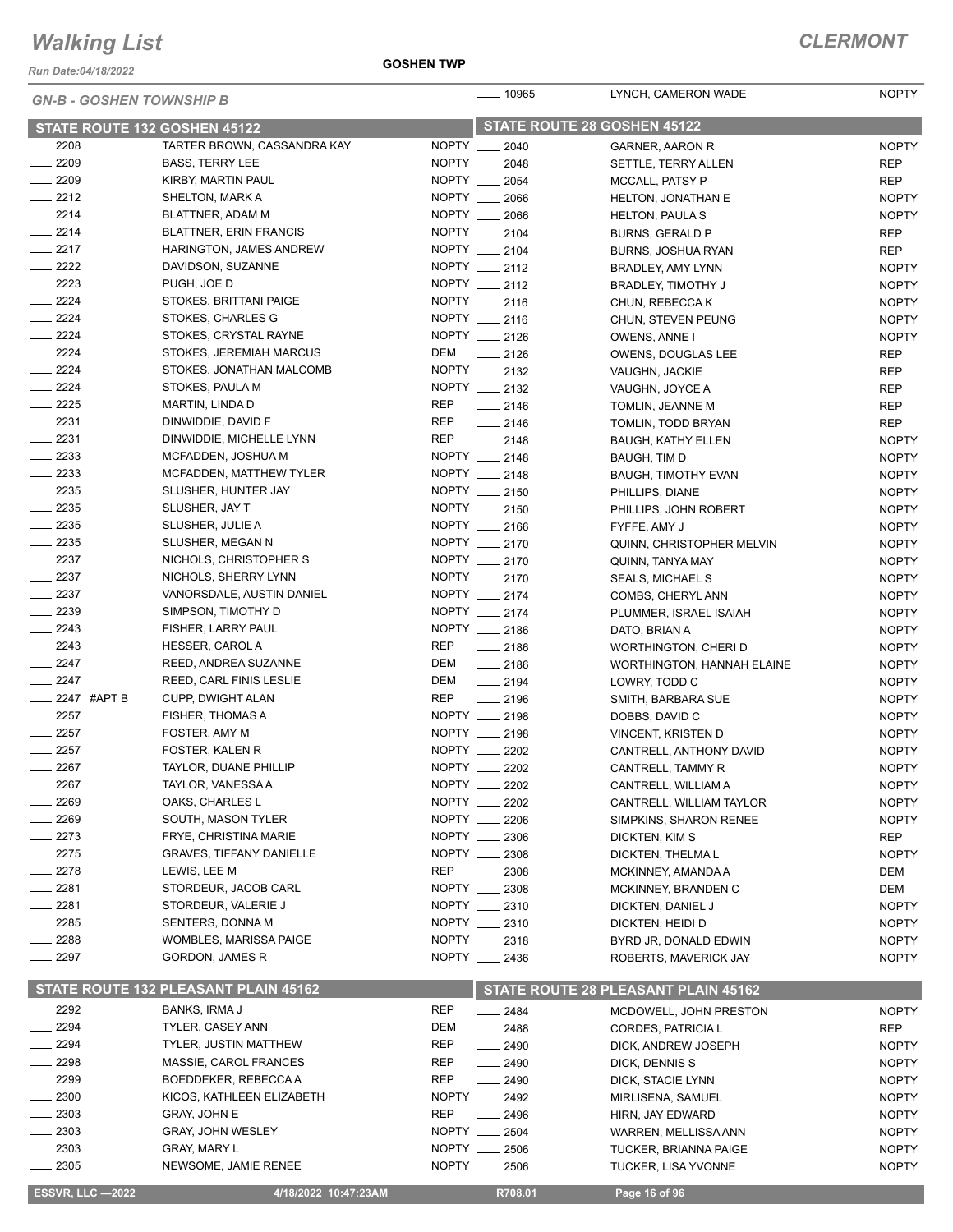*Run Date:04/18/2022*

**GOSHEN TWP**

| <b>GN-B - GOSHEN TOWNSHIP B</b> |                                     |                    | $- 1835$                | MOELLER, ADAM MICHAEL             | <b>NOPTY</b> |
|---------------------------------|-------------------------------------|--------------------|-------------------------|-----------------------------------|--------------|
|                                 |                                     |                    | $- 1835$                | MOELLER, DAVID B                  | <b>REP</b>   |
|                                 | STATE ROUTE 28 PLEASANT PLAIN 45162 |                    | $\frac{1}{2}$ 1835      | MOELLER, ERIN SIDNEY              | <b>NOPTY</b> |
| $\frac{1}{2506}$                | <b>TUCKER, STEVEN D</b>             |                    | NOPTY - 1835            | MOELLER, WENDY E                  | DEM          |
| $-2508$                         | MALOTT, JEFFREY LEE                 |                    | NOPTY - 1838            | LONG, ALEXUS DANIELLE             | <b>NOPTY</b> |
| $\frac{1}{2508}$                | MALOTT, REBECCA NICHOLE             | $NOPTY$ -          | _ 1838                  | <b>MESSER, DAMUS K</b>            | <b>REP</b>   |
| $-2522$                         | BURKE, TRAVIS WAYNE LEE             | NOPTY -            | _ 1838                  | MESSER, VIRGINIA M                | <b>NOPTY</b> |
| $\frac{1}{2532}$                | DECKER, ALISHA DANIELLE             | $NOPTY =$          | _ 1838                  | STEWART, PAULA ANN                | <b>NOPTY</b> |
| $-2532$                         | DECKER, DEVIN AVERY                 |                    | NOPTY - 1840            | ANDERSON, RONALD LOUIS            | <b>NOPTY</b> |
| $\frac{1}{2532}$                | DECKER, DONALD A                    |                    | NOPTY - 1840            | ANDERSON, SUSAN LYNN              | <b>NOPTY</b> |
| $\frac{1}{2534}$                | LAMBERT, HEATHER NICHOLE            |                    | NOPTY - 1841            | <b>MESSER, CASEY TRISTEN LEE</b>  | <b>NOPTY</b> |
| $-2534$                         |                                     |                    | NOPTY - 1841            | MESSER, JEFFERY L                 | <b>NOPTY</b> |
|                                 | <b>WEARS, ZACHARY MYER LAMBERT</b>  |                    | NOPTY - 1841            | <b>MESSER, NICHOLAS A</b>         | <b>NOPTY</b> |
| $\frac{1}{2554}$                | COLLINS, BOBBIE JO                  |                    | NOPTY - 1841            | MESSER, PENNY M                   | <b>NOPTY</b> |
| $-2554$                         | COLLINS, WILLIAM ARTHUR ANDREW      |                    | NOPTY - 1842            | BURGESS, DAVID C                  | <b>NOPTY</b> |
| $-2554$                         | LUNG, RUTH C                        |                    | $\frac{1}{2}$ 1842      | <b>BURGESS, DAWN MICHELE</b>      | <b>NOPTY</b> |
| $\frac{1}{2556}$                | DAVISON, BILLIE L                   | <b>REP</b>         | $- 1847$                | DENHAM, ELIZABETH ANN             | <b>REP</b>   |
| $\frac{1}{2556}$                | DAVISON, MARY E                     | <b>REP</b>         | NOPTY - 1867            | <b>BAUER, CHERYL B</b>            | <b>NOPTY</b> |
| $- 2560$                        | MOSES, DARRELL LEE                  |                    | $- 1867$                | <b>BAUER, TIMOTHY A</b>           | <b>NOPTY</b> |
| $-2560$                         | MOSES, RELDA M                      | <b>REP</b>         |                         | <b>BELL, FRANK JOSEPH</b>         | <b>NOPTY</b> |
| ____ 2580 #APT 1                | DORSEY, THOMAS C                    |                    | NOPTY - 1870<br>$-1870$ | BELL, SHARON DEE                  | <b>NOPTY</b> |
| $2580$ #APT 2                   | HADDOX, NORA SUE                    | $N$ OPTY -         |                         |                                   |              |
| $\frac{1}{2580}$ #APT 3         | ROY, THELMA ROSETTA                 |                    | NOPTY - 1871            | BELLAMY, JAMES M                  | <b>REP</b>   |
|                                 |                                     |                    | $- 1871$                | <b>BELLAMY, MAGGIE T</b>          | <b>REP</b>   |
| <b>STUMPY LN GOSHEN 45122</b>   |                                     |                    | $- 1882$                | CHAPMAN-JOHNSON, ROBIN KATHLENI   | <b>NOPTY</b> |
| $- 1752$                        | YOUNT, THERESA M                    | <b>REP</b>         | $- 1884$                | BYRD, KIMBERLY L                  | <b>NOPTY</b> |
| $- 1755$                        | DAWN, MISTY R                       |                    | NOPTY - 1893            | <b>CLARK, BEVERLY L</b>           | <b>REP</b>   |
| $- 1755$                        | MCFARLAND, AMANDA DAWN              | NOPTY <sup>-</sup> | _ 1893                  | CLARK, JOHN K                     | <b>REP</b>   |
| $- 1757$                        | <b>BILLS, JOSHUA P</b>              | $N$ OPTY -         | _ 1893                  | CLARK JR, JOHN K                  | <b>REP</b>   |
| $- 1757$                        | COMBS, CARLEIGH RAE                 |                    | NOPTY - 1897            | PATTERSON SR, JERRY C             | <b>NOPTY</b> |
| $- 1757$                        | TAYLOR, TAMALA RAE                  |                    | NOPTY - 1901            | <b>GERKEN, TODD</b>               | <b>NOPTY</b> |
| $- 1761$                        | AMOS, DAVID                         |                    | NOPTY - 1901            | HALADYNA, AUSTIN JAMES            | <b>NOPTY</b> |
| $- 1762$                        | DAVIDSON, JEFF A                    |                    | NOPTY - 1915            | <b>BRIDGES, SHANNON RENEE</b>     | <b>NOPTY</b> |
| $- 1762$                        | DAVIDSON, JULIE A                   | <b>REP</b>         | $\frac{1}{2}$ 1915      | <b>BRIDGES, TYLER EVAN</b>        | <b>NOPTY</b> |
| $- 1764$                        | WIDNER, JENNY L                     | <b>REP</b>         | $- 1917$                | NICELY, RICHARD LEE MORGAN        | <b>NOPTY</b> |
| $- 1764$                        | WIDNER, PAUL W                      | <b>REP</b>         | $\frac{1}{2}$ 1918      | QUEST JR, JACK L                  | <b>REP</b>   |
|                                 |                                     |                    | $\frac{1}{2}$ 1920      | RAINS, DELMER D                   | <b>REP</b>   |
| $- 1765$                        | <b>KERSKER, RICHARD E</b>           | DEM                | $\frac{1}{2}$ 1920      | RAINS, YONG HUI                   | <b>NOPTY</b> |
| $\frac{1}{2}$ 1765              | <b>KERSKER, THELMA A</b>            | DEM                | NOPTY - 1923            | SIMMONS, DANIELLE R               | <b>REP</b>   |
| $- 1766$                        | NEWBERRY, GEORGE E                  |                    | $- 1928$                | <b>CLAUSING, ANDREW P</b>         | <b>NOPTY</b> |
| $- 1767$                        | HILL, ALISA R                       | <b>REP</b>         | NOPTY - 1928            | CLAUSING, TRACIE N                | <b>NOPTY</b> |
| $-1767$                         | HILL, DION SCOTT                    |                    | $- 1932$                | <b>BULLIS, JEFFREY ALEXANDER</b>  | <b>NOPTY</b> |
| $- 1767$                        | HILL, THOMAS HAROLD                 | <b>REP</b>         | $-1932$                 | DODD, BRENDEN TYLER               | <b>NOPTY</b> |
| $- 1773$                        | HILL, TH                            | DEM                | _ 1932                  | MILLS, APRIL J                    | <b>NOPTY</b> |
| $- 1776$                        | <b>BURKE, JAMIE K</b>               | <b>NOPTY</b>       | _ 1934                  | GIBBS, DONALD E                   | <b>NOPTY</b> |
| $- 1776$                        | BURKE, JILLIAN ELIZABETH            | <b>NOPTY</b>       |                         |                                   |              |
| $- 1776$                        | <b>BURKE, SHAWN E</b>               | <b>REP</b>         |                         | <b>THOMPSON RD GOSHEN 45122</b>   |              |
| $- 1789$                        | HAY, MARGARET NELSON                | <b>NOPTY</b>       |                         |                                   | <b>NOPTY</b> |
| $- 1792$                        | SNYDER, AMY BETH                    | <b>NOPTY</b>       | _ 7232                  | CAIN, AMANDA JOY                  |              |
| $- 1794$                        | COLLINS, JOHNNIE RAY                | NOPTY -            | _ 7232                  | CAIN, BRANDON C                   | <b>NOPTY</b> |
| $- 1794$                        | HENRY IV, ALBERT J                  | <b>REP</b>         | $- 7234$                | <b>HEYOB, MORGAN DANIELLE</b>     | <b>NOPTY</b> |
| $- 1802$                        | CORBIN, MARK ALAN                   | DEM                | $- 7234$                | <b>HEYOB, RONALD E</b>            | <b>NOPTY</b> |
| $- 1804$                        | SPARKS, ERIC MATHEW                 |                    | NOPTY - 7236            | RAPP, MEGAN LYNN                  | REP          |
| $- 1804$                        | SPARKS II, MICHAEL W                | $N$ OPTY -         | _ 7240                  | ELDER, BEVERLY ANN                | <b>NOPTY</b> |
| $- 1804$                        | TUMBLESON, BRANDY L                 | $NOPTY =$          | _ 7240                  | GEORGE, AMANDA DAWN               | <b>NOPTY</b> |
| $- 1806$                        | WEBSTER, REBA MICHELLE              | $N$ OPTY -         | $=7240$                 | <b>GEORGE, CHRISTOPHER ALLEN</b>  | <b>NOPTY</b> |
| $- 1806$                        | WEBSTER, REBECCA DAWN               | $N$ OPTY -         | $-7240$                 | <b>GEORGE, JOSHUA CHAMBERLAIN</b> | <b>NOPTY</b> |
| $\frac{1}{2}$ 1806              | WEBSTER, ROBERT J                   | $N$ OPTY -         | _ 7242                  | SELLERS, BARBARA L                | DEM          |
| $- 1808$                        | HILL, MALLORY N                     |                    | NOPTY - 7244            | <b>GRUNDNER, CAROL L</b>          | <b>REP</b>   |
| $- 1814$                        | UNDERWOOD, ELIZABETH J              | NOPTY -            | _ 7244                  | <b>GRUNDNER, EDWARD ELMER</b>     | REP          |
| ___ 1816                        | FOSTER, DEBRAA                      | $N$ OPTY -         | _ 7244                  | <b>GRUNDNER, EDWARD P</b>         | <b>REP</b>   |
|                                 |                                     | NOPTY -            | _ 7246                  | WHITT, CHRISTOPHER M              | <b>NOPTY</b> |
| $- 1822$                        | MCHENRY JR, CHARLES E               |                    | NOPTY - 7246            | WHITT, LEEANN MICHELLE            | <b>NOPTY</b> |
| $- 1822$                        | <b>MCHENRY, DEBRAS</b>              |                    | NOPTY - 7248            | STEWART, REBECCA L                | <b>NOPTY</b> |
| $- 1830$                        | SATTLER, ROAHNNA MIYSHI             |                    | 7248                    | STEWART, TYLER W                  | <b>NOPTY</b> |
|                                 |                                     |                    |                         |                                   |              |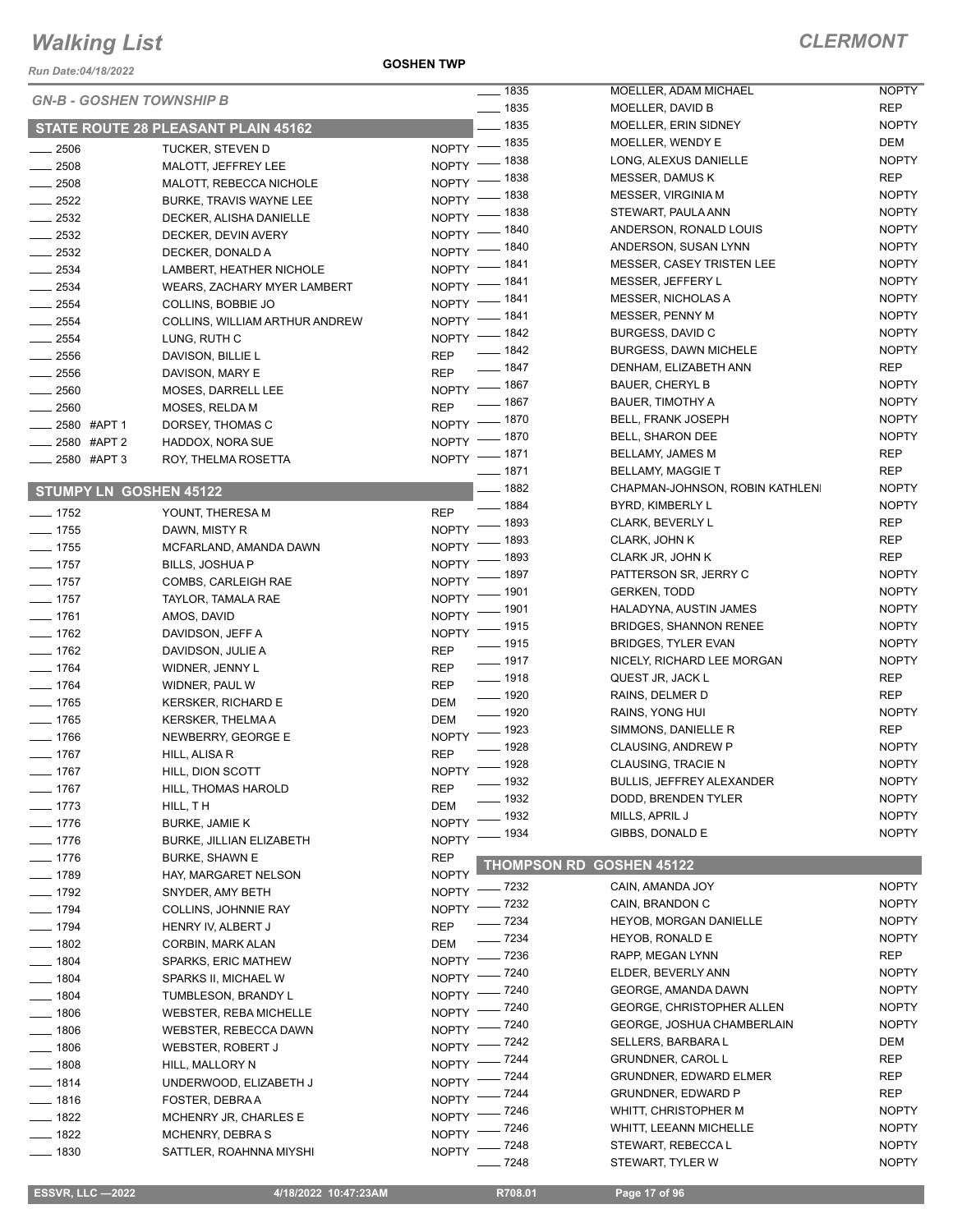*Run Date:04/18/2022*

#### *GN-B - GOSHEN TOWNSHIP B*

|                      | <b>THOMPSON RD GOSHEN 45122</b>           |                              |
|----------------------|-------------------------------------------|------------------------------|
| $-7252$              | KENNARD, CHRISTINA MARIE                  | <b>NOPTY</b>                 |
| $- 7252$             | <b>KENNARD, DAVID CRAIG</b>               | <b>NOPTY</b>                 |
| $- 7254$             | <b>HICKCOX, JEFFREY SCOTT</b>             | <b>NOPTY</b>                 |
| $- 7254$             | HICKCOX, SHANNON CHRISTA                  | <b>NOPTY</b>                 |
| $\frac{1}{254}$      | <b>HICKCOX, VANESSA GRACE</b>             | <b>NOPTY</b>                 |
| $-7256$              | BIRKENHAUER, JOSPEH L                     | <b>NOPTY</b>                 |
| $\frac{1}{2}$ 7256   | BIRKENHAUER, KIMBERLY M                   | <b>NOPTY</b>                 |
| $- 7256$             | SCHNEIDER, LINDA L                        | <b>DEM</b>                   |
| $-$ 7257             | VANCE, DONALD A                           | <b>REP</b>                   |
| $-7257$              | VANCE, REBECCAL                           | <b>REP</b>                   |
| $-7259$              | BOWMAN, JADE D                            | <b>REP</b>                   |
| $- 7259$             | <b>SCALES, BRENDA LEE</b>                 | REP                          |
| $- 7260$             | <b>GAMPFER, CHRIS L</b>                   | <b>NOPTY</b>                 |
| $- 7260$             | <b>GAMPFER, TRACEY L</b>                  | <b>NOPTY</b>                 |
| — 7261               | <b>MURPHY, RALPH W</b>                    | <b>NOPTY</b>                 |
| $-7262$              | DAVID, CANDACE RAE                        | <b>NOPTY</b>                 |
| $-7262$              | DAVID II, PHILLIP EUGENE                  | <b>NOPTY</b>                 |
| $-7262$              | <b>NOEL, TUCKER ISAAC</b>                 | <b>NOPTY</b>                 |
| $- 7265$             | <b>FREDERICK, MACI K</b>                  | <b>NOPTY</b>                 |
| $- 7265$             | NELSON JR, ROBERT W                       | <b>NOPTY</b>                 |
| $-7267$              | <b>JACKSON, HAROLD L</b>                  | <b>NOPTY</b>                 |
| $-7267$              | TAYLOR, MELISSA L                         | <b>REP</b>                   |
| $- 7268$<br>$- 7268$ | LESTER, WILLIAM AUSTIN MICHAEL            | <b>NOPTY</b>                 |
| $\frac{1}{269}$      | SPENCE, RYAN MICHAEL                      | <b>NOPTY</b>                 |
| $-7270$              | MEISER, IAN A<br>RUFFNER, JENNIFER NICOLE | <b>NOPTY</b><br><b>NOPTY</b> |
| $- 7271$             | BARRIAL, DAVID J                          | <b>NOPTY</b>                 |
| $-7271$              | <b>BARRIAL, LINDSEY M</b>                 | <b>NOPTY</b>                 |
|                      |                                           |                              |
|                      | <b>TIMBER LN GOSHEN 45122</b>             |                              |
| $-2117$              | RILEY, JEFFREY ALAN                       | <b>NOPTY</b>                 |
| $-2117$              | RILEY, SARA ELIZABETH                     | <b>NOPTY</b>                 |
| $-2117$              | RILEY, SUZANNE L                          | <b>REP</b>                   |
|                      |                                           |                              |
|                      | <b>WARREN LN GOSHEN 45122</b>             |                              |
| $-309$               | <b>BAUSCHER, ELIZABETH C</b>              | <b>NOPTY</b>                 |
| ___ 324              | LUEHRMANN, GREGORY J                      | REP                          |
| $=$ 324              | LUEHRMANN, REBECCA L                      | <b>NOPTY</b>                 |
| __ 326               | FLACKE, JONATHAN PAUL                     | <b>NOPTY</b>                 |
| $=$ 328              | <b>BUTSCH, BRYAN M</b>                    | <b>NOPTY</b>                 |
| $-328$               | <b>BUTSCH, KELLY NICOLE</b>               | <b>NOPTY</b>                 |
| $\equiv$ 330         | ANDERSON, HEIDI LEA                       | <b>NOPTY</b>                 |
| $-330$               | ROSS, HELEN M                             | <b>NOPTY</b>                 |
| $=$ 330              | ROSS, JEFFREY A                           | <b>NOPTY</b>                 |
| _ 332                | RICHER, MARY HELEN                        | <b>NOPTY</b>                 |
| $-332$               | <b>VIETEN, STEVEN FRANCIS</b>             | <b>NOPTY</b>                 |
|                      | <b>WOODHAVEN DR GOSHEN 45122</b>          |                              |
| $-6860$              | ROSS, STEPHEN J                           | DEM                          |
| __ 6866              | CARTER, NATHAN M                          | <b>NOPTY</b>                 |
| _ 6866               | CARTER, SAMUEL A                          | REP                          |
| _ 6868               | LOVELESS, MATTHEW W                       | NOPTY                        |
| __ 6868              | LOVELESS, MICHAEL J                       | <b>NOPTY</b>                 |
|                      |                                           |                              |

*TOTAL :* **1,104**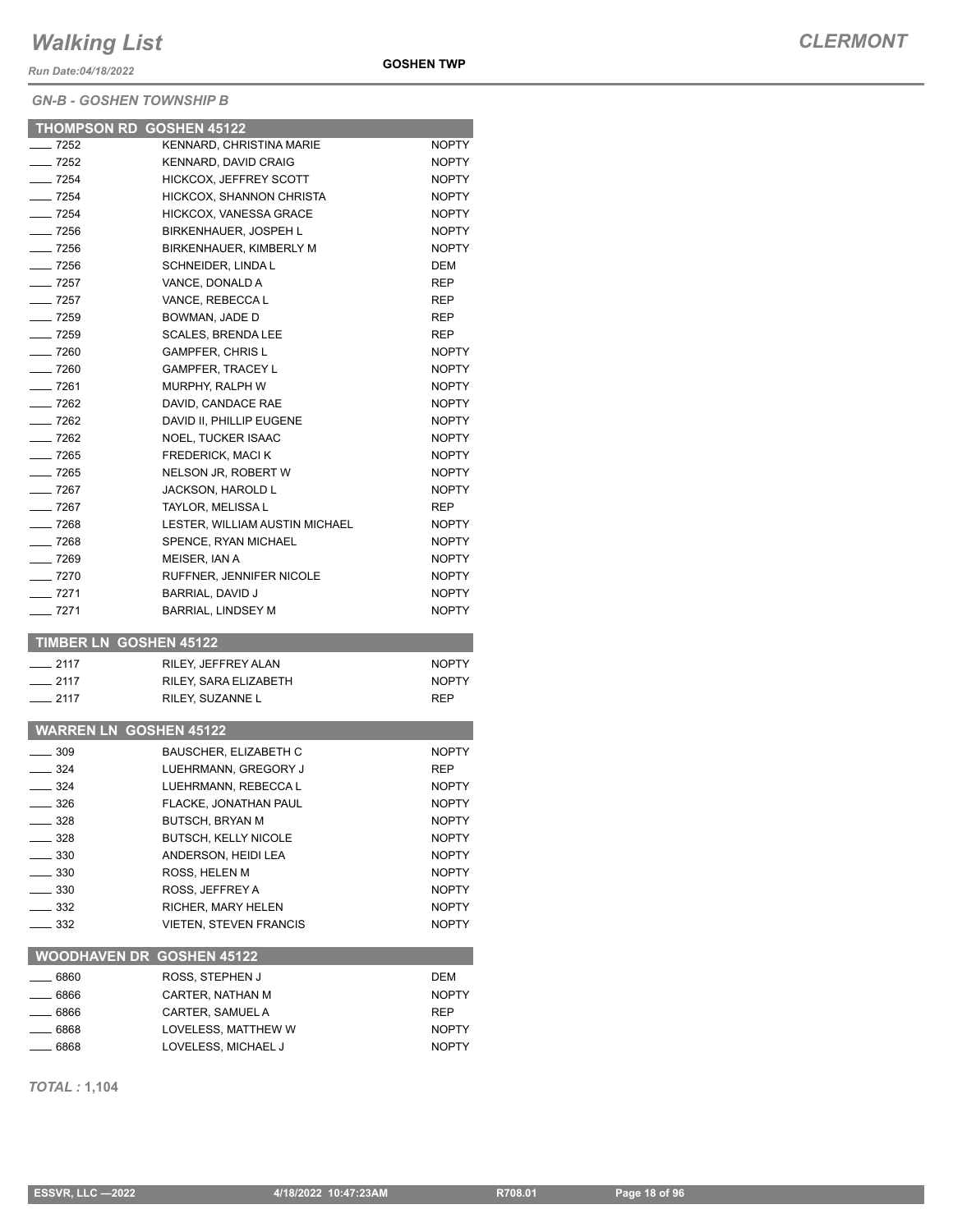*Run Date:04/18/2022*

| <b>GN-D - GOSHEN TOWNSHIP D</b> |                                  | 2364<br>$- 2364$ | MOORE, HAROLD M<br>MOORE, KIMBERLEE N | <b>NOPTY</b><br><b>NOPTY</b>     |              |
|---------------------------------|----------------------------------|------------------|---------------------------------------|----------------------------------|--------------|
| <b>BRAY RD GOSHEN 45122</b>     |                                  |                  |                                       |                                  |              |
| $-6659$                         | DONALDSON JR, TERRY W            | <b>NOPTY</b>     |                                       | GIBBS RD GOSHEN 45122            |              |
| 6667                            | CAMPBELL, KELLI C                |                  | NOPTY -2171                           | STEELE, BRANDI L                 | <b>NOPTY</b> |
| $-6670$                         | ELWOOD, MARK A                   | NOPTY $-$        | _ 2171                                | STEELE IV, JOSEPH H              | <b>NOPTY</b> |
| 6671                            | BURCHFIELD-DENTON, KELLY LYNN    | NOPTY -          | _ 2171                                | STEELE, KELSI JORDAN             | <b>NOPTY</b> |
| $-6671$                         | DENTON, GABRIEL L                | NOPTY $-$        | _ 2171                                | STEELE, KRISTI LYNN              | <b>NOPTY</b> |
| $-6671$                         | DENTON, THOMAS RODERICK          |                  | NOPTY -2175                           | EDWARDS, MARGARET F              | <b>REP</b>   |
| $- 6672$                        | <b>GREVE, MELONY G</b>           | <b>REP</b>       | $- 2311$                              | DOWD, ANNA SUSAN                 | <b>NOPTY</b> |
| $- 6672$                        | <b>GREVE SR, ROBERT T</b>        | <b>REP</b>       | $-2311$                               | <b>TAYLOR, AUSTIN MICHAEL</b>    | <b>NOPTY</b> |
| $-6672$                         |                                  |                  | NOPTY -2313                           | ARD, SHERRY ANN                  | <b>NOPTY</b> |
|                                 | <b>GREVE JR, ROBERT T</b>        | $NOPTY =$        | 2317                                  | ODONNEL, BRYSON T                | <b>NOPTY</b> |
| $- 6675$                        | <b>GARRISON, DALTON ANDREW</b>   |                  | 2317                                  | ODONNELL, BRADLEY D              | <b>DEM</b>   |
| $- 6675$                        | <b>GARRISON, MICHELLE DENISE</b> | NOPTY -          | 2317                                  | ODONNELL, CYNTHIA LOUISE         | <b>DEM</b>   |
| $- 6675$                        | <b>GARRISON, STEPHEN J</b>       | NOPTY -          | 2322                                  | HART, RICHARD GREGORY            | <b>NOPTY</b> |
| $- 6677$                        | FEIN, MEGAN JAN                  | NOPTY -          | 2323                                  | <b>GEORGE, HARRIETT J</b>        | <b>DEM</b>   |
| 6677                            | SPARKS, JAN                      | <b>REP</b>       | 2323                                  | PRINGLE, ELMER J                 | <b>DEM</b>   |
| $- 6679$                        | <b>HAMBLIN, BARRY R</b>          | NOPTY -          |                                       | <b>HELTON JR, JAMES</b>          | <b>NOPTY</b> |
| $- 6679$                        | HAMBLIN, DONNA M                 | NOPTY -          | 2328                                  |                                  |              |
| $- 6680$                        | CARLIER, BONNIE C                | <b>DEM</b>       | 2328                                  | MEHLHOPE, PAIGE R                | <b>NOPTY</b> |
| $\frac{1}{2}$ 6680              | CARLIER, CHARLES W               | <b>DEM</b>       | 2329                                  | COUNCIL, BILLY R                 | <b>REP</b>   |
| 6680                            | ECKERT, BARBARA J                | DEM              | $\frac{1}{2}$ 2335                    | BUSEMEYER, MARANDA LYNN          | <b>NOPTY</b> |
| $- 6680$                        | WATERS, ANTHONY KIRK DOUGLAS     | $N$ OPTY $-$     | $-2335$                               | <b>BUSEMEYER, NATHAN W</b>       | <b>NOPTY</b> |
| 6680                            | WATERS, REBECCA CATHARINE        | $N$ OPTY $-$     | 2335                                  | PETROVSKY, ALEXANDER PHILIPOVICH | <b>NOPTY</b> |
| $- 6681$                        | ARMACOST, COBEY                  | $NOPTY =$        | 2336                                  | HUNDLEY, DANIEL LEE              | <b>NOPTY</b> |
| $- 6684$                        | LINDE, NICHOLAS MACKENZIE        | NOPTY -          | 2336                                  | HUNDLEY, DEBORAH KAY             | <b>NOPTY</b> |
| 6684                            | WILSON, JORDAN A                 | NOPTY -          | 2336                                  | HUNDLEY, JENNIFER ASHLEE         | <b>NOPTY</b> |
| $- 6688$                        | <b>BEAMER, ROBERT EDWARD</b>     | NOPTY -          | 2338                                  | NAPIER, KENNETH                  | <b>REP</b>   |
| $- 6707$                        |                                  | <b>NOPTY</b>     | 2338                                  | NAPIER, PATRICIA ANN             | <b>REP</b>   |
|                                 | OCULL, RYAN ANDREW               |                  | 2345                                  | DOWD, DWIGHT A                   | <b>NOPTY</b> |
| $- 6707$                        | SAUNDERS, HAILEY MARIE           | <b>NOPTY</b>     | 2345                                  | DOWD, HOLLY S                    | <b>NOPTY</b> |
| $-6707$                         | SAUNDERS, RACHEL MARIE           | <b>NOPTY</b>     | 2349                                  | BROWN, AMY B                     | <b>NOPTY</b> |
| 6707                            | SAUNDERS, TRAVIS W               | <b>NOPTY</b>     | 2349                                  | PIERSALL, DONNA RENEE            | <b>REP</b>   |
| $- 6710$                        | DIEHL, DON G                     | <b>REP</b>       | 2349                                  | PIERSALL, RAYMOND L              | <b>REP</b>   |
| $- 6710$                        | DIEHL, JUNE K                    | <b>REP</b>       |                                       |                                  |              |
| $-6713$                         | DAVIS, JEFFREY A                 | $N$ OPTY $-$     | $-2351$                               | STANFILL, GARRY M                | <b>REP</b>   |
| $- 6713$                        | <b>MOKSON, DARLENE M</b>         | $N$ OPTY $-$     | 2351                                  | STANFILL, LEE KAREN              | <b>REP</b>   |
| $-6714$                         | DEVAUGHN, CAROLYN M              | <b>REP</b>       | $\frac{1}{2}$ 2353                    | STENGER, CHRISTOPHER RYAN        | <b>NOPTY</b> |
| $-6718$                         | <b>GREDIG, SHEILA CAROL</b>      | <b>REP</b>       | $\frac{1}{2}$ 2353                    | STENGER, STACY LYNN              | <b>NOPTY</b> |
| $- 6723$                        | SNIDER, JOHN C                   | <b>REP</b>       | $\frac{1}{2}$ 2355                    | BRIGHT, DAVID EDWARD             | <b>NOPTY</b> |
| $- 6723$                        | SNIDER, SUZANNE K                | <b>REP</b>       | 2355                                  | NORTON, DYLAN                    | <b>NOPTY</b> |
| 6735                            | HEMPEL, LESLIE K                 |                  | NOPTY -2355                           | NORTON, TARA MARIE               | <b>NOPTY</b> |
| 6735                            | HEMPEL II, ROGER F               | $N$ OPTY $-$     | $-2355$                               | <b>NORTON WALLS, MICHELLE</b>    | <b>NOPTY</b> |
| $-6735$                         | THOMPSON, BECKY R                | NOPTY -          | 2359                                  | CAIN, JENNIFER LESLEY            | <b>REP</b>   |
| $-6735$                         | THOMPSON, KAREN R                | NOPTY -          | 2359                                  | THOMPSON, CHRISTOPHER A          | <b>NOPTY</b> |
| $-6736$                         | MOORE, CAROLYN                   | <b>REP</b>       | 2364                                  | INABNITT, PATRICIA A             | <b>NOPTY</b> |
| $-6736$                         |                                  | <b>REP</b>       | 2364                                  | INABNITT, RONALD L               | <b>NOPTY</b> |
|                                 | MOORE, DANNY E                   |                  | 2367                                  | <b>SCHMIDT, MARY J</b>           | <b>NOPTY</b> |
| $-6736$                         | MOORE, KATHLEEN ELIZABETH        | <b>NOPTY</b>     | 2367                                  | SCHMIDT, PAUL ANTHONY            | <b>REP</b>   |
| $- 6745$                        | BROWN, GARY JOSEPH               | <b>NOPTY</b>     | 2395                                  | <b>GRAY, CHRISTOPHER JAMES</b>   | <b>NOPTY</b> |
| $-6745$                         | <b>BROWN, KELLY RENEE</b>        | <b>NOPTY</b>     | 2400                                  | PARKER, JAMES L                  | <b>REP</b>   |
|                                 |                                  |                  |                                       |                                  |              |
| <b>CEDARVILLE RD</b>            | <b>GOSHEN 45122</b>              |                  |                                       | <b>GOSHEN RD GOSHEN 45122</b>    |              |
| $-2336$                         | DODSON, KEVIN R                  | <b>NOPTY</b>     |                                       |                                  |              |
| 2336                            | MCDONALD, SONJA MARIE            |                  | NOPTY -8330                           | JONES, JACKIE                    | <b>NOPTY</b> |
| 2340                            | GIBSON, JAMIE SUE                | <b>NOPTY</b>     | 6330                                  | JONES, JOSEPH A                  | <b>DEM</b>   |
| 2342                            | WIGGANS, THOMAS C                | <b>REP</b>       | 6330                                  | JONES, TONY AMIL                 | <b>REP</b>   |
| $-2342$                         | WIGGANS, VIRGINIA                | <b>DEM</b>       | 6334                                  | BRANDENBURG, LINDA J             | <b>NOPTY</b> |
| 2348                            | FALCH, RUSSELL L                 | NOPTY -          | $-6342$                               | SHUMARD, KEATON JON              | <b>NOPTY</b> |
| 2350                            | BITZER, TERRY L                  | NOPTY -          | - 6342                                | SHUMARD, KELLEY SUE              | <b>NOPTY</b> |
| $-2354$                         | OVER, KEVIN RICHARD              | $N$ OPTY -       | 6342                                  | SHUMARD, KEVIN JON               | <b>REP</b>   |
| 2361                            | JOHNSTON, PAUL C                 | $NOPTY =$        | 6344                                  | <b>BAILEY, JASON E</b>           | <b>NOPTY</b> |
| _ 2361                          | YODER, MOLLY ANNE                | NOPTY -          | 6346                                  | DUSEBOUT, ALEX NICOLE            | <b>NOPTY</b> |
|                                 |                                  | <b>NOPTY</b>     | 6346                                  | DUSEBOUT, BRUCE BRIAN            | <b>NOPTY</b> |
| $-2361$                         | YODER, STEPHEN P                 |                  | 6348                                  | HUTER, JOSEPH BRIAN              | <b>NOPTY</b> |
|                                 |                                  |                  |                                       |                                  |              |
| <b>ESSVR, LLC -2022</b>         | 4/18/2022 10:47:23AM             |                  | R708.01                               | Page 19 of 96                    |              |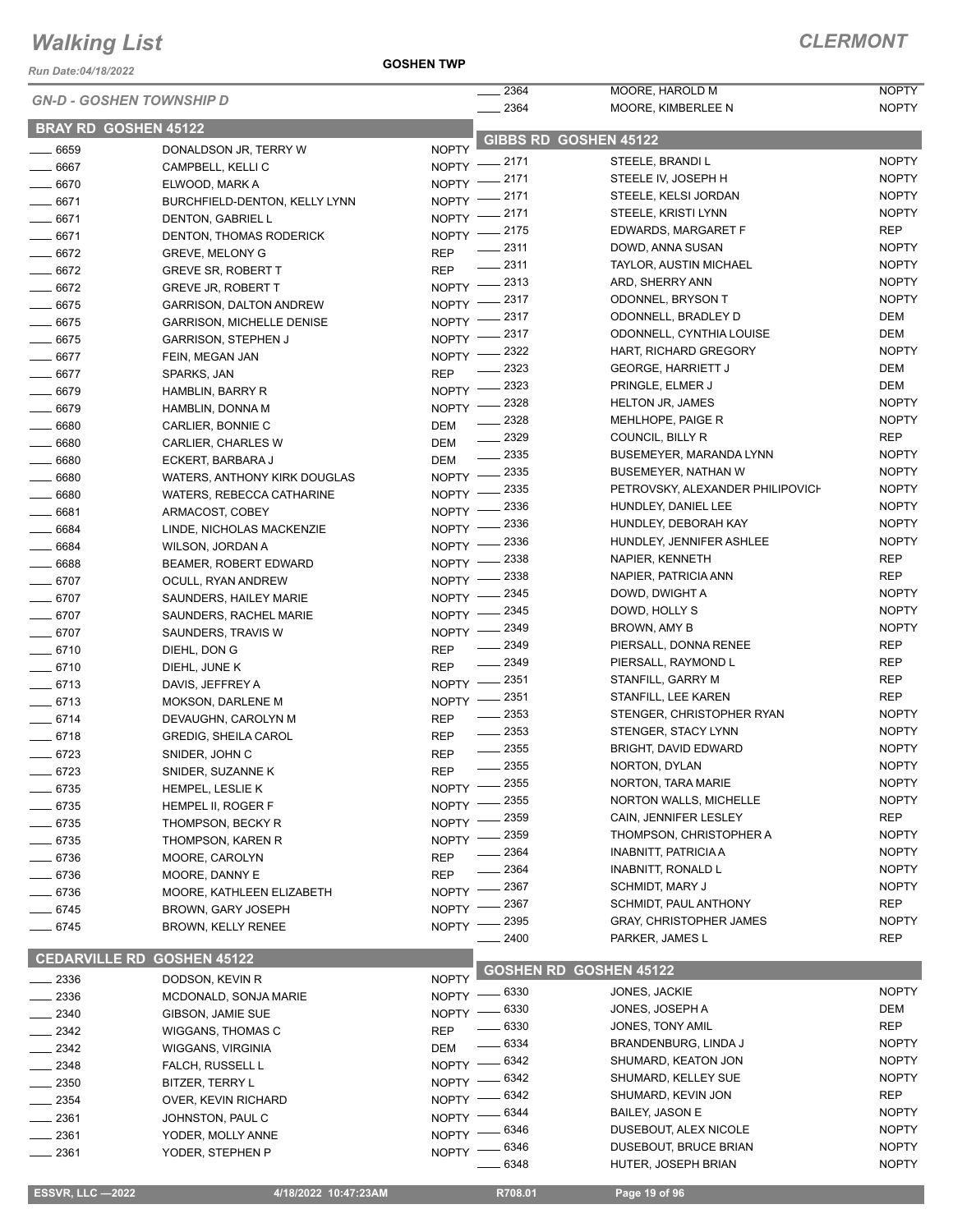*Run Date:04/18/2022*

#### **GOSHEN TWP**

#### *CLERMONT*

| <b>GN-D - GOSHEN TOWNSHIP D</b> |                                                        | 6606         | CAREY, ROBERT G                | <b>NOPTY</b>                              |                              |
|---------------------------------|--------------------------------------------------------|--------------|--------------------------------|-------------------------------------------|------------------------------|
|                                 |                                                        |              | 6606                           | LANNINGHAM, DEBORAH ANN                   | <b>NOPTY</b>                 |
| <b>GOSHEN RD GOSHEN 45122</b>   |                                                        |              | 6608                           | OTTKE, AMBER M                            | <b>NOPTY</b>                 |
| $\frac{1}{2}$ 6348              | HUTER, RUTH A                                          | NOPTY __     | 6608                           | OTTKE, BRANDON J                          | <b>NOPTY</b>                 |
| $\frac{1}{2}$ 6350              | DARNALL, RICHARD N                                     |              | NOPTY __ 6608                  | TODD, TREVOR JACOB                        | <b>NOPTY</b>                 |
| $- 6350$                        | DARNALL, SYLVIA ANITA                                  | <b>NOPTY</b> |                                | <b>JESS THELMA DR GOSHEN 45122</b>        |                              |
| $\frac{1}{2}$ 6356              | GAFFNEY, COLLEEN C                                     | <b>REP</b>   |                                |                                           |                              |
| $\frac{1}{2}$ 6356              | GAFFNEY, JAYNE L                                       | <b>REP</b>   | $\frac{1}{2}$ 6001             | LANGFORD JR, GARY H                       | <b>NOPTY</b>                 |
| $\frac{1}{2}$ 6356              | <b>GAFFNEY, JOHN PATRICK</b>                           | <b>REP</b>   | $- 6002$                       | HELTON, DENNIS JAMES                      | <b>NOPTY</b>                 |
| $\frac{1}{2}$ 6356              | GAFFNEY, KELSEY K                                      | REP          | $\frac{1}{2}$ 6002             | HELTON, HEATHER MARIE                     | <b>NOPTY</b>                 |
| $\frac{1}{2}$ 6356              | GAFFNEY, TIMOTHY O                                     | <b>REP</b>   | $- 6003$                       | HEARLD, PAUL A                            | <b>REP</b>                   |
| $- 6368$                        | MCCOY, JOSHUA WADE                                     |              | NOPTY __ 6003<br>NOPTY __ 6004 | WORLEY, PATRICIA SUE                      | <b>NOPTY</b>                 |
| $- 6370$<br>$\frac{1}{2}$ 6370  | HURST, JOSEPH AARON<br>LOPES, LETICIA RODRIGUES GONCAL |              | NOPTY __ 6004                  | SHARP, CHARLES F<br>SHARP, TINA M         | <b>NOPTY</b><br><b>NOPTY</b> |
| $- 6384$                        | HUNTER, DONALD H                                       |              | NOPTY __ 6006                  | CLARK, BARBARA SUE                        | <b>NOPTY</b>                 |
| $- 6384$                        | HUNTER, HILDA M                                        |              | NOPTY __ 6006                  | ESTES, ECHO NYCOLE                        | <b>NOPTY</b>                 |
| $\frac{1}{2}$ 6384              | HUNTER, KIMBERELY G                                    | DEM          | $\frac{1}{2}$ 6006             | MORRIS JR, BRANDON P                      | <b>NOPTY</b>                 |
| $- 6384$                        | TIPTON, BLAKE RYAN                                     |              | NOPTY __ 6006                  | WORLEY, ALEXIS SIDNEY                     | <b>NOPTY</b>                 |
| $\frac{1}{2}$ 6386              | TIPTON, KATIE M                                        |              | NOPTY __ 6007                  | WORLEY, RONALD D                          | <b>NOPTY</b>                 |
| $-6518$                         | HOOPER, JANET L                                        | <b>REP</b>   | $\frac{1}{2}$ 6008             | <b>HOOLEY, TYLER M</b>                    | <b>NOPTY</b>                 |
| $- 6518$                        | HOOPER, LAWRENCE D                                     | <b>REP</b>   | $- 6008$                       | MOUCKA, MOLLY O                           | <b>NOPTY</b>                 |
| $- 6522$                        | GILKISON, MICHAEL G                                    | <b>REP</b>   | $\frac{1}{2}$ 6009             | MCGRATH, CYNTHIA A                        | <b>REP</b>                   |
| $\frac{1}{2}$ 6530              | <b>FARQUER, JAMES L</b>                                | <b>REP</b>   | $- 6009$                       | MCGRATH, DAVID R                          | <b>REP</b>                   |
| $\frac{1}{2}$ 6530              | <b>FARQUER, ROBIN G</b>                                | <b>NOPTY</b> |                                |                                           |                              |
| $\frac{1}{2}$ 6530              | HURTT, KYLIN JAY NICHOLS                               |              |                                | NOPTY JOELLEN DR GOSHEN 45122             |                              |
| $- 6530$                        | OWENS, JOSH T                                          |              | NOPTY __ 6525                  | WILKIN, DAVID NELSON                      | <b>NOPTY</b>                 |
| $\frac{1}{2}$ 6534              | <b>BARRETT, CHERYLL</b>                                |              | NOPTY __ 6525                  | <b>WILKIN, FAITH E</b>                    | <b>NOPTY</b>                 |
| $\frac{1}{2}$ 6534              | <b>BARRETT, ROBERT EARL</b>                            | <b>REP</b>   | $- 6527$                       | <b>BARNHART, ESTHER D</b>                 | <b>REP</b>                   |
| $\frac{1}{2}$ 6538              | CARSON, BOBBIE J                                       |              | NOPTY __ 6539                  | COLLIER, SAMANTHA JO                      | <b>NOPTY</b>                 |
| $\frac{1}{2}$ 6538              | CARSON, JOSHUA DANIEL                                  |              | NOPTY __ 6548                  | WILKERSON, PAULA J                        | <b>REP</b>                   |
| $- 6540$                        | MAX, DAVID FRANK                                       | DEM          | $- 6548$                       | <b>WILKERSON, STEPHEN K</b>               | <b>REP</b>                   |
| $\frac{1}{2}$ 6540              | MAX, SARAH IRENE                                       | DEM          | $\frac{1}{2}$ 6550             | NEAL, DANIEL W                            | <b>NOPTY</b>                 |
| $- 6546$                        | RAMSEY, JAMI MICHELE                                   |              | NOPTY __ 6550                  | <b>NEAL, KRISTINE NICOLE</b>              | <b>REP</b>                   |
| $\frac{1}{2}$ 6546              | RAMSEY, JOSHUA R                                       |              | NOPTY __ 6553                  | CRIST, CAROL J                            | <b>REP</b>                   |
| $- 6550$                        | POYNTER, DONNA                                         |              | NOPTY __ 6553                  | CRIST, DAVID S                            | <b>REP</b>                   |
| $- 6550$                        | POYNTER, JEFFERY                                       |              | NOPTY __ 6556                  | MILLER, DEBORAH M                         | <b>REP</b>                   |
| $\frac{1}{2}$ 6566              | BOGGESS, BRANDY M                                      | REP          | $- 6556$                       | MILLER, SCOTT S                           | <b>REP</b>                   |
| $\frac{1}{2}$ 6566              | <b>BOGGESS, PATRICK M</b>                              | <b>REP</b>   | $\frac{1}{2}$ 6557             | HENLINE, JUDITH M                         | <b>NOPTY</b>                 |
| $-6566$                         | <b>BOGGESS, PAYTEN MICHAEL</b>                         |              | NOPTY __ 6558                  | STITES, STACEY E                          | <b>NOPTY</b>                 |
| $- 6566$                        | <b>KELLS, CAMERON CHRISTOPHER</b>                      |              | NOPTY __ 6560                  | WEBER, ANTHONY R                          | <b>NOPTY</b>                 |
| _ 6572                          | <b>BALDRICK, COREY EDWARD</b>                          |              | NOPTY __ 6560                  | WEBER, LESAA                              | <b>NOPTY</b>                 |
| $-6572$                         | PHILLIPS, HOLLI A                                      |              | NOPTY __ 6563                  | ARSENEAU, DAVID P                         | <b>NOPTY</b>                 |
| $\frac{1}{2}$ 6580              | SNIDER, AIMEE                                          |              | NOPTY __ 6563                  | ARSENEAU, SARA Q                          | DEM                          |
| $\frac{1}{2}$ 6580              | SNIDER, WILLIAM CHADWICK                               |              | NOPTY __ 6566                  | BOCKLET, CONNOR ALYSSA                    | <b>NOPTY</b>                 |
| $- 6584$                        | <b>BUNCH, BRANDON WAYNE</b>                            |              | NOPTY __ 6566                  | <b>BOCKLETT, VINCENT F</b>                | DEM                          |
| $- 6584$                        | JOHNSON, JESSICA NICHOLE                               |              | NOPTY __ 6566                  | SMITH, BRITTANY NICOLE                    | DEM                          |
| $\frac{1}{2}$ 6584              | JOHNSON, SYDNEY NICHOLE                                |              | NOPTY __ 6571                  | CUREE, MARY L                             | REP                          |
| $- 6592$                        | VOTO, ANTHONY J                                        |              | NOPTY __ 6571                  | <b>CUREE, ROBERT D</b>                    | REP                          |
| $\frac{1}{2}$ 6592              | VOTO, KATHRYN DENISE                                   |              | NOPTY __ 6574                  | COLBURN, DAVID WAYNE                      | <b>NOPTY</b>                 |
| $\frac{1}{2}$ 6592<br>__ 6592   | VOTO, MARY J<br>VOTO, MICHAEL E                        | REP<br>REP   | $\frac{1}{2}$ 6574             | SMITH, CHARLES C                          | <b>NOPTY</b>                 |
| $\frac{1}{2}$ 6592              | VOTO, MICHAEL THOMAS                                   |              | $-6574$<br>NOPTY __ 6577       | SMITH COLBURN, CRYSTAL L                  | <b>NOPTY</b>                 |
| $- 6592$                        | VOTO, STEPHEN XAVIER                                   |              | NOPTY __ 6577                  | JOHNSON SR, JERRY R L                     | <b>NOPTY</b>                 |
| $\frac{1}{2}$ 6592              | VOTO, WILLIAM D                                        |              | NOPTY __ 6585                  | WILDER JOHNSON, PAMELA ANN                | <b>NOPTY</b>                 |
| $- 6596$                        | STRAUSS, JACQUELYN S                                   | <b>REP</b>   | $- 6586$                       | LELAND, THOMAS F                          | <b>NOPTY</b><br><b>NOPTY</b> |
| $- 6596$                        | STRAUSS, JOHN J                                        | REP          | $- 6586$                       | GILMORE, THOMAS JACOB<br>TYLER, CACEY ANN | <b>NOPTY</b>                 |
| $\frac{1}{2}$ 6596              | STRAUSS, REBECCA E                                     |              | NOPTY __ 6586                  | <b>TYLER, JESSICA R</b>                   | <b>NOPTY</b>                 |
| $\frac{1}{2}$ 6600              | SINGLETON, LUCAS EDWARD EUGENE                         |              | NOPTY __ 6586                  | TYLER, KYLIE LAWREN                       | <b>NOPTY</b>                 |
| $\frac{1}{2}$ 6600              | STRAUSS, BETHANY N                                     |              | NOPTY __ 6586                  | TYLER, RONALD EDWARD                      | <b>NOPTY</b>                 |
| $\frac{1}{2}$ 6604              | SALMONS, JENNIFER LAUREN                               |              | NOPTY __ 6598                  | SCHULZ, AMANDA RENE                       | REP                          |
| __ 6604                         | SALMONS, KELSEY SUZANNE                                |              | NOPTY __ 6598                  | SCHULZ, ANTHONY J                         | <b>REP</b>                   |
| $- 6604$                        | SALMONS, MARTIN T                                      | <b>NOPTY</b> |                                |                                           |                              |
| $- 6604$                        | SALMONS, SUSAN L                                       |              |                                | NOPTY LINTON RD GOSHEN 45122              |                              |
|                                 |                                                        |              |                                |                                           |                              |

**ESSVR, LLC —2022 4/18/2022 10:47:23AM** R708.01 **Page 20 of 96**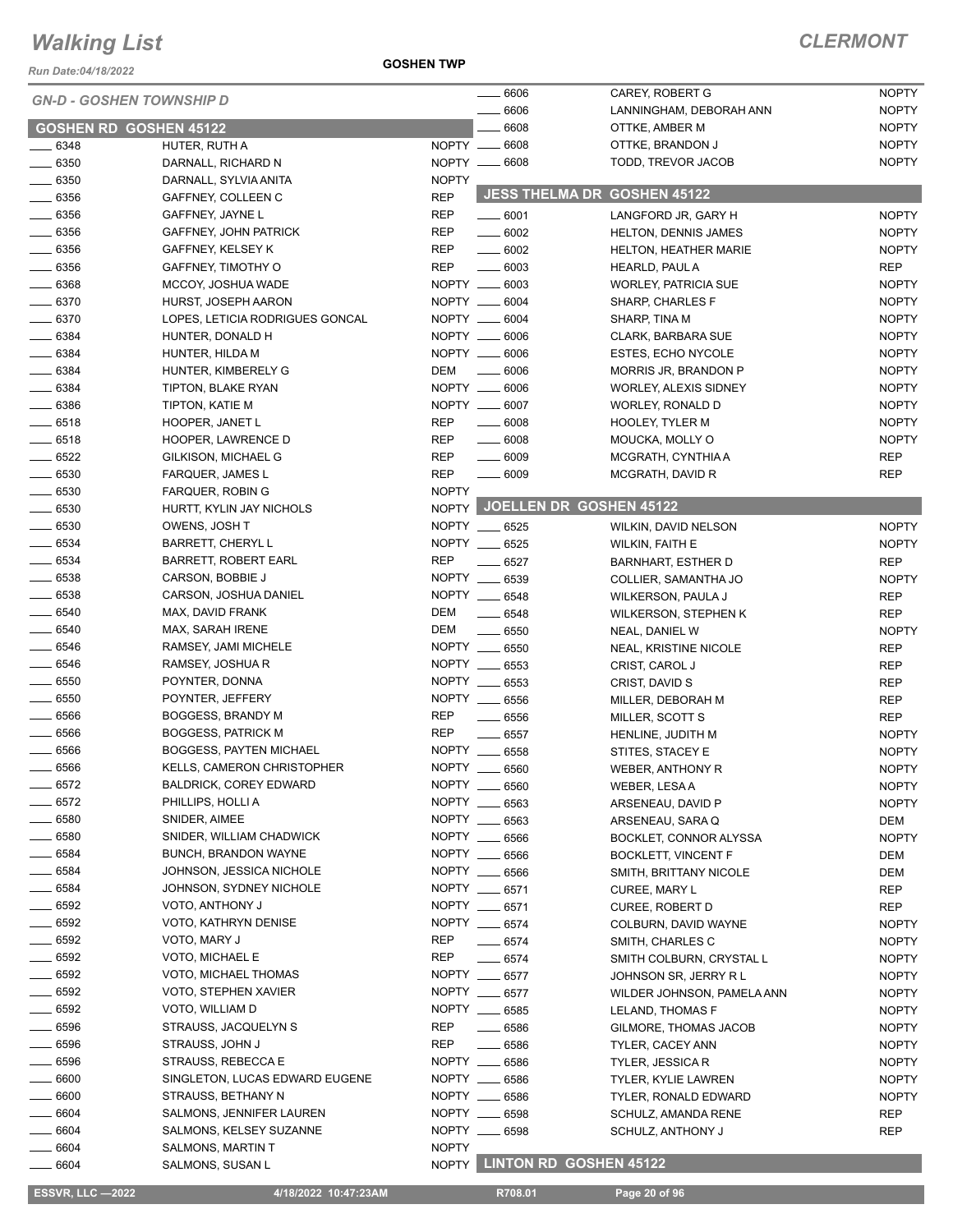*Run Date:04/18/2022*

**GOSHEN TWP**

|                             | <b>GN-D - GOSHEN TOWNSHIP D</b>                 |              | 6355         | <b>BROW</b>                   |
|-----------------------------|-------------------------------------------------|--------------|--------------|-------------------------------|
|                             |                                                 |              | 6359         | FARAB                         |
|                             | <b>LINTON RD GOSHEN 45122</b>                   |              | 6359         | <b>LAVEN</b>                  |
| 6587                        | PUTHOFF, CAROL M                                | <b>NOPTY</b> | 6362         | <b>BRUM</b>                   |
| $-6587$                     | PUTHOFF, GREGORY A                              | <b>NOPTY</b> | 6362         | KERN,                         |
| 6589                        | DENHAM, ALICE C                                 | <b>NOPTY</b> | 6363<br>6364 | <b>BURKE</b><br>STEW/         |
| $-6589$                     | PLATT, LAWRENCE R                               | DEM          | 6364         | STEW/                         |
| 6626                        | REICHERT, BARBARA A                             | <b>NOPTY</b> | 6367         | <b>SCHOL</b>                  |
| 6626                        | REICHERT, FRANKLIN J                            | <b>NOPTY</b> | 6367         | <b>WOLFI</b>                  |
| $-6774$                     | WHITE, LISA A                                   | <b>NOPTY</b> | 6367         | <b>WOLFI</b>                  |
| $-6774$                     | WHITE, STEVEN DOUGLAS                           | <b>NOPTY</b> | 6368         | BOND,                         |
| $-6776$                     | <b>GREGORY, DANIEL PAUL</b>                     | <b>NOPTY</b> | 6368         | <b>BOND</b>                   |
| $-6776$                     | <b>TEYSSIER, PEGGY MARION</b>                   | DEM          | _ 6370       | <b>RESNI</b>                  |
| $-6812$                     | FAGIN, JERI L                                   | <b>REP</b>   | 6370         | <b>RESNI</b>                  |
| 6812                        | FAGIN, TODD S                                   | REP          | 6371         | HAZEN                         |
| 6814                        | <b>MEYER, PATRICIA A</b>                        | <b>NOPTY</b> | 6371         | <b>HAZEN</b>                  |
| $-6814$                     | MEYER, WALTER L                                 | <b>NOPTY</b> | 6371         | HAZEN                         |
| $-6816$                     | SCHULTE, EUGENIA KAY                            | <b>NOPTY</b> | 6372         | SUDD/                         |
| $-6816$                     | SCHULTE, KAYLA L                                | REP          | 6372         | SUDD/                         |
| $-6818$                     | BUCHANAN, BRENDA KAY                            | <b>NOPTY</b> | 6373         | <b>MCMIL</b>                  |
| $-6818$                     | <b>BUCHANAN JR, CHARLES GILBERT</b>             | <b>NOPTY</b> | 6374         | <b>RAWLI</b>                  |
| 6818                        | BUCHANAN, JORDAN DEAN                           | <b>NOPTY</b> | 6374         | <b>RAWLI</b>                  |
| 6820                        | DOLBY, BETTY B                                  | <b>REP</b>   | $- 6376$     | <b>CORSI</b>                  |
| 6820<br>$-6820$             | DOLBY, KAREN S                                  | REP          | 6377         | <b>GRIFFI</b>                 |
| 6824                        | DOLBY, MALVIN EDWARD                            | REP          | 6377         | <b>GRIFFI</b>                 |
| 6824                        | GOLDEN, SUSAN KAY<br><b>GREENE, BRIAN JASON</b> | REP<br>REP   | 6421         | <b>GERTZ</b>                  |
| 6824                        | <b>GREENE, RAYMOND M</b>                        | <b>REP</b>   | _ 6421       | <b>GERTZ</b>                  |
| 6834                        | HULL, JAMES M                                   | <b>NOPTY</b> | 6435         | <b>GILBEI</b>                 |
|                             |                                                 |              | 6435         | <b>GILBEI</b>                 |
| <b>MAIN ST GOSHEN 45122</b> |                                                 |              | 6435         | LEE, A                        |
| 1921                        | SINGLETON, BEVERLY S                            | REP          | 6464         | <b>PEYTC</b>                  |
| $-1921$                     | SINGLETON, STEPHEN C                            | <b>REP</b>   | 6466         | <b>INGST</b>                  |
|                             |                                                 |              | 6466         | <b>INGST</b>                  |
|                             | <b>MANILA RD GOSHEN 45122</b>                   |              | 6468         | <b>SLOAN</b>                  |
| $-6323$                     | ELDRIDGE, ASHLEY NICHOLE                        | <b>NOPTY</b> | 6470         | PETER                         |
| 6323                        | PEREZ, CARLOS A                                 | <b>NOPTY</b> | 6470         | PETER                         |
| 6323                        | <b>WILLEY, CEAIRAH MAKAY</b>                    | <b>NOPTY</b> | 6472         | RYAN,                         |
| 6325                        | DEVAUGHN, EVA M                                 | <b>REP</b>   | 6472         | RYAN,                         |
| $-6327$                     | BRUCE, JEANNINE M                               | <b>NOPTY</b> | 6474         | <b>ERNST</b>                  |
| 6327                        | LEWIS, JOEY JAY                                 | <b>NOPTY</b> | 6474         | <b>ERNST</b>                  |
| 6331                        | LEGGETT, MELANIE KAY                            | <b>NOPTY</b> | 6478         | ALBER                         |
| 6331                        | LEGGETT, SCOTT B                                | <b>NOPTY</b> | 6478         | ALBER                         |
| 6333                        | ELLIOTT, JOSHUA D                               | <b>NOPTY</b> | 6478         | ALBER                         |
| 6333                        | WILLIAMSON, ASHLEY J                            | <b>NOPTY</b> | 6478         | ALBER                         |
| 6335                        | ISRAEL, CHAD D                                  | <b>NOPTY</b> | 6482         | <b>GILBEI</b>                 |
| 6335                        | <b>ISRAEL, SARAH J</b>                          | <b>NOPTY</b> | 6492<br>6494 | <b>GREY</b>                   |
| 6335                        | MCKINNEY, LARRY S                               | <b>REP</b>   |              | FOREM                         |
| 6340                        | SWEARINGEN, JASON S                             | <b>NOPTY</b> | 6494         | <b>FOREM</b>                  |
| 6340                        | SWEARINGEN, MICHELE L                           | <b>NOPTY</b> | 6494<br>6496 | <b>MATSC</b><br><b>BLINKI</b> |
| 6342                        | ALLEN, CHARLES MICHEAL                          | <b>NOPTY</b> | 6529         | COLE,                         |
| 6342                        | CAYSE JR, DAMON RAY                             | <b>NOPTY</b> | 6529         | COLE,                         |
| 6344                        | COMBS, AUSTIN T                                 | <b>NOPTY</b> | 6529         | COLE,                         |
| - 6344                      | COMBS, KRISTEN M                                | <b>NOPTY</b> | 6532         | <b>BELLA</b>                  |
| 6347                        | GLASGOW SHORT, CAROL A                          | <b>NOPTY</b> | 6532         | <b>BELLA</b>                  |
| 6347                        | SHORT, ELZABETH CHRISTINE                       | <b>NOPTY</b> | 6540         | <b>FLAUG</b>                  |
| 6347                        | SHORT, STEVEN W                                 | <b>NOPTY</b> | 6544         | DUMF <sup>(</sup>             |
| 6350                        | <b>BURKE, AIMEE LYNN</b>                        | REP          | 6544         | DURH/                         |
| 6350                        | DAY, JODY A                                     | REP          | 6546         | <b>WILCH</b>                  |
| 6350                        | DAY, LINCOLN                                    | REP          | 6546         | <b>WILCH</b>                  |
| 6351                        | STEIN, CAROL JOAN                               | <b>NOPTY</b> | 6550         | <b>BRADL</b>                  |
| 6355                        | <b>BROWN, ANNETTE M</b>                         | <b>NOPTY</b> | 6550         | <b>BRADL</b>                  |
|                             |                                                 |              |              |                               |

| 6355 | <b>BROWN, JOSEPH E</b>         | <b>NOPTY</b> |
|------|--------------------------------|--------------|
| 6359 | FARABEE, DANA RUTH             | <b>NOPTY</b> |
| 6359 | LAVENDER JR, LEWIS ARTHER      | <b>NOPTY</b> |
| 6362 | <b>BRUMMETT, HAROLD L</b>      | <b>NOPTY</b> |
| 6362 | KERN, DEBBORAH JEAN            | <b>NOPTY</b> |
| 6363 | <b>BURKE, ADAM RICHARD</b>     | <b>NOPTY</b> |
| 6364 | STEWART, JENNIFER LYNN         | <b>NOPTY</b> |
| 6364 | STEWART, TANNER ANDREW         | <b>NOPTY</b> |
| 6367 | SCHOLZ, JULIANNE               | REP          |
|      |                                |              |
| 6367 | WOLFE, ELI ZEBULAN             | <b>NOPTY</b> |
| 6367 | WOLFE JR, RONALD L             | REP          |
| 6368 | BOND, BOK SOON                 | <b>NOPTY</b> |
| 6368 | BOND JR, DEWEY                 | <b>NOPTY</b> |
| 6370 | RESNICK, JOHN DAVID            | REP          |
| 6370 | <b>RESNICK, LYNDSEY GAYLE</b>  | REP          |
| 6371 | HAZENFIELD, BEAU HUNTER        | <b>NOPTY</b> |
| 6371 | HAZENFIELD, JAN MARIE          | REP          |
| 6371 | HAZENFIELD, JORDANNE MARIE     | REP          |
| 6372 | SUDDARTH, CYNTHIA S            | <b>NOPTY</b> |
| 6372 | SUDDARTH, ERNIE L              | <b>NOPTY</b> |
| 6373 | MCMILLAN, JARROD D             | <b>NOPTY</b> |
| 6374 | RAWLINS, RUSSELL H             | <b>NOPTY</b> |
| 6374 |                                | <b>NOPTY</b> |
|      | RAWLINS, THELMA EUVILA         |              |
| 6376 | <b>CORSMEIER, CATHY MARIE</b>  | DEM          |
| 6377 | <b>GRIFFIN, MARY C</b>         | <b>DEM</b>   |
| 6377 | <b>GRIFFIN, ROBERT W</b>       | <b>DEM</b>   |
| 6421 | <b>GERTZ, JAMES J</b>          | <b>NOPTY</b> |
| 6421 | <b>GERTZ, JEFFREY NEIL</b>     | <b>NOPTY</b> |
| 6435 | GILBERT, MARK PAUL             | REP          |
| 6435 | GILBERT, MARTHA M              | <b>NOPTY</b> |
| 6435 | LEE, ASHLEY MARIE              | <b>NOPTY</b> |
| 6464 | PEYTON, GARRY E                | <b>NOPTY</b> |
| 6466 | <b>INGSTRUP, CAROLYN SALLY</b> | DEM          |
| 6466 | <b>INGSTRUP, CRAIG P</b>       | <b>NOPTY</b> |
| 6468 | SLOAN, ANGELEA CARLISTA        | <b>NOPTY</b> |
| 6470 | PETERS, DAVID JAMES            | <b>NOPTY</b> |
|      |                                |              |
| 6470 | PETERS, JENNIFER NICOLE        | <b>NOPTY</b> |
| 6472 | RYAN, MICHAEL W                | <b>NOPTY</b> |
| 6472 | RYAN, SHAUNA L                 | <b>NOPTY</b> |
| 6474 | ERNST. ELIZABETH A             | REP          |
| 6474 | ERNST, ROBERT W                | REP          |
| 6478 | ALBERS, JACQUELINE ROSE        | <b>NOPTY</b> |
| 6478 | ALBERS, JOHN GUSTIN            | <b>NOPTY</b> |
| 6478 | ALBERS, MELISSA ERNST          | <b>NOPTY</b> |
| 6478 | ALBERS MORRIS, CATHERINE MARIE | DEM          |
| 6482 | GILBERT, FREDERICK M           | REP          |
| 6492 | <b>GREYNOLDS, TIFFANY L</b>    | <b>NOPTY</b> |
| 6494 | FOREMAN, DILLON CHEYENNE       | <b>NOPTY</b> |
| 6494 | FOREMAN, MELISSA LYNN          | <b>NOPTY</b> |
| 6494 | <b>MATSON, TAYLER LOUISE</b>   | <b>NOPTY</b> |
| 6496 | BLINKHORN, DENNIS L            | DEM          |
|      | COLE. BRENDA L                 |              |
| 6529 |                                | <b>NOPTY</b> |
| 6529 | COLE, MELANIE A                | <b>NOPTY</b> |
| 6529 | COLE, TIMOTHY M                | <b>NOPTY</b> |
| 6532 | <b>BELLAMY, CHASE PAYTON</b>   | <b>NOPTY</b> |
| 6532 | BELLAMY JR, LEE ROY            | <b>NOPTY</b> |
| 6540 | FLAUGHER, GLENDA J             | DEM          |
| 6544 | DUMFORD, ROBERT EARL           | <b>NOPTY</b> |
| 6544 | DURHAM, ODA MAE                | <b>NOPTY</b> |
| 6546 | <b>WILCHER, JENNA LYNN</b>     | <b>NOPTY</b> |
| 6546 | WILCHER, LISA J                | <b>NOPTY</b> |
| 6550 | BRADLEY, ARIYA CONRAD          | REP          |
| 6550 | BRADLEY SR, DENNIS J           | REP          |
|      |                                |              |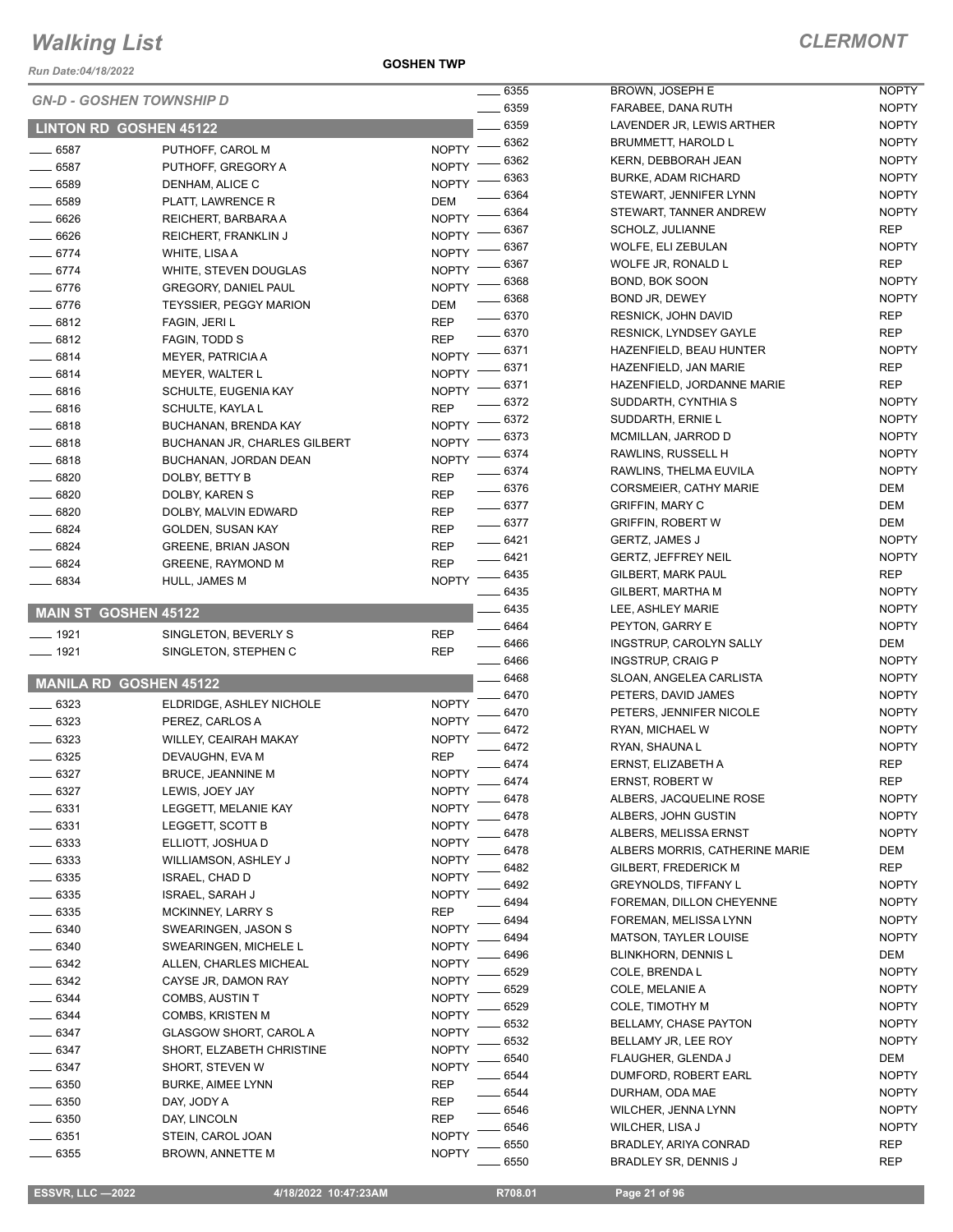*Run Date:04/18/2022*

#### *GN-D - GOSHEN TOWNSHIP D*

| <b>GN-D - GOSHEN TOWNSHIP D</b> |               |                               | <b>MOLER RD GOSHEN 45122</b> |         |                                   |              |
|---------------------------------|---------------|-------------------------------|------------------------------|---------|-----------------------------------|--------------|
|                                 |               |                               |                              | 2406    | BRADLEY, CHRISTOPHER ROBERT TAO   | <b>NOPTY</b> |
|                                 |               | <b>MANILA RD GOSHEN 45122</b> |                              | 2406    | <b>BRADLEY II, ROBERT LUCAS</b>   | <b>REP</b>   |
| 6550                            |               | BRADLEY, MARY C               | <b>REP</b>                   | 2406    | <b>BRADLEY, THOMAS RANDALL</b>    | <b>NOPTY</b> |
| $-6550$                         |               | BRADLEY, PETRA NAOMI          | <b>NOPTY</b>                 | 2406    | COX, CHRISTINA L                  | <b>NOPTY</b> |
| $- 6551$                        |               | MANNING, DEANNA M             | <b>NOPTY</b>                 | 2406    | COX, HUGH D                       | <b>NOPTY</b> |
| $= 6551$                        |               | MANNING, SETH MICHAEL         | <b>NOPTY</b>                 | 2410    | <b>BUSAM, BEVERLY SUE</b>         | <b>REP</b>   |
| $- 6553$                        |               | JONES, ARIVEL                 | <b>NOPTY</b>                 | 2420    | LANDERS, DONALD R                 | <b>NOPTY</b> |
| $-6553$                         |               | JONES, JUDY E                 | <b>NOPTY</b>                 | 2420    | <b>SPRAGUE, GRETA MARIE</b>       | <b>NOPTY</b> |
| $- 6555$                        |               | HOWARD, MILDRED A             | DEM                          | 2430    | HARBOUR, ROBERT W                 | <b>NOPTY</b> |
| $- 6555$                        |               | HOWARD, MITCHELL              | <b>NOPTY</b>                 | 2430    | WIGGINS, RICKY LYNN               | <b>NOPTY</b> |
| $\frac{1}{2}$ 6555              |               | MOORE, CHRISTOPHER M          | <b>NOPTY</b>                 | 2440    | MCCREADIE, AMBER ROSE             | <b>NOPTY</b> |
| $- 6555$                        |               | MOORE, SARAH M                | <b>NOPTY</b>                 | 2440    | MCCREADIE, NANCY L                | <b>REP</b>   |
| $-6555$                         |               | SEXTON, HAILEY ELIZABETH      | <b>NOPTY</b>                 | 2478    | PIERSON, FLORENCE JEAN            | <b>NOPTY</b> |
| $-6557$                         |               | CANNON, THOMAS CHARLES        | <b>NOPTY</b>                 | 2481    | <b>MAYS, JESSICA MARIE</b>        | <b>REP</b>   |
| $-6559$                         |               | WASHBURN, JOANNA PHILIPPA     | <b>REP</b>                   | 2495    | SMITH, SEAN R                     | <b>NOPTY</b> |
| $\equiv$ 6559                   |               | WASHBURN, WILLIAM B           | <b>REP</b>                   | 2509    | WININGER, BRENDA S                | DEM          |
| $- 6563$                        |               | COOPER, CALEB E               | <b>REP</b>                   | 2509    | WININGER, EMILY BETH              | <b>NOPTY</b> |
| $- 6563$                        |               | COOPER, DIANA L               | <b>REP</b>                   | 2520    | BLANKENSHIP, DONNA JEAN           | <b>REP</b>   |
| $- 6563$                        |               | COOPER, GARY A                | <b>REP</b>                   | 2520    | HOGUE, WILLIAM M                  | <b>NOPTY</b> |
| $-6565$                         |               | JONES, JOHN R                 | <b>NOPTY</b>                 | 2524    | YARMARK JR, CHRISTOPHER LEE       | <b>NOPTY</b> |
| $-6565$                         |               | JONES, TONIA LYNN             | <b>NOPTY</b>                 | 2524    | YARMARK, SONIA G                  | <b>NOPTY</b> |
| $- 6567$                        |               | <b>GATES, NICHOLAS K</b>      | <b>NOPTY</b>                 | 2528    | ROBBINS, GARRY L                  | <b>NOPTY</b> |
| $\frac{1}{2}$ 6567              |               | GATES, SHELBY D               | <b>NOPTY</b>                 | 2528    | ROBBINS, TANYA E                  | <b>NOPTY</b> |
| $- 6567$                        |               | MC KINNEY, JOSEPHINE OMATANG  | <b>NOPTY</b>                 | 2530    | HALLORAN, JUDITH ANN              | <b>NOPTY</b> |
| $- 6567$                        |               | MCKINNEY, ROBERT Z            | <b>NOPTY</b>                 | 2530    | ROBBINS, DANNY D                  | <b>NOPTY</b> |
| $-6572$                         |               | BEHYMER, MARTHA A             | <b>REP</b>                   | 2530    | ROBBINS, JUDITH A                 | <b>NOPTY</b> |
| $-6573$                         |               | PHILLIPS, DIANA L             | <b>REP</b>                   | 2534    | FITZGERALD, CATHY MAE             | <b>NOPTY</b> |
| $-6573$                         |               | PHILLIPS, MICHAEL T           | <b>REP</b>                   |         |                                   |              |
| $-6587$                         |               | KNEIPP, DEBRAK                | <b>REP</b>                   |         | <b>REDEMPTION DR GOSHEN 45122</b> |              |
| $- 6587$                        |               | KNEIPP, RICHARD E             | <b>REP</b>                   | $-6570$ | <b>TYLER, JOSH EDWARD</b>         | <b>NOPTY</b> |
| $- 6595$                        |               | KNEIPP, ELIZABETH ASHLEY      | <b>NOPTY</b>                 | 6574    | VANDIVER, JOHN SCOTT              | <b>NOPTY</b> |
| $- 6595$                        |               | KNEIPP, JOSEPHINE J           | <b>NOPTY</b>                 | 6574    | VANDIVER, KATHRYN JEAN            | <b>NOPTY</b> |
| $- 6595$                        |               | KNEIPP JR, LAWRENCE J         | <b>NOPTY</b>                 | 6575    | ZELEPUHIN, ANDREW                 | <b>NOPTY</b> |
| $-6603$                         |               | MEIERS, EMMA GRACE            | <b>NOPTY</b>                 | 6575    | ZELEPUHIN, NATALIE                | <b>NOPTY</b> |
| $- 6603$                        |               | MEIERS, JOHN RYAN             | <b>NOPTY</b>                 | 6578    | RIDDLE, ROGER R                   | <b>NOPTY</b> |
| $\frac{1}{2}$ 6603              |               | <b>MEIERS, KRISTEN RENEE</b>  | <b>NOPTY</b>                 | 6579    | SMITH, BETTY L                    | <b>REP</b>   |
| $-6615$                         |               | HICKS, BRENDA KAY             | <b>NOPTY</b>                 | 6579    | SMITH, ROLAND E                   | <b>REP</b>   |
| $-6618$                         |               | BRONNER JR, JOSEPH ELMER      | <b>REP</b>                   |         |                                   |              |
| $- 6618$                        |               | <b>BRONNER, MELANIE F</b>     | <b>REP</b>                   |         | SHILOH RD GOSHEN 45122            |              |
| __ 6618                         |               | JOSEPH, JOHN E                | <b>RFP</b>                   | 6671    | MOELLER, JEFFREY DAVID            | <b>NOPTY</b> |
| - 6618                          |               | JOSEPH, MARY JO               | REP                          | 6695    | EDWARDS, ALLAN L                  | <b>REP</b>   |
| $-6621$                         |               | SAMUEL, STEPHANIE JEAN        | <b>NOPTY</b>                 | 6695    | EDWARDS, GREER K                  | <b>NOPTY</b> |
| $-6631$                         |               | LITTLE, GARY H                | <b>NOPTY</b>                 | 6695    | EDWARDS, HEATHER LEE              | <b>REP</b>   |
| ___ 6631 #APT 2                 |               | NICKELS, MELINDA SUE          | <b>NOPTY</b>                 | 6695    | EDWARDS, PARKER ALLAN             | <b>REP</b>   |
| $-6631$ #APT 2                  |               | RICE, ANTHONY M               | <b>NOPTY</b>                 | 6695    | EDWARDS, WILLIAM D                | <b>REP</b>   |
|                                 | _ 6631 #APT 2 | WADE, RYAN MICHAEL            | <b>NOPTY</b>                 | 6715    | FOX, ANGELA S                     | <b>NOPTY</b> |
| _6637 #APT 1                    |               | <b>SEXSON, SHERRY MAE</b>     | <b>REP</b>                   | 6715    | FOX, ARNOLD R                     | <b>NOPTY</b> |
|                                 | _ 6637 #APT 2 | MIRACLE, TONYA R              | <b>NOPTY</b>                 | 6717    | <b>EDMONDS, MISTY SUMMER</b>      | <b>NOPTY</b> |
| $-6639$                         |               | ARRIETA, STACY KATHLEEN       | <b>DEM</b>                   | 6721    | MIZE, JOSHUA RAY                  | <b>NOPTY</b> |
| 6639                            |               | WENDEL, DANNE E               | <b>NOPTY</b>                 | 6721    | MIZE, LOIS M                      | <b>NOPTY</b> |
| $-6642$                         |               | BECKLER, KANDY M              | REP                          | $-6729$ | SCHERZINGER, JOSHUA LEE           | <b>NOPTY</b> |
| $-6642$                         |               | <b>BECKLER, TRAVIS</b>        | <b>REP</b>                   | .6729   | SCHERZINGER, THERESA G            | <b>NOPTY</b> |
| $-6655$                         |               | <b>BIGLEY, MICHAEL R</b>      | <b>DEM</b>                   | 6729    | TOADVINE, NOAH T                  | <b>NOPTY</b> |
| __ 6655                         |               | <b>BIGLEY, PHYLLIS A</b>      | DEM                          | 6737    | <b>GANDEE, BRITTANY MICHELLE</b>  | <b>NOPTY</b> |
| $-6656$                         |               | MARISCHEN, KENNETH RICHARD    | <b>NOPTY</b>                 | 6745    | <b>CUMMINS, PAIGE NICKOLE</b>     | <b>NOPTY</b> |
| _ 6669                          |               | BURNETT, ALEXANDRIA RENEE     | <b>NOPTY</b>                 | 6745    | PAVIA, MATTHEW JACOB              | <b>NOPTY</b> |
| $-6676$                         |               | ANDREWS, VICTORIA L           | <b>NOPTY</b>                 | 6749    | GASTINEAU, PEGGY R                | <b>REP</b>   |
| $-6686$                         |               | POWELL, JESSICA               | <b>NOPTY</b>                 | 6749    | GASTINEAU, WILLIAM L              | <b>REP</b>   |
| _ 6686                          |               | POWELL, JOSHUA M              | <b>NOPTY</b>                 | 6761    | <b>GRAY, DEBORAH S</b>            | <b>NOPTY</b> |
| 6690                            |               | COLE, KIMBERLY DAWN           | <b>NOPTY</b>                 | 6761    | <b>GRAY, RONALD J</b>             | <b>NOPTY</b> |
| _ 6691                          |               | PATTEN, LAURIE REBEKAH        | <b>NOPTY</b>                 | 6769    | SEIVERT, CHET T                   | <b>NOPTY</b> |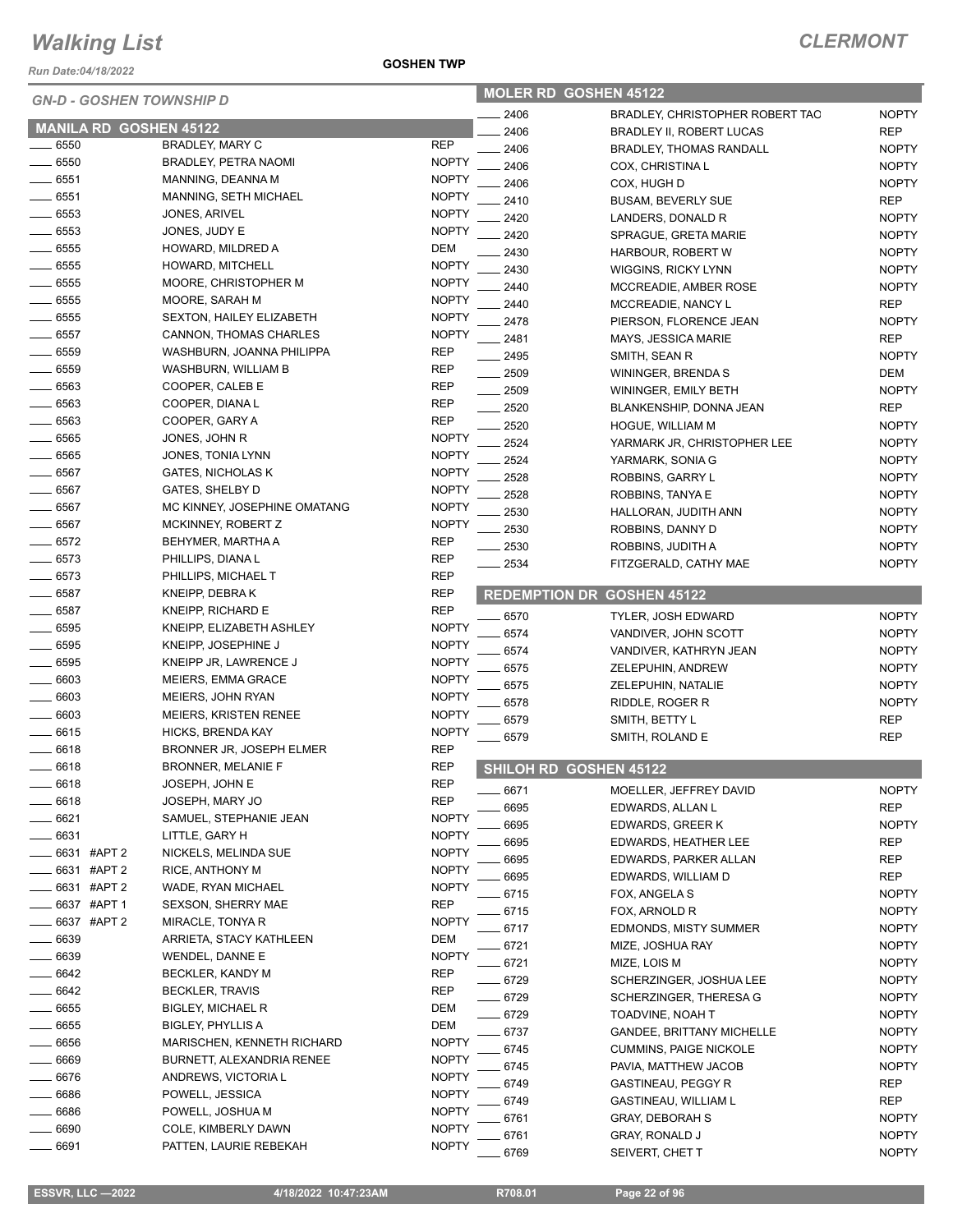*Run Date:04/18/2022*

**GOSHEN TWP**

#### *CLERMONT*

| <b>GN-D - GOSHEN TOWNSHIP D</b> |                               |              | $- 6961$                          | CEFALU, GERALD A               | <b>NOPTY</b> |
|---------------------------------|-------------------------------|--------------|-----------------------------------|--------------------------------|--------------|
|                                 |                               |              | $- 6969$                          | <b>GROSHEIM, BRIAN E</b>       | <b>NOPTY</b> |
| <b>SHILOH RD GOSHEN 45122</b>   |                               |              | $- 6969$                          | <b>GROSHEIM, KAREN L</b>       | <b>NOPTY</b> |
| $- 6769$                        | <b>VEZEY, CRYSTAL L</b>       | <b>REP</b>   | $- 6977$                          | COLE, PHYLLIS A                | <b>NOPTY</b> |
| $- 6769$                        | <b>VEZEY, PETER T</b>         | <b>REP</b>   | $-6981$                           | COLE, FRANCES                  | <b>NOPTY</b> |
| $- 6779$                        | SCHMURR, ALLYSON DANIELLE     |              | NOPTY __ 6981                     | COLE, HAROLD                   | <b>NOPTY</b> |
| $- 6779$                        | <b>SCHMURR, GARY B</b>        | <b>REP</b>   | $- 6989$                          | YOUNG, GLEN M                  | <b>REP</b>   |
| $- 6779$                        | THOMPSON, BRENDEN TYLER       | <b>NOPTY</b> |                                   |                                |              |
| $- 6779$                        | THOMPSON, KAREY M             |              | NOPTY STATE ROUTE 28 GOSHEN 45122 |                                |              |
| $- 6795$                        | <b>GRAHAM SR, JAMES L</b>     | REP          | $- 1944$                          | WEDMORE, DONNA CHRISTINE       | <b>REP</b>   |
| $- 6795$                        | <b>GRAHAM, SANDRA E</b>       | REP          | $- 1945$                          | SMITH, BILL E                  | <b>REP</b>   |
| $- 6829$                        | PETERS, ALMA MAE              | REP          | $- 1945$                          | SMITH, PHYLLIS E               | <b>REP</b>   |
| $- 6829$                        | PETERS, LILLIAN MARIE         |              | NOPTY _____ 1985 #LOT 327         | ORTIZ DE JESUS, YAHAIRA        | <b>NOPTY</b> |
| $- 6829$                        | PETERS, TAMMY L               | <b>REP</b>   | $- 1996$                          | HUTCHINSON, EUGENE JAMES       | <b>NOPTY</b> |
| $- 6833$                        | JARRELL, ALLEN M              |              | NOPTY __ 2032                     | <b>GARNER, CARL MICHAEL</b>    | REP          |
| $\frac{1}{2}$ 6851              | GILBERT, KRYSTAL DAWN         |              | NOPTY __ 2055                     | FREEMAN, CHRISTINA D           | <b>NOPTY</b> |
| $- 6853$                        | MERCER, JACELYN ROSE          |              | NOPTY __ 2055                     | SULDOVSKY III, CARLISLE GEORGE | <b>NOPTY</b> |
| $- 6853$                        | MERCER OLIVARES, LAURA LYNN   |              | NOPTY __ 2059                     | BELLAMY, MICHELLE L            | <b>NOPTY</b> |
| $- 6855$                        |                               |              | NOPTY __ 2059                     |                                | <b>NOPTY</b> |
|                                 | CALVIN, JAMES J               |              |                                   | BELLAMY, STEPHEN WAYNE         |              |
| $- 6855$                        | CALVIN, MAE F                 |              | NOPTY __ 2105                     | SCHMIDT, SANDRA M              | <b>NOPTY</b> |
| $- 6865$                        | ADAMS, GLENN E                |              | NOPTY __ 2105                     | SCHMIDT, URBAN A               | <b>NOPTY</b> |
| $- 6865$                        | ADAMS, JUDY ANN               |              | NOPTY __ 2109                     | KAMMERER, DIANNA L             | <b>NOPTY</b> |
| $- 6867$                        | KHIERIM, ASHLEIGH NICOLE      |              | NOPTY __ 2171                     | HODGES, MARILYN K              | <b>REP</b>   |
| $- 6867$                        | MAGRISH, JAMES R              |              | NOPTY __ 2175                     | CAUDILL, DON P                 | <b>NOPTY</b> |
| $- 6867$                        | MAGRISH, LEE E                |              | NOPTY __ 2175                     | CAUDILL, TERESA LYNN           | <b>NOPTY</b> |
| $-6871$                         | HOPKINS, CAROL JEAN           | DEM          | $\frac{1}{2175}$                  | <b>MOUNTS, MATTHEW K</b>       | <b>NOPTY</b> |
| $-6871$                         | <b>HOPKINS, JERRY M</b>       | DEM          | $\frac{1}{2189}$                  | HAGGARD, ANTHONY ROY           | <b>REP</b>   |
| $- 6881$                        | <b>GYARMATI, LAUREN GRACE</b> |              | NOPTY __ 2189                     | HAGGARD, CHRISTINE             | <b>REP</b>   |
| $- 6883$                        | PARRIMAN, GREG WAYNE          |              | NOPTY __ 2191                     | ALLEN, DONALD R                | <b>NOPTY</b> |
| $- 6883$                        | PARRIMAN, PAMELA E            | REP          | $\frac{1}{2197}$                  | WILLIAMS, JOANNA L             | DEM          |
| $- 6885$                        | SOALE, DAVID COREY            |              | NOPTY __ 2197                     | WILLIAMS, TWYILA J             | REP          |
| $- 6885$                        | SOALE, TONIA RAE              |              | NOPTY __ 2203                     | ANDERSON, COURTNEY LYNN        | <b>NOPTY</b> |
| $\frac{1}{2}$ 6891              | ALEXANDER, GARY L             | DEM          | $\frac{1}{2203}$                  | <b>BREEN, CHRISTINE PEARL</b>  | <b>NOPTY</b> |
| $- 6905$                        | WISBY, EVA MARIE              | <b>REP</b>   | $-2209$                           | ALBRECHTSBERGER, IMELDA B      | <b>NOPTY</b> |
| $\frac{1}{2}$ 6905              | WISBY, WILLIAM SCOTT          |              | NOPTY __ 2209                     | ALBRECHTSBERGER, LEOPOLD M     | <b>NOPTY</b> |
| $\frac{1}{2}$ 6907              | BRUSMAN, MARIANN E            |              | NOPTY __ 2213                     | ADAMS, CONNIE GENE             | <b>REP</b>   |
| $\frac{1}{2}$ 6907              | BRUSMAN JR, ROBERT A          | REP          | $-2213$                           | ADAMS, GARY DALE               | <b>REP</b>   |
| $- 6917$                        | POE, JAMES M                  | REP          | $-2213$                           | ADAMS, RIAN CASSIDY            | <b>NOPTY</b> |
| $- 6917$                        | POE, JUDY A                   | REP          | $-2217$                           | DEBORD, ANGEL PAIGE            | <b>NOPTY</b> |
| 6921                            | MORRIS, BONNIE M              | NOPTY __     | 2217                              | NEWBERRY, JOANN                | <b>NOPTY</b> |
| _ 6921                          | MORRIS, NATHAN DANIEL         |              | NOPTY __ 2217                     | NEWBERRY, JOSEPH L             | <b>NOPTY</b> |
| $-6921$                         | THORNTON, JANIE ELIZABETH     |              | NOPTY __ 2221                     | GARRETT, DALE W                | <b>REP</b>   |
| $-6925$                         | HAMMONS, SARAH L              | <b>NOPTY</b> |                                   |                                |              |
| $- 6925$                        | HARRISON, BENJAMIN JAMES      |              | NOPTY STOUDER RD GOSHEN 45122     |                                |              |
| $- 6925$                        | HARRISON, CHLOE MORGAN        |              | NOPTY __ 6847                     | DURHAM, RENEE L                | <b>NOPTY</b> |
| $- 6925$                        | HARRISON, TAURAS ELAINE       |              | NOPTY __ 6847                     |                                |              |
| $- 6925$                        |                               |              | NOPTY __ 6847                     | EMERSON, DIANE E               | <b>NOPTY</b> |
|                                 | HARRISON, TERESA M            |              |                                   | FREYTAG, GERALD W              | <b>NOPTY</b> |
| —— 6925                         | WALL, JACOB N                 |              | NOPTY __ 6873                     | HINES, PAUL J                  | DEM          |
| $- 6929$                        | <b>IRICK, ANDY T</b>          |              | NOPTY __ 6873                     | HINES, PAUL R                  | DEM          |
| $- 6935$                        | SPRADLIN, PATRICIA ANN        | DEM          | $- 6877$                          | THEODORE, GARRY J              | REP          |
| $\frac{1}{2}$ 6937              | SAWYER, CHRISTINA LILLIAN     | REP          | $- 6879$                          | DENNISON, HALEY SUZANNE        | <b>NOPTY</b> |
| $-6941$                         | SMITH, CHRISTAL CASHIA        | REP          | $- 6879$                          | DENNISON, LAURA S              | <b>NOPTY</b> |
| —— 6941                         | <b>WELLS, JENEMAE</b>         | REP          | $- 6879$                          | DENNISON, MADISON CLAIRE       | <b>NOPTY</b> |
| $- 6945$                        | RADEKE III, CHARLES W         |              | NOPTY __ 6879                     | DENNISON, TIMOTHY S            | NOPTY        |
| —— 6945                         | RADEKE, CHERYLE LYNN          |              | NOPTY __ 6879                     | DENNISON, TIMOTHY SCOTT HAYDEN | <b>NOPTY</b> |
| $- 6945$                        | RADEKE, MATTHEW WILLIAM       |              | NOPTY __ 6881                     | DENNISON, KLARA FAYE           | <b>NOPTY</b> |
| $\frac{1}{2}$ 6945              | RADEKE, MORGAN RENE           |              | NOPTY __ 6893                     | HALL, TIFFANY A                | <b>NOPTY</b> |
| $- 6953$                        | <b>BURNS, CHRISTINA M</b>     | REP          | $- 6895$                          | NEFF, ANDREW JACOB             | <b>NOPTY</b> |
| $\frac{1}{2}$ 6953              | <b>BURNS, MCKENZIE JOE</b>    | REP          | $- 6895$                          | NEFF, GERALD W                 | REP          |
| ____ 6953                       | RISK, ALICE M                 | <b>REP</b>   | $- 6895$                          | NEFF, SUSAN A                  | <b>REP</b>   |
| $\_\_6953$                      | RISK, THOMAS G                | REP          | $- 6899$                          | VAUGHN, CONNIE A               | REP          |
| $- 6957$                        | SEYFRIED, LISA                | DEM          |                                   |                                |              |
| ____ 6957                       | SEYFRIED JR, ROBERT W         | <b>REP</b>   | <b>WERLING WAY GOSHEN 45122</b>   |                                |              |
|                                 |                               |              |                                   |                                |              |

**ESSVR, LLC -2022 4/18/2022 10:47:23AM** R708.01 **Page 23 of 96**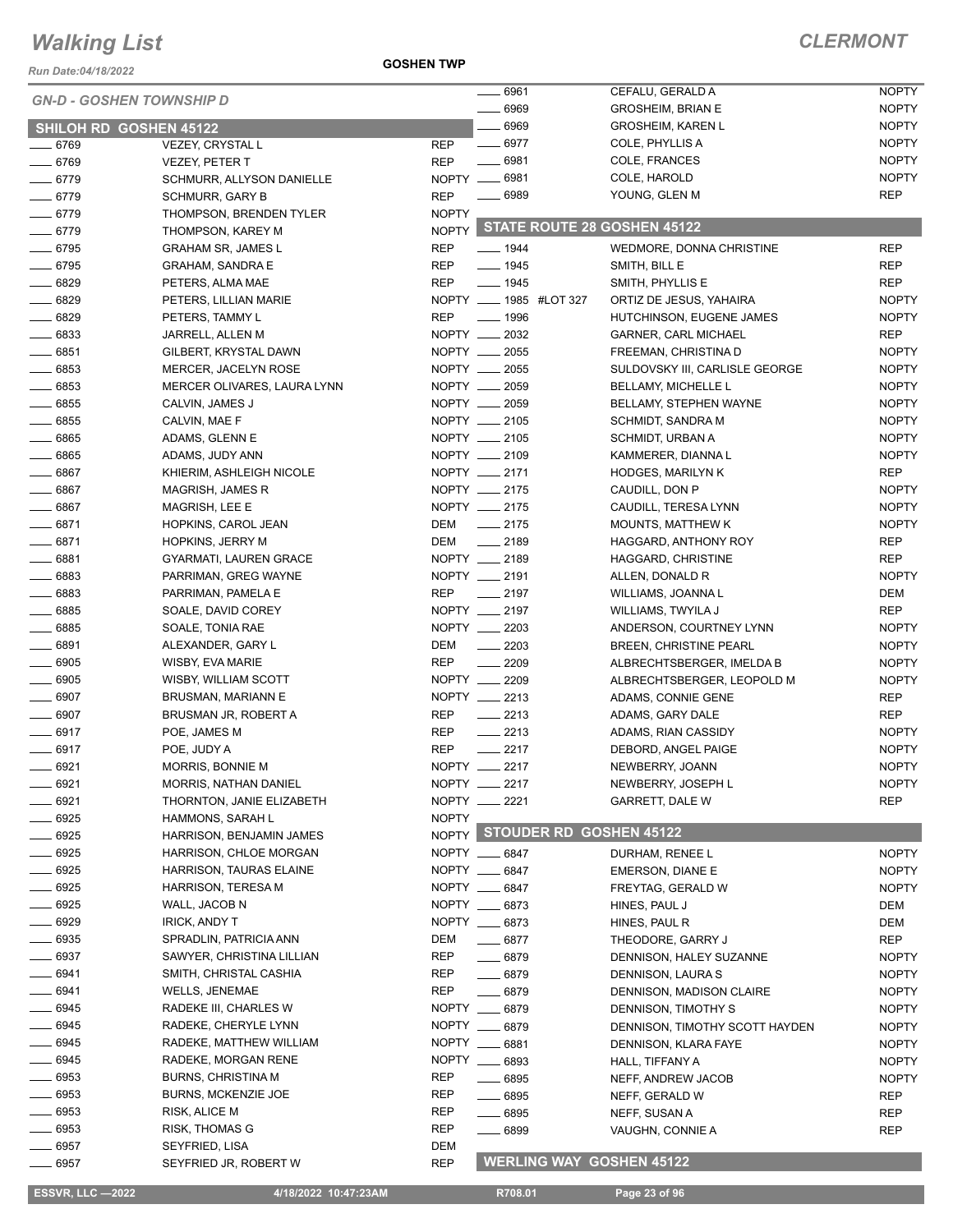*Run Date:04/18/2022*

**GOSHEN TWP**

۰

|          | <b>GN-D - GOSHEN TOWNSHIP D</b>    |              | 2250             | <b>HERZ</b>         |
|----------|------------------------------------|--------------|------------------|---------------------|
|          |                                    |              | 2250             | <b>HERZ</b>         |
|          | <b>WERLING WAY GOSHEN 45122</b>    |              | 2264             | <b>SHAR</b>         |
| 2334     | <b>WALTON, BRANDY LYN</b>          | NOPTY -      | _ 2267           | <b>BOST</b>         |
| 2334     | <b>WALTON, JEREMY M</b>            | NOPTY ·      | 2267             | <b>BOST</b>         |
| $-2342$  | SETTELMAYER, GLORIA LOUISE         | <b>NOPTY</b> | . 2267           | <b>HARF</b>         |
| $-2342$  | SETTELMAYER, JERROLD DAVID         | <b>NOPTY</b> | 2268             | <b>HARF</b>         |
| _ 2346   | HADLEY, AMANDA KATHLEEN            | <b>NOPTY</b> | 2268             | <b>HAW</b>          |
| $= 2350$ | BOYD, MEAGAN RACHELLE              | REP          | - 2268           | <b>WOO</b>          |
| 2350     | WOLFE, CHRISTOPHER LEE             | REP          | - 2278           | HEIS <sub>1</sub>   |
|          |                                    |              | _ 2281           | <b>BENS</b>         |
|          | <b>WOODVILLE PIKE GOSHEN 45122</b> |              | 2281             | <b>BENS</b>         |
| $-2120$  | HOWELL, GREGORY COLE               | <b>NOPTY</b> | . 2282           | GIBS <sup>(</sup>   |
| $=2120$  | HOWELL, REBECCA ALLYSUN            | <b>NOPTY</b> | - 2282           | GIBS <sup>(</sup>   |
| $-2124$  | PHELPS, LISA A                     | DEM          | 2284             | <b>HOPK</b>         |
| $-2124$  | SMITH, BRIDGETT A                  | <b>REP</b>   | . 2286           | GIBS <sup>(</sup>   |
| $= 2128$ | KUBE JR, ALBERT G                  | DEM          | - 2286           | GIBS <sub>®</sub>   |
| $-2128$  | KUBE, CAROLYN R                    | DEM          | 2287             | <b>ALLEI</b>        |
| $=$ 2128 | KUBE, SCOTT A                      | <b>NOPTY</b> | 2287             | <b>ALLEI</b>        |
| $-2136$  | HAYWARD, CALEB                     | <b>NOPTY</b> | 2290             | <b>HELT</b>         |
| _ 2136   | HAYWARD, EMILY FAITH               | <b>NOPTY</b> | 2291             | <b>SUTT</b>         |
| $-2140$  | LINDENBERGER, RANDY J              | REP          | 2291             | SUTT                |
| $-2140$  | LINDENBERGER, RITA A               | <b>NOPTY</b> | 2294             | <b>STAC</b>         |
| $-2144$  | PERRY, MICHAEL ALLEN               | <b>NOPTY</b> | $-2294$          | <b>STAC</b>         |
| $-2144$  | PERRY, TINA MARIE                  | <b>NOPTY</b> | 2298             | <b>FENB</b>         |
| $-2147$  | HUGHES, DAKOTA JAMES               | <b>NOPTY</b> | . 2300           | <b>BARG</b>         |
| $=$ 2147 | HUGHES, ERIC P                     | <b>NOPTY</b> | 2300             | <b>LUCA</b>         |
| $=2148$  | <b>GARRETT, JORDAN RAY</b>         | <b>NOPTY</b> | 2301             | SIMP:               |
| $=$ 2148 | GARRETT, KAREN ANN                 | REP          | _ 2305           | <b>CAME</b>         |
| $-2148$  | GARRETT, RANDALL KEITH             | REP          | 2305             | <b>HELT</b>         |
| $=$ 2152 | <b>INABNITT, BRIGITTE ANN</b>      | <b>NOPTY</b> | $-2309$          | <b>REYE</b>         |
| $-2152$  | <b>INABNITT, NEIL L</b>            | <b>NOPTY</b> | 2309             | <b>REYE</b>         |
| $-2152$  | PLAVSIC, KRYSTEN NICHOLE           | NOPTY        | 2311             | <b>SCHV</b>         |
| _ 2156   | STANLEY, KENNETH CHESTER           | NOPTY 1      | _ 2315           | <b>BELIS</b>        |
| $-2156$  | STANLEY, SHERI ANNE                | NOPTY 1      | 2315             | <b>BELIS</b>        |
| $-2160$  | MILLER, ANN MARIE T                | <b>NOPTY</b> | . 2319           | DETR<br><b>ELAM</b> |
| $= 2160$ | MILLER, JEFFREY F                  | REP          | . 2319<br>- 2320 | <b>JOHN</b>         |
| 2164     | JONES, DEBRAK                      | <b>NOPTY</b> | - 2323           | <b>MORF</b>         |
| $-2164$  | JONES, STEVEN E                    | <b>NOPTY</b> | 2323             | <b>MORF</b>         |
| $-2168$  | SNEED, ALICE F                     | <b>REP</b>   | _ 2324           | <b>POFF</b>         |
| 2168     | SNEED, ALVIE A                     | REP          | 2324             | <b>POFF</b>         |
| 2170     | CAMPBELL, AMANDA M                 | REP          | 2324             | <b>POFF</b>         |
| 2170     | CAMPBELL, AUSTIN DANIEL            | <b>NOPTY</b> | - 2325           | <b>KOCH</b>         |
| 2170     | CAMPBELL, DILLARD A                | REP          | 2331             | <b>DAVIS</b>        |
| $-2174$  | WELLS, TINA L                      | <b>NOPTY</b> | 2331             | <b>JARV</b>         |
| $-2175$  | AMMON, JAMES R                     | <b>NOPTY</b> | 2333             | <b>HOWI</b>         |
| _ 2175   | AMMON, LOUISE E                    | <b>NOPTY</b> | 2333             | <b>PARK</b>         |
| $=$ 2176 | SCHWARTZ, RODNEY J                 | <b>NOPTY</b> | 2335             | <b>JACK</b>         |
| _ 2189   | DOTY, TONI D                       | <b>NOPTY</b> | 2348             | ASH,                |
| $-2191$  | <b>MASON, LYDIA NICOLE</b>         | <b>NOPTY</b> | 2348             | ASH,                |
| 2191     | MASON, MACKENZIE KATHERINE         | <b>NOPTY</b> | 2351             | PING.               |
| $= 2191$ | MASON, WT                          | <b>NOPTY</b> | 2351             | <b>PING</b>         |
| $-2210$  | RAPIER, MICHELLE L                 | <b>NOPTY</b> | 2351             | PITM/               |
| - 2212   | FEY, KAYLA RENEE                   | <b>NOPTY</b> | 2353             | <b>AUFD</b>         |
| $-2216$  | JENT, DYLAN                        | <b>NOPTY</b> | 2354             | ASH,                |
| - 2216   | JENT, MELISSA J                    | <b>NOPTY</b> | 2356             | <b>PUCK</b>         |
| 2217     | HOBBS, DREW ANTHONY SCHUSTER       | <b>NOPTY</b> | 2356             | <b>PUCK</b>         |
| 2217     | SHULTZ, LEA M                      | <b>NOPTY</b> | 2359             | <b>ANDR</b>         |
| 2221     | HAARLAMMERT, CHARLES W             | <b>NOPTY</b> | 2359             | STEP                |
| 2221     | HAARLAMMERT, NANCY N               | REP          | 2360             | GEEF                |
| 2248     | YOUNG, DAVID S                     | <b>NOPTY</b> | 2360             | GEEF                |
| 2249     | MIRICK, JEAN TENLY                 | <b>NOPTY</b> |                  |                     |

| 2250 | <b>HERZNER, LARRY</b>          | REP                          |
|------|--------------------------------|------------------------------|
| 2250 | HERZNER, PHYLLIS L             | REP                          |
| 2264 | <b>SHARP, CLARENCE E</b>       | <b>NOPTY</b>                 |
| 2267 | BOSTIC JR, MICHAEL JUDD        | <b>NOPTY</b>                 |
| 2267 | <b>BOSTIC, TERESA A</b>        | <b>NOPTY</b>                 |
| 2267 | HARRIS, EZRA S                 | <b>NOPTY</b>                 |
| 2268 | HARRIS, HANNAH GRACE           | <b>NOPTY</b>                 |
| 2268 | HAWK, JUSTIN RYAN              | <b>NOPTY</b>                 |
| 2268 | WOOD, KACIE ANN                | <b>NOPTY</b>                 |
| 2278 | <b>HEIST, KYLE P</b>           | <b>NOPTY</b>                 |
| 2281 | BENSON, JAMES BRADLEY          | <b>NOPTY</b>                 |
| 2281 | <b>BENSON, REBECCA ELAINE</b>  | <b>NOPTY</b>                 |
| 2282 | GIBSON, JOANNA                 | REP                          |
| 2282 | GIBSON, KENNETH E              | REP                          |
| 2284 | <b>HOPKINS, KIMBERLY T</b>     | <b>NOPTY</b>                 |
| 2286 | GIBSON, DAVID C                | <b>NOPTY</b>                 |
|      |                                |                              |
| 2286 | GIBSON, SUSAN K                | <b>NOPTY</b><br><b>NOPTY</b> |
| 2287 | ALLEN SR, ERIC V               |                              |
| 2287 | ALLEN, JENNIFER A              | <b>NOPTY</b>                 |
| 2290 | <b>HELTON, AUDREY S</b>        | REP                          |
| 2291 | SUTTER, LARRY A                | REP                          |
| 2291 | SUTTER, RAYMONDA J             | REP                          |
| 2294 | STACEY, JENNIFER L             | <b>NOPTY</b>                 |
| 2294 | STACEY, MICHAEL EDWARD         | <b>NOPTY</b>                 |
| 2298 | <b>FENBERS, ANNE K</b>         | <b>NOPTY</b>                 |
| 2300 | BARGER, JOSHUA DAVID           | <b>NOPTY</b>                 |
| 2300 | LUCAS, ASHLEY KAY              | NOPTY                        |
| 2301 | SIMPSON, JAMES F               | <b>NOPTY</b>                 |
| 2305 | CAMERON, GLENDA R              | <b>NOPTY</b>                 |
| 2305 | <b>HELTON, CHARLES VICTOR</b>  | <b>NOPTY</b>                 |
| 2309 | <b>REYES, JONATHAN ROBERT</b>  | <b>NOPTY</b>                 |
| 2309 | <b>REYES, ROBERT</b>           | <b>NOPTY</b>                 |
| 2311 | SCHWANKHAUS, BAILEY ELIZABETH  | <b>NOPTY</b>                 |
| 2315 | BELISLE, JESSICA JANELLE       | <b>NOPTY</b>                 |
| 2315 | <b>BELISLE, MATTHEW ROBERT</b> | <b>NOPTY</b>                 |
| 2319 | DETRICK, AMY NICOLE            | <b>NOPTY</b>                 |
| 2319 | ELAM, ROBERT J                 | <b>NOPTY</b>                 |
| 2320 | JOHNSON, NATHAN R              | <b>NOPTY</b>                 |
| 2323 | <b>MORRIS, CLAUDE VICTOR</b>   | REP                          |
| 2323 | <b>MORRIS, VONDA GALE</b>      | REP                          |
| 2324 | POFF, PAMELA S                 | NOPTY                        |
| 2324 | POFF, PATTY A                  | NOPTY                        |
| 2324 | POFF, TIMOTHY O                | <b>NOPTY</b>                 |
| 2325 | KOCH, AUDREY M                 | REP                          |
| 2331 | DAVIS, JACOB BRADLEY           | <b>NOPTY</b>                 |
| 2331 | <b>JARVIS, KELCIE NOEL</b>     | <b>NOPTY</b>                 |
| 2333 | HOWELL, KENNETH R              | REP                          |
| 2333 | PARKER, LOLA ELIZABETH         | REP                          |
| 2335 | JACKSON JR, GLENN JAMES        | <b>NOPTY</b>                 |
| 2348 | ASH, JAMI E                    | DEM                          |
| 2348 | ASH, MATTHEW CHARLES           | <b>REP</b>                   |
| 2351 | PING, JUREE L                  | <b>NOPTY</b>                 |
| 2351 | PING SR, MICHAEL LEE           | NOPTY                        |
| 2351 | PITMAN, JAUNITA V              | <b>NOPTY</b>                 |
| 2353 | AUFDERHEIDE, AUDREY J          | <b>NOPTY</b>                 |
| 2354 | ASH, CLIFFORD C                | REP                          |
| 2356 | PUCKETT, PATRICIA J            | <b>REP</b>                   |
| 2356 | PUCKETT, RICHARD C             | <b>REP</b>                   |
| 2359 | ANDREW, KAITLYN ROSE           | <b>NOPTY</b>                 |
| 2359 | STEPHENS, MICHAEL BEGLE        | <b>NOPTY</b>                 |
| 2360 | <b>GEERS, KATIE M</b>          | <b>NOPTY</b>                 |
| 2360 | <b>GEERS, ROBERT D</b>         | NOPTY                        |
| 2360 | HAMBLEN, CATHY MARIE           | NOPTY                        |
|      |                                |                              |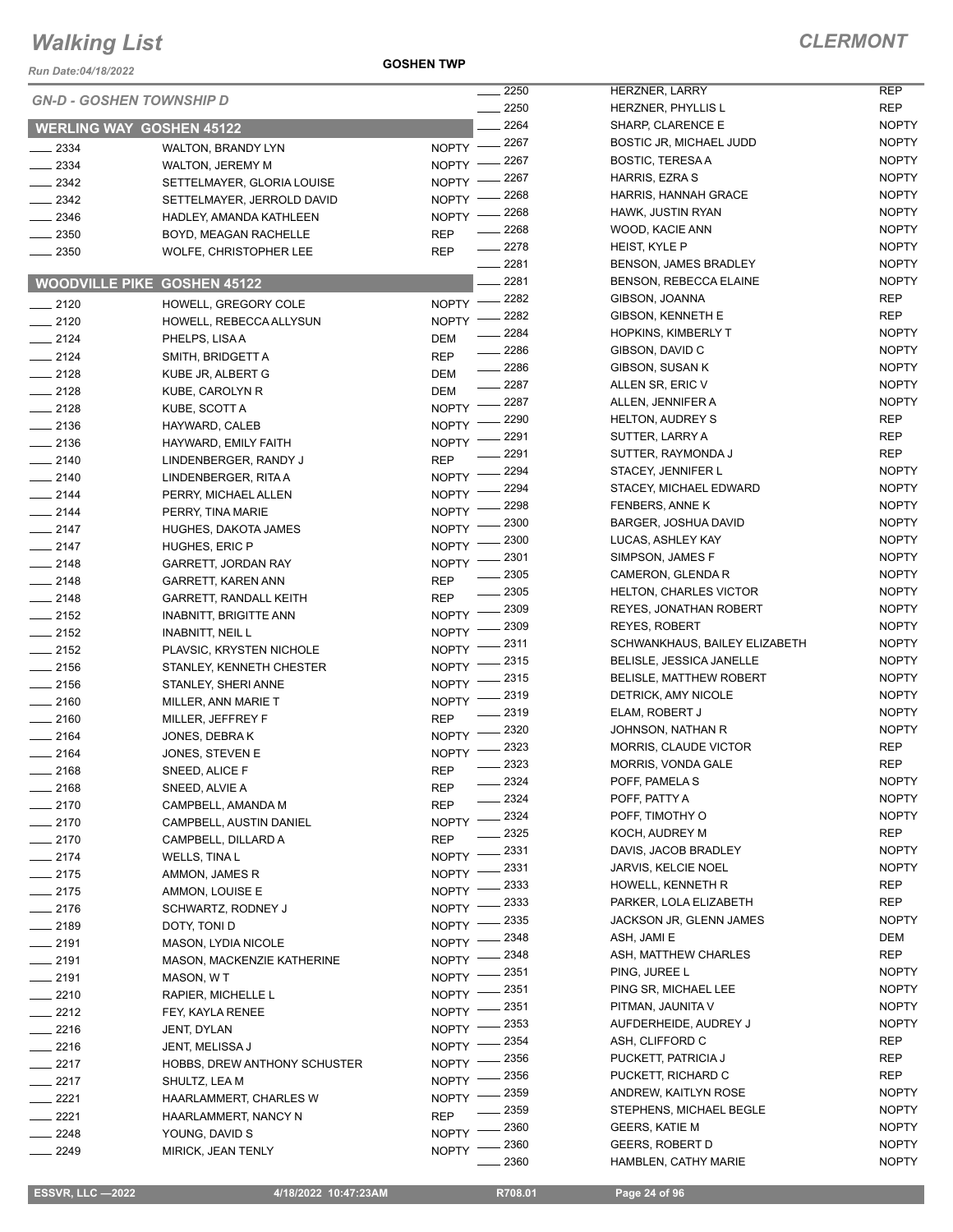*Run Date:04/18/2022*

#### **GOSHEN TWP**

|                | <b>GN-D - GOSHEN TOWNSHIP D</b>      | 2537<br>2540     | WESTENDORF, JAMES BRIAN<br>FROST, SUSAN ELAINE | <b>NOPTY</b><br>DEM |
|----------------|--------------------------------------|------------------|------------------------------------------------|---------------------|
|                | <b>WOODVILLE PIKE GOSHEN 45122</b>   | 2542             | DEAN, CHARLOTTE GAIL                           | <b>NOPTY</b>        |
| 2361           | KILE, KENNETH R                      | NOPTY __ 2542    | DEAN, DELANO                                   | <b>NOPTY</b>        |
| 2363           | REEVES, MARJORIE RUTH                | NOPTY -2544      | CRAWLEY, AMANDA PICKELHEIMER                   | <b>NOPTY</b>        |
| 2363           | REEVES, STEVE R                      | NOPTY __ 2544    | CRAWLEY, MICHAEL ANDREW                        | <b>REP</b>          |
| 2364           | HOBBS, TAMMY ANN                     | <b>NOPTY</b>     |                                                |                     |
| $-2365$        | BALZHISER, BONNIE LOU                | NOPTY TOTAL: 770 |                                                |                     |
| 2365           | DEAN, LARRY M                        | <b>NOPTY</b>     |                                                |                     |
| 2370           | HATFIELD JR, JAMES TENNIS            | <b>NOPTY</b>     |                                                |                     |
| 2375           | STILL JR, JOSEPH K                   | REP              |                                                |                     |
| 2375           | STILL, KATIE S                       | <b>REP</b>       |                                                |                     |
| $-2379$        | JUDD, CHERI A                        | <b>NOPTY</b>     |                                                |                     |
| $-2379$        | JUDD, FRED J                         | <b>REP</b>       |                                                |                     |
| $-2379$        | THOMPSON, ANDREW MICHAEL             | <b>NOPTY</b>     |                                                |                     |
| $-2382$        | TOMESAL, ALICE M                     | <b>NOPTY</b>     |                                                |                     |
| 2384           | ADAMSON, DIANE M                     | REP              |                                                |                     |
| $-2384$        | ADAMSON, SCOTT R                     | <b>NOPTY</b>     |                                                |                     |
| 2387           | DANIEL, SARAH MICHELLE               | <b>NOPTY</b>     |                                                |                     |
| 2396           | <b>GAMPFER, COREY LEE</b>            | <b>NOPTY</b>     |                                                |                     |
| 2396           | <b>GAMPFER, TABITHA N</b>            | <b>NOPTY</b>     |                                                |                     |
| 2396           | MILLER, JADIE ROSE                   | <b>NOPTY</b>     |                                                |                     |
| $-2396$        | MILLER, RYAN MATTHEW                 | <b>NOPTY</b>     |                                                |                     |
| 2397           | GIBSON, KEVIN J                      | <b>NOPTY</b>     |                                                |                     |
| 2400           | MCCANE, HEATHER R                    | <b>NOPTY</b>     |                                                |                     |
| $-2400$        | MCCANE JR, THEODORE E                | NOPTY            |                                                |                     |
| $-2401$        | FELTS, ALLISON WHITNEY               | <b>NOPTY</b>     |                                                |                     |
| $-2401$        | <b>FELTS, NICHOLAS W</b>             | <b>NOPTY</b>     |                                                |                     |
| $-2404$        | DEFFINGER, ALEXANDER FRANCIS         | <b>NOPTY</b>     |                                                |                     |
| $-2404$        | DEFFINGER, CARRIE M                  | <b>NOPTY</b>     |                                                |                     |
| $-2404$        | DEFFINGER, LUKE N                    | <b>NOPTY</b>     |                                                |                     |
| $- 2409$       | COLE, REBECCA R                      | <b>REP</b>       |                                                |                     |
| $-2429$        | <b>GREGWARE, KIMBERLY S</b>          | <b>REP</b>       |                                                |                     |
| $-2429$        | SIMPSON, QUINN ANTHONY               | <b>REP</b>       |                                                |                     |
| $-2435$        | TARTER, GERALDINE B                  | <b>REP</b>       |                                                |                     |
| $-2439$        | CAMPBELL, AMY R                      | <b>NOPTY</b>     |                                                |                     |
| 2439<br>$\sim$ | CARLIER, CATHARINE J                 | DEM              |                                                |                     |
| $-2439$        | HUMPHREY, SCOTT ALLEN                | REP              |                                                |                     |
| $-2439$        | PHILLIPS, JAMIE GRANT                | <b>NOPTY</b>     |                                                |                     |
| $= 2457$       | <b>BRUNS, DORIS GRACE</b>            | DEM              |                                                |                     |
| 2457           | <b>BRUNS, MICHELLE LYNN</b>          | <b>NOPTY</b>     |                                                |                     |
| 2465           | FLANAGAN, EVELYN L                   | <b>NOPTY</b>     |                                                |                     |
| 2465           | FLANAGAN, STEVEN JAMES               | NOPTY            |                                                |                     |
| 2465           | LEE, BRIDGET MICHELLE                | NOPTY            |                                                |                     |
| 2465           | TURNER, JOSHUA DANIEL                | NOPTY            |                                                |                     |
| 2480           | WALTON, JASON R                      | NOPTY            |                                                |                     |
| 2480           | WALTON, REBECCA ANN                  | NOPTY            |                                                |                     |
| $-2482$        | MCLEAN, CASEY M                      | <b>REP</b>       |                                                |                     |
| $-2482$        | MCLEAN, JASON W                      | NOPTY            |                                                |                     |
| 2482           | MCLEAN, SAVANNAH LYNN                | NOPTY            |                                                |                     |
| 2500           | LAWLER, NANCY ELLEN                  | <b>NOPTY</b>     |                                                |                     |
| 2500           | SCANLON, JOSEPH E                    | NOPTY            |                                                |                     |
| 2517           | ENGLE, SHELBYLYNN GRACE              | NOPTY            |                                                |                     |
| 2517<br>2517   | IVEY, LEAH N<br><b>IVEY, VICKY M</b> | REP<br>REP       |                                                |                     |
| 2531           | <b>GRAHAM, RICKY L</b>               | <b>REP</b>       |                                                |                     |
| 2534           | BOND, CHADWICK                       | REP              |                                                |                     |
| 2534           | BOND, DOUGLAS B                      | REP              |                                                |                     |
| 2534           | BOND, JENNIFER B                     | <b>REP</b>       |                                                |                     |
| 2534           | <b>BOND, VICTORIA BETH</b>           | REP              |                                                |                     |
| 2536           | <b>CROUCH, STEVEN RAY</b>            | NOPTY            |                                                |                     |
| 2536           | EDWARDS, MARY S                      | NOPTY            |                                                |                     |
| 2537           | WESTENDORF, HOLLY S                  | <b>NOPTY</b>     |                                                |                     |
|                |                                      |                  |                                                |                     |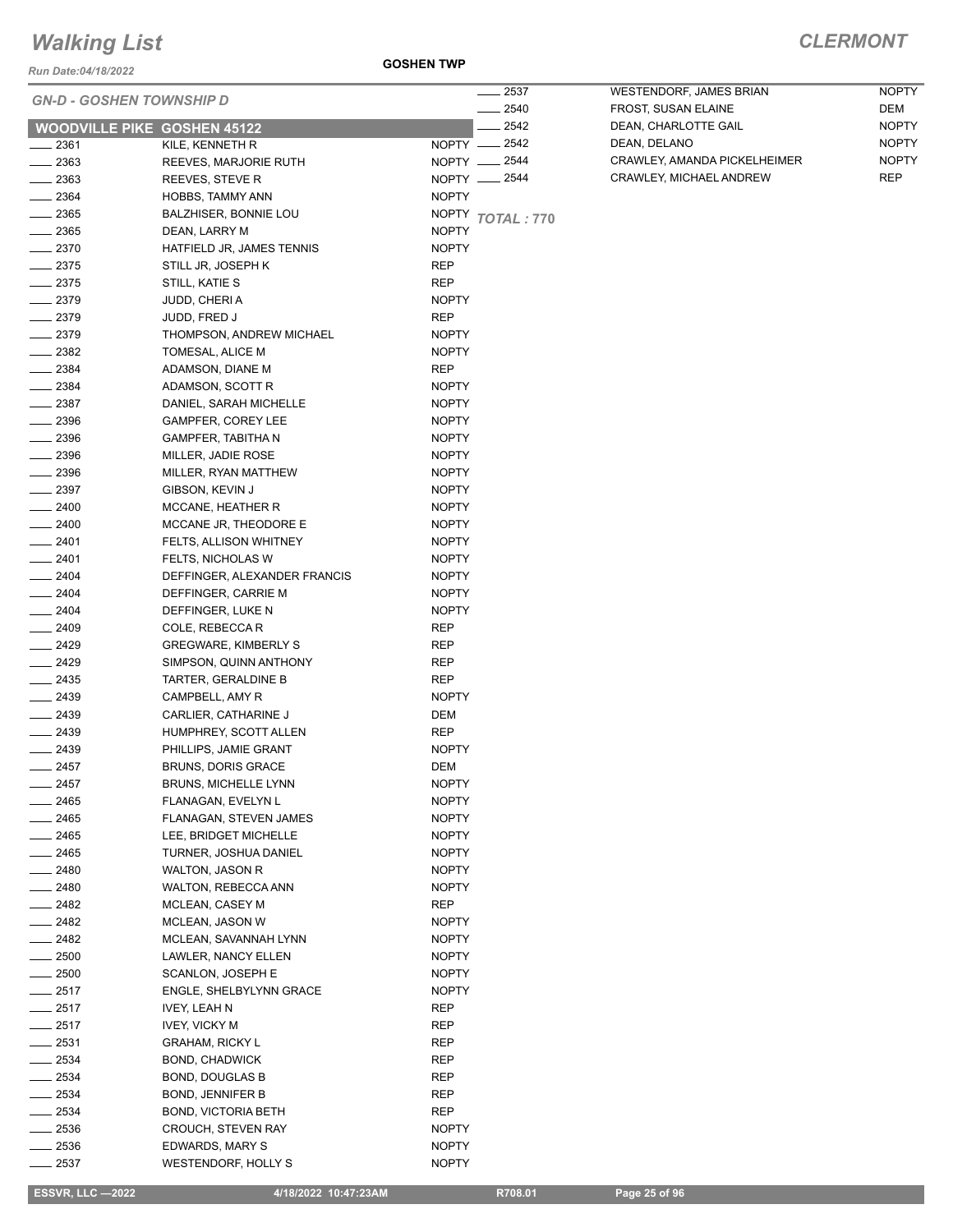*Run Date:04/18/2022*

**GOSHEN TWP**

|                    |                                 |                              | $\frac{1}{2}$ 6366   | MCCLAIN, JOHN DOUGLAS           | <b>NOPTY</b> |
|--------------------|---------------------------------|------------------------------|----------------------|---------------------------------|--------------|
|                    | <b>GN-E - GOSHEN TOWNSHIP E</b> |                              | $-6367$              | GUNTHER, CHRISTINA MARIE        | <b>NOPTY</b> |
|                    | <b>BELFAST RD GOSHEN 45122</b>  |                              | 6367                 | <b>GUNTHER, TIMOTHY ROBERT</b>  | <b>NOPTY</b> |
| $- 6170$           | WAGNER, BRIAN JOSEPH            | $N$ OPTY $-$                 | 6368                 | <b>BROCK, ERICA LYNN</b>        | <b>NOPTY</b> |
| $- 6182$           | HARVEY, KELLY RAE               | NOPTY -                      | 6368                 | CAUDILL, DAVID L                | <b>NOPTY</b> |
| $-6182$            | HARVEY, RAEQUELLE LYNN          | <b>NOPTY</b>                 | 6369                 | KING, CHARLES P                 | <b>REP</b>   |
| $-6182$            | HARVEY, STEVE D                 | <b>NOPTY</b>                 | 6370                 | <b>GRAY, EDNA LOUISE</b>        | <b>NOPTY</b> |
| $- 6182$           | HARVEY, STEVEN CADE             | <b>NOPTY</b>                 | 6370                 | GRAY, ELIZABETH L               | <b>NOPTY</b> |
| $\frac{1}{2}$ 6185 | SHAW, DAKOTA LEE                | <b>NOPTY</b>                 | 6370                 | <b>GRAY, KIANA LYNN</b>         | <b>NOPTY</b> |
| $- 6185$           | SHAW, ELLEN ELAINE              | <b>NOPTY</b>                 | 6370                 | <b>GRAY, SHALEE ELIZABETH</b>   | <b>NOPTY</b> |
| $\frac{1}{2}$ 6190 | <b>BATES, MICHAEL</b>           | NOPTY <sup>-</sup>           | 6371                 | JOHNSON, PHILIP SHAWN           | <b>NOPTY</b> |
| $- 6190$           | BATES, PATTI JEAN               | NOPTY <sup>-</sup>           | 6371                 | JOHNSON, SHELLY MARIE           | <b>NOPTY</b> |
| $-6192$            | RABISH, RALPH RICHARD           | <b>NOPTY</b>                 | 6373                 | <b>BISAILLON, SANDRA GAIL</b>   | <b>NOPTY</b> |
| $-6243$            | MCGAZI, CYBELE DIONNE           | <b>NOPTY</b>                 | 6373                 | <b>BISAILLON, WILLIAM DUANE</b> | <b>REP</b>   |
| $- 6249$           | TAULBEE JR, LEWIS               | <b>NOPTY</b>                 | 6374                 | GOINS, GENEVA                   | <b>NOPTY</b> |
|                    |                                 | <b>NOPTY</b>                 | 6374                 | GOINS, WILLIAM T                | <b>NOPTY</b> |
| $- 6249$           | TAULBEE, OLIVIA MARIE           | <b>NOPTY</b>                 | 6374                 | <b>WORLEY, ARRON S</b>          | <b>NOPTY</b> |
| $- 6276$           | BARBOSA, ANDREW OBED            | <b>NOPTY</b>                 | 6375                 | STEWART, JEFFREY WAYNE          | <b>REP</b>   |
| $- 6276$           | BARBOSA, MELINDA JOYCE          |                              | 6375                 | STEWART, MEAGHAN R              | <b>NOPTY</b> |
| $\frac{1}{2}$ 6303 | CROOKS, KIM A                   | <b>NOPTY</b>                 | 6375                 | STEWART, MELINDA R              | <b>REP</b>   |
| $\frac{1}{2}$ 6303 | <b>CROOKS, LYNN MARIE</b>       | <b>NOPTY</b>                 | 6376                 | <b>CROCKETT, SARAH MARIE</b>    | <b>NOPTY</b> |
| $- 6306$           | PAYNE, SHERRY L                 | <b>REP</b>                   | 6380                 | SAYLOR, ROBERT EUGENE           | <b>NOPTY</b> |
| $\frac{1}{2}$ 6308 | HINNERS, STEPHANIE A            | <b>NOPTY</b>                 | 6382                 | HARCOURT, JOHN C                | <b>REP</b>   |
| $\frac{1}{2}$ 6308 | SCHILDMEYER, CRAIG THOMAS       | <b>NOPTY</b>                 |                      |                                 |              |
| $\frac{1}{2}$ 6308 | <b>SCHILDMEYER, TERRY</b>       | <b>NOPTY</b>                 |                      | <b>BUCK RUN LN GOSHEN 45122</b> |              |
| $- 6310$           | RUPERT, SHERRIL LYNN            | <b>NOPTY</b><br>NOPTY - 1950 |                      | FITZGERREL, FAY ELLEN           | <b>NOPTY</b> |
| $- 6311$           | IRWIN, BARBARA WALLACE          |                              | _ 1950               | FITZGERREL, JERRY ALVIN         | <b>NOPTY</b> |
| $-6311$            | IRWIN, JERALD L                 | NOPTY -                      | _ 1960               | LATCHFORD, ELMER L              | <b>NOPTY</b> |
| $- 6312$           | <b>MASON, CYNTHIA S</b>         | <b>REP</b>                   | 1960                 | LATCHFORD, KRISTEN MARLO        | <b>REP</b>   |
| $\frac{1}{2}$ 6312 | <b>MASON II, FREDERICK M</b>    | <b>NOPTY</b>                 |                      |                                 |              |
| $- 6312$           | <b>MASON, MICHAEL F</b>         | <b>NOPTY</b>                 | <b>CEDARVILLE RD</b> | <b>GOSHEN 45122</b>             |              |
| $\frac{1}{2}$ 6313 | REYNOLDS, LONNIE                | <b>NOPTY</b>                 |                      | MCFADDEN, KEVIN LEWIS           | <b>NOPTY</b> |
| $- 6313$           | REYNOLDS, PATTI A               | NOPTY - 1974<br>NOPTY - 1974 |                      | MCFADDEN, SHARON A              | <b>REP</b>   |
| $-6315$            | MURRAY, JEFFREY CHARLES         |                              |                      | BARNETT, DANIEL WAYNE           | <b>NOPTY</b> |
| $-6316$            | ROSE, ALICIA MARIE              | NOPTY - 1994                 |                      | <b>BARNETT, SHARON L</b>        | <b>REP</b>   |
| $- 6320$           | LAY, LINDA MARIE                | NOPTY - 1994                 | $- 1996$             | JOHNSON, JENNIFER KAYE          | <b>NOPTY</b> |
| $- 6324$           | DELANEY, JASON MITCHELL         | <b>REP</b>                   |                      | QUALTERS, ERIC J                | <b>NOPTY</b> |
| $- 6324$           | DELANEY, SARAH M                | NOPTY - 1996                 |                      | <b>WATKINS, CAITLIN M</b>       | <b>NOPTY</b> |
| $- 6328$           | GILTZ, HEATHER N                | NOPTY - 1996                 |                      | WATKINS, DAVID S                | <b>NOPTY</b> |
| - 6336             | DICK, TRAVIS AELANDER           | NOPTY - 1996                 |                      | <b>WILLIAMSON, CHARLES D</b>    | <b>NOPTY</b> |
| 6336               | LONG, TAMMY L                   | NOPTY - 1996                 |                      |                                 |              |
| - 6340             | SNYDER, ELIZABETH ANN           | NOPTY - 2006                 |                      | SAMS, NICHOLAS L                | <b>NOPTY</b> |
| $- 6343$           | CONN, LORETTA L                 | NOPTY -2014                  |                      | FAIRBANKS, EMILY ELIZABETH      | <b>NOPTY</b> |
| $- 6343$           | CONN, NELSON EDWARD             | NOPTY -2020                  |                      | SWEENEY, ERICA D                | <b>NOPTY</b> |
| $- 6345$           | <b>BURROUGHS, DEVON C</b>       | NOPTY - 2020                 |                      | SWEENEY, MILES MATTHEW          | <b>NOPTY</b> |
| $\frac{1}{2}$ 6345 | BURROUGHS, DYLAN LOGAN          | NOPTY -2024                  |                      | HAMILTON, PAUL E                | <b>NOPTY</b> |
| $- 6345$           | <b>BURROUGHS, RITA K</b>        | NOPTY - 2038                 |                      | <b>KENSER, STEVEN T</b>         | <b>NOPTY</b> |
| $- 6347$           | LUTHY, RONALD D                 | NOPTY -2038                  |                      | STANLEY, KYLE ROGER             | <b>NOPTY</b> |
| $- 6348$           | TOMES, THELMA                   | <b>REP</b>                   | $\frac{1}{2038}$     | STANLEY, MELISSA NICOLE         | <b>NOPTY</b> |
| $\frac{1}{2}6351$  | DAYE, JOSHUA D                  | NOPTY - 2048                 |                      | CATRON, DARLENE                 | <b>NOPTY</b> |
| $\frac{1}{2}$ 6353 | TOMES, CHRISTOPHER E            | <b>REP</b>                   | $= 2050$             | <b>GAROME, ANTHONY R</b>        | <b>NOPTY</b> |
| $\frac{1}{2}$ 6353 | TOMES, ERICA LEEANN             | <b>REP</b>                   | $\frac{1}{2050}$     | THORNBURY, ANNE S               | <b>NOPTY</b> |
| $- 6353$           | TOMES, REBECCA A                | <b>REP</b>                   | $\frac{1}{2050}$     | TIEMAN, TANYA LYNN              | <b>NOPTY</b> |
| $\frac{1}{2}$ 6353 | TOMES, ROBERT ELLIOTT           | NOPTY -2052                  |                      | STRICKLAND, NEIL RICHARD        | <b>NOPTY</b> |
| $- 6354$           | COMPTON, IDA P                  | $NOPTY$ —                    | 2060                 | ZUGG, DWAYNE MICHAEL            | <b>NOPTY</b> |
| $\frac{1}{2}$ 6354 | COMPTON, VICTOR C               | NOPTY - 2060                 |                      | <b>ZUGG, LACEY NICOLE</b>       | <b>NOPTY</b> |
| $- 6360$           | CANN, TAMI IRENE                | NOPTY -2222                  |                      | LEUGERS, PAYTON BAILEY          | <b>NOPTY</b> |
| $\frac{1}{2}$ 6360 | CROWDER, KEVIN S                | NOPTY -2231                  |                      | MCWHORTER, LENNIE E             | <b>NOPTY</b> |
| $- 6362$           | NEWBERRY, DEWEY D               | NOPTY -2231                  |                      | MCWHORTER, SEYMOUR              | <b>NOPTY</b> |
| $- 6364$           | PRIVETT, KAREN MARIE            | NOPTY -2237                  |                      | HALL, LYNDZI S                  | <b>NOPTY</b> |
| $- 6364$           | PRIVETT, TERRY DAIN             | NOPTY -2237                  |                      | PENDERGRASS, SHIGAYE L          | <b>NOPTY</b> |
| _____ 6365         | ZAIDEL JR, DONALD F             | NOPTY -2247                  |                      | BROWNLEE, DAWN MARIE            | <b>NOPTY</b> |
| $\frac{1}{2}$ 6366 | MCCLAIN, CANDACE G              | NOPTY -2247                  |                      | FORDER, JOSHUA L                | <b>NOPTY</b> |
|                    |                                 |                              | 2249                 | FAWLEY, BRANDON L               | <b>NOPTY</b> |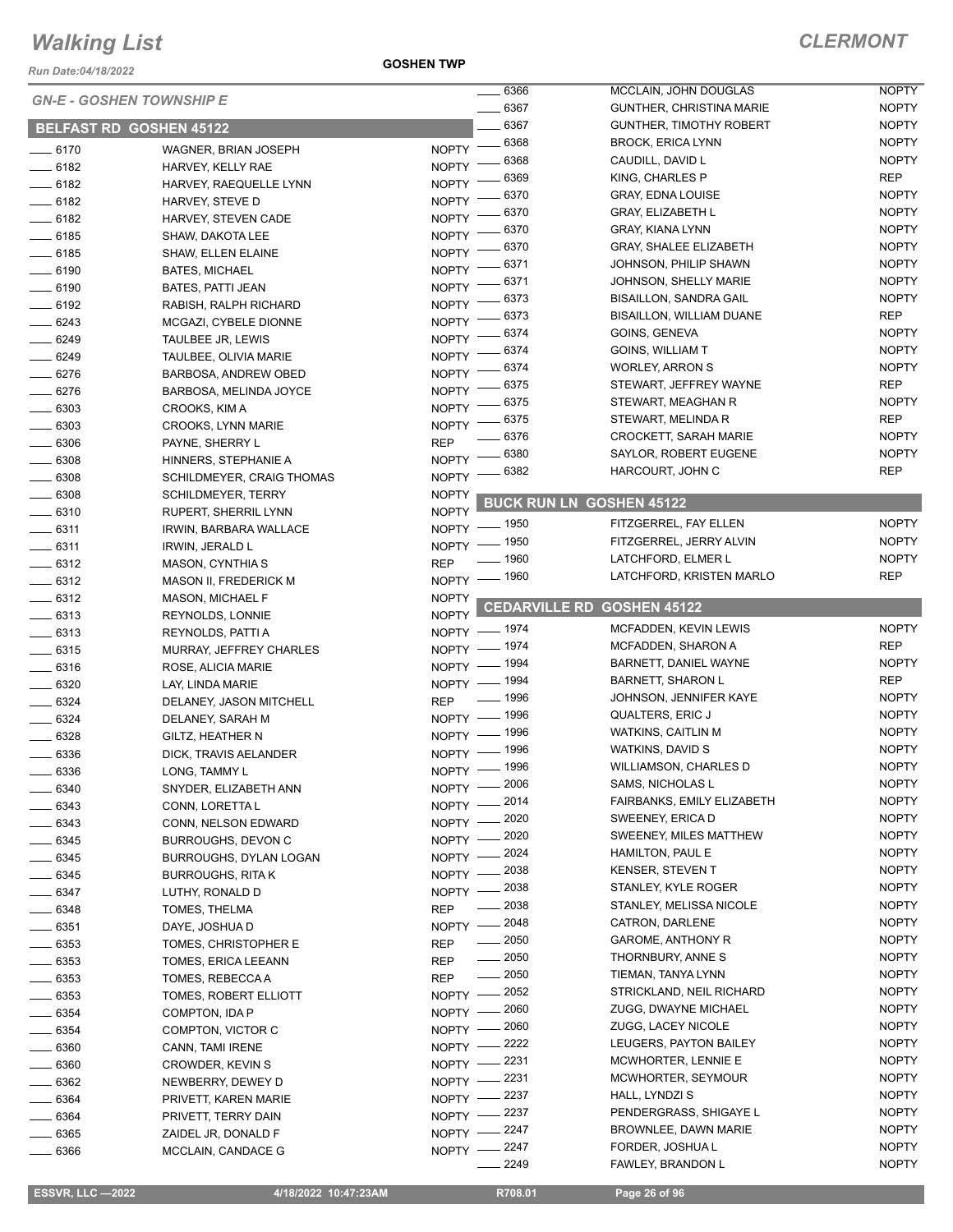*Run Date:04/18/2022*

#### **GOSHEN TWP**

|                    | <b>GN-E - GOSHEN TOWNSHIP E</b>          |                            | $-5842$               | COOK JR, DAVID E                        |
|--------------------|------------------------------------------|----------------------------|-----------------------|-----------------------------------------|
|                    |                                          |                            | $-5842$               | PARTIN, CHRISTINA                       |
|                    | <b>CEDARVILLE RD GOSHEN 45122</b>        |                            | 5842                  | ROBERTS, LEAH S                         |
| __ 2249            | FAWLEY, STEPHANIE G                      | <b>NOPTY</b>               | 5844                  | <b>BROOKS, CHARLES</b>                  |
| $-2251$            | ELKINS, LORELEI                          | <b>NOPTY</b>               | 5848                  | FANT JR, ALFRED H                       |
| $-2251$            | FORDER, HARRIET L                        | <b>NOPTY</b>               | 5848                  | FANT, JAMES RYAN                        |
| $\frac{2253}{2}$   | FOREMAN, DANETTE A                       | <b>NOPTY</b>               | 5848                  | FANT, MELDA E                           |
| $-2253$            | FOREMAN, DANIEL LEE                      | <b>NOPTY</b>               | 5848                  | PHILLIPS, JEROME                        |
| $\equiv$ 2253      | FOREMAN JR, RONALD H                     | <b>NOPTY</b>               | 5850                  | LAWS, RONALD D                          |
| $-2253$            | FOREMAN, TYLER S                         |                            | NOPTY __ 5850         | LOONEY, LAURIE A                        |
| $-2253$            | RIDDELL, WHITNEY MICHELLE                | <b>NOPTY</b>               | 5862                  | PLAVSIC, PAUL D                         |
| $-2255$            | HICKS, CHRIS M                           | <b>REP</b>                 | 5862                  | PLAVSIC, SAMANTI                        |
| $-2255$<br>$-2262$ | HURT, JENNIFER LYNN                      | <b>NOPTY</b><br><b>DEM</b> | 5864                  | KUHN, DEVON HUN                         |
| $-2321$            | HOWARD, KAREN O<br>CARDELL, GREGORY ALAN |                            | 5868<br>NOPTY __ 5868 | WHITE, DEBRA L                          |
|                    |                                          |                            |                       | WHITE, PAULA S                          |
|                    | <b>CRAWFORD LN MILFORD 45150</b>         |                            | 5872                  | <b>STILES, EMILY ROS</b>                |
| $-5700$            | GIBSON, KARISSA DANIELLE                 |                            | 5872<br>NOPTY __ 5872 | STILES, PATRICIA J                      |
| $-5700$            | GIBSON JR, MARK W                        |                            | NOPTY __ 5876         | STILES II, ROGER E<br>DAVIS, EPIPHANY E |
| $-5700$            | SHELLEY, AARON MICHAEL                   |                            | NOPTY __ 5876         | WOODS, CHRISTIN                         |
| $-5702$            | CORNETT, MARK A                          |                            | NOPTY __ 5878         |                                         |
| $-5706$            | SIMONS, STEVEN T                         |                            | NOPTY __ 5878         | LINDSAY, JONATHA                        |
| $-5712$            | SCHOHMANN, ANDREW                        |                            | NOPTY __ 5884         | LINDSAY, LINDA D                        |
| $-5712$            | ZIELKE, REBECCA ROSE LEE                 |                            | NOPTY __ 5884         | JOHNSON, COREY                          |
| ___ 5718           | DOOLEY, ALTON E                          |                            | NOPTY __ 5886         | JOHNSON, SARAH<br>EVANS, JUSTINE CA     |
| $-5720$            | CORNETT, VERONICA KATHERINE              |                            | NOPTY __ 5886         | <b>HAEUFLE, ROBERT</b>                  |
| $-5740$            | DOOLEY, TIMOTHY J                        |                            | NOPTY __ 5886         | HAEUFLE, TRACY L                        |
|                    |                                          |                            | $=$ 5888              | <b>HARRIS, AUSTIN LE</b>                |
|                    | DEERFIELD RD MILFORD 45150               |                            | 5888                  | MCDERMAN, CAME                          |
| $-5746$            | BALDRIDGE GAUGHAN, MICHELLE JEAI         |                            | NOPTY __ 5888         | MCDERMAN, KAYL/                         |
| $-5746$            | GAUGHAN, JOSEPH M                        |                            | NOPTY __ 5888         | MCDERMAN, PAUL                          |
| $-5748$            | <b>GRUBER, JENNIFER LYNN</b>             |                            | NOPTY __ 5888         | MCDERMAN, VALEI                         |
| $-5760$            | SURBER, JOAN M                           | <b>DEM</b>                 | $\frac{1}{2}$ 5890    | <b>MCDANIEL, AMORIA</b>                 |
| $-5760$            | SURBER, RICHARD A                        | DEM                        | $\frac{1}{2}$ 5892    | RUBENBAUER, JON                         |
| $-5762$            | BROWN, MATTHEW SCOTT                     |                            | NOPTY __ 5892         | RUBENBAUER, ROI                         |
| $-5764$            | EATON, CONNIE FRANCIE                    |                            | NOPTY __ 5898         | JACKSON, CAROLY                         |
| $-5764$            | HALL, DANNY J                            | <b>REP</b>                 | $\frac{1}{2}$ 5898    | JACKSON, GARY C                         |
| $-5764$            | HALL, SHEILA MARIE                       |                            | NOPTY __ 5904         | LEMKE, AMBER MIG                        |
| $-5766$            | ADAMSON, MOLLY ALEXANDRA                 |                            | NOPTY __ 5904         | LEMKE, JACOB K                          |
| $=$ 5766           | FISCHER, STEPHEN J                       | <b>DEM</b>                 | 5904                  | LEMKE, MALACHI C                        |
| 5768               | KINGERY, JENNA JANE                      |                            | NOPTY __ 5926         | CORNWELL, DAVID                         |
| $-5770$            | DEMAIO, JUSTIN MITCHELL                  |                            | NOPTY __ 5926         | CORNWELL, ROXA                          |
| $=$ 5770           | HUGHES, NELLIE ELIZABETH                 |                            | NOPTY __ 5928         | HUTTON, JEANETT                         |
| 5782               | SHOWALTER, SKYLER                        |                            | NOPTY __ 5930         | SHUMAKER, KAREI                         |
| $-5782$            | SMITH, NICOLE COLETTE                    | REP                        | $\frac{1}{2}$ 5930    | SNAPP, PAUL M                           |
| $=$ 5782           | SMITH, RUSSELL D                         | <b>REP</b>                 | - 5932                | PARTIN, DON                             |
| _ 5786             | HARKER, ESTHER VICTORIA                  |                            | NOPTY __ 5940         | <b>WENECK, DENISE I</b>                 |
| ___ 5786           | HARKER, GERALD R                         |                            | NOPTY __ 5940         | WENECK, KEVIN JA                        |
| $=$ 5812           | WILSON, ADRIENNE E                       | DEM                        | $\frac{1}{2}$ 5944    | <b>WERNER, PEGGY S</b>                  |
| $=$ 5812           | <b>WILSON, CATHERINE</b>                 | DEM                        | ____ 5946             | <b>BUCKNER, DOLORI</b>                  |
| 5812               | WILSON, JOANN                            | DEM                        | $\frac{1}{2}$ 5950    | <b>HACKER, KATHLYN</b>                  |
| $-5812$            | WILSON, KENNETH D                        | REP                        | $\equiv$ 5950         | LACEY, JOHN H                           |
| $-5812$            | WILSON, RUSSELL L                        | DEM                        | —— 5952               | GORDON, BRANDI                          |
| $=$ 5818           | BUSH, JOHN D                             |                            | NOPTY __ 5952         | <b>GORDON JR, DANIE</b>                 |
| $=$ 5818           | <b>BUSH, MELISSAA</b>                    |                            | NOPTY __ 5952         | <b>GORDON, KIMBERL</b>                  |
| $= 5818$           | CARVER, ZACHARY TYLER                    |                            | NOPTY __ 5952         | <b>MCDANIEL, KIMBER</b>                 |
| $-5820$            | MILLER, CECILIA ROSE                     |                            | NOPTY __ 5954         | JONES, NATHANEIL                        |
| 5820               | ROBERTS, RYAN KYLE                       |                            | NOPTY __ 5954         | WILLHELM, STEPH/                        |
| 5822               | WALLACE, DORA LEE                        |                            | NOPTY __ 5956         | FIELDS, MIRANDA I                       |
| $- 5830$           | FANT, CHARLES H                          |                            | NOPTY __ 5956         | <b>GORDON II, HAROL</b>                 |
| _ 5832             | <b>HENDRICKS, BRENDA F</b>               | DEM                        | $\frac{1}{1}$ 5956 #A | <b>GORDON SR, HARD</b>                  |
| __ 5832            | <b>HENDRICKS, JOSEPH W</b>               | DEM                        | -6956 #REAR A         | <b>GORDON, CHRISTI</b>                  |
| $-5834$            | MCKINNEY, CHRISTOPHER DON                |                            | NOPTY __ 5958         | JARVIS, RUTH E                          |

| 5842         |         | COOK JR, DAVID E                      | <b>NOPTY</b>                 |
|--------------|---------|---------------------------------------|------------------------------|
| 5842         |         | PARTIN, CHRISTINA J                   | <b>NOPTY</b>                 |
| 5842         |         | ROBERTS, LEAH S                       | <b>NOPTY</b>                 |
| 5844         |         | <b>BROOKS, CHARLES WILLIAM MCCORD</b> | <b>NOPTY</b>                 |
| 5848         |         | FANT JR, ALFRED H                     | DEM                          |
| 5848         |         | FANT, JAMES RYAN                      | <b>NOPTY</b>                 |
| 5848         |         | FANT, MELDA E                         | DEM                          |
| 5848         |         | PHILLIPS, JEROME WILLIAM              | DEM                          |
| 5850         |         | LAWS, RONALD D                        | DEM                          |
| 5850         |         | LOONEY, LAURIE A                      | DEM                          |
| 5862         |         | PLAVSIC, PAUL D                       | <b>NOPTY</b>                 |
| 5862         |         | PLAVSIC, SAMANTHA MAY                 | <b>NOPTY</b>                 |
| 5864         |         | KUHN, DEVON HUNTER                    | <b>NOPTY</b>                 |
| 5868         |         | WHITE, DEBRA L                        | REP                          |
| 5868         |         | WHITE, PAULA S                        | <b>REP</b>                   |
| 5872         |         | STILES, EMILY ROSE                    | <b>NOPTY</b>                 |
| 5872         |         | STILES, PATRICIA J                    | <b>NOPTY</b>                 |
| 5872         |         | STILES II, ROGER EUGENE               | <b>NOPTY</b>                 |
| 5876         |         | DAVIS, EPIPHANY ELEASE GENTRY         | DEM                          |
| 5876         |         | WOODS, CHRISTINA MAX                  | <b>NOPTY</b>                 |
| 5878         |         | LINDSAY, JONATHAN C                   | REP                          |
| 5878         |         | LINDSAY, LINDA D                      | <b>REP</b>                   |
| 5884         |         | JOHNSON, COREY LYNN                   | <b>NOPTY</b>                 |
| 5884         |         | JOHNSON, SARAH ELIZABETH ROSE         | <b>NOPTY</b>                 |
| 5886         |         | <b>EVANS, JUSTINE CANDACE</b>         | <b>NOPTY</b>                 |
|              |         | <b>HAEUFLE, ROBERT M</b>              | REP                          |
| 5886         |         | <b>HAEUFLE, TRACY L</b>               | REP                          |
| 5886         |         | HARRIS, AUSTIN LEVI                   |                              |
| 5888         |         | MCDERMAN, CAMERON CODY                | <b>NOPTY</b><br><b>NOPTY</b> |
| 5888<br>5888 |         | MCDERMAN, KAYLA NICOLE                | <b>NOPTY</b>                 |
|              |         |                                       |                              |
| 5888         |         | MCDERMAN, PAUL D                      | <b>NOPTY</b>                 |
| 5888         |         | MCDERMAN, VALENTINA                   | REP                          |
| 5890         |         | MCDANIEL, AMORIAH RACHELLE            | <b>NOPTY</b>                 |
| 5892         |         | RUBENBAUER, JONNIE B                  | REP                          |
| 5892         |         | RUBENBAUER, ROBERT G                  | <b>REP</b>                   |
| 5898         |         | <b>JACKSON, CAROLYN M</b>             | <b>NOPTY</b>                 |
| 5898         |         | JACKSON, GARY C                       | DEM                          |
| 5904         |         | LEMKE, AMBER MICHELLE                 | <b>NOPTY</b>                 |
| 5904         |         | LEMKE, JACOB K                        | <b>NOPTY</b>                 |
| 5904         |         | LEMKE, MALACHI CHRISTOPHER            | <b>NOPTY</b>                 |
| 5926         |         | CORNWELL, DAVID LEE                   | <b>NOPTY</b>                 |
| 5926         |         | CORNWELL, ROXANNA LYNN                | <b>NOPTY</b>                 |
| 5928         |         | HUTTON, JEANETTE L                    | DEM                          |
| 5930         |         | SHUMAKER, KAREN DIANE                 | REP                          |
| 5930         |         | SNAPP, PAUL M                         | REP                          |
| 5932         |         | PARTIN, DON                           | <b>NOPTY</b>                 |
| 5940         |         | <b>WENECK, DENISE K</b>               | <b>NOPTY</b>                 |
| 5940         |         | WENECK, KEVIN JAMES                   | NOPTY                        |
| 5944         |         | WERNER, PEGGY S                       | DEM                          |
| 5946         |         | <b>BUCKNER, DOLORES C</b>             | DEM                          |
| 5950         |         | HACKER, KATHLYN A                     | NOPTY                        |
| 5950         |         | LACEY, JOHN H                         | NOPTY                        |
| 5952         |         | <b>GORDON, BRANDI MICHELLE</b>        | NOPTY                        |
| 5952         |         | <b>GORDON JR, DANIEL</b>              | NOPTY                        |
| 5952         |         | GORDON, KIMBERLY ANNE                 | <b>NOPTY</b>                 |
| 5952         |         | MCDANIEL, KIMBERLY DANIELLE           | <b>NOPTY</b>                 |
| 5954         |         | JONES, NATHANEIL SPEEDY               | <b>NOPTY</b>                 |
| 5954         |         | WILLHELM, STEPHANIE L                 | NOPTY                        |
| 5956         |         | FIELDS, MIRANDA DANIELLE              | NOPTY                        |
| 5956         |         | GORDON II, HAROLD M                   | NOPTY                        |
| 5956 #A      |         | GORDON SR, HAROLD MARSHALL            | NOPTY                        |
| 5956         | #REAR A | GORDON, CHRISTIAN ALEXANDER           | <b>NOPTY</b>                 |
| 5958         |         | JARVIS, RUTH E                        | <b>NOPTY</b>                 |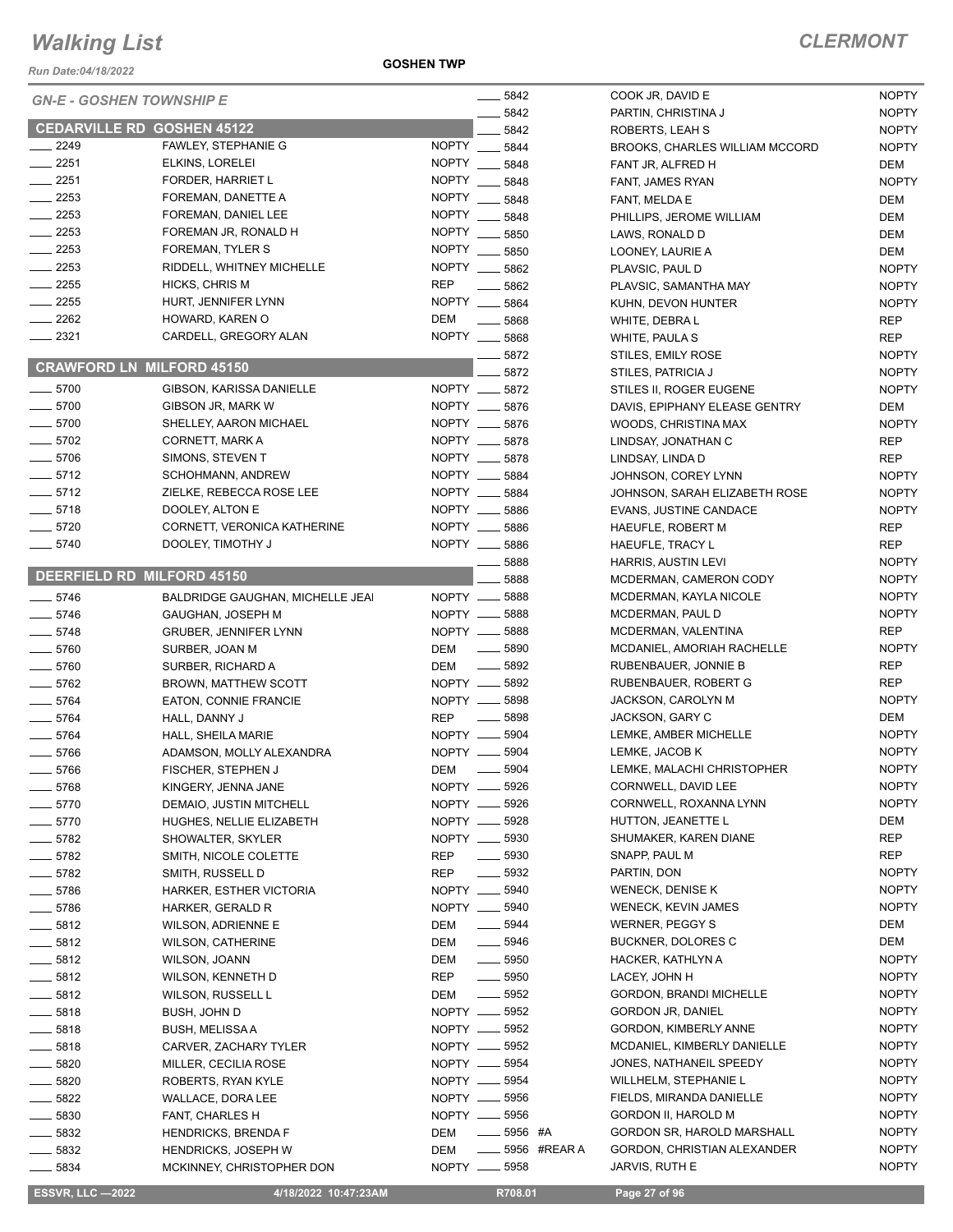*Run Date:04/18/2022*

#### **GOSHEN TWP**

| <b>GN-E - GOSHEN TOWNSHIP E</b> |                                |              | <b>GOSHEN RD GOSHEN 45122</b> |                                      |              |  |
|---------------------------------|--------------------------------|--------------|-------------------------------|--------------------------------------|--------------|--|
|                                 |                                |              | 6193                          | RAHM, CONNOR E                       | <b>NOPTY</b> |  |
| DEERFIELD RD MILFORD 45150      |                                |              | 6193                          | RAHM, PATRICIA A                     | REP          |  |
| 5958                            | ROBERTS, LYNSEY D              |              | NOPTY __ 6193                 | RAHM, RODGER E                       | REP          |  |
| 5958                            | UTLEY, ALISSA RAE              |              | NOPTY __ 6199                 | BARTHOLOMAE, SUZANNE B               | DEM          |  |
| 5960                            | <b>JENKINS, TODD BRONSTON</b>  |              | NOPTY __ 6199                 | METZE, GREGORY LAWRENCE              | <b>NOPTY</b> |  |
| 5960                            | MILLER, ANDREW J               |              | NOPTY __ 6335                 | CANTER, JAMES D                      | <b>NOPTY</b> |  |
| 5960                            | MILLER, LINDSAY R              |              | NOPTY __ 6335                 | CARTER, DANIEL CLAYTON               | <b>NOPTY</b> |  |
| 5962                            | ROGERS II, JAMES O             |              | NOPTY __ 6335                 | WISBY, DON E                         | <b>NOPTY</b> |  |
| 5962                            | ROGERS, PRISCILLA MAY          |              | NOPTY __ 6335                 | WISBY, EMILY M                       | <b>NOPTY</b> |  |
| 5964                            | HENDERSON, HOLLY MICHELLE      |              | NOPTY __ 6335                 | WISBY, SANDRA C                      | <b>NOPTY</b> |  |
| 5964                            | <b>HENDERSON, LISA M</b>       |              | NOPTY __ 6343                 | BEELER, SCOTT PHILIP                 | <b>NOPTY</b> |  |
| 5968                            | GREENWOOD, CORA M              |              | NOPTY __ 6343                 | YORK, DAWN MARIE                     | <b>NOPTY</b> |  |
| $-5968$                         | HUCKER, CORA MAE               |              | NOPTY __ 6343                 | YORK, ELLA F                         | <b>NOPTY</b> |  |
| $-5972$                         | <b>WALTON, LILLIAN K</b>       |              | NOPTY __ 6343                 | YORK, PAUL D                         | <b>NOPTY</b> |  |
| 5982                            | PAYNE, LORI SUE                |              | NOPTY __ 6367                 | FOLTZ, GERALD D                      | DEM          |  |
| $- 5982$                        | PAYNE, MARK LOREN              |              | NOPTY __ 6401                 | CORNWELL, ANGIE                      | <b>NOPTY</b> |  |
| 5988                            | CONOVER, DEVON S               |              | NOPTY __ 6401                 | CORNWELL, THOMAS EDWARD              | <b>NOPTY</b> |  |
| 5988                            | CONOVER, JOYCE M               |              | NOPTY __ 6401                 | <b>HESS, BRIDGETT ANN</b>            | <b>NOPTY</b> |  |
| 5990                            | LOPEZ CORDOVA, ANA MARIA       |              | NOPTY __ 6401                 | TILLEY, KERRI L                      | <b>NOPTY</b> |  |
| $- 5990$                        | MASCHINOT, RAYMOND LYNN        |              | NOPTY __ 6433                 | MOORE, DAVID PAUL                    | <b>NOPTY</b> |  |
| $\frac{1}{2}$ 5990              | PYLE, DENNIS C                 | REP          | $- 6433$                      | MOORE, DIANE L                       | <b>NOPTY</b> |  |
| $\frac{1}{2}$ 5990              | PYLE, JUDITH R                 | <b>REP</b>   | $- 6497$                      | LEEDS, ROBERT D                      | <b>REP</b>   |  |
| $\frac{1}{2}$ 5990              | PYLE, WILLIAM GEROME           | <b>NOPTY</b> |                               |                                      |              |  |
| 5990                            | <b>TAYLOR, MICHELLE RENEE</b>  |              |                               | NOPTY HERITAGE WOODS DR GOSHEN 45122 |              |  |
| 5990 #APT A                     | HINES, EVELYN L                |              | NOPTY __ 1760                 | BOYD, BRIAN L                        | <b>REP</b>   |  |
| $- 5996$                        | CAPAL, JONATHAN R              |              | NOPTY __ 1760                 | BOYD, RAYMOND E                      | <b>NOPTY</b> |  |
| $-5996$                         | STEPHEN CAPAL, ADELE MCCONNELL |              | NOPTY __ 1761                 | JACOB, JAMES ADAM                    | <b>NOPTY</b> |  |
| 5998                            | <b>WELLS, CHARLES P</b>        |              | NOPTY __ 1761                 | POE, BRITTANY BERNICE                | <b>NOPTY</b> |  |
| 5998                            | WELLS, DOROTHY A               |              | NOPTY __ 1762                 | HALCOMB, ANDREW WAYNE                | <b>NOPTY</b> |  |
| $- 6002$                        | HEIST, IDA K                   |              | NOPTY __ 1763                 | MOREL, DIANA LYNN                    | <b>NOPTY</b> |  |
| $\frac{1}{2}$ 6004              | COMBS, ANNE M                  | DEM          | $- 1763$                      | MOREL, MARK MONTGOMERY               | <b>NOPTY</b> |  |
| $\frac{1}{2}$ 6004              | DENLINGER, REBECCA A           |              | NOPTY __ 1764                 | HUGHES, BARRY L                      | <b>NOPTY</b> |  |
| $- 6004$                        | WALLACE, KAREN A               | DEM          | $- 1764$                      | HUGHES, CATHY LYNN                   | <b>NOPTY</b> |  |
| $\frac{1}{2}$ 6004              | WALLACE, ROD A                 | DEM          | $- 1765$                      | WENKER, STEVEN PAUL                  | <b>NOPTY</b> |  |
| $- 6006$                        | BLANTON, ELIZABETH A           |              | NOPTY __ 1766                 | LAWSON, DEBRA SUE                    | <b>REP</b>   |  |
| $\frac{1}{2}$ 6006              | INGERSOLL, HEATHER ANN         |              | NOPTY __ 1766                 | LAWSON, THOMAS VANN                  | <b>REP</b>   |  |
| $- 6006$                        | MENKHAUS II, STEVEN JAMES      |              | NOPTY __ 1767                 | WHITNEY, DANNY N                     | <b>NOPTY</b> |  |
| - 6008                          | MILLER, MACKENZIE MARSHALL     | DEM          | $- 1767$                      | WHITNEY, MARY K                      | <b>NOPTY</b> |  |
| 6008                            | RALSTON, ADAM L                |              | NOPTY __ 1768                 | SIPE, MARK S                         | <b>REP</b>   |  |
| $- 6008$                        | RALSTON, LINDA K               | <b>REP</b>   | $- 1768$                      | SIPE, SILKE                          | <b>REP</b>   |  |
| $\frac{1}{2}$ 6008              | RALSTON, RICHARD L             | <b>REP</b>   | $-1769$                       | KELLY, MICHAEL L                     | REP          |  |
| $- 6010$                        | GABBARD, MARVIN D              |              | NOPTY __ 1769                 | KELLY, RUTH A                        | REP          |  |
| $- 6010$                        | GABBARD, RHONDA G              |              | NOPTY __ 1770                 | WALDO, RICHARD GREY                  | REP          |  |
| $- 6014$                        | GRABER PELS, ALEXA RAE         |              | NOPTY __ 1770                 | WALDO, VICKY R                       | REP          |  |
| $- 6014$                        | GRABER-PELS, GREGORY W         |              | NOPTY __ 1771                 | MORRISON, LORETTA MAE                | REP          |  |
| $- 6016$                        | CARTER, TANYA RENEE            |              | NOPTY __ 1771                 | <b>MORRISON, WILLIAM MARCUS</b>      | REP          |  |
| $- 6016$                        | RICHIE, BENJAMIN GERALD        |              | NOPTY __ 1772                 | DAYE JR, CHARLES E                   | REP          |  |
| $- 6016$                        | RICHIE, RYAN BENJAMIN          |              | NOPTY __ 1772                 | HAYTON, KAREN LYNN                   | DEM          |  |
| $-6016$                         | TERRELL, ERINN BROOKE          |              | NOPTY __ 1773                 | VONTZ, BRENDA J                      | REP          |  |
| $- 6022$                        | TOOMBS, LARRY D                |              | NOPTY __ 1773                 | VONTZ, STEVEN R                      | REP          |  |
| $- 6024$                        | BURKHARDT, BRITTANY ANN        |              | NOPTY __ 1774                 | JACOBS, MICHAEL JAMES                | <b>NOPTY</b> |  |
| $- 6028$                        | MORRIS, JADE MARIE             |              | NOPTY __ 1774                 | JACOBS, PATTI L                      | DEM          |  |
| $- 6028$                        | MORRIS, JORDAN L               |              | NOPTY __ 1775                 | <b>HESS, SHARON A</b>                | <b>NOPTY</b> |  |
| $\frac{1}{2}$ 6032              | KOVACS, JESSICA MARIE          |              | NOPTY __ 1776                 | HAGER, MICHELLE LYNN                 | <b>NOPTY</b> |  |
| $- 6032$                        | LARKIN, TIMOTHY L              |              | NOPTY __ 1777                 | WARMAN, JAMES P                      | <b>NOPTY</b> |  |
| $\frac{1}{2}$ 6036              | GIVENS, GLENN D                |              | NOPTY __ 1777                 | WARMAN, LISA A                       | <b>NOPTY</b> |  |
| $\frac{1}{2}$ 6036              | MCCLANAHAN, LISA MARIE         |              | NOPTY __ 1778                 | EVANS, BARBARA S                     | <b>NOPTY</b> |  |
| $- 6040$                        | MESSER, KEVIN PAUL             |              | NOPTY __ 1779                 | BUTLER, KORY FREEMAN                 | <b>NOPTY</b> |  |
| $- 6040$                        | MESSER, TINA RAYNA             |              | NOPTY __ 1779                 | <b>TAYLOR, JESSICA LEIGH</b>         | <b>NOPTY</b> |  |
| $=6042$                         | DEATHERAGE, SHERRI L           |              | NOPTY __ 1779                 | TAYLOR, LISA MICHELLE                | <b>NOPTY</b> |  |
| $-6044$                         | COOK, PAMELA R                 |              | NOPTY __ 1779                 | TAYLOR, RAYMOND LEE                  | <b>NOPTY</b> |  |
|                                 |                                |              |                               |                                      |              |  |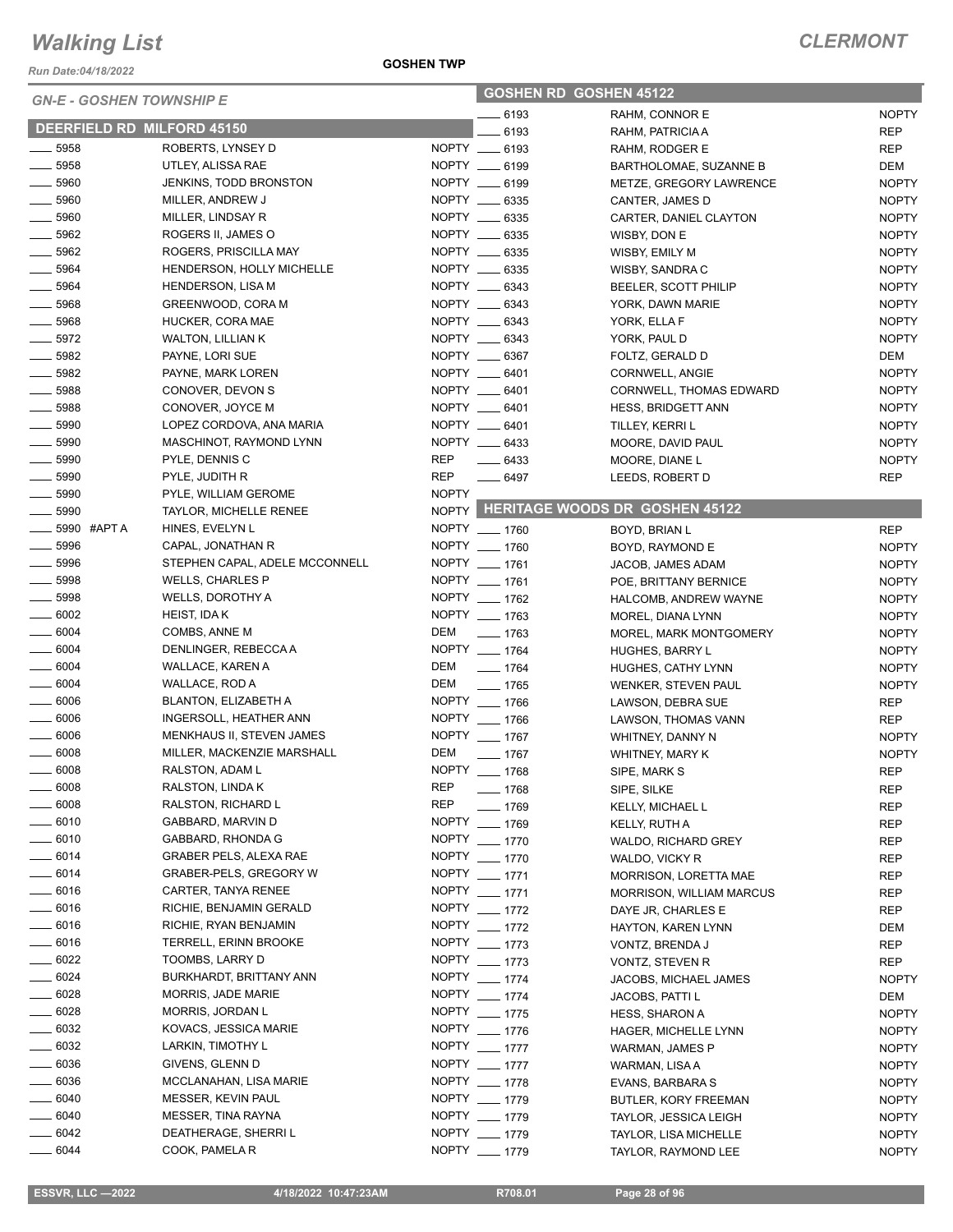#### **GOSHEN TWP**

#### *CLERMONT*

| Run Date:04/18/2022             |                                                   | <b>GOSHEN TWP</b>            |                                |                                                     |                              |
|---------------------------------|---------------------------------------------------|------------------------------|--------------------------------|-----------------------------------------------------|------------------------------|
| <b>GN-E - GOSHEN TOWNSHIP E</b> |                                                   |                              | $-5634$                        | DAVIS, CHARLES PARKER                               | <b>NOPTY</b>                 |
|                                 |                                                   |                              | 5637                           | FEKKOS, ALEXANDER                                   | <b>NOPTY</b>                 |
|                                 | <b>HERITAGE WOODS DR GOSHEN 45122</b>             |                              | 5637                           | FEKKOS, KRISTA NOEL                                 | <b>NOPTY</b>                 |
| $-1786$                         | SCHUCHMANN, CAROL JEAN                            | <b>NOPTY</b>                 | 5639                           | BOVERIE, ANNA KATE                                  | <b>NOPTY</b>                 |
| $-1786$                         | SCHUCHMANN, OSCAR R                               | <b>NOPTY</b>                 | 5639                           | <b>BOVERIE, BARRY A</b>                             | <b>NOPTY</b>                 |
| $-1788$                         | PUCKETT, CAROLYN L                                | <b>DEM</b>                   | 5639                           | BOVERIE, JENNIFER LYNN                              | <b>NOPTY</b>                 |
| $-1788$                         | PUCKETT, WILLIAM L                                | <b>DEM</b>                   | 5639                           | <b>BOVERIE, LYDIA BETH</b>                          | <b>NOPTY</b>                 |
| $-1790$                         | CLIFTON, CAROLINE GRACE                           | <b>NOPTY</b>                 | 5641                           | WELCH, JOSEPH WILLIAM                               | <b>NOPTY</b>                 |
| $- 1790$                        | <b>CLIFTON, EMILY M</b>                           | <b>DEM</b>                   | 5641                           | WELCH, WILLIAM V                                    | <b>NOPTY</b>                 |
| $- 1790$                        | CLIFTON, GARY WAYNE                               | <b>REP</b>                   |                                |                                                     |                              |
| $- 1790$                        | CLIFTON, LISA N                                   | <b>NOPTY</b>                 |                                | <b>LIBERTY LN GOSHEN 45122</b>                      |                              |
| $-1792$                         | PFEIFFER, JOHN J                                  | <b>REP</b>                   | 6320                           | COUNCIL, ANDREW BRADLEY                             | <b>NOPTY</b>                 |
| $- 1792$                        | PFEIFFER, LA VERNE MARY                           | <b>REP</b>                   | 6320                           | COUNCIL, LAUREN R                                   | <b>NOPTY</b>                 |
| <b>HICKORY LN GOSHEN 45122</b>  |                                                   |                              | 6320                           | COUNCIL, SUSAN R                                    | <b>NOPTY</b>                 |
|                                 |                                                   |                              | 6321                           | RIDDLE, JENNA M                                     | <b>NOPTY</b>                 |
| $- 1920$                        | OBERMEYER, STEVEN D                               | <b>NOPTY</b><br><b>NOPTY</b> | 6321                           | RIDDLE, MORGAN BROOKE                               | <b>NOPTY</b>                 |
| $- 1926$<br>1928                | MASTERS, MICHAEL PAUL<br><b>REYNOLDS, BRIAN M</b> |                              | 6321                           | RIDDLE, PAIGE MARIE                                 | <b>NOPTY</b>                 |
| 1928                            | REYNOLDS, PATRICIA A                              | <b>NOPTY</b><br><b>NOPTY</b> | 6321                           | RIDDLE, ROGER B                                     | <b>NOPTY</b>                 |
|                                 |                                                   |                              | 6322                           | ZEINNER, CONSTANCE L                                | <b>REP</b>                   |
| <b>IVY LN MILFORD 45150</b>     |                                                   |                              | 6322                           | ZEINNER, STEPHEN R<br>ALFORD, CURTIS L              | <b>REP</b>                   |
| 5636                            | FORNEY, ROBERT E                                  | <b>REP</b>                   | 6323<br>6323                   | ALFORD, MICAH DANIEL                                | <b>NOPTY</b><br><b>NOPTY</b> |
| 5643                            | FOSTER, CONNOR LEE                                |                              | NOPTY __ 6324                  | JOHNSON, STEVEN ROBERT EDWARD                       | <b>NOPTY</b>                 |
| 5643                            | <b>FOSTER, RICHARD L</b>                          | <b>REP</b>                   | 6324                           | LEE, AMBER ELLEN                                    | <b>NOPTY</b>                 |
| 5647                            | WEIS, COTY D                                      |                              | NOPTY __ 6326                  | DIETZ, DAVID J                                      | <b>NOPTY</b>                 |
| 5651                            | BALL, EMILY A                                     |                              | NOPTY __ 6327                  | CLAY, HALIE E                                       | <b>NOPTY</b>                 |
| 5651                            | <b>BALL, ERIC MATTHEW</b>                         | NOPTY ___                    | 6327                           | <b>CLAY, MICHAEL</b>                                | <b>NOPTY</b>                 |
| 5651                            | FACKEY, SHELBIE LYNN                              |                              | NOPTY __ 6327                  | CLAY, MICHAEL DEAN                                  | <b>NOPTY</b>                 |
| 5654                            | COOPER, JEAN A                                    | <b>NOPTY</b>                 | 6329                           | ZEILER, BERNICE D                                   | <b>NOPTY</b>                 |
| 5655                            | APPLEGATE, LLOYD ALBERT                           |                              | NOPTY __ 6329                  | ZEILER, TRACY ANN                                   | <b>NOPTY</b>                 |
| 5655                            | APPLEGATE, RHONDA YVONNE                          |                              | NOPTY __ 6329                  | ZEILER, WALTER K                                    | <b>NOPTY</b>                 |
| 5657                            | BUCHANAN, JUANITA A                               |                              | NOPTY __ 6333                  | WILLIAMSON, DAVID L                                 | <b>NOPTY</b>                 |
|                                 |                                                   |                              | 6333                           | WILLIAMSON, KATHLEEN MARY                           | <b>NOPTY</b>                 |
| <b>IVY RD MILFORD 45150</b>     |                                                   |                              | 6334                           | <b>IARUSSI, JOAN CECILIA</b>                        | <b>REP</b>                   |
| 5611                            | ACKERMAN, JOHNATHAN A                             |                              | NOPTY __ 6334                  | IARUSSI, RAYMOND V                                  | REP                          |
| 5612                            | LAMBERJACK, JENNIFER DIANE                        |                              | NOPTY __ 6335                  | REHMER, ARLENE F                                    | <b>REP</b>                   |
| 5612                            | LAMBERJACK, ROBERT C                              |                              | NOPTY __ 6335                  | REHMER, NORMAN J                                    | <b>REP</b>                   |
| 5613                            | <b>BROCK, PAULA</b>                               |                              | NOPTY __ 6336                  | <b>BROWN, KAREN SUE</b>                             | <b>REP</b>                   |
| 5613                            | FINT, BOBBY JOE                                   |                              | NOPTY __ 6336                  | <b>BROWN JR, RICHARD KENNETH</b>                    | <b>REP</b>                   |
| 5616                            | WAYMEYER, MICHAEL THOMAS                          |                              | NOPTY __ 6337                  | MOORE, NORA D                                       | <b>NOPTY</b>                 |
| 5616                            | WAYMEYER, SARAH GRACE                             |                              | NOPTY __ 6339                  | BURNS, ANTHONY R                                    | <b>NOPTY</b>                 |
| $-5617$                         | LAWSON, DONALD JOHN                               |                              | NOPTY __ 6339<br>NOPTY __ 6340 | <b>BURNS, SUSAN J</b>                               | <b>NOPTY</b>                 |
| __ 5617<br>$-5618$              | PYLES, MATTHEW A<br>SALYER, JUSTIN S              | REP                          | $- 6340$                       | <b>GRODECKI, EDWARD M</b>                           | <b>NOPTY</b>                 |
| 5618                            | SALYER, SARAH M                                   |                              | NOPTY __ 6341                  | <b>GRODECKI, SUSAN J</b><br>DICKENHERR, DANNIELLE R | REP<br><b>NOPTY</b>          |
| $\frac{1}{2}$ 5619              | JARVIS, AMY R                                     |                              | NOPTY __ 6342                  | WELCH, KRISTIN MICHELE                              | <b>NOPTY</b>                 |
| 5620                            | HENDREN, MICHAEL DAVID                            |                              | NOPTY __ 6342                  | WELCH, SABINA MAE                                   | <b>NOPTY</b>                 |
| $- 5620$                        | HENDREN, RUTHIE ANN                               |                              | NOPTY __ 6342                  | WELCH JR, WILLIAM L                                 | <b>NOPTY</b>                 |
| $- 5622$                        | SHARP JR, RICHARD L                               | REP                          | $- 6343$                       | <b>CLARK, CHRISTINE MARIE</b>                       | <b>NOPTY</b>                 |
| 5624                            | PHELPS, CLARENCE W                                | REP                          | $- 6343$                       | CLARK, JOHN R                                       | <b>NOPTY</b>                 |
| 5624                            | PHELPS, DONNA M                                   | REP                          | $- 6344$                       | LYKINS, KOLLEEN S                                   | REP                          |
| 5625                            | MOORE, SUSAN D                                    |                              | NOPTY __ 6345                  | JOHNSON, LORI LYNN                                  | <b>NOPTY</b>                 |
| 5626                            | LAY, KATHLEEN M                                   |                              | NOPTY __ 6345                  | JOHNSON, TIMOTHY BLAINE                             | <b>NOPTY</b>                 |
| 5628                            | <b>BRINEGAR, STEVEN THOMAS</b>                    |                              | NOPTY __ 6346                  | KNOPF, GREGORY FREDERICK                            | <b>NOPTY</b>                 |
| 5628                            | <b>WILSON, ROSEMARY</b>                           |                              | NOPTY __ 6346                  | KNOPF, MIRANDA LORRIN                               | <b>NOPTY</b>                 |
| 5629                            | HUMPHREYS, LORIC                                  |                              | NOPTY __ 6346                  | KNOPF, RECHELLE L                                   | <b>NOPTY</b>                 |
| 5629                            | HUMPHREYS JR, MICHAEL JOHN                        |                              | NOPTY __ 6348                  | BRAIG, ERIC R                                       | <b>NOPTY</b>                 |
| 5630                            | LEAF, PETER L                                     |                              | NOPTY __ 6348                  | <b>BRAIG, MICHELLE LYNN</b>                         | <b>NOPTY</b>                 |
| 5631                            | DAVIS, KIMBERLY ANN                               |                              | NOPTY __ 6348                  | BRAIG, NATHAN A                                     | <b>NOPTY</b>                 |
| 5632                            | <b>BOGGS, MICHELLE LYNN</b>                       |                              | NOPTY __ 6349                  | HAMPTON, SIERA MARIE                                | <b>NOPTY</b>                 |
| $-5632$                         | LAURSEN, ROBERT ALEXANDER                         |                              | NOPTY __ 6349                  | <b>WHITLEY, LETA B</b>                              | <b>NOPTY</b>                 |
| $-5632$                         | MCCANN SR, STEVE WAYNE                            |                              | NOPTY __ 6349                  | WHITLEY, ROBERT D                                   | <b>NOPTY</b>                 |
| $- 5632$                        | THEE, CASSIE E                                    | <b>NOPTY</b>                 |                                |                                                     |                              |

 **ESSVR, LLC —2022 4/18/2022 10:47:23AM R708.01 Page 29 of 96**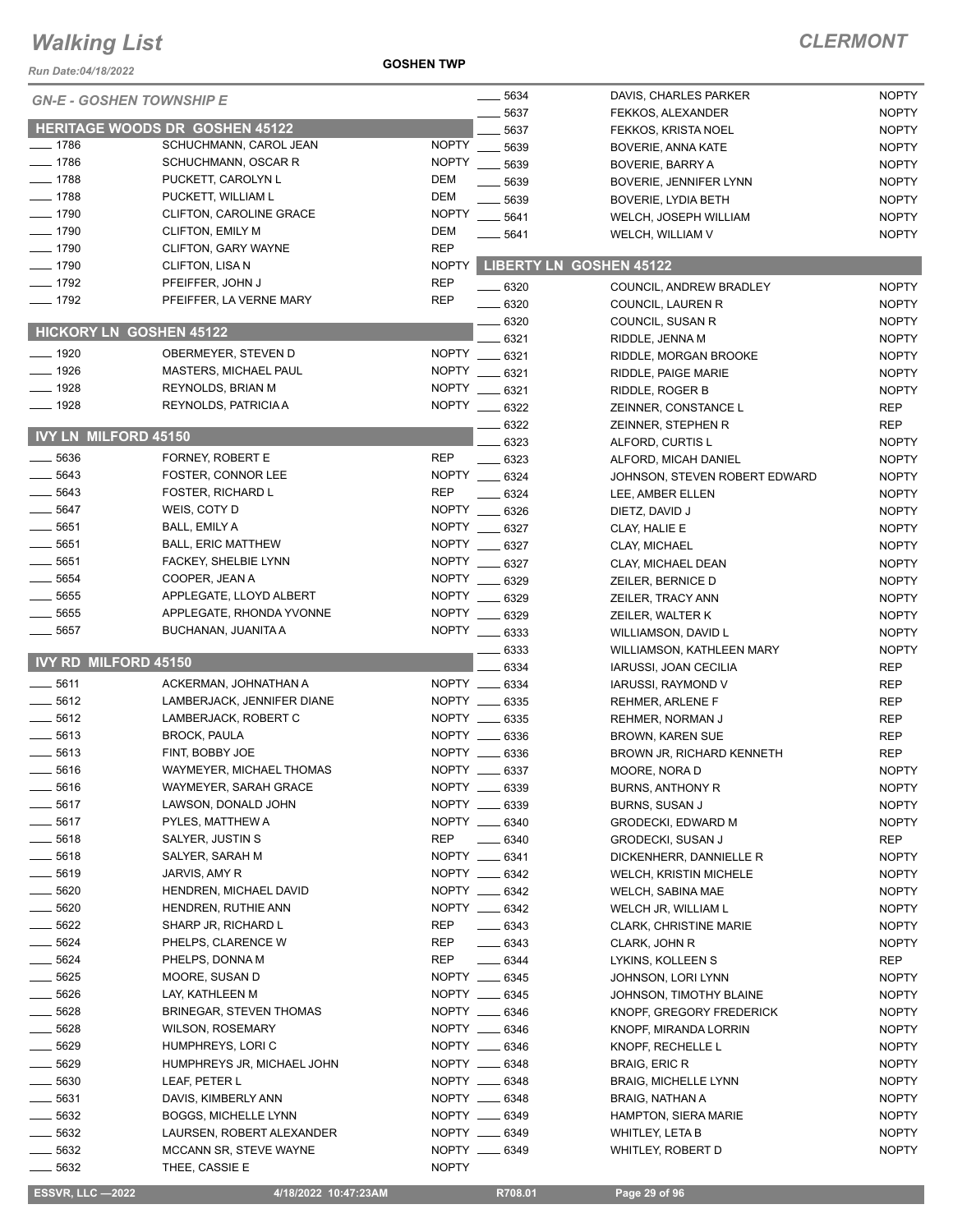*Run Date:04/18/2022*

**GOSHEN TWP**

*CLERMONT*

NOPTY

|                    | <b>GN-E - GOSHEN TOWNSHIP E</b> | $- 1876$                         | SHEDD, TRACY MICHELLE          | <b>NOPTY</b> |
|--------------------|---------------------------------|----------------------------------|--------------------------------|--------------|
|                    |                                 | $- 1882$                         | SANSONE, JOSEPH EDWARD         | <b>NOPTY</b> |
|                    | <b>LIBERTY LN GOSHEN 45122</b>  | $-1883$                          | DUNCAN, CODY D                 | <b>NOPTY</b> |
| $\frac{1}{2}$ 6349 | WHITLEY, ZACHARY D              | NOPTY __ 1883                    | DUNCAN, DANIEL BOONE           | <b>NOPTY</b> |
| $- 6350$           | <b>BUCK, DEBRA LEE</b>          | <b>REP</b><br>$- 1888$           | DANIELS, LOIS A                | <b>REP</b>   |
|                    |                                 | $- 1888$                         | KAMPHAUS, CORY A               | <b>NOPTY</b> |
|                    | LIBERTY WOODS DR GOSHEN 45122   | 1888<br>$\overline{\phantom{0}}$ | KAMPHAUS, KARLIE SUE           | <b>NOPTY</b> |
| $- 1760$           | HINDS, SHERRY ANN               | NOPTY __ 1889                    | HAMBLIN, REBECCA HEIDI         | <b>NOPTY</b> |
| $- 1761$           | CABEZAS, CRISTOBAL              | NOPTY __ 1894                    | DEPOY, RICK A                  | <b>NOPTY</b> |
| $- 1761$           | CABEZAS, DONNA L                | NOPTY __ 1895                    | ROBERTSON, KAYLA R             | <b>NOPTY</b> |
| $- 1762$           | PURDON, CHRISTOPHER FRED        | $\frac{1}{2}$ 1900<br><b>REP</b> | PRALL, BRADLY JAMES            | <b>NOPTY</b> |
| $- 1762$           | PURDON, RAECHEL SUE             | <b>REP</b><br>$- 1906$           | COLWELL, LONNIE                | <b>NOPTY</b> |
| $- 1763$           | <b>BROWN, DARREL R</b>          | NOPTY __ 1906                    | COLWELL, PENNY S               | <b>NOPTY</b> |
| $- 1763$           | <b>BROWN, MELISSA MARIE</b>     | NOPTY __ 1907                    | VARGO, CARLA J                 | <b>NOPTY</b> |
| $- 1764$           | BROERMAN, CANDICE SUZANNE       | NOPTY __ 1912                    | THEISS, JOHN MICHAEL           | <b>NOPTY</b> |
| $- 1764$           | BROERMAN, MICHAEL JOSEPH        | NOPTY __ 1913                    | FOSTER, MIRANDA JOY            | <b>NOPTY</b> |
|                    |                                 | $\frac{1}{2}$ 1913               |                                | <b>NOPTY</b> |
| $- 1765$           | CREMEANS, JOYCE L               | <b>REP</b>                       | GIERACH, GEORGE B              |              |
| $- 1765$           | <b>CREMEANS, STEVEN E</b>       | $\frac{1}{2}$ 1913<br>REP        | KING, PENNY ELAINE             | <b>NOPTY</b> |
| $- 1765$           | POE, JOHN C                     | NOPTY __ 1918                    | PRINGLE II, ROBERT S           | <b>REP</b>   |
| $- 1766$           | ZIEMER, AMBER NICOLE            | NOPTY __ 1918                    | PRINGLE, WANDA L               | <b>REP</b>   |
| $- 1766$           | ZIEMER, DUSTIN ALLEN            | NOPTY __ 1919                    | <b>BUNN, JOSEPH STEVEN</b>     | <b>NOPTY</b> |
| $- 1766$           | ZIEMER, JENNIFER L              | REP<br>$- 1924$                  | FICKEL, DARIN FREDRICK         | <b>NOPTY</b> |
| $- 1766$           | ZIEMER, SCOTT J                 | REP<br>$- 1924$                  | LUCKE, AMANDA JEAN             | <b>NOPTY</b> |
| $- 1767$           | BOYD, GARNET VIRGENE            | DEM<br>$\frac{1}{2}$ 1925        | MCKINNEY, DONNIE M             | <b>REP</b>   |
| $- 1767$           | KRUTHAUP, JOSEPH S              | NOPTY __ 1925                    | MCKINNEY, LISA C               | DEM          |
| $- 1769$           | HITTINGER, ALYSSA RAE           | NOPTY __ 1925                    | MCKINNEY, MARY K               | <b>REP</b>   |
| $- 1769$           | HITTINGER, AMY MARIE            | NOPTY __ 1925                    | MCKINNEY, MICHAEL C            | <b>REP</b>   |
| $- 1769$           | HITTINGER, NATHANIEL SCOT       | NOPTY __ 1930                    | TERWILLIGER, WENDY J           | <b>NOPTY</b> |
| $- 1769$           | HITTINGER, SCOT R               | NOPTY __ 1938                    | LUTHY, LAURA MARGARET          | <b>NOPTY</b> |
| $- 1770$           | OGDEN, ERIN ELIZABETH           | NOPTY __ 1938                    | LUTHY, TISHA M                 | <b>NOPTY</b> |
| $- 1770$           | OGDEN, ROBERT EDWARD            | NOPTY __ 1943                    | MOTZ, MARY LAURA               | <b>NOPTY</b> |
| $- 1770$           | RIEHLE, KATHY R                 | NOPTY __ 1944                    | MERKLIN, CRYSTAL DAWN          | <b>NOPTY</b> |
| $- 1772$           | SCOTT, KAREN JO                 | REP<br>$\frac{1}{2}$ 1944        | SEKERAK, AUSTEN THOMAS         | <b>NOPTY</b> |
| $- 1772$           | SCOTT, KENNETH ROBERT           | REP __ 1950                      | LONNEMANN, PATRICK BRIAN       | <b>NOPTY</b> |
| $- 1773$           | HOLLINGSWORTH, DAVID GRANT      | NOPTY __ 1955                    | MUKHAMEDJANOV, MIRSALIM        | <b>NOPTY</b> |
| $- 1773$           | HOLLINGSWORTH, DORIS ELVIRA     | NOPTY __ 1956                    | HATFIELD JR, LARRY SCOTT       | <b>NOPTY</b> |
| $- 1774$           | ATKINS, CECIL P                 | NOPTY __ 1956                    | HATFIELD, LARRY SCOTT          | <b>NOPTY</b> |
|                    |                                 | NOPTY __ 1956                    |                                |              |
| $- 1774$           | COX ATKINS, PAULINE EVA         | NOPTY __ 1961                    | HATFIELD, PATRICIA A           | <b>NOPTY</b> |
| $- 1775$           | MAY, MICHELLE DENISE            |                                  | DISHON, SAMANTHA E             | <b>NOPTY</b> |
| $- 1775$           | MAY, ROBERT ALAN                | NOPTY __ 1961                    | DUGAN, JAMES C                 | <b>NOPTY</b> |
| $- 1776$           | FLORENCE, CAREY D               | NOPTY __ 1961                    | SHOUSE, JOSHUA A               | <b>NOPTY</b> |
| $- 1776$           | MCROBERTS, CANDACE              | <b>REP</b>                       |                                |              |
| $- 1777$           | GOODRICH, JOHN TAYLOR           | <b>DEM</b>                       | <b>PARKER RD MILFORD 45150</b> |              |
| $- 1777$           | KNIGHT, ALIX EMMA               | DEM<br>$- 1707$                  | LEE, ANNA MARIE                | <b>NOPTY</b> |
| $- 1777$           | <b>KREBS, CHAD AARON</b>        | NOPTY __ 1708                    | BOWMAN, CLARK ANDREW           | <b>NOPTY</b> |
| $- 1779$           | SAUNDERS, KATIE LYNN            | NOPTY __ 1708                    | BOWMAN, PHYLLIS IRENE          | <b>NOPTY</b> |
| $- 1779$           | TATMAN, ANNETTE K               | REP<br>$- 1708$                  | <b>WRIGHT, JASON</b>           | <b>NOPTY</b> |
| $- 1779$           | TATMAN, JACOB TYLER             | NOPTY __ 1709                    | <b>WEIERMAN, JAMES PAUL</b>    | <b>NOPTY</b> |
| $- 1779$           | TATMAN SR, TIMOTHY W            | REP<br>$- 1709$                  | WEIERMAN, MARGARET MAY         | REP          |
| —— 1780            | BLALOCK, CYNTHIA ANN            | REP<br>$- 1709$                  | WEIERMAN, MARK A               | <b>REP</b>   |
| $- 1780$           | <b>BLALOCK, WILLIAM O</b>       | REP<br>$- 1711$                  | <b>BALL, KEVIN ANDREW</b>      | <b>NOPTY</b> |
| $- 1781$           | BRYANT, DEBRA D                 | REP<br>$- 1712$                  | HENSON, DOUGLAS WAYNE          | <b>NOPTY</b> |
| $- 1781$           | BRYANT, JERRY C                 | REP<br>$- 1712$                  | HENSON, KIMBERLY R             | <b>NOPTY</b> |
|                    |                                 | $- 1712$                         | <b>TERRY, GEORGE L</b>         | <b>NOPTY</b> |
|                    | <b>PARKER RD GOSHEN 45122</b>   |                                  |                                |              |
|                    |                                 | $- 1714$                         | BRYANT, GEORGIA G              | <b>NOPTY</b> |
| ____ 1864          | ENGEL, MICHELLE A               | REP<br>$- 1715$                  | SALYER, LYDIA M                | <b>NOPTY</b> |
| ___ 1864           | ENGEL, SHARON J                 | REP<br>$- 1715$                  | SALYER, TED ALLEN              | <b>NOPTY</b> |
| —— 1868            | SPRATT, JUSTIN K                | NOPTY __ 1715                    | SALYER, TEDDIE                 | <b>NOPTY</b> |
| $- 1871$           | <b>KESSEN, SARAH RENEE</b>      | NOPTY __ 1716                    | LEESMAN, ANGELA DAWN           | <b>NOPTY</b> |
| $- 1872$           | MILLER, VANESSA ANN             | NOPTY __ 1716                    | LEESMAN, MICHAEL               | <b>NOPTY</b> |
| $- 1875$           | <b>REED, MARTI LYNN</b>         | NOPTY __ 1717                    | GARZA, EMILY M                 | <b>NOPTY</b> |
| $- 1875$           | REED, THOMAS A                  | NOPTY __ 1718                    | SHAW II, JOHNNY RAY            | <b>NOPTY</b> |
| —— 1876            | REYNOLDS, EDWARD G              | REP<br>$- 1719$                  | HODGE, RACHEL ELAINE           | <b>NOPTY</b> |
|                    |                                 |                                  |                                |              |

**ESSVR, LLC -2022 4/18/2022 10:47:23AM R708.01 Page 30 of 96**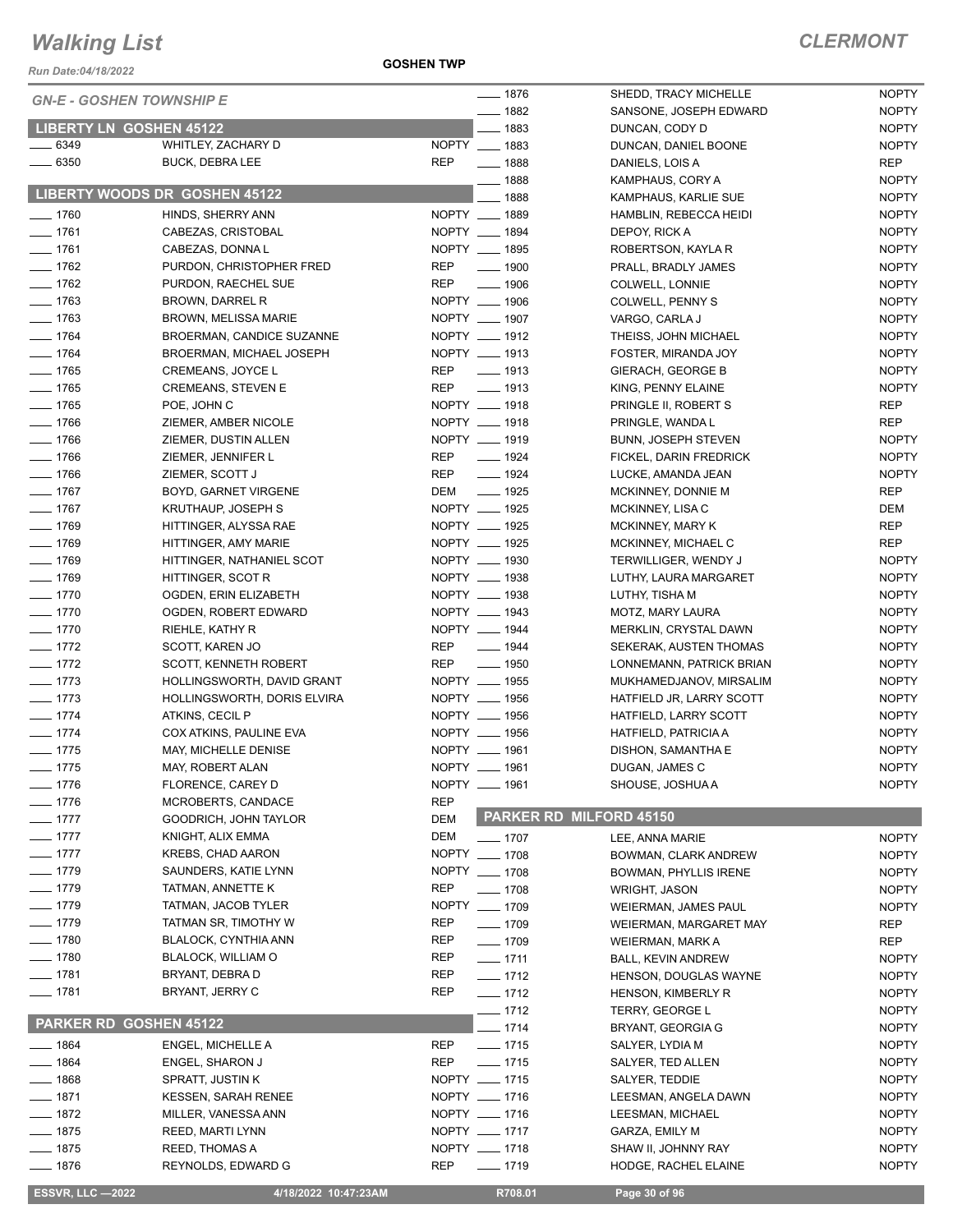*Run Date:04/18/2022*

**GOSHEN TWP**

| <b>GN-E - GOSHEN TOWNSHIP E</b> |                             |              | $- 1813$                         | HITER, JULIA A                              | <b>REP</b>                   |
|---------------------------------|-----------------------------|--------------|----------------------------------|---------------------------------------------|------------------------------|
| <b>PARKER RD MILFORD 45150</b>  |                             |              | $- 1826$<br>$- 1826$             | DOUGHMAN, RHONDA JEAN<br>DOUGHMAN, THOMAS D | <b>NOPTY</b><br><b>NOPTY</b> |
| $- 1720$                        | <b>BRAUN, KENNETH L</b>     | DEM          | $- 1829$                         | SMITH JR, GARY P                            | <b>NOPTY</b>                 |
| $- 1720$                        | BRAUN, ZACHARY AARON        | REP          | $- 1830$                         | RAMSIER, ANGELA                             | <b>NOPTY</b>                 |
| $- 1720$                        | SCHRANDT-BRAUN, BARBARA A   | DEM          | $\frac{1}{2}$ 1830               | RAMSIER, CHRISTOPHER SCOTT                  | <b>NOPTY</b>                 |
| $- 1731$                        | ALTUM, THOMAS A             |              | NOPTY - 1830                     | RAMSIER, SCOTT A                            | <b>NOPTY</b>                 |
| $- 1731$                        |                             |              | NOPTY __ 1830                    | RIEDE, HEATHER MARIE                        | <b>NOPTY</b>                 |
|                                 | <b>SCHROTEL, KIMBERLY</b>   |              |                                  |                                             |                              |
| $- 1737$                        | OWENS, DONNA MARIA          |              | NOPTY - 1840                     | HARRINGTON, SHANNON LEE                     | <b>NOPTY</b>                 |
| $- 1737$                        | OWENS, TIMOTHY W            |              | NOPTY __ 1840                    | HARTMAN HARRINGTON, LEE A                   | <b>NOPTY</b>                 |
| $\frac{1}{2}$ 1738              | <b>CURLESS, MAUREEN L</b>   | REP          | _____ 1841                       | MORRA, SARAH LOUISE                         | <b>NOPTY</b>                 |
| $- 1740$                        | CASERTA, AMANDA SUE         |              | NOPTY __ 1855                    | ASHCRAFT, JAMES ROBERT                      | <b>NOPTY</b>                 |
| $- 1744$                        | JACKSON, RUTH E             | REP          | $\frac{1}{2}$ 1855               | ASHCRAFT, JENNIFER SUE                      | <b>NOPTY</b>                 |
| $- 1744$                        | MILLS, TIMOTHY JOSEPH       | <b>REP</b>   | $- 1859$                         | ZINNECKER, DEBRA J                          | <b>DEM</b>                   |
| $- 1750$                        | HICKS, CRYSTAL              |              | NOPTY __ 1860                    | DUDNEY, CHARLES H                           | <b>REP</b>                   |
| $\frac{1}{2}$ 1750              | HICKS, RALPH AUSTIN         |              | NOPTY - 1860                     | DUDNEY, SYLVIA J                            | REP                          |
| $- 1753$                        | PETERSON, CARL G            | REP          | $- 1861$                         | <b>BLACK, MELISSA ELIZABETH</b>             | <b>NOPTY</b>                 |
| $- 1766$                        | MAINES, JOHN ARTHUR         |              | NOPTY __ 1861                    | CHAMBERS, ALLISON MAE                       | <b>NOPTY</b>                 |
| $- 1766$                        | THOMAS, BRENDA G            |              | NOPTY __ 1861                    | <b>WORLEY, JUSTIN E</b>                     | <b>NOPTY</b>                 |
| $- 1766$                        | THOMAS, PAUL W              |              | NOPTY __ 1863                    | WELLS, RETHA KAY                            | <b>NOPTY</b>                 |
| $- 1769$                        | SALYER, ELLIE M             |              | NOPTY - 1863                     | <b>WORLEY, LINDEN R</b>                     | <b>NOPTY</b>                 |
| $- 1769$                        | SALYER, GARRY               |              | NOPTY __ 1863                    | WORLEY, RETHA K                             | <b>NOPTY</b>                 |
| $-1771$                         | FIEBIG, JEANETTE MARIE      | <b>NOPTY</b> |                                  |                                             |                              |
| $- 1771$                        | FIEBIG, KENNETH R           | <b>REP</b>   | PEGGY DR GOSHEN 45122            |                                             |                              |
| $- 1775$                        | ABOOD, AMANDA CHRISTINE     |              | NOPTY __ 6415                    | WORKMAN, LARRY K                            | <b>REP</b>                   |
| $- 1775$                        | DERBY, ASHLEY N             |              | NOPTY __ 6426                    | BLEVINS, DARLENE E                          | <b>REP</b>                   |
| $- 1777$                        | ARBAUGH, HAILEY E           | REP          | $\frac{1}{2}$ 6426               | BLEVINS JR, RICHARD L                       | <b>NOPTY</b>                 |
| $-1777$                         | ARBAUGH, REBECCA J          | REP          | $-6426$                          | BLEVINS, RICHARD LEROY                      | <b>REP</b>                   |
| $- 1777$                        |                             |              |                                  |                                             |                              |
|                                 | ARBAUGH, SHELBY JO          | REP          | $- 6430$                         | <b>MORRIS, CHARLES DEAN</b>                 | <b>NOPTY</b>                 |
| $-1777$                         | LIBECAP, HOPE MARIE         |              | NOPTY __ 6430                    | <b>MORRIS, TRACY M</b>                      | <b>NOPTY</b>                 |
| <b>_____ 1777 #APT A</b>        | HILTON, CRYSTAL S           |              | NOPTY __ 6431                    | BOWLING, JESSICA LEIGH                      | <b>NOPTY</b>                 |
| $- 1778$                        | BALLINGER JR, JAMES DAVID   |              | NOPTY __ 6431                    | MCFARLAND, MARY LYNN                        | <b>NOPTY</b>                 |
| $- 1778$                        | BALLINGER, KIMBERLY J       |              | NOPTY __ 6431                    | MCFARLAND JR, RAYMOND J                     | <b>NOPTY</b>                 |
| $- 1783$                        | <b>BRADY, ANDREW SCOTT</b>  |              | NOPTY __ 6431                    | MCFARLAND SR, RAYMOND JOSEPH                | <b>NOPTY</b>                 |
| $- 1783$                        | <b>BRADY, KRISTY L</b>      |              | NOPTY __ 6431                    | NEUMANN, RACHEL LEE                         | <b>NOPTY</b>                 |
| $- 1784$                        | <b>SCARBERRY, CATHY L</b>   |              | NOPTY __ 6433                    | BOYD, JOHN T                                | <b>REP</b>                   |
| $- 1785$                        | ELLIOTT, MELISSA L          |              | NOPTY __ 6433                    | <b>WHITTON, DWAYNE ALLEN</b>                | <b>NOPTY</b>                 |
| $- 1787$                        | SARLEY, ALLISON A           |              | NOPTY __ 6434                    | BURY, JASON ALAN                            | <b>NOPTY</b>                 |
| $- 1787$                        | SARLEY, JASON M             |              | NOPTY __ 6437                    | CARLO, DEBORAH L                            | <b>NOPTY</b>                 |
| $- 1789$                        | CORDES, KAYLA FAITH         |              | NOPTY __ 6437                    | CARLO, TERRY A                              | <b>NOPTY</b>                 |
| $- 1791$                        | QUAN, KAREN S               |              | NOPTY __ 6438                    | RODGERS, DENNIS MARTIN                      | <b>NOPTY</b>                 |
| $- 1791$                        | QUAN, KATIE E               |              | NOPTY __ 6438                    | STENGER, ANGELA D                           | <b>NOPTY</b>                 |
| $- 1791$                        | QUAN, KEITH A               |              | NOPTY __ 6438                    | VAUGHAN, CASSANDRA LEA RENEY SU             | <b>NOPTY</b>                 |
| $- 1791$                        | QUAN, SHAWN H               |              | NOPTY __ 6448                    | TUSTISON, CODY THOMAS                       | <b>NOPTY</b>                 |
| $- 1791$                        | QUAN, WEE H                 |              | NOPTY __ 6455                    | <b>BOWLING, ANGILA MARIE</b>                | <b>NOPTY</b>                 |
| $- 1792$                        | CARPENTER, ANGELA G         |              | NOPTY __ 6455                    | <b>BOWLING, CURTIS LEE</b>                  | <b>NOPTY</b>                 |
| $- 1792$                        | CARPENTER, DONALD JAMES     |              | NOPTY __ 6456                    | FEUERBACHER, LARIN RICHARD                  | <b>NOPTY</b>                 |
| $- 1793$                        | BROWN, CYNTHIA LOU          |              | NOPTY __ 6457                    | WAKEFIELD, ALEXANDRIA J K                   | <b>NOPTY</b>                 |
| $- 1793$                        | BROWN, PHILLIP C            |              | NOPTY __ 6458                    | PEMBERTON, AMBHER MAREE                     | <b>NOPTY</b>                 |
| $- 1796$                        | MUELLER, LAWRENCE ROBERT    | <b>NOPTY</b> |                                  |                                             |                              |
| $-1800$                         | FREDERICK, SOLEIL ANGELINE  |              | NOPTY REEVES LN MILFORD 45150    |                                             |                              |
|                                 | HITER, ALEXANDRIA MAE       |              |                                  |                                             |                              |
| 1803                            |                             | <b>REP</b>   | NOPTY __ 5661                    | KING, MICHAEL T                             | <b>NOPTY</b>                 |
| $-1803$                         | HITER, JOSHUA EDGAR         |              | NOPTY ROLLAWAY DR LOVELAND 45140 |                                             |                              |
| $-1806$                         | OREILLY, DOLLIE ELIZABETH   |              |                                  |                                             |                              |
| $- 1806$                        | <b>WELLS, AMY MICHELLE</b>  | <b>NOPTY</b> | 6259                             | SCHMIDT, JOHN                               | <b>NOPTY</b>                 |
| $- 1806$                        | <b>WELLS, RICHARD WAYNE</b> | <b>NOPTY</b> | 6259                             | <b>SCHMIDT, SHARON L</b>                    | <b>NOPTY</b>                 |
| $-1807$                         | DOWNEY, WANDA J             | REP          | 6260                             | FELDHUES, MARK X                            | REP                          |
| $-1808$                         | SHOUSE, GARRY A             | <b>NOPTY</b> | 6260                             | FELDHUES, PAMELA F                          | REP                          |
| $- 1808$                        | SHOUSE, JULIE M             | <b>NOPTY</b> | 6263                             | DOWNS, STEPHANIE KAY                        | <b>NOPTY</b>                 |
| $- 1810$                        | FLEMING, ROBIN L            | <b>NOPTY</b> | 6263                             | DOWNS, WILLIAM B                            | <b>NOPTY</b>                 |
| $- 1810$                        | POLLOCK, SCOTT BROOKS       | <b>NOPTY</b> | 6264                             | MORAVEK, PATTY A                            | REP                          |
| $- 1812$                        | FULTZ, EDWARD E             | REP          | 6264                             | MORAVEK, PETE T                             | REP                          |
| $- 1812$                        | FULTZ, SANDRA K             | REP          |                                  |                                             |                              |
| <b>ESSVR, LLC -2022</b>         | 4/18/2022 10:47:23AM        |              | R708.01                          | Page 31 of 96                               |                              |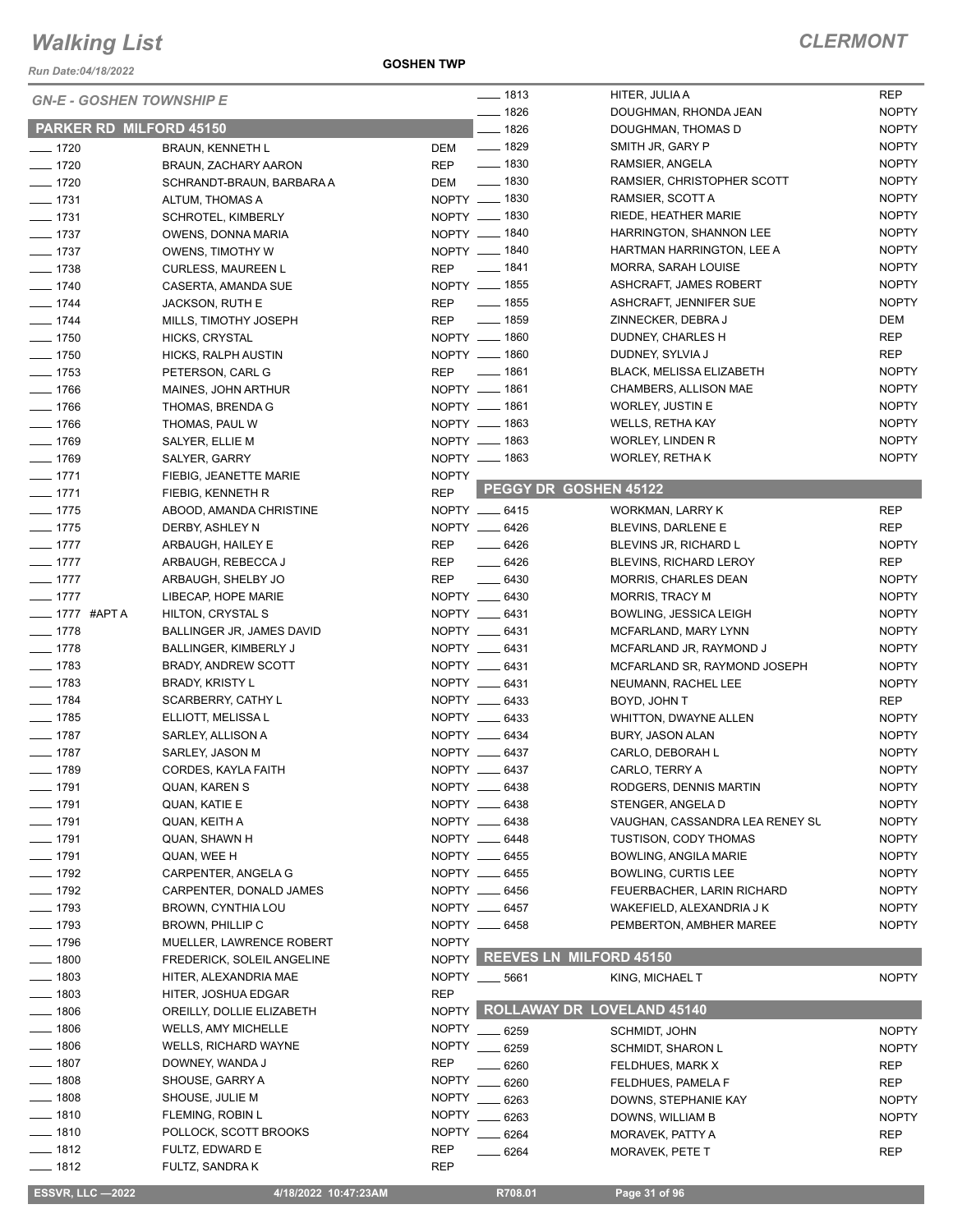*Run Date:04/18/2022*

**GOSHEN TWP**

|                    | <b>GN-E - GOSHEN TOWNSHIP E</b>    | $- 6070$                           | <b>MORRIS, LORETTA P</b>              | <b>REP</b>   |
|--------------------|------------------------------------|------------------------------------|---------------------------------------|--------------|
|                    |                                    | $-6070$                            | <b>MORRIS, MARVIN E</b>               | <b>REP</b>   |
|                    | <b>ROLLAWAY DR LOVELAND 45140</b>  | 6075                               | ROBERTS, ALVIA M                      | <b>REP</b>   |
| ___ 6267           | LINDSEY, DARRYL ALAN               | <b>NOPTY</b><br>$- 6075$           | ROBERTS, DARRELL L                    | <b>REP</b>   |
| $-6271$            | LUNSFORD, ANNA M                   | <b>REP</b><br>$- 6083$             | HANCOCK, MARCCUS D                    | <b>NOPTY</b> |
| $- 6271$           | LUNSFORD, EUGENE D                 | <b>REP</b><br>6083                 | HANCOCK, REBECCA LEE                  | <b>NOPTY</b> |
| $-6272$            | GILREATH, LAWRENCE J               | <b>NOPTY</b><br>$-6136$            | <b>HOLMES, CONNOR ELLIOT</b>          | <b>NOPTY</b> |
| $-6272$            | GILREATH, SAMANTHA DAWN            | <b>NOPTY</b><br>$- 6136$           | <b>HOLMES, DERRICK A</b>              | <b>REP</b>   |
| $-6276$            | CARRINGTON, ROSALE                 | <b>NOPTY</b><br>$- 6136$           | <b>HOLMES, JESSICA R</b>              | DEM          |
| $- 6279$           | RHOADES, EDNA E                    | <b>REP</b><br>$-6136$              | HOLMES, RANDY ALLEN                   | <b>DEM</b>   |
| $- 6279$           | RHOADES, RICHARD G                 | <b>REP</b><br>$-6144$              | <b>WEGENHART, RANDALL B</b>           | <b>NOPTY</b> |
| $-6280$            | POWERS, BRADLEY MICHAEL            | <b>NOPTY</b><br>$-6156$            | ALLEN, JUDITH A                       | <b>REP</b>   |
| $- 6283$           | STONE, TERI                        | <b>NOPTY</b><br>$- 6156$           | CANTRELL JR, BARRY FRANCIS            | <b>REP</b>   |
| $- 6284$           | COMBS, WILLIAM JOSEPH THORNSBEY    | <b>NOPTY</b><br>$\frac{1}{2}$ 6156 | CANTRELL, BETHANY NICOLE              | <b>NOPTY</b> |
| $- 6291$           | CARMAN, ANDREW R                   | <b>REP</b><br>$-6156$              | CANTRELL, SHEILA A                    | <b>REP</b>   |
| $- 6291$           | CARMAN, MARY E                     | NOPTY __ 6162                      | HALCOMB, CHRISTA FAWN                 | <b>NOPTY</b> |
| $- 6295$           | DUNLAP, KEITH E                    | NOPTY __ 6174                      | <b>BESSE, HELOISE</b>                 | <b>NOPTY</b> |
|                    |                                    | $-6174$                            | SULLIVAN, JEFFREY M                   | <b>NOPTY</b> |
|                    | ROSE LN MILFORD 45150              | 6175                               | CORCORAN, NATALIE E                   | <b>NOPTY</b> |
| $-5875$            | <b>CURRENT, TRISHIA MARIE</b>      | NOPTY __ 6175                      |                                       |              |
| $-5876$            | TIEMAN, BARBARA RAE                | NOPTY __ 6175                      | CORCORAN V, THOMAS JEFFREY            | <b>NOPTY</b> |
| $-5877$            |                                    |                                    | <b>MOEHRING, MARY CHRISTINE</b>       | <b>NOPTY</b> |
|                    | SHAVER, AMY LYNN                   | NOPTY __ 6176                      | DOBBS, BOBBY J                        | REP          |
| $-5877$            | SHAVER JR, TIMOTHY RAY             | NOPTY __ 6176                      | DOBBS, CYNTHIA MARY                   | <b>REP</b>   |
| $\frac{1}{2}$ 5880 | ROWE, CHARLES A                    | NOPTY __ 6176                      | JUDGE, CRYSTAL SUANDRA                | <b>NOPTY</b> |
| $-5880$            | ROWE, VIRGINIA LEE                 | NOPTY __ 6177                      | CORCORAN, CLAIRE B                    | <b>REP</b>   |
| 5881               | ERWIN, HERBERT G                   | NOPTY __ 6177                      | CORCORAN, KEEGAN ORYAN                | <b>NOPTY</b> |
|                    |                                    | _ 6177                             | CORCORAN, T JEFFERY                   | <b>REP</b>   |
|                    | <b>SEVENLANDS DR MILFORD 45150</b> | 6180                               | SCHWEIKERT, KATHERINE KIEFFER         | <b>NOPTY</b> |
| $- 1869$           | BYRD, JACKIE STEVEN                | NOPTY __ 6182                      | SCHLOMER, ANGELINA CHRISTINA          | <b>REP</b>   |
| $- 1881$           | CHENOWITH, MARK A                  | NOPTY __ 6182                      | <b>SCHLOMER, HALEY</b>                | <b>NOPTY</b> |
| $\frac{1}{2}$ 1881 | WETZ, CAYLAN TYLER                 | NOPTY __ 6182                      | SCHLOMER, JONATHAN D                  | <b>REP</b>   |
| $- 1881$           | WETZ, KIMBERLY S                   | NOPTY __ 6184                      | FURNISH, CHRISTOPHER A                | <b>NOPTY</b> |
| $- 1881$           | WETZ, LEONARD R                    | <b>REP</b><br>$- 6184$             | FURNISH, JACQUELYN M                  | <b>NOPTY</b> |
| $- 1884$           | <b>BARBER, LISA GAYLE</b>          | DEM<br>$- 6240$                    | COOMBS, DAVID MICHAEL                 | <b>NOPTY</b> |
| $- 1884$           | CARY, JOHN M                       | <b>REP</b><br>$-6240$              | STANFORTH, MARY L                     | DEM          |
| $- 1885$           | CRAWFORD, HOPE                     | NOPTY __ 6244                      | CASH, TREVOR CHARLES                  | <b>NOPTY</b> |
| $- 1885$           | HAVENS, RUSSELL J                  | NOPTY __ 6244                      | DAVIS, KELSEY MARIE                   | <b>NOPTY</b> |
| $- 1885$           | HAVENS, TERRI DENISE HARP          | NOPTY __ 6244                      | FERRELL, BRITNI DIANE                 | <b>NOPTY</b> |
| $- 1891$           | KEPLINGER, SEAN AUBRIE             | NOPTY __ 6248                      | GILL II, DANIEL LEE                   | <b>NOPTY</b> |
| $- 1897$           | <b>CUSTER, DELEAH S</b>            | NOPTY __ 6248                      | GILL, KELLY SUE                       | <b>NOPTY</b> |
|                    |                                    | 6250                               | NEWMAN, SKYLAR SEBASTIAN              | <b>NOPTY</b> |
|                    | STATE ROUTE 132 GOSHEN 45122       | 6252                               | DAVENPORT, BAILEY                     | <b>NOPTY</b> |
| 6051               | <b>HEMBREE, AUDREY A</b>           | NOPTY __ 6252                      | DAVENPORT, JAMES JEFFREY              | REP          |
| 6051               | HEMBREE, BILLIE JOEL               | NOPTY __ 6252                      | DAVENPORT, SHELLI L                   | REP          |
| 6056               | HILVERS, KATRINA MARIE             | NOPTY __ 6256                      | <b>WALTON, DUANE M</b>                | <b>NOPTY</b> |
|                    | OEHLER, BARBARA J                  | <b>REP</b><br>__ 6256              | <b>WALTON, RENEE C</b>                | <b>NOPTY</b> |
| 6056               | OEHLER, FREDERICK M                | <b>REP</b><br>$-6257$              | WATKINS, COREY CLIFFORD               | <b>NOPTY</b> |
| 6056               |                                    |                                    |                                       |              |
| _ 6056             | RAMMEL, JACOB EDWARD               | NOPTY __ 6257                      | WATKINS, ELIZABETH E                  | <b>REP</b>   |
| $-6060$            | GILBERT, SUSAN L                   | NOPTY __ 6257                      | WATKINS, RICHARD C                    | REP          |
| _ 6060             | KELLY, LEE A                       | NOPTY __ 6259                      | PINION, DEBBIE S                      | DEM          |
| - 6060             | RATLIFF, BARRY M                   | NOPTY __ 6260                      | LAWSON, JARED LEE                     | <b>NOPTY</b> |
| $-6060$            | RATLIFF, SHAWN G                   | NOPTY __ 6260                      | WATTERS, CATHY L                      | <b>NOPTY</b> |
| 6062               | CATAURO JR, ALBERT G               | $- 6264$<br><b>REP</b>             | SAYLOR, DENNIS R                      | <b>NOPTY</b> |
| - 6062             | CATAURO, CAROLYN J                 | 6268<br><b>REP</b>                 | <b>SEARS, KIMBERLY LYNN</b>           | <b>REP</b>   |
| 6064               | SHINKLE, DANIELLE LEE              | NOPTY __ 6269                      | BREWSAUGH, DALE THOMAS                | <b>NOPTY</b> |
| $-6064$            | SHINKLE, SHAWNA MICHELLE           | NOPTY __ 6269                      | <b>BREWSAUGH, YOSHIKO CHRISTINA R</b> | <b>NOPTY</b> |
| 6064               | SHINKLE, SHAYNE PHILLIP            | NOPTY __ 6272                      | CARTER, ELISABETH EMMI                | <b>REP</b>   |
| 6064               | SHINKLE, TODD P                    | $- 6272$<br>REP                    | CARTER JR, JACK L                     | <b>REP</b>   |
| $-6066$            | CATAURO, VINCENT A                 | NOPTY __ 6273                      | NEWMAN, GARY A                        | REP          |
| 6068               | TURNER, COURTNEY CHEYENNE          | NOPTY __ 6273                      | NEWMAN, TERESA LYNN                   | REP          |
| 6068               | TURNER JR, DALE A                  | NOPTY __ 6276                      | STEWART, CLAUDINE E                   | <b>NOPTY</b> |
| 6068               | TURNER, SONDRA J                   | NOPTY __ 6279                      | HARRISON, SUE E                       | <b>REP</b>   |
| 6068               | TURNER, WHITNEY CIERRA             | NOPTY __ 6282                      | SLUSHER, COREY DANIEL                 | <b>NOPTY</b> |

**ESSVR, LLC -2022 4/18/2022 10:47:23AM R708.01 Page 32 of 96**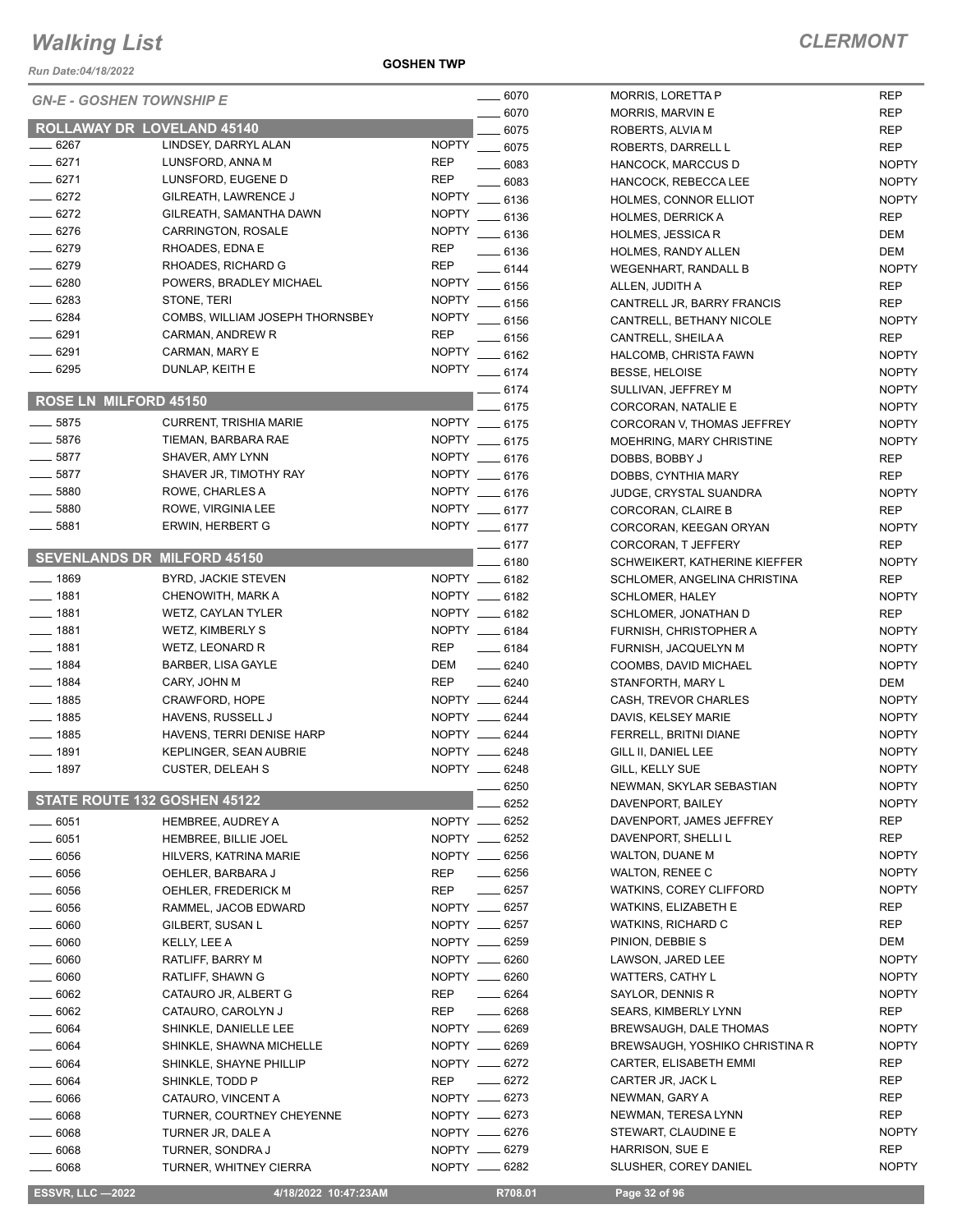*Run Date:04/18/2022*

**GOSHEN TWP**

| <b>GN-E - GOSHEN TOWNSHIP E</b><br>6339<br><b>REP</b><br>HOWARD, JENNIFER R<br><b>REP</b><br>6339<br>HOWARD, JEREMY MATTHEW<br>STATE ROUTE 132 GOSHEN 45122<br>6340<br><b>DEM</b><br>HERRERA, TORI LYNN<br>NOPTY -<br>6282<br>SLUSHER, JUSTIN P<br>6340<br><b>NOPTY</b><br>HERRERA, TYLER WILLIAM<br>6282<br>NOPTY -<br>SLUSHER, KATHY J<br><b>REP</b><br>6340<br>HERRERA, WILLIAM G<br><b>NOPTY</b><br>6283<br>WILLIAMSON, JAYNE L<br><b>DEM</b><br>6341<br><b>BANKS, GARY R</b><br>NOPTY -<br>6285<br>KANNENBERG, JANICE L<br>DEM<br>6341<br><b>BANKS, KRISTINA M</b><br>6286<br>NOPTY -<br><b>BAUGH JR, ROBERT W</b><br><b>DEM</b><br>6341<br><b>BANKS, TRAVIS</b><br><b>NOPTY</b><br>$- 6286$<br><b>BAUGH III, ROBERT W</b><br><b>NOPTY</b><br>6342<br>TAYLOR, VICKI L<br>6286<br>NOPTY -<br><b>BAUGH, ROXANN</b><br>6342<br><b>NOPTY</b><br>TAYLOR, WENDELL EUGENE<br>NOPTY -<br>6290<br>DAUGHERTY, CHARLES MICHAEL<br><b>NOPTY</b><br>- 6346<br>KETTLER, ANGELICA FAITH<br>NOPTY -<br>6290<br>DAUGHERTY, CONNIE S<br><b>NOPTY</b><br>6346<br><b>KETTLER, CHARLES WAYNE</b><br>$N$ OPTY $-$<br>6291<br>MCNELLY, LINDA F<br><b>NOPTY</b><br>6346<br>NEWMAN, BRIAN KEITH<br>$N$ OPTY $-$<br>6294<br>LITTLER, ELIZABETH ANNE<br><b>NOPTY</b><br>6347<br>STEVENS, DAVID SCOTT<br>$N$ OPTY $-$<br>$- 6294$<br>LITTLER III, RUBERT LEE<br><b>NOPTY</b><br>6347<br>STEVENS, JENNIFER DAWN<br>NOPTY -<br>6295<br>NELSON, COURTNEY ANN<br><b>NOPTY</b><br>6349<br>HUNT, LINDSEY E<br>NOPTY -<br>6295<br>NELSON, ROBERT LOHAN<br>6349<br><b>NOPTY</b><br>HUNT, RYAN T<br>6298<br>NOPTY ·<br>TAYLOR, CARL J<br><b>REP</b><br>6349<br>HUNT, THOMAS E<br><b>NOPTY</b><br>$- 6302$<br>COOK, DAVID R<br>6349<br><b>NOPTY</b><br>HUNT, VICTORIA ANN<br>6302<br>NOPTY =<br>COOK, TINA M<br>6350<br><b>NOPTY</b><br>CUMMINGS, LAURA A<br>6306<br>NOPTY -<br>MCCULLAH, ERIK W<br><b>NOPTY</b><br>6350<br><b>CUMMINGS, ROBERT WADE</b><br>6316<br><b>NOPTY</b><br>WARD JR, FRANK D<br><b>NOPTY</b><br>6350<br><b>VELAGIC, DILAN BROCK</b><br><b>NOPTY</b><br>6316<br>WARD, STEPHANIE R<br>6350<br><b>NOPTY</b><br><b>VELAGIC, OMAR</b><br><b>REP</b><br>$- 6317$<br>BEELER, JAMES M<br>6351<br><b>REP</b><br>DAY, JANET M<br>$- 6317$<br>NOPTY -<br>BEELER, LYNN DOUGHMAN<br><b>REP</b><br>6351<br>DAY, RICHARD A<br>$NOPTY =$<br>_6317 #APT 132<br>BEELER, BRITNEY ALEXANDRA<br><b>REP</b><br>6352<br>ACKERMAN, JAMES DAVID<br>NOPTY -<br>$- 6318$<br>BREWER, MICHAEL J<br>6352<br><b>REP</b><br>ACKERMAN, JO ANNE<br>NOPTY -<br>$-6318$<br>BREWER JR, MICHAEL J<br><b>REP</b><br>6353<br><b>MARTIN, MARY RUTH</b><br><b>NOPTY</b><br>$- 6318$<br>BREWER, SAUNDRA S<br><b>REP</b><br>6353<br>OGLE, KENNETH M<br>6328<br><b>NOPTY</b><br>LANGSTON, LINDA L<br><b>NOPTY</b><br>6353<br>OGLE, KEVIN KENNETH<br>$- 6328$<br><b>NOPTY</b><br>LANGSTON, ROBERT C<br>6353<br><b>REP</b><br>OGLE, MARY ANN<br>6349<br><b>REP</b><br>CAVE, ARVILLIA T<br>6354<br><b>NOPTY</b><br>PYLES, JEFFREY L<br><b>REP</b><br>6349<br>CAVE, BETTY A<br>6354<br><b>NOPTY</b><br>PYLES, MICHELLE A<br><b>NOPTY</b><br>6356<br>ASBROCK, MICHELLE KATHRYN<br>6355<br><b>NOPTY</b><br>WASSEL, ALBIN VINCENT<br>6356<br><b>NOPTY</b><br>ROBE, DAVID JOHN<br>6355<br><b>NOPTY</b><br>WASSEL, NINA LOU<br>6361<br>DEM<br><b>WILSON, AGNES S</b><br>6367<br>DEM<br>VANLIEU, KATHY M<br><b>WOODSONG CT GOSHEN 45122</b><br>6367<br>DEM<br>VANLIEU, RICHARD N<br>$- 1780$<br><b>NOPTY</b><br>CULLUM, AMANDA LYNN<br><b>REP</b><br>6377<br>KINCAID, AMELIA A<br>$\frac{1}{2}$ 1780<br><b>REP</b><br>CULLUM, DION P<br><b>REP</b><br>6383<br><b>MEYER, JON ANDREW</b><br>$- 1780$<br>CULLUM II, DION PATRICK<br><b>NOPTY</b><br>6383<br>MEYER, JULIE ELLEN<br><b>REP</b><br>$- 1780$<br><b>REP</b><br><b>CULLUM, ELIZABETH D</b><br>_ 1781<br>TELFORD FARM LN GOSHEN 45122<br>MILLION, AMANDA N<br><b>NOPTY</b><br>$- 1782$<br>DEM<br>AKERS, FRED D<br><b>NOPTY</b><br>6328<br>PECK, MILLARD ARTHUR<br>$-1782$<br>DEM<br>AKERS, LINDA LEE<br>6330<br><b>REP</b><br><b>BUTTS, GEORGE ALBERT</b><br>$- 1783$<br><b>NOPTY</b><br>TENGLER, LINDSAY KAYE<br>6330<br><b>REP</b><br><b>BUTTS, MARY EDITH</b><br>$- 1784$<br><b>NOPTY</b><br>WAKE, DENNIS SCOTT<br>6332<br>THOMPSON, AMY KATHLEEN<br>DEM<br>$- 1784$<br>WAKE, JULIE LEANNE<br><b>NOPTY</b><br><b>REP</b><br>6332<br>THOMPSON, KENNETH DAVID<br><b>NOPTY</b><br>NOPTY - 1784<br><b>WAKE, NICHOLAS SCOTT</b><br>$-6334$<br>AUTRY, BENJAMIN PAUL<br><b>NOPTY</b><br>_ 1784<br>WAKE, RYAN MATTHEW<br>$NOPTY$ -<br>$\frac{1}{2}$ 6334<br>AUTRY, JOLIE M<br>6334<br><b>NOPTY</b><br>AUTRY, LAUREN MARIE<br><b>WOODVILLE PIKE GOSHEN 45122</b><br><b>NOPTY</b><br>6334<br><b>AUTRY, MITCHELL W</b><br><b>REP</b><br>CARLTON, GERALDINE<br>—— 1737<br>6335<br><b>REP</b><br>MONTAG, ALBERT L<br>$- 1739$<br><b>NOPTY</b><br>MOORE, BRANDI M<br><b>REP</b><br>6335<br>MONTAG, CHERYL L<br>$- 1739$<br><b>NOPTY</b><br>MOORE, CHRISTOPHER LEE<br>6335<br><b>REP</b><br><b>MONTAG, MATTHEW ELLIOTT</b><br><b>REP</b><br>NOPTY - 1781<br>MCLEAN, AUDRA<br>6335<br>MONTAG, NICHOLAS CARL<br>NOPTY - 1783<br>SIEFERT, ALAN DANIEL<br>DEM<br>6336<br>PEGRAM, JACKSON CHARLES<br>$- 1783$<br><b>DEM</b><br>SIEFERT, AMY KATHLEEN<br><b>REP</b><br>6336<br>PEGRAM, MOLLIE S<br>$-1785$<br><b>NOPTY</b><br><b>RESSLER, BRANDON</b><br><b>REP</b><br>6336<br>PEGRAM, STEPHEN NARBETH<br>NOPTY - 1785<br><b>RESSLER, BRIAN WAYNE</b><br>REP<br>6337<br>PHILLIPS, MICHAEL RAY<br><b>REP</b><br>NOPTY - 1785<br><b>RESSLER, CHRISTINE RENEE</b><br>6337<br>PHILLIPS, SHEILA KAY<br>NOPTY - 1787<br><b>NOPTY</b><br>JONES, TINA MARIE<br>6337<br>SHUCK, STEPHANIE NICOLE<br>$- 1873$<br><b>NOPTY</b><br>ROYAL, ALBERT JAMES<br><b>ESSVR, LLC -2022</b><br>4/18/2022 10:47:23AM<br>R708.01<br>Page 33 of 96 |  | 6339<br>$\overline{\phantom{a}}$ | HOWARD, JASMINE R | <b>DEM</b> |
|----------------------------------------------------------------------------------------------------------------------------------------------------------------------------------------------------------------------------------------------------------------------------------------------------------------------------------------------------------------------------------------------------------------------------------------------------------------------------------------------------------------------------------------------------------------------------------------------------------------------------------------------------------------------------------------------------------------------------------------------------------------------------------------------------------------------------------------------------------------------------------------------------------------------------------------------------------------------------------------------------------------------------------------------------------------------------------------------------------------------------------------------------------------------------------------------------------------------------------------------------------------------------------------------------------------------------------------------------------------------------------------------------------------------------------------------------------------------------------------------------------------------------------------------------------------------------------------------------------------------------------------------------------------------------------------------------------------------------------------------------------------------------------------------------------------------------------------------------------------------------------------------------------------------------------------------------------------------------------------------------------------------------------------------------------------------------------------------------------------------------------------------------------------------------------------------------------------------------------------------------------------------------------------------------------------------------------------------------------------------------------------------------------------------------------------------------------------------------------------------------------------------------------------------------------------------------------------------------------------------------------------------------------------------------------------------------------------------------------------------------------------------------------------------------------------------------------------------------------------------------------------------------------------------------------------------------------------------------------------------------------------------------------------------------------------------------------------------------------------------------------------------------------------------------------------------------------------------------------------------------------------------------------------------------------------------------------------------------------------------------------------------------------------------------------------------------------------------------------------------------------------------------------------------------------------------------------------------------------------------------------------------------------------------------------------------------------------------------------------------------------------------------------------------------------------------------------------------------------------------------------------------------------------------------------------------------------------------------------------------------------------------------------------------------------------------------------------------------------------------------------------------------------------------------------------------------------------------------------------------------------------------------------------------------------------------------------------------------------------------------------------------------------------------------------------------------------------------------------------------------------------------------------------------------------------------------------------------------------------------------------------------------------------------------------------------------------------------------------------------------------------------------------------------------------------------------------------------------------------------------------------------------------------------------------------------------------------------------------------------------------------------------------------------------------------------------------------------------------------------------------------------------------------------------------------------------------------------------------------------------------------------------------------------------------------------------------------------------------------------------------------------------------------------------------------------------------------------------------------------------------------------------------------------------------------------------------------------------------------------------------------------------------------------------------------------------------------------------------------------------------------------------------------------|--|----------------------------------|-------------------|------------|
|                                                                                                                                                                                                                                                                                                                                                                                                                                                                                                                                                                                                                                                                                                                                                                                                                                                                                                                                                                                                                                                                                                                                                                                                                                                                                                                                                                                                                                                                                                                                                                                                                                                                                                                                                                                                                                                                                                                                                                                                                                                                                                                                                                                                                                                                                                                                                                                                                                                                                                                                                                                                                                                                                                                                                                                                                                                                                                                                                                                                                                                                                                                                                                                                                                                                                                                                                                                                                                                                                                                                                                                                                                                                                                                                                                                                                                                                                                                                                                                                                                                                                                                                                                                                                                                                                                                                                                                                                                                                                                                                                                                                                                                                                                                                                                                                                                                                                                                                                                                                                                                                                                                                                                                                                                                                                                                                                                                                                                                                                                                                                                                                                                                                                                                                                                                              |  |                                  |                   |            |
|                                                                                                                                                                                                                                                                                                                                                                                                                                                                                                                                                                                                                                                                                                                                                                                                                                                                                                                                                                                                                                                                                                                                                                                                                                                                                                                                                                                                                                                                                                                                                                                                                                                                                                                                                                                                                                                                                                                                                                                                                                                                                                                                                                                                                                                                                                                                                                                                                                                                                                                                                                                                                                                                                                                                                                                                                                                                                                                                                                                                                                                                                                                                                                                                                                                                                                                                                                                                                                                                                                                                                                                                                                                                                                                                                                                                                                                                                                                                                                                                                                                                                                                                                                                                                                                                                                                                                                                                                                                                                                                                                                                                                                                                                                                                                                                                                                                                                                                                                                                                                                                                                                                                                                                                                                                                                                                                                                                                                                                                                                                                                                                                                                                                                                                                                                                              |  |                                  |                   |            |
|                                                                                                                                                                                                                                                                                                                                                                                                                                                                                                                                                                                                                                                                                                                                                                                                                                                                                                                                                                                                                                                                                                                                                                                                                                                                                                                                                                                                                                                                                                                                                                                                                                                                                                                                                                                                                                                                                                                                                                                                                                                                                                                                                                                                                                                                                                                                                                                                                                                                                                                                                                                                                                                                                                                                                                                                                                                                                                                                                                                                                                                                                                                                                                                                                                                                                                                                                                                                                                                                                                                                                                                                                                                                                                                                                                                                                                                                                                                                                                                                                                                                                                                                                                                                                                                                                                                                                                                                                                                                                                                                                                                                                                                                                                                                                                                                                                                                                                                                                                                                                                                                                                                                                                                                                                                                                                                                                                                                                                                                                                                                                                                                                                                                                                                                                                                              |  |                                  |                   |            |
|                                                                                                                                                                                                                                                                                                                                                                                                                                                                                                                                                                                                                                                                                                                                                                                                                                                                                                                                                                                                                                                                                                                                                                                                                                                                                                                                                                                                                                                                                                                                                                                                                                                                                                                                                                                                                                                                                                                                                                                                                                                                                                                                                                                                                                                                                                                                                                                                                                                                                                                                                                                                                                                                                                                                                                                                                                                                                                                                                                                                                                                                                                                                                                                                                                                                                                                                                                                                                                                                                                                                                                                                                                                                                                                                                                                                                                                                                                                                                                                                                                                                                                                                                                                                                                                                                                                                                                                                                                                                                                                                                                                                                                                                                                                                                                                                                                                                                                                                                                                                                                                                                                                                                                                                                                                                                                                                                                                                                                                                                                                                                                                                                                                                                                                                                                                              |  |                                  |                   |            |
|                                                                                                                                                                                                                                                                                                                                                                                                                                                                                                                                                                                                                                                                                                                                                                                                                                                                                                                                                                                                                                                                                                                                                                                                                                                                                                                                                                                                                                                                                                                                                                                                                                                                                                                                                                                                                                                                                                                                                                                                                                                                                                                                                                                                                                                                                                                                                                                                                                                                                                                                                                                                                                                                                                                                                                                                                                                                                                                                                                                                                                                                                                                                                                                                                                                                                                                                                                                                                                                                                                                                                                                                                                                                                                                                                                                                                                                                                                                                                                                                                                                                                                                                                                                                                                                                                                                                                                                                                                                                                                                                                                                                                                                                                                                                                                                                                                                                                                                                                                                                                                                                                                                                                                                                                                                                                                                                                                                                                                                                                                                                                                                                                                                                                                                                                                                              |  |                                  |                   |            |
|                                                                                                                                                                                                                                                                                                                                                                                                                                                                                                                                                                                                                                                                                                                                                                                                                                                                                                                                                                                                                                                                                                                                                                                                                                                                                                                                                                                                                                                                                                                                                                                                                                                                                                                                                                                                                                                                                                                                                                                                                                                                                                                                                                                                                                                                                                                                                                                                                                                                                                                                                                                                                                                                                                                                                                                                                                                                                                                                                                                                                                                                                                                                                                                                                                                                                                                                                                                                                                                                                                                                                                                                                                                                                                                                                                                                                                                                                                                                                                                                                                                                                                                                                                                                                                                                                                                                                                                                                                                                                                                                                                                                                                                                                                                                                                                                                                                                                                                                                                                                                                                                                                                                                                                                                                                                                                                                                                                                                                                                                                                                                                                                                                                                                                                                                                                              |  |                                  |                   |            |
|                                                                                                                                                                                                                                                                                                                                                                                                                                                                                                                                                                                                                                                                                                                                                                                                                                                                                                                                                                                                                                                                                                                                                                                                                                                                                                                                                                                                                                                                                                                                                                                                                                                                                                                                                                                                                                                                                                                                                                                                                                                                                                                                                                                                                                                                                                                                                                                                                                                                                                                                                                                                                                                                                                                                                                                                                                                                                                                                                                                                                                                                                                                                                                                                                                                                                                                                                                                                                                                                                                                                                                                                                                                                                                                                                                                                                                                                                                                                                                                                                                                                                                                                                                                                                                                                                                                                                                                                                                                                                                                                                                                                                                                                                                                                                                                                                                                                                                                                                                                                                                                                                                                                                                                                                                                                                                                                                                                                                                                                                                                                                                                                                                                                                                                                                                                              |  |                                  |                   |            |
|                                                                                                                                                                                                                                                                                                                                                                                                                                                                                                                                                                                                                                                                                                                                                                                                                                                                                                                                                                                                                                                                                                                                                                                                                                                                                                                                                                                                                                                                                                                                                                                                                                                                                                                                                                                                                                                                                                                                                                                                                                                                                                                                                                                                                                                                                                                                                                                                                                                                                                                                                                                                                                                                                                                                                                                                                                                                                                                                                                                                                                                                                                                                                                                                                                                                                                                                                                                                                                                                                                                                                                                                                                                                                                                                                                                                                                                                                                                                                                                                                                                                                                                                                                                                                                                                                                                                                                                                                                                                                                                                                                                                                                                                                                                                                                                                                                                                                                                                                                                                                                                                                                                                                                                                                                                                                                                                                                                                                                                                                                                                                                                                                                                                                                                                                                                              |  |                                  |                   |            |
|                                                                                                                                                                                                                                                                                                                                                                                                                                                                                                                                                                                                                                                                                                                                                                                                                                                                                                                                                                                                                                                                                                                                                                                                                                                                                                                                                                                                                                                                                                                                                                                                                                                                                                                                                                                                                                                                                                                                                                                                                                                                                                                                                                                                                                                                                                                                                                                                                                                                                                                                                                                                                                                                                                                                                                                                                                                                                                                                                                                                                                                                                                                                                                                                                                                                                                                                                                                                                                                                                                                                                                                                                                                                                                                                                                                                                                                                                                                                                                                                                                                                                                                                                                                                                                                                                                                                                                                                                                                                                                                                                                                                                                                                                                                                                                                                                                                                                                                                                                                                                                                                                                                                                                                                                                                                                                                                                                                                                                                                                                                                                                                                                                                                                                                                                                                              |  |                                  |                   |            |
|                                                                                                                                                                                                                                                                                                                                                                                                                                                                                                                                                                                                                                                                                                                                                                                                                                                                                                                                                                                                                                                                                                                                                                                                                                                                                                                                                                                                                                                                                                                                                                                                                                                                                                                                                                                                                                                                                                                                                                                                                                                                                                                                                                                                                                                                                                                                                                                                                                                                                                                                                                                                                                                                                                                                                                                                                                                                                                                                                                                                                                                                                                                                                                                                                                                                                                                                                                                                                                                                                                                                                                                                                                                                                                                                                                                                                                                                                                                                                                                                                                                                                                                                                                                                                                                                                                                                                                                                                                                                                                                                                                                                                                                                                                                                                                                                                                                                                                                                                                                                                                                                                                                                                                                                                                                                                                                                                                                                                                                                                                                                                                                                                                                                                                                                                                                              |  |                                  |                   |            |
|                                                                                                                                                                                                                                                                                                                                                                                                                                                                                                                                                                                                                                                                                                                                                                                                                                                                                                                                                                                                                                                                                                                                                                                                                                                                                                                                                                                                                                                                                                                                                                                                                                                                                                                                                                                                                                                                                                                                                                                                                                                                                                                                                                                                                                                                                                                                                                                                                                                                                                                                                                                                                                                                                                                                                                                                                                                                                                                                                                                                                                                                                                                                                                                                                                                                                                                                                                                                                                                                                                                                                                                                                                                                                                                                                                                                                                                                                                                                                                                                                                                                                                                                                                                                                                                                                                                                                                                                                                                                                                                                                                                                                                                                                                                                                                                                                                                                                                                                                                                                                                                                                                                                                                                                                                                                                                                                                                                                                                                                                                                                                                                                                                                                                                                                                                                              |  |                                  |                   |            |
|                                                                                                                                                                                                                                                                                                                                                                                                                                                                                                                                                                                                                                                                                                                                                                                                                                                                                                                                                                                                                                                                                                                                                                                                                                                                                                                                                                                                                                                                                                                                                                                                                                                                                                                                                                                                                                                                                                                                                                                                                                                                                                                                                                                                                                                                                                                                                                                                                                                                                                                                                                                                                                                                                                                                                                                                                                                                                                                                                                                                                                                                                                                                                                                                                                                                                                                                                                                                                                                                                                                                                                                                                                                                                                                                                                                                                                                                                                                                                                                                                                                                                                                                                                                                                                                                                                                                                                                                                                                                                                                                                                                                                                                                                                                                                                                                                                                                                                                                                                                                                                                                                                                                                                                                                                                                                                                                                                                                                                                                                                                                                                                                                                                                                                                                                                                              |  |                                  |                   |            |
|                                                                                                                                                                                                                                                                                                                                                                                                                                                                                                                                                                                                                                                                                                                                                                                                                                                                                                                                                                                                                                                                                                                                                                                                                                                                                                                                                                                                                                                                                                                                                                                                                                                                                                                                                                                                                                                                                                                                                                                                                                                                                                                                                                                                                                                                                                                                                                                                                                                                                                                                                                                                                                                                                                                                                                                                                                                                                                                                                                                                                                                                                                                                                                                                                                                                                                                                                                                                                                                                                                                                                                                                                                                                                                                                                                                                                                                                                                                                                                                                                                                                                                                                                                                                                                                                                                                                                                                                                                                                                                                                                                                                                                                                                                                                                                                                                                                                                                                                                                                                                                                                                                                                                                                                                                                                                                                                                                                                                                                                                                                                                                                                                                                                                                                                                                                              |  |                                  |                   |            |
|                                                                                                                                                                                                                                                                                                                                                                                                                                                                                                                                                                                                                                                                                                                                                                                                                                                                                                                                                                                                                                                                                                                                                                                                                                                                                                                                                                                                                                                                                                                                                                                                                                                                                                                                                                                                                                                                                                                                                                                                                                                                                                                                                                                                                                                                                                                                                                                                                                                                                                                                                                                                                                                                                                                                                                                                                                                                                                                                                                                                                                                                                                                                                                                                                                                                                                                                                                                                                                                                                                                                                                                                                                                                                                                                                                                                                                                                                                                                                                                                                                                                                                                                                                                                                                                                                                                                                                                                                                                                                                                                                                                                                                                                                                                                                                                                                                                                                                                                                                                                                                                                                                                                                                                                                                                                                                                                                                                                                                                                                                                                                                                                                                                                                                                                                                                              |  |                                  |                   |            |
|                                                                                                                                                                                                                                                                                                                                                                                                                                                                                                                                                                                                                                                                                                                                                                                                                                                                                                                                                                                                                                                                                                                                                                                                                                                                                                                                                                                                                                                                                                                                                                                                                                                                                                                                                                                                                                                                                                                                                                                                                                                                                                                                                                                                                                                                                                                                                                                                                                                                                                                                                                                                                                                                                                                                                                                                                                                                                                                                                                                                                                                                                                                                                                                                                                                                                                                                                                                                                                                                                                                                                                                                                                                                                                                                                                                                                                                                                                                                                                                                                                                                                                                                                                                                                                                                                                                                                                                                                                                                                                                                                                                                                                                                                                                                                                                                                                                                                                                                                                                                                                                                                                                                                                                                                                                                                                                                                                                                                                                                                                                                                                                                                                                                                                                                                                                              |  |                                  |                   |            |
|                                                                                                                                                                                                                                                                                                                                                                                                                                                                                                                                                                                                                                                                                                                                                                                                                                                                                                                                                                                                                                                                                                                                                                                                                                                                                                                                                                                                                                                                                                                                                                                                                                                                                                                                                                                                                                                                                                                                                                                                                                                                                                                                                                                                                                                                                                                                                                                                                                                                                                                                                                                                                                                                                                                                                                                                                                                                                                                                                                                                                                                                                                                                                                                                                                                                                                                                                                                                                                                                                                                                                                                                                                                                                                                                                                                                                                                                                                                                                                                                                                                                                                                                                                                                                                                                                                                                                                                                                                                                                                                                                                                                                                                                                                                                                                                                                                                                                                                                                                                                                                                                                                                                                                                                                                                                                                                                                                                                                                                                                                                                                                                                                                                                                                                                                                                              |  |                                  |                   |            |
|                                                                                                                                                                                                                                                                                                                                                                                                                                                                                                                                                                                                                                                                                                                                                                                                                                                                                                                                                                                                                                                                                                                                                                                                                                                                                                                                                                                                                                                                                                                                                                                                                                                                                                                                                                                                                                                                                                                                                                                                                                                                                                                                                                                                                                                                                                                                                                                                                                                                                                                                                                                                                                                                                                                                                                                                                                                                                                                                                                                                                                                                                                                                                                                                                                                                                                                                                                                                                                                                                                                                                                                                                                                                                                                                                                                                                                                                                                                                                                                                                                                                                                                                                                                                                                                                                                                                                                                                                                                                                                                                                                                                                                                                                                                                                                                                                                                                                                                                                                                                                                                                                                                                                                                                                                                                                                                                                                                                                                                                                                                                                                                                                                                                                                                                                                                              |  |                                  |                   |            |
|                                                                                                                                                                                                                                                                                                                                                                                                                                                                                                                                                                                                                                                                                                                                                                                                                                                                                                                                                                                                                                                                                                                                                                                                                                                                                                                                                                                                                                                                                                                                                                                                                                                                                                                                                                                                                                                                                                                                                                                                                                                                                                                                                                                                                                                                                                                                                                                                                                                                                                                                                                                                                                                                                                                                                                                                                                                                                                                                                                                                                                                                                                                                                                                                                                                                                                                                                                                                                                                                                                                                                                                                                                                                                                                                                                                                                                                                                                                                                                                                                                                                                                                                                                                                                                                                                                                                                                                                                                                                                                                                                                                                                                                                                                                                                                                                                                                                                                                                                                                                                                                                                                                                                                                                                                                                                                                                                                                                                                                                                                                                                                                                                                                                                                                                                                                              |  |                                  |                   |            |
|                                                                                                                                                                                                                                                                                                                                                                                                                                                                                                                                                                                                                                                                                                                                                                                                                                                                                                                                                                                                                                                                                                                                                                                                                                                                                                                                                                                                                                                                                                                                                                                                                                                                                                                                                                                                                                                                                                                                                                                                                                                                                                                                                                                                                                                                                                                                                                                                                                                                                                                                                                                                                                                                                                                                                                                                                                                                                                                                                                                                                                                                                                                                                                                                                                                                                                                                                                                                                                                                                                                                                                                                                                                                                                                                                                                                                                                                                                                                                                                                                                                                                                                                                                                                                                                                                                                                                                                                                                                                                                                                                                                                                                                                                                                                                                                                                                                                                                                                                                                                                                                                                                                                                                                                                                                                                                                                                                                                                                                                                                                                                                                                                                                                                                                                                                                              |  |                                  |                   |            |
|                                                                                                                                                                                                                                                                                                                                                                                                                                                                                                                                                                                                                                                                                                                                                                                                                                                                                                                                                                                                                                                                                                                                                                                                                                                                                                                                                                                                                                                                                                                                                                                                                                                                                                                                                                                                                                                                                                                                                                                                                                                                                                                                                                                                                                                                                                                                                                                                                                                                                                                                                                                                                                                                                                                                                                                                                                                                                                                                                                                                                                                                                                                                                                                                                                                                                                                                                                                                                                                                                                                                                                                                                                                                                                                                                                                                                                                                                                                                                                                                                                                                                                                                                                                                                                                                                                                                                                                                                                                                                                                                                                                                                                                                                                                                                                                                                                                                                                                                                                                                                                                                                                                                                                                                                                                                                                                                                                                                                                                                                                                                                                                                                                                                                                                                                                                              |  |                                  |                   |            |
|                                                                                                                                                                                                                                                                                                                                                                                                                                                                                                                                                                                                                                                                                                                                                                                                                                                                                                                                                                                                                                                                                                                                                                                                                                                                                                                                                                                                                                                                                                                                                                                                                                                                                                                                                                                                                                                                                                                                                                                                                                                                                                                                                                                                                                                                                                                                                                                                                                                                                                                                                                                                                                                                                                                                                                                                                                                                                                                                                                                                                                                                                                                                                                                                                                                                                                                                                                                                                                                                                                                                                                                                                                                                                                                                                                                                                                                                                                                                                                                                                                                                                                                                                                                                                                                                                                                                                                                                                                                                                                                                                                                                                                                                                                                                                                                                                                                                                                                                                                                                                                                                                                                                                                                                                                                                                                                                                                                                                                                                                                                                                                                                                                                                                                                                                                                              |  |                                  |                   |            |
|                                                                                                                                                                                                                                                                                                                                                                                                                                                                                                                                                                                                                                                                                                                                                                                                                                                                                                                                                                                                                                                                                                                                                                                                                                                                                                                                                                                                                                                                                                                                                                                                                                                                                                                                                                                                                                                                                                                                                                                                                                                                                                                                                                                                                                                                                                                                                                                                                                                                                                                                                                                                                                                                                                                                                                                                                                                                                                                                                                                                                                                                                                                                                                                                                                                                                                                                                                                                                                                                                                                                                                                                                                                                                                                                                                                                                                                                                                                                                                                                                                                                                                                                                                                                                                                                                                                                                                                                                                                                                                                                                                                                                                                                                                                                                                                                                                                                                                                                                                                                                                                                                                                                                                                                                                                                                                                                                                                                                                                                                                                                                                                                                                                                                                                                                                                              |  |                                  |                   |            |
|                                                                                                                                                                                                                                                                                                                                                                                                                                                                                                                                                                                                                                                                                                                                                                                                                                                                                                                                                                                                                                                                                                                                                                                                                                                                                                                                                                                                                                                                                                                                                                                                                                                                                                                                                                                                                                                                                                                                                                                                                                                                                                                                                                                                                                                                                                                                                                                                                                                                                                                                                                                                                                                                                                                                                                                                                                                                                                                                                                                                                                                                                                                                                                                                                                                                                                                                                                                                                                                                                                                                                                                                                                                                                                                                                                                                                                                                                                                                                                                                                                                                                                                                                                                                                                                                                                                                                                                                                                                                                                                                                                                                                                                                                                                                                                                                                                                                                                                                                                                                                                                                                                                                                                                                                                                                                                                                                                                                                                                                                                                                                                                                                                                                                                                                                                                              |  |                                  |                   |            |
|                                                                                                                                                                                                                                                                                                                                                                                                                                                                                                                                                                                                                                                                                                                                                                                                                                                                                                                                                                                                                                                                                                                                                                                                                                                                                                                                                                                                                                                                                                                                                                                                                                                                                                                                                                                                                                                                                                                                                                                                                                                                                                                                                                                                                                                                                                                                                                                                                                                                                                                                                                                                                                                                                                                                                                                                                                                                                                                                                                                                                                                                                                                                                                                                                                                                                                                                                                                                                                                                                                                                                                                                                                                                                                                                                                                                                                                                                                                                                                                                                                                                                                                                                                                                                                                                                                                                                                                                                                                                                                                                                                                                                                                                                                                                                                                                                                                                                                                                                                                                                                                                                                                                                                                                                                                                                                                                                                                                                                                                                                                                                                                                                                                                                                                                                                                              |  |                                  |                   |            |
|                                                                                                                                                                                                                                                                                                                                                                                                                                                                                                                                                                                                                                                                                                                                                                                                                                                                                                                                                                                                                                                                                                                                                                                                                                                                                                                                                                                                                                                                                                                                                                                                                                                                                                                                                                                                                                                                                                                                                                                                                                                                                                                                                                                                                                                                                                                                                                                                                                                                                                                                                                                                                                                                                                                                                                                                                                                                                                                                                                                                                                                                                                                                                                                                                                                                                                                                                                                                                                                                                                                                                                                                                                                                                                                                                                                                                                                                                                                                                                                                                                                                                                                                                                                                                                                                                                                                                                                                                                                                                                                                                                                                                                                                                                                                                                                                                                                                                                                                                                                                                                                                                                                                                                                                                                                                                                                                                                                                                                                                                                                                                                                                                                                                                                                                                                                              |  |                                  |                   |            |
|                                                                                                                                                                                                                                                                                                                                                                                                                                                                                                                                                                                                                                                                                                                                                                                                                                                                                                                                                                                                                                                                                                                                                                                                                                                                                                                                                                                                                                                                                                                                                                                                                                                                                                                                                                                                                                                                                                                                                                                                                                                                                                                                                                                                                                                                                                                                                                                                                                                                                                                                                                                                                                                                                                                                                                                                                                                                                                                                                                                                                                                                                                                                                                                                                                                                                                                                                                                                                                                                                                                                                                                                                                                                                                                                                                                                                                                                                                                                                                                                                                                                                                                                                                                                                                                                                                                                                                                                                                                                                                                                                                                                                                                                                                                                                                                                                                                                                                                                                                                                                                                                                                                                                                                                                                                                                                                                                                                                                                                                                                                                                                                                                                                                                                                                                                                              |  |                                  |                   |            |
|                                                                                                                                                                                                                                                                                                                                                                                                                                                                                                                                                                                                                                                                                                                                                                                                                                                                                                                                                                                                                                                                                                                                                                                                                                                                                                                                                                                                                                                                                                                                                                                                                                                                                                                                                                                                                                                                                                                                                                                                                                                                                                                                                                                                                                                                                                                                                                                                                                                                                                                                                                                                                                                                                                                                                                                                                                                                                                                                                                                                                                                                                                                                                                                                                                                                                                                                                                                                                                                                                                                                                                                                                                                                                                                                                                                                                                                                                                                                                                                                                                                                                                                                                                                                                                                                                                                                                                                                                                                                                                                                                                                                                                                                                                                                                                                                                                                                                                                                                                                                                                                                                                                                                                                                                                                                                                                                                                                                                                                                                                                                                                                                                                                                                                                                                                                              |  |                                  |                   |            |
|                                                                                                                                                                                                                                                                                                                                                                                                                                                                                                                                                                                                                                                                                                                                                                                                                                                                                                                                                                                                                                                                                                                                                                                                                                                                                                                                                                                                                                                                                                                                                                                                                                                                                                                                                                                                                                                                                                                                                                                                                                                                                                                                                                                                                                                                                                                                                                                                                                                                                                                                                                                                                                                                                                                                                                                                                                                                                                                                                                                                                                                                                                                                                                                                                                                                                                                                                                                                                                                                                                                                                                                                                                                                                                                                                                                                                                                                                                                                                                                                                                                                                                                                                                                                                                                                                                                                                                                                                                                                                                                                                                                                                                                                                                                                                                                                                                                                                                                                                                                                                                                                                                                                                                                                                                                                                                                                                                                                                                                                                                                                                                                                                                                                                                                                                                                              |  |                                  |                   |            |
|                                                                                                                                                                                                                                                                                                                                                                                                                                                                                                                                                                                                                                                                                                                                                                                                                                                                                                                                                                                                                                                                                                                                                                                                                                                                                                                                                                                                                                                                                                                                                                                                                                                                                                                                                                                                                                                                                                                                                                                                                                                                                                                                                                                                                                                                                                                                                                                                                                                                                                                                                                                                                                                                                                                                                                                                                                                                                                                                                                                                                                                                                                                                                                                                                                                                                                                                                                                                                                                                                                                                                                                                                                                                                                                                                                                                                                                                                                                                                                                                                                                                                                                                                                                                                                                                                                                                                                                                                                                                                                                                                                                                                                                                                                                                                                                                                                                                                                                                                                                                                                                                                                                                                                                                                                                                                                                                                                                                                                                                                                                                                                                                                                                                                                                                                                                              |  |                                  |                   |            |
|                                                                                                                                                                                                                                                                                                                                                                                                                                                                                                                                                                                                                                                                                                                                                                                                                                                                                                                                                                                                                                                                                                                                                                                                                                                                                                                                                                                                                                                                                                                                                                                                                                                                                                                                                                                                                                                                                                                                                                                                                                                                                                                                                                                                                                                                                                                                                                                                                                                                                                                                                                                                                                                                                                                                                                                                                                                                                                                                                                                                                                                                                                                                                                                                                                                                                                                                                                                                                                                                                                                                                                                                                                                                                                                                                                                                                                                                                                                                                                                                                                                                                                                                                                                                                                                                                                                                                                                                                                                                                                                                                                                                                                                                                                                                                                                                                                                                                                                                                                                                                                                                                                                                                                                                                                                                                                                                                                                                                                                                                                                                                                                                                                                                                                                                                                                              |  |                                  |                   |            |
|                                                                                                                                                                                                                                                                                                                                                                                                                                                                                                                                                                                                                                                                                                                                                                                                                                                                                                                                                                                                                                                                                                                                                                                                                                                                                                                                                                                                                                                                                                                                                                                                                                                                                                                                                                                                                                                                                                                                                                                                                                                                                                                                                                                                                                                                                                                                                                                                                                                                                                                                                                                                                                                                                                                                                                                                                                                                                                                                                                                                                                                                                                                                                                                                                                                                                                                                                                                                                                                                                                                                                                                                                                                                                                                                                                                                                                                                                                                                                                                                                                                                                                                                                                                                                                                                                                                                                                                                                                                                                                                                                                                                                                                                                                                                                                                                                                                                                                                                                                                                                                                                                                                                                                                                                                                                                                                                                                                                                                                                                                                                                                                                                                                                                                                                                                                              |  |                                  |                   |            |
|                                                                                                                                                                                                                                                                                                                                                                                                                                                                                                                                                                                                                                                                                                                                                                                                                                                                                                                                                                                                                                                                                                                                                                                                                                                                                                                                                                                                                                                                                                                                                                                                                                                                                                                                                                                                                                                                                                                                                                                                                                                                                                                                                                                                                                                                                                                                                                                                                                                                                                                                                                                                                                                                                                                                                                                                                                                                                                                                                                                                                                                                                                                                                                                                                                                                                                                                                                                                                                                                                                                                                                                                                                                                                                                                                                                                                                                                                                                                                                                                                                                                                                                                                                                                                                                                                                                                                                                                                                                                                                                                                                                                                                                                                                                                                                                                                                                                                                                                                                                                                                                                                                                                                                                                                                                                                                                                                                                                                                                                                                                                                                                                                                                                                                                                                                                              |  |                                  |                   |            |
|                                                                                                                                                                                                                                                                                                                                                                                                                                                                                                                                                                                                                                                                                                                                                                                                                                                                                                                                                                                                                                                                                                                                                                                                                                                                                                                                                                                                                                                                                                                                                                                                                                                                                                                                                                                                                                                                                                                                                                                                                                                                                                                                                                                                                                                                                                                                                                                                                                                                                                                                                                                                                                                                                                                                                                                                                                                                                                                                                                                                                                                                                                                                                                                                                                                                                                                                                                                                                                                                                                                                                                                                                                                                                                                                                                                                                                                                                                                                                                                                                                                                                                                                                                                                                                                                                                                                                                                                                                                                                                                                                                                                                                                                                                                                                                                                                                                                                                                                                                                                                                                                                                                                                                                                                                                                                                                                                                                                                                                                                                                                                                                                                                                                                                                                                                                              |  |                                  |                   |            |
|                                                                                                                                                                                                                                                                                                                                                                                                                                                                                                                                                                                                                                                                                                                                                                                                                                                                                                                                                                                                                                                                                                                                                                                                                                                                                                                                                                                                                                                                                                                                                                                                                                                                                                                                                                                                                                                                                                                                                                                                                                                                                                                                                                                                                                                                                                                                                                                                                                                                                                                                                                                                                                                                                                                                                                                                                                                                                                                                                                                                                                                                                                                                                                                                                                                                                                                                                                                                                                                                                                                                                                                                                                                                                                                                                                                                                                                                                                                                                                                                                                                                                                                                                                                                                                                                                                                                                                                                                                                                                                                                                                                                                                                                                                                                                                                                                                                                                                                                                                                                                                                                                                                                                                                                                                                                                                                                                                                                                                                                                                                                                                                                                                                                                                                                                                                              |  |                                  |                   |            |
|                                                                                                                                                                                                                                                                                                                                                                                                                                                                                                                                                                                                                                                                                                                                                                                                                                                                                                                                                                                                                                                                                                                                                                                                                                                                                                                                                                                                                                                                                                                                                                                                                                                                                                                                                                                                                                                                                                                                                                                                                                                                                                                                                                                                                                                                                                                                                                                                                                                                                                                                                                                                                                                                                                                                                                                                                                                                                                                                                                                                                                                                                                                                                                                                                                                                                                                                                                                                                                                                                                                                                                                                                                                                                                                                                                                                                                                                                                                                                                                                                                                                                                                                                                                                                                                                                                                                                                                                                                                                                                                                                                                                                                                                                                                                                                                                                                                                                                                                                                                                                                                                                                                                                                                                                                                                                                                                                                                                                                                                                                                                                                                                                                                                                                                                                                                              |  |                                  |                   |            |
|                                                                                                                                                                                                                                                                                                                                                                                                                                                                                                                                                                                                                                                                                                                                                                                                                                                                                                                                                                                                                                                                                                                                                                                                                                                                                                                                                                                                                                                                                                                                                                                                                                                                                                                                                                                                                                                                                                                                                                                                                                                                                                                                                                                                                                                                                                                                                                                                                                                                                                                                                                                                                                                                                                                                                                                                                                                                                                                                                                                                                                                                                                                                                                                                                                                                                                                                                                                                                                                                                                                                                                                                                                                                                                                                                                                                                                                                                                                                                                                                                                                                                                                                                                                                                                                                                                                                                                                                                                                                                                                                                                                                                                                                                                                                                                                                                                                                                                                                                                                                                                                                                                                                                                                                                                                                                                                                                                                                                                                                                                                                                                                                                                                                                                                                                                                              |  |                                  |                   |            |
|                                                                                                                                                                                                                                                                                                                                                                                                                                                                                                                                                                                                                                                                                                                                                                                                                                                                                                                                                                                                                                                                                                                                                                                                                                                                                                                                                                                                                                                                                                                                                                                                                                                                                                                                                                                                                                                                                                                                                                                                                                                                                                                                                                                                                                                                                                                                                                                                                                                                                                                                                                                                                                                                                                                                                                                                                                                                                                                                                                                                                                                                                                                                                                                                                                                                                                                                                                                                                                                                                                                                                                                                                                                                                                                                                                                                                                                                                                                                                                                                                                                                                                                                                                                                                                                                                                                                                                                                                                                                                                                                                                                                                                                                                                                                                                                                                                                                                                                                                                                                                                                                                                                                                                                                                                                                                                                                                                                                                                                                                                                                                                                                                                                                                                                                                                                              |  |                                  |                   |            |
|                                                                                                                                                                                                                                                                                                                                                                                                                                                                                                                                                                                                                                                                                                                                                                                                                                                                                                                                                                                                                                                                                                                                                                                                                                                                                                                                                                                                                                                                                                                                                                                                                                                                                                                                                                                                                                                                                                                                                                                                                                                                                                                                                                                                                                                                                                                                                                                                                                                                                                                                                                                                                                                                                                                                                                                                                                                                                                                                                                                                                                                                                                                                                                                                                                                                                                                                                                                                                                                                                                                                                                                                                                                                                                                                                                                                                                                                                                                                                                                                                                                                                                                                                                                                                                                                                                                                                                                                                                                                                                                                                                                                                                                                                                                                                                                                                                                                                                                                                                                                                                                                                                                                                                                                                                                                                                                                                                                                                                                                                                                                                                                                                                                                                                                                                                                              |  |                                  |                   |            |
|                                                                                                                                                                                                                                                                                                                                                                                                                                                                                                                                                                                                                                                                                                                                                                                                                                                                                                                                                                                                                                                                                                                                                                                                                                                                                                                                                                                                                                                                                                                                                                                                                                                                                                                                                                                                                                                                                                                                                                                                                                                                                                                                                                                                                                                                                                                                                                                                                                                                                                                                                                                                                                                                                                                                                                                                                                                                                                                                                                                                                                                                                                                                                                                                                                                                                                                                                                                                                                                                                                                                                                                                                                                                                                                                                                                                                                                                                                                                                                                                                                                                                                                                                                                                                                                                                                                                                                                                                                                                                                                                                                                                                                                                                                                                                                                                                                                                                                                                                                                                                                                                                                                                                                                                                                                                                                                                                                                                                                                                                                                                                                                                                                                                                                                                                                                              |  |                                  |                   |            |
|                                                                                                                                                                                                                                                                                                                                                                                                                                                                                                                                                                                                                                                                                                                                                                                                                                                                                                                                                                                                                                                                                                                                                                                                                                                                                                                                                                                                                                                                                                                                                                                                                                                                                                                                                                                                                                                                                                                                                                                                                                                                                                                                                                                                                                                                                                                                                                                                                                                                                                                                                                                                                                                                                                                                                                                                                                                                                                                                                                                                                                                                                                                                                                                                                                                                                                                                                                                                                                                                                                                                                                                                                                                                                                                                                                                                                                                                                                                                                                                                                                                                                                                                                                                                                                                                                                                                                                                                                                                                                                                                                                                                                                                                                                                                                                                                                                                                                                                                                                                                                                                                                                                                                                                                                                                                                                                                                                                                                                                                                                                                                                                                                                                                                                                                                                                              |  |                                  |                   |            |
|                                                                                                                                                                                                                                                                                                                                                                                                                                                                                                                                                                                                                                                                                                                                                                                                                                                                                                                                                                                                                                                                                                                                                                                                                                                                                                                                                                                                                                                                                                                                                                                                                                                                                                                                                                                                                                                                                                                                                                                                                                                                                                                                                                                                                                                                                                                                                                                                                                                                                                                                                                                                                                                                                                                                                                                                                                                                                                                                                                                                                                                                                                                                                                                                                                                                                                                                                                                                                                                                                                                                                                                                                                                                                                                                                                                                                                                                                                                                                                                                                                                                                                                                                                                                                                                                                                                                                                                                                                                                                                                                                                                                                                                                                                                                                                                                                                                                                                                                                                                                                                                                                                                                                                                                                                                                                                                                                                                                                                                                                                                                                                                                                                                                                                                                                                                              |  |                                  |                   |            |
|                                                                                                                                                                                                                                                                                                                                                                                                                                                                                                                                                                                                                                                                                                                                                                                                                                                                                                                                                                                                                                                                                                                                                                                                                                                                                                                                                                                                                                                                                                                                                                                                                                                                                                                                                                                                                                                                                                                                                                                                                                                                                                                                                                                                                                                                                                                                                                                                                                                                                                                                                                                                                                                                                                                                                                                                                                                                                                                                                                                                                                                                                                                                                                                                                                                                                                                                                                                                                                                                                                                                                                                                                                                                                                                                                                                                                                                                                                                                                                                                                                                                                                                                                                                                                                                                                                                                                                                                                                                                                                                                                                                                                                                                                                                                                                                                                                                                                                                                                                                                                                                                                                                                                                                                                                                                                                                                                                                                                                                                                                                                                                                                                                                                                                                                                                                              |  |                                  |                   |            |
|                                                                                                                                                                                                                                                                                                                                                                                                                                                                                                                                                                                                                                                                                                                                                                                                                                                                                                                                                                                                                                                                                                                                                                                                                                                                                                                                                                                                                                                                                                                                                                                                                                                                                                                                                                                                                                                                                                                                                                                                                                                                                                                                                                                                                                                                                                                                                                                                                                                                                                                                                                                                                                                                                                                                                                                                                                                                                                                                                                                                                                                                                                                                                                                                                                                                                                                                                                                                                                                                                                                                                                                                                                                                                                                                                                                                                                                                                                                                                                                                                                                                                                                                                                                                                                                                                                                                                                                                                                                                                                                                                                                                                                                                                                                                                                                                                                                                                                                                                                                                                                                                                                                                                                                                                                                                                                                                                                                                                                                                                                                                                                                                                                                                                                                                                                                              |  |                                  |                   |            |
|                                                                                                                                                                                                                                                                                                                                                                                                                                                                                                                                                                                                                                                                                                                                                                                                                                                                                                                                                                                                                                                                                                                                                                                                                                                                                                                                                                                                                                                                                                                                                                                                                                                                                                                                                                                                                                                                                                                                                                                                                                                                                                                                                                                                                                                                                                                                                                                                                                                                                                                                                                                                                                                                                                                                                                                                                                                                                                                                                                                                                                                                                                                                                                                                                                                                                                                                                                                                                                                                                                                                                                                                                                                                                                                                                                                                                                                                                                                                                                                                                                                                                                                                                                                                                                                                                                                                                                                                                                                                                                                                                                                                                                                                                                                                                                                                                                                                                                                                                                                                                                                                                                                                                                                                                                                                                                                                                                                                                                                                                                                                                                                                                                                                                                                                                                                              |  |                                  |                   |            |
|                                                                                                                                                                                                                                                                                                                                                                                                                                                                                                                                                                                                                                                                                                                                                                                                                                                                                                                                                                                                                                                                                                                                                                                                                                                                                                                                                                                                                                                                                                                                                                                                                                                                                                                                                                                                                                                                                                                                                                                                                                                                                                                                                                                                                                                                                                                                                                                                                                                                                                                                                                                                                                                                                                                                                                                                                                                                                                                                                                                                                                                                                                                                                                                                                                                                                                                                                                                                                                                                                                                                                                                                                                                                                                                                                                                                                                                                                                                                                                                                                                                                                                                                                                                                                                                                                                                                                                                                                                                                                                                                                                                                                                                                                                                                                                                                                                                                                                                                                                                                                                                                                                                                                                                                                                                                                                                                                                                                                                                                                                                                                                                                                                                                                                                                                                                              |  |                                  |                   |            |
|                                                                                                                                                                                                                                                                                                                                                                                                                                                                                                                                                                                                                                                                                                                                                                                                                                                                                                                                                                                                                                                                                                                                                                                                                                                                                                                                                                                                                                                                                                                                                                                                                                                                                                                                                                                                                                                                                                                                                                                                                                                                                                                                                                                                                                                                                                                                                                                                                                                                                                                                                                                                                                                                                                                                                                                                                                                                                                                                                                                                                                                                                                                                                                                                                                                                                                                                                                                                                                                                                                                                                                                                                                                                                                                                                                                                                                                                                                                                                                                                                                                                                                                                                                                                                                                                                                                                                                                                                                                                                                                                                                                                                                                                                                                                                                                                                                                                                                                                                                                                                                                                                                                                                                                                                                                                                                                                                                                                                                                                                                                                                                                                                                                                                                                                                                                              |  |                                  |                   |            |
|                                                                                                                                                                                                                                                                                                                                                                                                                                                                                                                                                                                                                                                                                                                                                                                                                                                                                                                                                                                                                                                                                                                                                                                                                                                                                                                                                                                                                                                                                                                                                                                                                                                                                                                                                                                                                                                                                                                                                                                                                                                                                                                                                                                                                                                                                                                                                                                                                                                                                                                                                                                                                                                                                                                                                                                                                                                                                                                                                                                                                                                                                                                                                                                                                                                                                                                                                                                                                                                                                                                                                                                                                                                                                                                                                                                                                                                                                                                                                                                                                                                                                                                                                                                                                                                                                                                                                                                                                                                                                                                                                                                                                                                                                                                                                                                                                                                                                                                                                                                                                                                                                                                                                                                                                                                                                                                                                                                                                                                                                                                                                                                                                                                                                                                                                                                              |  |                                  |                   |            |
|                                                                                                                                                                                                                                                                                                                                                                                                                                                                                                                                                                                                                                                                                                                                                                                                                                                                                                                                                                                                                                                                                                                                                                                                                                                                                                                                                                                                                                                                                                                                                                                                                                                                                                                                                                                                                                                                                                                                                                                                                                                                                                                                                                                                                                                                                                                                                                                                                                                                                                                                                                                                                                                                                                                                                                                                                                                                                                                                                                                                                                                                                                                                                                                                                                                                                                                                                                                                                                                                                                                                                                                                                                                                                                                                                                                                                                                                                                                                                                                                                                                                                                                                                                                                                                                                                                                                                                                                                                                                                                                                                                                                                                                                                                                                                                                                                                                                                                                                                                                                                                                                                                                                                                                                                                                                                                                                                                                                                                                                                                                                                                                                                                                                                                                                                                                              |  |                                  |                   |            |
|                                                                                                                                                                                                                                                                                                                                                                                                                                                                                                                                                                                                                                                                                                                                                                                                                                                                                                                                                                                                                                                                                                                                                                                                                                                                                                                                                                                                                                                                                                                                                                                                                                                                                                                                                                                                                                                                                                                                                                                                                                                                                                                                                                                                                                                                                                                                                                                                                                                                                                                                                                                                                                                                                                                                                                                                                                                                                                                                                                                                                                                                                                                                                                                                                                                                                                                                                                                                                                                                                                                                                                                                                                                                                                                                                                                                                                                                                                                                                                                                                                                                                                                                                                                                                                                                                                                                                                                                                                                                                                                                                                                                                                                                                                                                                                                                                                                                                                                                                                                                                                                                                                                                                                                                                                                                                                                                                                                                                                                                                                                                                                                                                                                                                                                                                                                              |  |                                  |                   |            |
|                                                                                                                                                                                                                                                                                                                                                                                                                                                                                                                                                                                                                                                                                                                                                                                                                                                                                                                                                                                                                                                                                                                                                                                                                                                                                                                                                                                                                                                                                                                                                                                                                                                                                                                                                                                                                                                                                                                                                                                                                                                                                                                                                                                                                                                                                                                                                                                                                                                                                                                                                                                                                                                                                                                                                                                                                                                                                                                                                                                                                                                                                                                                                                                                                                                                                                                                                                                                                                                                                                                                                                                                                                                                                                                                                                                                                                                                                                                                                                                                                                                                                                                                                                                                                                                                                                                                                                                                                                                                                                                                                                                                                                                                                                                                                                                                                                                                                                                                                                                                                                                                                                                                                                                                                                                                                                                                                                                                                                                                                                                                                                                                                                                                                                                                                                                              |  |                                  |                   |            |
|                                                                                                                                                                                                                                                                                                                                                                                                                                                                                                                                                                                                                                                                                                                                                                                                                                                                                                                                                                                                                                                                                                                                                                                                                                                                                                                                                                                                                                                                                                                                                                                                                                                                                                                                                                                                                                                                                                                                                                                                                                                                                                                                                                                                                                                                                                                                                                                                                                                                                                                                                                                                                                                                                                                                                                                                                                                                                                                                                                                                                                                                                                                                                                                                                                                                                                                                                                                                                                                                                                                                                                                                                                                                                                                                                                                                                                                                                                                                                                                                                                                                                                                                                                                                                                                                                                                                                                                                                                                                                                                                                                                                                                                                                                                                                                                                                                                                                                                                                                                                                                                                                                                                                                                                                                                                                                                                                                                                                                                                                                                                                                                                                                                                                                                                                                                              |  |                                  |                   |            |
|                                                                                                                                                                                                                                                                                                                                                                                                                                                                                                                                                                                                                                                                                                                                                                                                                                                                                                                                                                                                                                                                                                                                                                                                                                                                                                                                                                                                                                                                                                                                                                                                                                                                                                                                                                                                                                                                                                                                                                                                                                                                                                                                                                                                                                                                                                                                                                                                                                                                                                                                                                                                                                                                                                                                                                                                                                                                                                                                                                                                                                                                                                                                                                                                                                                                                                                                                                                                                                                                                                                                                                                                                                                                                                                                                                                                                                                                                                                                                                                                                                                                                                                                                                                                                                                                                                                                                                                                                                                                                                                                                                                                                                                                                                                                                                                                                                                                                                                                                                                                                                                                                                                                                                                                                                                                                                                                                                                                                                                                                                                                                                                                                                                                                                                                                                                              |  |                                  |                   |            |
|                                                                                                                                                                                                                                                                                                                                                                                                                                                                                                                                                                                                                                                                                                                                                                                                                                                                                                                                                                                                                                                                                                                                                                                                                                                                                                                                                                                                                                                                                                                                                                                                                                                                                                                                                                                                                                                                                                                                                                                                                                                                                                                                                                                                                                                                                                                                                                                                                                                                                                                                                                                                                                                                                                                                                                                                                                                                                                                                                                                                                                                                                                                                                                                                                                                                                                                                                                                                                                                                                                                                                                                                                                                                                                                                                                                                                                                                                                                                                                                                                                                                                                                                                                                                                                                                                                                                                                                                                                                                                                                                                                                                                                                                                                                                                                                                                                                                                                                                                                                                                                                                                                                                                                                                                                                                                                                                                                                                                                                                                                                                                                                                                                                                                                                                                                                              |  |                                  |                   |            |
|                                                                                                                                                                                                                                                                                                                                                                                                                                                                                                                                                                                                                                                                                                                                                                                                                                                                                                                                                                                                                                                                                                                                                                                                                                                                                                                                                                                                                                                                                                                                                                                                                                                                                                                                                                                                                                                                                                                                                                                                                                                                                                                                                                                                                                                                                                                                                                                                                                                                                                                                                                                                                                                                                                                                                                                                                                                                                                                                                                                                                                                                                                                                                                                                                                                                                                                                                                                                                                                                                                                                                                                                                                                                                                                                                                                                                                                                                                                                                                                                                                                                                                                                                                                                                                                                                                                                                                                                                                                                                                                                                                                                                                                                                                                                                                                                                                                                                                                                                                                                                                                                                                                                                                                                                                                                                                                                                                                                                                                                                                                                                                                                                                                                                                                                                                                              |  |                                  |                   |            |
|                                                                                                                                                                                                                                                                                                                                                                                                                                                                                                                                                                                                                                                                                                                                                                                                                                                                                                                                                                                                                                                                                                                                                                                                                                                                                                                                                                                                                                                                                                                                                                                                                                                                                                                                                                                                                                                                                                                                                                                                                                                                                                                                                                                                                                                                                                                                                                                                                                                                                                                                                                                                                                                                                                                                                                                                                                                                                                                                                                                                                                                                                                                                                                                                                                                                                                                                                                                                                                                                                                                                                                                                                                                                                                                                                                                                                                                                                                                                                                                                                                                                                                                                                                                                                                                                                                                                                                                                                                                                                                                                                                                                                                                                                                                                                                                                                                                                                                                                                                                                                                                                                                                                                                                                                                                                                                                                                                                                                                                                                                                                                                                                                                                                                                                                                                                              |  |                                  |                   |            |
|                                                                                                                                                                                                                                                                                                                                                                                                                                                                                                                                                                                                                                                                                                                                                                                                                                                                                                                                                                                                                                                                                                                                                                                                                                                                                                                                                                                                                                                                                                                                                                                                                                                                                                                                                                                                                                                                                                                                                                                                                                                                                                                                                                                                                                                                                                                                                                                                                                                                                                                                                                                                                                                                                                                                                                                                                                                                                                                                                                                                                                                                                                                                                                                                                                                                                                                                                                                                                                                                                                                                                                                                                                                                                                                                                                                                                                                                                                                                                                                                                                                                                                                                                                                                                                                                                                                                                                                                                                                                                                                                                                                                                                                                                                                                                                                                                                                                                                                                                                                                                                                                                                                                                                                                                                                                                                                                                                                                                                                                                                                                                                                                                                                                                                                                                                                              |  |                                  |                   |            |
|                                                                                                                                                                                                                                                                                                                                                                                                                                                                                                                                                                                                                                                                                                                                                                                                                                                                                                                                                                                                                                                                                                                                                                                                                                                                                                                                                                                                                                                                                                                                                                                                                                                                                                                                                                                                                                                                                                                                                                                                                                                                                                                                                                                                                                                                                                                                                                                                                                                                                                                                                                                                                                                                                                                                                                                                                                                                                                                                                                                                                                                                                                                                                                                                                                                                                                                                                                                                                                                                                                                                                                                                                                                                                                                                                                                                                                                                                                                                                                                                                                                                                                                                                                                                                                                                                                                                                                                                                                                                                                                                                                                                                                                                                                                                                                                                                                                                                                                                                                                                                                                                                                                                                                                                                                                                                                                                                                                                                                                                                                                                                                                                                                                                                                                                                                                              |  |                                  |                   |            |
|                                                                                                                                                                                                                                                                                                                                                                                                                                                                                                                                                                                                                                                                                                                                                                                                                                                                                                                                                                                                                                                                                                                                                                                                                                                                                                                                                                                                                                                                                                                                                                                                                                                                                                                                                                                                                                                                                                                                                                                                                                                                                                                                                                                                                                                                                                                                                                                                                                                                                                                                                                                                                                                                                                                                                                                                                                                                                                                                                                                                                                                                                                                                                                                                                                                                                                                                                                                                                                                                                                                                                                                                                                                                                                                                                                                                                                                                                                                                                                                                                                                                                                                                                                                                                                                                                                                                                                                                                                                                                                                                                                                                                                                                                                                                                                                                                                                                                                                                                                                                                                                                                                                                                                                                                                                                                                                                                                                                                                                                                                                                                                                                                                                                                                                                                                                              |  |                                  |                   |            |
|                                                                                                                                                                                                                                                                                                                                                                                                                                                                                                                                                                                                                                                                                                                                                                                                                                                                                                                                                                                                                                                                                                                                                                                                                                                                                                                                                                                                                                                                                                                                                                                                                                                                                                                                                                                                                                                                                                                                                                                                                                                                                                                                                                                                                                                                                                                                                                                                                                                                                                                                                                                                                                                                                                                                                                                                                                                                                                                                                                                                                                                                                                                                                                                                                                                                                                                                                                                                                                                                                                                                                                                                                                                                                                                                                                                                                                                                                                                                                                                                                                                                                                                                                                                                                                                                                                                                                                                                                                                                                                                                                                                                                                                                                                                                                                                                                                                                                                                                                                                                                                                                                                                                                                                                                                                                                                                                                                                                                                                                                                                                                                                                                                                                                                                                                                                              |  |                                  |                   |            |
|                                                                                                                                                                                                                                                                                                                                                                                                                                                                                                                                                                                                                                                                                                                                                                                                                                                                                                                                                                                                                                                                                                                                                                                                                                                                                                                                                                                                                                                                                                                                                                                                                                                                                                                                                                                                                                                                                                                                                                                                                                                                                                                                                                                                                                                                                                                                                                                                                                                                                                                                                                                                                                                                                                                                                                                                                                                                                                                                                                                                                                                                                                                                                                                                                                                                                                                                                                                                                                                                                                                                                                                                                                                                                                                                                                                                                                                                                                                                                                                                                                                                                                                                                                                                                                                                                                                                                                                                                                                                                                                                                                                                                                                                                                                                                                                                                                                                                                                                                                                                                                                                                                                                                                                                                                                                                                                                                                                                                                                                                                                                                                                                                                                                                                                                                                                              |  |                                  |                   |            |
|                                                                                                                                                                                                                                                                                                                                                                                                                                                                                                                                                                                                                                                                                                                                                                                                                                                                                                                                                                                                                                                                                                                                                                                                                                                                                                                                                                                                                                                                                                                                                                                                                                                                                                                                                                                                                                                                                                                                                                                                                                                                                                                                                                                                                                                                                                                                                                                                                                                                                                                                                                                                                                                                                                                                                                                                                                                                                                                                                                                                                                                                                                                                                                                                                                                                                                                                                                                                                                                                                                                                                                                                                                                                                                                                                                                                                                                                                                                                                                                                                                                                                                                                                                                                                                                                                                                                                                                                                                                                                                                                                                                                                                                                                                                                                                                                                                                                                                                                                                                                                                                                                                                                                                                                                                                                                                                                                                                                                                                                                                                                                                                                                                                                                                                                                                                              |  |                                  |                   |            |
|                                                                                                                                                                                                                                                                                                                                                                                                                                                                                                                                                                                                                                                                                                                                                                                                                                                                                                                                                                                                                                                                                                                                                                                                                                                                                                                                                                                                                                                                                                                                                                                                                                                                                                                                                                                                                                                                                                                                                                                                                                                                                                                                                                                                                                                                                                                                                                                                                                                                                                                                                                                                                                                                                                                                                                                                                                                                                                                                                                                                                                                                                                                                                                                                                                                                                                                                                                                                                                                                                                                                                                                                                                                                                                                                                                                                                                                                                                                                                                                                                                                                                                                                                                                                                                                                                                                                                                                                                                                                                                                                                                                                                                                                                                                                                                                                                                                                                                                                                                                                                                                                                                                                                                                                                                                                                                                                                                                                                                                                                                                                                                                                                                                                                                                                                                                              |  |                                  |                   |            |
|                                                                                                                                                                                                                                                                                                                                                                                                                                                                                                                                                                                                                                                                                                                                                                                                                                                                                                                                                                                                                                                                                                                                                                                                                                                                                                                                                                                                                                                                                                                                                                                                                                                                                                                                                                                                                                                                                                                                                                                                                                                                                                                                                                                                                                                                                                                                                                                                                                                                                                                                                                                                                                                                                                                                                                                                                                                                                                                                                                                                                                                                                                                                                                                                                                                                                                                                                                                                                                                                                                                                                                                                                                                                                                                                                                                                                                                                                                                                                                                                                                                                                                                                                                                                                                                                                                                                                                                                                                                                                                                                                                                                                                                                                                                                                                                                                                                                                                                                                                                                                                                                                                                                                                                                                                                                                                                                                                                                                                                                                                                                                                                                                                                                                                                                                                                              |  |                                  |                   |            |
|                                                                                                                                                                                                                                                                                                                                                                                                                                                                                                                                                                                                                                                                                                                                                                                                                                                                                                                                                                                                                                                                                                                                                                                                                                                                                                                                                                                                                                                                                                                                                                                                                                                                                                                                                                                                                                                                                                                                                                                                                                                                                                                                                                                                                                                                                                                                                                                                                                                                                                                                                                                                                                                                                                                                                                                                                                                                                                                                                                                                                                                                                                                                                                                                                                                                                                                                                                                                                                                                                                                                                                                                                                                                                                                                                                                                                                                                                                                                                                                                                                                                                                                                                                                                                                                                                                                                                                                                                                                                                                                                                                                                                                                                                                                                                                                                                                                                                                                                                                                                                                                                                                                                                                                                                                                                                                                                                                                                                                                                                                                                                                                                                                                                                                                                                                                              |  |                                  |                   |            |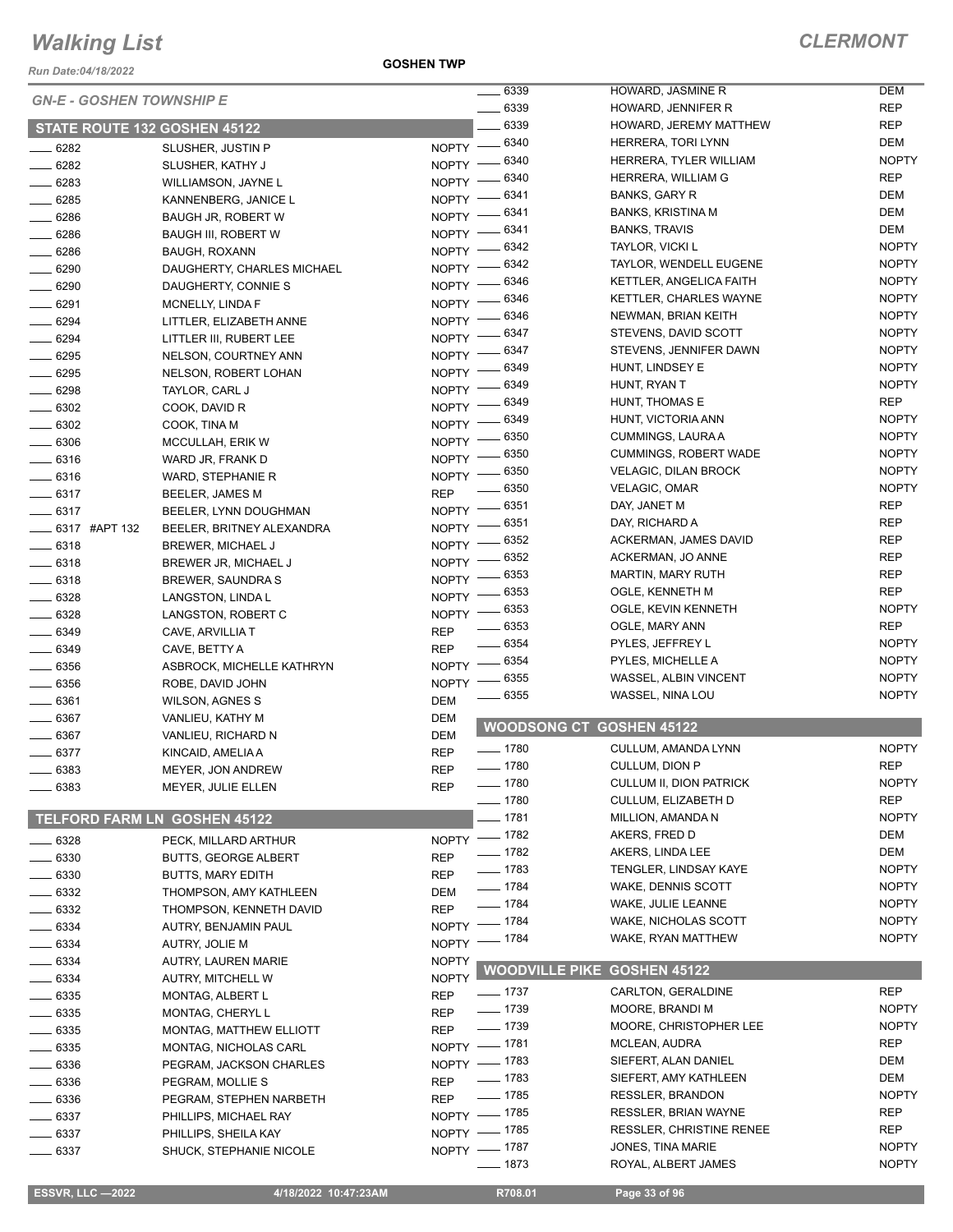*Run Date:04/18/2022*

**GOSHEN TWP**

| <b>GN-E - GOSHEN TOWNSHIP E</b><br>$- 1451$<br><b>NOPTY</b><br>ROSS, DEAN<br><b>WOODVILLE PIKE GOSHEN 45122</b><br>$- 1451$<br><b>NOPTY</b><br>ROSS, DONALD E<br>$- 1873$<br>NOPTY __ 1453<br><b>NOPTY</b><br>ROYAL, MANDELYN M<br>COLLINS, JOAN M<br>$- 1895$<br>NOPTY __ 1453<br><b>REP</b><br>LAUER, HELEN L<br>COLLINS, PAUL D<br>NOPTY __ 1453<br>$- 1895$<br><b>REP</b><br>LINVILLE, DANIEL THOMAS<br>COLLINS JR, PAUL D<br>REP __ 1455<br>$- 1899$<br><b>NOPTY</b><br>HARP, DONNA S<br>CRAWFORD, CAITLYNN ALICIA<br>$- 1901$<br>NOPTY __ 1455<br><b>NOPTY</b><br>ALLEN, CHRISSY REANN<br>CRAWFORD, CHELSEA NICOLE<br>$\frac{1}{2}$ 1901<br>NOPTY __ 1455<br><b>NOPTY</b><br>ALLEN, JUSTIN M<br>CRAWFORD, CODY AUSTIN<br>$- 1903$<br>NOPTY __ 1455<br><b>NOPTY</b><br>COX, ALBERT J<br>CRAWFORD, COLE A<br>$\frac{1}{2}$ 1903<br>NOPTY __ 1455<br><b>NOPTY</b><br>COX, VALERIE NADINE<br>CRAWFORD, CORY ALLEN<br>$- 1907$<br>NOPTY __ 1455<br><b>NOPTY</b><br>ASH, CLIFFORD WILLIAM<br>CRAWFORD, DIANNA L<br>NOPTY __ 1455<br>$- 1907$<br><b>NOPTY</b><br>DALTON, LARRY S<br>CRAWFORD, MARK A<br>$\frac{1}{2}$ 1907<br>NOPTY __ 1457<br>DALTON, MANON CHRISTEL<br>REP<br>MARTIN, DANIEL T<br>NOPTY __ 1457<br>$\frac{1}{2}$ 1909<br><b>NOPTY</b><br>WYKLE, ALYSSA P<br>PENNEKAMP, LESLIE ANN<br>$\frac{1}{2}$ 1909<br>NOPTY __ 1459<br><b>NOPTY</b><br>WYKLE, ANTHONY J<br>ADAMS, AVERY WADE<br>$- 1909$<br>NOPTY __ 1459<br><b>NOPTY</b><br>WYKLE, DENISE R<br>ADAMS, CLINTON WADE<br>$- 1909$<br>REP __ 1459<br><b>NOPTY</b><br>WYKLE, JEFFREY J<br>ADAMS, THERESA M<br>$- 1913$<br>NOPTY __ 1459<br>KING, PHOEBE A<br><b>NOPTY</b><br>ADAMS, TREVOR I<br>NOPTY __ 1461<br>$- 1925$<br><b>NOPTY</b><br>LEWIS, DAVID C<br>SAMS, ANGELA L<br>NOPTY __ 1465<br>$- 1925$<br><b>NOPTY</b><br>LEWIS, DONNA C<br>AYERS, TAMMY L<br>$- 1925$<br>NOPTY __ 1473<br><b>NOPTY</b><br>SHEETS, MICHELLE C<br>LEWIS, SHERRI A<br>$\frac{1}{2}$ 1927<br>NOPTY __ 1473<br><b>NOPTY</b><br>COURTNEY, JASON F<br>WIGGINTON, RAYMOND DOUGLAS<br>$- 1927$<br>NOPTY __ 1477<br><b>NOPTY</b><br>COURTNEY, MEGHAN ELIZABETH<br><b>GARRETT, CHARLES ROBERT</b><br>$- 1945$<br>NOPTY __ 1481<br><b>NOPTY</b><br>HODGE, WILLIAM LAMONT<br>COLANGELO, CYNTHIA ANN<br>$- 1973$<br>NOPTY __ 1485<br><b>NOPTY</b><br>ROESNER, ADAM J<br>BLEVINS, REBECCA L<br>NOPTY __ 1487<br>$- 1973$<br><b>NOPTY</b><br>ROESNER, POLLY ANN<br>FISHER, ADAM JACOB LEE<br>$- 1979$<br>REP __ 1487<br><b>NOPTY</b><br>ELLER, HELEN T<br>FISHER, HOBERT L<br>$\frac{1}{2}$ 1979<br>REP<br>$\frac{1}{2}$ 1487<br><b>NOPTY</b><br>ELLER, WILLIAM A<br><b>FISHER, TIMOTHY ERIC</b><br>$- 1981$<br>NOPTY __ 1491<br><b>NOPTY</b><br>MCCORD, RODNEY ALAN<br>TALLEY, QUINTEN<br>$\frac{1}{2005}$<br><b>REP</b><br>$\frac{1}{2}$ 1493<br><b>NOPTY</b><br>HAUSERMANN, MARY K<br>AMREIN, JAMES R<br>$\frac{1}{2005}$<br>$- 1493$<br>REP<br>HAUSERMANN, ROBERT N<br>REP<br>AMREIN SR, RONALD P<br>$\frac{1}{2}$ 1493<br>$\frac{1}{2007}$<br>REP<br><b>NOPTY</b><br>HAUSERMANN, DAVID M<br>AMREIN JR, RONALD PAUL<br>$\frac{1}{2}$ 1505<br>$\frac{1}{2007}$<br>REP<br><b>NOPTY</b><br>HAUSERMANN, REBECCA L<br><b>READ, ROBERT W</b><br>NOPTY __ 1505<br>$-2021$<br><b>NOPTY</b><br><b>KROEGER, MARIE T</b><br>READ, SARAH ELIZABETH<br>$-2021$<br>NOPTY __ 1515<br><b>NOPTY</b><br>PADDOCK RICHARDSON, JACOB MATHI<br>RITTER, MATTHEW J<br>$\frac{1}{2031}$<br>NOPTY __ 1523<br>REP<br>MECIMORE, EMILY LYNNE<br>QUILLEN, JESSE WAYNE<br>$-2031$<br>NOPTY __ 1523<br><b>REP</b><br>MECIMORE, NICHOLAS SCOTT<br>QUILLEN, JUDITH A<br>$-2041$<br>NOPTY __ 1535<br><b>WILLIAMS, RYAN S</b><br><b>NOPTY</b><br><b>WARREN, JAMIE S</b><br>NOPTY __ 1535<br>$\frac{1}{2055}$<br><b>NOPTY</b><br>KUNTZ, GRACIE ANN<br>WARREN, JOHN M<br>NOPTY __ 1535<br>2055<br><b>NOPTY</b><br>KUNTZ, SABRINA M<br>WARREN, LINDA ANN<br><b>NOPTY</b><br>2061<br><b>REP</b><br>$- 1541$<br><b>SCALES, CHRISTOPHER L</b><br>BACKER, KARL K<br>2061<br><b>NOPTY</b><br>NOPTY __ 1541<br>BACKER, KODY KARL<br>SCALES, SARAH LYNN<br>2095<br>NOPTY __ 1545<br>MCGUIRE, BRAD WESLEY<br>WESTENDORF, JOHN JOSEPH<br><b>NOPTY</b><br>NOPTY __ 1545<br><b>NOPTY</b><br>$= 2095$<br>MCGUIRE, TERESA K<br><b>WESTENDORF, VICTORIA RENE</b><br>NOPTY __ 1549<br>$= 2095$<br>MCGUIRE, TIMOTHY W<br>ROYER, RACHEL NICOLE<br><b>NOPTY</b><br>NOPTY __ 1549<br>$-2099$<br>CARPENTER, RALPH E<br>ROYER, STEVEN WAYNE<br><b>NOPTY</b><br>—— 1555<br>DEM<br><b>CRAVEN, STEFANIE MARIE</b><br><b>WOODVILLE PIKE LOVELAND 45140</b><br>_ 1559<br>FISHER, CHRISTINE R<br><b>NOPTY</b><br>FISHER, JEFFREY B<br><b>NOPTY</b><br>NOPTY __ 1559<br>$- 1425$<br>MCNAMARA, ADAM T<br>LONG, STEVEN A<br>REP<br>NOPTY - 1563<br>—— 1429<br><b>GROVE, KEVIN MOORE</b><br>NOPTY __ 1577<br>BRANDHORST, ELIZABETH E<br><b>NOPTY</b><br>$-1429$<br><b>GROVE, TERRI LEE</b><br>DEM - 1619<br><b>NOPTY</b><br><b>HEDDLESTON, CHERIE A</b><br>_ 1429<br><b>GROVE, VICTORIA ALEXIS</b><br>NOPTY - 1619<br>SCHWENDEMAN, JOHN CARLTON HARI<br><b>NOPTY</b><br>$-1431$<br>MCCLANAHAN, CARIN L<br><b>NOPTY</b><br>NOPTY __ 1623<br>FIGGINS, AMANDA J<br>_ 1435<br>ROSE, ROBERT L<br><b>NOPTY</b><br>NOPTY - 1623<br>FIGGINS II, FORREST EUGENE<br>__ 1435<br>ROSE, VICTORIA S<br><b>BRIGGS II, CLIFFORD J</b><br>DEM<br>NOPTY __ 1631<br>$\frac{1}{2}$ 1439<br>POPPAW, JAMES T<br>NOPTY __ 1631<br><b>BRIGGS, KIMBERLY K</b><br>DEM<br>$- 1439$<br>POPPAW, MOLLY A<br>NOPTY __ 1637<br>HARRISON, JOSEPH CHARLES<br>DEM<br>—— 1443<br>ROGERS, DEBORAH K<br><u>_</u> ___ 1637<br>HARRISON JR, TIMOTHY CHARLES<br><b>NOPTY</b><br><b>REP</b><br>__ 1443<br>WALKER JR, ALLEN LEE<br>NOPTY - 1637<br><b>NOPTY</b><br>RADER, BRIANNA JAZMYN<br>$- 1447$<br><b>BELL, LAURA MICHELLE</b><br>$- 1643$<br>ESTEP, TODD THOMAS<br><b>NOPTY</b><br>DEM<br>___ 1449<br>DAVIS, JEFFREY GRANT<br><b>NOPTY</b><br>$- 1643$<br>ROSE, HARLEY D<br>$- 1449$<br>DAVIS, TINA MARIE<br>DEM<br><b>ESSVR, LLC -2022</b><br>4/18/2022 10:47:23AM<br>R708.01<br>Page 34 of 96 |  | $- 1451$ | ROSS, ANN | <b>NOPTY</b> |
|---------------------------------------------------------------------------------------------------------------------------------------------------------------------------------------------------------------------------------------------------------------------------------------------------------------------------------------------------------------------------------------------------------------------------------------------------------------------------------------------------------------------------------------------------------------------------------------------------------------------------------------------------------------------------------------------------------------------------------------------------------------------------------------------------------------------------------------------------------------------------------------------------------------------------------------------------------------------------------------------------------------------------------------------------------------------------------------------------------------------------------------------------------------------------------------------------------------------------------------------------------------------------------------------------------------------------------------------------------------------------------------------------------------------------------------------------------------------------------------------------------------------------------------------------------------------------------------------------------------------------------------------------------------------------------------------------------------------------------------------------------------------------------------------------------------------------------------------------------------------------------------------------------------------------------------------------------------------------------------------------------------------------------------------------------------------------------------------------------------------------------------------------------------------------------------------------------------------------------------------------------------------------------------------------------------------------------------------------------------------------------------------------------------------------------------------------------------------------------------------------------------------------------------------------------------------------------------------------------------------------------------------------------------------------------------------------------------------------------------------------------------------------------------------------------------------------------------------------------------------------------------------------------------------------------------------------------------------------------------------------------------------------------------------------------------------------------------------------------------------------------------------------------------------------------------------------------------------------------------------------------------------------------------------------------------------------------------------------------------------------------------------------------------------------------------------------------------------------------------------------------------------------------------------------------------------------------------------------------------------------------------------------------------------------------------------------------------------------------------------------------------------------------------------------------------------------------------------------------------------------------------------------------------------------------------------------------------------------------------------------------------------------------------------------------------------------------------------------------------------------------------------------------------------------------------------------------------------------------------------------------------------------------------------------------------------------------------------------------------------------------------------------------------------------------------------------------------------------------------------------------------------------------------------------------------------------------------------------------------------------------------------------------------------------------------------------------------------------------------------------------------------------------------------------------------------------------------------------------------------------------------------------------------------------------------------------------------------------------------------------------------------------------------------------------------------------------------------------------------------------------------------------------------------------------------------------------------------------------------------------------------------------------------------------------------------------------------------------------------------------------------------------------------------------------------------------------------------------------------------------------------------------------------------------------------------------------------------------------------------------------------------------------------------------------------------------------------------------------------------------------------------------------------------------------------------------------------------------------------------------------------------------------------------------------------------------------------------------------------------------------------------------------|--|----------|-----------|--------------|
|                                                                                                                                                                                                                                                                                                                                                                                                                                                                                                                                                                                                                                                                                                                                                                                                                                                                                                                                                                                                                                                                                                                                                                                                                                                                                                                                                                                                                                                                                                                                                                                                                                                                                                                                                                                                                                                                                                                                                                                                                                                                                                                                                                                                                                                                                                                                                                                                                                                                                                                                                                                                                                                                                                                                                                                                                                                                                                                                                                                                                                                                                                                                                                                                                                                                                                                                                                                                                                                                                                                                                                                                                                                                                                                                                                                                                                                                                                                                                                                                                                                                                                                                                                                                                                                                                                                                                                                                                                                                                                                                                                                                                                                                                                                                                                                                                                                                                                                                                                                                                                                                                                                                                                                                                                                                                                                                                                                                                                                                                                                                                                                                                                                                                                                                                                                                                                                                                                                                                                                                                                 |  |          |           |              |
|                                                                                                                                                                                                                                                                                                                                                                                                                                                                                                                                                                                                                                                                                                                                                                                                                                                                                                                                                                                                                                                                                                                                                                                                                                                                                                                                                                                                                                                                                                                                                                                                                                                                                                                                                                                                                                                                                                                                                                                                                                                                                                                                                                                                                                                                                                                                                                                                                                                                                                                                                                                                                                                                                                                                                                                                                                                                                                                                                                                                                                                                                                                                                                                                                                                                                                                                                                                                                                                                                                                                                                                                                                                                                                                                                                                                                                                                                                                                                                                                                                                                                                                                                                                                                                                                                                                                                                                                                                                                                                                                                                                                                                                                                                                                                                                                                                                                                                                                                                                                                                                                                                                                                                                                                                                                                                                                                                                                                                                                                                                                                                                                                                                                                                                                                                                                                                                                                                                                                                                                                                 |  |          |           |              |
|                                                                                                                                                                                                                                                                                                                                                                                                                                                                                                                                                                                                                                                                                                                                                                                                                                                                                                                                                                                                                                                                                                                                                                                                                                                                                                                                                                                                                                                                                                                                                                                                                                                                                                                                                                                                                                                                                                                                                                                                                                                                                                                                                                                                                                                                                                                                                                                                                                                                                                                                                                                                                                                                                                                                                                                                                                                                                                                                                                                                                                                                                                                                                                                                                                                                                                                                                                                                                                                                                                                                                                                                                                                                                                                                                                                                                                                                                                                                                                                                                                                                                                                                                                                                                                                                                                                                                                                                                                                                                                                                                                                                                                                                                                                                                                                                                                                                                                                                                                                                                                                                                                                                                                                                                                                                                                                                                                                                                                                                                                                                                                                                                                                                                                                                                                                                                                                                                                                                                                                                                                 |  |          |           |              |
|                                                                                                                                                                                                                                                                                                                                                                                                                                                                                                                                                                                                                                                                                                                                                                                                                                                                                                                                                                                                                                                                                                                                                                                                                                                                                                                                                                                                                                                                                                                                                                                                                                                                                                                                                                                                                                                                                                                                                                                                                                                                                                                                                                                                                                                                                                                                                                                                                                                                                                                                                                                                                                                                                                                                                                                                                                                                                                                                                                                                                                                                                                                                                                                                                                                                                                                                                                                                                                                                                                                                                                                                                                                                                                                                                                                                                                                                                                                                                                                                                                                                                                                                                                                                                                                                                                                                                                                                                                                                                                                                                                                                                                                                                                                                                                                                                                                                                                                                                                                                                                                                                                                                                                                                                                                                                                                                                                                                                                                                                                                                                                                                                                                                                                                                                                                                                                                                                                                                                                                                                                 |  |          |           |              |
|                                                                                                                                                                                                                                                                                                                                                                                                                                                                                                                                                                                                                                                                                                                                                                                                                                                                                                                                                                                                                                                                                                                                                                                                                                                                                                                                                                                                                                                                                                                                                                                                                                                                                                                                                                                                                                                                                                                                                                                                                                                                                                                                                                                                                                                                                                                                                                                                                                                                                                                                                                                                                                                                                                                                                                                                                                                                                                                                                                                                                                                                                                                                                                                                                                                                                                                                                                                                                                                                                                                                                                                                                                                                                                                                                                                                                                                                                                                                                                                                                                                                                                                                                                                                                                                                                                                                                                                                                                                                                                                                                                                                                                                                                                                                                                                                                                                                                                                                                                                                                                                                                                                                                                                                                                                                                                                                                                                                                                                                                                                                                                                                                                                                                                                                                                                                                                                                                                                                                                                                                                 |  |          |           |              |
|                                                                                                                                                                                                                                                                                                                                                                                                                                                                                                                                                                                                                                                                                                                                                                                                                                                                                                                                                                                                                                                                                                                                                                                                                                                                                                                                                                                                                                                                                                                                                                                                                                                                                                                                                                                                                                                                                                                                                                                                                                                                                                                                                                                                                                                                                                                                                                                                                                                                                                                                                                                                                                                                                                                                                                                                                                                                                                                                                                                                                                                                                                                                                                                                                                                                                                                                                                                                                                                                                                                                                                                                                                                                                                                                                                                                                                                                                                                                                                                                                                                                                                                                                                                                                                                                                                                                                                                                                                                                                                                                                                                                                                                                                                                                                                                                                                                                                                                                                                                                                                                                                                                                                                                                                                                                                                                                                                                                                                                                                                                                                                                                                                                                                                                                                                                                                                                                                                                                                                                                                                 |  |          |           |              |
|                                                                                                                                                                                                                                                                                                                                                                                                                                                                                                                                                                                                                                                                                                                                                                                                                                                                                                                                                                                                                                                                                                                                                                                                                                                                                                                                                                                                                                                                                                                                                                                                                                                                                                                                                                                                                                                                                                                                                                                                                                                                                                                                                                                                                                                                                                                                                                                                                                                                                                                                                                                                                                                                                                                                                                                                                                                                                                                                                                                                                                                                                                                                                                                                                                                                                                                                                                                                                                                                                                                                                                                                                                                                                                                                                                                                                                                                                                                                                                                                                                                                                                                                                                                                                                                                                                                                                                                                                                                                                                                                                                                                                                                                                                                                                                                                                                                                                                                                                                                                                                                                                                                                                                                                                                                                                                                                                                                                                                                                                                                                                                                                                                                                                                                                                                                                                                                                                                                                                                                                                                 |  |          |           |              |
|                                                                                                                                                                                                                                                                                                                                                                                                                                                                                                                                                                                                                                                                                                                                                                                                                                                                                                                                                                                                                                                                                                                                                                                                                                                                                                                                                                                                                                                                                                                                                                                                                                                                                                                                                                                                                                                                                                                                                                                                                                                                                                                                                                                                                                                                                                                                                                                                                                                                                                                                                                                                                                                                                                                                                                                                                                                                                                                                                                                                                                                                                                                                                                                                                                                                                                                                                                                                                                                                                                                                                                                                                                                                                                                                                                                                                                                                                                                                                                                                                                                                                                                                                                                                                                                                                                                                                                                                                                                                                                                                                                                                                                                                                                                                                                                                                                                                                                                                                                                                                                                                                                                                                                                                                                                                                                                                                                                                                                                                                                                                                                                                                                                                                                                                                                                                                                                                                                                                                                                                                                 |  |          |           |              |
|                                                                                                                                                                                                                                                                                                                                                                                                                                                                                                                                                                                                                                                                                                                                                                                                                                                                                                                                                                                                                                                                                                                                                                                                                                                                                                                                                                                                                                                                                                                                                                                                                                                                                                                                                                                                                                                                                                                                                                                                                                                                                                                                                                                                                                                                                                                                                                                                                                                                                                                                                                                                                                                                                                                                                                                                                                                                                                                                                                                                                                                                                                                                                                                                                                                                                                                                                                                                                                                                                                                                                                                                                                                                                                                                                                                                                                                                                                                                                                                                                                                                                                                                                                                                                                                                                                                                                                                                                                                                                                                                                                                                                                                                                                                                                                                                                                                                                                                                                                                                                                                                                                                                                                                                                                                                                                                                                                                                                                                                                                                                                                                                                                                                                                                                                                                                                                                                                                                                                                                                                                 |  |          |           |              |
|                                                                                                                                                                                                                                                                                                                                                                                                                                                                                                                                                                                                                                                                                                                                                                                                                                                                                                                                                                                                                                                                                                                                                                                                                                                                                                                                                                                                                                                                                                                                                                                                                                                                                                                                                                                                                                                                                                                                                                                                                                                                                                                                                                                                                                                                                                                                                                                                                                                                                                                                                                                                                                                                                                                                                                                                                                                                                                                                                                                                                                                                                                                                                                                                                                                                                                                                                                                                                                                                                                                                                                                                                                                                                                                                                                                                                                                                                                                                                                                                                                                                                                                                                                                                                                                                                                                                                                                                                                                                                                                                                                                                                                                                                                                                                                                                                                                                                                                                                                                                                                                                                                                                                                                                                                                                                                                                                                                                                                                                                                                                                                                                                                                                                                                                                                                                                                                                                                                                                                                                                                 |  |          |           |              |
|                                                                                                                                                                                                                                                                                                                                                                                                                                                                                                                                                                                                                                                                                                                                                                                                                                                                                                                                                                                                                                                                                                                                                                                                                                                                                                                                                                                                                                                                                                                                                                                                                                                                                                                                                                                                                                                                                                                                                                                                                                                                                                                                                                                                                                                                                                                                                                                                                                                                                                                                                                                                                                                                                                                                                                                                                                                                                                                                                                                                                                                                                                                                                                                                                                                                                                                                                                                                                                                                                                                                                                                                                                                                                                                                                                                                                                                                                                                                                                                                                                                                                                                                                                                                                                                                                                                                                                                                                                                                                                                                                                                                                                                                                                                                                                                                                                                                                                                                                                                                                                                                                                                                                                                                                                                                                                                                                                                                                                                                                                                                                                                                                                                                                                                                                                                                                                                                                                                                                                                                                                 |  |          |           |              |
|                                                                                                                                                                                                                                                                                                                                                                                                                                                                                                                                                                                                                                                                                                                                                                                                                                                                                                                                                                                                                                                                                                                                                                                                                                                                                                                                                                                                                                                                                                                                                                                                                                                                                                                                                                                                                                                                                                                                                                                                                                                                                                                                                                                                                                                                                                                                                                                                                                                                                                                                                                                                                                                                                                                                                                                                                                                                                                                                                                                                                                                                                                                                                                                                                                                                                                                                                                                                                                                                                                                                                                                                                                                                                                                                                                                                                                                                                                                                                                                                                                                                                                                                                                                                                                                                                                                                                                                                                                                                                                                                                                                                                                                                                                                                                                                                                                                                                                                                                                                                                                                                                                                                                                                                                                                                                                                                                                                                                                                                                                                                                                                                                                                                                                                                                                                                                                                                                                                                                                                                                                 |  |          |           |              |
|                                                                                                                                                                                                                                                                                                                                                                                                                                                                                                                                                                                                                                                                                                                                                                                                                                                                                                                                                                                                                                                                                                                                                                                                                                                                                                                                                                                                                                                                                                                                                                                                                                                                                                                                                                                                                                                                                                                                                                                                                                                                                                                                                                                                                                                                                                                                                                                                                                                                                                                                                                                                                                                                                                                                                                                                                                                                                                                                                                                                                                                                                                                                                                                                                                                                                                                                                                                                                                                                                                                                                                                                                                                                                                                                                                                                                                                                                                                                                                                                                                                                                                                                                                                                                                                                                                                                                                                                                                                                                                                                                                                                                                                                                                                                                                                                                                                                                                                                                                                                                                                                                                                                                                                                                                                                                                                                                                                                                                                                                                                                                                                                                                                                                                                                                                                                                                                                                                                                                                                                                                 |  |          |           |              |
|                                                                                                                                                                                                                                                                                                                                                                                                                                                                                                                                                                                                                                                                                                                                                                                                                                                                                                                                                                                                                                                                                                                                                                                                                                                                                                                                                                                                                                                                                                                                                                                                                                                                                                                                                                                                                                                                                                                                                                                                                                                                                                                                                                                                                                                                                                                                                                                                                                                                                                                                                                                                                                                                                                                                                                                                                                                                                                                                                                                                                                                                                                                                                                                                                                                                                                                                                                                                                                                                                                                                                                                                                                                                                                                                                                                                                                                                                                                                                                                                                                                                                                                                                                                                                                                                                                                                                                                                                                                                                                                                                                                                                                                                                                                                                                                                                                                                                                                                                                                                                                                                                                                                                                                                                                                                                                                                                                                                                                                                                                                                                                                                                                                                                                                                                                                                                                                                                                                                                                                                                                 |  |          |           |              |
|                                                                                                                                                                                                                                                                                                                                                                                                                                                                                                                                                                                                                                                                                                                                                                                                                                                                                                                                                                                                                                                                                                                                                                                                                                                                                                                                                                                                                                                                                                                                                                                                                                                                                                                                                                                                                                                                                                                                                                                                                                                                                                                                                                                                                                                                                                                                                                                                                                                                                                                                                                                                                                                                                                                                                                                                                                                                                                                                                                                                                                                                                                                                                                                                                                                                                                                                                                                                                                                                                                                                                                                                                                                                                                                                                                                                                                                                                                                                                                                                                                                                                                                                                                                                                                                                                                                                                                                                                                                                                                                                                                                                                                                                                                                                                                                                                                                                                                                                                                                                                                                                                                                                                                                                                                                                                                                                                                                                                                                                                                                                                                                                                                                                                                                                                                                                                                                                                                                                                                                                                                 |  |          |           |              |
|                                                                                                                                                                                                                                                                                                                                                                                                                                                                                                                                                                                                                                                                                                                                                                                                                                                                                                                                                                                                                                                                                                                                                                                                                                                                                                                                                                                                                                                                                                                                                                                                                                                                                                                                                                                                                                                                                                                                                                                                                                                                                                                                                                                                                                                                                                                                                                                                                                                                                                                                                                                                                                                                                                                                                                                                                                                                                                                                                                                                                                                                                                                                                                                                                                                                                                                                                                                                                                                                                                                                                                                                                                                                                                                                                                                                                                                                                                                                                                                                                                                                                                                                                                                                                                                                                                                                                                                                                                                                                                                                                                                                                                                                                                                                                                                                                                                                                                                                                                                                                                                                                                                                                                                                                                                                                                                                                                                                                                                                                                                                                                                                                                                                                                                                                                                                                                                                                                                                                                                                                                 |  |          |           |              |
|                                                                                                                                                                                                                                                                                                                                                                                                                                                                                                                                                                                                                                                                                                                                                                                                                                                                                                                                                                                                                                                                                                                                                                                                                                                                                                                                                                                                                                                                                                                                                                                                                                                                                                                                                                                                                                                                                                                                                                                                                                                                                                                                                                                                                                                                                                                                                                                                                                                                                                                                                                                                                                                                                                                                                                                                                                                                                                                                                                                                                                                                                                                                                                                                                                                                                                                                                                                                                                                                                                                                                                                                                                                                                                                                                                                                                                                                                                                                                                                                                                                                                                                                                                                                                                                                                                                                                                                                                                                                                                                                                                                                                                                                                                                                                                                                                                                                                                                                                                                                                                                                                                                                                                                                                                                                                                                                                                                                                                                                                                                                                                                                                                                                                                                                                                                                                                                                                                                                                                                                                                 |  |          |           |              |
|                                                                                                                                                                                                                                                                                                                                                                                                                                                                                                                                                                                                                                                                                                                                                                                                                                                                                                                                                                                                                                                                                                                                                                                                                                                                                                                                                                                                                                                                                                                                                                                                                                                                                                                                                                                                                                                                                                                                                                                                                                                                                                                                                                                                                                                                                                                                                                                                                                                                                                                                                                                                                                                                                                                                                                                                                                                                                                                                                                                                                                                                                                                                                                                                                                                                                                                                                                                                                                                                                                                                                                                                                                                                                                                                                                                                                                                                                                                                                                                                                                                                                                                                                                                                                                                                                                                                                                                                                                                                                                                                                                                                                                                                                                                                                                                                                                                                                                                                                                                                                                                                                                                                                                                                                                                                                                                                                                                                                                                                                                                                                                                                                                                                                                                                                                                                                                                                                                                                                                                                                                 |  |          |           |              |
|                                                                                                                                                                                                                                                                                                                                                                                                                                                                                                                                                                                                                                                                                                                                                                                                                                                                                                                                                                                                                                                                                                                                                                                                                                                                                                                                                                                                                                                                                                                                                                                                                                                                                                                                                                                                                                                                                                                                                                                                                                                                                                                                                                                                                                                                                                                                                                                                                                                                                                                                                                                                                                                                                                                                                                                                                                                                                                                                                                                                                                                                                                                                                                                                                                                                                                                                                                                                                                                                                                                                                                                                                                                                                                                                                                                                                                                                                                                                                                                                                                                                                                                                                                                                                                                                                                                                                                                                                                                                                                                                                                                                                                                                                                                                                                                                                                                                                                                                                                                                                                                                                                                                                                                                                                                                                                                                                                                                                                                                                                                                                                                                                                                                                                                                                                                                                                                                                                                                                                                                                                 |  |          |           |              |
|                                                                                                                                                                                                                                                                                                                                                                                                                                                                                                                                                                                                                                                                                                                                                                                                                                                                                                                                                                                                                                                                                                                                                                                                                                                                                                                                                                                                                                                                                                                                                                                                                                                                                                                                                                                                                                                                                                                                                                                                                                                                                                                                                                                                                                                                                                                                                                                                                                                                                                                                                                                                                                                                                                                                                                                                                                                                                                                                                                                                                                                                                                                                                                                                                                                                                                                                                                                                                                                                                                                                                                                                                                                                                                                                                                                                                                                                                                                                                                                                                                                                                                                                                                                                                                                                                                                                                                                                                                                                                                                                                                                                                                                                                                                                                                                                                                                                                                                                                                                                                                                                                                                                                                                                                                                                                                                                                                                                                                                                                                                                                                                                                                                                                                                                                                                                                                                                                                                                                                                                                                 |  |          |           |              |
|                                                                                                                                                                                                                                                                                                                                                                                                                                                                                                                                                                                                                                                                                                                                                                                                                                                                                                                                                                                                                                                                                                                                                                                                                                                                                                                                                                                                                                                                                                                                                                                                                                                                                                                                                                                                                                                                                                                                                                                                                                                                                                                                                                                                                                                                                                                                                                                                                                                                                                                                                                                                                                                                                                                                                                                                                                                                                                                                                                                                                                                                                                                                                                                                                                                                                                                                                                                                                                                                                                                                                                                                                                                                                                                                                                                                                                                                                                                                                                                                                                                                                                                                                                                                                                                                                                                                                                                                                                                                                                                                                                                                                                                                                                                                                                                                                                                                                                                                                                                                                                                                                                                                                                                                                                                                                                                                                                                                                                                                                                                                                                                                                                                                                                                                                                                                                                                                                                                                                                                                                                 |  |          |           |              |
|                                                                                                                                                                                                                                                                                                                                                                                                                                                                                                                                                                                                                                                                                                                                                                                                                                                                                                                                                                                                                                                                                                                                                                                                                                                                                                                                                                                                                                                                                                                                                                                                                                                                                                                                                                                                                                                                                                                                                                                                                                                                                                                                                                                                                                                                                                                                                                                                                                                                                                                                                                                                                                                                                                                                                                                                                                                                                                                                                                                                                                                                                                                                                                                                                                                                                                                                                                                                                                                                                                                                                                                                                                                                                                                                                                                                                                                                                                                                                                                                                                                                                                                                                                                                                                                                                                                                                                                                                                                                                                                                                                                                                                                                                                                                                                                                                                                                                                                                                                                                                                                                                                                                                                                                                                                                                                                                                                                                                                                                                                                                                                                                                                                                                                                                                                                                                                                                                                                                                                                                                                 |  |          |           |              |
|                                                                                                                                                                                                                                                                                                                                                                                                                                                                                                                                                                                                                                                                                                                                                                                                                                                                                                                                                                                                                                                                                                                                                                                                                                                                                                                                                                                                                                                                                                                                                                                                                                                                                                                                                                                                                                                                                                                                                                                                                                                                                                                                                                                                                                                                                                                                                                                                                                                                                                                                                                                                                                                                                                                                                                                                                                                                                                                                                                                                                                                                                                                                                                                                                                                                                                                                                                                                                                                                                                                                                                                                                                                                                                                                                                                                                                                                                                                                                                                                                                                                                                                                                                                                                                                                                                                                                                                                                                                                                                                                                                                                                                                                                                                                                                                                                                                                                                                                                                                                                                                                                                                                                                                                                                                                                                                                                                                                                                                                                                                                                                                                                                                                                                                                                                                                                                                                                                                                                                                                                                 |  |          |           |              |
|                                                                                                                                                                                                                                                                                                                                                                                                                                                                                                                                                                                                                                                                                                                                                                                                                                                                                                                                                                                                                                                                                                                                                                                                                                                                                                                                                                                                                                                                                                                                                                                                                                                                                                                                                                                                                                                                                                                                                                                                                                                                                                                                                                                                                                                                                                                                                                                                                                                                                                                                                                                                                                                                                                                                                                                                                                                                                                                                                                                                                                                                                                                                                                                                                                                                                                                                                                                                                                                                                                                                                                                                                                                                                                                                                                                                                                                                                                                                                                                                                                                                                                                                                                                                                                                                                                                                                                                                                                                                                                                                                                                                                                                                                                                                                                                                                                                                                                                                                                                                                                                                                                                                                                                                                                                                                                                                                                                                                                                                                                                                                                                                                                                                                                                                                                                                                                                                                                                                                                                                                                 |  |          |           |              |
|                                                                                                                                                                                                                                                                                                                                                                                                                                                                                                                                                                                                                                                                                                                                                                                                                                                                                                                                                                                                                                                                                                                                                                                                                                                                                                                                                                                                                                                                                                                                                                                                                                                                                                                                                                                                                                                                                                                                                                                                                                                                                                                                                                                                                                                                                                                                                                                                                                                                                                                                                                                                                                                                                                                                                                                                                                                                                                                                                                                                                                                                                                                                                                                                                                                                                                                                                                                                                                                                                                                                                                                                                                                                                                                                                                                                                                                                                                                                                                                                                                                                                                                                                                                                                                                                                                                                                                                                                                                                                                                                                                                                                                                                                                                                                                                                                                                                                                                                                                                                                                                                                                                                                                                                                                                                                                                                                                                                                                                                                                                                                                                                                                                                                                                                                                                                                                                                                                                                                                                                                                 |  |          |           |              |
|                                                                                                                                                                                                                                                                                                                                                                                                                                                                                                                                                                                                                                                                                                                                                                                                                                                                                                                                                                                                                                                                                                                                                                                                                                                                                                                                                                                                                                                                                                                                                                                                                                                                                                                                                                                                                                                                                                                                                                                                                                                                                                                                                                                                                                                                                                                                                                                                                                                                                                                                                                                                                                                                                                                                                                                                                                                                                                                                                                                                                                                                                                                                                                                                                                                                                                                                                                                                                                                                                                                                                                                                                                                                                                                                                                                                                                                                                                                                                                                                                                                                                                                                                                                                                                                                                                                                                                                                                                                                                                                                                                                                                                                                                                                                                                                                                                                                                                                                                                                                                                                                                                                                                                                                                                                                                                                                                                                                                                                                                                                                                                                                                                                                                                                                                                                                                                                                                                                                                                                                                                 |  |          |           |              |
|                                                                                                                                                                                                                                                                                                                                                                                                                                                                                                                                                                                                                                                                                                                                                                                                                                                                                                                                                                                                                                                                                                                                                                                                                                                                                                                                                                                                                                                                                                                                                                                                                                                                                                                                                                                                                                                                                                                                                                                                                                                                                                                                                                                                                                                                                                                                                                                                                                                                                                                                                                                                                                                                                                                                                                                                                                                                                                                                                                                                                                                                                                                                                                                                                                                                                                                                                                                                                                                                                                                                                                                                                                                                                                                                                                                                                                                                                                                                                                                                                                                                                                                                                                                                                                                                                                                                                                                                                                                                                                                                                                                                                                                                                                                                                                                                                                                                                                                                                                                                                                                                                                                                                                                                                                                                                                                                                                                                                                                                                                                                                                                                                                                                                                                                                                                                                                                                                                                                                                                                                                 |  |          |           |              |
|                                                                                                                                                                                                                                                                                                                                                                                                                                                                                                                                                                                                                                                                                                                                                                                                                                                                                                                                                                                                                                                                                                                                                                                                                                                                                                                                                                                                                                                                                                                                                                                                                                                                                                                                                                                                                                                                                                                                                                                                                                                                                                                                                                                                                                                                                                                                                                                                                                                                                                                                                                                                                                                                                                                                                                                                                                                                                                                                                                                                                                                                                                                                                                                                                                                                                                                                                                                                                                                                                                                                                                                                                                                                                                                                                                                                                                                                                                                                                                                                                                                                                                                                                                                                                                                                                                                                                                                                                                                                                                                                                                                                                                                                                                                                                                                                                                                                                                                                                                                                                                                                                                                                                                                                                                                                                                                                                                                                                                                                                                                                                                                                                                                                                                                                                                                                                                                                                                                                                                                                                                 |  |          |           |              |
|                                                                                                                                                                                                                                                                                                                                                                                                                                                                                                                                                                                                                                                                                                                                                                                                                                                                                                                                                                                                                                                                                                                                                                                                                                                                                                                                                                                                                                                                                                                                                                                                                                                                                                                                                                                                                                                                                                                                                                                                                                                                                                                                                                                                                                                                                                                                                                                                                                                                                                                                                                                                                                                                                                                                                                                                                                                                                                                                                                                                                                                                                                                                                                                                                                                                                                                                                                                                                                                                                                                                                                                                                                                                                                                                                                                                                                                                                                                                                                                                                                                                                                                                                                                                                                                                                                                                                                                                                                                                                                                                                                                                                                                                                                                                                                                                                                                                                                                                                                                                                                                                                                                                                                                                                                                                                                                                                                                                                                                                                                                                                                                                                                                                                                                                                                                                                                                                                                                                                                                                                                 |  |          |           |              |
|                                                                                                                                                                                                                                                                                                                                                                                                                                                                                                                                                                                                                                                                                                                                                                                                                                                                                                                                                                                                                                                                                                                                                                                                                                                                                                                                                                                                                                                                                                                                                                                                                                                                                                                                                                                                                                                                                                                                                                                                                                                                                                                                                                                                                                                                                                                                                                                                                                                                                                                                                                                                                                                                                                                                                                                                                                                                                                                                                                                                                                                                                                                                                                                                                                                                                                                                                                                                                                                                                                                                                                                                                                                                                                                                                                                                                                                                                                                                                                                                                                                                                                                                                                                                                                                                                                                                                                                                                                                                                                                                                                                                                                                                                                                                                                                                                                                                                                                                                                                                                                                                                                                                                                                                                                                                                                                                                                                                                                                                                                                                                                                                                                                                                                                                                                                                                                                                                                                                                                                                                                 |  |          |           |              |
|                                                                                                                                                                                                                                                                                                                                                                                                                                                                                                                                                                                                                                                                                                                                                                                                                                                                                                                                                                                                                                                                                                                                                                                                                                                                                                                                                                                                                                                                                                                                                                                                                                                                                                                                                                                                                                                                                                                                                                                                                                                                                                                                                                                                                                                                                                                                                                                                                                                                                                                                                                                                                                                                                                                                                                                                                                                                                                                                                                                                                                                                                                                                                                                                                                                                                                                                                                                                                                                                                                                                                                                                                                                                                                                                                                                                                                                                                                                                                                                                                                                                                                                                                                                                                                                                                                                                                                                                                                                                                                                                                                                                                                                                                                                                                                                                                                                                                                                                                                                                                                                                                                                                                                                                                                                                                                                                                                                                                                                                                                                                                                                                                                                                                                                                                                                                                                                                                                                                                                                                                                 |  |          |           |              |
|                                                                                                                                                                                                                                                                                                                                                                                                                                                                                                                                                                                                                                                                                                                                                                                                                                                                                                                                                                                                                                                                                                                                                                                                                                                                                                                                                                                                                                                                                                                                                                                                                                                                                                                                                                                                                                                                                                                                                                                                                                                                                                                                                                                                                                                                                                                                                                                                                                                                                                                                                                                                                                                                                                                                                                                                                                                                                                                                                                                                                                                                                                                                                                                                                                                                                                                                                                                                                                                                                                                                                                                                                                                                                                                                                                                                                                                                                                                                                                                                                                                                                                                                                                                                                                                                                                                                                                                                                                                                                                                                                                                                                                                                                                                                                                                                                                                                                                                                                                                                                                                                                                                                                                                                                                                                                                                                                                                                                                                                                                                                                                                                                                                                                                                                                                                                                                                                                                                                                                                                                                 |  |          |           |              |
|                                                                                                                                                                                                                                                                                                                                                                                                                                                                                                                                                                                                                                                                                                                                                                                                                                                                                                                                                                                                                                                                                                                                                                                                                                                                                                                                                                                                                                                                                                                                                                                                                                                                                                                                                                                                                                                                                                                                                                                                                                                                                                                                                                                                                                                                                                                                                                                                                                                                                                                                                                                                                                                                                                                                                                                                                                                                                                                                                                                                                                                                                                                                                                                                                                                                                                                                                                                                                                                                                                                                                                                                                                                                                                                                                                                                                                                                                                                                                                                                                                                                                                                                                                                                                                                                                                                                                                                                                                                                                                                                                                                                                                                                                                                                                                                                                                                                                                                                                                                                                                                                                                                                                                                                                                                                                                                                                                                                                                                                                                                                                                                                                                                                                                                                                                                                                                                                                                                                                                                                                                 |  |          |           |              |
|                                                                                                                                                                                                                                                                                                                                                                                                                                                                                                                                                                                                                                                                                                                                                                                                                                                                                                                                                                                                                                                                                                                                                                                                                                                                                                                                                                                                                                                                                                                                                                                                                                                                                                                                                                                                                                                                                                                                                                                                                                                                                                                                                                                                                                                                                                                                                                                                                                                                                                                                                                                                                                                                                                                                                                                                                                                                                                                                                                                                                                                                                                                                                                                                                                                                                                                                                                                                                                                                                                                                                                                                                                                                                                                                                                                                                                                                                                                                                                                                                                                                                                                                                                                                                                                                                                                                                                                                                                                                                                                                                                                                                                                                                                                                                                                                                                                                                                                                                                                                                                                                                                                                                                                                                                                                                                                                                                                                                                                                                                                                                                                                                                                                                                                                                                                                                                                                                                                                                                                                                                 |  |          |           |              |
|                                                                                                                                                                                                                                                                                                                                                                                                                                                                                                                                                                                                                                                                                                                                                                                                                                                                                                                                                                                                                                                                                                                                                                                                                                                                                                                                                                                                                                                                                                                                                                                                                                                                                                                                                                                                                                                                                                                                                                                                                                                                                                                                                                                                                                                                                                                                                                                                                                                                                                                                                                                                                                                                                                                                                                                                                                                                                                                                                                                                                                                                                                                                                                                                                                                                                                                                                                                                                                                                                                                                                                                                                                                                                                                                                                                                                                                                                                                                                                                                                                                                                                                                                                                                                                                                                                                                                                                                                                                                                                                                                                                                                                                                                                                                                                                                                                                                                                                                                                                                                                                                                                                                                                                                                                                                                                                                                                                                                                                                                                                                                                                                                                                                                                                                                                                                                                                                                                                                                                                                                                 |  |          |           |              |
|                                                                                                                                                                                                                                                                                                                                                                                                                                                                                                                                                                                                                                                                                                                                                                                                                                                                                                                                                                                                                                                                                                                                                                                                                                                                                                                                                                                                                                                                                                                                                                                                                                                                                                                                                                                                                                                                                                                                                                                                                                                                                                                                                                                                                                                                                                                                                                                                                                                                                                                                                                                                                                                                                                                                                                                                                                                                                                                                                                                                                                                                                                                                                                                                                                                                                                                                                                                                                                                                                                                                                                                                                                                                                                                                                                                                                                                                                                                                                                                                                                                                                                                                                                                                                                                                                                                                                                                                                                                                                                                                                                                                                                                                                                                                                                                                                                                                                                                                                                                                                                                                                                                                                                                                                                                                                                                                                                                                                                                                                                                                                                                                                                                                                                                                                                                                                                                                                                                                                                                                                                 |  |          |           |              |
|                                                                                                                                                                                                                                                                                                                                                                                                                                                                                                                                                                                                                                                                                                                                                                                                                                                                                                                                                                                                                                                                                                                                                                                                                                                                                                                                                                                                                                                                                                                                                                                                                                                                                                                                                                                                                                                                                                                                                                                                                                                                                                                                                                                                                                                                                                                                                                                                                                                                                                                                                                                                                                                                                                                                                                                                                                                                                                                                                                                                                                                                                                                                                                                                                                                                                                                                                                                                                                                                                                                                                                                                                                                                                                                                                                                                                                                                                                                                                                                                                                                                                                                                                                                                                                                                                                                                                                                                                                                                                                                                                                                                                                                                                                                                                                                                                                                                                                                                                                                                                                                                                                                                                                                                                                                                                                                                                                                                                                                                                                                                                                                                                                                                                                                                                                                                                                                                                                                                                                                                                                 |  |          |           |              |
|                                                                                                                                                                                                                                                                                                                                                                                                                                                                                                                                                                                                                                                                                                                                                                                                                                                                                                                                                                                                                                                                                                                                                                                                                                                                                                                                                                                                                                                                                                                                                                                                                                                                                                                                                                                                                                                                                                                                                                                                                                                                                                                                                                                                                                                                                                                                                                                                                                                                                                                                                                                                                                                                                                                                                                                                                                                                                                                                                                                                                                                                                                                                                                                                                                                                                                                                                                                                                                                                                                                                                                                                                                                                                                                                                                                                                                                                                                                                                                                                                                                                                                                                                                                                                                                                                                                                                                                                                                                                                                                                                                                                                                                                                                                                                                                                                                                                                                                                                                                                                                                                                                                                                                                                                                                                                                                                                                                                                                                                                                                                                                                                                                                                                                                                                                                                                                                                                                                                                                                                                                 |  |          |           |              |
|                                                                                                                                                                                                                                                                                                                                                                                                                                                                                                                                                                                                                                                                                                                                                                                                                                                                                                                                                                                                                                                                                                                                                                                                                                                                                                                                                                                                                                                                                                                                                                                                                                                                                                                                                                                                                                                                                                                                                                                                                                                                                                                                                                                                                                                                                                                                                                                                                                                                                                                                                                                                                                                                                                                                                                                                                                                                                                                                                                                                                                                                                                                                                                                                                                                                                                                                                                                                                                                                                                                                                                                                                                                                                                                                                                                                                                                                                                                                                                                                                                                                                                                                                                                                                                                                                                                                                                                                                                                                                                                                                                                                                                                                                                                                                                                                                                                                                                                                                                                                                                                                                                                                                                                                                                                                                                                                                                                                                                                                                                                                                                                                                                                                                                                                                                                                                                                                                                                                                                                                                                 |  |          |           |              |
|                                                                                                                                                                                                                                                                                                                                                                                                                                                                                                                                                                                                                                                                                                                                                                                                                                                                                                                                                                                                                                                                                                                                                                                                                                                                                                                                                                                                                                                                                                                                                                                                                                                                                                                                                                                                                                                                                                                                                                                                                                                                                                                                                                                                                                                                                                                                                                                                                                                                                                                                                                                                                                                                                                                                                                                                                                                                                                                                                                                                                                                                                                                                                                                                                                                                                                                                                                                                                                                                                                                                                                                                                                                                                                                                                                                                                                                                                                                                                                                                                                                                                                                                                                                                                                                                                                                                                                                                                                                                                                                                                                                                                                                                                                                                                                                                                                                                                                                                                                                                                                                                                                                                                                                                                                                                                                                                                                                                                                                                                                                                                                                                                                                                                                                                                                                                                                                                                                                                                                                                                                 |  |          |           |              |
|                                                                                                                                                                                                                                                                                                                                                                                                                                                                                                                                                                                                                                                                                                                                                                                                                                                                                                                                                                                                                                                                                                                                                                                                                                                                                                                                                                                                                                                                                                                                                                                                                                                                                                                                                                                                                                                                                                                                                                                                                                                                                                                                                                                                                                                                                                                                                                                                                                                                                                                                                                                                                                                                                                                                                                                                                                                                                                                                                                                                                                                                                                                                                                                                                                                                                                                                                                                                                                                                                                                                                                                                                                                                                                                                                                                                                                                                                                                                                                                                                                                                                                                                                                                                                                                                                                                                                                                                                                                                                                                                                                                                                                                                                                                                                                                                                                                                                                                                                                                                                                                                                                                                                                                                                                                                                                                                                                                                                                                                                                                                                                                                                                                                                                                                                                                                                                                                                                                                                                                                                                 |  |          |           |              |
|                                                                                                                                                                                                                                                                                                                                                                                                                                                                                                                                                                                                                                                                                                                                                                                                                                                                                                                                                                                                                                                                                                                                                                                                                                                                                                                                                                                                                                                                                                                                                                                                                                                                                                                                                                                                                                                                                                                                                                                                                                                                                                                                                                                                                                                                                                                                                                                                                                                                                                                                                                                                                                                                                                                                                                                                                                                                                                                                                                                                                                                                                                                                                                                                                                                                                                                                                                                                                                                                                                                                                                                                                                                                                                                                                                                                                                                                                                                                                                                                                                                                                                                                                                                                                                                                                                                                                                                                                                                                                                                                                                                                                                                                                                                                                                                                                                                                                                                                                                                                                                                                                                                                                                                                                                                                                                                                                                                                                                                                                                                                                                                                                                                                                                                                                                                                                                                                                                                                                                                                                                 |  |          |           |              |
|                                                                                                                                                                                                                                                                                                                                                                                                                                                                                                                                                                                                                                                                                                                                                                                                                                                                                                                                                                                                                                                                                                                                                                                                                                                                                                                                                                                                                                                                                                                                                                                                                                                                                                                                                                                                                                                                                                                                                                                                                                                                                                                                                                                                                                                                                                                                                                                                                                                                                                                                                                                                                                                                                                                                                                                                                                                                                                                                                                                                                                                                                                                                                                                                                                                                                                                                                                                                                                                                                                                                                                                                                                                                                                                                                                                                                                                                                                                                                                                                                                                                                                                                                                                                                                                                                                                                                                                                                                                                                                                                                                                                                                                                                                                                                                                                                                                                                                                                                                                                                                                                                                                                                                                                                                                                                                                                                                                                                                                                                                                                                                                                                                                                                                                                                                                                                                                                                                                                                                                                                                 |  |          |           |              |
|                                                                                                                                                                                                                                                                                                                                                                                                                                                                                                                                                                                                                                                                                                                                                                                                                                                                                                                                                                                                                                                                                                                                                                                                                                                                                                                                                                                                                                                                                                                                                                                                                                                                                                                                                                                                                                                                                                                                                                                                                                                                                                                                                                                                                                                                                                                                                                                                                                                                                                                                                                                                                                                                                                                                                                                                                                                                                                                                                                                                                                                                                                                                                                                                                                                                                                                                                                                                                                                                                                                                                                                                                                                                                                                                                                                                                                                                                                                                                                                                                                                                                                                                                                                                                                                                                                                                                                                                                                                                                                                                                                                                                                                                                                                                                                                                                                                                                                                                                                                                                                                                                                                                                                                                                                                                                                                                                                                                                                                                                                                                                                                                                                                                                                                                                                                                                                                                                                                                                                                                                                 |  |          |           |              |
|                                                                                                                                                                                                                                                                                                                                                                                                                                                                                                                                                                                                                                                                                                                                                                                                                                                                                                                                                                                                                                                                                                                                                                                                                                                                                                                                                                                                                                                                                                                                                                                                                                                                                                                                                                                                                                                                                                                                                                                                                                                                                                                                                                                                                                                                                                                                                                                                                                                                                                                                                                                                                                                                                                                                                                                                                                                                                                                                                                                                                                                                                                                                                                                                                                                                                                                                                                                                                                                                                                                                                                                                                                                                                                                                                                                                                                                                                                                                                                                                                                                                                                                                                                                                                                                                                                                                                                                                                                                                                                                                                                                                                                                                                                                                                                                                                                                                                                                                                                                                                                                                                                                                                                                                                                                                                                                                                                                                                                                                                                                                                                                                                                                                                                                                                                                                                                                                                                                                                                                                                                 |  |          |           |              |
|                                                                                                                                                                                                                                                                                                                                                                                                                                                                                                                                                                                                                                                                                                                                                                                                                                                                                                                                                                                                                                                                                                                                                                                                                                                                                                                                                                                                                                                                                                                                                                                                                                                                                                                                                                                                                                                                                                                                                                                                                                                                                                                                                                                                                                                                                                                                                                                                                                                                                                                                                                                                                                                                                                                                                                                                                                                                                                                                                                                                                                                                                                                                                                                                                                                                                                                                                                                                                                                                                                                                                                                                                                                                                                                                                                                                                                                                                                                                                                                                                                                                                                                                                                                                                                                                                                                                                                                                                                                                                                                                                                                                                                                                                                                                                                                                                                                                                                                                                                                                                                                                                                                                                                                                                                                                                                                                                                                                                                                                                                                                                                                                                                                                                                                                                                                                                                                                                                                                                                                                                                 |  |          |           |              |
|                                                                                                                                                                                                                                                                                                                                                                                                                                                                                                                                                                                                                                                                                                                                                                                                                                                                                                                                                                                                                                                                                                                                                                                                                                                                                                                                                                                                                                                                                                                                                                                                                                                                                                                                                                                                                                                                                                                                                                                                                                                                                                                                                                                                                                                                                                                                                                                                                                                                                                                                                                                                                                                                                                                                                                                                                                                                                                                                                                                                                                                                                                                                                                                                                                                                                                                                                                                                                                                                                                                                                                                                                                                                                                                                                                                                                                                                                                                                                                                                                                                                                                                                                                                                                                                                                                                                                                                                                                                                                                                                                                                                                                                                                                                                                                                                                                                                                                                                                                                                                                                                                                                                                                                                                                                                                                                                                                                                                                                                                                                                                                                                                                                                                                                                                                                                                                                                                                                                                                                                                                 |  |          |           |              |
|                                                                                                                                                                                                                                                                                                                                                                                                                                                                                                                                                                                                                                                                                                                                                                                                                                                                                                                                                                                                                                                                                                                                                                                                                                                                                                                                                                                                                                                                                                                                                                                                                                                                                                                                                                                                                                                                                                                                                                                                                                                                                                                                                                                                                                                                                                                                                                                                                                                                                                                                                                                                                                                                                                                                                                                                                                                                                                                                                                                                                                                                                                                                                                                                                                                                                                                                                                                                                                                                                                                                                                                                                                                                                                                                                                                                                                                                                                                                                                                                                                                                                                                                                                                                                                                                                                                                                                                                                                                                                                                                                                                                                                                                                                                                                                                                                                                                                                                                                                                                                                                                                                                                                                                                                                                                                                                                                                                                                                                                                                                                                                                                                                                                                                                                                                                                                                                                                                                                                                                                                                 |  |          |           |              |
|                                                                                                                                                                                                                                                                                                                                                                                                                                                                                                                                                                                                                                                                                                                                                                                                                                                                                                                                                                                                                                                                                                                                                                                                                                                                                                                                                                                                                                                                                                                                                                                                                                                                                                                                                                                                                                                                                                                                                                                                                                                                                                                                                                                                                                                                                                                                                                                                                                                                                                                                                                                                                                                                                                                                                                                                                                                                                                                                                                                                                                                                                                                                                                                                                                                                                                                                                                                                                                                                                                                                                                                                                                                                                                                                                                                                                                                                                                                                                                                                                                                                                                                                                                                                                                                                                                                                                                                                                                                                                                                                                                                                                                                                                                                                                                                                                                                                                                                                                                                                                                                                                                                                                                                                                                                                                                                                                                                                                                                                                                                                                                                                                                                                                                                                                                                                                                                                                                                                                                                                                                 |  |          |           |              |
|                                                                                                                                                                                                                                                                                                                                                                                                                                                                                                                                                                                                                                                                                                                                                                                                                                                                                                                                                                                                                                                                                                                                                                                                                                                                                                                                                                                                                                                                                                                                                                                                                                                                                                                                                                                                                                                                                                                                                                                                                                                                                                                                                                                                                                                                                                                                                                                                                                                                                                                                                                                                                                                                                                                                                                                                                                                                                                                                                                                                                                                                                                                                                                                                                                                                                                                                                                                                                                                                                                                                                                                                                                                                                                                                                                                                                                                                                                                                                                                                                                                                                                                                                                                                                                                                                                                                                                                                                                                                                                                                                                                                                                                                                                                                                                                                                                                                                                                                                                                                                                                                                                                                                                                                                                                                                                                                                                                                                                                                                                                                                                                                                                                                                                                                                                                                                                                                                                                                                                                                                                 |  |          |           |              |
|                                                                                                                                                                                                                                                                                                                                                                                                                                                                                                                                                                                                                                                                                                                                                                                                                                                                                                                                                                                                                                                                                                                                                                                                                                                                                                                                                                                                                                                                                                                                                                                                                                                                                                                                                                                                                                                                                                                                                                                                                                                                                                                                                                                                                                                                                                                                                                                                                                                                                                                                                                                                                                                                                                                                                                                                                                                                                                                                                                                                                                                                                                                                                                                                                                                                                                                                                                                                                                                                                                                                                                                                                                                                                                                                                                                                                                                                                                                                                                                                                                                                                                                                                                                                                                                                                                                                                                                                                                                                                                                                                                                                                                                                                                                                                                                                                                                                                                                                                                                                                                                                                                                                                                                                                                                                                                                                                                                                                                                                                                                                                                                                                                                                                                                                                                                                                                                                                                                                                                                                                                 |  |          |           |              |
|                                                                                                                                                                                                                                                                                                                                                                                                                                                                                                                                                                                                                                                                                                                                                                                                                                                                                                                                                                                                                                                                                                                                                                                                                                                                                                                                                                                                                                                                                                                                                                                                                                                                                                                                                                                                                                                                                                                                                                                                                                                                                                                                                                                                                                                                                                                                                                                                                                                                                                                                                                                                                                                                                                                                                                                                                                                                                                                                                                                                                                                                                                                                                                                                                                                                                                                                                                                                                                                                                                                                                                                                                                                                                                                                                                                                                                                                                                                                                                                                                                                                                                                                                                                                                                                                                                                                                                                                                                                                                                                                                                                                                                                                                                                                                                                                                                                                                                                                                                                                                                                                                                                                                                                                                                                                                                                                                                                                                                                                                                                                                                                                                                                                                                                                                                                                                                                                                                                                                                                                                                 |  |          |           |              |
|                                                                                                                                                                                                                                                                                                                                                                                                                                                                                                                                                                                                                                                                                                                                                                                                                                                                                                                                                                                                                                                                                                                                                                                                                                                                                                                                                                                                                                                                                                                                                                                                                                                                                                                                                                                                                                                                                                                                                                                                                                                                                                                                                                                                                                                                                                                                                                                                                                                                                                                                                                                                                                                                                                                                                                                                                                                                                                                                                                                                                                                                                                                                                                                                                                                                                                                                                                                                                                                                                                                                                                                                                                                                                                                                                                                                                                                                                                                                                                                                                                                                                                                                                                                                                                                                                                                                                                                                                                                                                                                                                                                                                                                                                                                                                                                                                                                                                                                                                                                                                                                                                                                                                                                                                                                                                                                                                                                                                                                                                                                                                                                                                                                                                                                                                                                                                                                                                                                                                                                                                                 |  |          |           |              |
|                                                                                                                                                                                                                                                                                                                                                                                                                                                                                                                                                                                                                                                                                                                                                                                                                                                                                                                                                                                                                                                                                                                                                                                                                                                                                                                                                                                                                                                                                                                                                                                                                                                                                                                                                                                                                                                                                                                                                                                                                                                                                                                                                                                                                                                                                                                                                                                                                                                                                                                                                                                                                                                                                                                                                                                                                                                                                                                                                                                                                                                                                                                                                                                                                                                                                                                                                                                                                                                                                                                                                                                                                                                                                                                                                                                                                                                                                                                                                                                                                                                                                                                                                                                                                                                                                                                                                                                                                                                                                                                                                                                                                                                                                                                                                                                                                                                                                                                                                                                                                                                                                                                                                                                                                                                                                                                                                                                                                                                                                                                                                                                                                                                                                                                                                                                                                                                                                                                                                                                                                                 |  |          |           |              |
|                                                                                                                                                                                                                                                                                                                                                                                                                                                                                                                                                                                                                                                                                                                                                                                                                                                                                                                                                                                                                                                                                                                                                                                                                                                                                                                                                                                                                                                                                                                                                                                                                                                                                                                                                                                                                                                                                                                                                                                                                                                                                                                                                                                                                                                                                                                                                                                                                                                                                                                                                                                                                                                                                                                                                                                                                                                                                                                                                                                                                                                                                                                                                                                                                                                                                                                                                                                                                                                                                                                                                                                                                                                                                                                                                                                                                                                                                                                                                                                                                                                                                                                                                                                                                                                                                                                                                                                                                                                                                                                                                                                                                                                                                                                                                                                                                                                                                                                                                                                                                                                                                                                                                                                                                                                                                                                                                                                                                                                                                                                                                                                                                                                                                                                                                                                                                                                                                                                                                                                                                                 |  |          |           |              |
|                                                                                                                                                                                                                                                                                                                                                                                                                                                                                                                                                                                                                                                                                                                                                                                                                                                                                                                                                                                                                                                                                                                                                                                                                                                                                                                                                                                                                                                                                                                                                                                                                                                                                                                                                                                                                                                                                                                                                                                                                                                                                                                                                                                                                                                                                                                                                                                                                                                                                                                                                                                                                                                                                                                                                                                                                                                                                                                                                                                                                                                                                                                                                                                                                                                                                                                                                                                                                                                                                                                                                                                                                                                                                                                                                                                                                                                                                                                                                                                                                                                                                                                                                                                                                                                                                                                                                                                                                                                                                                                                                                                                                                                                                                                                                                                                                                                                                                                                                                                                                                                                                                                                                                                                                                                                                                                                                                                                                                                                                                                                                                                                                                                                                                                                                                                                                                                                                                                                                                                                                                 |  |          |           |              |
|                                                                                                                                                                                                                                                                                                                                                                                                                                                                                                                                                                                                                                                                                                                                                                                                                                                                                                                                                                                                                                                                                                                                                                                                                                                                                                                                                                                                                                                                                                                                                                                                                                                                                                                                                                                                                                                                                                                                                                                                                                                                                                                                                                                                                                                                                                                                                                                                                                                                                                                                                                                                                                                                                                                                                                                                                                                                                                                                                                                                                                                                                                                                                                                                                                                                                                                                                                                                                                                                                                                                                                                                                                                                                                                                                                                                                                                                                                                                                                                                                                                                                                                                                                                                                                                                                                                                                                                                                                                                                                                                                                                                                                                                                                                                                                                                                                                                                                                                                                                                                                                                                                                                                                                                                                                                                                                                                                                                                                                                                                                                                                                                                                                                                                                                                                                                                                                                                                                                                                                                                                 |  |          |           |              |
|                                                                                                                                                                                                                                                                                                                                                                                                                                                                                                                                                                                                                                                                                                                                                                                                                                                                                                                                                                                                                                                                                                                                                                                                                                                                                                                                                                                                                                                                                                                                                                                                                                                                                                                                                                                                                                                                                                                                                                                                                                                                                                                                                                                                                                                                                                                                                                                                                                                                                                                                                                                                                                                                                                                                                                                                                                                                                                                                                                                                                                                                                                                                                                                                                                                                                                                                                                                                                                                                                                                                                                                                                                                                                                                                                                                                                                                                                                                                                                                                                                                                                                                                                                                                                                                                                                                                                                                                                                                                                                                                                                                                                                                                                                                                                                                                                                                                                                                                                                                                                                                                                                                                                                                                                                                                                                                                                                                                                                                                                                                                                                                                                                                                                                                                                                                                                                                                                                                                                                                                                                 |  |          |           |              |
|                                                                                                                                                                                                                                                                                                                                                                                                                                                                                                                                                                                                                                                                                                                                                                                                                                                                                                                                                                                                                                                                                                                                                                                                                                                                                                                                                                                                                                                                                                                                                                                                                                                                                                                                                                                                                                                                                                                                                                                                                                                                                                                                                                                                                                                                                                                                                                                                                                                                                                                                                                                                                                                                                                                                                                                                                                                                                                                                                                                                                                                                                                                                                                                                                                                                                                                                                                                                                                                                                                                                                                                                                                                                                                                                                                                                                                                                                                                                                                                                                                                                                                                                                                                                                                                                                                                                                                                                                                                                                                                                                                                                                                                                                                                                                                                                                                                                                                                                                                                                                                                                                                                                                                                                                                                                                                                                                                                                                                                                                                                                                                                                                                                                                                                                                                                                                                                                                                                                                                                                                                 |  |          |           |              |
|                                                                                                                                                                                                                                                                                                                                                                                                                                                                                                                                                                                                                                                                                                                                                                                                                                                                                                                                                                                                                                                                                                                                                                                                                                                                                                                                                                                                                                                                                                                                                                                                                                                                                                                                                                                                                                                                                                                                                                                                                                                                                                                                                                                                                                                                                                                                                                                                                                                                                                                                                                                                                                                                                                                                                                                                                                                                                                                                                                                                                                                                                                                                                                                                                                                                                                                                                                                                                                                                                                                                                                                                                                                                                                                                                                                                                                                                                                                                                                                                                                                                                                                                                                                                                                                                                                                                                                                                                                                                                                                                                                                                                                                                                                                                                                                                                                                                                                                                                                                                                                                                                                                                                                                                                                                                                                                                                                                                                                                                                                                                                                                                                                                                                                                                                                                                                                                                                                                                                                                                                                 |  |          |           |              |
|                                                                                                                                                                                                                                                                                                                                                                                                                                                                                                                                                                                                                                                                                                                                                                                                                                                                                                                                                                                                                                                                                                                                                                                                                                                                                                                                                                                                                                                                                                                                                                                                                                                                                                                                                                                                                                                                                                                                                                                                                                                                                                                                                                                                                                                                                                                                                                                                                                                                                                                                                                                                                                                                                                                                                                                                                                                                                                                                                                                                                                                                                                                                                                                                                                                                                                                                                                                                                                                                                                                                                                                                                                                                                                                                                                                                                                                                                                                                                                                                                                                                                                                                                                                                                                                                                                                                                                                                                                                                                                                                                                                                                                                                                                                                                                                                                                                                                                                                                                                                                                                                                                                                                                                                                                                                                                                                                                                                                                                                                                                                                                                                                                                                                                                                                                                                                                                                                                                                                                                                                                 |  |          |           |              |
|                                                                                                                                                                                                                                                                                                                                                                                                                                                                                                                                                                                                                                                                                                                                                                                                                                                                                                                                                                                                                                                                                                                                                                                                                                                                                                                                                                                                                                                                                                                                                                                                                                                                                                                                                                                                                                                                                                                                                                                                                                                                                                                                                                                                                                                                                                                                                                                                                                                                                                                                                                                                                                                                                                                                                                                                                                                                                                                                                                                                                                                                                                                                                                                                                                                                                                                                                                                                                                                                                                                                                                                                                                                                                                                                                                                                                                                                                                                                                                                                                                                                                                                                                                                                                                                                                                                                                                                                                                                                                                                                                                                                                                                                                                                                                                                                                                                                                                                                                                                                                                                                                                                                                                                                                                                                                                                                                                                                                                                                                                                                                                                                                                                                                                                                                                                                                                                                                                                                                                                                                                 |  |          |           |              |
|                                                                                                                                                                                                                                                                                                                                                                                                                                                                                                                                                                                                                                                                                                                                                                                                                                                                                                                                                                                                                                                                                                                                                                                                                                                                                                                                                                                                                                                                                                                                                                                                                                                                                                                                                                                                                                                                                                                                                                                                                                                                                                                                                                                                                                                                                                                                                                                                                                                                                                                                                                                                                                                                                                                                                                                                                                                                                                                                                                                                                                                                                                                                                                                                                                                                                                                                                                                                                                                                                                                                                                                                                                                                                                                                                                                                                                                                                                                                                                                                                                                                                                                                                                                                                                                                                                                                                                                                                                                                                                                                                                                                                                                                                                                                                                                                                                                                                                                                                                                                                                                                                                                                                                                                                                                                                                                                                                                                                                                                                                                                                                                                                                                                                                                                                                                                                                                                                                                                                                                                                                 |  |          |           |              |
|                                                                                                                                                                                                                                                                                                                                                                                                                                                                                                                                                                                                                                                                                                                                                                                                                                                                                                                                                                                                                                                                                                                                                                                                                                                                                                                                                                                                                                                                                                                                                                                                                                                                                                                                                                                                                                                                                                                                                                                                                                                                                                                                                                                                                                                                                                                                                                                                                                                                                                                                                                                                                                                                                                                                                                                                                                                                                                                                                                                                                                                                                                                                                                                                                                                                                                                                                                                                                                                                                                                                                                                                                                                                                                                                                                                                                                                                                                                                                                                                                                                                                                                                                                                                                                                                                                                                                                                                                                                                                                                                                                                                                                                                                                                                                                                                                                                                                                                                                                                                                                                                                                                                                                                                                                                                                                                                                                                                                                                                                                                                                                                                                                                                                                                                                                                                                                                                                                                                                                                                                                 |  |          |           |              |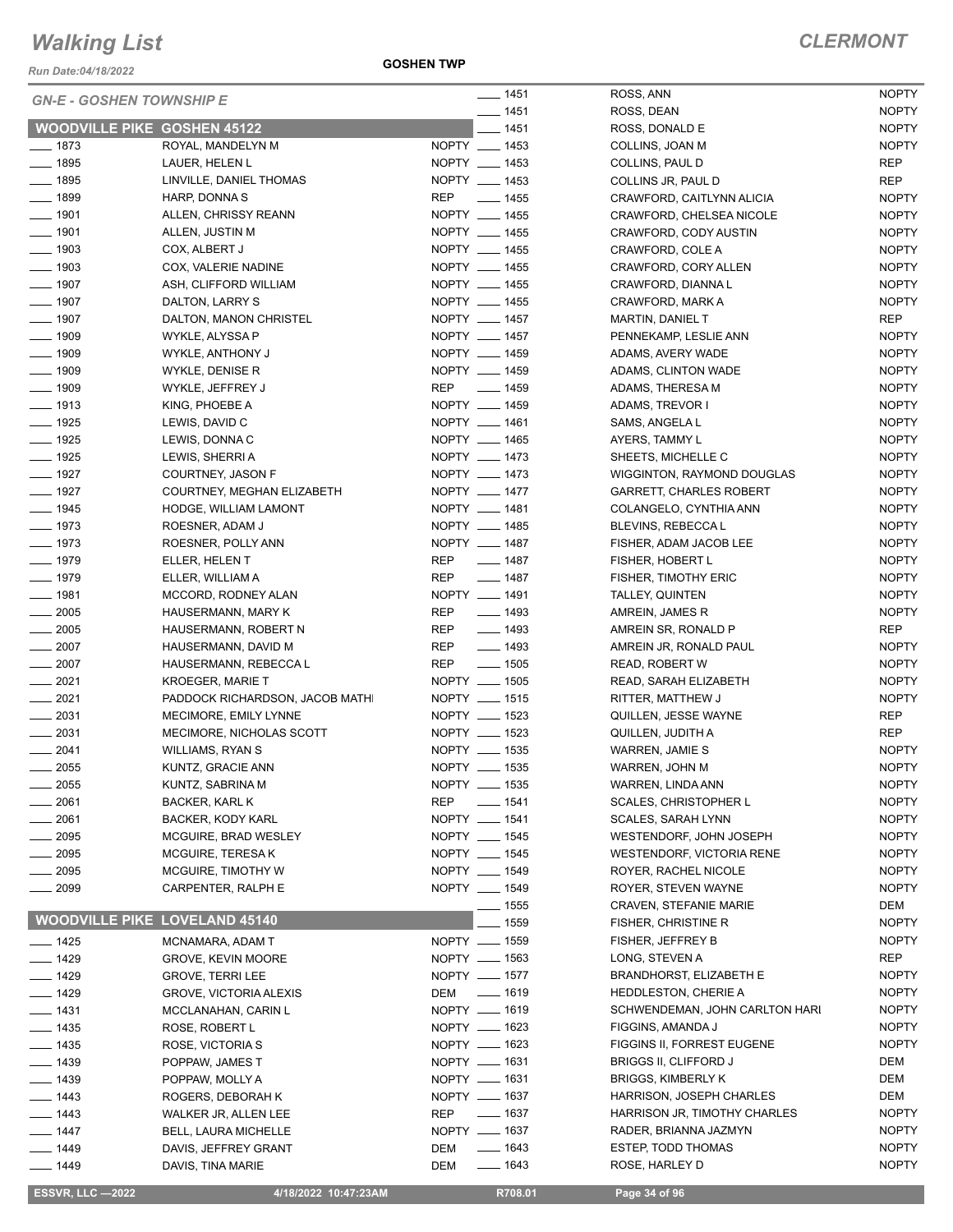*Run Date:04/18/2022*

**GOSHEN TWP**

*GN-E - GOSHEN TOWNSHIP E*

| <b>WOODVILLE PIKE LOVELAND 45140</b> |                          |              |
|--------------------------------------|--------------------------|--------------|
| $-1651$                              | LEGGETT, LAYNE ELIZABETH | <b>NOPTY</b> |
| $- 1651$                             | LEGGETT, MICHAEL J       | <b>NOPTY</b> |
| $- 1651$                             | LEGGETT. SARA ELIZABETH  | <b>NOPTY</b> |
| $- 1653$                             | GIBSON, JOHN R           | <b>NOPTY</b> |
| $- 1653$                             | GIBSON, PAULETTE J       | <b>NOPTY</b> |
| $- 1655$                             | COLLIER, CODY R          | <b>NOPTY</b> |
| $- 1655$                             | TUCKER, KAITLYN M        | <b>NOPTY</b> |
| $\frac{1}{1657}$                     | CORNWELL, RONALD D       | <b>NOPTY</b> |
| $- 1657$                             | SIMPSON, CYNTHIAA        | <b>NOPTY</b> |
| $- 1667$                             | JANSON, ALVIN H          | <b>REP</b>   |
| $- 1677$                             | JACKSON, DAVID S         | <b>NOPTY</b> |
| $- 1689$                             | MILLER, LARRY A          | <b>NOPTY</b> |
| $- 1693$                             | MINK. EDITH              | <b>NOPTY</b> |
| $-1701$                              | NORMAN, NANCY A          | <b>NOPTY</b> |
| $-1701$                              | NORMAN, RICHARD LARRY    | <b>NOPTY</b> |
| $-1701$                              | NORMAN, ZACHARY JOSEPH   | <b>NOPTY</b> |

*TOTAL :* **1,072**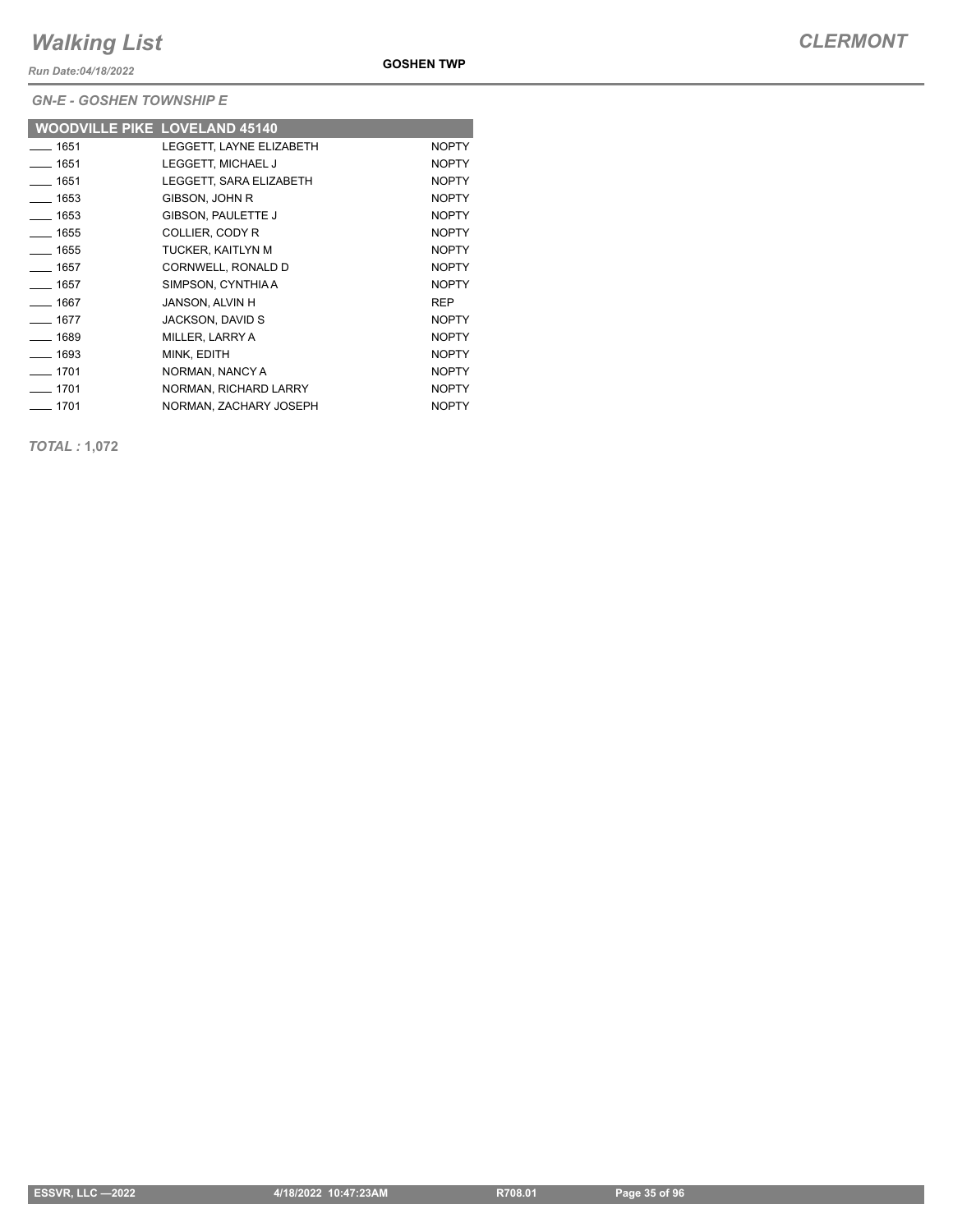*Run Date:04/18/2022*

**GOSHEN TWP**

|                                    |                                 |                    | $\frac{1}{2}$ 1268              | HELTON, ERIC L                 | <b>NOPTY</b> |
|------------------------------------|---------------------------------|--------------------|---------------------------------|--------------------------------|--------------|
| <b>GN-F - GOSHEN TOWNSHIP F</b>    |                                 |                    | $- 1269$                        | FLETCHER, ARNOLD D             | <b>REP</b>   |
| <b>BARMIL DR LOVELAND 45140</b>    |                                 |                    | $-1269$                         | FLETCHER, MARIETTA             | <b>NOPTY</b> |
|                                    |                                 | <b>NOPTY</b>       | -1269 #APT B                    | FLETCHER, JENNIFER L           | <b>NOPTY</b> |
| $\frac{1}{2}$ 57                   | MULLIS, SEAN MICHAEL            | <b>NOPTY</b>       | . 1269 B                        | FLETCHER, JASON DOUGLAS        | <b>NOPTY</b> |
| ____ 57 #TRLR 57                   | MERRITT, BOBBIE K               | <b>NOPTY</b>       | . 1270                          | ANDERS, EXCELA GALAXY          | <b>NOPTY</b> |
| <b>4TRLR 59</b> #TRLR 59           | KEMPER, SARAH LYNN              | <b>NOPTY</b>       | - 1270                          | BROWN, ANTHONY C               | <b>NOPTY</b> |
| $- 60$                             | LANGFORD SR, GARY D             |                    | 1271                            | RICHTER, KIMBERLY JAYNE        | DEM          |
| $\sim$ 60                          | LANGFORD, SARA L                | <b>NOPTY</b>       | 1271                            | STONE, HEATHER DAWN            | <b>NOPTY</b> |
| $\frac{1}{2}$ 62                   | TAYLOR, KEITH CHARLES           | <b>NOPTY</b>       | . 1271                          | STONE, THERESAL                | DEM          |
| $-67$                              | HENDREN, HANNA MARIE            | <b>NOPTY</b>       | 1272                            | COYLE, HANSEL M                | <b>NOPTY</b> |
| $\frac{1}{2}$ 69                   | JOHNSON JR, JAMES               | <b>NOPTY</b>       | - 1272                          | COYLE, SANDRA LAWS             | <b>NOPTY</b> |
| $\frac{1}{2}$ 69                   | JOHNSON, LORETTA M              | NOPTY <sup>-</sup> |                                 |                                |              |
| $- 71$                             | <b>WILSON, STEPHEN S</b>        | <b>NOPTY</b>       |                                 | N CLARAWILL DR LOVELAND 45140  |              |
| $\frac{1}{2}$ 72                   | <b>MCCLURE, RICKEY</b>          | <b>NOPTY</b>       |                                 | PAGE, JESSIE A                 | <b>NOPTY</b> |
| $-74$                              | BAKER, REBECCA D                |                    | NOPTY -8801<br>6801             | PAGE, MICHAEL T                | <b>NOPTY</b> |
| $\frac{1}{2}$ 75                   | RUNYON, TRACEY L                | <b>NOPTY</b>       | 6801 #APT N                     |                                |              |
|                                    |                                 |                    |                                 | MILLS JR, GABRIEL CHRISTION    | <b>NOPTY</b> |
| <b>BARRY DR LOVELAND 45140</b>     |                                 |                    | 6805                            | <b>GRUNDY, AUSTIN QUENTIN</b>  | <b>NOPTY</b> |
| $- 164$                            | MCANINCH, GLORIA G              | <b>NOPTY</b>       | 6805                            | <b>GRUNDY, DANEL RENEE</b>     | <b>NOPTY</b> |
| $- 165$                            | HAUCK, SANDRA KAY               | <b>NOPTY</b>       | 6805                            | <b>GRUNDY II, JIMMY R</b>      | <b>NOPTY</b> |
| $- 166$                            | <b>STRUNK, BILLIE J</b>         | <b>NOPTY</b>       | 6807                            | VANCE, DEBBIE LYNN             | <b>NOPTY</b> |
| $- 168$                            | <b>BROCK, GEORGE A</b>          | <b>REP</b>         | 6807                            | VANCE THIESSEN, LISA RENEE     | <b>NOPTY</b> |
| $- 168$                            | <b>BROCK, KARON L</b>           | <b>REP</b>         | 6808                            | MURRAY, TYE M                  | <b>NOPTY</b> |
| $- 170$                            | MIDDLETON, LORRAINE             | <b>NOPTY</b>       | 6808                            | WILLIAMS, MICHAEL W            | <b>NOPTY</b> |
| $-172$                             | FIELDS, CYNTHIA RENEE           | <b>REP</b>         | 6808 #APT N                     | MURRAY, WENDY L                | <b>NOPTY</b> |
| $- 172$                            | SCHEWE, MICHAEL C               | <b>NOPTY</b>       | 6808 #APT N                     | TUGGLE, KEENAN RAY             | <b>NOPTY</b> |
| $- 173$                            | FLYNN, RHONDA D                 | <b>NOPTY</b>       | 6809                            | TRAN, NGAN THI THU             | <b>NOPTY</b> |
| $- 175$                            | <b>GAMPFER, STACIE DANIELLE</b> | <b>NOPTY</b>       | 6810                            | BAYS, JAMES R                  | <b>NOPTY</b> |
| $- 179$                            | PIERCE, DAVID C                 | <b>NOPTY</b>       | 6810                            | BAYS, MARY R                   | <b>NOPTY</b> |
| $\frac{1}{2}$ 180                  | <b>REYES, TABBATHA MARIE</b>    | <b>NOPTY</b>       | 6811                            | HOEPER, KATHLEEN MARY          | <b>REP</b>   |
| $- 181$                            | BROWNING SWAYNE, LISA RENEE     | <b>NOPTY</b>       | 6811                            | <b>HOEPER, THOMAS FRANK</b>    | <b>REP</b>   |
| $- 181$                            | SWAYNE, WILLIAM LEE             | <b>NOPTY</b>       | 6812                            | HARRIS, MARTIN W               | <b>NOPTY</b> |
|                                    |                                 |                    | 6812                            | HARRIS, PENELOPE A             | <b>REP</b>   |
| <b>BOBBY DR LOVELAND 45140</b>     |                                 |                    | 6813                            | YINGLING, SUSANA A             | <b>NOPTY</b> |
|                                    |                                 |                    | 6815                            | KITA III, JOSEPH S             | <b>NOPTY</b> |
| $\frac{1}{2}$ 47                   | MAXWELL, HOPE TRINITY           | <b>NOPTY</b>       | 6816                            | DUNAWAY, DANA R                | <b>REP</b>   |
| $-47$                              | MAXWELL, STEPHANIE L            | <b>NOPTY</b>       | 6816                            | DUNAWAY, PAUL                  | <b>REP</b>   |
| $-47$                              | TUCK, NATHANAEL LEE             | <b>NOPTY</b>       | 6817                            | MUMMERT, CHARLES L             | <b>NOPTY</b> |
| $-47$                              | VANWINKLE, JOANNA MARIE         | <b>NOPTY</b>       | 6817                            | MUMMERT, JOANN M               | <b>NOPTY</b> |
| $-52$                              | <b>BRADLEY, LAURA SUE</b>       | <b>NOPTY</b>       | 6820                            | FLYNN, KYLE GREGORY            | <b>REP</b>   |
| 53                                 | DAVIS, JASON LAEL               | <b>NOPTY</b>       | 6820                            | SCOTT, KAYLA MARIE             | <b>NOPTY</b> |
| $\rule{1em}{0.15mm}$ 54            | <b>EMBERTON, JAMES K</b>        | <b>NOPTY</b>       | 6822                            | MITCHELL, ANGELA MARIE         | <b>NOPTY</b> |
| $-55$                              | STRATTON, ELEISHA J             | <b>NOPTY</b>       | 6822                            | STEN, ERIC T                   | <b>NOPTY</b> |
| $-95$                              | DAVIS, BARBARA JEAN             | <b>NOPTY</b>       |                                 |                                |              |
| $-95$                              | RILEY JR, RUSSELL MERVIN        | <b>NOPTY</b>       | <b>CLUB DR LOVELAND 45140</b>   |                                |              |
|                                    |                                 |                    | __ 158                          | <b>WATERS, LINDA CAROL</b>     | DEM          |
| <b>CLARAWILL DR LOVELAND 45140</b> |                                 |                    | $-159$                          | ALLEN, ANNETTE JEAN            | <b>NOPTY</b> |
| $- 1250$                           | JANSON, MARILYN J               | <b>REP</b>         | $-159$                          | ALLEN, CHRIS NORMAN            | <b>NOPTY</b> |
| $\frac{1}{2}$ 1250                 | JANSON, PHILLIP J               | <b>REP</b>         | _ 160                           | ROLAND, ALEASHA MICHELLE       | <b>NOPTY</b> |
| $- 1251$                           | CARR, MICAH DAWN                | <b>NOPTY</b>       |                                 | ZIGGAS, GREGORY ALLEN          | <b>NOPTY</b> |
| $- 1251$                           | COOLIDGE III, ROBERT H          | <b>NOPTY</b>       | 160                             |                                | <b>NOPTY</b> |
| $- 1253$                           | MORGAN, ELZO DONALD             | <b>NOPTY</b>       | 161                             | <b>BARKER, TYLER JAMES</b>     |              |
| $- 1255$                           | EIFERT, TERRY W                 | <b>NOPTY</b>       | 161                             | <b>FARIES, DASHAUN MICHAEL</b> | <b>NOPTY</b> |
| $- 1257$                           | GIBBS, CHONG S                  | <b>NOPTY</b>       | 161                             | SWAYNE, ROXIE R                | <b>NOPTY</b> |
| $- 1259$                           | MRUSEK, DAVID L                 | <b>NOPTY</b>       | 162                             | ABELING, RONALD E              | <b>NOPTY</b> |
| $- 1259$                           | MRUSEK-VALENTINE, BRENDA G      | <b>NOPTY</b>       | <b>CROSSTOWN LOVELAND 45140</b> |                                |              |
| ___ 1261                           | EIFERT, KIMBERLY ANN            | <b>NOPTY</b>       |                                 |                                |              |
| $-1261$                            | EIFERT, WILBUR E                | <b>NOPTY</b>       | _ 76                            | OSTENDORF, GREGORY TAYLOR      | <b>REP</b>   |
| $-1263$                            | PRINCE, GREGORY DONALD          | <b>NOPTY</b>       | . 77                            | FROMAN, DAWNYA SUE             | <b>REP</b>   |
| $-1263$                            | PRINCE, KAREN A                 | <b>NOPTY</b>       | 79                              | KNABE, VICKIE D                | REP          |
| $- 1266$                           | SCHEADLER, RHONDA M             | <b>NOPTY</b>       | 81                              | POETTKER, MEGAN MARIE          | <b>NOPTY</b> |
| $- 1267$                           | BERNERT, MICHAEL JOSEPH         | <b>NOPTY</b>       | 82                              | CLARK, CARLA JO                | <b>NOPTY</b> |
| $- 1267$                           | BERNERT, NAOMI LAWREN           | <b>NOPTY</b>       | 82                              | HARRIS, KAITLYN MARIE ANN      | <b>NOPTY</b> |
|                                    |                                 |                    | 84                              | DOBBRATZ, BETH A               | <b>REP</b>   |
| <b>ESSVR, LLC-2022</b>             | 4/18/2022 10:47:23AM            |                    | R708.01                         | Page 36 of 96                  |              |
|                                    |                                 |                    |                                 |                                |              |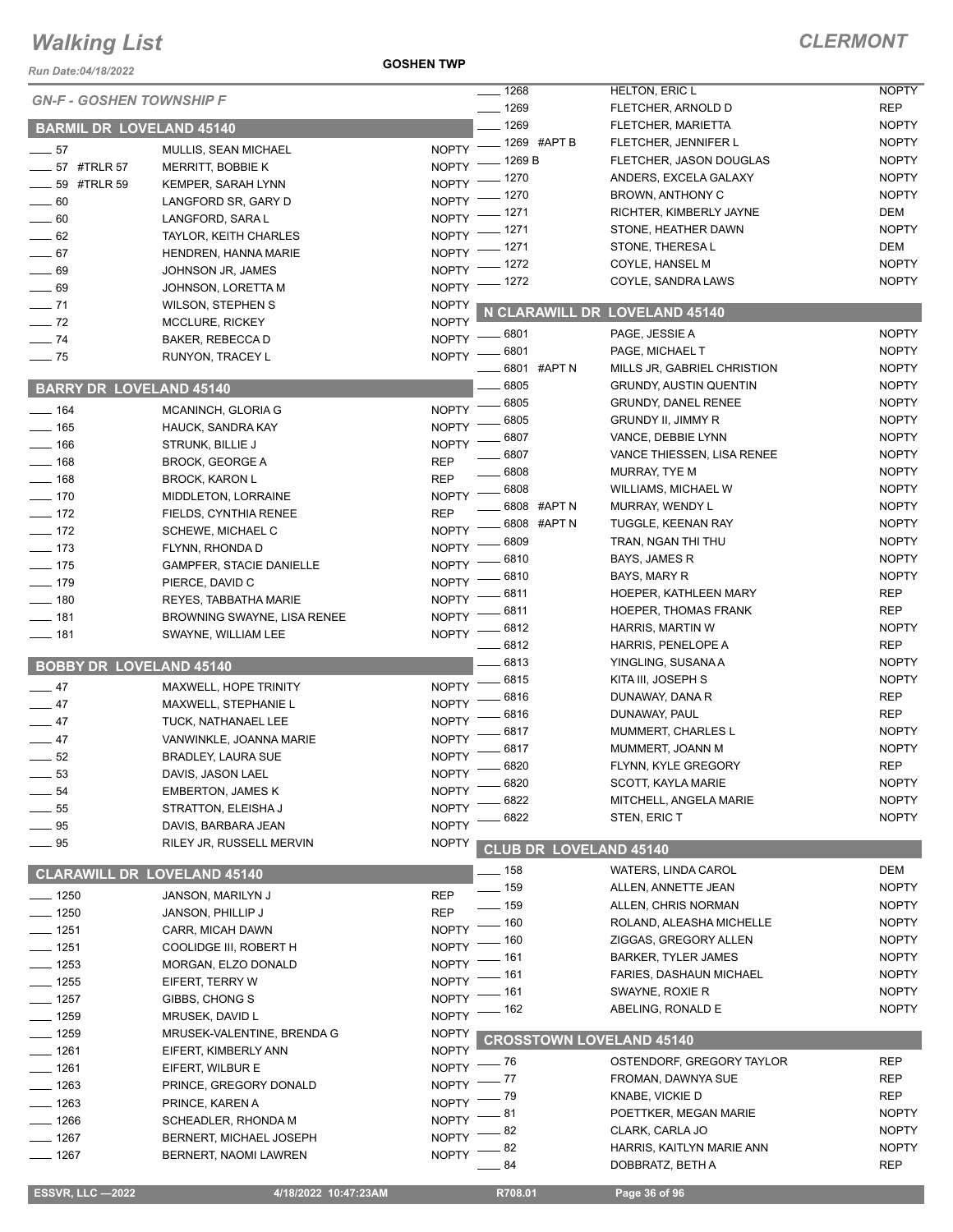*Run Date:04/18/2022*

#### **GOSHEN TWP**

|                                 |                                    |                  | $- 1416$                         | MENKE, CATHERINE               | <b>REP</b>   |
|---------------------------------|------------------------------------|------------------|----------------------------------|--------------------------------|--------------|
| <b>GN-F - GOSHEN TOWNSHIP F</b> |                                    |                  | $- 1480$                         | LOUDERMILK, JENNIFER N         | <b>NOPTY</b> |
| <b>CROSSTOWN LOVELAND 45140</b> |                                    |                  | ____ 1480 #APT 90                | ROBINSON, HEATHER MARIE        | <b>NOPTY</b> |
| $\frac{1}{2}$ 85                |                                    | <b>REP</b>       | ____ 1480 #APT 107               |                                | <b>NOPTY</b> |
| $\frac{1}{2}$ 85                | PERRY, DARELL<br>PERRY, TINA MARIE |                  | NOPTY __ 1480 #APT 210           | LUCAS, PERRY A                 |              |
|                                 |                                    |                  |                                  | RICHEY, ROBERT D               | <b>NOPTY</b> |
| $\frac{1}{2}$ 86                | MESCHER, MICHELLE R                |                  | NOPTY __ 1500                    | MCALISTER, MANDY A             | <b>NOPTY</b> |
| ____ 87 #TRLR 87                | FOSTER, JOSHUA DAVID               |                  | NOPTY __ 1500                    | WILSON, JASON                  | <b>NOPTY</b> |
| $-88$                           | GROSS, JOSEPH                      |                  | NOPTY __ 1508                    | HARDIMAN, CASSANDRA ANN        | <b>NOPTY</b> |
| $\frac{1}{2}$ 88                | <b>GROSS, TIFFANY LYNN</b>         |                  | NOPTY __ 1508                    | HARDIMAN, CHRISTOPHER L        | <b>NOPTY</b> |
| $\_\_\$ 89                      | MIRACLE, SAPPHIRE MAIRE            | <b>NOPTY</b>     |                                  |                                |              |
| $\frac{1}{2}$ 90                | DEEMER, JEREMY ROBERT              |                  | NOPTY GATEWAY DR LOVELAND 45140  |                                |              |
| $\frac{1}{2}$ 90                | KIRKLAND JR, JOHN L                | $NOPTY = 9$      |                                  | MCDANIEL JR, ROBERT RAY        | <b>NOPTY</b> |
| $\_\_\_\$ 90                    | KIRKLAND, JULIE MARIE              | NOPTY $\_\_$ 9   |                                  | MILLER, DEBORAH                | <b>NOPTY</b> |
| $\frac{1}{2}$ 90                | KIRKLAND, TIFFANY RENEE            | NOPTY __ 10      |                                  | PERRY, JIMMY R                 | <b>REP</b>   |
| $-91$                           | RODENBERG, CARL WILBUR             | NOPTY $-10$      |                                  | PERRY, MELISSA MARIE GRACE     | <b>NOPTY</b> |
| $\frac{1}{2}$ 91                | RODENBERG, SHARON                  | $NOPTY$ _____ 12 |                                  | SEELEY, REBECCA S              | <b>NOPTY</b> |
| $\frac{92}{2}$                  | JOHNSON II, BILLY J                | NOPTY $-14$      |                                  | HARRISON, TUESDAY N            | <b>NOPTY</b> |
| $\equiv$ 93                     | WALDBILLIG, BOBBIE JO              | NOPTY __ 15      |                                  | BERLING, DIANE MARIE           | <b>REP</b>   |
| $\frac{1}{2}$ 94                | INGLES, CHRISTOPHER R              | <b>REP</b>       | $\frac{1}{2}$ 15                 | <b>BURT II, BRIAN M</b>        | <b>NOPTY</b> |
|                                 |                                    |                  | $\equiv$ 15                      | JENSEN, NICHOLE C              | <b>NOPTY</b> |
| <b>FAY RD LOVELAND 45140</b>    |                                    |                  | $-16$                            |                                | DEM          |
|                                 |                                    | NOPTY __ 16      |                                  | ADAMS, ZEBULON LEVI            |              |
| $- 1358$                        | <b>WILLIAMS, BOBBIE</b>            |                  |                                  | SNIDER, NOVA MARIE             | <b>REP</b>   |
| $- 1358$                        | WILLIAMS, LAURA LYNN               | DEM _____ 16     |                                  | SNIDER, SEAN D                 | <b>REP</b>   |
| $\frac{1}{2}$ 1366              | ZENGEL, DEANNA B                   | NOPTY __ 18      |                                  | <b>GALBRAITH, KERRY L</b>      | <b>NOPTY</b> |
| $- 1366$                        | ZENGEL, KAYLA MARIE                | NOPTY __ 19      |                                  | WARFIELD, DANIELLE A           | <b>NOPTY</b> |
| $- 1366$                        | ZENGEL, TOM G                      | NOPTY __ 20      |                                  | <b>BURCHETT, RICKEY M</b>      | <b>NOPTY</b> |
| $- 1366$                        | ZENGEL, ZACHARY THOMAS             |                  | NOPTY _____ 20 #APT 20           | HARMON, MAKAYLYNN LOUISE       | <b>NOPTY</b> |
| $- 1370$                        | SUDDARTH, RODNEY B                 |                  | NOPTY __ 156                     | PIGMAN SR, ANDRE P             | <b>NOPTY</b> |
| $\frac{1}{2}$ 1370              | ZALEWSKI, DIANA RENAY              |                  | NOPTY __ 156                     | PIGMAN, LISA M                 | <b>NOPTY</b> |
| $\frac{1}{2}$ 1370              | ZALEWSKI, KENNETH J                |                  | NOPTY __ 156                     | PIGMAN, MICHAEL LEE            | <b>NOPTY</b> |
| $- 1374$                        | DANIEL, MICHAEL W                  | <b>REP</b>       | $\frac{1}{204}$                  | MASON JR, THOMAS ALLEN         | <b>NOPTY</b> |
| $- 1374$                        | DANIEL, TINA R                     | <b>REP</b>       | $\frac{1}{205}$                  | LYNAM, KELLY A                 | <b>NOPTY</b> |
| $- 1376$ #A                     | HOLTON, NANCY L                    |                  | NOPTY __ 205                     | LYNAM, ROY A                   | <b>NOPTY</b> |
| ____ 1376 #UNIT A               | RAGLE, TAYLOR PRICE                |                  | NOPTY __ 209                     | ROSS, SAMANTHA ANN             | <b>NOPTY</b> |
| $- 1380$                        | <b>BROCK, MARLENE E</b>            | DEM              | $-209$                           | <b>WILSON, PAMELA SUE</b>      | DEM          |
| $- 1380$                        | <b>BROCK, TERRANCE L</b>           | DEM              | $\frac{1}{210}$                  |                                | <b>NOPTY</b> |
|                                 |                                    |                  |                                  | FITE, DONALD S                 |              |
| $\equiv$ 1384 #APTA             | MULLINS, JOHN F                    |                  | NOPTY __ 211                     | CORBETT, PAUL DAVID            | <b>NOPTY</b> |
| $\frac{1}{2}$ 1384 #APT B       | GILLOTT, ERIN MORGAN               |                  | NOPTY __ 211                     | CORBETT, TIFFANY L             | <b>NOPTY</b> |
| <b>____ 1388 #APT A</b>         | WAGGONER, DAVID E                  |                  | NOPTY __ 212                     | JOHNSON, KAYLA R               | <b>NOPTY</b> |
| ___ 1388 #APT B                 | INGLES, MARTHA D                   | <b>REP</b>       | _ 214                            | HOSKINS, SANDRA                | <b>NOPTY</b> |
| $=$ 1388 $\,$ #UNIT B           | <b>BAKER, ALLISON G</b>            |                  | NOPTY __ 215                     | SULLIVAN, JACK T               | <b>NOPTY</b> |
| $-1390$                         | TREJO, ERIN MARIE                  | <b>NOPTY</b>     |                                  |                                |              |
| $\frac{1}{2}$ 1392              | COFFMAN, JAMI L                    | <b>NOPTY</b>     | <b>GREENE LN LOVELAND 45140</b>  |                                |              |
| $- 1392$                        | RICE, JANELLE LYNN                 | DEM              | $- 1305$                         | BECKSTEDT, CRYSTAL LYNN        | <b>NOPTY</b> |
| $- 1396$                        | HILL, KEITH EMERSON                |                  | NOPTY __ 1305                    | <b>BECKSTEDT, HEATHER ROSE</b> | <b>NOPTY</b> |
| $- 1396$                        | OWENS, DAWN M                      |                  | NOPTY __ 1306                    | CHINN, KAREN S                 | <b>REP</b>   |
| $- 1396$                        | <b>OWENS, JAMES AUSTIN</b>         |                  | NOPTY __ 1311                    | BEMERER, CYNTHIA K             | REP          |
| $- 1398$                        | HULL, BENJAMIN RAY                 | <b>REP</b>       | $\equiv$ 1312                    | GRADY, BARBARA A               | <b>NOPTY</b> |
| __ 1398                         | HULL, ELIZABETH RUTH               | REP              | $- 1312$                         | <b>GRADY JR, EUGENE F</b>      | <b>NOPTY</b> |
| $- 1400$                        | HUGGINS, JEFFERY ALAN              |                  | NOPTY __ 1312                    | GRADY, SUSAN L                 | <b>NOPTY</b> |
| $- 1400$                        | <b>HUGGINS, JENNIFER LEE</b>       |                  | NOPTY __ 1317                    |                                |              |
|                                 |                                    |                  |                                  | FINKE, DONALD J                | <b>REP</b>   |
| $- 1400$                        | PEACOCK, CHRISTINA LEE             |                  | NOPTY __ 1317                    | FINKE, VERNA C                 | REP          |
| $-1400$                         | PEACOCK, JUSTIN M                  | <b>NOPTY</b>     |                                  |                                |              |
| _ 1402                          | STALEY, DONALD C                   | <b>NOPTY</b>     | <b>HEATHER DR LOVELAND 45140</b> |                                |              |
| $-1404$                         | BOYD, MARY A                       | <b>NOPTY</b>     | $-38$                            | ARNETT, LAWRENCE RAY           | <b>NOPTY</b> |
| $-1404$                         | HENDERSON, COLIN DAVID             | <b>NOPTY</b>     | $-41$                            | RILEY, ANTHONY WADE            | <b>NOPTY</b> |
| $-1406$                         | BOYD, MARY A                       | <b>NOPTY</b>     | $-43$                            | SMITH, CHRISTOPHER ROBERT      | <b>NOPTY</b> |
| $- 1406$                        | BOYD, RONALD K                     | <b>NOPTY</b>     | 99                               | AMBURGEY, DANIELLE RENAE       | <b>NOPTY</b> |
| _ 1408                          | RAY, JAMES L                       | <b>REP</b>       | __ 99                            | COOK, PHEIBE MICHELLE          | <b>NOPTY</b> |
| $- 1408$                        | RAY, LINDA A                       | <b>NOPTY</b>     | $-99$                            | NEELY II, ROBERT ALLEN         | <b>REP</b>   |
| $- 1410$                        | MCNEELY, APRYL RENEE               | DEM              | $\equiv$ 100                     | PLUMMER, BOBBY ROY             | <b>NOPTY</b> |
| $- 1410$                        | MCNEELY, SHAWN R                   | DEM              | $-100$                           | PLUMMER, SHEILA M              | <b>NOPTY</b> |
| —— 1410                         | MEADORS, TERENCE LEE               | <b>NOPTY</b>     |                                  |                                |              |
|                                 |                                    |                  |                                  |                                |              |
| <b>ESSVR, LLC -2022</b>         | 4/18/2022 10:47:23AM               |                  | R708.01                          | Page 37 of 96                  |              |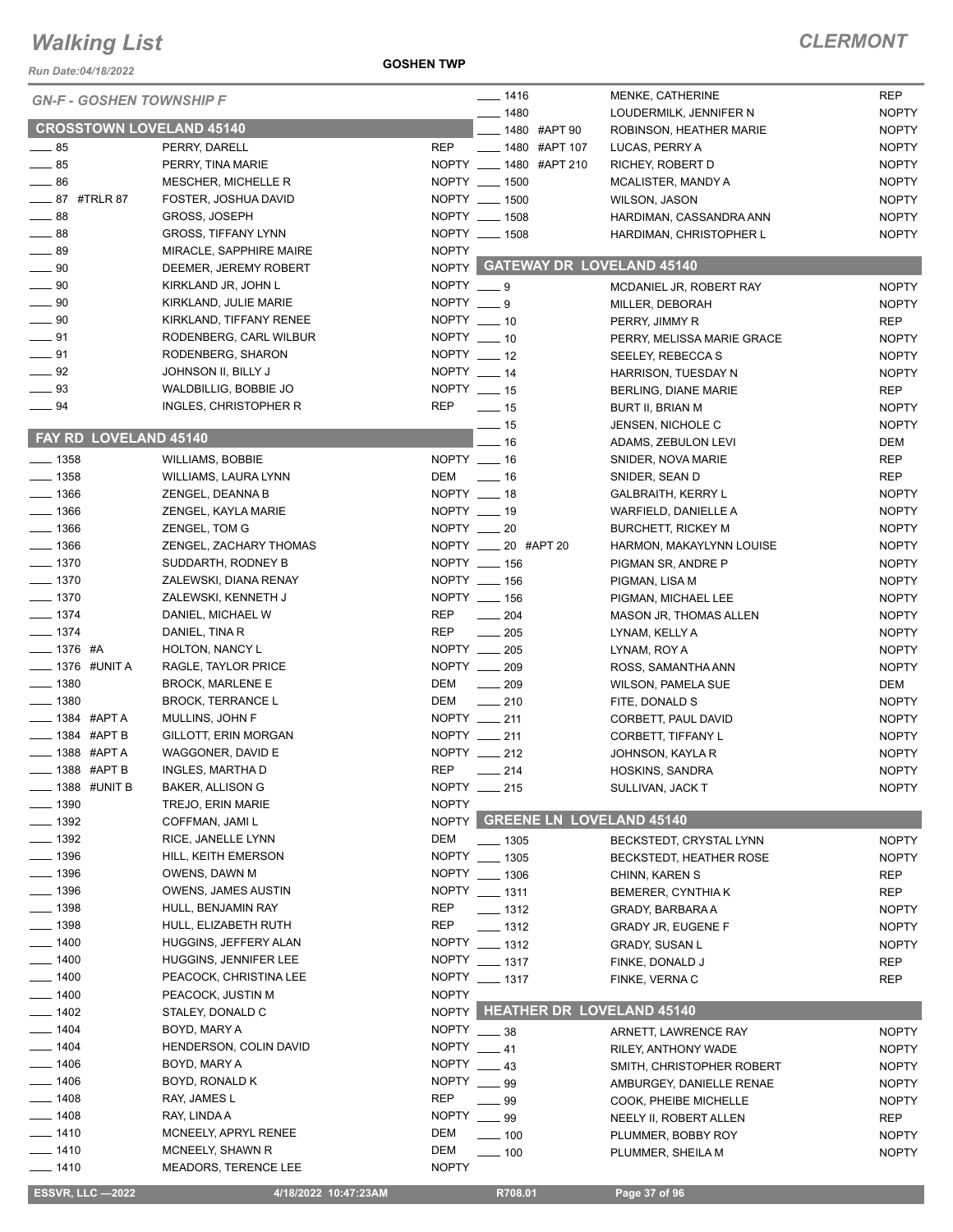*Run Date:04/18/2022*

|                                  |                             |                 | $- 152$                            | ALCORN, JESSIE C              | <b>NOPTY</b> |
|----------------------------------|-----------------------------|-----------------|------------------------------------|-------------------------------|--------------|
| <b>GN-F - GOSHEN TOWNSHIP F</b>  |                             |                 | $- 152$                            | ALCORN, TIMOTHY LEE           | <b>NOPTY</b> |
| <b>HEATHER DR LOVELAND 45140</b> |                             |                 |                                    |                               |              |
| $\sim$ 103                       | ASHER, AMANDA M             |                 | NOPTY LAKE DR LOVELAND 45140       |                               |              |
| $- 103$                          | LYKINS, CHARLES ANDRE D     | NOPTY $-2$      |                                    |                               | <b>NOPTY</b> |
| $\frac{1}{2}$ 103                | PAYTES, DELPHIA L           | NOPTY $\_\_\$ 3 |                                    | HISER, MICHELLE R             |              |
|                                  |                             | DEM             |                                    | ROONEY, PEGGY A               | <b>NOPTY</b> |
| $\frac{1}{2}$ 106                | ARNOLD, EVERETT J           |                 | $-4$                               | RICHARDSON, STEFANIE NICOLE   | <b>NOPTY</b> |
| $\frac{1}{2}$ 107                | DUGAN, SERINA M             | NOPTY $- 5$     |                                    | MILLER, JEANETTE SALYER       | <b>NOPTY</b> |
| $\frac{1}{2}$ 107                | LUCAS, JUNE CAROL           | <b>NOPTY</b>    |                                    |                               |              |
| $- 108$                          | FISHER, GARY LEO            | DEM             | <b>LAKESHORE DR LOVELAND 45140</b> |                               |              |
| $\frac{1}{2}$ 108                | FISHER, KERI ANN            | DEM             | $\equiv$ 183                       | HENNEKES, CHRISTOPHER D       | <b>NOPTY</b> |
| $- 110$                          | SHEAP, DARLENE M            | <b>REP</b>      | $\frac{1}{2}$ 183                  | ROSELL, ZACHERY E             | <b>NOPTY</b> |
| ____ 110   #LOT 110              | SHEAP, CALVIN S             | <b>REP</b>      | $-185$                             | COFFEY, JOHN F                | <b>NOPTY</b> |
| $- 111$                          | HOWARD, KILEY ELIZABETH     | <b>NOPTY</b>    | $- 186$                            | CONGER, AUDREY R              | <b>NOPTY</b> |
| $-111$                           | PIGMAN, DANELLE MARIE       |                 | NOPTY __ 187                       | CARNEY, MICHELLE A            | <b>NOPTY</b> |
| $- 112$                          | STRUNK, TIMMY C             |                 | NOPTY __ 187                       | HERALD, CATHY L               | <b>NOPTY</b> |
| $\equiv$ 113                     | ROGERS, DEBORAH CAROL       |                 | NOPTY __ 189 #TRLR 189             | HARGRAVES, JOSEPH WILLIAM     | <b>NOPTY</b> |
| $-$ 115                          | ADKINS, ANGELA L            |                 | NOPTY __ 192                       | ALLEN, LENARD MIKE            | <b>NOPTY</b> |
| $- 117$                          | MAURATH, AMY K              |                 | NOPTY __ 192                       | ROBINSON, ANGELA L            | <b>NOPTY</b> |
| $- 117$                          | MAURATH, DANIEL R           |                 | NOPTY __ 193                       | GILBERT, DAMIAN JAY           | <b>NOPTY</b> |
| $- 119$                          | HANIFEN, PAMELA G           |                 | NOPTY __ 193                       | GILBERT, HEATHER ANGELA       | <b>NOPTY</b> |
| $- 120$                          | FUHRMAN, DAVID BRENT        |                 | NOPTY __ 194                       | SHARPE, ADAM R                | <b>NOPTY</b> |
| $- 120$                          | FUHRMAN, KATHRYN A          | DEM             | $\frac{1}{2}$ 195                  | JETTER, AMANDA E              | <b>NOPTY</b> |
| $- 120$                          | FUHRMAN, REAGAN C           |                 | NOPTY __ 199                       | VANDEMARK, STEPHENIE M        | <b>NOPTY</b> |
| $-$ 121                          | ANDERSON, AMMI M            | <b>NOPTY</b>    | $\frac{1}{201}$                    | FOSTER, RODNEY JAMES          | <b>REP</b>   |
| $\frac{1}{2}$ 122                | DUGGINS, ANTONIO G          | <b>REP</b>      | . 201                              | <b>SCHEWE, MICHAEL HUNTER</b> | <b>NOPTY</b> |
| $\frac{1}{2}$ 122                | DUGGINS, KRYSTAL RAE        | <b>NOPTY</b>    |                                    |                               |              |
| $- 122$                          | REARDEN, DUSTIN DEAN        | <b>NOPTY</b>    | NOLHUE LN LOVELAND 45140           |                               |              |
| $\frac{1}{2}$ 123                | HARVILLE, JOSHUA LEE        | <b>NOPTY</b>    |                                    |                               |              |
| —— 124                           | SHORT, SYLVIA J             | <b>REP</b>      | 6627                               | NOLDER, JAMES D               | <b>REP</b>   |
|                                  |                             |                 | $\frac{1}{2}$ 6630                 | TINGLE, JOHN R                | <b>NOPTY</b> |
| <b>HOLLY DR LOVELAND 45140</b>   |                             |                 | 6630                               | TINGLE, KIMBERLY LYNN         | <b>NOPTY</b> |
|                                  |                             |                 | 6632                               | BROWN, SANDRA L               | <b>REP</b>   |
| $\sim$ 22                        | <b>GREGORY, NANCY MARIE</b> |                 | NOPTY __ 6632                      | BROWN, SHELBY G               | <b>REP</b>   |
| $\frac{1}{22}$                   | RICHARDSON, DIANA L         | <b>REP</b>      | $-6652$                            | <b>HALL, CECILIA MARIE</b>    | <b>NOPTY</b> |
| $\sim$ 22                        | RICHARDSON, JACK LEE        | <b>REP</b>      | 6652                               | SCALF, KINDRA ANN             | DEM          |
| $\frac{1}{22}$                   | WINTER, SYDNEY MARIE        | <b>NOPTY</b>    | 6652                               | <b>SCALF, STEPHEN D</b>       | <b>NOPTY</b> |
| $\frac{1}{2}$                    | COX, ALAN R                 | <b>NOPTY</b>    |                                    |                               |              |
| $\frac{1}{2}$                    | COX, TERESA ANN             | <b>NOPTY</b>    | <b>OAKLAND RD LOVELAND 45140</b>   |                               |              |
| $-25$                            | <b>BAKER, NANCY D</b>       | <b>NOPTY</b>    | 6653                               | JONES, ELIZABETH A            | <b>NOPTY</b> |
| $-25$                            | FOX, CALEB DAVID            | <b>NOPTY</b>    | 6659                               | HART, ELLA E                  | <b>NOPTY</b> |
| 26                               | HILL, KAREN RAYNEY          | <b>NOPTY</b>    | 6659                               | HART, JEFFERY L               | <b>NOPTY</b> |
| 29                               | CARLO, TRICIA MARIE         | <b>NOPTY</b>    | 6659                               | HART, LOUIE C                 | <b>NOPTY</b> |
| $-126$                           | BOLTZ, SHELLY D             | <b>NOPTY</b>    | 6667                               | CREECH, SHAYNA N              | <b>NOPTY</b> |
| $-127$                           | GROOMS, MACY ANN            | <b>NOPTY</b>    | 6675                               | KUMP, BRENDA S                | <b>REP</b>   |
| $- 127$                          | WILSON, MARY ELIZABETH      | <b>NOPTY</b>    | 6675                               | KUMP, KENNETH C               | REP          |
| $- 129$                          | STEGEMOLLER, CRYSTAL ANNE   | <b>NOPTY</b>    | 6685                               | DAVIS, BRIAN A                | <b>NOPTY</b> |
| ___ 131                          | SHAW, EDITH RAE             | <b>NOPTY</b>    | 6685                               | MCWILLIAMS, JEANNIE MARIE     | <b>NOPTY</b> |
| $\equiv$ 131                     | SHAW JR, MARK DOUGLAS       | <b>NOPTY</b>    | 6691                               | <b>GRIFFITH, IRA J</b>        | <b>NOPTY</b> |
| $\frac{1}{2}$ 132                | ULLMANN, JENNIFER JOY       | <b>NOPTY</b>    | 6691                               | <b>GRIFFITH, JOHNNY A</b>     | <b>NOPTY</b> |
| $\equiv$ 134                     | SLADE, LAURA F              | <b>NOPTY</b>    | 6691                               | WILSON, ANTHONY M             | <b>NOPTY</b> |
| $- 134$                          | WIESNER, PHILLIP R          | <b>NOPTY</b>    | 6699                               | ARNETT, FRITZ G               | <b>REP</b>   |
| $- 136$                          | WITT, DELBERT MICHAEL       | <b>NOPTY</b>    | 6699                               | ARNETT, MADISON T             | <b>NOPTY</b> |
| $\equiv$ 136                     | WITT, ROGER L               | <b>NOPTY</b>    | 6699                               | ARNETT, MARCIA G              | <b>NOPTY</b> |
| $- 136$                          | WITT, SHIRREL KAY           | <b>NOPTY</b>    | 6703                               |                               |              |
| $- 137$                          | METCALF, MARY J             | <b>REP</b>      |                                    | HONICAN, JASON MICHAEL        | <b>NOPTY</b> |
| $\frac{1}{2}$ 137                | METCALF, MOUNT J            | DEM             | 6705                               | <b>TUCKER, TIMOTHY W</b>      | <b>NOPTY</b> |
| ____ 138                         | KENT, CORBY JAY             | <b>NOPTY</b>    | - 6707                             | MOHRING, SANDRA K             | <b>NOPTY</b> |
| ____ 138 #APT 138                | MARAHN, FRANKLIN SETH       | <b>NOPTY</b>    | 6711                               | <b>QUAN, ABIGAIL EILEEN</b>   | <b>NOPTY</b> |
| $-139$                           | DOBBRATZ, GREG A            | <b>NOPTY</b>    | 6711                               | QUAN, CHRISTOPHER J           | <b>NOPTY</b> |
| $- 144$                          | ROSS, STEPHANIE CHRISTIAN   | <b>NOPTY</b>    | 6713                               | <b>BROWN, FLESCHIA LAKITA</b> | <b>NOPTY</b> |
|                                  |                             |                 | 6719                               | LANG, BEVERLY R               | <b>NOPTY</b> |
| $- 147$                          | HARRIS, BUD RYAN            | <b>NOPTY</b>    | 6719                               | LANG, DERIC JASON             | <b>NOPTY</b> |
| $- 149$                          | <b>BROWN, BRENT ALLEN</b>   | <b>NOPTY</b>    | 6723                               | HENRY, ALBERT SCOTT           | <b>NOPTY</b> |
| —— 151                           | LYTLE, PAMELA L             | <b>NOPTY</b>    |                                    |                               |              |

 **ESSVR, LLC —2022 4/18/2022 10:47:23AM R708.01 Page 38 of 96**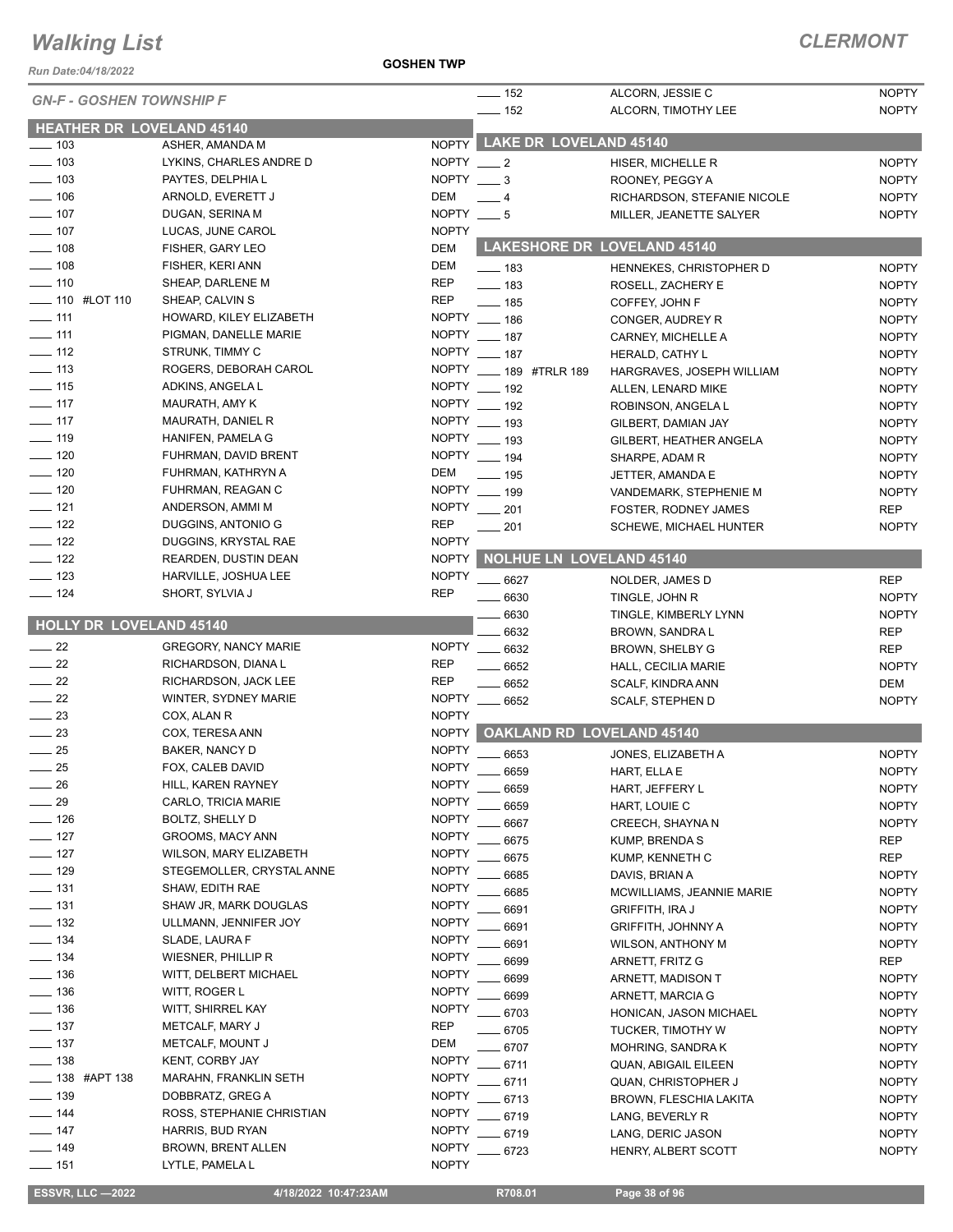*Run Date:04/18/2022*

**GOSHEN TWP**

#### *CLERMONT*

|                      |                                            | $- 1405$                       | MOORE, STEPHEN BENNETT             | <b>NOPTY</b>               |
|----------------------|--------------------------------------------|--------------------------------|------------------------------------|----------------------------|
|                      | <b>GN-F - GOSHEN TOWNSHIP F</b>            | $- 1407$                       | BURNS V, JAMES J                   | <b>NOPTY</b>               |
|                      | <b>OAKLAND RD LOVELAND 45140</b>           | $- 1407$                       | <b>BURNS, MICHELE LYNN</b>         | <b>NOPTY</b>               |
| $- 6725$             | CHESSER, GAIL                              | <b>REP</b><br>$- 1407$         | WAGERS, KAREN L                    | <b>NOPTY</b>               |
| $- 6725$             | CHESSER, JACK                              | <b>REP</b><br>$- 1411$         | DENNEY, CHRISTINA L                | DEM                        |
| $- 6727$             | METZGER, DARYL R                           | <b>REP</b>                     |                                    |                            |
| $- 6729$             | GREGER, HOLLY BETH                         |                                | NOPTY SMITH RD LOVELAND 45140      |                            |
| $- 6729$             | <b>GREGER II, STEVEN L</b>                 | NOPTY __ 6484                  | FRY, CAROLYN A                     | <b>NOPTY</b>               |
| $- 6731$             | WILDER JR, GARY WANE                       | NOPTY __ 6484                  | FRY, MALCOLM E                     | <b>NOPTY</b>               |
| $- 6733$             | DANIELS, CAROL L                           | NOPTY __ 6484                  | JOHNSON, BRANDON PATRIC            | DEM                        |
| $- 6735$             | DANIELS, ANGELA G                          | NOPTY ___<br>6484              | WHITE, SARAH ANN                   | <b>DEM</b>                 |
| $- 6735$             | DANIELS, BREANNA LYNN                      | NOPTY __ 6486                  | DANIELS, JAMES M                   | <b>NOPTY</b>               |
| $- 6735$             | DANIELS, CARLOS S                          | NOPTY __ 6486                  | DANIELS, MELISSA ROSE              | <b>NOPTY</b>               |
| $- 6735$             | DANIELS, COURTNEY BELLE                    | NOPTY __ 6490                  | <b>ESTEP, TERRI KRISTINE</b>       | <b>NOPTY</b>               |
| $- 6735$             | DANIELS, LILA MAY                          | NOPTY __ 6494                  | MARION, AMY MICHELLE               | <b>NOPTY</b>               |
| $- 6739$             | PFALTZGRAFF, MARK H                        | NOPTY __ 6494                  | <b>MARION JR, DOUGLAS GENE</b>     | <b>NOPTY</b>               |
| $-6741$              | RODGERS, JEFFERY BRIAN                     | NOPTY __ 6516                  | SPRINGER, MARANDA N                | <b>NOPTY</b>               |
| $- 6743$             | <b>CLEMENTS, NICHOLAS TY</b>               | NOPTY __ 6516                  | SPRINGER, RAY M                    | <b>NOPTY</b>               |
| $- 6747$             | WALDO, DOUGLAS R                           | NOPTY __ 6580                  | LITTELL, BARBARA D                 | <b>REP</b>                 |
| $- 6749$             | MIRACLE, LILLIAN F                         | NOPTY __ 6582                  | LITTELL, SUSAN L                   | <b>REP</b>                 |
| $- 6753$             | <b>BUCHANAN, MICHAEL R</b>                 | NOPTY __ 6584                  | HILES, GLENNA D                    | <b>REP</b>                 |
| $- 6759$             | LANEY JR, SCOTT B                          | NOPTY __ 6584                  | HILES, WILLIAM C                   | <b>REP</b>                 |
| $\frac{1}{2}$ 6759   | LASKEY, DEBORAH SUE                        | NOPTY __ 6688                  | SPENCE, RANDAL S                   | <b>NOPTY</b>               |
| $- 6763$             | LONG, JESSICA CAITLIN                      | NOPTY __<br>6692               | HIPPE, GORDON H                    | <b>NOPTY</b>               |
| $- 6763$<br>$- 6767$ | SORA, TREVOR DRAKE                         | NOPTY __ 6692                  | HIPPE, JILL Y                      | <b>NOPTY</b>               |
|                      | CAMPBELL, ALI NICHOLEMARIE                 | NOPTY __ 6692<br>NOPTY __ 6692 | HIPPE, KIRSTYN J                   | <b>DEM</b>                 |
| $- 6767$             | CAMPBELL, SHAUN MICHAEL                    |                                | MARTELL, MADISON RUTH              | <b>NOPTY</b>               |
| $- 6773$<br>$- 6773$ | KONSTANDENOS, MARY E<br>KONSTANDENOS, MIKE | NOPTY __ 6698<br>NOPTY __ 6698 | DOZIER, ERIC                       | <b>NOPTY</b>               |
| $- 6773$             | WILSON, SCOTT A                            | NOPTY __ 6700                  | DOZIER, KIMBERLY S                 | <b>NOPTY</b>               |
| $- 6781$             | HOPPE, SANDRA J                            | <b>REP</b><br>6700             | PETERS, CATHLEEN                   | <b>REP</b>                 |
| $- 6793$             | WILSON, ALEXANDRA M                        | NOPTY __ 6700                  | PETERS, DONNIE L<br>PETERS, DWAYNE | <b>REP</b><br><b>NOPTY</b> |
| $- 6797$             | HOOP, GEORGE A                             | NOPTY __ 6702                  | CAMPBELL, BOBBY R                  | <b>REP</b>                 |
| $- 6797$             | HOOP, SHIRLEY Y                            | NOPTY __ 6702                  | CAMPBELL, REVA A                   | <b>REP</b>                 |
| $- 6799$             | <b>EMBRY, JASON H</b>                      | NOPTY __ 6704                  | <b>BARKER, MARCIA L</b>            | <b>NOPTY</b>               |
| $\frac{1}{2}$ 6803   | MCKISSICK, LESLEY JEAN                     | DEM<br>$- 6706$                | <b>BROERING, BEAU P</b>            | <b>DEM</b>                 |
| $- 6803$             | SHEPPARD, MICHAEL JOS CHRISTOPHI           | NOPTY __ 6706                  | <b>BROERING, LAUREN ASHLEY</b>     | <b>DEM</b>                 |
| $- 6811$             | SCHEADLER, JEFF W                          | <b>REP</b><br>$- 6708$         | <b>BARNETT, JULIE ELLEN</b>        | <b>NOPTY</b>               |
| $-6811$              | SCHEADLER, TERRI M                         | REP<br>$-6710$                 | FOWEE, SHERRILL L                  | <b>NOPTY</b>               |
| $- 6811$             | SCHEADLER, TIFFANY JEAN                    | DEM<br>$-6714$                 | WISBITH, LINDA M                   | <b>REP</b>                 |
| _ 6815               | JACKSON, VIRGIL L                          | NOPTY __ 6714                  | WISBITH, STANLEY M                 | REP                        |
| $- 6819$             | BEELER, JODY FAYE                          | NOPTY __ 6716                  | <b>KEARNS, CHRISTOPHER LOREN</b>   | <b>NOPTY</b>               |
| $- 6819$             | BEELER, MISTY D                            | REP<br>$-6716$                 | <b>KEARNS, RACHEL DAWN</b>         | <b>NOPTY</b>               |
| $- 6819$             | HOPSON II, RONALD FRANKLIN                 | REP<br>$-6718$                 | CLARK, TAMELA A                    | <b>REP</b>                 |
| $- 6827$             | DIEMLER, MICHELE A                         | <b>REP</b><br>$-6718$          | KENNEY, MATTHEW JOSEPH             | <b>NOPTY</b>               |
| $- 6833$             | SHAWKEY, AMANDA P                          | NOPTY __ 6718                  | KENNEY, MORGAN NICOLE              | <b>NOPTY</b>               |
| $- 6835$             | HAMBRICK, TANYA RENEE                      | NOPTY __ 6722                  | <b>GEARY, BRETT A</b>              | <b>NOPTY</b>               |
| $- 6835$             | NELSON, WAYNE A                            | NOPTY ___ 6722                 | <b>GEARY, COLTON SCOTT</b>         | <b>NOPTY</b>               |
| $- 6837$             | MORAN, REGINA C                            | REP<br>$- 6722$                | HELLENTHAL, LORI JO                | <b>NOPTY</b>               |
| ____ 6837            | <b>MORAN SR, ROBERT W</b>                  | <b>REP</b><br>$- 6724$         | SUNNENBERG, DOUGLAS A              | REP                        |
| $- 6839$             | ASHCRAFT JR, KENNETH M                     | NOPTY __ 6724                  | SUNNENBERG, MARIA C                | REP                        |
| $- 6843$             | FORD, KAREN S                              | NOPTY __ 6728                  | SKOWRONSKI, MARILYN M              | REP                        |
| _ 6843               | FORD, STEVEN JOSEPH                        | NOPTY __ 6728                  | SKOWRONSKI, ROMAN L                | REP                        |
| $- 6843$             | HARRIS, BETTE LOU                          | NOPTY __ 6732                  | RADEKE, MARY S                     | <b>NOPTY</b>               |
|                      |                                            | 6734                           | POMEROY, DE ROY A                  | <b>NOPTY</b>               |
|                      | <b>OAKRIDGE DR LOVELAND 45140</b>          | 6734                           | POMEROY, DEBRA J                   | <b>NOPTY</b>               |
| $- 1400$             | <b>CRANMER JR, CURTIS J</b>                | NOPTY __ 6738                  | HAMILL, ALEXANDER P                | <b>NOPTY</b>               |
| $\frac{1}{2}$ 1400   | JUNKERMAN, MORGAN LEIGH                    | NOPTY __ 6738                  | HAMILL, REBECCA L                  | <b>NOPTY</b>               |
| $- 1401$             | DENTON, MONAL                              | $- 6740$<br>DEM                | BERKHEIMER, NOAH BRANDON           | <b>NOPTY</b>               |
| $- 1402$             | <b>SCHROER, KENDRA G</b>                   | $- 6740$<br>DEM                | <b>BERKHEIMER, STEPHANIE A</b>     | <b>NOPTY</b>               |
| $- 1404$             | ROWLAND, EDWARD L                          | NOPTY __ 6742                  | HAMM, LISA A                       | <b>NOPTY</b>               |
| $- 1404$             | ROWLAND, HENRY L                           | NOPTY __ 6742                  | MCROY, AARON M                     | <b>NOPTY</b>               |
| $- 1405$             | MOORE, DEBORAH L                           | NOPTY __ 6744                  | KIRKPATRICK, DEBORAH MARIE         | <b>NOPTY</b>               |

 **ESSVR, LLC —2022 4/18/2022 10:47:23AM R708.01 Page 39 of 96**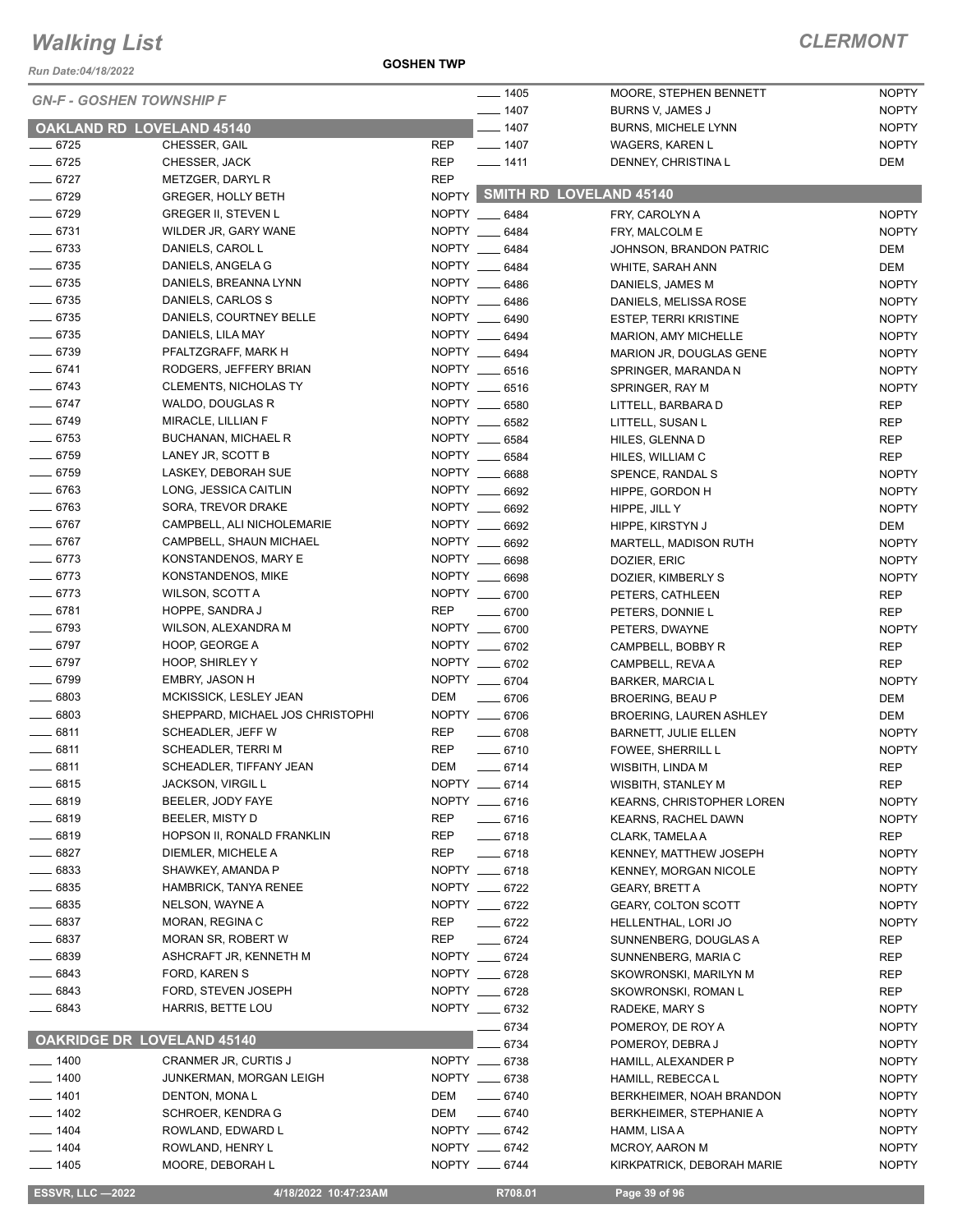*Run Date:04/18/2022*

*GN-F - GOSHEN TOWNSHIP F*

|             | <b>SMITH RD LOVELAND 45140</b> |              |
|-------------|--------------------------------|--------------|
| $-6744$     | KIRKPATRICK, STEVEN J          | <b>NOPTY</b> |
|             | <b>SOUTH CT_LOVELAND 45140</b> |              |
| $\equiv$ 30 | <b>HOWARD, JUSTIN KEITH</b>    | <b>NOPTY</b> |
| 31          | SHARCHUK, CAROL A              | <b>RFP</b>   |
| $-35$       | FEREGRINO. JOSE FERMIN         | <b>NOPTY</b> |
| 36          | SMITH, DANIEL MICHAEL          | <b>NOPTY</b> |

*TOTAL :* **460**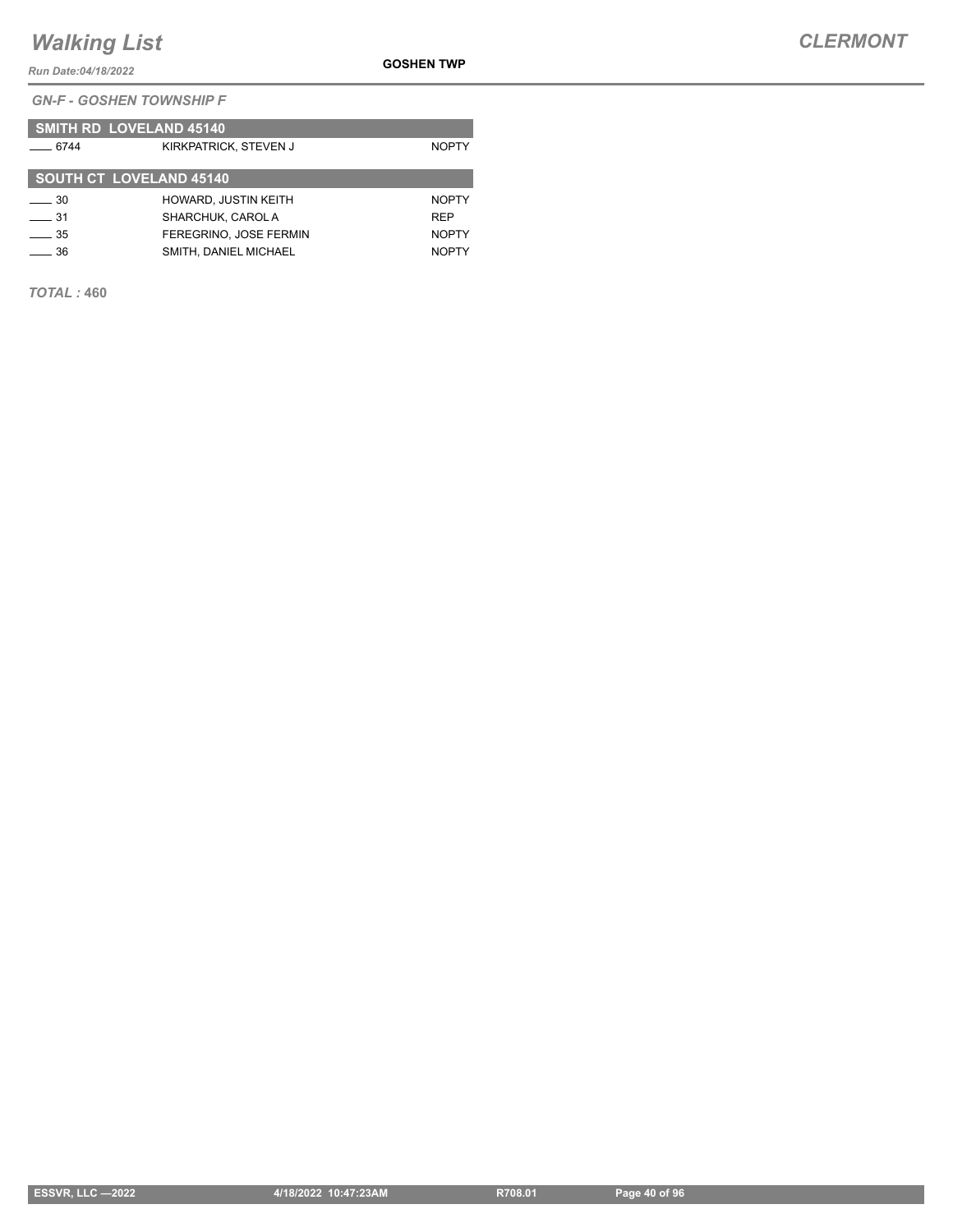*Run Date:04/18/2022*

**GOSHEN TWP**

|                                |                                   |              | 2540  | COVERT, KARA L                  | <b>NOPTY</b> |
|--------------------------------|-----------------------------------|--------------|-------|---------------------------------|--------------|
|                                | <b>GN-G - GOSHEN TOWNSHIP G</b>   |              | 2542  | ASHCRAFT, BRENDA S              | <b>NOPTY</b> |
| <b>ABBY WAY LOVELAND 45140</b> |                                   |              | 2542  | ASHCRAFT, TODD M                | <b>NOPTY</b> |
|                                |                                   |              | 2542  | JAMES, TIFFANIE M               | <b>NOPTY</b> |
| $- 3015$                       | FITZPATRICK, RACHAEL MARIE        | <b>NOPTY</b> | 2544  | <b>BICKNELL, LESLIE A</b>       | <b>NOPTY</b> |
| $- 3015$                       | <b>GREIN, CHRISTOPHER ANDREW</b>  | <b>NOPTY</b> | 2544  | THOMAS, SCOTT S                 | <b>NOPTY</b> |
| $- 3016$                       | HALEY, DIANNA LYNN                | <b>NOPTY</b> | 2546  | <b>HYDEN III, CHARLES</b>       | <b>NOPTY</b> |
| 3016                           | HALL, DANIEL R                    | <b>NOPTY</b> | 2546  | <b>HYDEN, KELSEY L</b>          | <b>NOPTY</b> |
| 3016                           | HALL, DELORES ANN                 | <b>NOPTY</b> | 2546  | <b>HYDEN, SHERRY R</b>          | <b>NOPTY</b> |
| 3016                           | HALL, MARIAN ASHLEY               | <b>NOPTY</b> | 2548  | SALYERS, JENNIFER LYNN          | <b>NOPTY</b> |
| 3017                           | MALONE, ADRIANNE M                | <b>NOPTY</b> | 2549  | ERB, BRENDON D                  | <b>NOPTY</b> |
| 3018                           | YELVERTON, DANIEL MORRISON        | <b>REP</b>   | 2549  | ERB, STEPHANIE RENEE            | <b>NOPTY</b> |
| 3018                           | YELVERTON, LANEY BETH             | <b>NOPTY</b> | 2551  | FRICKER, BRAYDEN CHRISTOPHER    | <b>NOPTY</b> |
| 3019                           | WILHELM, CHRISTOPHER MICHAEL      | <b>NOPTY</b> | 2551  | FRICKER, BRIAN C                | <b>NOPTY</b> |
| 3020                           | <b>MCKINNEY, PATRICK A</b>        | <b>NOPTY</b> | 2551  |                                 | <b>NOPTY</b> |
| 3020                           | VAUGHAN, AMY LOUISE               | <b>NOPTY</b> | 2552  | FRICKER, JENNA L                | <b>NOPTY</b> |
| $-3021$                        | DOOLOUKAS, JUSTIN ROBERT          | <b>NOPTY</b> |       | BALL, BARBARA A                 |              |
| 3023                           | GIULIANO, GARY L                  | <b>REP</b>   | 2552  | <b>BALL, JERRY E</b>            | <b>REP</b>   |
| 3024                           | <b>BRIONES, FELIPE GUEVARRA</b>   | <b>NOPTY</b> | 2553  | STEGEMAN, GEORGE HENRY          | <b>NOPTY</b> |
| 3024                           | BRIONES, PAMELA MARY CATACUTAN    | <b>NOPTY</b> | 2553  | STEGEMAN, MARILYN ELIZABETH     | <b>NOPTY</b> |
| 3024                           | <b>BRIONES, PHILLIPE</b>          | <b>NOPTY</b> | 2554  | URRUTIA, PAUL STEVEN            | <b>NOPTY</b> |
| 3025                           | BENNETT III, JOHN WILLIAM         | <b>NOPTY</b> | 2555  | SHELTON, JAMIE ANN              | <b>NOPTY</b> |
| 3025                           | DUNAVENT, BRIAN C                 | <b>NOPTY</b> | 2555  | SHELTON, ROBERT GREGORY         | <b>NOPTY</b> |
| 3026                           | WALKER, TIMOTHY WAYNE             | <b>DEM</b>   | 2556  | HUNTIMER, JASON MARK            | <b>NOPTY</b> |
| 3027                           | DOSSENBACK, SAUNDRA MAE           | <b>NOPTY</b> | 2556  | PIATT, AMANDA RAE               | <b>NOPTY</b> |
| 3027                           | DOSSENBACK, WILLIAM JOSEPH        | <b>NOPTY</b> | 2557  | MILLER, CONNIE J                | <b>NOPTY</b> |
| 3028                           | CONOVER, ADAM CRAIG               | <b>NOPTY</b> | 2557  | MILLER, GORDON W                | <b>NOPTY</b> |
| 3028                           | CONOVER, KIMBERLY ANN             | <b>NOPTY</b> | 2558  | <b>BAILEY, TRICIA M</b>         | <b>NOPTY</b> |
| 3030                           | <b>GALL, MICHAEL J</b>            | <b>REP</b>   | 2558  | MUELLER, TRICIA GRACE           | <b>NOPTY</b> |
| 3030                           | <b>GALL, PEGGY SUZANNE</b>        | <b>REP</b>   | 2559  | CARDER, DONNA RAYE              | <b>NOPTY</b> |
| 3032                           | HISER, JUSTICE GOTHAM RAY         | <b>NOPTY</b> | 2559  | CARDER, KEVIN SHADE             | <b>NOPTY</b> |
| 3032                           | HISER WEBB, NANCIE ANN            | <b>NOPTY</b> | 2559  | CARDER, SAMANTHA LEONA KYLEE    | <b>NOPTY</b> |
| 3032                           | WEBB, JOHNNIE WAYNE               | <b>NOPTY</b> | 2560  | STIDD, KRISTOPHER MICHAEL       | <b>NOPTY</b> |
|                                |                                   |              | 2562  | TRONE, TORY DIRK                | <b>NOPTY</b> |
| 3034                           | <b>WALTER, BRENT ANTHONY</b>      | <b>REP</b>   | 2563  | <b>MCLAUGHLIN, CHARLES R</b>    | <b>NOPTY</b> |
| 3034                           | <b>WALTER, CHRISTINA MICHELLE</b> | <b>NOPTY</b> | 2563  | MCLAUGHLIN, CONNIE J            | <b>NOPTY</b> |
| 3034                           | <b>WALTER, MADISON PAIGE</b>      | <b>NOPTY</b> | 2565  | ELPHICK, SOPHIE ALEXANDRA       | <b>NOPTY</b> |
| 3036                           | MCKINNEY II, RICHARD WAYNE        | <b>NOPTY</b> | 2565  | LOCKE, GENE NOBLES              | <b>NOPTY</b> |
| 3038                           | <b>CRAWFORD, KELLEY ERIN</b>      | <b>NOPTY</b> | 2565  | RUEHRWEIN, CATHERINE MARIE      | <b>NOPTY</b> |
| 3044                           | <b>GRANGER, EVELYN A</b>          | <b>REP</b>   | 2566  | DALTON, CHRISTOPHER GEORGE      | <b>NOPTY</b> |
| 3044                           | <b>GRANGER, MICHAEL L</b>         | <b>REP</b>   | 2566  | DALTON, NICHOLE ANN             | DEM          |
| 3046                           | WOODWARD, REBECCA L               | <b>NOPTY</b> | 2568  | WALTON, RODNEY J                | <b>NOPTY</b> |
| 3046                           | WOODWARD, RICHARD LE ROY          | <b>NOPTY</b> | 2569  | <b>BELLAMY, KAYLA MARIE</b>     | <b>REP</b>   |
| 3050                           | MERIWETHER, JOHN DAVID            | <b>NOPTY</b> | 2569  | BELLAMY, VERNON DAVID           | <b>REP</b>   |
| 3051                           | GULLEY, CARY J                    | <b>NOPTY</b> | 2570  | ST JOHN, SARAH GAYLE FAITH      | <b>NOPTY</b> |
| 3053                           | <b>WEIR, NICHOLAS SCOTT</b>       | <b>NOPTY</b> | 2570  | STJOHN, JEREMY J                | <b>NOPTY</b> |
| 3054                           | <b>BICE, EDWARD L</b>             | <b>NOPTY</b> |       |                                 |              |
| 3054                           | <b>BICE, MELINDA J</b>            | <b>NOPTY</b> |       | <b>ANGELA CT LOVELAND 45140</b> |              |
| 3055                           | WITTMEYER, BRENT A                | <b>NOPTY</b> |       |                                 |              |
| 3055                           | WITTMEYER, LOGAN BRENT            | <b>NOPTY</b> | - 340 | PAYNE, JEFFREY CLINTON          | <b>NOPTY</b> |
| 3056                           | LAU, IRIS                         | <b>NOPTY</b> | 342   | <b>BRADEN, ELIJAH SCOTT</b>     | <b>NOPTY</b> |
|                                |                                   |              | 342   | FANNIN, JESSIE A                | <b>NOPTY</b> |
|                                | ALLEGRO LN LOVELAND 45140         |              | 342   | MARTIN, RICHARD DWAYNE          | <b>NOPTY</b> |
| $-2530$                        | CURLEY, IAN A                     | <b>NOPTY</b> | 345   | REYNOLDS, JENNIFER LYNN         | <b>NOPTY</b> |
| 2530                           | SHAFFER, SARA A                   | <b>NOPTY</b> | 345   | STATTON, CRAIG W                | <b>NOPTY</b> |
| 2530                           | SHAFFER, SHANE C                  | <b>NOPTY</b> | 346   | HOLLAND, DANNY ALLEN            | <b>NOPTY</b> |
| 2534                           | STEELE, SARAH MICHELLE            | <b>NOPTY</b> | 347   | COOPER, MEGAN ELAINE            | <b>NOPTY</b> |
| 2534                           | STEELE, TIMOTHY CLYDE             | <b>NOPTY</b> | 348   | WEST, CYNTHIA LYNN              | <b>NOPTY</b> |
| 2536                           | <b>CLOTT, MERIDITH BEATRICE</b>   | <b>NOPTY</b> | 349   | ERVIN, LISA A                   | <b>NOPTY</b> |
| 2536                           | <b>CLOTT, SPENCER ANDREW</b>      | <b>NOPTY</b> | 350   | BACH-LOREAUX, MARY              | DEM          |
|                                |                                   | <b>NOPTY</b> | 352   | KASEE, TAMMY MARIA              | REP          |
| 2538                           | <b>COURT, BRIAN JAMES</b>         | <b>NOPTY</b> | 353   | JENNINGS, MONICA PARSLEY        | <b>NOPTY</b> |
| 2538                           | COURT, DAVID MICHAEL              |              | 353   | JENNINGS, RONALD ROSS           | <b>NOPTY</b> |
| 2538                           | COURT, DONNA M                    | <b>REP</b>   | 354   | WILLIAMS, KIMBERLY E            | <b>NOPTY</b> |
| 2540                           | COVERT, ANDREW C                  | <b>NOPTY</b> | 355   | MAHAFFEY, BEVERLY J             | <b>REP</b>   |
|                                |                                   |              |       |                                 |              |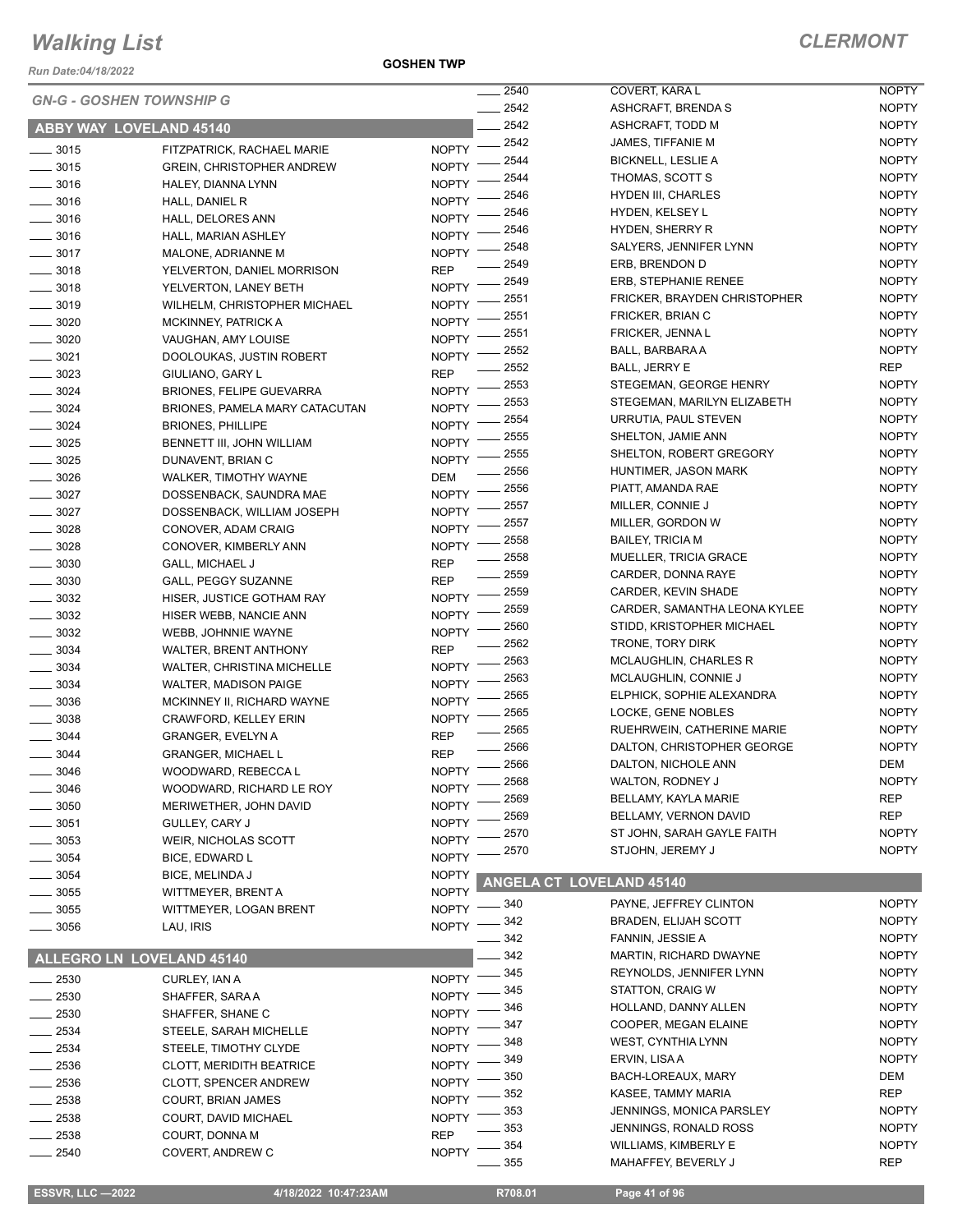*Run Date:04/18/2022*

**GOSHEN TWP**

| <b>GN-G - GOSHEN TOWNSHIP G</b> |                                        |              | $\frac{1}{2000}$         | STRAUSBUGH, PATRICK M              | <b>NOPTY</b> |
|---------------------------------|----------------------------------------|--------------|--------------------------|------------------------------------|--------------|
|                                 |                                        |              | 2006                     | HICKS, MELODIE JEAN                | <b>NOPTY</b> |
| <b>ANGELA CT LOVELAND 45140</b> |                                        |              | 2006                     | <b>HICKS, TYLER EDWARD</b>         | <b>NOPTY</b> |
| $\frac{1}{2}$ 355               | MAHAFFEY, CHASE                        |              | $\overline{NOPTY}$ _2012 | AVAKYAN, ANDRONIK                  | <b>NOPTY</b> |
|                                 |                                        |              | 2018                     | OHNMEIS, JACOB W                   | <b>REP</b>   |
| ARUNDEL CT LOVELAND 45140       |                                        |              | 2018                     | OHNMEIS, KARI ANN                  | <b>REP</b>   |
| $- 1703$                        | COHEN, ALEXANDER K                     |              | NOPTY -2024              | STARKEY, BILLY J                   | <b>NOPTY</b> |
| $\frac{1}{2}$ 1703              | COHEN, JENNIFER L                      |              | NOPTY -2024              | STARKEY, PRISCILLA L               | <b>NOPTY</b> |
| $\frac{1}{2}$ 1705              | ELLINGTON, AMANDA JEAN                 |              | NOPTY - 2036             | ASHBA, DAVID R                     | <b>NOPTY</b> |
| $- 1705$                        | ELLINGTON, JAMES D                     |              | NOPTY - 2036             | ASHBA, KIMBERLY L                  | <b>NOPTY</b> |
| $- 1706$                        | SMITH, BRANDON PHILIP                  |              | NOPTY -2042              | YOUNG, CYNTHIA L                   | REP          |
| $- 1706$                        | SMITH, ERICA LYNN                      |              | NOPTY -2048              | MEHNE, BRIAN M                     | <b>NOPTY</b> |
| $- 1707$                        | SOLINSKY, CHARLES W                    |              | NOPTY - 2048             | MEHNE, REBECCA H                   | <b>NOPTY</b> |
| $- 1707$                        | SOLINSKY, ROSA E                       |              | NOPTY - 2054             | LEWIS, PAIGE D                     | DEM          |
| $- 1708$                        | <b>JAKAITIS, LOREN ASHLEY</b>          |              | NOPTY - 2066             | <b>KERN, SKYLER RENEE</b>          | <b>NOPTY</b> |
| $\frac{1}{2}$ 1708              | JAKAITIS, WILLIAM CLYDE                |              | NOPTY - 2066             | PURCELL, JUDITH M                  | <b>NOPTY</b> |
| $- 1709$                        | <b>HEDGES, JASON D</b>                 |              | NOPTY - 2072             | <b>GERDING, MEGAN E</b>            | <b>NOPTY</b> |
| $- 1710$                        | MOHN, VINCENT W                        |              | NOPTY -2072              | <b>VERSETTO, CHRISTOPHER N</b>     | <b>NOPTY</b> |
| $- 1711$                        | ALEXANDER, BRAUN ZACHARIAH             |              | NOPTY - 2072             | <b>VERSETTO, JAE BOON</b>          | <b>NOPTY</b> |
| $- 1711$                        | WITT, MELISSA ANN                      |              | NOPTY - 2084             | PUCKETT, DANNY                     | DEM          |
| $- 1712$                        | <b>WHERRY, RICHARD MATHIS</b>          |              | NOPTY - 2084             | PUCKETT, MIRAFLOR                  | <b>NOPTY</b> |
| $- 1713$                        | MCFARLAND, HENRIETTA M                 | <b>REP</b>   | . 2096                   | LAND, ANGELA JEAN                  | <b>REP</b>   |
| $- 1714$                        | CASTLE, CHRISTOPHER ARNOLD             | <b>NOPTY</b> |                          |                                    |              |
| $- 1714$                        | CASTLE, LINDA JEAN                     |              |                          | NOPTY CANTERBURY LN LOVELAND 45140 |              |
| $- 1715$                        | OVERTON, ANGELA L                      |              | NOPTY - 1014             | JONES, AUSTIN TYLER                | <b>NOPTY</b> |
| $- 1715$                        | <b>OVERTON, DELMAR W I</b>             |              | NOPTY - 1014             | JONES, GEORGE J                    | <b>REP</b>   |
| $- 1716$                        | AYERS, CHRISTINA JOSEPHINE             |              | NOPTY - 1014             | JONES, KAELA LEANNE                | <b>NOPTY</b> |
| $- 1716$                        | AYERS, JONATHAN RAYMOND                |              | NOPTY - 1014             | JONES, KENNETH K                   | <b>NOPTY</b> |
| $- 1717$                        | HESLAR JR, JACK M                      |              | NOPTY - 1014             | JONES, KEVIN J                     | <b>NOPTY</b> |
| $- 1717$                        | JACOBER, DAVID J                       |              | NOPTY - 1014             | JONES, SANDRA LEE                  | <b>NOPTY</b> |
| $- 1717$                        | JACOBER, DEBRA ANN                     |              | NOPTY - 1015             | VOLZ, JESSICA SUE                  | <b>NOPTY</b> |
| $- 1718$                        | BLACKWELL, DA CREE C                   |              | NOPTY - 1015             | <b>VOLZ, SETH ANDREW</b>           | <b>NOPTY</b> |
| $- 1718$                        | CAMPBELL, LORIE A                      |              | NOPTY - 1017             | CARTER, DEBRA LYNN                 | <b>NOPTY</b> |
| $- 1719$                        | JULIEN, HEIDI LYNN                     |              | NOPTY - 1018             | THOLE, LYNNE D                     | DEM          |
| $- 1719$                        | JULIEN, JAMIE L                        |              | NOPTY - 1019             | DOMOGALLA, ABIGAIL REBECCA         | <b>NOPTY</b> |
|                                 |                                        |              | $-1019$                  | <b>FARRIS, CHRISTINE MICHELE</b>   | <b>NOPTY</b> |
| <b>BARRY CT LOVELAND 45140</b>  |                                        |              | $-1019$                  | FARRIS, MARK A                     | <b>NOPTY</b> |
| $- 172$                         | FIELDS, AUSTIN DANIEL                  |              | NOPTY - 1019             | FARRIS, MARSHALL ALAN              | <b>NOPTY</b> |
| $- 173$                         | HERRINGTON, RYAN C                     | <b>REP</b>   | $\frac{1}{2}$ 1020       | FENNELL, MATTHEW JAMES             | <b>NOPTY</b> |
| $- 174$                         | LEWIS, PATRICK HENRY                   |              | NOPTY - 1023             | SPARKS, JULIE LYNN                 | <b>NOPTY</b> |
| $- 174$                         | SLOAN, JANE E                          |              | NOPTY - 1023             | TUERCK, STACEY ANN                 | REP          |
| $- 174$                         | SLOAN, TIMOTHY W                       |              | NOPTY - 1024             | HINCHCLIFF, RAYMOND E              | <b>NOPTY</b> |
|                                 |                                        |              | $- 1024$                 | MEADE, SUSAN DIANE                 | <b>REP</b>   |
| <b>BRUCE CT LOVELAND 45140</b>  |                                        |              | $-1024$                  | MEADE, TIMOTHY CLYDE               | DEM          |
| $- 182$                         | LAY, JIMMY D                           |              | NOPTY - 1025             | REDINGTON, LINDSAY RAHNA JOHNS     | <b>NOPTY</b> |
| $- 183$                         | DAVIS, DARLENE KATHERIN                |              | NOPTY - 1025             | REDINGTON, WILLIAM WESLEY          | <b>NOPTY</b> |
| $\frac{1}{2}$ 183               | <b>IRVIN, RICKEY L</b>                 | <b>NOPTY</b> |                          |                                    |              |
| $- 184$                         | BEST, LARRY E                          | <b>REP</b>   |                          | <b>CAROL CT LOVELAND 45140</b>     |              |
| $\frac{1}{2}$ 187               | OUZTS, CARL G                          | <b>REP</b>   | $\frac{1}{298}$          | <b>GERTH, TAYLKOR SHEA</b>         | <b>NOPTY</b> |
| $- 187$                         | OUZTS, DORIS J                         | <b>REP</b>   | $\equiv$ 300             | MAHAFFEY, MICHELLE D               | <b>NOPTY</b> |
| $- 188$                         | WELLS, MARSHALL R                      |              | NOPTY -801               | KIRK, SHARON L                     | <b>NOPTY</b> |
| $- 188$                         | WELLS JR, JERRY CLAUDE                 | $NOPTY -$    | $=$ 302                  | PLAVSIC, JOYCE MAE                 | <b>NOPTY</b> |
| $- 189$                         | BOWMAN, BRIAN KEITH                    |              | NOPTY -802               | PLAVSIC, PAUL DOUGLAS              | <b>NOPTY</b> |
| $\frac{1}{2}$ 189               | BOWMAN, BRIAN Q                        |              | NOPTY -803               | POWERS, BRIAN S                    | <b>NOPTY</b> |
| $\frac{1}{2}$ 189               | BOWMAN, LINDA KAY                      |              | NOPTY -803               | POWERS, KENDALL RAE                | <b>NOPTY</b> |
| $\frac{1}{2}$ 190               | LAGORY, THOMAS EARL                    |              | NOPTY -803               | POWERS, TERESA A                   | <b>NOPTY</b> |
| $\frac{1}{2}$ 191               | WILSON, MARK DWAIN                     | <b>REP</b>   | $\_\_$ 305               | <b>GRIMM, DEBORAH K</b>            | <b>NOPTY</b> |
| $- 194$                         | GUTIERREZ, KIMBERLY MARIE              | <b>REP</b>   | $\frac{1}{2}$ 305        | HOLLAND, JEFFERY L                 | <b>NOPTY</b> |
| $\frac{1}{2}$ 195               | LONG JR, RANDALL R                     |              | NOPTY -806               | JUSTICE, LONNIE JOE                | <b>NOPTY</b> |
|                                 |                                        |              | 307                      | HERRIN, LESA J                     | <b>NOPTY</b> |
|                                 | <b>CAMERON CROSSING LOVELAND 45140</b> |              | 307                      | LINGO, KRYSTAL ANN                 | <b>NOPTY</b> |
| $\frac{1}{2000}$                | STRAUSBAUGH, TONI K                    | <b>REP</b>   | $\frac{1}{2}$ 307        | LINGO, SEAN MICHAEL                | <b>NOPTY</b> |
|                                 |                                        |              | $\frac{1}{2}$ 308        | <b>BEAL, ARLEN E</b>               | <b>NOPTY</b> |
|                                 |                                        |              |                          |                                    |              |
| ESSVR, LLC -2022                | 4/18/2022 10:47:23AM                   |              | R708.01                  | Page 42 of 96                      |              |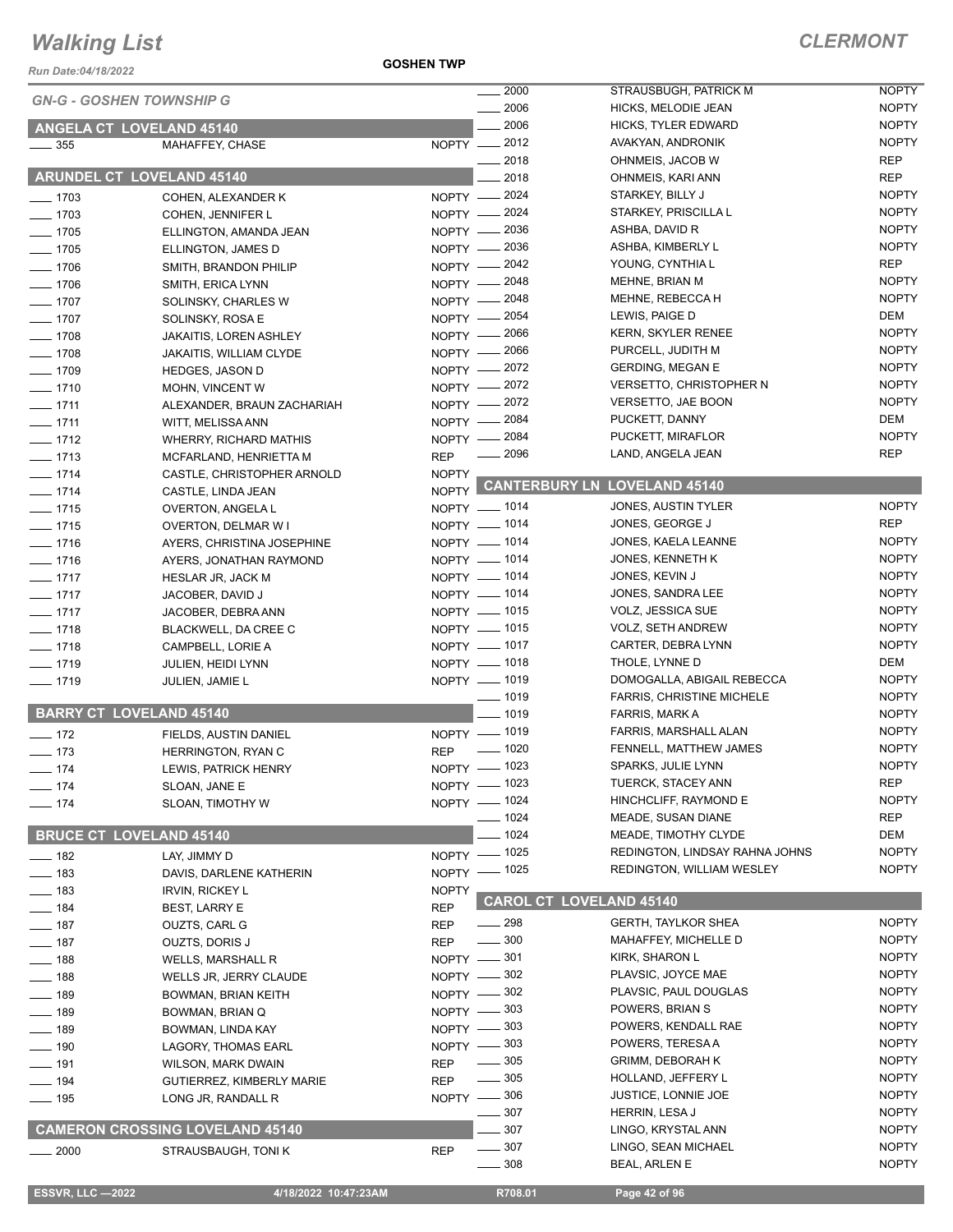*Run Date:04/18/2022*

**GOSHEN TWP**

| <b>GN-G - GOSHEN TOWNSHIP G</b> |                                         |              | $-6413$                         | <b>BURNS, KATRINA MARIA</b>          | <b>NOPTY</b> |
|---------------------------------|-----------------------------------------|--------------|---------------------------------|--------------------------------------|--------------|
|                                 |                                         |              | $-6413$                         | COLLINS, JACOBY SEAN                 | <b>NOPTY</b> |
| <b>CAROL CT LOVELAND 45140</b>  |                                         |              | $-6415$                         | <b>BRANDENBURG, EMILY ELLEN</b>      | <b>NOPTY</b> |
| $-309$                          | HEMBREE, MELISSA ANN                    | <b>REP</b>   | $-6415$                         | WOODS-BRANDENBURG, SANDRA KAY        | <b>NOPTY</b> |
| $\frac{1}{2}$ 309               | JENKINS, JENNIFER AUTUMN                |              | NOPTY -6417                     | CLINTON, KARA D                      | <b>NOPTY</b> |
| $\frac{1}{2}$ 309               | JENKINS, SAMANTHA PAIGE                 |              | NOPTY -6421                     | STEPHENSON, JEP                      | <b>NOPTY</b> |
| $\frac{1}{2}$ 311               | MORGAN, TERRY A                         |              | NOPTY -6421                     | STEPHENSON, MARY CAROLYN             | <b>NOPTY</b> |
| $\frac{1}{2}$ 311               | THOMPSON, RONNY                         |              | NOPTY - 6423                    | RENNER JR, BILLY H                   | <b>REP</b>   |
| $\frac{1}{2}$ 313               | DALTON, ROBERT LEE                      |              | NOPTY -6423                     | <b>RENNER, BILLY HESS</b>            | <b>NOPTY</b> |
| $\frac{1}{2}$ 313               | JEFFERS, ROY BERNARD                    |              | NOPTY -6423                     | <b>RENNER, SHARON G</b>              | <b>REP</b>   |
| $\frac{1}{2}$ 313               | NEWBERRY, MICHAELA JEAN                 |              | NOPTY -6425                     | <b>BUNCH, CAROL A</b>                | <b>REP</b>   |
| $\frac{1}{2}$ 313               | SCHMID, KATHERINE WOODWARD              |              | NOPTY -6425                     | <b>BUNCH, HOWARD B</b>               | <b>REP</b>   |
| $- 314$                         | POE, BRITTANY DANIELLE                  |              | NOPTY - 6427                    | ALBERT, JOAN                         | <b>NOPTY</b> |
| $\frac{1}{2}$ 314               | ROY, DALLAS WYANE                       |              | NOPTY -6427                     | BROWN, DEVAN P                       | <b>NOPTY</b> |
| $\frac{1}{2}$ 317               | PARKER, GERALD WAYNE                    |              | NOPTY -6427                     | <b>BUNCH, YOKO</b>                   | <b>NOPTY</b> |
|                                 |                                         |              | 6435                            | BOWLES, IVAN R                       | <b>NOPTY</b> |
|                                 | <b>CATRINA CT LOVELAND 45140</b>        |              | 6435                            | HUNLEY, FRANCES F                    | <b>NOPTY</b> |
| $\frac{1}{2}$ 403               | <b>BINGHAM, JOEL JAMES</b>              | $NOPTY$ -    | 6439                            | GASS, KIMBERLY JO                    | <b>NOPTY</b> |
| $-405$                          | POE, DAMIAN MALACHI                     | $NOPTY$ –    | 6439                            | GASS, RYAN S                         | <b>NOPTY</b> |
| $-408$                          | TALMADGE, BARBARA ANN                   |              | NOPTY - 6443                    | HAUSERMANN, KYLE D                   | <b>NOPTY</b> |
| $-408$                          | TALMADGE, VICTOR                        | $N$ OPTY $-$ | 6443 #A                         | HUFF, HUNTER LOUIS                   | <b>NOPTY</b> |
| 409                             | DIETZ, ROBERTA J                        | $N$ OPTY -   | - 6447                          | KINMAN, ERIC S                       | <b>NOPTY</b> |
| $-409$                          |                                         |              | NOPTY -6447 #UNITA              | <b>GAMBLE III, GARY CECIL</b>        | <b>NOPTY</b> |
| $-410$                          | DIETZ, WILLIAM J                        | <b>NOPTY</b> |                                 |                                      |              |
|                                 | HALL, CRYSTAL M                         |              |                                 | <b>COLLINGWOOD CT LOVELAND 45140</b> |              |
| $-412$                          | DEDE, CHRISTOPHER NORMAN                | <b>NOPTY</b> | NOPTY - 2002                    | HOLMES, LOGAN DANIEL                 | <b>NOPTY</b> |
| $-412$                          | <b>WOLTERING, CATHLEEN ANN</b>          |              | NOPTY - 2002                    | HOLMES, SAVANAH SUE JANIE            | <b>NOPTY</b> |
| $-412$                          | WOLTERING, JEFFREY WILLIAM              |              |                                 |                                      |              |
| $-413$                          | <b>KREINER, BRYAN JOSEPH</b>            |              | NOPTY - 2003                    | FELDMEYER, DEAN E                    | DEM          |
| $-416$                          | <b>BROCK, RODNEY WAYNE</b>              |              | NOPTY - 2003                    | FELDMEYER, JEAN L                    | <b>DEM</b>   |
| $-416$                          | <b>BROCK, WHITNEY R</b>                 | <b>REP</b>   | 2004                            | CHASTAIN, KARISSA JOY                | <b>REP</b>   |
|                                 |                                         |              | 2004                            | CHASTAIN, TERRY LEE                  | <b>REP</b>   |
| <b>CEDAR LN LOVELAND 45140</b>  |                                         |              | 2005                            | LOHORN, JASON LEE                    | <b>NOPTY</b> |
| $- 6279$                        | CARSON, TAMMY G                         | $NOPTY$ -    | 2005                            | LOHORN, NIKKI RENA                   | <b>NOPTY</b> |
| $\frac{1}{2}$ 6282              | ANDREW, KIMBERLY M                      |              | NOPTY -2007                     | LEWIS, DORLISA A                     | <b>NOPTY</b> |
| $-6282$                         | SIZEMORE, CHRISTIAN RANDALL ARME        | NOPTY -      | 2008                            | <b>BARGER, ARTHUR JAY</b>            | <b>NOPTY</b> |
| $- 6283$                        | EVANS, SABRINA ELIZABETH                | $N$ OPTY $-$ | 2008                            | <b>BARGER, NICOLE L</b>              | <b>NOPTY</b> |
| $- 6283$                        | <b>GEBHARDT, RONALD LEE</b>             | $NOPTY$ ––   | 2008                            | RASNICK, BARRY FREDERICK             | <b>NOPTY</b> |
| 6286                            | COLLINS, MELISSA J                      | $N$ OPTY $-$ | 2008                            | RASNICK, LYNN MARIE                  | <b>NOPTY</b> |
| $-6286$                         | COLLINS JR, TIMOTHY C                   | $N$ OPTY $-$ | 2009                            | BAKER, ELIZABETH ANN                 | <b>NOPTY</b> |
| 6287                            | JUSTICE, DANA D                         | NOPTY -      | 2009                            | LANIER, AARON STEPHEN                | <b>NOPTY</b> |
| _ 6291                          | HUGHBANKS, BRYAN MICHAEL                |              | NOPTY - 2010                    | COUNCIL, BRADLEY R                   | <b>NOPTY</b> |
| $- 6291$                        | HUGHBANKS, ERIN V                       | $N$ OPTY $-$ | 2011                            | HOLLE, KATHERINE ELAINE              | <b>NOPTY</b> |
|                                 |                                         |              | 2011                            | HOLLE, MATTHEW THOMAS                | <b>NOPTY</b> |
|                                 | <b>CHARLES SNIDER RD LOVELAND 45140</b> |              | 2013                            | <b>CRAWFORD, VENISE LEE</b>          | <b>NOPTY</b> |
|                                 |                                         |              | 2014                            | MCCORMACK, MICHAEL A                 | <b>NOPTY</b> |
| - 6371                          | JONES III, JOHN PAUL                    | $NOPTY =$    | 2015                            | WHITE, TERRY L                       | <b>NOPTY</b> |
| 6375                            | JONES JR, JOHN P                        | <b>NOPTY</b> | 2016                            | GILLESPIE, DIANE D                   | <b>NOPTY</b> |
| - 6375                          | JONES, KAREN S                          | <b>NOPTY</b> | 2016                            | GILLESPIE, RICHARD TERRY             | <b>NOPTY</b> |
| . 6383                          | HUGHES, SONYA FAYE                      | NOPTY -      |                                 | HILL, RITA M                         | <b>REP</b>   |
| $-6383$                         | PATTERSON, JOSHUA M                     | NOPTY -      | 2017                            |                                      |              |
| _ 6391                          | BERNARD, ERIN A                         | NOPTY -      | 2020                            | CHARLEVILLE, STEPHEN CAMERON         | <b>NOPTY</b> |
| $-6391$                         | BROWN, ERIC D                           | <b>NOPTY</b> |                                 | DEERFIELD RD LOVELAND 45140          |              |
| $-6393$                         | CHARDT, CHARITY LEE                     | <b>NOPTY</b> |                                 |                                      |              |
| $-6393$                         | CHARDT, CHRISTOPHER MICHAEL             |              | NOPTY - 6062                    | SCHEELER, JAMES JOSEPH               | <b>NOPTY</b> |
| $-6393$                         | CHARDT, COURTNEY ADA                    | $NOPTY -$    | 6062                            | SCHEELER, PEGGY LOUISE               | <b>NOPTY</b> |
| _ 6393                          | EPPERT, DENNIS S                        |              | NOPTY - 6064                    | THACKER, HANSFRED                    | <b>REP</b>   |
| $-6393$                         | EPPERT JR, DENNIS S                     | $NOPTY -$    | 6066 #APT B                     | MABERRY, GREGORY MICHAEL             | <b>NOPTY</b> |
| 6401                            | <b>SCHRICHTEN, KAREN M</b>              | <b>NOPTY</b> |                                 |                                      |              |
| 6409                            | GODSEY, GENEVA M                        | DEM          |                                 | <b>DORSET WAY LOVELAND 45140</b>     |              |
| 6411 #UNIT A                    | MICHAEL, TARA RACHELLE                  | <b>REP</b>   | $\frac{1}{2}$ 1501              | FISCHER, CHRISTINA EMILY             | <b>NOPTY</b> |
|                                 |                                         |              | NOPTY - 1505                    | RUEHRWEIN, KIMBERLY A                | <b>NOPTY</b> |
| . 6411 #UNIT B                  | COMPTON, ANGELA PAULINE                 |              | NOPTY - 1505                    | RUEHRWEIN, RONALD S                  | <b>NOPTY</b> |
| $-6411$ #UNIT B                 | COMPTON, CODY THOMAS                    |              |                                 |                                      |              |
| _ 6411 #UNIT B                  | KIRBY, ERIC DUSTIN JACOB                | <b>NOPTY</b> | <b>GARDEN DR LOVELAND 45140</b> |                                      |              |
|                                 |                                         |              |                                 |                                      |              |
| <b>ESSVR, LLC -2022</b>         | 4/18/2022 10:47:23AM                    |              | R708.01                         | Page 43 of 96                        |              |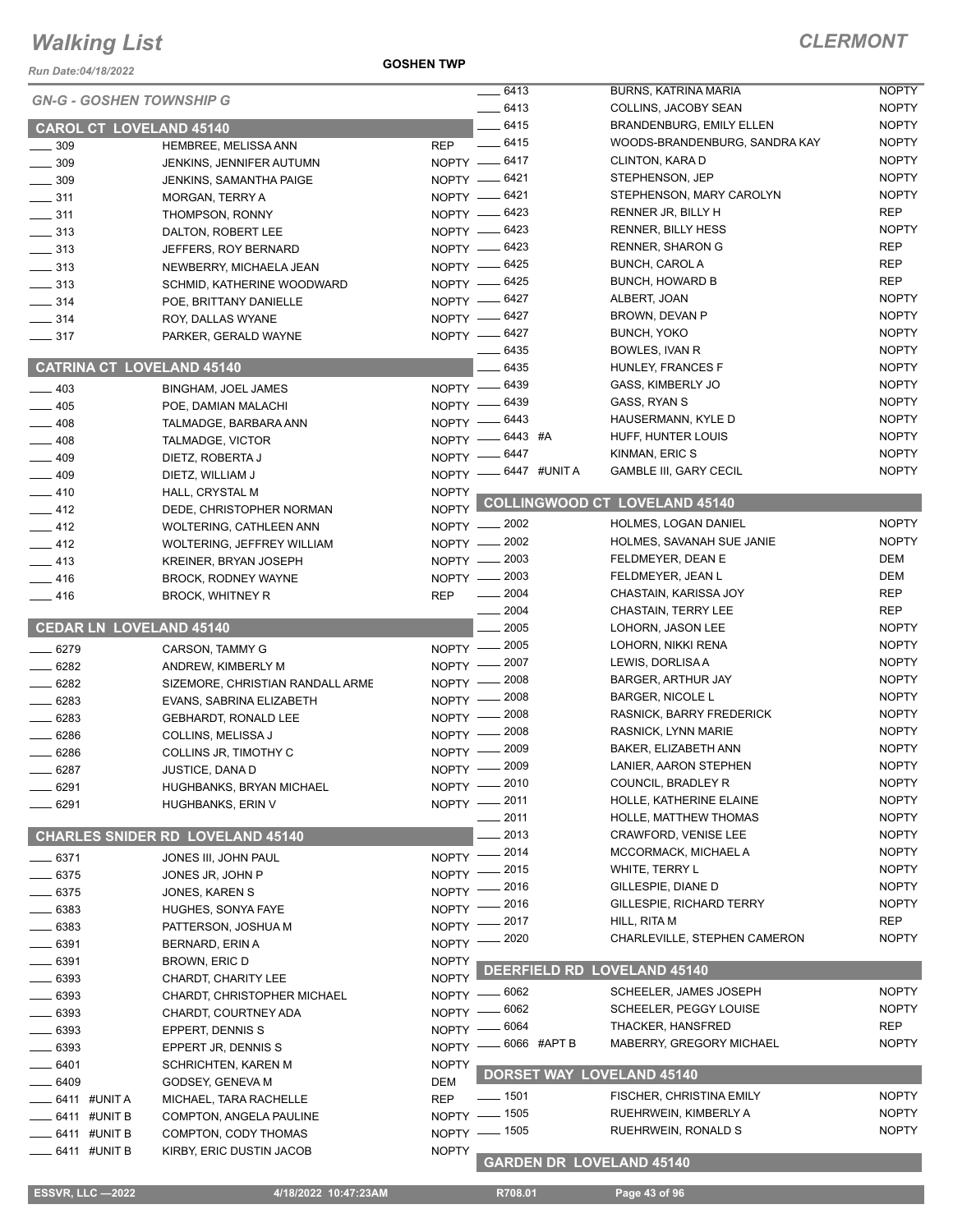*Run Date:04/18/2022*

|                   | <b>GN-G - GOSHEN TOWNSHIP G</b>                         |                              | <b>____ 181 #APT 181</b><br>$- 182$ | CHEWNING, BRIANNA DESHA<br>KING, MEGAN E | <b>NOPTY</b><br><b>NOPTY</b> |
|-------------------|---------------------------------------------------------|------------------------------|-------------------------------------|------------------------------------------|------------------------------|
|                   | <b>GARDEN DR LOVELAND 45140</b>                         |                              | $- 196$                             | LEWIS, JACOB A                           | <b>NOPTY</b>                 |
| $- 127$           | CUNNINGHAM, MICHAEL A                                   |                              | NOPTY __ 196                        | LEWIS, SARAH ELIZABETH                   | <b>NOPTY</b>                 |
| $\frac{1}{2}$ 127 | CUNNINGHAM, ROSEMARY                                    | <b>NOPTY</b>                 |                                     |                                          |                              |
| $\frac{1}{2}$ 128 | <b>HUGHES, CURTIS RAY</b>                               |                              |                                     | NOPTY HEATHERWOOD DR LOVELAND 45140      |                              |
| $- 128$           | HUGHES, DAVID RAY                                       |                              | NOPTY __ 6294                       | MUSGROVE, AMANDA LYNN                    | <b>NOPTY</b>                 |
| $- 128$           | HUGHES, MEGAN ELIZABETH                                 |                              | NOPTY __ 6294                       | MUSGROVE, JORDAN LEE                     | <b>NOPTY</b>                 |
| $\frac{1}{2}$ 128 | HUGHES, SARAH E                                         |                              | NOPTY __ 6296                       | PILOT, GRACE LYNN                        | <b>NOPTY</b>                 |
| $- 128$           | HUGHES, TRAVIS RAY                                      |                              | NOPTY __ 6297                       | FREEMAN, JACQUELINE ANNETTE              | <b>NOPTY</b>                 |
| $- 130$           | COFFEY, DONNA J                                         |                              | NOPTY __ 6297                       | FREEMAN, MARK R                          | <b>NOPTY</b>                 |
| $- 131$           | SHEAP, SHAWN S                                          |                              | NOPTY __ 6297                       | FREEMAN, SYDNEE LORRAINE                 | <b>NOPTY</b>                 |
| $\frac{1}{2}$ 132 | DOUGLAS, RANDY LEE                                      | REP                          | $- 6299$                            | PELCHA, JOE                              | <b>NOPTY</b>                 |
| $\frac{1}{2}$ 132 | DOUGLAS, SHELIA KAY                                     | REP                          | $- 6299$                            | STRACK, ANTHONY J                        | <b>NOPTY</b>                 |
| $\frac{1}{2}$ 133 | TINKEL, CARLA DEE                                       |                              | NOPTY __ 6299                       | STRACK, JOELLE LYNN                      | <b>NOPTY</b>                 |
| $\frac{1}{2}$ 133 | TINKEL, SCOTT A                                         | REP                          | $-6301$                             | STEINGREBE, ELLEN MARIE                  | <b>NOPTY</b>                 |
| $\frac{1}{2}$ 134 | DRAGSTON III, KENNY WAYNE                               |                              | NOPTY __ 6301                       | STEINGREBE, LYLE M                       | <b>NOPTY</b>                 |
| $\frac{1}{2}$ 136 | RINCK, DEBORAH ANN                                      |                              | NOPTY __ 6302                       | <b>WILLIAMS, MELISSA SUE</b>             | <b>NOPTY</b>                 |
| $- 138$           | STEGMAN, ANDREW DOUGLAS                                 |                              | NOPTY __ 6303                       | RITCHIE, JASON C                         | <b>NOPTY</b>                 |
| $\frac{1}{2}$ 139 | IRWIN, SAMANTHA R                                       |                              | NOPTY __ 6303                       | RITCHIE, JESSICA E                       | <b>NOPTY</b>                 |
| $\frac{1}{2}$ 139 | PETTY, JASON DAVID                                      |                              | NOPTY __ 6304                       | BERRY, AMANDA RENEE                      | <b>REP</b>                   |
| $- 140$           | PICKERING, CAITLYNN ELIZABETH                           |                              | NOPTY __ 6304                       | BERRY, DANIEL LEE                        | <b>NOPTY</b>                 |
| $- 140$           | PICKERING, JORDAN RICHARD DA                            |                              | NOPTY __ 6304                       | HUNLEY, TINA M                           | <b>REP</b>                   |
| $\frac{1}{2}$ 142 | HARDIN, JANET E                                         |                              | NOPTY __ 6306                       | THEILE, DEBBIE L                         | <b>NOPTY</b>                 |
| $\frac{1}{2}$ 143 | HARR, JESSICA NICHOLE                                   |                              | NOPTY __ 6306                       | THEILE, DOUGLAS A                        | <b>NOPTY</b>                 |
| $\frac{1}{2}$ 143 | SHILL, GRACIE ANN                                       |                              | NOPTY __ 6307                       | KIDDER, JESSE WAYNE                      | <b>NOPTY</b>                 |
| $\frac{1}{2}$ 143 | YATES, AMY ELIZABETH                                    |                              | NOPTY __ 6307                       | KIDDER, JODI L                           | <b>NOPTY</b>                 |
| $- 144$           | HOLSCHER, HEATHER L                                     |                              | NOPTY __ 6308                       | DALTON, TYLER WAYNE                      | <b>NOPTY</b>                 |
| $- 145$           | MCHENRY, RYAN D                                         |                              | NOPTY __ 6308                       | LLOYD, JEWELLE MARIE                     | <b>NOPTY</b>                 |
| $- 146$           | MAYS, CAMERON W                                         |                              | NOPTY __ 6309                       | ENGEL, CHELSEA C                         | <b>NOPTY</b>                 |
| $- 147$           | HINKLE, STEVEN R                                        |                              | NOPTY __ 6310                       | ERNEST, SANDRA K                         | <b>REP</b>                   |
| $- 148$           | REUSCH, MARK WERNER                                     | <b>NOPTY</b>                 |                                     |                                          |                              |
| $- 150$           | WINESETT, CODY WAYNE                                    |                              |                                     | NOPTY JONATHON CT LOVELAND 45140         |                              |
| $\frac{1}{2}$ 152 | DREW, BRANDON SCOTT                                     |                              | NOPTY __ 279                        | EALY, SUSAN RENEE                        | <b>REP</b>                   |
| $\frac{1}{2}$ 152 | DREW, ZACHARY C                                         |                              | NOPTY __ 280                        | HAMM, ALYSON M                           | <b>NOPTY</b>                 |
| $- 156$           | ASCHE, JAMES P                                          |                              | NOPTY __ 281                        | COONEY, KIMBERLY ANNE                    | <b>REP</b>                   |
| $- 156$           | ASCHE, JOAN L                                           |                              | NOPTY __ 282                        | APPLEGATE, MEGAN M                       | <b>NOPTY</b>                 |
| $- 156$           | MINK, RAY                                               |                              | NOPTY __ 283                        | FAGIN, DEBRA L                           | DEM                          |
| $\frac{1}{2}$ 158 | FRAZIE, JAMIE L                                         |                              | NOPTY __ 285                        | ALLEN, COURTNEY DAWN                     | <b>NOPTY</b>                 |
| $- 158$           | POWERS, TRACY A                                         |                              | NOPTY __ 285                        | PRESSLEY, BOBBI L                        | <b>NOPTY</b>                 |
| $- 159$           | BERRY, SUSAN M                                          |                              | NOPTY __ 286                        | ZIRKLE, TIFFANY DAWN                     | <b>NOPTY</b>                 |
| $- 161$           | <b>_____ 160 #TRLR 160</b><br><b>OWENS, TIFFANY RAE</b> | <b>NOPTY</b><br><b>NOPTY</b> |                                     | JULIE LN LOVELAND 45140                  |                              |
| $- 162$           | WILLIAMS JR, THOMAS HARRISON<br>MCSORLEY, ANDREW TYLER  |                              | NOPTY __ 101                        |                                          |                              |
| $- 163$           | ROBERTS, MICHAEL A                                      | <b>NOPTY</b>                 |                                     | BURDINE, ZACHARY LEE                     | <b>NOPTY</b>                 |
| $- 164$           | <b>VICKERY SR, ANTHONY WAYNE</b>                        |                              | $\frac{1}{2}$ 102<br>NOPTY __ 103   | HUTSON, HEATHER L                        | <b>NOPTY</b>                 |
| $- 164$           | <b>VICKERY, JORDAN KYLE</b>                             |                              | NOPTY __ 103                        | REANY, BARBARA LOUISE                    | <b>NOPTY</b>                 |
| $- 164$           | <b>VICKERY, NANETTE LYNN</b>                            |                              | NOPTY ___ 103                       | <b>REANY, CLINTON T</b>                  | <b>NOPTY</b>                 |
| $\frac{1}{2}$ 165 | BURDEN, CHRISTINA CAROL                                 | NOPTY __ 104                 |                                     | REANY, STEPHAN ALLEN                     | <b>NOPTY</b>                 |
| $- 166$           | VANSETTERS, RAYMOND J                                   | REP                          |                                     | ECKMAN, JOSH ADAM                        | <b>NOPTY</b>                 |
| $- 167$           | <b>COLE, CHARLES KEITH</b>                              |                              | $\equiv$ 104<br>NOPTY __ 104        | <b>KAYDEN, JAMES P</b>                   | REP                          |
| $- 167$           | COLE, MICHAEL CLINTON                                   |                              | NOPTY __ 105                        | KAYDEN, SHANNON                          | <b>REP</b>                   |
| $-167$            | COLE, SAMMANTHA MARIE                                   |                              | NOPTY __ 105                        | RUNYAN, LARRY PAUL                       | <b>NOPTY</b>                 |
| $- 167$           | WILSON, BARBARA K                                       |                              | NOPTY __ 105                        | RUNYAN, MARK ANTHONY<br>RUNYAN, PAMELA J | <b>NOPTY</b><br><b>NOPTY</b> |
| $- 168$           | <b>BRIGHAM, MARK E</b>                                  |                              | NOPTY __ 106                        | JACOBS, MICHAEL RYAN                     | <b>NOPTY</b>                 |
| $- 176$           | <b>MARTIN, BRANDON SCOTT</b>                            |                              | NOPTY __ 107                        | HAMM, ROBIN G                            | <b>NOPTY</b>                 |
| $- 176$           | MARTIN, ORVILLE JOHN                                    |                              | NOPTY __ 108                        | LUTTRELL, ELIAS D                        | <b>NOPTY</b>                 |
| $- 176$           | MARTIN, SCOTT A                                         |                              | NOPTY __ 108                        | NAPIER, KATLYN ELIZABETH                 | <b>NOPTY</b>                 |
| $-177$            | ST CLAIR, CHARLOTTE E                                   |                              | NOPTY __ 109                        | SLAYBACK, DAVID LEWIS                    | REP                          |
| $- 178$           | DORTON, BRANDI RENEE                                    |                              | NOPTY __ 109                        | SLAYBACK, KAREN S                        | <b>REP</b>                   |
| $- 180$           | AMANN, DANIEL JOSEPH                                    | DEM                          | $\frac{1}{2}$ 110                   | <b>BALLARD, CHARLES WESLEY</b>           | <b>NOPTY</b>                 |
| $- 181$           | CHEWNING, LARRY J                                       | <b>REP</b>                   | $- 111$                             | ARBAUGH, BILLIE V                        | <b>NOPTY</b>                 |
| $- 181$           | CHEWNING, SHARON K                                      | <b>REP</b>                   |                                     |                                          |                              |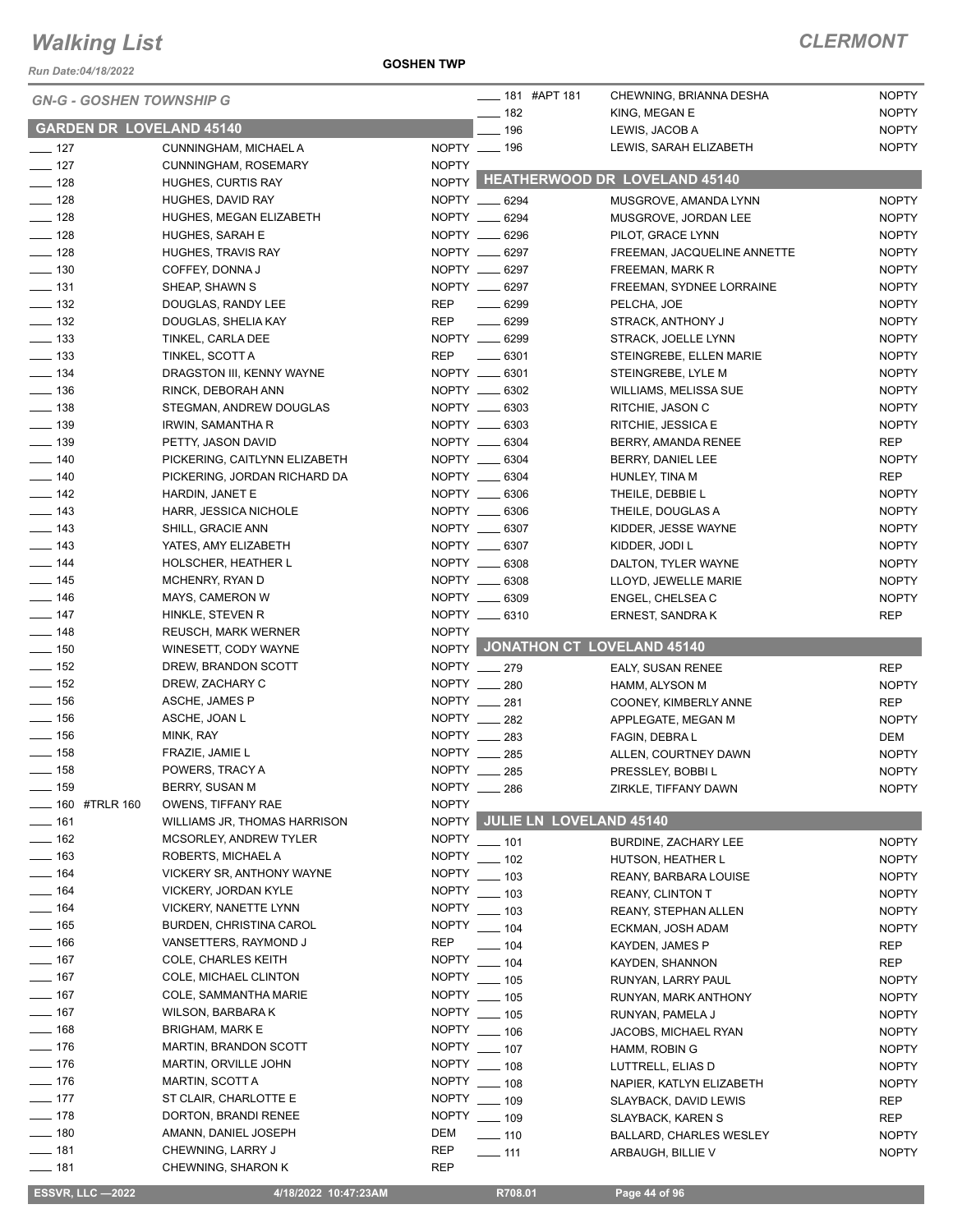*Run Date:04/18/2022*

**GOSHEN TWP**

| <b>GN-G - GOSHEN TOWNSHIP G</b>    |                                 |              | $\frac{1}{265}$                  | GROVE, KERI A                    | <b>REP</b>                   |
|------------------------------------|---------------------------------|--------------|----------------------------------|----------------------------------|------------------------------|
|                                    |                                 |              | 265                              | <b>GROVE, SHERI M</b>            | <b>REP</b>                   |
| JULIE LN LOVELAND 45140            |                                 |              | 421                              | ANTRIM, JAMES ROBERT             | <b>NOPTY</b>                 |
| $- 111$                            | ARBAUGH, ROBERT LYNN            | <b>NOPTY</b> | $-422$                           | GAYHART, MARSHA KAY              | <b>NOPTY</b>                 |
| $\frac{1}{2}$ 112                  | HOFFMAN, BRYAN ANDREW           | <b>NOPTY</b> | 422                              | GAYHART, WILLIAM S               | <b>NOPTY</b>                 |
| $\frac{1}{2}$ 112                  | HOFFMAN, HOLLY JEANA            | <b>NOPTY</b> | 423                              | HARVEY, KENDRA LYNN              | <b>NOPTY</b>                 |
| $-120$                             | MULLINS, KIMBERLY A             | <b>NOPTY</b> | 427                              | STAKELIN, JEFFREY ALLEN          | <b>NOPTY</b>                 |
| $\frac{1}{2}$ 120                  | PERTUSET, SHEILAH ANN           | <b>NOPTY</b> | 429                              | CROCKETT, NATHAN WAYNE           | <b>REP</b>                   |
| $- 121$                            | BUTLER, TONYA C                 | <b>NOPTY</b> | 429                              | <b>CROCKETT, NICOLE L</b>        | <b>REP</b>                   |
| $\frac{1}{2}$ 122                  | STAGGS, FAITH T                 | <b>NOPTY</b> | $\frac{1}{2}$ 429                | PISCOPO, DAVID A                 | <b>NOPTY</b>                 |
| ___ 122 #APT 122                   | SCHUBERT, EARL LEE              | <b>NOPTY</b> | $\frac{1}{2}$ 433                | TAYLOR, WENDY LOUISE             | <b>NOPTY</b>                 |
| $\frac{1}{2}$ 123                  | WECHVITAN, SUPPAKORN LYON       | <b>NOPTY</b> |                                  |                                  |                              |
| $\frac{1}{2}$ 125                  | BYRD JR, ANTHONY DWAYNE         |              | NOPTY RED BIRD DR LOVELAND 45140 |                                  |                              |
| $\frac{1}{2}$ 125                  | BYRD, GEORGIE NICOLE            | <b>NOPTY</b> |                                  |                                  |                              |
| $- 126$                            | STAPLETON, HEATHER E            | <b>NOPTY</b> | $-197$                           | WILSON, PAUL HAROLD              | <b>NOPTY</b>                 |
|                                    |                                 |              | $-201$                           | HAYS, THERESA LOUISE             | <b>NOPTY</b>                 |
| <b>LAKEVIEW CIR LOVELAND 45140</b> |                                 |              | 202                              | BROWN II, LARRY EDWARD           | <b>NOPTY</b>                 |
|                                    |                                 |              | 202                              | SCHAWE, MORGAN RENAY             | <b>NOPTY</b>                 |
| $\frac{1}{2}$ 113                  | CAREY, MARTIN A                 | <b>NOPTY</b> | 202                              | ZIGGAS, JEFFERY ALLEN            | <b>NOPTY</b>                 |
| $\frac{1}{2}$ 113                  | THOMAS JR, DAVID                | <b>NOPTY</b> | 202                              | ZIGGAS, VIRGINIA DENISE          | <b>NOPTY</b>                 |
| $\frac{1}{16}$                     | MARSH, NANCY LYNN               | <b>NOPTY</b> | 204                              | <b>GUNTER, MICHAEL K</b>         | <b>NOPTY</b>                 |
| $\frac{1}{2}$ 117                  | MCWHORTER, JACK JAMES           | <b>NOPTY</b> | 204                              | WAINSCOTT JR, GREGORY ALAN       | <b>NOPTY</b>                 |
| $- 118$                            | FIELDS, LAWRENCE DARRELL        |              | NOPTY __ 205                     | ALSTON, JESSICA DYANN            | <b>NOPTY</b>                 |
|                                    |                                 |              | 205                              | VON DILLE, VIKTOR LEOPOLD WOLFGA | <b>NOPTY</b>                 |
| MINDY LN LOVELAND 45140            |                                 |              | 206                              | ELAM, LULA A                     | <b>NOPTY</b>                 |
| $\frac{1}{217}$                    | WILSON, CRYSTAL LYNN            |              | NOPTY __ 206                     | ELAM, RONALD DEAN                | <b>NOPTY</b>                 |
| $-217$                             | WILSON JR, JOSEPH EDWARD        |              | NOPTY __ 206                     | HUNTER, JEFF SCOTT               | <b>NOPTY</b>                 |
| $\frac{1}{217}$                    | WILSON, MAKENZIE LYNN           |              | NOPTY __ 208                     | MULLINS II, JOHN J               | <b>NOPTY</b>                 |
| $\frac{1}{219}$                    | STEVENSON JR, KENNETH A         |              | NOPTY __ 209                     | SCHWARTZ, SUSAN M                | <b>REP</b>                   |
| $\sim$ 220                         | PERRY, JAMES CHRISTOPHER        |              | NOPTY __ 210                     |                                  |                              |
| $\frac{1}{221}$                    | DEISCH, BENJAMIN WAYNE          |              | NOPTY __ 210                     | BEVERLY, AUTUMN J                | <b>NOPTY</b>                 |
| $\frac{1}{221}$                    |                                 |              |                                  | BEVERLY, PAMELA KAY              | DEM                          |
|                                    | DEISCH, JUSTIN ROBERT           |              | NOPTY __ 210                     | <b>JUSTICE, CARL LEE</b>         | <b>NOPTY</b>                 |
| $\frac{1}{221}$                    | DEISCH, KYLE W                  |              | NOPTY __ 210                     | PATTON, SEAN D                   | <b>NOPTY</b>                 |
| $\frac{1}{222}$                    | BENJAMIN, CHARLES W             |              | NOPTY __ 211                     | ASHCRAFT, AMY MICHELLE           | <b>NOPTY</b>                 |
| 223                                | ELLIS, MARK HOWARD              |              | NOPTY __ 211                     | RICHARDSON, OPAL ROSMAND         | <b>NOPTY</b>                 |
| $\frac{223}{2}$                    | MCROBERTS, DAVID A              |              | NOPTY __ 237                     | <b>BAILEY, JEFFREY L</b>         | <b>NOPTY</b>                 |
| $\frac{1}{224}$                    | GEER, CAROL M                   |              | NOPTY __ 237                     | BAILEY, RHONDA ARLENE            | <b>NOPTY</b>                 |
| $\frac{225}{2}$                    | SANDERSON, CYNDI MICHELLE       |              | NOPTY __ 238                     | DANIEL JR, PATRICK REAGAN        | <b>NOPTY</b>                 |
| $\frac{1}{227}$                    | <b>REMY, AMY LYNN</b>           |              | NOPTY __ 239                     | CARRIER, JAIME                   | <b>NOPTY</b>                 |
| 228                                | HOLLAND, MARC E                 |              | NOPTY __ 241                     | HOLLON, CLINTON DAVID            | <b>NOPTY</b>                 |
| $\frac{1}{229}$                    | <b>BOLIN, ROSE M</b>            | <b>NOPTY</b> | 242                              | HEDGER, WILLIAM A                | <b>REP</b>                   |
| $-231$                             | ROOK, SAMANTHA HALEIGH          |              | NOPTY __ 243                     | NICKLEY, ERICA NICOLE            | <b>NOPTY</b>                 |
| 231                                | RUBENBAUER, DONNA DENISE        | NOPTY ___    | 244                              | SEITZ, AUDREY CATHERINE          | <b>NOPTY</b>                 |
| $-232$                             | WAINSCOTT, CRYSTAL J            |              | NOPTY __ 244                     | SEITZ, SARA LOUISE               | <b>NOPTY</b>                 |
| 234                                | MANGOLD, AMY MARIE              |              | NOPTY __ 245                     | RADEBOLDT II, RICHARD WILLIAM    | <b>NOPTY</b>                 |
| $\frac{1}{2}$ 236                  | <b>BASH, JEREMY STEVEN</b>      |              | NOPTY __ 247                     | FRANZ, NICHOLE MARIE             | <b>NOPTY</b>                 |
| $-236$                             | BUCKNER, SAMANTHA M SMITHEY     |              | NOPTY __ 247                     | WHISONANT, CAROLITTA             | <b>NOPTY</b>                 |
| $\frac{1}{2}$ 236                  | SMITHEY, MELANIE MARIE          | DEM          | $\equiv$ 249                     | DAVIS, JUSTIN MICHAEL            | <b>NOPTY</b>                 |
|                                    |                                 |              | 250                              | <b>BEATTY III, FRANK EUGENE</b>  | <b>NOPTY</b>                 |
| PATRICK CT LOVELAND 45140          |                                 |              | 250                              | BEATTY SPARKS, SARAH ELIZABETH   |                              |
| $-252$                             | BAKER, WILLIAM MICHAEL          |              | NOPTY __ 250                     | SPARKS, CHRISTI M                | <b>NOPTY</b><br><b>NOPTY</b> |
| $\frac{1}{253}$                    |                                 |              | NOPTY __ 250                     |                                  |                              |
| 253                                | MEYER, KIMBERLY R               |              |                                  | WILLHITE, MAXINE KAY             | <b>NOPTY</b>                 |
|                                    | PARTIN, LINDA F                 |              | NOPTY __ 251                     | OWENS, MARGARET SUSAN            | <b>NOPTY</b>                 |
|                                    | 254 #TRLR LOVELAROSS, TARA LYNN |              | NOPTY _____ 268 #TRLR 268        | WOLFE, MESHELLE L                | <b>NOPTY</b>                 |
| $-256$                             | BYLAND, JOYCE A                 |              | NOPTY __ 270                     | WILLIAMS, TRAVIS J               | <b>NOPTY</b>                 |
| 257                                | PALMER, KRISTOPHER H            |              | NOPTY __ 271                     | <b>GRIMMEISSEN, DEREK PIERCE</b> | <b>NOPTY</b>                 |
| 258                                | PAPANIA, ASHLEY P               |              | NOPTY __ 272                     | RETTIG, ASHLEY PAYTON            | <b>NOPTY</b>                 |
| 258                                | PAPANIA, NANCY S                |              | NOPTY __ 274                     | EDWARDS, MILDRED DARLENE         | <b>NOPTY</b>                 |
| $=259$                             | BRUNNER, RICHARD L              |              | NOPTY __ 274                     | WEINEL, ASHLEY NICOLE            | <b>NOPTY</b>                 |
| 260                                | COLE, BRIAN CHRISTOPHER         | REP          | $\frac{1}{275}$                  | <b>BARKER, MICHELLE K</b>        | <b>NOPTY</b>                 |
| 260                                | HERNDON, CONSTANCE J            |              | NOPTY __ 275                     | SMITH, ANTOINE D                 | <b>NOPTY</b>                 |
| $-261$                             | HOLLAND, BARBARA JEAN           | <b>REP</b>   | $\frac{1}{276}$                  | JEWETT, PHYLLIS J                | <b>NOPTY</b>                 |
| 264                                | HUGHES, ANAMARIE KRYSTINE       |              | NOPTY __ 277                     | <b>GLESSNER, ETHAN DANIEL</b>    | <b>NOPTY</b>                 |
| $-264$                             | STEWART, CODY WILLIAM           | <b>NOPTY</b> |                                  |                                  |                              |
|                                    |                                 |              |                                  |                                  |                              |
| <b>ESSVR, LLC -2022</b>            | 4/18/2022 10:47:23AM            |              | R708.01                          | Page 45 of 96                    |                              |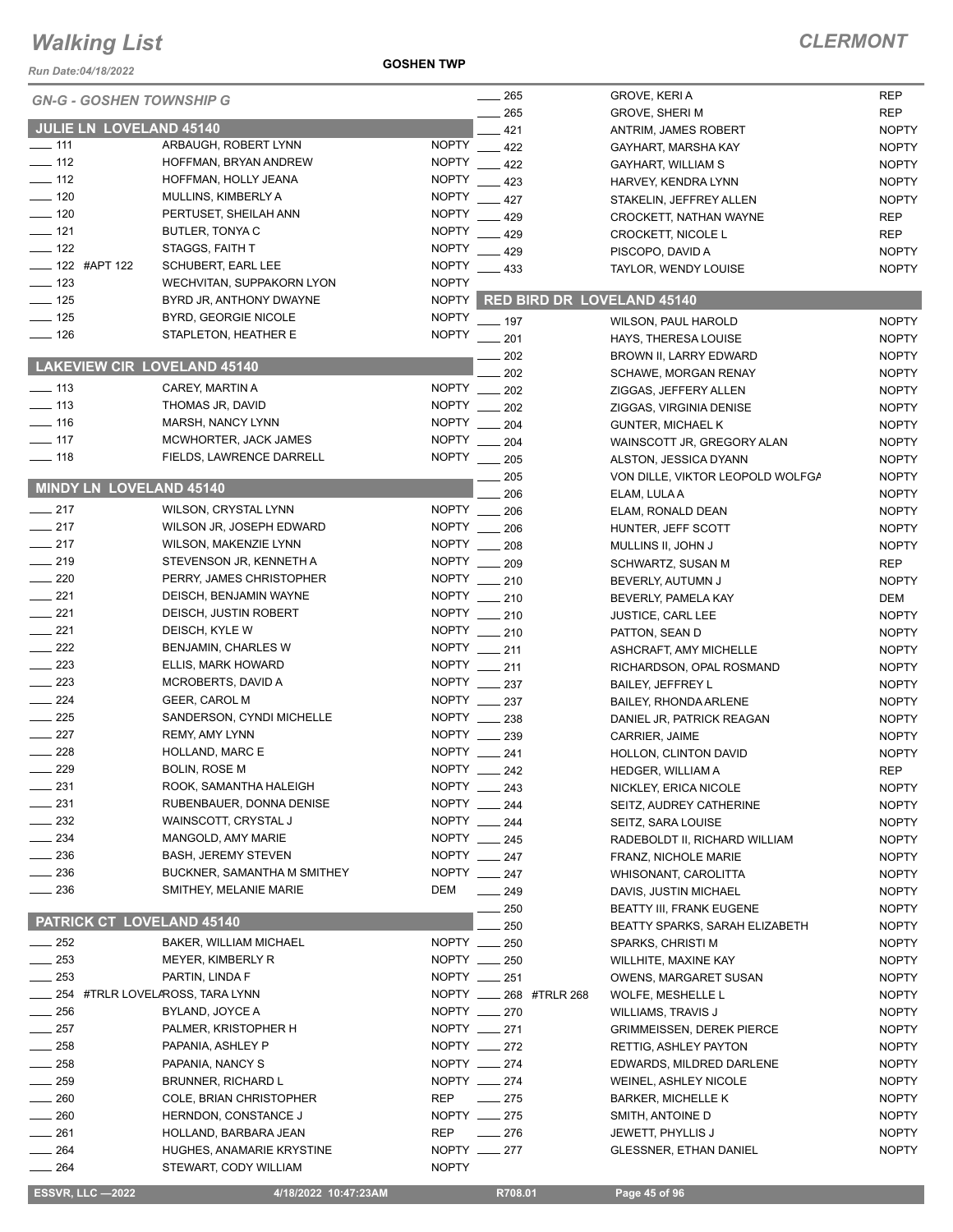*Run Date:04/18/2022*

#### **GOSHEN TWP**

#### *CLERMONT*

|                                   |                                |              | $\frac{1}{2}$ 375 #APT A |                                  | <b>NOPTY</b> |
|-----------------------------------|--------------------------------|--------------|--------------------------|----------------------------------|--------------|
| <b>GN-G - GOSHEN TOWNSHIP G</b>   |                                |              |                          | TALMADGE, BRIAN PATRICK          |              |
|                                   |                                |              | $\frac{1}{2}$ 375 #APTA  | TALMADGE, KARYN ELAINE           | <b>REP</b>   |
| <b>RED BIRD DR LOVELAND 45140</b> |                                |              | $\frac{1}{2}$ 378        | VONROHR II, MALCOLM WENFERD      | <b>NOPTY</b> |
| $\sim$ 277                        | <b>GRESHAM, DESTINEE MARIE</b> |              | NOPTY __ 379             | RECHTIENE, JONATHAN LOUIS        | <b>NOPTY</b> |
| $-278$                            | KEIFFER, ASHLEY MARIE          |              | NOPTY <u>_</u> 383       | BOWEN, JACOB ROBERT              | <b>NOPTY</b> |
| $\frac{1}{288}$                   | <b>HEIZER, BRENDAK</b>         |              | NOPTY __ 384             | PLUMMER, KRISTEN HOPE            | <b>NOPTY</b> |
| $\frac{1}{288}$                   | HUGHES, BRADLEY ELIZABETH      |              | NOPTY -401               | TREMPER, KEVIN BRIAN             | <b>NOPTY</b> |
| $\frac{1}{289}$                   | ALLEN, JACKIE SUE              |              | NOPTY -402               | MILLER, EMILY KRISTINE           | <b>NOPTY</b> |
| $- 290$                           | BISHOP JR, STANLEY BRIAN       |              | NOPTY __ 417             | EDWARDS, CAROL R                 | <b>NOPTY</b> |
| $- 290$                           | CHITWOOD, JACQUELINE JOANN     |              | NOPTY -418               | <b>CUREY, CAMERON JAMES</b>      | <b>NOPTY</b> |
| $\frac{1}{290}$                   | COTTON, BRIAN L                |              | NOPTY __ 418             | CUREY, LUCINDA LEE               | <b>NOPTY</b> |
| $\sim$ 290                        | SAYLOR, ANTHONY J              |              | NOPTY -419               | WHALEN, REGINA L                 | <b>NOPTY</b> |
| $-292$                            | GIMLIN, MICHAEL G              |              | NOPTY -419               | WHALEN, TERESA T                 | <b>NOPTY</b> |
| $\frac{292}{2}$                   | HICKS, JUDY C                  | <b>NOPTY</b> |                          |                                  |              |
| $\frac{1}{292}$                   | HICKS, RAYMOND E               |              |                          | NOPTY RHONDA CT LOVELAND 45140   |              |
| $\frac{292}{2}$                   | JAMES, BRENDA ELIZABETH        |              | NOPTY __ 387             | LONG, MELISSA MARIE              | <b>NOPTY</b> |
| $\frac{1}{292}$                   | <b>JAMES, KATHERINE RENEA</b>  |              | NOPTY __ 387             | SLATTERY, RYAN LEE               | <b>NOPTY</b> |
| $\sim$ 292                        | JAMES, KIRSTIN ELIZABETH       |              | NOPTY __ 388             | SEITZ, WILLIAM MICHAEL           | <b>NOPTY</b> |
| $\frac{1}{293}$                   | <b>GUTMAN, ALEXIS NICOLE</b>   |              | NOPTY __ 389             | DAVIS, BRITTANY MARIE            | <b>NOPTY</b> |
| $\frac{1}{294}$                   | <b>GRIFFITH, GARY WAYNE</b>    | <b>REP</b>   | $\frac{1}{2}$ 391        | <b>CURLIS, TRENTON LEE</b>       | <b>NOPTY</b> |
| $\frac{1}{2}$ 295                 | ELDRIDGE, LINDA G              |              | NOPTY __ 391             | FLARIDA, TAMMY LYNN              | <b>NOPTY</b> |
| $\frac{1}{296}$                   | WHEELER, PEGGY L               |              | NOPTY __ 391             | STRUNK JR, JIMMY ALBERT          | <b>NOPTY</b> |
| $\frac{1}{297}$                   | MALONEY, TAMMY SUE             |              | NOPTY __ 391             | STRUNK, WYATT W                  | <b>NOPTY</b> |
| $\frac{1}{2}$ 318                 | HALL, BARBARA S                | REP          | $\frac{1}{2}$ 391        | WATKINS, DOUGLAS W               | <b>NOPTY</b> |
| $- 320$                           | MORGAN, EVAN LAKOTA            |              | NOPTY __ 392             | FREEMAN, BRYANA MICHELLE         | <b>NOPTY</b> |
| $\frac{1}{2}$ 321                 | KAYATA, MARY BELLE             |              | NOPTY __ 392             | <b>WEBB, KELA ROSE</b>           | <b>NOPTY</b> |
| $\frac{322}{2}$                   | PORSTNER, ROBERT JOHN          |              | NOPTY __ 394             |                                  | <b>NOPTY</b> |
|                                   |                                |              |                          | HAMILTON, PEGGY ANN              |              |
| $\frac{1}{2}$ 323                 | NORRIS, SAMANTHA J             |              | NOPTY __ 395             | WEEKS, VALARIE A                 | <b>NOPTY</b> |
| $\frac{1}{2}$ 326                 | BURTON, REBECCA D              |              | NOPTY __ 396             | CLEMMONS, MARGARETTE A           | REP          |
| $- 328$                           | YAZELL, TIMOTHY DAVID          |              | NOPTY __ 397             | <b>BAUGH, DONALD LEE</b>         | <b>NOPTY</b> |
| $\frac{1}{2}$ 331                 | <b>BRINKER, LESLIE JAVON</b>   |              | NOPTY __ 397             | MELZER, JEAN M                   | <b>NOPTY</b> |
| $\frac{1}{2}$ 332                 | MANN, ROBIN L                  |              | NOPTY __ 397             | WALTER, JODIE SUE                | <b>NOPTY</b> |
| $\frac{1}{2}$ 333                 | <b>CLAPSADDLE, MARK S</b>      |              | NOPTY __ 398             | PARTIN, JENNIFER L               | <b>NOPTY</b> |
| $\frac{1}{2}$ 333                 | HALL, JENNIE L                 |              | NOPTY __ 398             | SWITZER, THOMAS ALEXANDER        | <b>NOPTY</b> |
| $\frac{1}{2}$ 334                 | CONRAD, LESSIE M               | <b>REP</b>   |                          |                                  |              |
| $\frac{1}{2}$ 335                 | TILLEY, EDDIE D                |              |                          | NOPTY SHERITON CT LOVELAND 45140 |              |
| $\frac{1}{2}$ 336                 | <b>BURKE, JULIA L</b>          |              | NOPTY __ 2033            | DUNHAM, KATHLEEN JO              | <b>REP</b>   |
| $\frac{1}{2}$ 336                 | WATSON, SCOTT ROSS             |              | NOPTY __ 2033            | MARKINS, MATTHEW L               | <b>REP</b>   |
| $\frac{1}{2}$ 337                 | MILLS, AMANDA M                |              | NOPTY __ 2035            | BEUKE, AMANDA SUE                | <b>NOPTY</b> |
| $\sim$ 337                        | MILLS, SHEILA ANN              |              | NOPTY __ 2035            | <b>BEUKE, BENJAMIN R</b>         | <b>REP</b>   |
| $\_\_$ 357                        | STEVENSON, JENNIFER LYNN       |              | 2037                     | MCCOY, LARRY C                   | REP          |
| $\frac{1}{2}$ 358                 | HORLANDER, CAMREN PAUL         |              | NOPTY __ 2039            | LAINHART, JESSICA MARIE          | <b>NOPTY</b> |
| $\frac{1}{2}$ 358                 | HORLANDER, ERNEST G            |              | NOPTY __ 2041            | <b>GIRRES, SANDRA M</b>          | <b>NOPTY</b> |
| $\frac{1}{2}$ 358                 | HORLANDER, KATIE LEE           |              | NOPTY __ 2041            | GIRRES, WILLIAM A                | <b>NOPTY</b> |
| $- 359$                           | WILKINS III, HARRY W           |              | NOPTY __ 2043            | FARRELL SR, DANIEL T             | <b>REP</b>   |
| $\frac{1}{2}$ 360                 | ROE, KENNETH WILLIAM           |              | NOPTY __ 2045            | BAKER, ALEXANDER DAVID           | <b>NOPTY</b> |
| $\frac{1}{2}$ 361                 | FIFE, JEFFREY LYNN             |              | NOPTY 2047               | EGAN, SAMUAL D                   | <b>NOPTY</b> |
| $\frac{1}{2}$ 361                 | MEYERS, JUDY LEE               |              | NOPTY __ 2047            | <b>UMBARGER, SHANNON KAY</b>     | <b>NOPTY</b> |
| $\frac{1}{2}$ 362                 | SIMMONS, SCOTT BENTON          |              | NOPTY __ 2062            | MITCHELL, BECKY LYNN             | <b>NOPTY</b> |
| $\frac{1}{2}$ 363                 | HUTZEL, CAITLIN ANN MARIE      |              | NOPTY __ 2062            | WATERS, DYLAN LEE                | <b>NOPTY</b> |
| $\frac{1}{2}$ 363                 | RETTIG, AMBER ELIZABETH        |              | NOPTY __ 2062            | WATERS, HEATHER ELIZABETH        | <b>NOPTY</b> |
| $\frac{1}{2}$ 363                 | RETTIG, JUSTIN A               |              | NOPTY __ 2064            | <b>ENNIS, JAMES CHRISTOPHER</b>  | <b>NOPTY</b> |
| $\frac{1}{2}$ 364                 | ELIAS, JOSEPH DEAN             |              | NOPTY __ 2064            | VELARDE, MARIA C                 | <b>NOPTY</b> |
| $\frac{1}{2}$ 365                 | ECKART, STACI MARIE            |              | NOPTY __ 2068            |                                  | <b>NOPTY</b> |
| $- 366$                           | MOORE, JACOB R A               |              | NOPTY __ 2068            | BOLAN, ARIANA M                  |              |
| $\frac{1}{2}$ 366                 |                                |              |                          | DAPORE, COREY M                  | <b>NOPTY</b> |
|                                   | MOORE, KIMBERLY LYNN           |              | NOPTY __ 2070            | DOOLOUKAS, BETH A                | <b>NOPTY</b> |
| $- 367$                           | SMITH, WILLIAM C               |              | NOPTY __ 2074            | HARLOW JR, OLLIE W               | REP          |
| ____ 368                          | PARKER, SARAH A                |              | NOPTY __ 2074            | HARLOW, REBEKAH M                | <b>REP</b>   |
| $- 370$                           | MINK JR, WILLIAM P             |              | NOPTY __ 2074            | HARLOW II, TIMOTHY A             | <b>NOPTY</b> |
| —— 371                            | DISHER, MORGAN ANTHONY         |              | NOPTY __ 2076            | SIEKBERT, CAROL ANNE             | <b>NOPTY</b> |
| $\frac{1}{2}$ 371                 | HUBER, RHONDA JEAN             |              | NOPTY __ 2080            | ACIERNI, BRIAN D                 | <b>NOPTY</b> |
| $- 373$                           | RICE, DANIEL AARON             |              | NOPTY __ 2080            | PARKER, KELLY W                  | <b>NOPTY</b> |
| $- 375$                           | SAUTER, RICHARD DAVID          | NOPTY ___    | 2080                     | VANACORE, BRETT MATTHEW BAYUS    | <b>NOPTY</b> |

 $\overline{a}$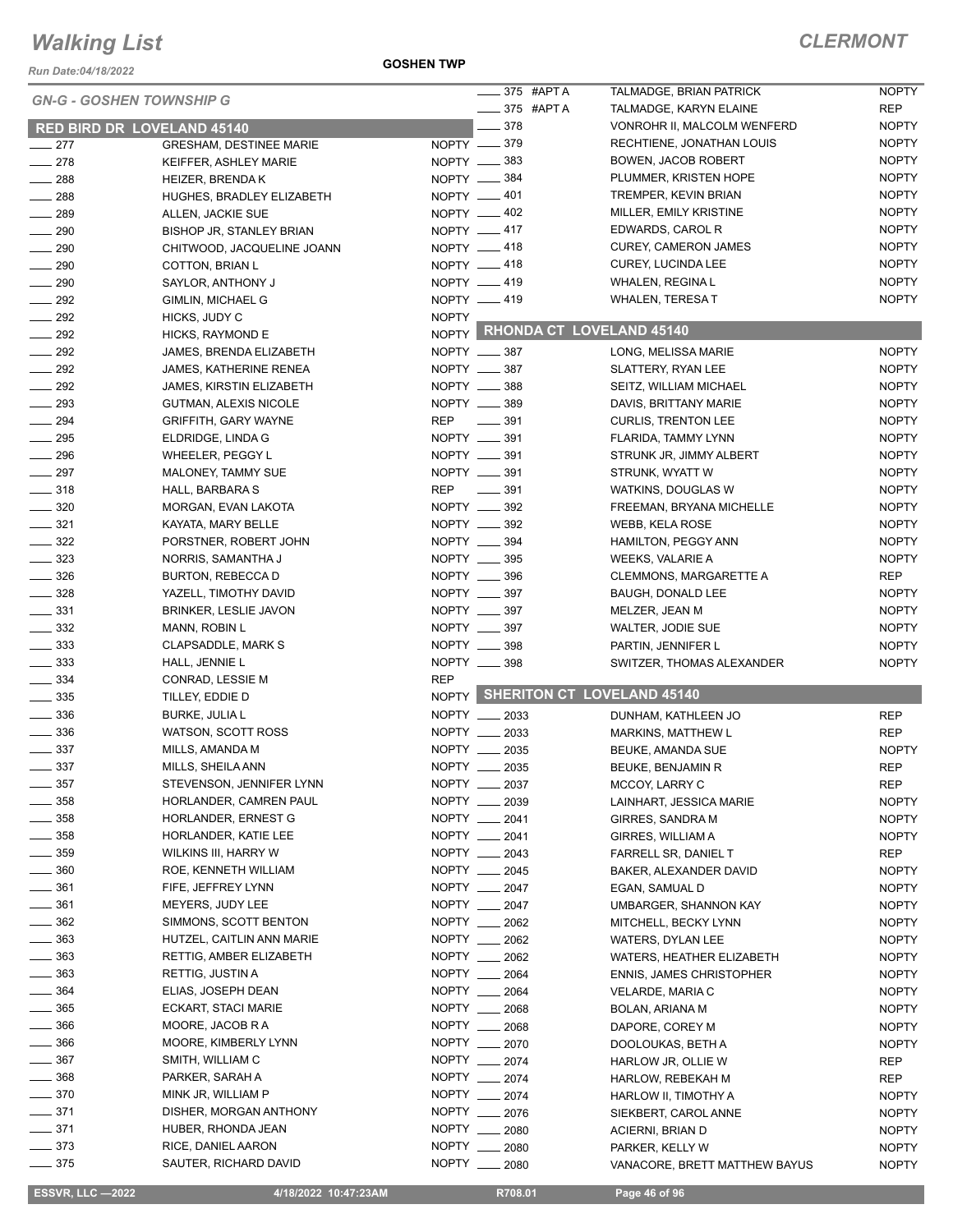#### **GOSHEN TWP**

| <b>Run Date:04/18/2022</b>        |                                                           | <b>GOSHEN TWP</b>  |                      |                                                       |                              |
|-----------------------------------|-----------------------------------------------------------|--------------------|----------------------|-------------------------------------------------------|------------------------------|
| <b>GN-G - GOSHEN TOWNSHIP G</b>   |                                                           |                    | $\frac{1}{2}$ 1500   | DARBY, TYLER LEE                                      | <b>NOPTY</b>                 |
|                                   |                                                           |                    | $\frac{1}{2}$ 1500   | DARBY, VICTORIA MARY                                  | <b>NOPTY</b>                 |
| <b>SHERITON CT LOVELAND 45140</b> |                                                           |                    | $- 1501$             | LONG, BRYAN THOMAS                                    | <b>NOPTY</b>                 |
| $-2082$                           | DUNN, DEBORAH ANN                                         |                    | NOPTY - 1501         | LONG, KRISTY S                                        | <b>NOPTY</b>                 |
|                                   |                                                           |                    | $- 1502$             | HUNLEY. JOSEPH ROBERT                                 | <b>NOPTY</b>                 |
| TENOR DR LOVELAND 45140           |                                                           |                    | $-1502$              | HUNLEY, MEGAN ELAINE                                  | <b>NOPTY</b>                 |
| $-3029$                           | SPRINGER, SHELBY LYN                                      |                    | NOPTY - 1503         | MCCARNAN, DAVID JEFFERY                               | <b>NOPTY</b>                 |
| 3031                              | JONES, JARVIS L                                           | $N$ OPTY $-$       | $=$ 1503             | MCCARNAN, EMILY R                                     | <b>NOPTY</b>                 |
| $= 3031$                          | JONES, REBECCA CHARITY                                    | NOPTY $-$          | _ 1504               | DE LEMOS NEGRON, MONICA V                             | <b>NOPTY</b>                 |
| $-3033$                           | YOUNG, JACQUELINE ANNE                                    | $NOPTY =$          | $-1504$              | <b>MEADORS, RYAN W</b>                                | <b>NOPTY</b><br><b>NOPTY</b> |
| $-3037$                           | POTTS, JIMMY BRIAN                                        | NOPTY -            | - 1505               | PREWITT, CERENA DANIELLE<br>PREWITT, DEBORAH MICHELLE | <b>NOPTY</b>                 |
| $-3037$                           | POTTS JR, JIMMY BRIAN                                     | $NOPTY =$          | _ 1505               |                                                       |                              |
| 3037                              | POTTS, MISTEE LEE ANN                                     | <b>NOPTY</b>       | <b>WOOD BROOK CT</b> | <b>LOVELAND 45140</b>                                 |                              |
| 3039                              | WOODWARD, MICHAELA LEEANN                                 | <b>NOPTY</b>       | . 2081               | AYERS, PATRICK I                                      | <b>NOPTY</b>                 |
| <b>TRAILOR LN LOVELAND 45140</b>  |                                                           |                    | 2081                 | <b>WALTON, JESSICA R</b>                              | <b>NOPTY</b>                 |
|                                   |                                                           |                    | 2083                 | BENNETT, ALISHA N                                     | <b>NOPTY</b>                 |
| $-6281$                           | SPURLING, SHEILA ANN                                      | $N$ OPTY $-$       | 2083                 | BENNETT, MICHELLE L                                   | <b>REP</b>                   |
| $-6282$                           | EALY, PAUL                                                | NOPTY -            | 2083                 | BENNETT, NICHOLAS DAVID                               | <b>REP</b>                   |
| $-6283$                           | HAMMOND, ANNA LYDWINE                                     | NOPTY -            | 2083                 | BENNETT, STEPHEN D                                    | <b>REP</b>                   |
| 6283                              | HAMMOND, MATTHEW                                          | <b>NOPTY</b>       | 2085                 | ANDERSON, ELIZABETH MARIE                             | <b>REP</b>                   |
| 6283                              | HANCOCK, ASHLEY N M                                       | <b>NOPTY</b>       | 2085                 | ANDERSON II, ERIC A                                   | <b>REP</b>                   |
| 6288                              | <b>FUSON, GARRETT</b>                                     | NOPTY -            | 2086                 | GARDUNO, KIMBERLY A                                   | <b>NOPTY</b>                 |
| $-6288$                           | FUSON, NORMA JEAN                                         | $N$ OPTY $-$       | 2087                 | LOUALLEN, EMILY MARIE                                 | <b>NOPTY</b>                 |
| 6295                              | EAKIN, HEATHER L                                          | NOPTY -<br>NOPTY = | 2087                 | YOSHIMURA, ERIC JAMES ALLAN                           | <b>NOPTY</b>                 |
| $-6295$                           | LEWIS, TAYLOR PAIGE                                       | NOPTY -            | 2088                 | BODNER, MELISSA KARYN                                 | DEM                          |
| 6296<br>6299                      | MIRACLE, LANITA G                                         | <b>REP</b>         | 2088                 | BODNER, RICHARD JOSEPH                                | DEM                          |
| $-6299$                           | CHRISTMAN, DOROTHY J                                      | <b>REP</b>         | $-2091$              | HEHMAN, TYLER BRADY                                   | <b>NOPTY</b>                 |
|                                   | <b>MARTINA, RICHARD F</b>                                 |                    | NOPTY - 2092         | MULLENIX, VIRGINIA R                                  | <b>NOPTY</b>                 |
| $-6304$                           | BURNETT, RACHEL MORGAN SHAY                               | NOPTY =            | 2093                 | EICHINGER, SHELLEY J                                  | DEM                          |
| $-6304$<br>$- 6307$               | ZINK, MICHAEL LEE                                         | NOPTY -            | 2093                 | EICHINGER, TED W                                      | <b>NOPTY</b>                 |
| $-6307$                           | BROWN, CASSANDRA FAYE                                     | NOPTY -            | 2094                 | SMITH, BENJAMIN ROBERT                                | <b>NOPTY</b>                 |
| $\frac{1}{2}$ 6307                | <b>WILLIAMS, JESSICA RENEE</b><br>WILLIAMS, ROBERT EDWARD | NOPTY -            | 2094                 | SMITH, JESSE MARIE                                    | <b>NOPTY</b>                 |
| .6308                             | WITTMEYER, SHARON D                                       | NOPTY -            | 2095                 | GARR, JEFFREY A                                       | <b>NOPTY</b>                 |
| $-6309$                           | PLAVSIC, ROBERT M                                         | NOPTY -            | 2095                 | <b>GARR, NICHOLE FAYE</b>                             | <b>NOPTY</b>                 |
| $-6312$                           | KIDWELL, GEORGE A                                         | <b>REP</b>         | 2095                 | <b>GARR, PAIGE NOEL</b>                               | <b>NOPTY</b>                 |
| $-6312$                           | KIDWELL, TINA L                                           | <b>REP</b>         | 2098                 | MONTGOMERY, ANTHONY W                                 | <b>NOPTY</b>                 |
| $-6316$                           | CARTER, DONALD ARIN                                       | $N$ OPTY $-$       | 2098                 | MONTGOMERY, HEATHER C                                 | <b>NOPTY</b>                 |
| 6316                              | CARTER JR, DONALD E                                       |                    | NOPTY - 2098         | SHULL, TRISTYN JASE                                   | <b>NOPTY</b>                 |
|                                   |                                                           |                    | $-2100$              | <b>CHRISTERSON, CHARLES L</b>                         | <b>NOPTY</b>                 |
| <b>TREELINE DR LOVELAND 45140</b> |                                                           |                    | 2102                 | LI, YUAN                                              | <b>NOPTY</b>                 |
| $=$ 1551                          | DISTLER II, ANTHONY ANDREW                                | <b>NOPTY</b>       | 2104                 | MOORE, CHERIE LEANNE                                  | <b>NOPTY</b>                 |
| 1551                              | DISTLER, BRITTANY LYNN                                    | <b>NOPTY</b>       |                      |                                                       |                              |
| $-1552$                           | FALLON, KELSEY ANNE                                       | <b>NOPTY</b>       |                      | <b>WOODVIEW DR LOVELAND 45140</b>                     |                              |
| $\frac{1}{2}$ 1552                | JOHNSON, ERIC M                                           | <b>NOPTY</b>       | $=6110$              | <b>SCHOTT, BRANDON MICHAEL</b>                        | <b>NOPTY</b>                 |
|                                   |                                                           |                    | 6110                 | SCHOTT, OLIVIA MARIE                                  | <b>NOPTY</b>                 |
| <b>WINWOOD DR LOVELAND 45140</b>  |                                                           |                    | _ 6110               | TINDLE, VICKY LEE                                     | <b>NOPTY</b>                 |
| $- 1491$                          | <b>RAY. MONICA NATALIA</b>                                | $N$ OPTY $-$       | $-6111$              | PFINGSTEN, ERIK A                                     | <b>REP</b>                   |
| __ 1491                           | RAY, RYAN M                                               | $NOPTY =$          | - 6111               | PFINGSTEN, HEATHER D                                  | <b>DEM</b>                   |
| $-1493$                           | <b>BINKLEY, MOLLY ERIN</b>                                | $NOPTY =$          | $-6113$              | AYERS, SAMANTHA YVONNE EMILY                          | <b>NOPTY</b>                 |
| $-1493$                           | RIMER, NICHOLAS ANDREW                                    | NOPTY -            | 6113                 | AYERS, STEPHEN THOMAS                                 | <b>NOPTY</b>                 |
| $- 1494$                          | WHITE, JAMES THOMAS                                       | <b>NOPTY</b>       | . 6115               | CRAWFORD, CRYSTAL LYNN                                | <b>REP</b>                   |
| $\frac{1}{2}$ 1495                | MILLER, BRIAN K                                           | <b>NOPTY</b>       | 6115                 | CRAWFORD, MICHAEL ALLEN                               | <b>NOPTY</b>                 |
| $- 1495$                          | MILLER, MELINDA L                                         | <b>NOPTY</b>       | 6117                 | UITENHAM, KRISTEN ANTOINETTE                          | <b>NOPTY</b>                 |
| $- 1496$                          | SAH, SURENDRA KUMAR                                       | <b>NOPTY</b>       | 6200                 | KLEPPER, PAULA DAWN                                   | <b>NOPTY</b>                 |
| $-1497$                           | HERNANDEZ, CHRISTOPHER T                                  | <b>REP</b>         | 6200                 | LEWIS, TIMOTHY GREGORY                                | <b>NOPTY</b>                 |
| . 1497                            | HERNANDEZ, RENEE NICOLE                                   | <b>NOPTY</b>       | 6200                 | TRUITT, BAILEY R                                      | <b>NOPTY</b>                 |
| $-1498$                           | <b>HESKETH, ANDREW TAYLOR</b>                             | <b>NOPTY</b>       | 6201                 | <b>BURKART, CHRISTOPHER S</b>                         | <b>NOPTY</b>                 |
| $-1499$                           | SHAVER, AUSTIN CRAIG                                      | <b>NOPTY</b>       | 6202                 | <b>SCHERBAKOFF, SERGIUS PETER</b>                     | <b>NOPTY</b>                 |
| $-1499$                           | SHAVER, MEGAN LYNN                                        | <b>NOPTY</b>       | 6203                 | MOORE, AMANDA MECHELLE                                | <b>NOPTY</b>                 |
| $- 1500$                          | CASELLA, ALBERT                                           | <b>NOPTY</b>       | 6203                 | MOORE, JUSTIN TYLER                                   | <b>NOPTY</b><br><b>NOPTY</b> |
| $\frac{1}{2}$ 1500                | CASELLA, STEPHANIE WILDING                                | <b>NOPTY</b>       | 6204<br>6204         | LOCKARD, TANNER MIKAL<br>LOWRY, BETHANY LYNN          | <b>NOPTY</b>                 |
|                                   |                                                           |                    |                      |                                                       |                              |
| <b>ESSVR, LLC -2022</b>           | 4/18/2022 10:47:23AM                                      |                    | R708.01              | Page 47 of 96                                         |                              |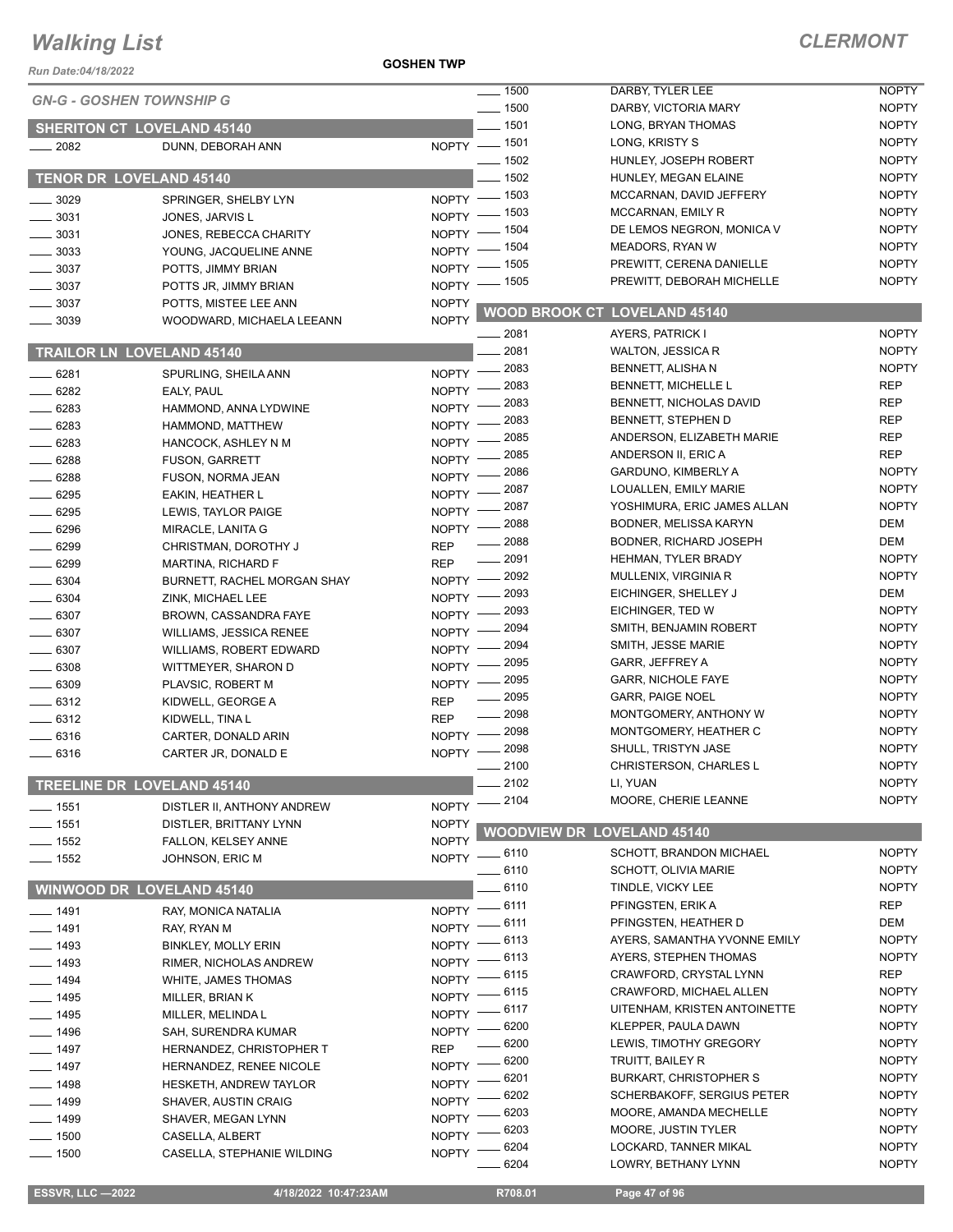*Run Date:04/18/2022*

**GOSHEN TWP**

#### *CLERMONT*

NOPTY

NOPTY NOPTY

| <b>GN-G - GOSHEN TOWNSHIP G</b> |                                      | $- 1450$                    | EAKIN JR, KENNETH RAYMOND      | <b>REP</b>   |
|---------------------------------|--------------------------------------|-----------------------------|--------------------------------|--------------|
|                                 |                                      | $- 1454$                    | MCQUEARY, JASON PATRICK        | <b>NOPTY</b> |
|                                 | <b>WOODVIEW DR LOVELAND 45140</b>    | $- 1454$                    | MCQUEARY, SARA MARIE           | <b>NOPTY</b> |
| $- 6204$                        | LOWRY, KEITH A                       | NOPTY __ 1462               | REISMAN, MEGAN ANN             | <b>NOPTY</b> |
| $- 6205$                        | PENNELL, JULIE ANN                   | NOPTY __ 1462               | STEGEMELLER, JACOB KYLE        | <b>NOPTY</b> |
| $- 6205$                        | PENNELL, NATHAN PHILIP               | NOPTY __ 1470               | HILL, JONATHAN WAYNE           | <b>NOPTY</b> |
| $- 6206$                        | GUCKENBERGER, DAVID PAUL             | NOPTY __ 1470               | HILL, STEVEN WAYNE             | <b>NOPTY</b> |
| $- 6206$                        | ROBERTS GUCKENBERGER, AMY MICH       | NOPTY __ 1482               | HOGUE, RICHARD M               | <b>NOPTY</b> |
|                                 | <b>WOODVILLE DR LOVELAND 45140</b>   | $\frac{1}{2}$ 1492 #LOT 433 | TAYLOR, TERRY C                | <b>NOPTY</b> |
|                                 |                                      | $-1512$                     | FRAZER, ABIGAIL MARIE          | <b>NOPTY</b> |
| $- 6147$                        | HUHN, DARREN KEITH                   | NOPTY __ 1512               | FRAZER, TINA M                 | <b>NOPTY</b> |
| $-6147$                         | ZACHARKO, ROMAN PETER                | NOPTY __ 1512 #APT 12       | FRAZER JR, JOHN L              | <b>NOPTY</b> |
| $- 6149$                        | <b>BARCLAY, APRIL DAWN</b>           | REP __ 1514                 | SLUDER, ANTHONY M              | <b>NOPTY</b> |
| $-6149$                         | BARCLAY III, EDWARD PAUL             | NOPTY __ 1514               | SLUDER, APRIL C                | <b>NOPTY</b> |
| $- 6150$                        | DANIEL, DEBORAH C                    | NOPTY __ 1516               | <b>FUESTON, MARC A</b>         | <b>NOPTY</b> |
| $- 6150$                        | DANIEL, THOMAS ANTHONY               | NOPTY __ 1516               | SAND, MARY CHRISTINA           | <b>NOPTY</b> |
| $-6151$                         | CHIN, NATHAN DAVID                   | NOPTY __ 1520               | <b>WILSON, PATRICIA A</b>      | <b>NOPTY</b> |
| $\frac{1}{2}$ 6151              | HOLLANDSWORTH, JILL RENEE            | NOPTY __ 1526               | CROUCHER, ANGELA S             | <b>NOPTY</b> |
| $-6151$                         | SMITH, TERRY J                       | NOPTY __ 1526               | <b>CROUCHER, JASON ROBERT</b>  | <b>NOPTY</b> |
| $-6152$                         | <b>GESCHEIDER, NICHOLAS E</b>        | REP __ 1526                 | CROUCHER, MACKENZIE RAE        | <b>NOPTY</b> |
| $- 6152$                        | SHEPPARD, BETH ANN                   | NOPTY __ 1526               | NOGGLE, KRISTINA L             | <b>NOPTY</b> |
| $\frac{1}{2}$ 6153              | METELKO, CALLIE MARIE                | NOPTY __ 1546               | EMERSON, GLENNA J              | <b>NOPTY</b> |
| $-6153$                         | METELKO, EVAN THOMAS                 | NOPTY __ 1552               | PURCELL, RICHARD EDWIN         | <b>NOPTY</b> |
| $-6154$                         | HENDERSHOT, ANDREW PHILLIP           | NOPTY __ 1552               | ZIMMERMAN, CHRISTOPHER GEORGE  | <b>NOPTY</b> |
| $-6154$                         | HENDERSHOT, BRANDY NICOLE            | NOPTY __ 1552               | ZIMMERMAN, STEFANIE ELIZABETH  | <b>NOPTY</b> |
| $\frac{1}{2}$ 6155              | VANOSDOL, JACQUELYNE ALEXANDRIA      | NOPTY __ 1556               | HACKATHORN, DEBRA L            | <b>REP</b>   |
| $\frac{1}{2}$ 6155              | VANOSDOL, JOHN E                     | NOPTY __ 1556               | HACKATHORN, PATRICK OWEN       | <b>REP</b>   |
| $- 6156$                        | SERGENT, JENNIFER E                  | NOPTY __ 1556               | NAPIER, DEVIN A                | <b>NOPTY</b> |
| $-6157$                         | HINES, KATHRYN DEANNE                | REP<br>$\frac{1}{2}$ 1556   | NAPIER, REBECCA FAITH          | <b>REP</b>   |
| $\frac{1}{2}$ 6159              | LAUGHLIN, DIANA LYNN                 | $- 1564$<br>REP             | GARBETT, JAMES R               | <b>NOPTY</b> |
| $- 6159$                        | LAUGHLIN, MARTIN F                   | REP<br>$- 1564$             | GARBETT, VICTORIA JEAN         | <b>NOPTY</b> |
| $- 6160$                        | PLOWMAN, MICHAEL SEAN                | DEM<br>$\frac{1}{2}$ 1568   | DURHAM, TERRY M                | <b>NOPTY</b> |
| $- 6160$                        | PLOWMAN, REBECCA ANNE                | DEM<br>$- 1572$             | TENGLER, JOHN C                | <b>NOPTY</b> |
| $-6161$                         | BLEVINS, PAMELA SUE                  | DEM<br>$- 1576$             | <b>ACKLIN, RICKY J</b>         | <b>NOPTY</b> |
| $-6161$                         | BLEVINS, RANDALL L                   | DEM<br>$- 1576$             | <b>ACKLIN, SHARON MARIE</b>    | <b>NOPTY</b> |
| $-6162$                         | <b>BLOCK, BRYON G</b>                | NOPTY __ 1592               | <b>FARRIS, RAFEAL W</b>        | <b>NOPTY</b> |
| $- 6162$                        | JACKSON, KATHERINE ELIZABETH         | NOPTY __ 1592               | <b>FARRIS, RAFELL E</b>        | <b>NOPTY</b> |
| $-6162$                         | JACKSON, RYAN M                      | NOPTY __ 1592               | FARRIS, SUSAN N                | <b>NOPTY</b> |
| $-6162$                         | <b>SCHIRMER, ADAM MICHAEL</b>        | NOPTY __ 1596               | BLANKENSHIP, CONNIE J          | <b>REP</b>   |
| $- 6165$                        | VOGT, CHRISTOPHER MICHAEL            | NOPTY __ 1596               | BLANKENSHIP, DAVID L           | <b>REP</b>   |
| __ 6165                         | VOGT, JAMII L                        | NOPTY __ 1598               | SMITH, CHARLOTTE A             | REP          |
| 6166                            | AUGHTMAN, DIANA LASAGE               | NOPTY __ 1598               | SMITH, JAMES F                 | <b>REP</b>   |
| $-6166$                         | BREEDLOVE, CAROL MARIE               | NOPTY __ 1600               | STACY, JOHNNIE RAY             | <b>NOPTY</b> |
| $-6168$                         | HERTZFELD, LAURA LEA                 | NOPTY __ 1600               | STACY, MARY ELLA MAE           | <b>NOPTY</b> |
| $-6170$                         | YAROSHENKO, ANDREY IVANOVICH         | NOPTY __ 1630               | FRANK, GENEVA A                | DEM          |
| $- 6170$                        | YAROSHENKO, HALINA NIKOLAEVNA        | NOPTY __ 1642               | RUFFNER, ROBERT D              | <b>NOPTY</b> |
|                                 |                                      | ___ 1642                    | SCHWARTZ, AMANDA DAWN          | <b>NOPTY</b> |
|                                 | <b>WOODVILLE PIKE LOVELAND 45140</b> | $-1650$                     | <b>RUFFNER, ROSE MARIE</b>     | <b>NOPTY</b> |
| $- 1422$                        | <b>JENSEN, JESSE MARIE</b>           | NOPTY __ 1656               | <b>GERHARDT, KATHRYN SUE</b>   | <b>NOPTY</b> |
| $- 1422$                        | <b>JENSEN, RYAN SHANE</b>            | NOPTY __ 1656               | <b>GERHARDT, SCOTT ANTHONY</b> | <b>NOPTY</b> |
| $- 1422$                        | LUNDQUIST, JONATHAN                  | NOPTY __ 1656               | <b>WEST, CHEYENNE RAE</b>      | <b>NOPTY</b> |
| $- 1424$                        | DALTON, GARY E                       | NOPTY __ 1660               | SETTLES, KAREN R               | DEM          |
| $- 1424$                        | DALTON, TAMMY LEE                    | NOPTY __ 1660               | SETTLES SR, THOMAS C           | DEM          |
| $- 1430$                        | MCQUEARY, JAMES SHILOH W P           | $- 1660$<br>REP             | SETTLES, TYLER JAMES           | <b>NOPTY</b> |
| $\frac{1}{2}$ 1430              | MCQUEARY, KARLI M                    | REP<br>$- 1690$             | <b>SENG, KAREN E</b>           | <b>NOPTY</b> |
| ___ 1434                        | <b>BILBY, MELISSA MARIE</b>          | NOPTY __ 1690               | SENG II, RAYMOND MORRIS        | <b>NOPTY</b> |
| $- 1434$                        | JETTER JR, DANIEL THOMAS             | <b>NOPTY</b>                |                                |              |
| ___ 1438                        | <b>GLOBOKE, WILLIAM ROBERT</b>       | NOPTY TOTAL: 907            |                                |              |
| $- 1442$                        | MASON, CHRISTOPHER DENE              | <b>NOPTY</b>                |                                |              |
| $- 1442$                        | SHAW, SARAH ELAINE                   | <b>NOPTY</b>                |                                |              |
| $- 1446$                        | HAVENS, SARAH JEAN                   | <b>NOPTY</b>                |                                |              |
| $- 1446$                        | <b>TRAPP, REGINA LOUISE</b>          | <b>NOPTY</b>                |                                |              |
| ____ 1450                       | EAKIN, JUDITH LYNN                   | <b>NOPTY</b>                |                                |              |
|                                 |                                      |                             |                                |              |
| <b>ESSVR, LLC -2022</b>         | 4/18/2022 10:47:23AM                 | R708.01                     | Page 48 of 96                  |              |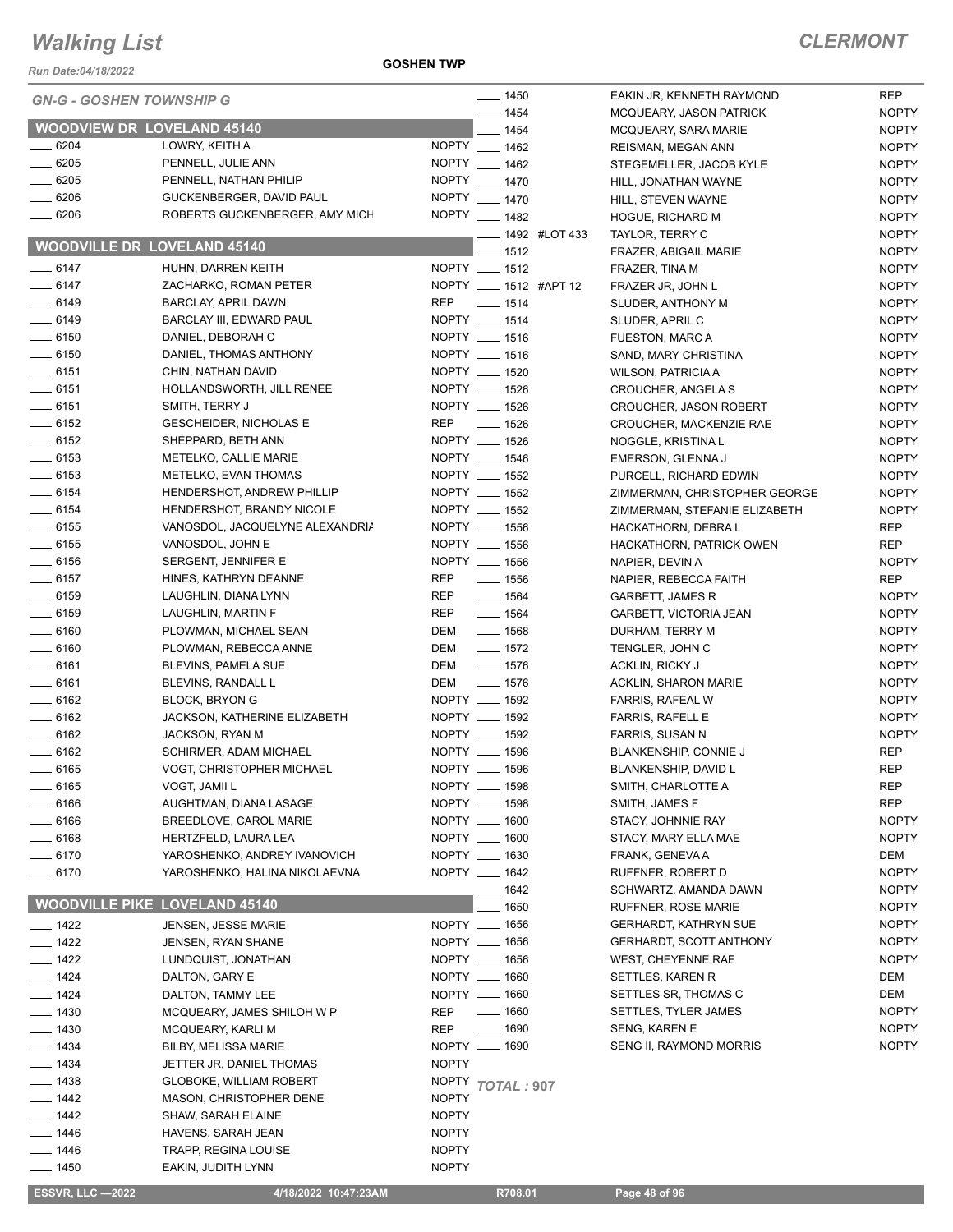*Run Date:04/18/2022*

**GOSHEN TWP**

| <b>GN-I - GOSHEN TOWNSHIP I</b> |                                      | $\frac{1}{2}$ 805                 | MATZET, SYDNEY ROSE            | <b>NOPTY</b> |
|---------------------------------|--------------------------------------|-----------------------------------|--------------------------------|--------------|
|                                 |                                      | $\sim$ 805                        | <b>WHITAKER, EMILEE M</b>      | <b>NOPTY</b> |
|                                 | <b>COUNTRY LAKE CIR GOSHEN 45122</b> | 807                               | MOORE, VANESSA ETTA            | <b>NOPTY</b> |
| $\frac{1}{2}$ 906               | WAKER, ADAM SCOTT                    | $\frac{1}{2}$ 902<br><b>NOPTY</b> | YOUNG, LEDEDRA N               | <b>NOPTY</b> |
|                                 |                                      | 903                               | NICKUM, KAYLA B                | <b>NOPTY</b> |
|                                 | <b>COUNTRY LAKE CIR GOSHEN 45122</b> | 904                               | HALL, ASHLEY NICOLE            | <b>NOPTY</b> |
|                                 |                                      | $\frac{1}{2}$ 905                 | <b>ERNST, ASHLEY M</b>         | <b>NOPTY</b> |
| $\frac{1}{2}$ 304               | OAKES, BRANDON J                     | <b>NOPTY</b><br>906               | HAMILTON, CHRISTOPHER JASON    | <b>NOPTY</b> |
| $- 304$                         | OAKES, JODI NICOLE                   | <b>NOPTY</b><br>906               | <b>WALKER, TASHA RENA</b>      | <b>NOPTY</b> |
| $\frac{1}{2}$ 306               | HENDERSON, ASHLEY N                  | <b>NOPTY</b><br>- 1001            | HARRISON, RONNIE WAYNE         | <b>NOPTY</b> |
| 306                             | <b>WILLIAMSON, REGINA A</b>          | <b>NOPTY</b><br>$-1001$           | LATHAM, JENNIFER ROBIN         | <b>NOPTY</b> |
| $\frac{1}{2}$ 308               | MCCRAY, TINA JO                      | <b>NOPTY</b><br>- 1002            | BRITT, PAXTON JOELLA RENEE     | <b>NOPTY</b> |
| $\frac{1}{2}$ 308               | STRICKER, DARREN KEITH               | <b>NOPTY</b><br>$-1002$           | <b>BRITT, SHANNIE LEA</b>      | <b>NOPTY</b> |
| $-403$                          | <b>BRUCE, MARCELENE M</b>            | NOPTY <sup>-</sup>                |                                | <b>NOPTY</b> |
| $\frac{1}{2}$ 403               | BRUCE JR, TIMOTHY R                  | NOPTY - 1003                      | <b>HUGHES, TRACY MARIE</b>     |              |
| $-404$                          | NEWBERRY, KAYLYNNE MARCELLE          | _ 1004<br>NOPTY <sup>-</sup>      | DEZARN, HEATHER M              | <b>NOPTY</b> |
| $\frac{1}{2}$ 404 #APT 404      | PIERCE, HUNTER DAVID                 | $=$ 1007<br><b>NOPTY</b>          | SCHREIBER, KYLE LOGAN          | <b>NOPTY</b> |
| $- 405$                         | HALL, MALLORY JUSTINE                | - 1007<br><b>NOPTY</b>            | SCHREIBER, TANNER JACOB ROBERT | <b>NOPTY</b> |
| $-405$                          | ROGERS, YOSHIKA MICHELLE             | 1102<br><b>NOPTY</b>              | BRYANT, SHATERICA R            | <b>NOPTY</b> |
| $-406$                          | AWAD, HIAM FAHED                     | _ 1103<br><b>NOPTY</b>            | SANDMAN, ASHLEY LYN            | <b>NOPTY</b> |
| $-406$                          | QADER, FAHED MAZEN                   | - 1104<br>NOPTY <sup>-</sup>      | <b>GUDGEON, HUNTER GRANT</b>   | <b>NOPTY</b> |
| $-407$                          | <b>HESSER, CARRIE MARIE</b>          | _ 1104<br>NOPTY -                 | GUDGEON, KEELEY SHAY           | <b>NOPTY</b> |
| $\frac{1}{2}$ 502               | TAULBEE, JERROD L                    | $-1104$<br>NOPTY -                | GUDGEON, PEGGY G               | <b>NOPTY</b> |
| $\frac{1}{2}$ 502               | TAULBEE, MEGAN LOUISE                | $-1105$<br>NOPTY <sup>-</sup>     | JEFFRIES, STEPHANIE MARIE      | <b>NOPTY</b> |
| $\frac{1}{2}$ 504               | DEAN, JESSICA LEIGH                  | $-1106$<br><b>NOPTY</b>           | <b>BARLOW, TABATHA SAHARA</b>  | <b>NOPTY</b> |
|                                 |                                      | - 1106<br><b>NOPTY</b>            | COLE, CHRISTOPHER CURTIS       | <b>REP</b>   |
| $\frac{1}{2}$ 504               | DEAN, TIMOTHY LAMARE                 | $-1106$<br>NOPTY <sup>-</sup>     | LATHAM, RAY A                  | <b>NOPTY</b> |
| $\frac{1}{2}$ 504               | <b>SCHAEFER, DANIEL</b>              | NOPTY - 1107                      | COSIMENO, JESSICA MARIE        | <b>NOPTY</b> |
| $\frac{1}{2}$ 505               | WILLIAMS, ARNETTA C                  | NOPTY - 1107                      | HILER, ALYCIA MAY              | <b>NOPTY</b> |
| $\frac{1}{2}$ 506               | ADAMS, SHELLIE J                     |                                   | HOUSTIN, PATRICK J             | <b>NOPTY</b> |
| $\frac{1}{2}$ 507               | BAUGHN, AMANDA LOUISE                | NOPTY - 1201<br>- 1202            | HARRIS, EMILY DENISE           | <b>NOPTY</b> |
| $\frac{1}{2}$ 508               | GAMBRELL, SKYLAR RACHELL NICOLE      | <b>NOPTY</b><br>$-1203$           | YOUNG, BRENDA LEE              | <b>NOPTY</b> |
| $- 601$                         | HUBERT, KARI JEAN                    | <b>NOPTY</b><br>- 1204            | FLYNN, CHELSEY N               | <b>NOPTY</b> |
| $\frac{1}{2}$ 601               | HUBERT, ROBERT D                     | <b>NOPTY</b><br>. 1204            | <b>WATSON, GLENN AARON</b>     | <b>NOPTY</b> |
| $- 602$                         | MCKIBBEN, KRISTINA LYNN              | <b>NOPTY</b><br>$-1206$           | CAMP, CHASITY MARIE            | <b>NOPTY</b> |
| $-602$ #APT 602                 | RICKEY, JOSEPH R                     | NOPTY <sup>-</sup>                |                                |              |
| $\frac{1}{2}$ 603               | CORNETT, KIMBERLY S                  | - 1206<br>NOPTY <sup>-</sup>      | CAMP, RYAN M                   | <b>NOPTY</b> |
| 605                             | NEWMAN, SARAH ELIZABETH              | $-1304$<br><b>NOPTY</b>           | BARE, JOSEPH MICHEAL           | <b>NOPTY</b> |
| $\frac{1}{2}$ 606               | <b>BRUEMMER, AUSTIN L</b>            | $-1304$<br><b>NOPTY</b>           | HARRISON, DONNA PATRICIA       | <b>NOPTY</b> |
| $- 607$                         | LEHEW, AMANDA E                      | $-1306$<br><b>NOPTY</b>           | BATTERSON, CHRISTOPHER GERALD  | <b>NOPTY</b> |
| $- 607$                         | LEHEW, KAREN R                       | _ 1306<br><b>NOPTY</b>            | BATTERSON, LINDSEY NICOLE      | <b>NOPTY</b> |
| 608                             | JOHNSON, KATHLEEN N                  | $-1306$<br>$N$ OPTY $-$           | SCOTT, ROBERT SEAN             | <b>NOPTY</b> |
| $- 701$                         | HALEY, ELIZABETH M                   | $-1308$<br><b>NOPTY</b>           | WATERS, CAMRON JARON           | <b>NOPTY</b> |
| _ 702 #APT 702                  | TUCKER, LINDA L                      | $-1308$<br><b>NOPTY</b>           | WATERS, JARON                  | <b>NOPTY</b> |
| $\frac{1}{2}$ 703               | CLARK, CHAD M                        | 1404<br><b>NOPTY</b>              | DUSING, ANGELA RENA            | <b>NOPTY</b> |
| $-704$                          | <b>BISHOP, BRANDON COREY</b>         | 1404<br><b>NOPTY</b>              | DUSING II, RICKY ALLEN         | <b>NOPTY</b> |
| $- 705$                         | <b>HELTON, TARA MARIE</b>            | - 1404<br><b>NOPTY</b>            | GRIMM, SAMANTHA JEAN           | <b>NOPTY</b> |
|                                 | ANTONI, ASHLEY NOEL                  | $-1404$<br><b>NOPTY</b>           | HARP, TEPHENIE LYNN            | <b>NOPTY</b> |
| $\frac{1}{2}$ 706               |                                      | - 1405                            | HENSON SR, TONY LEE            | <b>NOPTY</b> |
| $- 706$                         | BEYER, ZACHARIAH J                   | <b>NOPTY</b><br>_ 1405            | <b>WHITE, HARRISON B</b>       | <b>NOPTY</b> |
| $\frac{1}{2}$ 706               | BREWSAUGH, CEARA MARIE               | NOPTY <sup>-</sup><br>1406        | ALLEN, BRITTNEY NICOLE         | <b>NOPTY</b> |
| $-706$                          | SHOPE, GREGORY C                     | <b>NOPTY</b><br>- 1407            | ROYAL, JESIAH L                | <b>NOPTY</b> |
| $\frac{1}{2}$ 706               | WALES, JENNIFER M                    | <b>NOPTY</b><br>- 1407            | TEPE, JOSH FRANCIS             | <b>NOPTY</b> |
| $\frac{1}{2}$ 708               | <b>BALDRICK, MICHAEL EDWARD</b>      | <b>NOPTY</b><br>1408              | HARWOOD, SARAH M               | <b>NOPTY</b> |
| $- 708$                         | FANTETTI, RYAN EDWARD                | <b>NOPTY</b><br>1408              | PAYNE, ALLIE MICHELLE          | <b>NOPTY</b> |
| $-801$                          | KINEBREW, TOSHIA MARIE               | <b>NOPTY</b><br>1408              | PAYNE, WILLIAM JOHN            | <b>NOPTY</b> |
| $-802$                          | <b>HEHN, BRITTNEY S</b>              | <b>NOPTY</b><br>1408              | PAYNE, WILLIAM KEITH           | <b>NOPTY</b> |
| $\frac{1}{2}$ 802               | VAUGHN, BRANDON K                    | <b>NOPTY</b>                      |                                |              |
| $-802$                          | VAUGHN, KATRYNA R                    | 1408<br><b>NOPTY</b>              | STOKES, JUSTIN MATTHEW         | <b>NOPTY</b> |
| $- 803$                         | LEWIS, CASSANDRA MARIE               | 1501<br><b>NOPTY</b>              | CARRIER, JOANNE ELIZABETH      | <b>NOPTY</b> |
| $\frac{1}{2}$ 804               | HOPPER, KIMBERLY N                   | 1501<br><b>NOPTY</b>              | CARRIER, ROGER L               | <b>NOPTY</b> |
| $-804$                          | LESLIE, JIONNI B                     | - 1501<br><b>NOPTY</b>            | CARRIER, WILLIAM JERRY         | DEM          |
| $- 804$                         | <b>TAYLOR, NAKIA NICOLE</b>          | - 1501<br><b>NOPTY</b>            | <b>SEMON, EMMA SUE</b>         | <b>NOPTY</b> |
| $\frac{1}{2}$ 805               | MATZET, CORY ROBERT                  | $=$ 1502<br><b>NOPTY</b>          | <b>BIGGERS, ADERAH MYREON</b>  | <b>NOPTY</b> |
| $\frac{1}{2}$ 805               | MATZET, SHELLY KAY                   | _ 1503<br><b>NOPTY</b>            | MOSLEY, EMILY ANNE             | <b>NOPTY</b> |
|                                 |                                      | $-1504$                           | JERNIGAN, JERI BROOK           | <b>NOPTY</b> |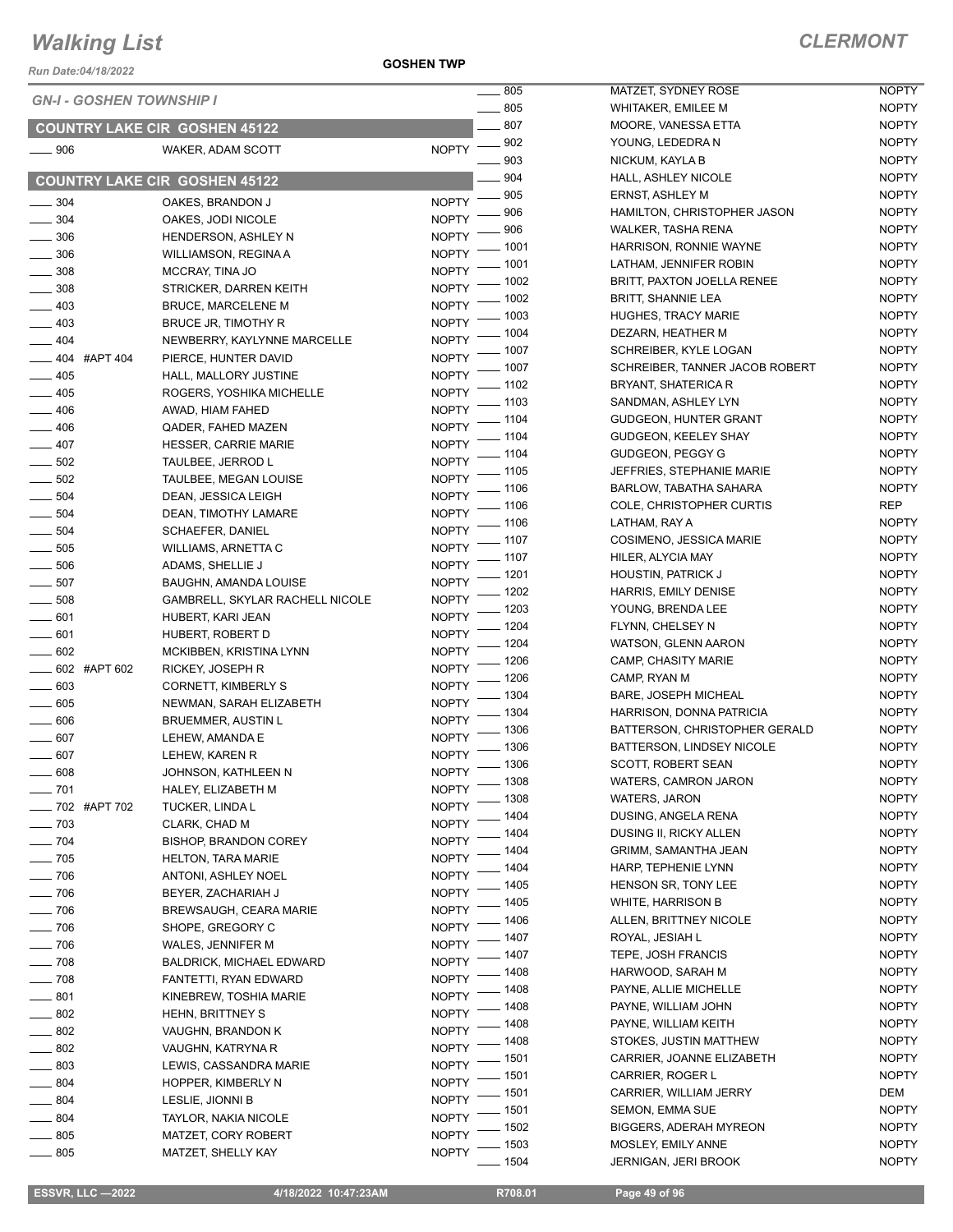*Run Date:04/18/2022*

**GOSHEN TWP**

| <b>GN-I - GOSHEN TOWNSHIP I</b>      |                                 |              | $- 1819$                       | RIDDLE, JOHN A                  | <b>NOPTY</b> |
|--------------------------------------|---------------------------------|--------------|--------------------------------|---------------------------------|--------------|
|                                      |                                 |              | $- 1822$                       | BOWMAN, JOEY C                  | <b>NOPTY</b> |
| <b>COUNTRY LAKE CIR GOSHEN 45122</b> |                                 |              | $-1822$                        | DAVIS, MICHEAL A                | <b>NOPTY</b> |
| $- 1505$                             | <b>BURGAN, CHRISTOPHER M</b>    | <b>NOPTY</b> | $- 1824$                       | TURNER, KATHLEEN E              | <b>NOPTY</b> |
| $- 1505$                             | ROUSH, KENNEDY LANETTE          | <b>NOPTY</b> | 1825                           | SHINKLE, ARLENE                 | <b>NOPTY</b> |
| $- 1506$                             | SAWYER, AUBREY S                | <b>NOPTY</b> | $-1825$                        | SHINKLE, TYLER H                | <b>NOPTY</b> |
| $\frac{1}{2}$ 1507                   | CLAYTON, VANNA LEIGH            | <b>NOPTY</b> | $- 1826$                       | ASHBROOK, LINDA STARR           | <b>NOPTY</b> |
| $\frac{1}{2}$ 1507                   | <b>CROTHERS, BRADLEY EDWARD</b> | <b>NOPTY</b> |                                |                                 |              |
| <b>_____ 1507 #APT 1507</b>          | GAUSE JR, BILLY RAY             | <b>NOPTY</b> | <b>LOUIS LN GOSHEN 45122</b>   |                                 |              |
| $- 1601$                             | DILLINGHAM, MARY ASCHELAY RENEE | <b>NOPTY</b> | $- 1805$                       | CURTIS, JUDI V                  | <b>NOPTY</b> |
| $- 1602$                             | FULTZ, KEVIN ALEXANDER          | <b>NOPTY</b> | 1805                           | GADBERRY, SUNDAY M              | <b>NOPTY</b> |
| $- 1602$                             | <b>HUGHES, CARRA M</b>          | <b>NOPTY</b> | 1806                           | FIGGS, JORDAN CORI              | <b>NOPTY</b> |
| $- 1603$                             | NEWMAN, AMBER N                 | <b>NOPTY</b> | 1806                           | JUTERBOCK, SARAH CHRISTIN       | <b>NOPTY</b> |
| $- 1605$                             | <b>BUTTRAM, JESSICA B</b>       | <b>NOPTY</b> | 1806                           | JUTERBOCK FIGGS, MICHAEL THANE  | <b>NOPTY</b> |
| $\frac{1}{1605}$                     | GAZAWAY, MICHAEL THOMAS         | <b>NOPTY</b> | $-1806$                        | WELTE, BECKY J                  | <b>NOPTY</b> |
| $\frac{1}{1605}$                     | THOMAS, SHENISA E               | <b>NOPTY</b> | $- 1807$                       | COUSINO, CHAD AUSTIN            | <b>REP</b>   |
| $- 1605$                             | WEED, BARBARA J                 | <b>REP</b>   | _ 1807                         | COUSINO, DESTANIE LILLIAN       | <b>REP</b>   |
| $- 1606$                             | KILE, MICHEAL DAVID             | <b>NOPTY</b> | $-1811$                        | ROYSE, CHELSEA MALINDA          | DEM          |
| $- 1607$                             | SIGILLO, VICTOR A               | <b>NOPTY</b> | 1811                           | ROYSE, ROBERT C                 | <b>REP</b>   |
| $- 1607$                             | <b>WILLIAMS, ALEXIS TAYLOR</b>  | <b>NOPTY</b> | - 1812                         | HENDERSON, HEATHER RENEE        | <b>NOPTY</b> |
| $- 1701$                             | KINSER, HANNAH JEAN             | <b>NOPTY</b> | $-1812$                        | WHITT, CHRISTOPHER LEE          | <b>NOPTY</b> |
| $- 1701$                             | KINSER, MICHAEL RUSH            | <b>NOPTY</b> | $- 1815$                       | DUVELIUS, BETTY S               | <b>NOPTY</b> |
| $- 1701$                             | PIERCE, SARAH K                 | <b>NOPTY</b> | $- 1815$                       | <b>GREEN, DENNIS LEE</b>        | <b>NOPTY</b> |
| $- 1702$                             | DENHAM, HOWARD V                | <b>NOPTY</b> | $-1815$                        | <b>GREEN, KATHRYN CHRISTINE</b> | <b>NOPTY</b> |
| $- 1702$                             | <b>WALKER, KEVIN S</b>          | <b>NOPTY</b> | $-1816$                        |                                 | <b>NOPTY</b> |
| $- 1704$                             | RIDDELL, TYLER KEITH            | <b>NOPTY</b> |                                | ALLEN, SHARON S                 |              |
| $- 1705$                             | <b>WILLIS, HANNAH NICOLE</b>    | <b>NOPTY</b> | 1816                           | <b>GRAVES, GREG A</b>           | <b>NOPTY</b> |
| $- 1708$                             | COCHANOUER, KATELYNN ROSE       | <b>NOPTY</b> | 1820<br>$- 1820$               | CAMACHO, BLANCA IRIS            | <b>NOPTY</b> |
|                                      |                                 |              |                                | CAMACHO, JACQUELINE E           | <b>NOPTY</b> |
| <b>COUNTRY LAKE DR GOSHEN 45122</b>  |                                 |              | —— 1820                        | CAMACHO, LUIS MANUEL            | <b>NOPTY</b> |
| $\frac{1}{201}$                      | HOOD, MATTHEW RONALD            |              | $-1820$<br>NOPTY __ 1821       | CAMACHO-ORTIZ, HECTOR I         | <b>NOPTY</b> |
| $\sim$ 202                           | MITCHELL JR, ERNEST LEE         | <b>NOPTY</b> |                                | BORGEMENKE, GREGORY P           | <b>NOPTY</b> |
| $\sim$ 203                           |                                 |              | $\frac{1}{2}$ 1822             | REYNOLDS, JARRICA MAREN         | <b>REP</b>   |
| $\frac{1}{203}$                      | CARR, CARRIE ANNE               | <b>NOPTY</b> | NOPTY __ 1822                  | REYNOLDS, PAULA LEIGH           | <b>REP</b>   |
|                                      | CARR, CHRISTOPHER RYAN          |              | $- 1823$                       | STONE, CORY JOHN                | <b>NOPTY</b> |
| $\frac{1}{204}$                      | WAITS, BRENT A                  |              | NOPTY __ 1823                  | STONE, PAMELA A                 | <b>NOPTY</b> |
| $\frac{1}{204}$                      | WAITS, WILLIAM J                |              | NOPTY __ 1824                  | SNIDER, BECKY L                 | <b>NOPTY</b> |
| $\frac{1}{205}$                      | COATES II, JOHN I               |              | NOPTY __ 1824                  | SNIDER III, JAMES NELSON        | <b>NOPTY</b> |
| $- 205$                              | COLLINS SR, DONALD L            |              | NOPTY __ 1826                  | DUNFORD, CAROLE C P             | <b>NOPTY</b> |
| $\frac{1}{206}$                      | HOOD, SARAH MARGARET LEE        | <b>NOPTY</b> | $- 1827$                       | JUNKERT, DAVID W                | <b>NOPTY</b> |
| $=207$                               | PITTS, RICHARD J                | <b>NOPTY</b> | $-1828$                        | CAMACHO, ELISA RAMOS            | <b>NOPTY</b> |
| _ 207 #UNIT 207                      | JOHNSON, MARQUETTA LYNELLE      | <b>NOPTY</b> |                                |                                 |              |
| 208                                  | CREAGER, CARRIE A               | <b>NOPTY</b> | <b>MEADOW AVE GOSHEN 45122</b> |                                 |              |
| $\frac{1}{2}$ 501                    | WOLF, MELANIE DAWN              | <b>NOPTY</b> | 6000                           | ELAM, MARY D                    | <b>REP</b>   |
|                                      |                                 |              | 6013                           | JONES, ADRIENE MARIE            | <b>NOPTY</b> |
| LAKESHORE DR GOSHEN 45122            |                                 |              | 6013                           | JONES, WILLIAM FRANKLIN         | REP          |
| $- 1785$ #283                        | DAVIS, TASHA CHERIE             | NOPTY __     | 6013                           | LAWRENCE, THERESA E             | <b>NOPTY</b> |
|                                      |                                 |              | 6013                           | STEINHER, YVONNE MARIE          | DEM          |
| LOIS LN GOSHEN 45122                 |                                 |              | 6015                           | SANDS, PATRICIA A               | REP          |
| $- 1806$                             | FARRAR, JO A                    |              | NOPTY __ 6015                  | SWITZER, THOMAS W               | <b>REP</b>   |
| $- 1806$                             | FARRAR, ROBERT M                |              | NOPTY __ 6017                  | <b>WORRALL, TOM J</b>           | <b>NOPTY</b> |
| $\frac{1}{2}$ 1807                   | WEIDER, THERESA L               |              | NOPTY __ 6025                  | <b>BINKLEY, JAMES M</b>         | <b>REP</b>   |
| $- 1811$                             | HANSELMAN, NANCY S              | <b>REP</b>   |                                |                                 |              |
| $- 1812$                             | FELOCK, MASON ANDREW            | <b>NOPTY</b> | OAK VIEW DR GOSHEN 45122       |                                 |              |
| $- 1813$                             | <b>BROCK, BRENDA G</b>          | <b>NOPTY</b> | $- 100$                        | DUDGEON, ANDRE LAVELL           | <b>NOPTY</b> |
| $- 1813$                             | GODBY, STEVEN LLOYD             | <b>NOPTY</b> | $\equiv$ 100                   | METZ, RETHA ASHTON              | <b>NOPTY</b> |
| $- 1814$                             | EPPERSON, MELISSA D             | <b>NOPTY</b> | $- 100$                        | METZ, WILLIAM LOWELL THOMAS     | <b>NOPTY</b> |
| $- 1814$                             | EPPERSON JR, STEVE              | <b>NOPTY</b> | $\frac{1}{2}$ 100              | <b>TERWILLEGER, CHERYL I</b>    | <b>REP</b>   |
| $- 1817$                             | FORSEE II, GARY LYLE            |              | NOPTY __ 100                   | <b>TERWILLEGER, JOSHUAR</b>     | <b>REP</b>   |
| $- 1817$                             | HUBBARD, KENDRA JEAN            |              | NOPTY __ 105                   | <b>BENJAMIN, HOLLY</b>          | DEM          |
| $- 1817$                             | STONEROCK, CHELSEY NICHOLE      | <b>NOPTY</b> | $- 105$                        | BENJAMIN, ROBERT MICHAEL        | <b>NOPTY</b> |
| $- 1818$                             | <b>CLARK, ASHLEY MICHELE</b>    | <b>NOPTY</b> | $-107$                         | <b>MERTENS, LAWRENCE E</b>      | <b>REP</b>   |
| $- 1818$                             | HORN, GENEVA                    | <b>NOPTY</b> | $- 108$                        |                                 | <b>NOPTY</b> |
| $- 1819$                             | RIDDLE, EMMA ELIZABETH          | <b>NOPTY</b> |                                | ARMACOST, HEIDI MARIE           |              |
|                                      |                                 |              |                                |                                 |              |
| <b>ESSVR, LLC -2022</b>              | 4/18/2022 10:47:23AM            |              | R708.01                        | Page 50 of 96                   |              |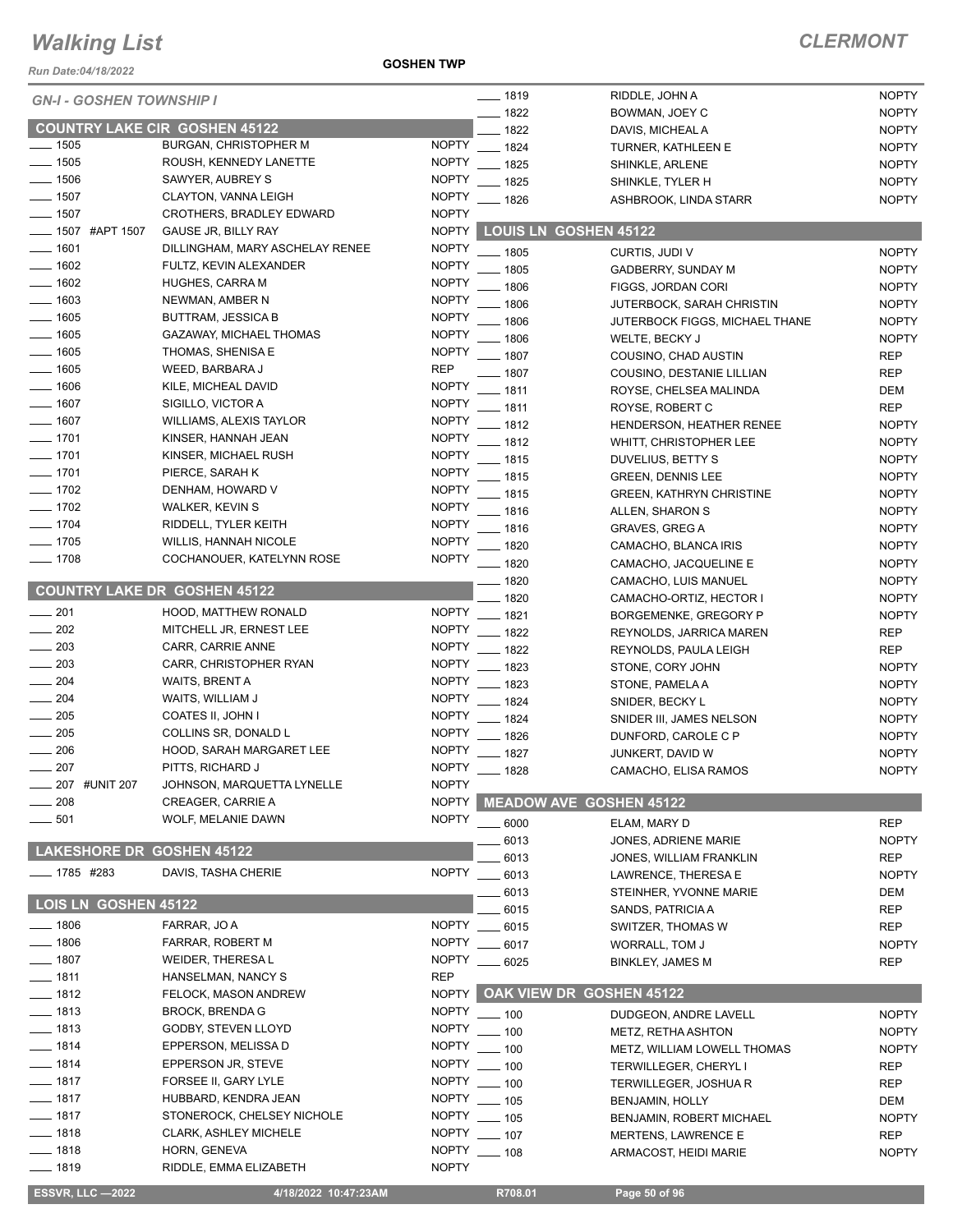*Run Date:04/18/2022*

**GOSHEN TWP**

| <b>GN-I - GOSHEN TOWNSHIP I</b> |                                                |              | $-6631$                     | EAKIN, WHITNEY ELLEN                | <b>NOPTY</b>               |
|---------------------------------|------------------------------------------------|--------------|-----------------------------|-------------------------------------|----------------------------|
|                                 |                                                |              | $-6671$                     | <b>BURKE, CAROLYN</b>               | <b>NOPTY</b>               |
| OAK VIEW DR GOSHEN 45122        |                                                |              | 6671                        | BURKE, KIEFER ALEXANDER             | <b>NOPTY</b>               |
| $- 108$                         | HOWARD, LARRY WAYNE                            |              | NOPTY __ 6671               | <b>BURKE, TERESA JO</b>             | <b>NOPTY</b>               |
| $\frac{109}{109}$               | PRESTON, CYNTHIA LOUISE                        | <b>REP</b>   | $-6671$                     | <b>BURKE, TIMOTHY W</b>             | <b>NOPTY</b>               |
| $- 109$                         | PRESTON, DANIELA RENNE                         |              | NOPTY __ 6671               | HARRIS, AVERY MICHAEL               | <b>NOPTY</b>               |
| $- 109$                         | PRESTON, GEORGE WAYNE                          | <b>REP</b>   | 6681                        | HARRISON, BROOKLYNN MARIE           | <b>NOPTY</b>               |
| $- 114$                         | HUGHES, TIM R                                  |              | NOPTY __ 6681               | HARRISON, JOSHUA LEE                | <b>NOPTY</b>               |
| $- 114$                         | WHITSITT, GERENEE A                            |              | NOPTY __ 6685               | CHAFFIN, ALEXANDRIA ROSE            | <b>NOPTY</b>               |
|                                 |                                                |              | 6685                        | CHAFFIN, MAXWELL ALLEN              | <b>NOPTY</b>               |
|                                 | STATE ROUTE 132 GOSHEN 45122                   |              | 6691                        | ELLEN, CHRISTOPHER M                | <b>NOPTY</b>               |
| $- 6507$                        | <b>HODGES, ASHLEY L</b>                        |              | NOPTY __ 6691               | RAMIREZ, LORI BETH                  | <b>NOPTY</b>               |
| $-6507$                         | <b>HODGES, MARK E</b>                          |              | NOPTY -6703                 | <b>BRIGGS, TIMOTHY S</b>            | <b>NOPTY</b>               |
| $- 6509$                        | RODICH, RICHARD D                              | <b>REP</b>   | $- 6703$                    | COLLINS, CYNTHIA N                  | <b>REP</b>                 |
| $- 6509$                        | RODICH, SANDRA D                               |              | NOPTY __ 6703               | SHELTON, DYLAN EDWIN                | <b>NOPTY</b>               |
| $-6517$                         | <b>GEHRING, CARISSA D</b>                      |              | NOPTY -6703                 | SHELTON, TAMMIE FAYE                | <b>NOPTY</b>               |
| $\frac{1}{2}$ 6517 #APTA        | COFFEY, VICTORIA J                             |              | NOPTY -6703                 | SHELTON, TROY E                     | <b>NOPTY</b>               |
| $- 6521$                        | EALY, SAMUEL PAUL                              |              | NOPTY __ 6705               | HUHN, SAMANTHA JAYNE                | <b>NOPTY</b>               |
| $\frac{1}{2}$ 6525              | WILLIS, NAOMI KAYE                             |              | NOPTY __ 6705               | NEWBERRY, DARYL S                   | <b>NOPTY</b>               |
| $-6525$                         | WILLIS, SCOTT H                                |              | NOPTY __ 6705               | NEWBERRY, ELIZABETH A               | <b>NOPTY</b>               |
| $-6527$                         | <b>BULLEN, SHEENA VANESSA</b>                  |              | NOPTY -6709                 | CONROY, BRIDGET ANN                 | <b>NOPTY</b>               |
| $-6527$                         | MARSHALL, JEANNETTE                            |              | NOPTY __ 6709               | HALTERMAN, JAMES J                  | <b>NOPTY</b>               |
| $-6539$                         | LEWIS, CAROLYN KAY                             |              | NOPTY -6709                 | SIBLEY, JESSICA ANN                 | <b>NOPTY</b>               |
| $- 6541$                        | HUNTER, JESSICA MAE                            |              | NOPTY __ 6709               | SIBLEY, RICHARD E                   | <b>REP</b>                 |
| $- 6543$                        | DIERKER, RUTHANNE                              |              | NOPTY __ 6717 #APT 108      | DEATON, JACQUELINE FAYE             | <b>NOPTY</b>               |
| $- 6543$                        | DORNETTE, REBECCA ANNE                         | <b>NOPTY</b> | STATE ROUTE 28 GOSHEN 45122 |                                     |                            |
| $- 6543$                        | DORNETTE, WILLIAM J                            | <b>REP</b>   |                             |                                     |                            |
| $-6547$                         | MARRS, SYLVIA E                                | <b>REP</b>   | $- 1659$<br>NOPTY __ 1659   | BROWN, MICHEAL J                    | <b>NOPTY</b><br><b>REP</b> |
| $\frac{1}{2}$ 6551<br>$- 6559$  | <b>VENTI, CHRISTOPHER MICHAEL</b>              |              | NOPTY __ 1659               | CASKEY, JOANNE S                    | <b>NOPTY</b>               |
| $- 6559$                        | CENTERS, JANET L                               |              | NOPTY __ 1659               | ELLINGTON, DEBORAH LYNN             | REP                        |
| $- 6561$                        | CENTERS, KEVIN L                               |              | NOPTY __ 1659               | ELLIS, ALICIA<br>FLANIGAN, JOSEPH G | <b>REP</b>                 |
| _ 6563                          | PATRICK, ALLEN RANDALL<br>POTRAFFKE, BARBARA J |              | NOPTY __ 1659               | LEDBETTER, NATHAN ALAN              | <b>NOPTY</b>               |
| _ 6567 #APT 1                   | BERNERT, DAVON MICHAEL-MCKLELLA                |              | NOPTY __ 1659               | MCCURRY, JENNIFER                   | <b>NOPTY</b>               |
| _6567 #APT 1                    | SAYLOR JR, ROBERT E                            |              | REP __ 1659                 | MCVEY, EMILY RENEE                  | <b>NOPTY</b>               |
| _6569 #APT1                     | LANIGAN, DOUGLAS GENE                          |              | NOPTY __ 1659               | PURVIS, TONYA M                     | <b>REP</b>                 |
| 6569 #APT 2                     | <b>BREEDLOVE, APRIL HEAMI</b>                  |              | NOPTY __ 1659               | ROBERTS, CHARLES                    | <b>REP</b>                 |
| $- 6573$                        | MURPHY, MARY M                                 |              | NOPTY __ 1659               | ROHRER, SHERRI                      | <b>NOPTY</b>               |
| $\frac{1}{2}$ 6575 #APT 2       | HARKINS, ELIZABETH RENE                        |              | NOPTY __ 1659               | RUDIE, MELINDA ROBERTA              | <b>NOPTY</b>               |
| 6575 #APT 2                     | HARKINS, JACOB TYLER                           |              | NOPTY __ 1659               | RUSSELL, JOHN S                     | <b>REP</b>                 |
| _ 6577 #APT 1                   | SLOFF, GEORGE F                                | <b>REP</b>   | $- 1659$                    | SALLY, WILLIAM G                    | <b>NOPTY</b>               |
| 6577 #APT 2                     | BAKER, BETTY A                                 |              | NOPTY __ 1659               | <b>WEATHERS, LATASHAD</b>           | <b>NOPTY</b>               |
| - 6583                          | MIDDLETON, TAYLER MARIE                        |              | NOPTY __ 1691               | <b>HOWELL, JOHN MORRIS</b>          | REP                        |
| 6583                            | MIDDLETON, ZANE T                              |              | NOPTY __ 1691               | HOWELL, LINDA M                     | REP                        |
| . 6587                          | PURDY, BRITTANY MARIE                          |              | NOPTY __ 1725 #APT 330      | WILSON, JERRY W                     | <b>NOPTY</b>               |
| __ 6587                         | PURDY, CHERRY L                                | <b>REP</b>   | <b>IMPLE 1783 #LOT 135</b>  | RATLIFF, SAMANTHA                   | <b>NOPTY</b>               |
| $-6587$                         | PURDY, MICHAEL R                               |              | NOPTY __ 1785               | CIONE, MICHEAL SHELDON              | <b>NOPTY</b>               |
| _ 6593                          | TUDOR, PATRICIA L                              |              | NOPTY __ 1785               | <b>GNITKE, VICTORIA E</b>           | <b>NOPTY</b>               |
| __ 6595                         | <b>MORTON, JIMMIE</b>                          | DEM          | $- 1785$                    | HALL, ANDREW J                      | <b>NOPTY</b>               |
| _ 6595                          | MORTON, LINDA JEAN                             | DEM          | $- 1785$                    | LOWRY, NICHOLAS FRANK               | <b>NOPTY</b>               |
| - 6603                          | EICHHORN, DELLA E                              | REP          | $- 1785$                    | REIF, AMY M                         | <b>NOPTY</b>               |
| $-6603$                         | EICHHORN SR, HARLAND R                         | REP          | $- 1785$                    | ROACH, SHANNAN L                    | <b>NOPTY</b>               |
| 6603                            | EICHHORN JR, HARLAND RICHARD                   | REP          | $- 1785$                    | WAHL, ANDREW JOSEPH                 | <b>NOPTY</b>               |
| 6607                            | <b>MCROBERTS, COURTNEY MARIE</b>               |              | NOPTY _____ 1785 #28        | <b>BLACK, FOREST DEAN</b>           | <b>NOPTY</b>               |
| 6607                            | <b>MCROBERTS, KYLE T</b>                       |              | NOPTY __ 1785 #171          | EICHELBARGER, JUDITH A              | REP                        |
| $-6611$                         | PIGMAN, KYLE BRADLEY                           |              | NOPTY __ 1785 #173          | SLONE, ERICA W                      | <b>NOPTY</b>               |
| $-6611$                         | PIGMAN, SARAH RENEE                            |              | NOPTY __ 1785 #214          | ARMSTRONG, ROBERT L                 | <b>NOPTY</b>               |
| __ 6619                         | <b>BANKS, BARBARA E</b>                        |              | NOPTY __ 1785 #360          | HALE, JENNIFER M                    | REP                        |
| 6623                            | ROSS, BENNIE ANN                               | REP          | ____ 1785 #428AA            | GIBSON, PATRICIA A                  | <b>NOPTY</b>               |
| 6625                            | LANGDON, DAVID                                 | REP          | $\frac{1}{2}$ 1785 #APT 3   | MOORE, ELIZABETH M                  | <b>NOPTY</b>               |
| .6629                           | HUFFAKER, CECILIA O                            |              | NOPTY _____ 1785 #LOT 2     | CROWE, JESSICA LYNN                 | <b>NOPTY</b>               |
| $-6629$                         | HUFFAKER, SIERRA SKYE                          |              | NOPTY ____ 1785 #LOT 3      | <b>HAMILTON, DENISE ELAINE</b>      | <b>NOPTY</b>               |
| 6631                            | EAKIN III, KENNETH R                           |              | NOPTY __ 1785 #LOT 3        | PARTIN, ALLAN DALE                  | <b>NOPTY</b>               |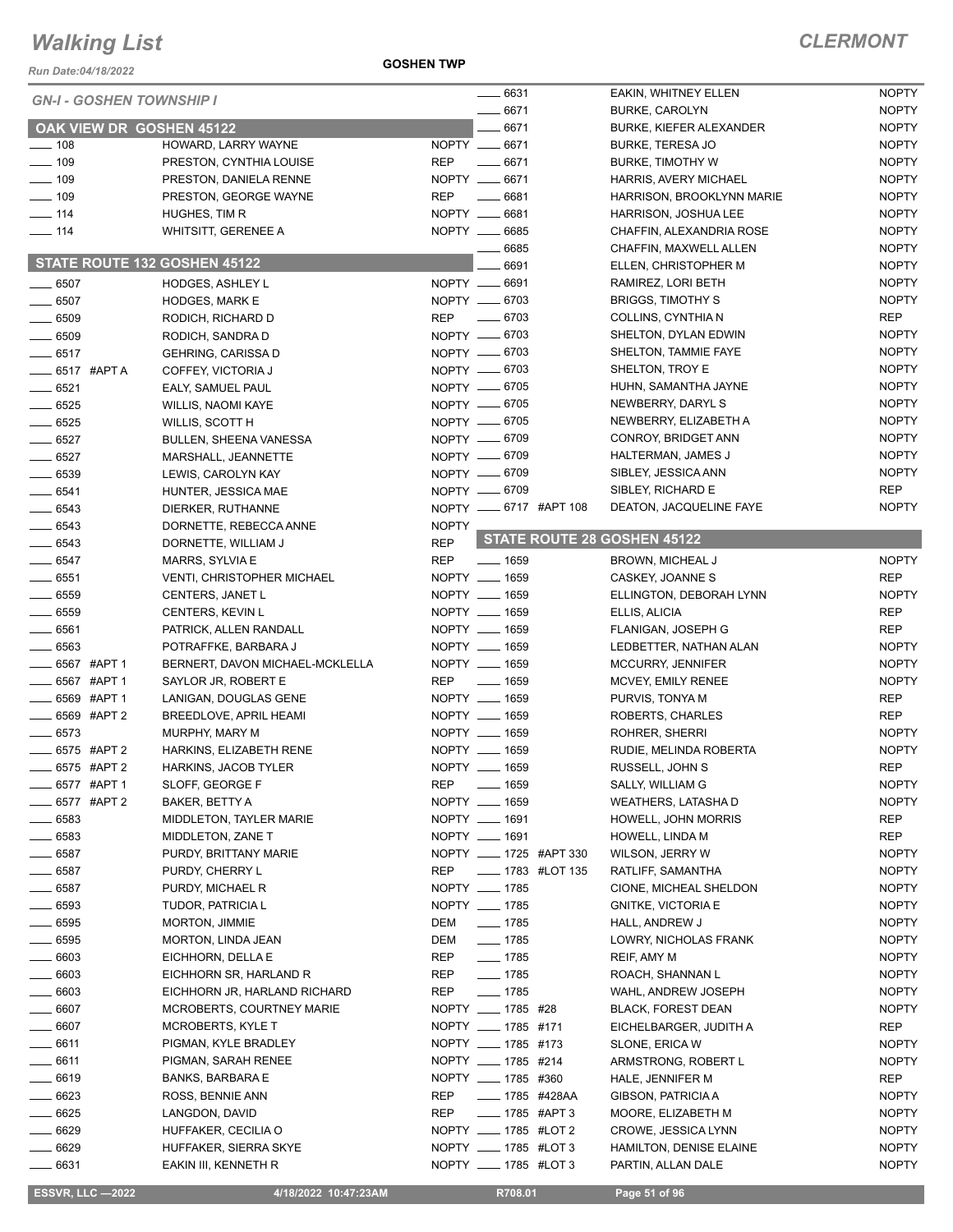*Run Date:04/18/2022*

**GOSHEN TWP**

| <b>GN-I - GOSHEN TOWNSHIP I</b> |                               |            |  | <b>______ 1785</b> #LOT 71 | COMBS JR, LUTHER M            | <b>NOPTY</b> |
|---------------------------------|-------------------------------|------------|--|----------------------------|-------------------------------|--------------|
|                                 |                               |            |  | <b>LEGGE 1785 #LOT 74</b>  | SEBASTIAN, MARY R             | <b>NOPTY</b> |
| STATE ROUTE 28 GOSHEN 45122     |                               |            |  | <b>______ 1785 #LOT 74</b> | SEBASTIAN II, PEDRO S         | <b>NOPTY</b> |
| <b>____</b> 1785 #LOT 7         | BAYLESS, ALBERT EUGENE        | <b>REP</b> |  | - 1785 #LOT 75             | DOZIER, RUSSELL               | <b>NOPTY</b> |
| <b>IMPLE 1785 #LOT 7</b>        | <b>BAYLESS, VIRGINIA R</b>    | <b>REP</b> |  | <b>IMPLE 1785 #LOT 79</b>  | PERRY JR, JERRY ALLEN         | <b>NOPTY</b> |
| <b>LEGGLE 1785 #LOT 8</b>       | STRUNK, CHARLES WETZEL        |            |  | NOPTY __ 1785 #LOT 80      | BRYANT, CORY WAYNE            | <b>NOPTY</b> |
| $-$ 1785 #LOT M                 | THOMAS, ZELLA LEE             |            |  | NOPTY __ 1785 #LOT 80      | LANG, SCOTT EMERY             | <b>NOPTY</b> |
| ____ 1785 #APT 10               | <b>GROSS, SHAWN W</b>         |            |  | NOPTY __ 1785 #LOT 80      | MEYERS, MICHELLE LEE          | <b>NOPTY</b> |
| <b>____ 1785 #APT 16</b>        | JACKSON, CHRISTINA M          |            |  | NOPTY __ 1785 #LOT 82      | ATWOOD, ADAM W                | <b>NOPTY</b> |
| ____ 1785 #APT 30               | <b>GREGORY, BEVERLY G</b>     |            |  | NOPTY __ 1785 #LOT 83      | <b>BROWN, CINDY</b>           | <b>NOPTY</b> |
| - 1785 #APT 32                  | <b>BUTLER, HOPE</b>           |            |  | NOPTY __ 1785 #LOT 83      | MCMULLEN, CALEB NATHANIEL     | <b>NOPTY</b> |
| <b>LEGGE 1785 #APT 45</b>       | SEIBERT, TERIJ                | DEM        |  | _____ 1785 #LOT 84         | KING, CODY RAY                | <b>NOPTY</b> |
| ____ 1785 #APT 50               | MONDAY, MELINDA A             |            |  | NOPTY __ 1785 #LOT 84      | LEE, TYLER DANE               | <b>NOPTY</b> |
| ___ 1785 #APT 57                | DRAKE, ELIZABETH J            | <b>REP</b> |  | _____ 1785 #LOT 90         | WEBB, CINDY F                 | <b>NOPTY</b> |
| ____ 1785 #APT 64               | LAY, JOHNNY R                 |            |  | REP __ 1785 #LOT 91        | OSBORNE, TERRI DENISE         | <b>NOPTY</b> |
| - 1785 #APT 71                  | TROXELL, SHERRI L             |            |  | NOPTY __ 1785 #LOT 95      | WEAVER, ALEXIS CLAUDIA        | <b>NOPTY</b> |
| ___ 1785 #APT 77                | EVANGELISTA, JESSICA LANE     |            |  | NOPTY __ 1785 #LOT 95      | WEAVER, DANIEL JACOB          | <b>NOPTY</b> |
| - 1785 #APT 77                  | MCQUEEN, LUIZA BARBOSA        | REP        |  | <b>IMPLE 1785 #LOT 95</b>  | <b>WEAVER, JACK ALLEN</b>     | <b>NOPTY</b> |
| <b>____ 1785 #APT 89</b>        | EICHELBARGER, DEAN R          | <b>REP</b> |  | <b>IMPLE 1785 #LOT 97</b>  | WHITAKER, WILLIAM JASON       | <b>NOPTY</b> |
| <b>IMPLE 1785 #APT 95</b>       | <b>JUSTICE, PATRICIA K</b>    |            |  | NOPTY __ 1785 #LOT 99      | RICKETTS, KENNETH R           | REP          |
| <b>IMPLE 1785 #LOT 10</b>       | GROSS, SHAWN D                |            |  | NOPTY __ 1785 #LOT 99      | RICKETTS, SHEILA RAE          | <b>NOPTY</b> |
| <b>IMPLE 1785 #LOT 10</b>       | THOMAS, KATHY N               |            |  | NOPTY __ 1785 #LOT ST      | BILBY, AMY L                  | <b>NOPTY</b> |
| <b>LEGGE 1785 #LOT 11</b>       | SCHEADLER, BETHANY ELICIA     |            |  | NOPTY __ 1785 #APT 105     | COULTER, THEODORE R           | DEM          |
| -4785 #LOT 12                   | LARKIN, DANIEL PATRICK        |            |  | NOPTY __ 1785 #APT 107     | HOLMES, DOUGLAS ALAN          | <b>NOPTY</b> |
| <b>LEGGE 1785 #LOT 12</b>       | LARKIN, MARNEY LEISHA         |            |  | NOPTY __ 1785 #APT 107     | <b>HOLMES, TINA D</b>         | <b>NOPTY</b> |
| <b>_____</b> 1785 #LOT 12       | LARKIN, PATRICK KEVIN         |            |  | NOPTY __ 1785 #APT 143     | WYCOFF, URSULA MARIE          | <b>NOPTY</b> |
| <b>LEGGE 1785 #LOT 15</b>       | CONLEY, MISCELANE S           |            |  | NOPTY __ 1785 #APT 171     | EICHELBARGER, WILLIAM F       | <b>REP</b>   |
| <b>IMPLE 1785 #LOT 16</b>       | JACKSON, CAINETH WILLIAM      |            |  | NOPTY __ 1785 #APT 193     | <b>CLARKSTON, HUGH BLAIR</b>  | DEM          |
| - 1785 #LOT 17                  | <b>WILLIAMS, ARIELLE S</b>    |            |  | NOPTY __ 1785 #APT 194     | YOUNG, SINEAD PATSY LUCINDA   | <b>NOPTY</b> |
| <b>LEGGE 1785 #LOT 19</b>       | ROGERS, DARREN SCOTT          |            |  | NOPTY __ 1785 #APT 197     | WALSH, MARY A                 | <b>REP</b>   |
| - 1785 #LOT 19                  | ROGERS, KATRINA M             |            |  | NOPTY __ 1785 #APT 214     | DAVIS, MARYBETH A             | <b>NOPTY</b> |
| <b>LEGGLE 1785 #LOT 23</b>      | HALL, CLAUDIA ANN             |            |  | REP __ 1785 #APT 218       | KIDWELL, CHRISTOPHER ARTHUR   | <b>NOPTY</b> |
| <b>IMPLE 1785 #LOT 24</b>       | SWOPE, TAMMY RENE             |            |  | NOPTY __ 1785 #APT 243     | WALKER, JENNIFER LYNN         | <b>NOPTY</b> |
| <b>______ 1785 #LOT 30</b>      | <b>GREGORY, JESSICA MARIE</b> |            |  | NOPTY __ 1785 #APT 246     | PERRY, MICHELLE ANN           | <b>NOPTY</b> |
| <b>LEGGE 1785 #LOT 35</b>       | COLWELL, ROBERT HOWARD        |            |  | NOPTY __ 1785 #APT 258     | WALZ, HENRY G                 | <b>NOPTY</b> |
| - 1785 #LOT 35                  | NAPIER, CONNIE LENORA         |            |  | NOPTY __ 1785 #APT 261     | SULLIVAN, KYLE ALLEN          | <b>NOPTY</b> |
| LOT 36                          | KING, DOMINIQUE MICHELLE      |            |  | NOPTY __ 1785 #APT 279     | MCQUEARY, PAT                 | REP          |
| - 1785 #LOT 39                  | PINKERTON, KRISTINA ELENA     |            |  | NOPTY __ 1785 #APT 280     | <b>WALKER, DENTON L</b>       | <b>NOPTY</b> |
| - 1785 #LOT 42                  | LACEY, LINDA DARLING          |            |  | NOPTY __ 1785 #APT 291     | <b>OVERTON, ROBERT W</b>      | <b>NOPTY</b> |
| <b>LEGGLE 1785 #LOT 43</b>      | MILLER, MARVIN W              |            |  | NOPTY __ 1785 #APT 291     | OVERTON, SANDRA J             | <b>NOPTY</b> |
| __ 1785 #LOT 43                 | PHIFER, KENNETH P             |            |  | NOPTY __ 1785 #APT 306     | BAKER, DARIN M                | <b>NOPTY</b> |
| $\frac{1}{2}$ 1785 #LOT 43      | PHIFER, STORMI AUTUMN         |            |  | NOPTY ____ 1785 #APT 306   | <b>BAKER, RODGER A</b>        | <b>NOPTY</b> |
| <b>IMPLE 1785 #LOT 45</b>       | SEIBERT, JONATHAN J           |            |  | NOPTY __ 1785 #APT 306     | HUBBARD, CARLY                | <b>NOPTY</b> |
| $\frac{1}{2}$ 1785 #LOT 48      | COX, NICHOLAS DANIEL          |            |  | NOPTY __ 1785 #APT 340     | <b>BAIRD, AMY SUE</b>         | <b>NOPTY</b> |
| <b>IMPLE 1785 #LOT 49</b>       | LINGO JR, CHARLES R           | DEM        |  | ____ 1785 #APT 348         | FANNIN, RUFUS L               | DEM          |
| <b>_____</b> 1785 #LOT 49       | LINGO, LAURA L                | DEM        |  | _____ 1785 #APT 357        | <b>BUIS, BRENDA K</b>         | <b>NOPTY</b> |
| __ 1785 #LOT 50                 | MCPHERSON, ELEXUS NICOLE      |            |  | NOPTY __ 1785 #APT 379     | HACKER, DAYNA M               | <b>NOPTY</b> |
| <b>_____</b> 1785 #LOT 52       | <b>HOPKINS, ANDREW SIMON</b>  |            |  | NOPTY __ 1785 #APT 385     | HODGES, CAROLYN A             | <b>NOPTY</b> |
| <b>_____</b> 1785 #LOT 52       | WILSON, JASON ALEXANDER       |            |  | NOPTY __ 1785 #APT 392     | STURGILL, DEBORAH L           | <b>NOPTY</b> |
| <b>______ 1785 #LOT 56</b>      | HELTON, KYLA DESTINY          |            |  | NOPTY __ 1785 #APT 394     | HOLLAND, DONNA JEAN           | DEM          |
| <b>IMPLE 1785 #LOT 59</b>       | ARMACOST, CATHY LYNNE         |            |  | NOPTY __ 1785 #APT 403     | MCCLURE, JAIME MARIE          | <b>NOPTY</b> |
| <b>_____ 1785 #LOT 60</b>       | SMITH, KAREN YEVETTE          |            |  | NOPTY __ 1785 #APT 404     | TIDWELL, MICHAELLA M          | <b>NOPTY</b> |
| ____ 1785 #LOT 62               | LINZ, ANGELA RENAE            |            |  | NOPTY __ 1785 #APT 410     | <b>GRIFFIN, ROBBIE NELSON</b> | REP          |
| ____ 1785 #LOT 62               | LINZ, DAVID MICHAEL           |            |  | NOPTY __ 1785 #APT 410     | <b>GRIFFIN, TERI L</b>        | REP          |
| $\frac{1}{2}$ 1785 #LOT 63      | PETERSON, KIERA NAKOLE        |            |  | NOPTY __ 1785 #APT 415     | ISAACS, SANDRA L              | <b>NOPTY</b> |
| <b>______ 1785 #LOT 65</b>      | TEAL, KELI P                  |            |  | NOPTY __ 1785 #APT 418     | MYERS, LISA E                 | <b>NOPTY</b> |
| <b>IMPLE 1785 #LOT 65</b>       | WACHTER, TERRY                |            |  | NOPTY __ 1785 #APT 418     | MYERS, MARK M                 | <b>NOPTY</b> |
| <b>IMPLE 1785 #LOT 66</b>       | WILLIAMS, JANET E             |            |  | NOPTY __ 1785 #APT 422     | STEGMAN, KENNETH W            | REP          |
| ____ 1785 #LOT 67               | BARKER, KATHLEEN RAE          |            |  | NOPTY __ 1785 #APT 423     | <b>BASHAM, J REED</b>         | <b>NOPTY</b> |
| — 1785 #LOT 69                  | STEVENS, GENE                 |            |  | NOPTY __ 1785 #APT 427     | DEVINE, MARK WAYNE            | <b>NOPTY</b> |
| ____ 1785 #LOT 69               | STEVENS, LINDA LEE            |            |  | NOPTY __ 1785 #APT 434     | HUMPHRIES, SANDRA J           | <b>NOPTY</b> |
| __ 1785 #LOT 70                 | <b>GREEN, MARY JOANNE</b>     |            |  | NOPTY __ 1785 #APT C72     | STEPHENS, HELENA V            | <b>NOPTY</b> |
| - 1785 #LOT 70                  | PATTERSON, ROBBY LEE          |            |  | NOPTY __ 1785 #LOT 100     | BRINEGAR, JUSTIN DALLAS       | <b>NOPTY</b> |
|                                 |                               |            |  |                            |                               |              |

**ESSVR, LLC -2022 4/18/2022 10:47:23AM** R708.01 **Page 52 of 96**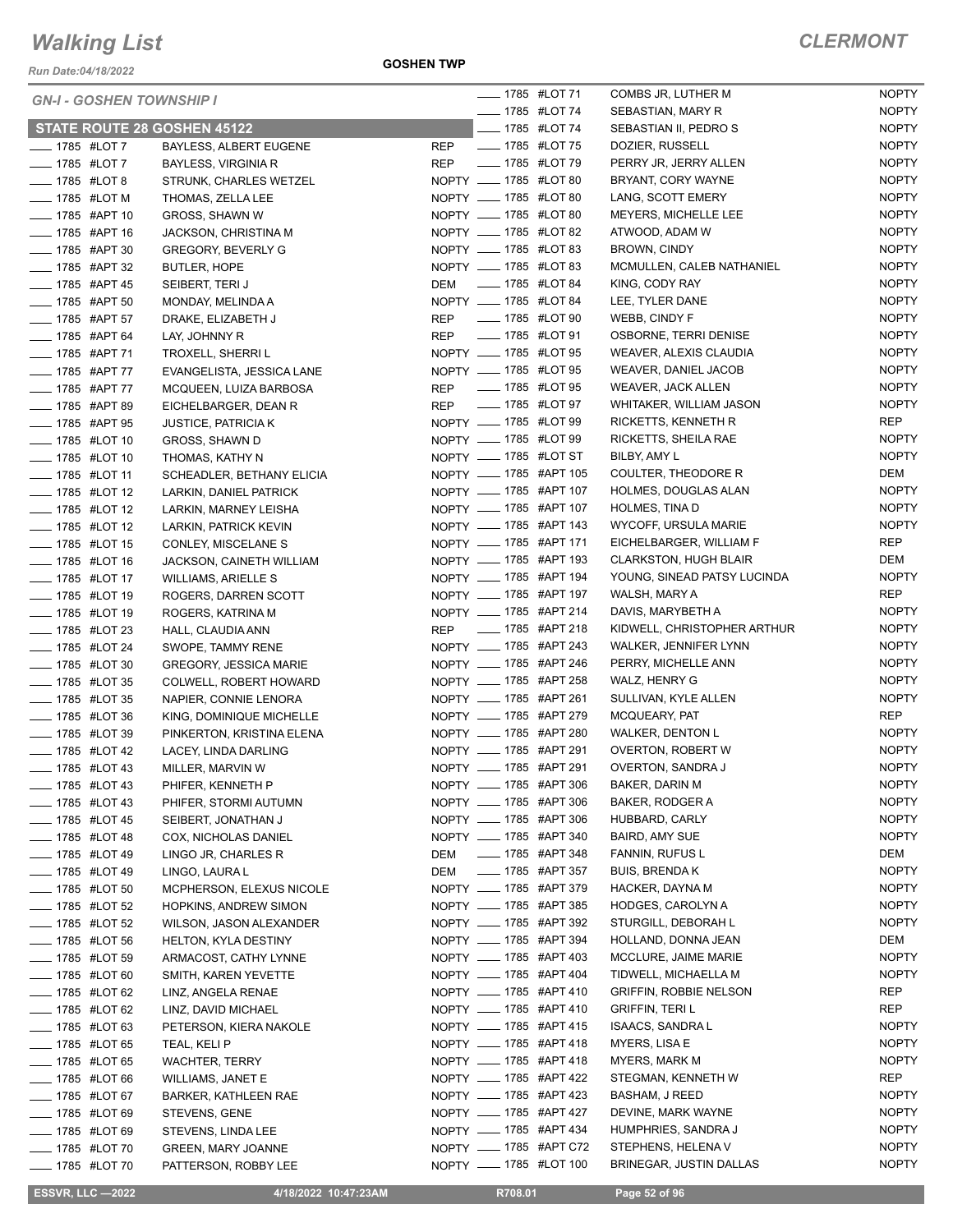*Run Date:04/18/2022*

**GOSHEN TWP**

#### *CLERMONT*

| <b>______ 1785 #LOT 200</b><br><b>NOPTY</b><br>JOHNSON, DYLAN JAMES<br><b>NOPTY</b><br>STATE ROUTE 28 GOSHEN 45122<br><b>LEGGE 44 1785 #LOT 201</b><br>FREEMAN, COREAL LYNN<br>NOPTY __ 1785 #LOT 202<br><b>NOPTY</b><br>MCINTOSH, RACHEL NICOLE<br>- 1785 #LOT 100<br><b>KRAUS, BRIGGS MICHAEL</b><br>NOPTY __ 1785 #LOT 203<br><b>NOPTY</b><br>MERRITT, LLOYD NIEL<br><b>LEGGE 44 1785 #LOT 100</b><br>WASH, CARLITA JEAN<br>REP __ 1785 #LOT 203<br>REP<br>MERRITT, SARAH M<br><b>LEGGE 44 1785 #LOT 101</b><br>LITTIKEN, HELEN DENISE<br>REP __ 1785 #LOT 206<br>REP<br>SHARP, ELIZABETH MICHELLE<br>- 1785 #LOT 101<br>LITTIKEN SR, JONATHAN CARL<br>NOPTY __ 1785 #LOT 207<br><b>NOPTY</b><br>BRADLEY JR, JOHN TRAVIS<br><b>LEGGE 44 1785 #LOT 103</b><br>LEDBETTER, SETH MATTHEW<br>NOPTY __ 1785 #LOT 207<br><b>NOPTY</b><br>COLLINS, SAMANTHA JO<br><b>_____ 1785 #LOT 103</b><br><b>TUCKER, AYLA RENEE</b><br>NOPTY __ 1785 #LOT 209<br><b>NOPTY</b><br>LEWIS, DORIS SOWDER<br><b>LEGGE 44 1785 #LOT 105</b><br>EVERT MIZE, DARA SHERIL<br>DEM __ 1785 #LOT 209<br><b>NOPTY</b><br>SOWDER, STEPHANIE<br><b>LEGGE 44 1785 #LOT 105</b><br>FINKS, ALMA LOIS<br>DEM __ 1785 #LOT 210<br><b>NOPTY</b><br>CHAPMAN, BRIANNA LEIGH<br>-4785 #LOT 105<br>WHITE, KAREN E<br>NOPTY __ 1785 #LOT 213<br>REP<br><b>CLARK, SHARON K</b><br><b>IVELAGO #LOT 106</b><br>BLANCO, BARBARA A<br>NOPTY __ 1785 #LOT 214<br><b>NOPTY</b><br>HENSLEY, DAKOTA CHRISTIAN<br>-4785 #LOT 106<br>BLANCO, JOHN LAWRENCE<br>NOPTY __ 1785 #LOT 214<br><b>NOPTY</b><br>MORGAN, COURTNEY ELIZABETH<br>__ 1785 #LOT 111<br>CASTLEBERRY, STEPHEN A L<br>NOPTY __ 1785 #LOT 215<br><b>NOPTY</b><br>RAVENSCRAFT JR, ROBERT LESLIE<br><b>_____ 1785 #LOT 112</b><br>KAUPP, GARY P<br>NOPTY __ 1785 #LOT 215<br><b>NOPTY</b><br>SPRUANCE, DANIEL E J<br>- 1785 #LOT 114<br>CANNON, STEPHANIE ELIZABETH<br>NOPTY __ 1785 #LOT 216<br><b>NOPTY</b><br>LAGEMANN, ANTHONY CHANCE<br><b>LEGGE 44 1785 #LOT 120</b><br>HALL, JOHN J<br><b>NOPTY</b><br>NOPTY __ 1785 #LOT 216<br>LAGEMANN, ROBERT C<br>-4785 #LOT 120<br>HENDREN, RUSTY C<br>REP<br>NOPTY __ 1785 #LOT 217<br>HOSKINS, CHELSEA M<br><b>LEGGE 44 1785 #LOT 122</b><br>SCHLEYER, AARON E<br>NOPTY __ 1785 #LOT 218<br>REP<br><b>BASHAM, JILL MARIE</b><br><b>____</b> 1785 #LOT 123<br>HARVEY, JENNA M<br>NOPTY __ 1785 #LOT 221<br><b>NOPTY</b><br><b>HESS, SHAWN S</b><br>- 1785 #LOT 127<br>DICKHAUS, BRANDI M<br>NOPTY __ 1785 #LOT 225<br><b>NOPTY</b><br>MERRITT, BRIAN KEITH<br><b>IMPLE 1785 #LOT 127</b><br>ROBINSON, SANDRA L<br>NOPTY __ 1785 #LOT 225<br><b>NOPTY</b><br>MERRITT, MARY LOUISE<br>-85 #LOT 129<br>BENNETT, KATI E<br><b>NOPTY</b><br>NOPTY __ 1785 #LOT 226<br>MCHAFFIE, KRISTINA MARIE<br>LOT 138<br>RIVERA, BARBARA S<br><b>NOPTY</b><br>NOPTY __ 1785 #LOT 226<br>SHARP, KAREN J<br>-40 1785 #LOT 140<br>PAYTES, GREGORY SCOTT<br><b>NOPTY</b><br>NOPTY __ 1785 #LOT 229<br>LUCAS, WILLIAM GARY ALLEN<br><b>_____ 1785 #LOT 145</b><br>ABRAMS, MELISSA A<br>NOPTY __ 1785 #LOT 22A<br><b>NOPTY</b><br>ANDERSON, LOLA KAY<br><b>LEGGE 440 1785</b> #LOT 146<br><b>BARTON, REGINA M</b><br>NOPTY __ 1785 #LOT 230<br><b>NOPTY</b><br>MOORE, LINDA<br><b>_____ 1785 #LOT 146</b><br>DAVIS, MORGAN MICHELE<br>NOPTY __ 1785 #LOT 232<br><b>NOPTY</b><br>CARSON, GARY L<br>___ 1785 #LOT 146<br>GRUBBS, BREONDA ELYSE<br>NOPTY __ 1785 #LOT 233<br><b>NOPTY</b><br>JOHNSON, ALYSSA K<br><b>LEGGE 44 1785 #LOT 148</b><br>BRENNAN, SAMANTHA LEE<br>NOPTY __ 1785 #LOT 233<br><b>NOPTY</b><br>MYERS, CAROLYN M<br>-48 HLOT 148<br>PHILPOT, JAMES WILLIAM<br><b>NOPTY</b><br>NOPTY __ 1785 #LOT 233<br>MYERS, MICHAEL E<br><b>INCOLLEGAT 155</b><br>CISCO, MARY E<br>NOPTY __ 1785 #LOT 236<br><b>NOPTY</b><br>ZAPF, THOMAS T<br><b>_____ 1785 #LOT 155</b><br>KILGORE, BILLY JOE<br>NOPTY __ 1785 #LOT 237<br><b>NOPTY</b><br>YORK, RICHARD W<br><b>LEGGE 44 1785 #LOT 162</b><br>ABNER, SARA L<br>NOPTY __ 1785 #LOT 239<br><b>NOPTY</b><br>SLOVER, MICHELLE NICHOLE<br><b>LEGGE 44 1785</b> #LOT 165<br>MEADOWS, CHEYENNE K<br>NOPTY __ 1785 #LOT 23A<br><b>NOPTY</b><br>HALL, RYAN M<br>- 1785 #LOT 165<br>WILLIAMS, ZACHARY KEVIN JAMES<br>NOPTY __ 1785 #LOT 240<br><b>NOPTY</b><br><b>BREWER, TIMOTHY CHARLES</b><br><b>LEGGE 44 1785 #LOT 166</b><br>HUSTON, CHARLES STEWART<br><b>NOPTY</b><br>NOPTY __ 1785 #LOT 240<br>LITTLE, BRET THOMAS<br>- 1785 #LOT 166<br>SINCLAIR, BONNIE LORIE<br>NOPTY __ 1785 #LOT 240<br><b>NOPTY</b><br>PICKERILL, HALEY DAULTON<br>___ 1785 #LOT 167<br>AYALA RUIZ, JORGE<br><b>NOPTY</b><br>NOPTY __ 1785 #LOT 240<br>REIDMILLER, BERNICE<br>- 1785 #LOT 167<br>HERNANDEZ, NILKA DESIREE<br>NELSON, KIMBERLY NICHOLE<br><b>NOPTY</b><br>NOPTY _____ 1785 #LOT 242<br><b>_____</b> 1785 #LOT 168<br>CARROLL, HERMAN MARTIN TROY<br>NOPTY __ 1785 #LOT 246<br><b>NOPTY</b><br>FARIES, MARSHALL A<br><b>_____ 1785 #LOT 172</b><br>BAYS, BRENDA SUE<br>NOPTY __ 1785 #LOT 246<br>PERRY, JENNIFER LYNN<br><b>NOPTY</b><br><b>______ 1785 #LOT 173</b><br>SLONE, CHAILIN DIAMOND DANAZIA<br>NOPTY __ 1785 #LOT 248<br>GARDNER, MICHAEL DANIEL<br><b>NOPTY</b><br><b>LEGGE 44 1785 #LOT 174</b><br>JOHNSON TORRES, JOHN CARLOS<br>NOPTY __ 1785 #LOT 250<br>HANCHEY, JULIE ANN<br><b>NOPTY</b><br><b>IMPLE 1785 #LOT 174</b><br>SOLOMON, DAVID<br><b>NOPTY</b><br>NOPTY __ 1785 #LOT 250<br>HANCHEY, MICHAEL JACOB<br><b>_____ 1785 #LOT 176</b><br>DOUGHMAN, AMANDA SUE<br>NOPTY __ 1785 #LOT 251<br><b>CRAIG, KURTIS RAY</b><br><b>NOPTY</b><br>__ 1785 #LOT 177<br><b>BANKS, TYLER JAMES</b><br>NOPTY __ 1785 #LOT 251<br><b>NOPTY</b><br>MCROBERTS, APRIL V<br>___ 1785 #LOT 177<br>MONAGHAN, COLLEEN ANNA<br>NOPTY __ 1785 #LOT 251<br><b>NOPTY</b><br>MCROBERTS, JODIE DIANE<br>__ 1785 #LOT 179<br>LONG, CONSTANCE LOUISE<br>NOPTY __ 1785 #LOT 251<br><b>NOPTY</b><br>STEGEMOLLER, ALISON MARIE<br><b>LEGGE 44 1785 #LOT 180</b><br><b>IRICK, JEREMY</b><br>NOPTY __ 1785 #LOT 257<br>FOX, JORDON D<br><b>NOPTY</b><br><b>____</b> 1785 #LOT 181<br>TORRES, CATTY DORRYS<br><b>NOPTY</b><br>NOPTY __ 1785 #LOT 257<br>FOX, KIMBERLY A<br><b>IMPLE 1785 #LOT 184</b><br><b>JOHNSON, APRIL</b><br>NOPTY __ 1785 #LOT 258<br>LAY, JOHNNY V<br><b>NOPTY</b><br>-4785 #LOT 184<br>WEBB, TREVOR JOSEPH<br>NOPTY ____ 1785 #LOT 261<br>MEMORY, DANIEL L<br><b>NOPTY</b><br>__ 1785 #LOT 188<br>HAYES, ROBERT L<br>REP __ 1785 #LOT 263<br><b>NOPTY</b><br>LARKIN, BRITTNEY E<br>LANCASTER IV, HENRY W<br>NOPTY __ 1785 #LOT 263<br><b>NOPTY</b><br>WEST, JOHN A<br>LANCASTER, SALLY JOSAPHINE<br>NOPTY __ 1785 #LOT 264<br><b>BURDINE, TANYA CHRISTLE</b><br><b>NOPTY</b><br>NAPIER, TERESA DAWN<br>NOPTY __ 1785 #LOT 264<br>MALIN, DARREN KYLE<br><b>NOPTY</b><br>SCHLEYER JR, KENNETH G<br>NOPTY __ 1785 #LOT 264<br>ZABALA SANCHEZ, JONATHAN DANIEL<br><b>NOPTY</b><br><b>_____ 1785 #LOT 192</b><br>HART, JESSICA L<br>NOPTY __ 1785 #LOT 264<br>ZIEGLER, SAMANTHA DANIELLE<br><b>NOPTY</b><br><b>LEGGE 44 1785 #LOT 192</b><br>HART, TODD CHRISTIAN<br>NOPTY __ 1785 #LOT 265<br>ELLIS, MELANIE LIGHTNER<br><b>NOPTY</b><br><b>_____</b> 1785 #LOT 193<br><b>CLARKSTON, PAMELA J</b><br>NOPTY __ 1785 #LOT 265 | <b>GN-I - GOSHEN TOWNSHIP I</b> |                 |  | <b>_____</b> 1785 #LOT 196 | DICKENS, JAMES L     | <b>NOPTY</b> |
|---------------------------------------------------------------------------------------------------------------------------------------------------------------------------------------------------------------------------------------------------------------------------------------------------------------------------------------------------------------------------------------------------------------------------------------------------------------------------------------------------------------------------------------------------------------------------------------------------------------------------------------------------------------------------------------------------------------------------------------------------------------------------------------------------------------------------------------------------------------------------------------------------------------------------------------------------------------------------------------------------------------------------------------------------------------------------------------------------------------------------------------------------------------------------------------------------------------------------------------------------------------------------------------------------------------------------------------------------------------------------------------------------------------------------------------------------------------------------------------------------------------------------------------------------------------------------------------------------------------------------------------------------------------------------------------------------------------------------------------------------------------------------------------------------------------------------------------------------------------------------------------------------------------------------------------------------------------------------------------------------------------------------------------------------------------------------------------------------------------------------------------------------------------------------------------------------------------------------------------------------------------------------------------------------------------------------------------------------------------------------------------------------------------------------------------------------------------------------------------------------------------------------------------------------------------------------------------------------------------------------------------------------------------------------------------------------------------------------------------------------------------------------------------------------------------------------------------------------------------------------------------------------------------------------------------------------------------------------------------------------------------------------------------------------------------------------------------------------------------------------------------------------------------------------------------------------------------------------------------------------------------------------------------------------------------------------------------------------------------------------------------------------------------------------------------------------------------------------------------------------------------------------------------------------------------------------------------------------------------------------------------------------------------------------------------------------------------------------------------------------------------------------------------------------------------------------------------------------------------------------------------------------------------------------------------------------------------------------------------------------------------------------------------------------------------------------------------------------------------------------------------------------------------------------------------------------------------------------------------------------------------------------------------------------------------------------------------------------------------------------------------------------------------------------------------------------------------------------------------------------------------------------------------------------------------------------------------------------------------------------------------------------------------------------------------------------------------------------------------------------------------------------------------------------------------------------------------------------------------------------------------------------------------------------------------------------------------------------------------------------------------------------------------------------------------------------------------------------------------------------------------------------------------------------------------------------------------------------------------------------------------------------------------------------------------------------------------------------------------------------------------------------------------------------------------------------------------------------------------------------------------------------------------------------------------------------------------------------------------------------------------------------------------------------------------------------------------------------------------------------------------------------------------------------------------------------------------------------------------------------------------------------------------------------------------------------------------------------------------------------------------------------------------------------------------------------------------------------------------------------------------------------------------------------------------------------------------------------------------------------------------------------------------------------------------------------------------------------------------------------------------------------------------------------------------------------------------------------------------------------------------------------------------------------------------------------------------------------------------------------------------------------------------------------------------------------------------------------------------------------------------------------------------------------------------------------------------------------------------------------------------------------------------------------------------------------------------------------------------------------------------------------------------------------------------------------------------------------------------------------------------------------------------------------------------------------------------|---------------------------------|-----------------|--|----------------------------|----------------------|--------------|
|                                                                                                                                                                                                                                                                                                                                                                                                                                                                                                                                                                                                                                                                                                                                                                                                                                                                                                                                                                                                                                                                                                                                                                                                                                                                                                                                                                                                                                                                                                                                                                                                                                                                                                                                                                                                                                                                                                                                                                                                                                                                                                                                                                                                                                                                                                                                                                                                                                                                                                                                                                                                                                                                                                                                                                                                                                                                                                                                                                                                                                                                                                                                                                                                                                                                                                                                                                                                                                                                                                                                                                                                                                                                                                                                                                                                                                                                                                                                                                                                                                                                                                                                                                                                                                                                                                                                                                                                                                                                                                                                                                                                                                                                                                                                                                                                                                                                                                                                                                                                                                                                                                                                                                                                                                                                                                                                                                                                                                                                                                                                                                                                                                                                                                                                                                                                                                                                                                                                                                                                                                                                                                                                                                                                                                                                                                                                                                                                                                                                                                                                                                                                                                                                                                                                                                                                                                                                                                                                                                                                                                                                                                                                                                                                               |                                 |                 |  |                            |                      |              |
|                                                                                                                                                                                                                                                                                                                                                                                                                                                                                                                                                                                                                                                                                                                                                                                                                                                                                                                                                                                                                                                                                                                                                                                                                                                                                                                                                                                                                                                                                                                                                                                                                                                                                                                                                                                                                                                                                                                                                                                                                                                                                                                                                                                                                                                                                                                                                                                                                                                                                                                                                                                                                                                                                                                                                                                                                                                                                                                                                                                                                                                                                                                                                                                                                                                                                                                                                                                                                                                                                                                                                                                                                                                                                                                                                                                                                                                                                                                                                                                                                                                                                                                                                                                                                                                                                                                                                                                                                                                                                                                                                                                                                                                                                                                                                                                                                                                                                                                                                                                                                                                                                                                                                                                                                                                                                                                                                                                                                                                                                                                                                                                                                                                                                                                                                                                                                                                                                                                                                                                                                                                                                                                                                                                                                                                                                                                                                                                                                                                                                                                                                                                                                                                                                                                                                                                                                                                                                                                                                                                                                                                                                                                                                                                                               |                                 |                 |  |                            |                      |              |
|                                                                                                                                                                                                                                                                                                                                                                                                                                                                                                                                                                                                                                                                                                                                                                                                                                                                                                                                                                                                                                                                                                                                                                                                                                                                                                                                                                                                                                                                                                                                                                                                                                                                                                                                                                                                                                                                                                                                                                                                                                                                                                                                                                                                                                                                                                                                                                                                                                                                                                                                                                                                                                                                                                                                                                                                                                                                                                                                                                                                                                                                                                                                                                                                                                                                                                                                                                                                                                                                                                                                                                                                                                                                                                                                                                                                                                                                                                                                                                                                                                                                                                                                                                                                                                                                                                                                                                                                                                                                                                                                                                                                                                                                                                                                                                                                                                                                                                                                                                                                                                                                                                                                                                                                                                                                                                                                                                                                                                                                                                                                                                                                                                                                                                                                                                                                                                                                                                                                                                                                                                                                                                                                                                                                                                                                                                                                                                                                                                                                                                                                                                                                                                                                                                                                                                                                                                                                                                                                                                                                                                                                                                                                                                                                               |                                 |                 |  |                            |                      |              |
|                                                                                                                                                                                                                                                                                                                                                                                                                                                                                                                                                                                                                                                                                                                                                                                                                                                                                                                                                                                                                                                                                                                                                                                                                                                                                                                                                                                                                                                                                                                                                                                                                                                                                                                                                                                                                                                                                                                                                                                                                                                                                                                                                                                                                                                                                                                                                                                                                                                                                                                                                                                                                                                                                                                                                                                                                                                                                                                                                                                                                                                                                                                                                                                                                                                                                                                                                                                                                                                                                                                                                                                                                                                                                                                                                                                                                                                                                                                                                                                                                                                                                                                                                                                                                                                                                                                                                                                                                                                                                                                                                                                                                                                                                                                                                                                                                                                                                                                                                                                                                                                                                                                                                                                                                                                                                                                                                                                                                                                                                                                                                                                                                                                                                                                                                                                                                                                                                                                                                                                                                                                                                                                                                                                                                                                                                                                                                                                                                                                                                                                                                                                                                                                                                                                                                                                                                                                                                                                                                                                                                                                                                                                                                                                                               |                                 |                 |  |                            |                      |              |
|                                                                                                                                                                                                                                                                                                                                                                                                                                                                                                                                                                                                                                                                                                                                                                                                                                                                                                                                                                                                                                                                                                                                                                                                                                                                                                                                                                                                                                                                                                                                                                                                                                                                                                                                                                                                                                                                                                                                                                                                                                                                                                                                                                                                                                                                                                                                                                                                                                                                                                                                                                                                                                                                                                                                                                                                                                                                                                                                                                                                                                                                                                                                                                                                                                                                                                                                                                                                                                                                                                                                                                                                                                                                                                                                                                                                                                                                                                                                                                                                                                                                                                                                                                                                                                                                                                                                                                                                                                                                                                                                                                                                                                                                                                                                                                                                                                                                                                                                                                                                                                                                                                                                                                                                                                                                                                                                                                                                                                                                                                                                                                                                                                                                                                                                                                                                                                                                                                                                                                                                                                                                                                                                                                                                                                                                                                                                                                                                                                                                                                                                                                                                                                                                                                                                                                                                                                                                                                                                                                                                                                                                                                                                                                                                               |                                 |                 |  |                            |                      |              |
|                                                                                                                                                                                                                                                                                                                                                                                                                                                                                                                                                                                                                                                                                                                                                                                                                                                                                                                                                                                                                                                                                                                                                                                                                                                                                                                                                                                                                                                                                                                                                                                                                                                                                                                                                                                                                                                                                                                                                                                                                                                                                                                                                                                                                                                                                                                                                                                                                                                                                                                                                                                                                                                                                                                                                                                                                                                                                                                                                                                                                                                                                                                                                                                                                                                                                                                                                                                                                                                                                                                                                                                                                                                                                                                                                                                                                                                                                                                                                                                                                                                                                                                                                                                                                                                                                                                                                                                                                                                                                                                                                                                                                                                                                                                                                                                                                                                                                                                                                                                                                                                                                                                                                                                                                                                                                                                                                                                                                                                                                                                                                                                                                                                                                                                                                                                                                                                                                                                                                                                                                                                                                                                                                                                                                                                                                                                                                                                                                                                                                                                                                                                                                                                                                                                                                                                                                                                                                                                                                                                                                                                                                                                                                                                                               |                                 |                 |  |                            |                      |              |
|                                                                                                                                                                                                                                                                                                                                                                                                                                                                                                                                                                                                                                                                                                                                                                                                                                                                                                                                                                                                                                                                                                                                                                                                                                                                                                                                                                                                                                                                                                                                                                                                                                                                                                                                                                                                                                                                                                                                                                                                                                                                                                                                                                                                                                                                                                                                                                                                                                                                                                                                                                                                                                                                                                                                                                                                                                                                                                                                                                                                                                                                                                                                                                                                                                                                                                                                                                                                                                                                                                                                                                                                                                                                                                                                                                                                                                                                                                                                                                                                                                                                                                                                                                                                                                                                                                                                                                                                                                                                                                                                                                                                                                                                                                                                                                                                                                                                                                                                                                                                                                                                                                                                                                                                                                                                                                                                                                                                                                                                                                                                                                                                                                                                                                                                                                                                                                                                                                                                                                                                                                                                                                                                                                                                                                                                                                                                                                                                                                                                                                                                                                                                                                                                                                                                                                                                                                                                                                                                                                                                                                                                                                                                                                                                               |                                 |                 |  |                            |                      |              |
|                                                                                                                                                                                                                                                                                                                                                                                                                                                                                                                                                                                                                                                                                                                                                                                                                                                                                                                                                                                                                                                                                                                                                                                                                                                                                                                                                                                                                                                                                                                                                                                                                                                                                                                                                                                                                                                                                                                                                                                                                                                                                                                                                                                                                                                                                                                                                                                                                                                                                                                                                                                                                                                                                                                                                                                                                                                                                                                                                                                                                                                                                                                                                                                                                                                                                                                                                                                                                                                                                                                                                                                                                                                                                                                                                                                                                                                                                                                                                                                                                                                                                                                                                                                                                                                                                                                                                                                                                                                                                                                                                                                                                                                                                                                                                                                                                                                                                                                                                                                                                                                                                                                                                                                                                                                                                                                                                                                                                                                                                                                                                                                                                                                                                                                                                                                                                                                                                                                                                                                                                                                                                                                                                                                                                                                                                                                                                                                                                                                                                                                                                                                                                                                                                                                                                                                                                                                                                                                                                                                                                                                                                                                                                                                                               |                                 |                 |  |                            |                      |              |
|                                                                                                                                                                                                                                                                                                                                                                                                                                                                                                                                                                                                                                                                                                                                                                                                                                                                                                                                                                                                                                                                                                                                                                                                                                                                                                                                                                                                                                                                                                                                                                                                                                                                                                                                                                                                                                                                                                                                                                                                                                                                                                                                                                                                                                                                                                                                                                                                                                                                                                                                                                                                                                                                                                                                                                                                                                                                                                                                                                                                                                                                                                                                                                                                                                                                                                                                                                                                                                                                                                                                                                                                                                                                                                                                                                                                                                                                                                                                                                                                                                                                                                                                                                                                                                                                                                                                                                                                                                                                                                                                                                                                                                                                                                                                                                                                                                                                                                                                                                                                                                                                                                                                                                                                                                                                                                                                                                                                                                                                                                                                                                                                                                                                                                                                                                                                                                                                                                                                                                                                                                                                                                                                                                                                                                                                                                                                                                                                                                                                                                                                                                                                                                                                                                                                                                                                                                                                                                                                                                                                                                                                                                                                                                                                               |                                 |                 |  |                            |                      |              |
|                                                                                                                                                                                                                                                                                                                                                                                                                                                                                                                                                                                                                                                                                                                                                                                                                                                                                                                                                                                                                                                                                                                                                                                                                                                                                                                                                                                                                                                                                                                                                                                                                                                                                                                                                                                                                                                                                                                                                                                                                                                                                                                                                                                                                                                                                                                                                                                                                                                                                                                                                                                                                                                                                                                                                                                                                                                                                                                                                                                                                                                                                                                                                                                                                                                                                                                                                                                                                                                                                                                                                                                                                                                                                                                                                                                                                                                                                                                                                                                                                                                                                                                                                                                                                                                                                                                                                                                                                                                                                                                                                                                                                                                                                                                                                                                                                                                                                                                                                                                                                                                                                                                                                                                                                                                                                                                                                                                                                                                                                                                                                                                                                                                                                                                                                                                                                                                                                                                                                                                                                                                                                                                                                                                                                                                                                                                                                                                                                                                                                                                                                                                                                                                                                                                                                                                                                                                                                                                                                                                                                                                                                                                                                                                                               |                                 |                 |  |                            |                      |              |
|                                                                                                                                                                                                                                                                                                                                                                                                                                                                                                                                                                                                                                                                                                                                                                                                                                                                                                                                                                                                                                                                                                                                                                                                                                                                                                                                                                                                                                                                                                                                                                                                                                                                                                                                                                                                                                                                                                                                                                                                                                                                                                                                                                                                                                                                                                                                                                                                                                                                                                                                                                                                                                                                                                                                                                                                                                                                                                                                                                                                                                                                                                                                                                                                                                                                                                                                                                                                                                                                                                                                                                                                                                                                                                                                                                                                                                                                                                                                                                                                                                                                                                                                                                                                                                                                                                                                                                                                                                                                                                                                                                                                                                                                                                                                                                                                                                                                                                                                                                                                                                                                                                                                                                                                                                                                                                                                                                                                                                                                                                                                                                                                                                                                                                                                                                                                                                                                                                                                                                                                                                                                                                                                                                                                                                                                                                                                                                                                                                                                                                                                                                                                                                                                                                                                                                                                                                                                                                                                                                                                                                                                                                                                                                                                               |                                 |                 |  |                            |                      |              |
|                                                                                                                                                                                                                                                                                                                                                                                                                                                                                                                                                                                                                                                                                                                                                                                                                                                                                                                                                                                                                                                                                                                                                                                                                                                                                                                                                                                                                                                                                                                                                                                                                                                                                                                                                                                                                                                                                                                                                                                                                                                                                                                                                                                                                                                                                                                                                                                                                                                                                                                                                                                                                                                                                                                                                                                                                                                                                                                                                                                                                                                                                                                                                                                                                                                                                                                                                                                                                                                                                                                                                                                                                                                                                                                                                                                                                                                                                                                                                                                                                                                                                                                                                                                                                                                                                                                                                                                                                                                                                                                                                                                                                                                                                                                                                                                                                                                                                                                                                                                                                                                                                                                                                                                                                                                                                                                                                                                                                                                                                                                                                                                                                                                                                                                                                                                                                                                                                                                                                                                                                                                                                                                                                                                                                                                                                                                                                                                                                                                                                                                                                                                                                                                                                                                                                                                                                                                                                                                                                                                                                                                                                                                                                                                                               |                                 |                 |  |                            |                      |              |
|                                                                                                                                                                                                                                                                                                                                                                                                                                                                                                                                                                                                                                                                                                                                                                                                                                                                                                                                                                                                                                                                                                                                                                                                                                                                                                                                                                                                                                                                                                                                                                                                                                                                                                                                                                                                                                                                                                                                                                                                                                                                                                                                                                                                                                                                                                                                                                                                                                                                                                                                                                                                                                                                                                                                                                                                                                                                                                                                                                                                                                                                                                                                                                                                                                                                                                                                                                                                                                                                                                                                                                                                                                                                                                                                                                                                                                                                                                                                                                                                                                                                                                                                                                                                                                                                                                                                                                                                                                                                                                                                                                                                                                                                                                                                                                                                                                                                                                                                                                                                                                                                                                                                                                                                                                                                                                                                                                                                                                                                                                                                                                                                                                                                                                                                                                                                                                                                                                                                                                                                                                                                                                                                                                                                                                                                                                                                                                                                                                                                                                                                                                                                                                                                                                                                                                                                                                                                                                                                                                                                                                                                                                                                                                                                               |                                 |                 |  |                            |                      |              |
|                                                                                                                                                                                                                                                                                                                                                                                                                                                                                                                                                                                                                                                                                                                                                                                                                                                                                                                                                                                                                                                                                                                                                                                                                                                                                                                                                                                                                                                                                                                                                                                                                                                                                                                                                                                                                                                                                                                                                                                                                                                                                                                                                                                                                                                                                                                                                                                                                                                                                                                                                                                                                                                                                                                                                                                                                                                                                                                                                                                                                                                                                                                                                                                                                                                                                                                                                                                                                                                                                                                                                                                                                                                                                                                                                                                                                                                                                                                                                                                                                                                                                                                                                                                                                                                                                                                                                                                                                                                                                                                                                                                                                                                                                                                                                                                                                                                                                                                                                                                                                                                                                                                                                                                                                                                                                                                                                                                                                                                                                                                                                                                                                                                                                                                                                                                                                                                                                                                                                                                                                                                                                                                                                                                                                                                                                                                                                                                                                                                                                                                                                                                                                                                                                                                                                                                                                                                                                                                                                                                                                                                                                                                                                                                                               |                                 |                 |  |                            |                      |              |
|                                                                                                                                                                                                                                                                                                                                                                                                                                                                                                                                                                                                                                                                                                                                                                                                                                                                                                                                                                                                                                                                                                                                                                                                                                                                                                                                                                                                                                                                                                                                                                                                                                                                                                                                                                                                                                                                                                                                                                                                                                                                                                                                                                                                                                                                                                                                                                                                                                                                                                                                                                                                                                                                                                                                                                                                                                                                                                                                                                                                                                                                                                                                                                                                                                                                                                                                                                                                                                                                                                                                                                                                                                                                                                                                                                                                                                                                                                                                                                                                                                                                                                                                                                                                                                                                                                                                                                                                                                                                                                                                                                                                                                                                                                                                                                                                                                                                                                                                                                                                                                                                                                                                                                                                                                                                                                                                                                                                                                                                                                                                                                                                                                                                                                                                                                                                                                                                                                                                                                                                                                                                                                                                                                                                                                                                                                                                                                                                                                                                                                                                                                                                                                                                                                                                                                                                                                                                                                                                                                                                                                                                                                                                                                                                               |                                 |                 |  |                            |                      |              |
|                                                                                                                                                                                                                                                                                                                                                                                                                                                                                                                                                                                                                                                                                                                                                                                                                                                                                                                                                                                                                                                                                                                                                                                                                                                                                                                                                                                                                                                                                                                                                                                                                                                                                                                                                                                                                                                                                                                                                                                                                                                                                                                                                                                                                                                                                                                                                                                                                                                                                                                                                                                                                                                                                                                                                                                                                                                                                                                                                                                                                                                                                                                                                                                                                                                                                                                                                                                                                                                                                                                                                                                                                                                                                                                                                                                                                                                                                                                                                                                                                                                                                                                                                                                                                                                                                                                                                                                                                                                                                                                                                                                                                                                                                                                                                                                                                                                                                                                                                                                                                                                                                                                                                                                                                                                                                                                                                                                                                                                                                                                                                                                                                                                                                                                                                                                                                                                                                                                                                                                                                                                                                                                                                                                                                                                                                                                                                                                                                                                                                                                                                                                                                                                                                                                                                                                                                                                                                                                                                                                                                                                                                                                                                                                                               |                                 |                 |  |                            |                      |              |
|                                                                                                                                                                                                                                                                                                                                                                                                                                                                                                                                                                                                                                                                                                                                                                                                                                                                                                                                                                                                                                                                                                                                                                                                                                                                                                                                                                                                                                                                                                                                                                                                                                                                                                                                                                                                                                                                                                                                                                                                                                                                                                                                                                                                                                                                                                                                                                                                                                                                                                                                                                                                                                                                                                                                                                                                                                                                                                                                                                                                                                                                                                                                                                                                                                                                                                                                                                                                                                                                                                                                                                                                                                                                                                                                                                                                                                                                                                                                                                                                                                                                                                                                                                                                                                                                                                                                                                                                                                                                                                                                                                                                                                                                                                                                                                                                                                                                                                                                                                                                                                                                                                                                                                                                                                                                                                                                                                                                                                                                                                                                                                                                                                                                                                                                                                                                                                                                                                                                                                                                                                                                                                                                                                                                                                                                                                                                                                                                                                                                                                                                                                                                                                                                                                                                                                                                                                                                                                                                                                                                                                                                                                                                                                                                               |                                 |                 |  |                            |                      |              |
|                                                                                                                                                                                                                                                                                                                                                                                                                                                                                                                                                                                                                                                                                                                                                                                                                                                                                                                                                                                                                                                                                                                                                                                                                                                                                                                                                                                                                                                                                                                                                                                                                                                                                                                                                                                                                                                                                                                                                                                                                                                                                                                                                                                                                                                                                                                                                                                                                                                                                                                                                                                                                                                                                                                                                                                                                                                                                                                                                                                                                                                                                                                                                                                                                                                                                                                                                                                                                                                                                                                                                                                                                                                                                                                                                                                                                                                                                                                                                                                                                                                                                                                                                                                                                                                                                                                                                                                                                                                                                                                                                                                                                                                                                                                                                                                                                                                                                                                                                                                                                                                                                                                                                                                                                                                                                                                                                                                                                                                                                                                                                                                                                                                                                                                                                                                                                                                                                                                                                                                                                                                                                                                                                                                                                                                                                                                                                                                                                                                                                                                                                                                                                                                                                                                                                                                                                                                                                                                                                                                                                                                                                                                                                                                                               |                                 |                 |  |                            |                      |              |
|                                                                                                                                                                                                                                                                                                                                                                                                                                                                                                                                                                                                                                                                                                                                                                                                                                                                                                                                                                                                                                                                                                                                                                                                                                                                                                                                                                                                                                                                                                                                                                                                                                                                                                                                                                                                                                                                                                                                                                                                                                                                                                                                                                                                                                                                                                                                                                                                                                                                                                                                                                                                                                                                                                                                                                                                                                                                                                                                                                                                                                                                                                                                                                                                                                                                                                                                                                                                                                                                                                                                                                                                                                                                                                                                                                                                                                                                                                                                                                                                                                                                                                                                                                                                                                                                                                                                                                                                                                                                                                                                                                                                                                                                                                                                                                                                                                                                                                                                                                                                                                                                                                                                                                                                                                                                                                                                                                                                                                                                                                                                                                                                                                                                                                                                                                                                                                                                                                                                                                                                                                                                                                                                                                                                                                                                                                                                                                                                                                                                                                                                                                                                                                                                                                                                                                                                                                                                                                                                                                                                                                                                                                                                                                                                               |                                 |                 |  |                            |                      |              |
|                                                                                                                                                                                                                                                                                                                                                                                                                                                                                                                                                                                                                                                                                                                                                                                                                                                                                                                                                                                                                                                                                                                                                                                                                                                                                                                                                                                                                                                                                                                                                                                                                                                                                                                                                                                                                                                                                                                                                                                                                                                                                                                                                                                                                                                                                                                                                                                                                                                                                                                                                                                                                                                                                                                                                                                                                                                                                                                                                                                                                                                                                                                                                                                                                                                                                                                                                                                                                                                                                                                                                                                                                                                                                                                                                                                                                                                                                                                                                                                                                                                                                                                                                                                                                                                                                                                                                                                                                                                                                                                                                                                                                                                                                                                                                                                                                                                                                                                                                                                                                                                                                                                                                                                                                                                                                                                                                                                                                                                                                                                                                                                                                                                                                                                                                                                                                                                                                                                                                                                                                                                                                                                                                                                                                                                                                                                                                                                                                                                                                                                                                                                                                                                                                                                                                                                                                                                                                                                                                                                                                                                                                                                                                                                                               |                                 |                 |  |                            |                      |              |
|                                                                                                                                                                                                                                                                                                                                                                                                                                                                                                                                                                                                                                                                                                                                                                                                                                                                                                                                                                                                                                                                                                                                                                                                                                                                                                                                                                                                                                                                                                                                                                                                                                                                                                                                                                                                                                                                                                                                                                                                                                                                                                                                                                                                                                                                                                                                                                                                                                                                                                                                                                                                                                                                                                                                                                                                                                                                                                                                                                                                                                                                                                                                                                                                                                                                                                                                                                                                                                                                                                                                                                                                                                                                                                                                                                                                                                                                                                                                                                                                                                                                                                                                                                                                                                                                                                                                                                                                                                                                                                                                                                                                                                                                                                                                                                                                                                                                                                                                                                                                                                                                                                                                                                                                                                                                                                                                                                                                                                                                                                                                                                                                                                                                                                                                                                                                                                                                                                                                                                                                                                                                                                                                                                                                                                                                                                                                                                                                                                                                                                                                                                                                                                                                                                                                                                                                                                                                                                                                                                                                                                                                                                                                                                                                               |                                 |                 |  |                            |                      |              |
|                                                                                                                                                                                                                                                                                                                                                                                                                                                                                                                                                                                                                                                                                                                                                                                                                                                                                                                                                                                                                                                                                                                                                                                                                                                                                                                                                                                                                                                                                                                                                                                                                                                                                                                                                                                                                                                                                                                                                                                                                                                                                                                                                                                                                                                                                                                                                                                                                                                                                                                                                                                                                                                                                                                                                                                                                                                                                                                                                                                                                                                                                                                                                                                                                                                                                                                                                                                                                                                                                                                                                                                                                                                                                                                                                                                                                                                                                                                                                                                                                                                                                                                                                                                                                                                                                                                                                                                                                                                                                                                                                                                                                                                                                                                                                                                                                                                                                                                                                                                                                                                                                                                                                                                                                                                                                                                                                                                                                                                                                                                                                                                                                                                                                                                                                                                                                                                                                                                                                                                                                                                                                                                                                                                                                                                                                                                                                                                                                                                                                                                                                                                                                                                                                                                                                                                                                                                                                                                                                                                                                                                                                                                                                                                                               |                                 |                 |  |                            |                      |              |
|                                                                                                                                                                                                                                                                                                                                                                                                                                                                                                                                                                                                                                                                                                                                                                                                                                                                                                                                                                                                                                                                                                                                                                                                                                                                                                                                                                                                                                                                                                                                                                                                                                                                                                                                                                                                                                                                                                                                                                                                                                                                                                                                                                                                                                                                                                                                                                                                                                                                                                                                                                                                                                                                                                                                                                                                                                                                                                                                                                                                                                                                                                                                                                                                                                                                                                                                                                                                                                                                                                                                                                                                                                                                                                                                                                                                                                                                                                                                                                                                                                                                                                                                                                                                                                                                                                                                                                                                                                                                                                                                                                                                                                                                                                                                                                                                                                                                                                                                                                                                                                                                                                                                                                                                                                                                                                                                                                                                                                                                                                                                                                                                                                                                                                                                                                                                                                                                                                                                                                                                                                                                                                                                                                                                                                                                                                                                                                                                                                                                                                                                                                                                                                                                                                                                                                                                                                                                                                                                                                                                                                                                                                                                                                                                               |                                 |                 |  |                            |                      |              |
|                                                                                                                                                                                                                                                                                                                                                                                                                                                                                                                                                                                                                                                                                                                                                                                                                                                                                                                                                                                                                                                                                                                                                                                                                                                                                                                                                                                                                                                                                                                                                                                                                                                                                                                                                                                                                                                                                                                                                                                                                                                                                                                                                                                                                                                                                                                                                                                                                                                                                                                                                                                                                                                                                                                                                                                                                                                                                                                                                                                                                                                                                                                                                                                                                                                                                                                                                                                                                                                                                                                                                                                                                                                                                                                                                                                                                                                                                                                                                                                                                                                                                                                                                                                                                                                                                                                                                                                                                                                                                                                                                                                                                                                                                                                                                                                                                                                                                                                                                                                                                                                                                                                                                                                                                                                                                                                                                                                                                                                                                                                                                                                                                                                                                                                                                                                                                                                                                                                                                                                                                                                                                                                                                                                                                                                                                                                                                                                                                                                                                                                                                                                                                                                                                                                                                                                                                                                                                                                                                                                                                                                                                                                                                                                                               |                                 |                 |  |                            |                      |              |
|                                                                                                                                                                                                                                                                                                                                                                                                                                                                                                                                                                                                                                                                                                                                                                                                                                                                                                                                                                                                                                                                                                                                                                                                                                                                                                                                                                                                                                                                                                                                                                                                                                                                                                                                                                                                                                                                                                                                                                                                                                                                                                                                                                                                                                                                                                                                                                                                                                                                                                                                                                                                                                                                                                                                                                                                                                                                                                                                                                                                                                                                                                                                                                                                                                                                                                                                                                                                                                                                                                                                                                                                                                                                                                                                                                                                                                                                                                                                                                                                                                                                                                                                                                                                                                                                                                                                                                                                                                                                                                                                                                                                                                                                                                                                                                                                                                                                                                                                                                                                                                                                                                                                                                                                                                                                                                                                                                                                                                                                                                                                                                                                                                                                                                                                                                                                                                                                                                                                                                                                                                                                                                                                                                                                                                                                                                                                                                                                                                                                                                                                                                                                                                                                                                                                                                                                                                                                                                                                                                                                                                                                                                                                                                                                               |                                 |                 |  |                            |                      |              |
|                                                                                                                                                                                                                                                                                                                                                                                                                                                                                                                                                                                                                                                                                                                                                                                                                                                                                                                                                                                                                                                                                                                                                                                                                                                                                                                                                                                                                                                                                                                                                                                                                                                                                                                                                                                                                                                                                                                                                                                                                                                                                                                                                                                                                                                                                                                                                                                                                                                                                                                                                                                                                                                                                                                                                                                                                                                                                                                                                                                                                                                                                                                                                                                                                                                                                                                                                                                                                                                                                                                                                                                                                                                                                                                                                                                                                                                                                                                                                                                                                                                                                                                                                                                                                                                                                                                                                                                                                                                                                                                                                                                                                                                                                                                                                                                                                                                                                                                                                                                                                                                                                                                                                                                                                                                                                                                                                                                                                                                                                                                                                                                                                                                                                                                                                                                                                                                                                                                                                                                                                                                                                                                                                                                                                                                                                                                                                                                                                                                                                                                                                                                                                                                                                                                                                                                                                                                                                                                                                                                                                                                                                                                                                                                                               |                                 |                 |  |                            |                      |              |
|                                                                                                                                                                                                                                                                                                                                                                                                                                                                                                                                                                                                                                                                                                                                                                                                                                                                                                                                                                                                                                                                                                                                                                                                                                                                                                                                                                                                                                                                                                                                                                                                                                                                                                                                                                                                                                                                                                                                                                                                                                                                                                                                                                                                                                                                                                                                                                                                                                                                                                                                                                                                                                                                                                                                                                                                                                                                                                                                                                                                                                                                                                                                                                                                                                                                                                                                                                                                                                                                                                                                                                                                                                                                                                                                                                                                                                                                                                                                                                                                                                                                                                                                                                                                                                                                                                                                                                                                                                                                                                                                                                                                                                                                                                                                                                                                                                                                                                                                                                                                                                                                                                                                                                                                                                                                                                                                                                                                                                                                                                                                                                                                                                                                                                                                                                                                                                                                                                                                                                                                                                                                                                                                                                                                                                                                                                                                                                                                                                                                                                                                                                                                                                                                                                                                                                                                                                                                                                                                                                                                                                                                                                                                                                                                               |                                 |                 |  |                            |                      |              |
|                                                                                                                                                                                                                                                                                                                                                                                                                                                                                                                                                                                                                                                                                                                                                                                                                                                                                                                                                                                                                                                                                                                                                                                                                                                                                                                                                                                                                                                                                                                                                                                                                                                                                                                                                                                                                                                                                                                                                                                                                                                                                                                                                                                                                                                                                                                                                                                                                                                                                                                                                                                                                                                                                                                                                                                                                                                                                                                                                                                                                                                                                                                                                                                                                                                                                                                                                                                                                                                                                                                                                                                                                                                                                                                                                                                                                                                                                                                                                                                                                                                                                                                                                                                                                                                                                                                                                                                                                                                                                                                                                                                                                                                                                                                                                                                                                                                                                                                                                                                                                                                                                                                                                                                                                                                                                                                                                                                                                                                                                                                                                                                                                                                                                                                                                                                                                                                                                                                                                                                                                                                                                                                                                                                                                                                                                                                                                                                                                                                                                                                                                                                                                                                                                                                                                                                                                                                                                                                                                                                                                                                                                                                                                                                                               |                                 |                 |  |                            |                      |              |
|                                                                                                                                                                                                                                                                                                                                                                                                                                                                                                                                                                                                                                                                                                                                                                                                                                                                                                                                                                                                                                                                                                                                                                                                                                                                                                                                                                                                                                                                                                                                                                                                                                                                                                                                                                                                                                                                                                                                                                                                                                                                                                                                                                                                                                                                                                                                                                                                                                                                                                                                                                                                                                                                                                                                                                                                                                                                                                                                                                                                                                                                                                                                                                                                                                                                                                                                                                                                                                                                                                                                                                                                                                                                                                                                                                                                                                                                                                                                                                                                                                                                                                                                                                                                                                                                                                                                                                                                                                                                                                                                                                                                                                                                                                                                                                                                                                                                                                                                                                                                                                                                                                                                                                                                                                                                                                                                                                                                                                                                                                                                                                                                                                                                                                                                                                                                                                                                                                                                                                                                                                                                                                                                                                                                                                                                                                                                                                                                                                                                                                                                                                                                                                                                                                                                                                                                                                                                                                                                                                                                                                                                                                                                                                                                               |                                 |                 |  |                            |                      |              |
|                                                                                                                                                                                                                                                                                                                                                                                                                                                                                                                                                                                                                                                                                                                                                                                                                                                                                                                                                                                                                                                                                                                                                                                                                                                                                                                                                                                                                                                                                                                                                                                                                                                                                                                                                                                                                                                                                                                                                                                                                                                                                                                                                                                                                                                                                                                                                                                                                                                                                                                                                                                                                                                                                                                                                                                                                                                                                                                                                                                                                                                                                                                                                                                                                                                                                                                                                                                                                                                                                                                                                                                                                                                                                                                                                                                                                                                                                                                                                                                                                                                                                                                                                                                                                                                                                                                                                                                                                                                                                                                                                                                                                                                                                                                                                                                                                                                                                                                                                                                                                                                                                                                                                                                                                                                                                                                                                                                                                                                                                                                                                                                                                                                                                                                                                                                                                                                                                                                                                                                                                                                                                                                                                                                                                                                                                                                                                                                                                                                                                                                                                                                                                                                                                                                                                                                                                                                                                                                                                                                                                                                                                                                                                                                                               |                                 |                 |  |                            |                      |              |
|                                                                                                                                                                                                                                                                                                                                                                                                                                                                                                                                                                                                                                                                                                                                                                                                                                                                                                                                                                                                                                                                                                                                                                                                                                                                                                                                                                                                                                                                                                                                                                                                                                                                                                                                                                                                                                                                                                                                                                                                                                                                                                                                                                                                                                                                                                                                                                                                                                                                                                                                                                                                                                                                                                                                                                                                                                                                                                                                                                                                                                                                                                                                                                                                                                                                                                                                                                                                                                                                                                                                                                                                                                                                                                                                                                                                                                                                                                                                                                                                                                                                                                                                                                                                                                                                                                                                                                                                                                                                                                                                                                                                                                                                                                                                                                                                                                                                                                                                                                                                                                                                                                                                                                                                                                                                                                                                                                                                                                                                                                                                                                                                                                                                                                                                                                                                                                                                                                                                                                                                                                                                                                                                                                                                                                                                                                                                                                                                                                                                                                                                                                                                                                                                                                                                                                                                                                                                                                                                                                                                                                                                                                                                                                                                               |                                 |                 |  |                            |                      |              |
|                                                                                                                                                                                                                                                                                                                                                                                                                                                                                                                                                                                                                                                                                                                                                                                                                                                                                                                                                                                                                                                                                                                                                                                                                                                                                                                                                                                                                                                                                                                                                                                                                                                                                                                                                                                                                                                                                                                                                                                                                                                                                                                                                                                                                                                                                                                                                                                                                                                                                                                                                                                                                                                                                                                                                                                                                                                                                                                                                                                                                                                                                                                                                                                                                                                                                                                                                                                                                                                                                                                                                                                                                                                                                                                                                                                                                                                                                                                                                                                                                                                                                                                                                                                                                                                                                                                                                                                                                                                                                                                                                                                                                                                                                                                                                                                                                                                                                                                                                                                                                                                                                                                                                                                                                                                                                                                                                                                                                                                                                                                                                                                                                                                                                                                                                                                                                                                                                                                                                                                                                                                                                                                                                                                                                                                                                                                                                                                                                                                                                                                                                                                                                                                                                                                                                                                                                                                                                                                                                                                                                                                                                                                                                                                                               |                                 |                 |  |                            |                      |              |
|                                                                                                                                                                                                                                                                                                                                                                                                                                                                                                                                                                                                                                                                                                                                                                                                                                                                                                                                                                                                                                                                                                                                                                                                                                                                                                                                                                                                                                                                                                                                                                                                                                                                                                                                                                                                                                                                                                                                                                                                                                                                                                                                                                                                                                                                                                                                                                                                                                                                                                                                                                                                                                                                                                                                                                                                                                                                                                                                                                                                                                                                                                                                                                                                                                                                                                                                                                                                                                                                                                                                                                                                                                                                                                                                                                                                                                                                                                                                                                                                                                                                                                                                                                                                                                                                                                                                                                                                                                                                                                                                                                                                                                                                                                                                                                                                                                                                                                                                                                                                                                                                                                                                                                                                                                                                                                                                                                                                                                                                                                                                                                                                                                                                                                                                                                                                                                                                                                                                                                                                                                                                                                                                                                                                                                                                                                                                                                                                                                                                                                                                                                                                                                                                                                                                                                                                                                                                                                                                                                                                                                                                                                                                                                                                               |                                 |                 |  |                            |                      |              |
|                                                                                                                                                                                                                                                                                                                                                                                                                                                                                                                                                                                                                                                                                                                                                                                                                                                                                                                                                                                                                                                                                                                                                                                                                                                                                                                                                                                                                                                                                                                                                                                                                                                                                                                                                                                                                                                                                                                                                                                                                                                                                                                                                                                                                                                                                                                                                                                                                                                                                                                                                                                                                                                                                                                                                                                                                                                                                                                                                                                                                                                                                                                                                                                                                                                                                                                                                                                                                                                                                                                                                                                                                                                                                                                                                                                                                                                                                                                                                                                                                                                                                                                                                                                                                                                                                                                                                                                                                                                                                                                                                                                                                                                                                                                                                                                                                                                                                                                                                                                                                                                                                                                                                                                                                                                                                                                                                                                                                                                                                                                                                                                                                                                                                                                                                                                                                                                                                                                                                                                                                                                                                                                                                                                                                                                                                                                                                                                                                                                                                                                                                                                                                                                                                                                                                                                                                                                                                                                                                                                                                                                                                                                                                                                                               |                                 |                 |  |                            |                      |              |
|                                                                                                                                                                                                                                                                                                                                                                                                                                                                                                                                                                                                                                                                                                                                                                                                                                                                                                                                                                                                                                                                                                                                                                                                                                                                                                                                                                                                                                                                                                                                                                                                                                                                                                                                                                                                                                                                                                                                                                                                                                                                                                                                                                                                                                                                                                                                                                                                                                                                                                                                                                                                                                                                                                                                                                                                                                                                                                                                                                                                                                                                                                                                                                                                                                                                                                                                                                                                                                                                                                                                                                                                                                                                                                                                                                                                                                                                                                                                                                                                                                                                                                                                                                                                                                                                                                                                                                                                                                                                                                                                                                                                                                                                                                                                                                                                                                                                                                                                                                                                                                                                                                                                                                                                                                                                                                                                                                                                                                                                                                                                                                                                                                                                                                                                                                                                                                                                                                                                                                                                                                                                                                                                                                                                                                                                                                                                                                                                                                                                                                                                                                                                                                                                                                                                                                                                                                                                                                                                                                                                                                                                                                                                                                                                               |                                 |                 |  |                            |                      |              |
|                                                                                                                                                                                                                                                                                                                                                                                                                                                                                                                                                                                                                                                                                                                                                                                                                                                                                                                                                                                                                                                                                                                                                                                                                                                                                                                                                                                                                                                                                                                                                                                                                                                                                                                                                                                                                                                                                                                                                                                                                                                                                                                                                                                                                                                                                                                                                                                                                                                                                                                                                                                                                                                                                                                                                                                                                                                                                                                                                                                                                                                                                                                                                                                                                                                                                                                                                                                                                                                                                                                                                                                                                                                                                                                                                                                                                                                                                                                                                                                                                                                                                                                                                                                                                                                                                                                                                                                                                                                                                                                                                                                                                                                                                                                                                                                                                                                                                                                                                                                                                                                                                                                                                                                                                                                                                                                                                                                                                                                                                                                                                                                                                                                                                                                                                                                                                                                                                                                                                                                                                                                                                                                                                                                                                                                                                                                                                                                                                                                                                                                                                                                                                                                                                                                                                                                                                                                                                                                                                                                                                                                                                                                                                                                                               |                                 |                 |  |                            |                      |              |
|                                                                                                                                                                                                                                                                                                                                                                                                                                                                                                                                                                                                                                                                                                                                                                                                                                                                                                                                                                                                                                                                                                                                                                                                                                                                                                                                                                                                                                                                                                                                                                                                                                                                                                                                                                                                                                                                                                                                                                                                                                                                                                                                                                                                                                                                                                                                                                                                                                                                                                                                                                                                                                                                                                                                                                                                                                                                                                                                                                                                                                                                                                                                                                                                                                                                                                                                                                                                                                                                                                                                                                                                                                                                                                                                                                                                                                                                                                                                                                                                                                                                                                                                                                                                                                                                                                                                                                                                                                                                                                                                                                                                                                                                                                                                                                                                                                                                                                                                                                                                                                                                                                                                                                                                                                                                                                                                                                                                                                                                                                                                                                                                                                                                                                                                                                                                                                                                                                                                                                                                                                                                                                                                                                                                                                                                                                                                                                                                                                                                                                                                                                                                                                                                                                                                                                                                                                                                                                                                                                                                                                                                                                                                                                                                               |                                 |                 |  |                            |                      |              |
|                                                                                                                                                                                                                                                                                                                                                                                                                                                                                                                                                                                                                                                                                                                                                                                                                                                                                                                                                                                                                                                                                                                                                                                                                                                                                                                                                                                                                                                                                                                                                                                                                                                                                                                                                                                                                                                                                                                                                                                                                                                                                                                                                                                                                                                                                                                                                                                                                                                                                                                                                                                                                                                                                                                                                                                                                                                                                                                                                                                                                                                                                                                                                                                                                                                                                                                                                                                                                                                                                                                                                                                                                                                                                                                                                                                                                                                                                                                                                                                                                                                                                                                                                                                                                                                                                                                                                                                                                                                                                                                                                                                                                                                                                                                                                                                                                                                                                                                                                                                                                                                                                                                                                                                                                                                                                                                                                                                                                                                                                                                                                                                                                                                                                                                                                                                                                                                                                                                                                                                                                                                                                                                                                                                                                                                                                                                                                                                                                                                                                                                                                                                                                                                                                                                                                                                                                                                                                                                                                                                                                                                                                                                                                                                                               |                                 |                 |  |                            |                      |              |
|                                                                                                                                                                                                                                                                                                                                                                                                                                                                                                                                                                                                                                                                                                                                                                                                                                                                                                                                                                                                                                                                                                                                                                                                                                                                                                                                                                                                                                                                                                                                                                                                                                                                                                                                                                                                                                                                                                                                                                                                                                                                                                                                                                                                                                                                                                                                                                                                                                                                                                                                                                                                                                                                                                                                                                                                                                                                                                                                                                                                                                                                                                                                                                                                                                                                                                                                                                                                                                                                                                                                                                                                                                                                                                                                                                                                                                                                                                                                                                                                                                                                                                                                                                                                                                                                                                                                                                                                                                                                                                                                                                                                                                                                                                                                                                                                                                                                                                                                                                                                                                                                                                                                                                                                                                                                                                                                                                                                                                                                                                                                                                                                                                                                                                                                                                                                                                                                                                                                                                                                                                                                                                                                                                                                                                                                                                                                                                                                                                                                                                                                                                                                                                                                                                                                                                                                                                                                                                                                                                                                                                                                                                                                                                                                               |                                 |                 |  |                            |                      |              |
|                                                                                                                                                                                                                                                                                                                                                                                                                                                                                                                                                                                                                                                                                                                                                                                                                                                                                                                                                                                                                                                                                                                                                                                                                                                                                                                                                                                                                                                                                                                                                                                                                                                                                                                                                                                                                                                                                                                                                                                                                                                                                                                                                                                                                                                                                                                                                                                                                                                                                                                                                                                                                                                                                                                                                                                                                                                                                                                                                                                                                                                                                                                                                                                                                                                                                                                                                                                                                                                                                                                                                                                                                                                                                                                                                                                                                                                                                                                                                                                                                                                                                                                                                                                                                                                                                                                                                                                                                                                                                                                                                                                                                                                                                                                                                                                                                                                                                                                                                                                                                                                                                                                                                                                                                                                                                                                                                                                                                                                                                                                                                                                                                                                                                                                                                                                                                                                                                                                                                                                                                                                                                                                                                                                                                                                                                                                                                                                                                                                                                                                                                                                                                                                                                                                                                                                                                                                                                                                                                                                                                                                                                                                                                                                                               |                                 |                 |  |                            |                      |              |
|                                                                                                                                                                                                                                                                                                                                                                                                                                                                                                                                                                                                                                                                                                                                                                                                                                                                                                                                                                                                                                                                                                                                                                                                                                                                                                                                                                                                                                                                                                                                                                                                                                                                                                                                                                                                                                                                                                                                                                                                                                                                                                                                                                                                                                                                                                                                                                                                                                                                                                                                                                                                                                                                                                                                                                                                                                                                                                                                                                                                                                                                                                                                                                                                                                                                                                                                                                                                                                                                                                                                                                                                                                                                                                                                                                                                                                                                                                                                                                                                                                                                                                                                                                                                                                                                                                                                                                                                                                                                                                                                                                                                                                                                                                                                                                                                                                                                                                                                                                                                                                                                                                                                                                                                                                                                                                                                                                                                                                                                                                                                                                                                                                                                                                                                                                                                                                                                                                                                                                                                                                                                                                                                                                                                                                                                                                                                                                                                                                                                                                                                                                                                                                                                                                                                                                                                                                                                                                                                                                                                                                                                                                                                                                                                               |                                 |                 |  |                            |                      |              |
|                                                                                                                                                                                                                                                                                                                                                                                                                                                                                                                                                                                                                                                                                                                                                                                                                                                                                                                                                                                                                                                                                                                                                                                                                                                                                                                                                                                                                                                                                                                                                                                                                                                                                                                                                                                                                                                                                                                                                                                                                                                                                                                                                                                                                                                                                                                                                                                                                                                                                                                                                                                                                                                                                                                                                                                                                                                                                                                                                                                                                                                                                                                                                                                                                                                                                                                                                                                                                                                                                                                                                                                                                                                                                                                                                                                                                                                                                                                                                                                                                                                                                                                                                                                                                                                                                                                                                                                                                                                                                                                                                                                                                                                                                                                                                                                                                                                                                                                                                                                                                                                                                                                                                                                                                                                                                                                                                                                                                                                                                                                                                                                                                                                                                                                                                                                                                                                                                                                                                                                                                                                                                                                                                                                                                                                                                                                                                                                                                                                                                                                                                                                                                                                                                                                                                                                                                                                                                                                                                                                                                                                                                                                                                                                                               |                                 |                 |  |                            |                      |              |
|                                                                                                                                                                                                                                                                                                                                                                                                                                                                                                                                                                                                                                                                                                                                                                                                                                                                                                                                                                                                                                                                                                                                                                                                                                                                                                                                                                                                                                                                                                                                                                                                                                                                                                                                                                                                                                                                                                                                                                                                                                                                                                                                                                                                                                                                                                                                                                                                                                                                                                                                                                                                                                                                                                                                                                                                                                                                                                                                                                                                                                                                                                                                                                                                                                                                                                                                                                                                                                                                                                                                                                                                                                                                                                                                                                                                                                                                                                                                                                                                                                                                                                                                                                                                                                                                                                                                                                                                                                                                                                                                                                                                                                                                                                                                                                                                                                                                                                                                                                                                                                                                                                                                                                                                                                                                                                                                                                                                                                                                                                                                                                                                                                                                                                                                                                                                                                                                                                                                                                                                                                                                                                                                                                                                                                                                                                                                                                                                                                                                                                                                                                                                                                                                                                                                                                                                                                                                                                                                                                                                                                                                                                                                                                                                               |                                 |                 |  |                            |                      |              |
|                                                                                                                                                                                                                                                                                                                                                                                                                                                                                                                                                                                                                                                                                                                                                                                                                                                                                                                                                                                                                                                                                                                                                                                                                                                                                                                                                                                                                                                                                                                                                                                                                                                                                                                                                                                                                                                                                                                                                                                                                                                                                                                                                                                                                                                                                                                                                                                                                                                                                                                                                                                                                                                                                                                                                                                                                                                                                                                                                                                                                                                                                                                                                                                                                                                                                                                                                                                                                                                                                                                                                                                                                                                                                                                                                                                                                                                                                                                                                                                                                                                                                                                                                                                                                                                                                                                                                                                                                                                                                                                                                                                                                                                                                                                                                                                                                                                                                                                                                                                                                                                                                                                                                                                                                                                                                                                                                                                                                                                                                                                                                                                                                                                                                                                                                                                                                                                                                                                                                                                                                                                                                                                                                                                                                                                                                                                                                                                                                                                                                                                                                                                                                                                                                                                                                                                                                                                                                                                                                                                                                                                                                                                                                                                                               |                                 |                 |  |                            |                      |              |
|                                                                                                                                                                                                                                                                                                                                                                                                                                                                                                                                                                                                                                                                                                                                                                                                                                                                                                                                                                                                                                                                                                                                                                                                                                                                                                                                                                                                                                                                                                                                                                                                                                                                                                                                                                                                                                                                                                                                                                                                                                                                                                                                                                                                                                                                                                                                                                                                                                                                                                                                                                                                                                                                                                                                                                                                                                                                                                                                                                                                                                                                                                                                                                                                                                                                                                                                                                                                                                                                                                                                                                                                                                                                                                                                                                                                                                                                                                                                                                                                                                                                                                                                                                                                                                                                                                                                                                                                                                                                                                                                                                                                                                                                                                                                                                                                                                                                                                                                                                                                                                                                                                                                                                                                                                                                                                                                                                                                                                                                                                                                                                                                                                                                                                                                                                                                                                                                                                                                                                                                                                                                                                                                                                                                                                                                                                                                                                                                                                                                                                                                                                                                                                                                                                                                                                                                                                                                                                                                                                                                                                                                                                                                                                                                               |                                 |                 |  |                            |                      |              |
|                                                                                                                                                                                                                                                                                                                                                                                                                                                                                                                                                                                                                                                                                                                                                                                                                                                                                                                                                                                                                                                                                                                                                                                                                                                                                                                                                                                                                                                                                                                                                                                                                                                                                                                                                                                                                                                                                                                                                                                                                                                                                                                                                                                                                                                                                                                                                                                                                                                                                                                                                                                                                                                                                                                                                                                                                                                                                                                                                                                                                                                                                                                                                                                                                                                                                                                                                                                                                                                                                                                                                                                                                                                                                                                                                                                                                                                                                                                                                                                                                                                                                                                                                                                                                                                                                                                                                                                                                                                                                                                                                                                                                                                                                                                                                                                                                                                                                                                                                                                                                                                                                                                                                                                                                                                                                                                                                                                                                                                                                                                                                                                                                                                                                                                                                                                                                                                                                                                                                                                                                                                                                                                                                                                                                                                                                                                                                                                                                                                                                                                                                                                                                                                                                                                                                                                                                                                                                                                                                                                                                                                                                                                                                                                                               |                                 |                 |  |                            |                      |              |
|                                                                                                                                                                                                                                                                                                                                                                                                                                                                                                                                                                                                                                                                                                                                                                                                                                                                                                                                                                                                                                                                                                                                                                                                                                                                                                                                                                                                                                                                                                                                                                                                                                                                                                                                                                                                                                                                                                                                                                                                                                                                                                                                                                                                                                                                                                                                                                                                                                                                                                                                                                                                                                                                                                                                                                                                                                                                                                                                                                                                                                                                                                                                                                                                                                                                                                                                                                                                                                                                                                                                                                                                                                                                                                                                                                                                                                                                                                                                                                                                                                                                                                                                                                                                                                                                                                                                                                                                                                                                                                                                                                                                                                                                                                                                                                                                                                                                                                                                                                                                                                                                                                                                                                                                                                                                                                                                                                                                                                                                                                                                                                                                                                                                                                                                                                                                                                                                                                                                                                                                                                                                                                                                                                                                                                                                                                                                                                                                                                                                                                                                                                                                                                                                                                                                                                                                                                                                                                                                                                                                                                                                                                                                                                                                               |                                 |                 |  |                            |                      |              |
|                                                                                                                                                                                                                                                                                                                                                                                                                                                                                                                                                                                                                                                                                                                                                                                                                                                                                                                                                                                                                                                                                                                                                                                                                                                                                                                                                                                                                                                                                                                                                                                                                                                                                                                                                                                                                                                                                                                                                                                                                                                                                                                                                                                                                                                                                                                                                                                                                                                                                                                                                                                                                                                                                                                                                                                                                                                                                                                                                                                                                                                                                                                                                                                                                                                                                                                                                                                                                                                                                                                                                                                                                                                                                                                                                                                                                                                                                                                                                                                                                                                                                                                                                                                                                                                                                                                                                                                                                                                                                                                                                                                                                                                                                                                                                                                                                                                                                                                                                                                                                                                                                                                                                                                                                                                                                                                                                                                                                                                                                                                                                                                                                                                                                                                                                                                                                                                                                                                                                                                                                                                                                                                                                                                                                                                                                                                                                                                                                                                                                                                                                                                                                                                                                                                                                                                                                                                                                                                                                                                                                                                                                                                                                                                                               |                                 |                 |  |                            |                      |              |
|                                                                                                                                                                                                                                                                                                                                                                                                                                                                                                                                                                                                                                                                                                                                                                                                                                                                                                                                                                                                                                                                                                                                                                                                                                                                                                                                                                                                                                                                                                                                                                                                                                                                                                                                                                                                                                                                                                                                                                                                                                                                                                                                                                                                                                                                                                                                                                                                                                                                                                                                                                                                                                                                                                                                                                                                                                                                                                                                                                                                                                                                                                                                                                                                                                                                                                                                                                                                                                                                                                                                                                                                                                                                                                                                                                                                                                                                                                                                                                                                                                                                                                                                                                                                                                                                                                                                                                                                                                                                                                                                                                                                                                                                                                                                                                                                                                                                                                                                                                                                                                                                                                                                                                                                                                                                                                                                                                                                                                                                                                                                                                                                                                                                                                                                                                                                                                                                                                                                                                                                                                                                                                                                                                                                                                                                                                                                                                                                                                                                                                                                                                                                                                                                                                                                                                                                                                                                                                                                                                                                                                                                                                                                                                                                               |                                 |                 |  |                            |                      |              |
|                                                                                                                                                                                                                                                                                                                                                                                                                                                                                                                                                                                                                                                                                                                                                                                                                                                                                                                                                                                                                                                                                                                                                                                                                                                                                                                                                                                                                                                                                                                                                                                                                                                                                                                                                                                                                                                                                                                                                                                                                                                                                                                                                                                                                                                                                                                                                                                                                                                                                                                                                                                                                                                                                                                                                                                                                                                                                                                                                                                                                                                                                                                                                                                                                                                                                                                                                                                                                                                                                                                                                                                                                                                                                                                                                                                                                                                                                                                                                                                                                                                                                                                                                                                                                                                                                                                                                                                                                                                                                                                                                                                                                                                                                                                                                                                                                                                                                                                                                                                                                                                                                                                                                                                                                                                                                                                                                                                                                                                                                                                                                                                                                                                                                                                                                                                                                                                                                                                                                                                                                                                                                                                                                                                                                                                                                                                                                                                                                                                                                                                                                                                                                                                                                                                                                                                                                                                                                                                                                                                                                                                                                                                                                                                                               |                                 |                 |  |                            |                      |              |
|                                                                                                                                                                                                                                                                                                                                                                                                                                                                                                                                                                                                                                                                                                                                                                                                                                                                                                                                                                                                                                                                                                                                                                                                                                                                                                                                                                                                                                                                                                                                                                                                                                                                                                                                                                                                                                                                                                                                                                                                                                                                                                                                                                                                                                                                                                                                                                                                                                                                                                                                                                                                                                                                                                                                                                                                                                                                                                                                                                                                                                                                                                                                                                                                                                                                                                                                                                                                                                                                                                                                                                                                                                                                                                                                                                                                                                                                                                                                                                                                                                                                                                                                                                                                                                                                                                                                                                                                                                                                                                                                                                                                                                                                                                                                                                                                                                                                                                                                                                                                                                                                                                                                                                                                                                                                                                                                                                                                                                                                                                                                                                                                                                                                                                                                                                                                                                                                                                                                                                                                                                                                                                                                                                                                                                                                                                                                                                                                                                                                                                                                                                                                                                                                                                                                                                                                                                                                                                                                                                                                                                                                                                                                                                                                               |                                 |                 |  |                            |                      |              |
|                                                                                                                                                                                                                                                                                                                                                                                                                                                                                                                                                                                                                                                                                                                                                                                                                                                                                                                                                                                                                                                                                                                                                                                                                                                                                                                                                                                                                                                                                                                                                                                                                                                                                                                                                                                                                                                                                                                                                                                                                                                                                                                                                                                                                                                                                                                                                                                                                                                                                                                                                                                                                                                                                                                                                                                                                                                                                                                                                                                                                                                                                                                                                                                                                                                                                                                                                                                                                                                                                                                                                                                                                                                                                                                                                                                                                                                                                                                                                                                                                                                                                                                                                                                                                                                                                                                                                                                                                                                                                                                                                                                                                                                                                                                                                                                                                                                                                                                                                                                                                                                                                                                                                                                                                                                                                                                                                                                                                                                                                                                                                                                                                                                                                                                                                                                                                                                                                                                                                                                                                                                                                                                                                                                                                                                                                                                                                                                                                                                                                                                                                                                                                                                                                                                                                                                                                                                                                                                                                                                                                                                                                                                                                                                                               |                                 |                 |  |                            |                      |              |
|                                                                                                                                                                                                                                                                                                                                                                                                                                                                                                                                                                                                                                                                                                                                                                                                                                                                                                                                                                                                                                                                                                                                                                                                                                                                                                                                                                                                                                                                                                                                                                                                                                                                                                                                                                                                                                                                                                                                                                                                                                                                                                                                                                                                                                                                                                                                                                                                                                                                                                                                                                                                                                                                                                                                                                                                                                                                                                                                                                                                                                                                                                                                                                                                                                                                                                                                                                                                                                                                                                                                                                                                                                                                                                                                                                                                                                                                                                                                                                                                                                                                                                                                                                                                                                                                                                                                                                                                                                                                                                                                                                                                                                                                                                                                                                                                                                                                                                                                                                                                                                                                                                                                                                                                                                                                                                                                                                                                                                                                                                                                                                                                                                                                                                                                                                                                                                                                                                                                                                                                                                                                                                                                                                                                                                                                                                                                                                                                                                                                                                                                                                                                                                                                                                                                                                                                                                                                                                                                                                                                                                                                                                                                                                                                               |                                 |                 |  |                            |                      |              |
|                                                                                                                                                                                                                                                                                                                                                                                                                                                                                                                                                                                                                                                                                                                                                                                                                                                                                                                                                                                                                                                                                                                                                                                                                                                                                                                                                                                                                                                                                                                                                                                                                                                                                                                                                                                                                                                                                                                                                                                                                                                                                                                                                                                                                                                                                                                                                                                                                                                                                                                                                                                                                                                                                                                                                                                                                                                                                                                                                                                                                                                                                                                                                                                                                                                                                                                                                                                                                                                                                                                                                                                                                                                                                                                                                                                                                                                                                                                                                                                                                                                                                                                                                                                                                                                                                                                                                                                                                                                                                                                                                                                                                                                                                                                                                                                                                                                                                                                                                                                                                                                                                                                                                                                                                                                                                                                                                                                                                                                                                                                                                                                                                                                                                                                                                                                                                                                                                                                                                                                                                                                                                                                                                                                                                                                                                                                                                                                                                                                                                                                                                                                                                                                                                                                                                                                                                                                                                                                                                                                                                                                                                                                                                                                                               | <b>______ 1785 #LOT 188</b>     |                 |  |                            |                      |              |
|                                                                                                                                                                                                                                                                                                                                                                                                                                                                                                                                                                                                                                                                                                                                                                                                                                                                                                                                                                                                                                                                                                                                                                                                                                                                                                                                                                                                                                                                                                                                                                                                                                                                                                                                                                                                                                                                                                                                                                                                                                                                                                                                                                                                                                                                                                                                                                                                                                                                                                                                                                                                                                                                                                                                                                                                                                                                                                                                                                                                                                                                                                                                                                                                                                                                                                                                                                                                                                                                                                                                                                                                                                                                                                                                                                                                                                                                                                                                                                                                                                                                                                                                                                                                                                                                                                                                                                                                                                                                                                                                                                                                                                                                                                                                                                                                                                                                                                                                                                                                                                                                                                                                                                                                                                                                                                                                                                                                                                                                                                                                                                                                                                                                                                                                                                                                                                                                                                                                                                                                                                                                                                                                                                                                                                                                                                                                                                                                                                                                                                                                                                                                                                                                                                                                                                                                                                                                                                                                                                                                                                                                                                                                                                                                               | <b>_____</b> 1785 #LOT 188      |                 |  |                            |                      |              |
|                                                                                                                                                                                                                                                                                                                                                                                                                                                                                                                                                                                                                                                                                                                                                                                                                                                                                                                                                                                                                                                                                                                                                                                                                                                                                                                                                                                                                                                                                                                                                                                                                                                                                                                                                                                                                                                                                                                                                                                                                                                                                                                                                                                                                                                                                                                                                                                                                                                                                                                                                                                                                                                                                                                                                                                                                                                                                                                                                                                                                                                                                                                                                                                                                                                                                                                                                                                                                                                                                                                                                                                                                                                                                                                                                                                                                                                                                                                                                                                                                                                                                                                                                                                                                                                                                                                                                                                                                                                                                                                                                                                                                                                                                                                                                                                                                                                                                                                                                                                                                                                                                                                                                                                                                                                                                                                                                                                                                                                                                                                                                                                                                                                                                                                                                                                                                                                                                                                                                                                                                                                                                                                                                                                                                                                                                                                                                                                                                                                                                                                                                                                                                                                                                                                                                                                                                                                                                                                                                                                                                                                                                                                                                                                                               | <b>IMPLE 1785 #LOT 189</b>      |                 |  |                            |                      |              |
|                                                                                                                                                                                                                                                                                                                                                                                                                                                                                                                                                                                                                                                                                                                                                                                                                                                                                                                                                                                                                                                                                                                                                                                                                                                                                                                                                                                                                                                                                                                                                                                                                                                                                                                                                                                                                                                                                                                                                                                                                                                                                                                                                                                                                                                                                                                                                                                                                                                                                                                                                                                                                                                                                                                                                                                                                                                                                                                                                                                                                                                                                                                                                                                                                                                                                                                                                                                                                                                                                                                                                                                                                                                                                                                                                                                                                                                                                                                                                                                                                                                                                                                                                                                                                                                                                                                                                                                                                                                                                                                                                                                                                                                                                                                                                                                                                                                                                                                                                                                                                                                                                                                                                                                                                                                                                                                                                                                                                                                                                                                                                                                                                                                                                                                                                                                                                                                                                                                                                                                                                                                                                                                                                                                                                                                                                                                                                                                                                                                                                                                                                                                                                                                                                                                                                                                                                                                                                                                                                                                                                                                                                                                                                                                                               | <b>IVELAGO #LOT 190</b>         |                 |  |                            |                      |              |
|                                                                                                                                                                                                                                                                                                                                                                                                                                                                                                                                                                                                                                                                                                                                                                                                                                                                                                                                                                                                                                                                                                                                                                                                                                                                                                                                                                                                                                                                                                                                                                                                                                                                                                                                                                                                                                                                                                                                                                                                                                                                                                                                                                                                                                                                                                                                                                                                                                                                                                                                                                                                                                                                                                                                                                                                                                                                                                                                                                                                                                                                                                                                                                                                                                                                                                                                                                                                                                                                                                                                                                                                                                                                                                                                                                                                                                                                                                                                                                                                                                                                                                                                                                                                                                                                                                                                                                                                                                                                                                                                                                                                                                                                                                                                                                                                                                                                                                                                                                                                                                                                                                                                                                                                                                                                                                                                                                                                                                                                                                                                                                                                                                                                                                                                                                                                                                                                                                                                                                                                                                                                                                                                                                                                                                                                                                                                                                                                                                                                                                                                                                                                                                                                                                                                                                                                                                                                                                                                                                                                                                                                                                                                                                                                               |                                 |                 |  |                            |                      |              |
|                                                                                                                                                                                                                                                                                                                                                                                                                                                                                                                                                                                                                                                                                                                                                                                                                                                                                                                                                                                                                                                                                                                                                                                                                                                                                                                                                                                                                                                                                                                                                                                                                                                                                                                                                                                                                                                                                                                                                                                                                                                                                                                                                                                                                                                                                                                                                                                                                                                                                                                                                                                                                                                                                                                                                                                                                                                                                                                                                                                                                                                                                                                                                                                                                                                                                                                                                                                                                                                                                                                                                                                                                                                                                                                                                                                                                                                                                                                                                                                                                                                                                                                                                                                                                                                                                                                                                                                                                                                                                                                                                                                                                                                                                                                                                                                                                                                                                                                                                                                                                                                                                                                                                                                                                                                                                                                                                                                                                                                                                                                                                                                                                                                                                                                                                                                                                                                                                                                                                                                                                                                                                                                                                                                                                                                                                                                                                                                                                                                                                                                                                                                                                                                                                                                                                                                                                                                                                                                                                                                                                                                                                                                                                                                                               |                                 |                 |  |                            |                      |              |
|                                                                                                                                                                                                                                                                                                                                                                                                                                                                                                                                                                                                                                                                                                                                                                                                                                                                                                                                                                                                                                                                                                                                                                                                                                                                                                                                                                                                                                                                                                                                                                                                                                                                                                                                                                                                                                                                                                                                                                                                                                                                                                                                                                                                                                                                                                                                                                                                                                                                                                                                                                                                                                                                                                                                                                                                                                                                                                                                                                                                                                                                                                                                                                                                                                                                                                                                                                                                                                                                                                                                                                                                                                                                                                                                                                                                                                                                                                                                                                                                                                                                                                                                                                                                                                                                                                                                                                                                                                                                                                                                                                                                                                                                                                                                                                                                                                                                                                                                                                                                                                                                                                                                                                                                                                                                                                                                                                                                                                                                                                                                                                                                                                                                                                                                                                                                                                                                                                                                                                                                                                                                                                                                                                                                                                                                                                                                                                                                                                                                                                                                                                                                                                                                                                                                                                                                                                                                                                                                                                                                                                                                                                                                                                                                               |                                 |                 |  |                            |                      |              |
|                                                                                                                                                                                                                                                                                                                                                                                                                                                                                                                                                                                                                                                                                                                                                                                                                                                                                                                                                                                                                                                                                                                                                                                                                                                                                                                                                                                                                                                                                                                                                                                                                                                                                                                                                                                                                                                                                                                                                                                                                                                                                                                                                                                                                                                                                                                                                                                                                                                                                                                                                                                                                                                                                                                                                                                                                                                                                                                                                                                                                                                                                                                                                                                                                                                                                                                                                                                                                                                                                                                                                                                                                                                                                                                                                                                                                                                                                                                                                                                                                                                                                                                                                                                                                                                                                                                                                                                                                                                                                                                                                                                                                                                                                                                                                                                                                                                                                                                                                                                                                                                                                                                                                                                                                                                                                                                                                                                                                                                                                                                                                                                                                                                                                                                                                                                                                                                                                                                                                                                                                                                                                                                                                                                                                                                                                                                                                                                                                                                                                                                                                                                                                                                                                                                                                                                                                                                                                                                                                                                                                                                                                                                                                                                                               | <b>LEGGE 44 1785 #LOT 193</b>   | GOHMAN, MEGAN R |  |                            | JOHNSON, HENRY KEVIN | <b>NOPTY</b> |

**ESSVR, LLC -2022 4/18/2022 10:47:23AM** R708.01 **Page 53 of 96**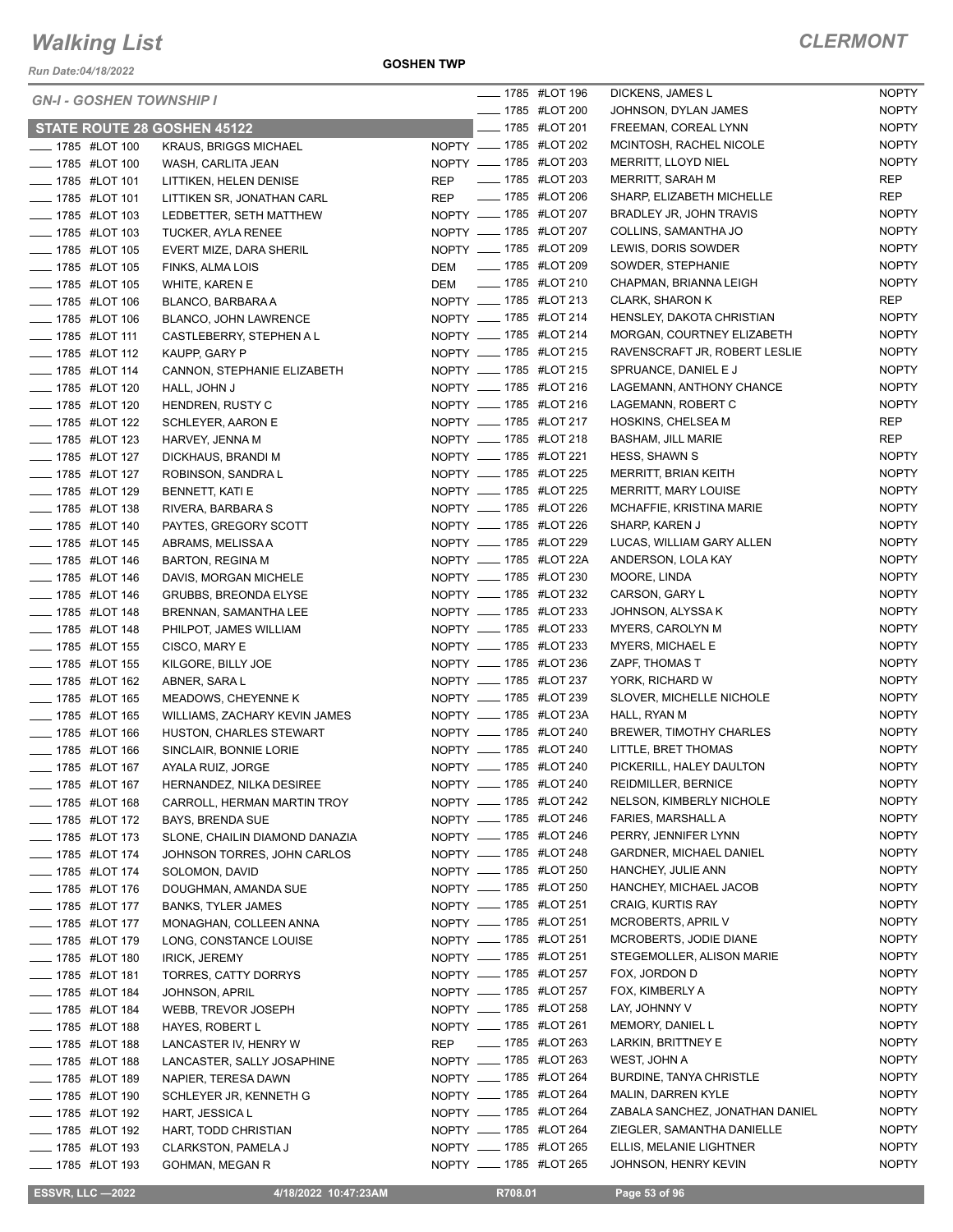*Run Date:04/18/2022*

**GOSHEN TWP**

| <b>GN-I - GOSHEN TOWNSHIP I</b>    |                               |            | <b>______ 1785 #LOT 351</b> |                    | <b>HOGUE, ANDREW WILLIAM</b> | <b>NOPTY</b> |
|------------------------------------|-------------------------------|------------|-----------------------------|--------------------|------------------------------|--------------|
|                                    |                               |            | <b>IMPLE 1785 #LOT 352</b>  |                    | CRAFTON, ALICIA MARIE        | <b>NOPTY</b> |
| <b>STATE ROUTE 28 GOSHEN 45122</b> |                               |            |                             | ____ 1785 #LOT 354 | TUCKER, BRITTANY LEE         | <b>NOPTY</b> |
| <b>INCOLLEGAT 44 266</b>           | <b>BALDRICK, AMBER LYNNE</b>  |            | NOPTY __ 1785 #LOT 356      |                    | WENSTRUP, NICHOLAS JAMESON   | DEM          |
| -4785 #LOT 266                     | <b>BRITT, JENNIFER E</b>      |            | NOPTY __ 1785 #LOT 357      |                    | <b>BUIS, VALARY NICOLE</b>   | <b>NOPTY</b> |
| <b>LEGGE 44 1785 #LOT 266</b>      | <b>BRITT, REBECCA NICHOLE</b> |            | NOPTY __ 1785 #LOT 358      |                    | HODGE, STEPHANIE ROBIN       | <b>NOPTY</b> |
| <b>_____ 1785 #LOT 267</b>         | RAWLINS, LUCILLE LAVON        |            | NOPTY __ 1785 #LOT 358      |                    | PERRY, TRACY D               | <b>NOPTY</b> |
| <b>LEGGE 44 1785 #LOT 268</b>      | COLWELL, VIVIAN KATHERINE     |            | REP __ 1785 #LOT 359        |                    | <b>GUNTER, BRITTANY L</b>    | <b>NOPTY</b> |
| <b>IMPLE 1785 #LOT 273</b>         | GACCIONE, JOSEPH THOMAS       |            | NOPTY __ 1785 #LOT 359      |                    | OWENS, DARREN C              | <b>NOPTY</b> |
| - 1785 #LOT 274                    | SAPP, HAZEL E                 |            | NOPTY __ 1785 #LOT 362      |                    | CRABILL, HARLEY RAE          | <b>NOPTY</b> |
| <b>____ 1785 #LOT 275</b>          | ARNETT, BARBARA G             |            | NOPTY __ 1785 #LOT 365      |                    | COPAS, SHARI ELIZABETH       | <b>NOPTY</b> |
| <b>_____ 1785 #LOT 275</b>         | ARNETT, DONNA MAE             |            | NOPTY __ 1785 #LOT 366      |                    | EVANS, THOMAS JOHN           | <b>NOPTY</b> |
| - 1785 #LOT 277                    | DENNY, BRITTNEY F             |            | NOPTY _____ 1785 #LOT 368   |                    | MCCULLEY, ELVINA HARRIET     | <b>NOPTY</b> |
| <b>_____ 1785 #LOT 277</b>         | KOKORES, MELISSA ANN          |            | REP __ 1785 #LOT 368        |                    | MURRAY, BRYAN KEITH          | <b>NOPTY</b> |
| <b>_____ 1785 #LOT 278</b>         | PERRY, JENNIFER KAY           |            | NOPTY __ 1785 #LOT 368      |                    | MURRAY, DILLAN SCOTT AVERY   | <b>NOPTY</b> |
| <b>LEGGE 44 1785 #LOT 282</b>      | ARNETT, JOHN JOSEPH           |            | NOPTY __ 1785 #LOT 369      |                    | <b>MARTIN, CHARLES</b>       | <b>NOPTY</b> |
| -4785 #LOT 283                     | <b>BANKS, BRIAN A</b>         |            | NOPTY __ 1785 #LOT 370      |                    | SPRINGER, ALICE JANET        | <b>NOPTY</b> |
| LOT 286                            | LUCAS, JEFFREY J              |            | NOPTY __ 1785 #LOT 370      |                    | SPRINGER, EARL F             | <b>NOPTY</b> |
| <b>IMPLE 1785 #LOT 286</b>         | LUCAS, LORI DENISE            |            | NOPTY __ 1785 #LOT 370      |                    | STEELE, NORMAN LEE           | <b>NOPTY</b> |
| -4785 #LOT 288                     | CALVERT, WILLIAM CECIL        |            | NOPTY __ 1785 #LOT 372      |                    | SPRINGER, JOYCE L            | <b>NOPTY</b> |
| <b>_____ 1785 #LOT 290</b>         | <b>JUSTICE, MAURA RENEE</b>   |            | NOPTY __ 1785 #LOT 373      |                    | <b>BROWN, ADRIAN R</b>       | <b>NOPTY</b> |
| <b>______ 1785 #LOT 291</b>        | COURTNEY, CHASE MICHAEL       |            | NOPTY __ 1785 #LOT 373      |                    | SANDERS, CHARNELLE IRENE     | <b>NOPTY</b> |
| <b>LEGGE 44 1785 #LOT 292</b>      | PARKER, ALEXANDER CHRISTIAN   |            | NOPTY __ 1785 #LOT 377      |                    | HUNNEMAN, JEFFREY DANE       | <b>NOPTY</b> |
| <b>LEGGE 1785 #LOT 292</b>         | WEBB, JUSTIN TAYLOR           |            | NOPTY __ 1785 #LOT 378      |                    | STEINKOENIG, DUSTY LYNN      | <b>NOPTY</b> |
| - 1785 #LOT 293                    | QUINN, JUSTIN AM              |            | NOPTY __ 1785 #LOT 378      |                    | STEINKOENIG, SAMUEL ELLIOTT  | <b>NOPTY</b> |
| <b>LEGGE 44 1785 #LOT 293</b>      | SAMS, TRACEY EGAN             |            | NOPTY __ 1785 #LOT 379      |                    | <b>HACKER, BEVERLY M</b>     | <b>NOPTY</b> |
| <b>_____ 1785 #LOT 294</b>         | <b>GOINS, RAIDEN REESE</b>    |            | NOPTY __ 1785 #LOT 380      |                    | CHANDLER HANES, PAMELA S     | <b>NOPTY</b> |
| <b>LEGGE 44 1785 #LOT 298</b>      | ROLLINS, REBECCA C            |            | NOPTY __ 1785 #LOT 380      |                    | COMPTON, JIMMY J             | <b>NOPTY</b> |
| <b>_____ 1785 #LOT 300</b>         | BLANKENSHIP, ANDREA R         |            | DEM __ 1785 #LOT 382        |                    | BURNETTE, MIKE W             | <b>NOPTY</b> |
| - 1785 #LOT 300                    | BLANKENSHIP, JASON DUANE      |            | DEM __ 1785 #LOT 383        |                    | FRAZIER, RONALD E            | <b>NOPTY</b> |
| <b>LEGGE 44 1785 #LOT 300</b>      | <b>GRAVEL, DEVON BROOKLYN</b> |            | NOPTY __ 1785 #LOT 385      |                    | <b>HODGES, JENNIFER RENE</b> | <b>NOPTY</b> |
| - 1785 #LOT 300                    | WEYER, ANDAN KYLE             |            | NOPTY __ 1785 #LOT 393      |                    | MARTINEZ, ALFONSO G          | <b>NOPTY</b> |
| LOT 300                            | WEYER, NATHAN LOWELL          |            | NOPTY _____ 1785 #LOT 394   |                    | HOLLAND, HERBERT E           | <b>NOPTY</b> |
| <b>LEGGE 44 1785 #LOT 301</b>      | CHAPPIUS, MICHELLE L          |            | NOPTY __ 1785 #LOT 399      |                    | WAHL, CAILIN JAMAY           | <b>NOPTY</b> |
| <b>______ 1785 #LOT 302</b>        | REINHARDT, BRANDI LYNNE       |            | NOPTY __ 1785 #LOT 401      |                    | BROWN, KAREN G               | <b>NOPTY</b> |
| <b>LEGGE 44 1785 #LOT 304</b>      | MORGAN, JAMES BENJAMIN        |            | NOPTY __ 1785 #LOT 401      |                    | <b>CROMER, SHARON G</b>      | <b>NOPTY</b> |
| - 1785 #LOT 304                    | MORGAN, LETITIA ANN           |            | NOPTY __ 1785 #LOT 403      |                    | MCCLURE, JESSICA LEE         | <b>NOPTY</b> |
| LOT 309                            | KANNENBERG, JOSEPH BRIAN      |            | NOPTY __ 1785 #LOT 403      |                    | MORAN, ZACHARY ANDREW        | <b>NOPTY</b> |
| <b>LEGGE 44 1785 #LOT 309</b>      | LARKIN, LEIGH ANN M           |            | NOPTY __ 1785 #LOT 405      |                    | MARTIN, SHEENA ELIZABETH     | <b>NOPTY</b> |
| <b>____</b> 1785 #LOT 310          | ASHCRAFT, ALEXANDER KYRAN     |            | NOPTY __ 1785 #LOT 411      |                    | THOMPSON, BRENT E            | <b>NOPTY</b> |
| _ 1785 #LOT 312                    | HODGES, CHRISTOPHER BLAIR     |            | NOPTY __ 1785 #LOT 412      |                    | COLLETT, KYLE A              | <b>NOPTY</b> |
| <b>IVELAGO #LOT 314</b>            | SHRINER, WILLIAM SIMON        |            | NOPTY __ 1785 #LOT 413      |                    | BRANDENBURG, PHYLLIS ANITA   | <b>NOPTY</b> |
| LOT 315                            | BILBY, GEORGE G               |            | NOPTY __ 1785 #LOT 414      |                    | DAVIS, SUSAN P               | <b>NOPTY</b> |
| <b>IMPLE 1785 #LOT 317</b>         | WALTERS, DANIELLE N           |            | NOPTY __ 1785 #LOT 414      |                    | NIEHAUS, ANTHONY V           | <b>NOPTY</b> |
| - 1785 #LOT 321                    | JEFFRIES, CARLA L             |            | NOPTY __ 1785 #LOT 415      |                    | <b>ISAACS, DENNIS G</b>      | <b>NOPTY</b> |
| <b>IMPLE 1785 #LOT 323</b>         | JESSEN, TOBI M                |            | NOPTY __ 1785 #LOT 416      |                    | MONTGOMERY, TINA MARIE       | <b>NOPTY</b> |
| <b>_____</b> 1785 #LOT 324         | LYNCH, CHAD R                 |            | NOPTY __ 1785 #LOT 416      |                    | POTTER, WALTER               | <b>NOPTY</b> |
| <b>IMPLE 1785 #LOT 325</b>         | TENHOVER, KAYLA RENEE         |            | NOPTY __ 1785 #LOT 417      |                    | CLEM, LAVINA ELIZABETH       | <b>NOPTY</b> |
| <b>_____ 1785 #LOT 327</b>         | HUERTAS SABASTRO, ISMAEL      |            | NOPTY __ 1785 #LOT 419      |                    | DEWALD, DONNA JEAN           | <b>NOPTY</b> |
| <b>_____</b> 1785 #LOT 328         | <b>WHEELER, TYLER VS</b>      |            | NOPTY __ 1785 #LOT 419      |                    | HENDRIGSMAN, MARLENA KAY     | <b>NOPTY</b> |
| <b>LEGGE 44 1785 #LOT 330</b>      | PAYTES, KAYLA ANN MARIE       |            | NOPTY __ 1785 #LOT 420      |                    | WEGGELAND-CREECH, NINA M     | <b>NOPTY</b> |
| - 1785 #LOT 332                    | CAREY, DEBORAH D              |            | NOPTY __ 1785 #LOT 422      |                    | STEGMAN, KENDRA N            | <b>NOPTY</b> |
| <b>LEGGE 44LOT 337</b>             | KOHUS, LINDSAY N              |            | NOPTY __ 1785 #LOT 422      |                    | STEGMAN, SAMUEL WILLIAM      | <b>NOPTY</b> |
| <b>_____</b> 1785 #LOT 339         | TERRELL, CHELSEA GEN          |            | NOPTY __ 1785 #LOT 425      |                    | SMITH, PAULA JO              | <b>NOPTY</b> |
| <b>_____</b> 1785 #LOT 339         | TERRELL, JACQUELINE A         |            | NOPTY __ 1785 #LOT 429      |                    | CAUDILL, TONYA S             | <b>NOPTY</b> |
| <b>LEGGE 44 1785 #LOT 340</b>      | <b>BAIRD, ANDREW JACOB</b>    |            | NOPTY __ 1785 #LOT 429      |                    | SCOTT, TYLER J               | <b>NOPTY</b> |
| <b>_____ 1785 #LOT 343</b>         | SPURLING, ANTHONY I           |            | NOPTY __ 1785 #LOT 431      |                    | FOWLER, TINA ANN             | <b>NOPTY</b> |
| <b>LEGGE 44 1785 #LOT 343</b>      | SPURLING, DALE L              |            | NOPTY __ 1785 #LOT 433      |                    | WHISMAN, COLLIN RAY          | <b>NOPTY</b> |
| <b>IVELAGO #LOT 343</b>            | SPURLING, JOSEPH DALE         |            | NOPTY __ 1785 #LOT 433      |                    | WHISMAN, MANDY NICOLE        | <b>NOPTY</b> |
| <b>_____</b> 1785 #LOT 346         | LOWERY, JENNIFER L            |            | NOPTY __ 1785 #LOT 434      |                    | HUMPHRIES, DAVID EDWIN       | <b>NOPTY</b> |
| ____ 1785 #LOT 347                 | SCHULTE, TINA M               |            | NOPTY __ 1785 #LOT A29      |                    | YORK SWEET, VICTORIA LEE     | REP          |
| <b>_____</b> 1785 #LOT 348         | FANNIN, ERIN KATHLEEN RUFUS   | DEM        | <b>IMPLE 1785 #LOT B60</b>  |                    | <b>MASTERSON, THOMAS J</b>   | <b>NOPTY</b> |
| <b>IMPLE 1785 #LOT 350</b>         | FOX, LAURA L                  | <b>REP</b> |                             | ____ 1785 #LOT C72 | ANDERSON, HANNA KAY          | <b>NOPTY</b> |
|                                    |                               |            |                             |                    |                              |              |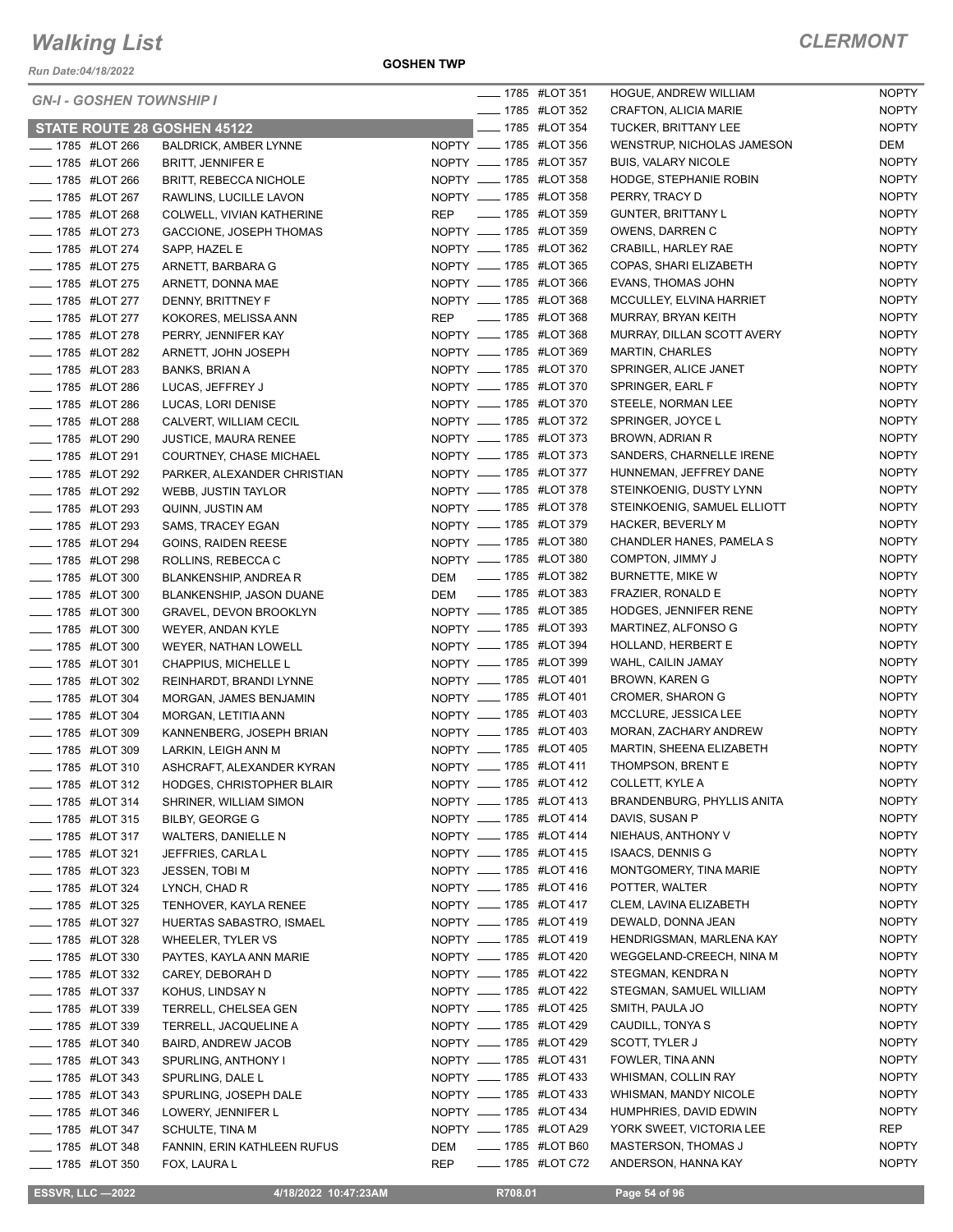*Run Date:04/18/2022*

|                                |                                 |                                           |              |                         | <b>_____ 1785 #LOT 249</b> | ROBBINS II, ROBERT L              | <b>NOPTY</b>                 |
|--------------------------------|---------------------------------|-------------------------------------------|--------------|-------------------------|----------------------------|-----------------------------------|------------------------------|
|                                | <b>GN-I - GOSHEN TOWNSHIP I</b> |                                           |              |                         | ____ 1785 #LOT 377         | HUNNEMAN, NADA C                  | <b>NOPTY</b>                 |
|                                |                                 |                                           |              | $- 1785$ #18            |                            |                                   |                              |
|                                |                                 | <b>STATE ROUTE 28 GOSHEN 45122</b>        |              | NOPTY __ 1785 #40       |                            | <b>BLACK, SCOTT ALAN</b>          | <b>NOPTY</b><br><b>NOPTY</b> |
|                                | _ 1785 #APT 1596                | BRADLEY, BRANDI R                         |              | NOPTY __ 1785 #142      |                            | CIONE, WILLIAM J                  |                              |
|                                | __ 1785 #APT 210J               | JONES, MARGARET C                         |              |                         |                            | <b>RUST, DEREK JAMES</b>          | <b>NOPTY</b>                 |
|                                | __ 1785 #APT 219J               | <b>HESS, CAROL M</b>                      |              | NOPTY __ 1785 #203      |                            | MERRITT, KACIE MARIE              | <b>NOPTY</b>                 |
|                                | ____ 1785 #APT 334G             | MCMAHAN, KATHY ANNE                       |              | NOPTY __ 1785 #216      |                            | STILLWELL, WILLIAM JOSEPH         | <b>NOPTY</b>                 |
|                                | ____ 1785 #APT A 29             | SWEET, DALE W                             | <b>REP</b>   | _____ 1785 #284         |                            | WETZEL, ROBERT JAMES              | <b>NOPTY</b>                 |
|                                | __ 1785 #LOT 117E               | ROSS, SHAINA K                            |              | NOPTY __ 1785 #322      |                            | <b>BOLIN, KAREN LOUISE</b>        | <b>NOPTY</b>                 |
|                                | __ 1785 #LOT 126E               | QUINN-GODBY, MARCIA ANN                   |              | NOPTY __ 1785 #385      |                            | <b>HODGES, KEVIN T</b>            | <b>NOPTY</b>                 |
|                                | __ 1785 #LOT 140D               | WILSON, BRANDY N                          |              | NOPTY __ 1785 #APT 1    |                            | BERLING, SANDRA J                 | REP                          |
|                                | <b>_____ 1785 #LOT 155G</b>     | SCHROER, STEPHEN JOSEPH                   |              | NOPTY __ 1789           |                            | GOANS, JINA M                     | <b>NOPTY</b>                 |
|                                | <b>LEGGE 44 1785 #LOT 159G</b>  | NEWLAND, KIMBERLY D                       |              | NOPTY - 1789            |                            | <b>GOANS, VINCENT LEE</b>         | <b>NOPTY</b>                 |
|                                | <b>LEGGE 44 1785 #LOT 210J</b>  | CHAPMAN, SANDRA D                         |              | NOPTY __ 1789           |                            | GOODPASTER, SHIRLEY MAY           | <b>NOPTY</b>                 |
|                                | <b>_____ 1785 #LOT 210J</b>     | JONES, HARLEN DAVID                       |              | NOPTY __ 1789           |                            | HARVEY, KELCEY DEE                | <b>NOPTY</b>                 |
|                                | _ 1785 #LOT 214J                | ARMSTRONG, DORIS E                        |              | NOPTY __ 1799           |                            | BUCHANAN, HEATHER H               | <b>NOPTY</b>                 |
|                                | _ 1785 #LOT 263N                |                                           |              | NOPTY __ 1799           |                            | BUCHANAN, RONALD A                | <b>NOPTY</b>                 |
|                                |                                 | BROXTERMAN, MAKAYLA N                     |              | NOPTY - 1817            |                            | ADKINS, KENNETH EDWARD            | <b>REP</b>                   |
|                                | - 1785 #LOT 310F                | ASHCRAFT, MICHELLE LYNN                   |              |                         |                            |                                   | <b>NOPTY</b>                 |
|                                | __ 1785 #LOT 310F               | ASHCRAFT, TERRENCE SHANE                  |              | NOPTY __ 1817           |                            | WATKINS III, HUGH EDWARD          |                              |
|                                | <b>_____ 1785 #LOT 313F</b>     | LARKIN, DAVID CHRISTOPHER                 |              | NOPTY - 1817            |                            | <b>WATKINS, KIMBERLY S</b>        | <b>NOPTY</b>                 |
|                                | _____ 1785 #LOT 42AA            | MILLER, JOHN P                            |              | NOPTY __ 1817           |                            | WILSON, SHAWN R                   | <b>NOPTY</b>                 |
|                                | <b>LEGGE 44 1785 #LOT F144</b>  | LOWER, SHEILA R                           | <b>NOPTY</b> |                         |                            |                                   |                              |
|                                | ____ 1785 #LOT G349             | LANE, SANDRA K                            |              |                         |                            | NOPTY STATE ROUTE 48 GOSHEN 45122 |                              |
|                                | __ 1785 #LOT H367               | MCCLUNG, AMY J                            |              | NOPTY __ 6498           |                            | CROLEY, SHARI K                   | <b>NOPTY</b>                 |
|                                |                                 | ___ 1785 #APT 420AA CREECH, STEVEN L      |              | NOPTY __ 6502           |                            | FREY, BARB C                      | <b>NOPTY</b>                 |
|                                |                                 | ___ 1785 #APT 430AA NEWHOUSE, PAULINE L   | <b>REP</b>   | $\frac{1}{2}$ 6502      |                            | FREY, TOM L                       | <b>NOPTY</b>                 |
|                                |                                 | ____ 1785 #LOT 162-G LEWIS, RICHETTE M    |              | NOPTY __ 6504           |                            | TUCKER, HAROLD L                  | <b>NOPTY</b>                 |
|                                |                                 | 1785 #LOT 381 L MINSHALL, LISA M          |              | NOPTY __ 6504           |                            | TUCKER, RENEE JEAN                | <b>NOPTY</b>                 |
|                                |                                 | __ 1785 #LOT 409AA DUNIGAN, SUZANNE       |              | NOPTY __ 6512           |                            | MCCOON II, DANNY                  | <b>NOPTY</b>                 |
|                                |                                 |                                           |              |                         |                            |                                   |                              |
|                                |                                 | $-$ 1785 #LOT 425AA DALE IV, LAMAR BINION |              | NOPTY __ 6512           |                            | MILLER, VANESSA C                 | <b>NOPTY</b>                 |
|                                |                                 | __ 1785 #LOT 425AA DAVIS, ALYSSA ROSE     |              | NOPTY __ 6520           |                            | LOTZ, MATTHEW LAWRENCE            | <b>NOPTY</b>                 |
|                                |                                 | ____ 1785 #LOT LOT49 HAUSER, CHELSEA LYNN |              | NOPTY __ 6524           |                            | CALES, JOSEPH R                   | <b>NOPTY</b>                 |
|                                |                                 | ___ 1785 #LOT LOT217 HOSKINS, JOSEPH W    |              | NOPTY __ 6526           |                            | WEST, GINGER M                    | <b>NOPTY</b>                 |
|                                |                                 | 1785 #TRLR LOT26LYTLE, STEWART R          |              | NOPTY __ 6526           |                            | WEST, JEFFREY LEE                 | <b>NOPTY</b>                 |
| <b>______ 1785 #LOT 420</b>    |                                 | KIRK, GREGORY WAYNE                       |              | NOPTY __ 6526           |                            | WEST, KATHRYN A                   | <b>NOPTY</b>                 |
| $- 1785$ #82                   |                                 | ATWOOD, SUMMER A                          |              | NOPTY __ 6534           |                            | ELLIS, ASHLEY ROSE                | <b>NOPTY</b>                 |
| $- 1785$ #174                  |                                 | <b>SCHRAND, JEREMY M</b>                  |              | NOPTY __ 6534           |                            | ELLIS, MARK                       | <b>NOPTY</b>                 |
| $- 1785$ #211                  |                                 | ALCORN, PAUL L                            |              | NOPTY __ 6542           |                            | ALARIE, YOSHIKO M                 | <b>NOPTY</b>                 |
| $- 1785$ #212                  |                                 | REED, NATHAN T                            |              | NOPTY __ 6542           |                            | ROOK, SAMANTHA JO                 | <b>NOPTY</b>                 |
| $\frac{1}{2}$ 1785 #360        |                                 | HALE, JAMES H                             | <b>REP</b>   | $- 6544$                |                            | <b>OWENS, GRACE ANGELEANA</b>     | <b>NOPTY</b>                 |
| $- 1785$ #396                  |                                 | SAYLOR, LESTER R                          |              | NOPTY __ 6544           |                            | OWENS, HEATHER N                  | <b>NOPTY</b>                 |
| ____ 1785 #81C                 |                                 | LANG, ROBERT N                            |              | NOPTY __ 6544           |                            | <b>OWENS, MATTHEW M</b>           | <b>NOPTY</b>                 |
| ____ 1785 #H169                |                                 | ARANY, SANDRA F L                         |              | NOPTY __ 6546           |                            | NOLDE, BARBARA JEAN               | <b>NOPTY</b>                 |
|                                | _ 1785 #APT 56                  |                                           |              |                         |                            |                                   |                              |
|                                |                                 | KIRK, KIMBERLY J                          |              | NOPTY __ 6546           |                            | NOLDE, RICHARD JOHN               | <b>NOPTY</b>                 |
| ____ 1785 #APT 84              |                                 | LEE, MAXINE M                             |              | NOPTY __ 6548           |                            | WEST, ALTHEA M                    | <b>NOPTY</b>                 |
| ____ 1785 #APT 117             |                                 | <b>CLEMONS, CHRISTOPHER B</b>             |              | NOPTY __ 6564           |                            | HOFFMAN, DENNIS K                 | REP                          |
| ____ 1785 #APT 117             |                                 | <b>CLEMONS, PAULA S</b>                   | REP          | $\sim$ 6564             |                            | HOFFMAN, JOYCE L                  | REP                          |
|                                | ____ 1785 #APT 183              | PHILHOWER, HAROLD L                       |              | NOPTY __ 6570           |                            | PAPPAS, LOUIS J                   | <b>REP</b>                   |
|                                | <sub>—</sub> 1785 #APT 188      | STURGILL, TIMMY R                         |              | NOPTY __ 6574           |                            | HOWARD, TAMMY SUE                 | <b>NOPTY</b>                 |
|                                | _ 1785 #APT 198                 | RAIDT, MARTHA J                           |              | NOPTY __ 6576           |                            | <b>BURCHETT, GRACE RUTH</b>       | <b>NOPTY</b>                 |
|                                | _ 1785 #APT 243                 | WALKER, JOSHUA ALLEN                      |              | NOPTY __ 6578           |                            | BAUER, JODY LYN                   | <b>NOPTY</b>                 |
|                                | _ 1785 #APT 250                 | HANCHEY, MICHAEL R                        |              | NOPTY __ 6578           |                            | BAUER, KAITLYN JO                 | <b>NOPTY</b>                 |
|                                | __ 1785 #APT 256                | SWENEY, ROBSON C                          |              | NOPTY __ 6580           |                            | LOWRY, BRIDGET M                  | <b>NOPTY</b>                 |
|                                | __ 1785 #APT 272                | <b>CUZZORT, SYBIL E</b>                   |              | NOPTY __ 6580           |                            | LOWRY, MARK E                     | <b>NOPTY</b>                 |
|                                | ____ 1785 #APT 282              | HITER, DEBRAL                             |              | NOPTY __ 6580           |                            | LOWRY, SAMUEL THOMAS              | <b>NOPTY</b>                 |
|                                | __ 1785 #APT 304                | LARKIN, TONYA LOUISE                      |              | NOPTY __ 6588 #APT 1    |                            |                                   | <b>NOPTY</b>                 |
|                                |                                 |                                           |              |                         |                            | MEADORS, DENNIS E                 |                              |
|                                | __ 1785 #APT 305                | BAKER, ROGER A                            |              | NOPTY _____ 6588 #APT 3 |                            | SCOTT, SARAH N                    | <b>NOPTY</b>                 |
|                                | <sub>_</sub> __ 1785 #APT 340   | <b>BAIRD, KEVIN SCOTT</b>                 |              | NOPTY _____ 6588 #APT 4 |                            | SCOTT, DESTINY ANN                | <b>NOPTY</b>                 |
|                                | <sub>___</sub> 1785 #APT 352    | CRAFTON, CYNTHIA L                        |              | NOPTY __ 6588 #APT 5    |                            | SCOTT, JOSEPH P                   | <b>NOPTY</b>                 |
|                                | ____ 1785 #APT 394              | HOLLAND, BRIAN SCOTT                      |              | NOPTY __ 6592           |                            | BAUCOM, DAVID LEE                 | REP                          |
| ____ 1785 #APT 408             |                                 | WINSTON JR, GEORGE                        |              | NOPTY __ 6592           |                            | BAUCOM, LARISSA GINA LEE          | <b>NOPTY</b>                 |
| <b>LEGGE 434</b> 1785 #APT 434 |                                 | HUMPHRIES JR, JOHN R                      |              | NOPTY __ 6592           |                            | BAUCOM, REGINA KAYE               | REP                          |
|                                | __ 1785 #LOT 132                | GILARDI, GERALYN M                        |              | NOPTY __ 6596           |                            | BAYLESS, CONSTANCE N              | <b>NOPTY</b>                 |

**ESSVR, LLC -2022 10:47:23AM R708.01 Page 55 of 96**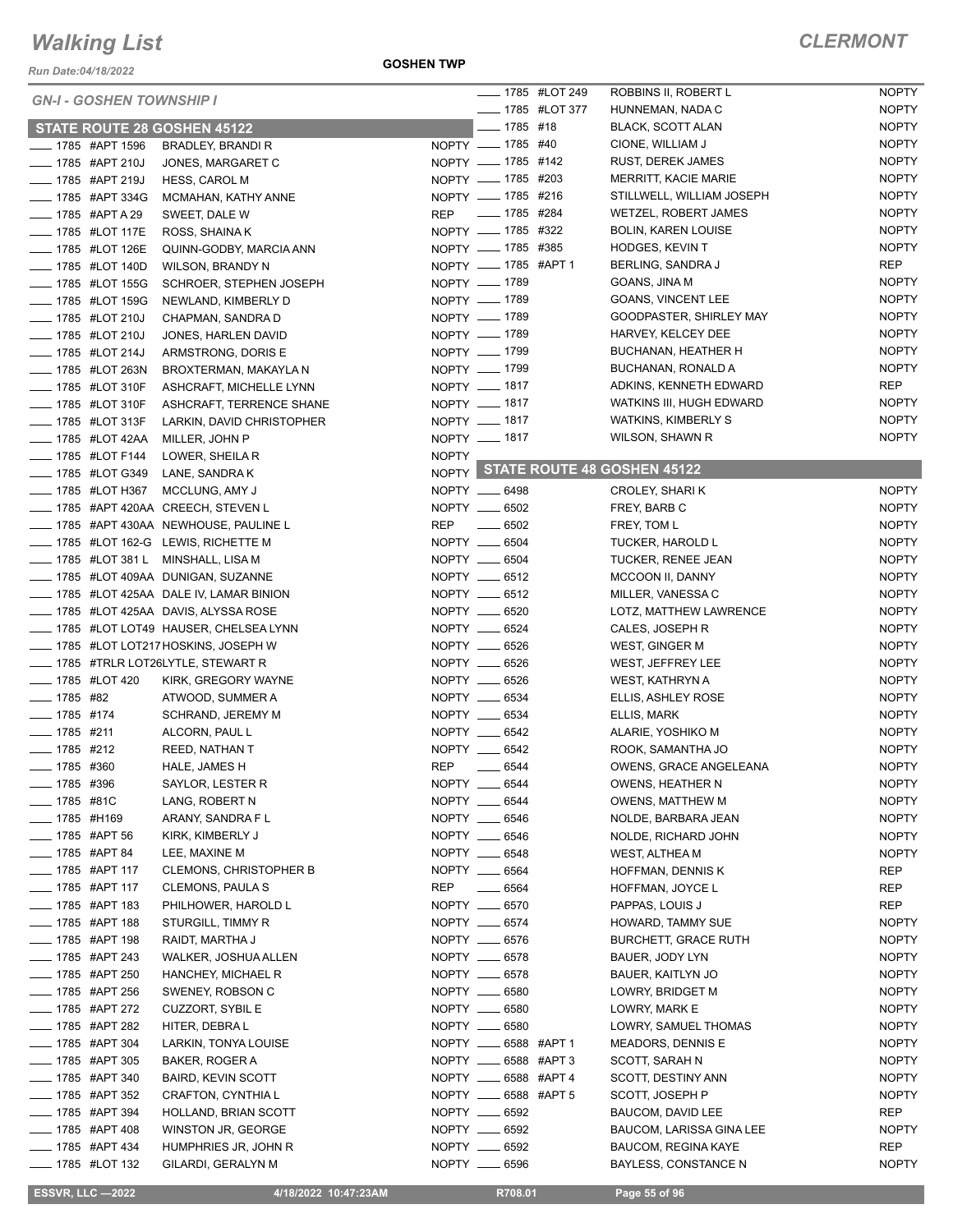*Run Date:04/18/2022*

*GN-I - GOSHEN TOWNSHIP I*

| <b>GOSHEN TWP</b> |  |
|-------------------|--|
|                   |  |

|                              | <b>STATE ROUTE 48 GOSHEN 45122</b> |              |
|------------------------------|------------------------------------|--------------|
| $-6596$                      | ZIMMER. THOMAS G                   | <b>REP</b>   |
| $-6599$                      | <b>BALLINGER, GAIL J</b>           | <b>NOPTY</b> |
| $-6599$                      | <b>BALLINGER, JAMES D</b>          | <b>NOPTY</b> |
| $-6599$                      | <b>BALLINGER, LISA G</b>           | <b>NOPTY</b> |
| $-6620$                      | <b>BILBY. CHARLES A</b>            | <b>NOPTY</b> |
| $-6620$                      | <b>MCVEY, STACY T</b>              | <b>NOPTY</b> |
| $-6622$                      | RODRIGUEZ MARIN, CARMEN GLORIA     | <b>NOPTY</b> |
|                              |                                    |              |
|                              | SUNSET PL GOSHEN 45122             |              |
| $-102$                       | <b>SCHMIDT, JOSHUAR</b>            | <b>NOPTY</b> |
| $-102$                       | <b>SCHMIDT, NANCY KAYE</b>         | <b>NOPTY</b> |
| $-106$                       | SPARKS, ALLISON NICOLE             | <b>NOPTY</b> |
| $-106$                       | SPARKS, JACQUELINE L               | <b>NOPTY</b> |
| $- 106$                      | SPARKS, JERRY C                    | <b>NOPTY</b> |
| $\equiv$ 114                 | RYAN, JUSTIN M                     | <b>NOPTY</b> |
| $- 114$                      | TAYLOR. HALEY JO FAITH             | <b>NOPTY</b> |
| $\overline{\phantom{0}}$ 114 | TAYLOR-RYAN, AMBER L               | <b>NOPTY</b> |
| $\overline{\phantom{0}}$ 118 | RUTKOWSKI JR. KEVIN LEE            | <b>NOPTY</b> |
| $-118$                       | RUTKOWSKI, RONICE MARIE            | <b>NOPTY</b> |
| $-122$                       | NAPIER, DEBORAH A                  | <b>NOPTY</b> |
| $- 126$                      | LEWIS. HEIDI MARIE                 | <b>NOPTY</b> |

126 LEWIS, MARCUS D NOPTY

*TOTAL :* **859**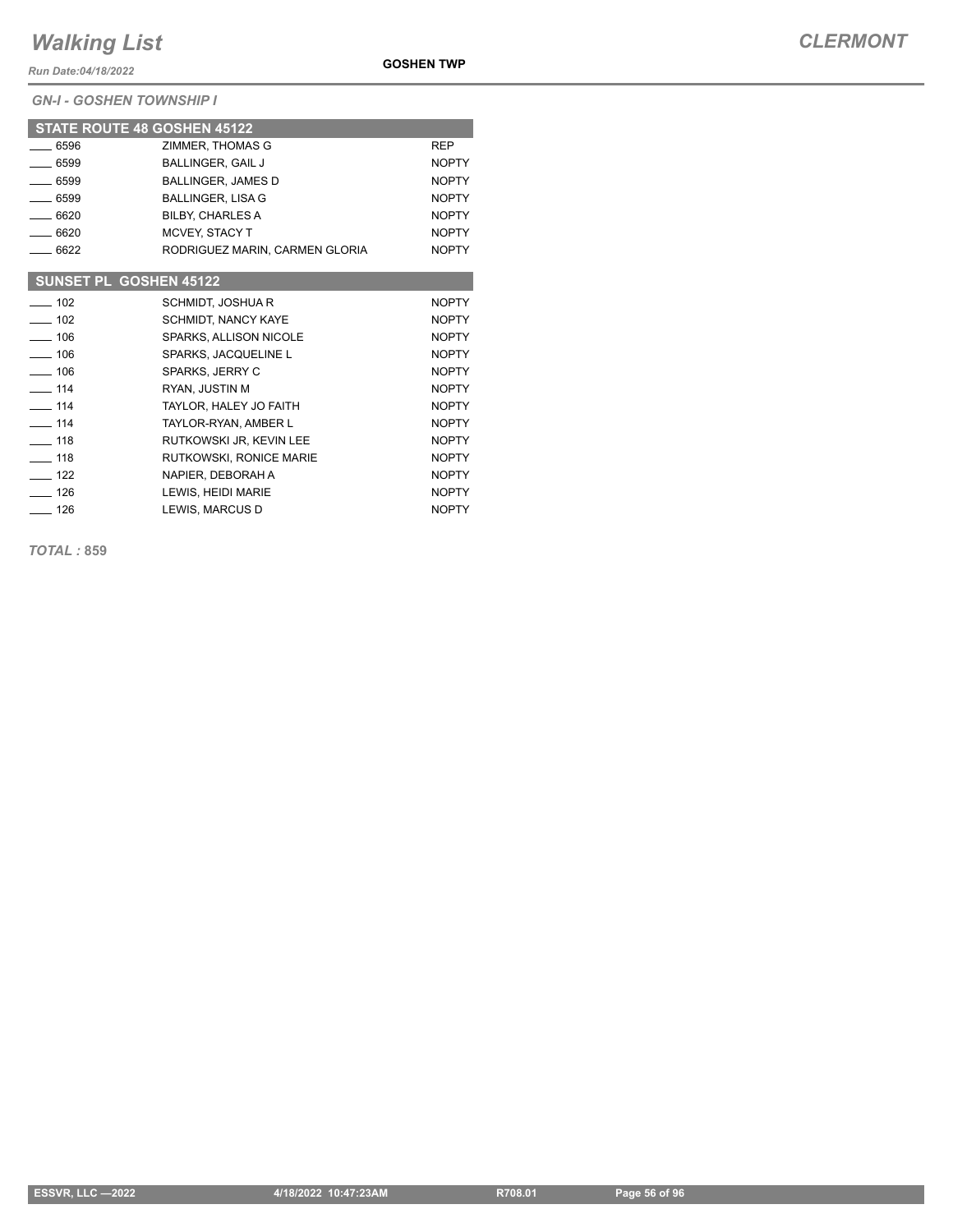*Run Date:04/18/2022*

**GOSHEN TWP**

|                                 |                                                |              | 6981     |                 | MCCANN, RICKY                                          | <b>NOPTY</b> |
|---------------------------------|------------------------------------------------|--------------|----------|-----------------|--------------------------------------------------------|--------------|
| <b>GN-J - GOSHEN TOWNSHIP J</b> |                                                |              | 6985     |                 | <b>WELLS, CHRISTIE LEE</b>                             | <b>NOPTY</b> |
| <b>AVIATOR AVE GOSHEN 45122</b> |                                                |              | 6985     |                 | WELLS, JONATHAN D                                      | <b>NOPTY</b> |
| 5502                            | <b>BELL, STEPHANIE MARIE</b>                   | <b>NOPTY</b> | 6985     |                 | <b>WELLS, TAYLOR LEE</b>                               | <b>NOPTY</b> |
| 5503                            | LINES III, CHARLES H                           | <b>NOPTY</b> | 6989     |                 | RUGGIERO, JENNIFER MICHELLE                            | <b>NOPTY</b> |
| $\frac{1}{2}$ 5503              | LINES, DONNA M                                 | <b>NOPTY</b> | 6989     |                 | RUGGIERO, MATTHEW P                                    | <b>NOPTY</b> |
| 5503                            | LINES, MARY ELIZABETH                          | <b>NOPTY</b> | 6989     |                 | MCQUITTY, BRITNEY KAYE                                 | <b>NOPTY</b> |
| $\frac{1}{2}$ 5504              | ELY, DEBORAH S                                 | <b>NOPTY</b> | 6993     |                 | LYNCH, LEE W                                           | <b>REP</b>   |
| $\frac{1}{2}$ 5504              | ELY, SCOTT K                                   | <b>NOPTY</b> | 6999     |                 | HAYES, KIRSTIN TAYLOR                                  | <b>NOPTY</b> |
| $\frac{1}{2}$ 5505              | DEATHERAGE, CHRISTINA MARIE                    | <b>NOPTY</b> | 6999     |                 | HAYES, RACHEL MYRANDA                                  | <b>NOPTY</b> |
| $\frac{1}{2}$ 5505              | DEATHERAGE, TONY CARLTON                       | <b>NOPTY</b> | 6999     |                 | HAYES, SONJA L                                         | <b>REP</b>   |
| $\frac{1}{2}$ 5506              | HARPER, HOLLY MARIE                            | <b>NOPTY</b> | 7002     |                 | EADS, DARRELL                                          | <b>NOPTY</b> |
| $\frac{1}{2}$ 5506              | HARPER, MICHAEL S                              | <b>REP</b>   | - 7011   |                 | MOWELL, ERIC D                                         | <b>NOPTY</b> |
| $\frac{1}{2}$ 5507              | <b>BENHASE, KEITH R</b>                        | <b>NOPTY</b> | $-7011$  |                 | MOWELL, NICOLE E                                       | <b>NOPTY</b> |
| $\frac{1}{2}$ 5507              | <b>BENHASE, LINDSEY RENEE</b>                  | REP          | $- 7012$ |                 | SCHEADLER, JOHN A                                      | <b>REP</b>   |
| $\frac{1}{2}$ 5507              | <b>BENHASE, MELISSA A</b>                      | <b>REP</b>   | $- 7015$ |                 | STILLWELL, ROBERT NICK                                 | <b>NOPTY</b> |
| $\frac{1}{2}$ 5509              | CARPENTER, RICHARD S                           | <b>NOPTY</b> | $-7015$  |                 | STILLWELL, SARAH                                       | <b>NOPTY</b> |
| $\frac{1}{2}$ 5509              | STAUBACH, JEAN A                               | <b>NOPTY</b> | 7015     |                 | STILLWELL, TERESA K                                    | <b>REP</b>   |
| $\frac{1}{2}$ 5511              |                                                | <b>NOPTY</b> | 7016     |                 | SCHEADLER, RONNIE E                                    | <b>NOPTY</b> |
| $\frac{1}{2}$ 5513              | TINDLE, DANNY L<br>HODGE, JAY W                | <b>NOPTY</b> | 7023     |                 | GOLDEN JR, HAROLD L                                    | <b>NOPTY</b> |
| $\frac{1}{2}$ 5513              |                                                | <b>NOPTY</b> | 7023     |                 | <b>GOLDEN III, HAROLD LEE</b>                          | <b>NOPTY</b> |
| $-5515$                         | HODGE, ROSALIND DAWN                           | <b>NOPTY</b> | 7023     |                 | <b>GOLDEN, SHARON K</b>                                | <b>NOPTY</b> |
|                                 | ADKINS, CHRISTINA T                            | <b>NOPTY</b> | 7027     |                 | CRAVENS, TRISHA LYNN                                   | <b>NOPTY</b> |
| $\frac{1}{2}$ 5515              | ADKINS, ERIC D                                 |              | 7031     |                 | DUNNING, STEFANIE KYLE                                 | <b>NOPTY</b> |
|                                 | <b>CREEKSTONE RIDGE GOSHEN 45122</b>           |              | $-7100$  |                 | <b>GRICE, ASHLEY LAUREN</b>                            | <b>NOPTY</b> |
|                                 |                                                |              | $-7145$  |                 | DRAKE, BARBARA J                                       | <b>NOPTY</b> |
| $-4701$                         | WILSON, ROGER A                                | <b>NOPTY</b> | $-7145$  |                 | DRAKE, DAVID CHARLES                                   | <b>NOPTY</b> |
| $-4702$                         | <b>BOSCH, GREGORY KENT</b>                     | DEM          | $- 7180$ |                 | ZIEGER, JOSHUA G                                       | <b>NOPTY</b> |
| $-4702$                         | BOSCH, LISA C                                  | DEM          | $- 7188$ |                 | ROBERTS, JOSHUAT                                       | <b>NOPTY</b> |
| $-4703$                         | PYOTT, ANDREW F                                | <b>REP</b>   |          | _7188 #APT 2301 | ROBERTS, ALAN T                                        | <b>NOPTY</b> |
| $-4703$                         | PYOTT, DENISE A                                | <b>NOPTY</b> | $-7189$  |                 | HUNTER-FULTON, DEBORAH K                               | <b>NOPTY</b> |
| $-4705$                         | TURPIN, KAREN M                                | <b>REP</b>   | $-7189$  |                 | MANN, GARY D                                           | <b>NOPTY</b> |
| $-4705$                         | <b>TURPIN, MICHAEL R</b>                       | <b>REP</b>   | $-7189$  |                 | MOUNTJOY, CORY ROBERT                                  | <b>NOPTY</b> |
| $-4706$                         | CARTY, CHARLES A                               | <b>NOPTY</b> | 7195     |                 | STEELE, MILDRED A                                      | <b>REP</b>   |
| $-4706$                         | CARTY, KYLE ANTHOONY                           | <b>NOPTY</b> | 7195     |                 | STEELE, RALEIGH                                        | <b>REP</b>   |
| $-4709$                         | SHAW, CHRISTINE ANN                            | <b>NOPTY</b> | 7196     |                 | <b>FISCHER, CHARLES E</b>                              | <b>NOPTY</b> |
| $-4709$                         | SHAW, JESSE J                                  | <b>NOPTY</b> | 7199     |                 | BERCHTOLD JR, EDWARD R                                 | <b>NOPTY</b> |
| $-4710$                         | GILPIN, DEBORAH A                              | DEM          | _ 7199   |                 | BERCHTOLD, SUSAN R                                     | <b>NOPTY</b> |
| $-4710$                         | GILPIN, SCOTT C                                | <b>DEM</b>   | $-7200$  |                 | PATCHELL, RONALD JAMES                                 | <b>NOPTY</b> |
| $-4713$                         | BROSS, BRIAN D                                 | <b>NOPTY</b> | $-7204$  |                 | <b>KENSER, FRANCES E</b>                               | <b>NOPTY</b> |
| 4713                            | <b>BROSS, CHRISTINA D</b>                      | <b>NOPTY</b> | . 7208   |                 | <b>BAUER, STEPHEN L</b>                                | <b>REP</b>   |
| _ 4714                          | RAVER, ANNETTE L                               | <b>NOPTY</b> | 7214     |                 | TEETERS, DOUGLAS C                                     | DEM          |
| 4714                            | RAVER, DAVID LEE                               | <b>NOPTY</b> | 7214     |                 | TEETERS, FRANCINE                                      | <b>DEM</b>   |
| 4717                            | REESE JR, RICHARD G                            | <b>NOPTY</b> | 7218     |                 | PARLIER, LAFE E                                        | <b>NOPTY</b> |
| $-4718$                         | SIMPSON, PATRICIA A                            | <b>NOPTY</b> | 7218     |                 | <b>WILSON, MELISSA MARIE</b>                           | <b>NOPTY</b> |
| 4718                            | SIMPSON, VINNIE R                              | <b>NOPTY</b> | . 7221   |                 | BLEVINS, DAKOTA E                                      | DEM          |
| $-4721$                         | <b>GERDING, LAURA LEE</b>                      | <b>REP</b>   | $-7221$  |                 | BLEVINS, KIMBERLY RENEE                                | <b>REP</b>   |
| $-4721$                         | <b>GERDING, WAYNE EDWARD</b>                   | <b>NOPTY</b> | $-7222$  |                 | HULL, ROBERT R                                         | REP          |
| 4722                            | BISHER, JOHN H                                 | DEM          | _ 7226   |                 | JOHNSON, PHILLIP SHANE                                 | <b>NOPTY</b> |
| - 4722                          | <b>BISHER, OLIVIA M</b>                        | DEM          | $-7226$  |                 | JOHNSON, RHONDA G                                      | <b>NOPTY</b> |
| $-4725$                         | ALLGEYER, CHERYL R                             | <b>REP</b>   | 7226     |                 | WALLS, ROY C                                           | <b>REP</b>   |
| $-4725$                         | ALLGEYER, CHRIS B                              | <b>REP</b>   | - 7229   |                 | MCMURRAY, DANNY LEE                                    | <b>NOPTY</b> |
| $-4725$                         | ALLGEYER, JULIA ROSE                           | <b>NOPTY</b> | $-7229$  |                 | MCMURRAY, NANCY CAROL                                  | <b>NOPTY</b> |
|                                 |                                                |              | $-7232$  |                 | MAY, KENNETH WESLEY                                    | <b>NOPTY</b> |
|                                 | EDENTON PLEASANT PLAIN RD PLEASANT PLAIN 45162 |              | 7232     |                 | MAY, NANCY ANN                                         | <b>NOPTY</b> |
| 6976                            | <b>BRILL, JEFFREY DAVID</b>                    | REP          | 7236     |                 | <b>GRIFFIE, ROLAND</b>                                 | <b>NOPTY</b> |
| 6976                            | <b>BRILL, KRISTINA MARIE</b>                   | <b>REP</b>   | 7236     |                 | PATTERSON, PATRICK W                                   | <b>NOPTY</b> |
| 6978                            | <b>BURKE, CAROLYN LEE</b>                      | <b>NOPTY</b> |          |                 |                                                        |              |
| 6978                            | <b>BURKE, HANNAH NICOLE</b>                    | <b>NOPTY</b> |          |                 | <b>EDENTON PLEASANT PLAIN RD PLEASANT PLAINS 45162</b> |              |
| 6978                            | <b>BURKE, JAMES R</b>                          | <b>NOPTY</b> | $-7016$  |                 | SCHEADLER, LAPARKIA A                                  | <b>NOPTY</b> |
| 6980                            | RAHN, WARREN ALLEN                             | <b>REP</b>   |          |                 |                                                        |              |
| 6980                            | SIEKBERT, SANDRA JEAN                          | <b>REP</b>   |          |                 | <b>GARRISON SPURLING RD PLEASANT PLAIN 45162</b>       |              |
| 6981                            | MCCANN, MORGAN MACKENZIE                       | DEM          |          |                 |                                                        |              |
|                                 |                                                |              | $- 7047$ |                 | MOSLEY, DARLENE                                        | <b>NOPTY</b> |

**ESSVR, LLC -2022 4/18/2022 10:47:23AM** R708.01 **Page 57 of 96**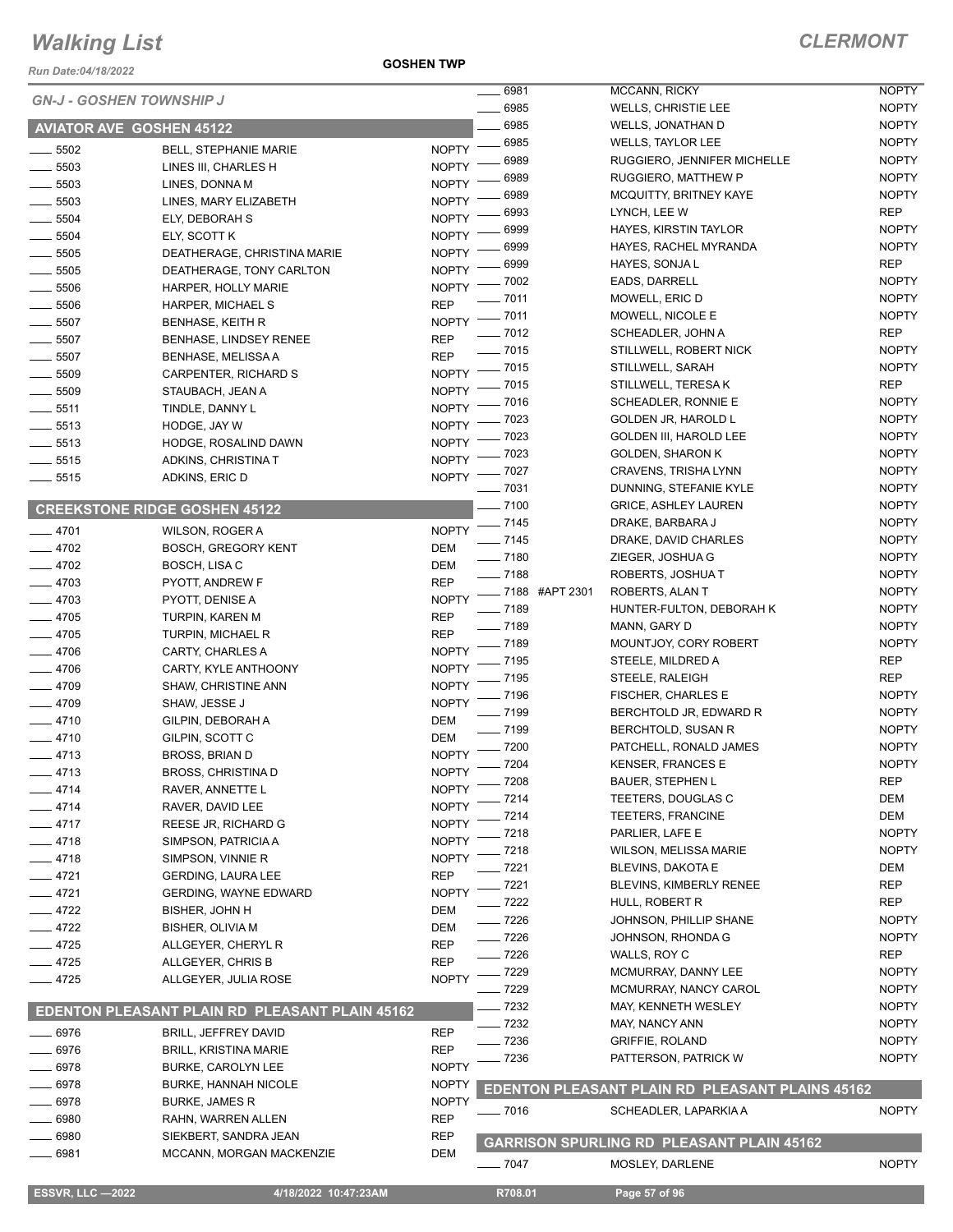#### **GOSHEN TWP**

#### *CLERMONT*

| Run Date:04/18/2022             |                                                   | <b>GOSHEN TWP</b> |                                |                                                        |                              |
|---------------------------------|---------------------------------------------------|-------------------|--------------------------------|--------------------------------------------------------|------------------------------|
| <b>GN-J - GOSHEN TOWNSHIP J</b> |                                                   |                   | $-6977$                        | CAMPBELL, DEVIN JAMES                                  | <b>NOPTY</b>                 |
|                                 |                                                   |                   | 6977                           | CAMPBELL, JACQUELINE S                                 | <b>NOPTY</b>                 |
|                                 | <b>GARRISON SPURLING RD PLEASANT PLAIN 45162</b>  |                   | 6977                           | CAMPBELL, TIMOTHY J                                    | <b>NOPTY</b>                 |
| $-7047$                         | MOSLEY, KEITH D                                   |                   | NOPTY __ 6979                  | COX, LORA M                                            | DEM                          |
|                                 |                                                   |                   | 6979                           | HADLEY, AUSTIN COLE                                    | <b>NOPTY</b>                 |
| GIBBS RD GOSHEN 45122           |                                                   |                   | 6979                           | HADLEY, KYLE DWAYNE                                    | <b>NOPTY</b>                 |
| $-2417$                         | YOUNG, BEVERLY A                                  | <b>REP</b>        | $- 6979$                       | HADLEY, MARGARET R                                     | REP                          |
| $-2417$                         | YOUNG, ROBERT K                                   |                   | NOPTY __ 6979                  | ROOK, SABRINA STAR                                     | <b>NOPTY</b>                 |
| $-2431$                         | <b>WYRICK, JENNY L</b>                            | <b>REP</b>        | $-6981$                        | GABBARD, JENNIFER N                                    | <b>NOPTY</b>                 |
| $\equiv$ 2433                   | WYRICK, CHRISTA L                                 | DEM               | $- 6981$                       | NAPIER, BRIAN S                                        | <b>NOPTY</b>                 |
| $\equiv$ 2433                   | <b>WYRICK, TRAVIS W</b>                           | <b>DEM</b>        | $- 6981$                       | NAPIER, SHERRY D                                       | <b>NOPTY</b>                 |
| $\frac{2434}{2}$                | NEIDICH, PATRICIA J                               | <b>REP</b>        | $\frac{1}{2}$ 6983             | TIMPE, DAVID                                           | <b>NOPTY</b>                 |
| $-2435$                         | CONSTABLE, GREGORY A                              |                   | NOPTY __ 6983                  | TIMPE, MORIAH ANN                                      | <b>NOPTY</b>                 |
| $\frac{2443}{2}$                | BUSH, AMY R                                       | <b>NOPTY</b>      |                                |                                                        |                              |
| $\frac{2443}{2}$                | <b>BUSH, JUSTIN BULTMAN</b>                       |                   |                                | NOPTY MC HENRY RD GOSHEN 45122                         |                              |
| 2448                            | MOWRY, CRYSTAL RENEE                              | <b>REP</b>        | $-2534$                        | <b>CLARK, SHANNON LEE</b>                              | DEM                          |
| 2448                            | MOWRY, SEAN W                                     |                   | NOPTY __ 2537                  | <b>MCKAY, CHELSEY MARIE</b>                            | <b>NOPTY</b>                 |
| $-2448$                         | MOWRY, TAVOR JORDAN                               |                   | NOPTY __ 2537                  | MCKAY, KEVAN W                                         | <b>REP</b>                   |
| 2448                            | MOWRY, TIMOTHY TRE                                |                   | NOPTY __ 2537                  | MCKAY, PAMELA S                                        | <b>REP</b>                   |
| $\frac{1}{2448}$                | NEIDICH JR, JOSEPH F                              | <b>REP</b>        | $\frac{1}{2539}$               | SHOR, DORIS J                                          | <b>NOPTY</b>                 |
| $-2459$                         | ROSS, BILL W                                      | <b>REP</b>        | $-2540$                        | STADTMILLER, LEROY T                                   | <b>NOPTY</b>                 |
| $-2459$                         | ROSS, MARGARET J                                  | <b>REP</b>        | $-2548$                        | BECKER, KIMBERLY P                                     | <b>NOPTY</b>                 |
| $-2460$                         | MOWRY, CHERYL L                                   |                   | NOPTY __ 2548                  | HOFFARD, RYAN P                                        | <b>NOPTY</b>                 |
| 2460                            | MOWRY, JUANITA M                                  |                   | NOPTY __ 2549                  | CALDWELL, ATHENA CHRISTI                               | <b>NOPTY</b>                 |
| $-2460$                         | <b>MOWRY, WILLIAM MICHAEL</b>                     |                   | NOPTY __ 2549                  | CALDWELL, DAVID A                                      | <b>NOPTY</b>                 |
| $\frac{1}{2468}$                | CHILTON, GLORIA E                                 |                   | NOPTY __ 2552                  | PHILLIPS, CLARENCE C                                   | <b>NOPTY</b>                 |
| $-2471$                         | ELLEN, DEBORAH S                                  | NOPTY ___         | 2558                           | BREWER, FLORENCE R                                     | <b>NOPTY</b>                 |
| $-2471$                         | ESTES, C DOUGLAS                                  |                   | NOPTY __ 2558                  | BREWER JR, GEORGE T                                    | <b>NOPTY</b>                 |
| $-2478$                         | FIEDLER, ERIC CLAYTON                             |                   | NOPTY 2558                     | CROWE, JERAD D                                         | <b>NOPTY</b>                 |
| $-2480$                         | PRICE, BEVERLY BAYS                               |                   | NOPTY __ 2565                  | YEAGER, VICKI YVONNE                                   | REP                          |
| 2480                            | PRICE, JAMES ROBERT                               |                   | NOPTY __ 2578                  | COX, JEFFERSON WARNER                                  | <b>NOPTY</b>                 |
| $-2480$                         | PRICE, TIMOTHY W                                  | NOPTY ___         | 2578                           | LIPP, SONIA K                                          | <b>NOPTY</b>                 |
| $\equiv$ 2483                   | BARNETT, ANTHONY I                                | <b>NOPTY</b>      | 2584                           | METZGER, BARBARA ANNE                                  | <b>NOPTY</b>                 |
| $-2483$                         | MIRACLE, COURTNEY JEANETTE                        |                   | NOPTY __ 2590                  | FOUTS, KRISTEN LEAH                                    | <b>NOPTY</b>                 |
| $\frac{2483}{2}$                | MIRACLE, JOHN W                                   |                   | NOPTY __ 2590                  | FOUTS JR, MARK A                                       | <b>NOPTY</b>                 |
| 2483<br>$\frac{1}{2483}$        | MIRACLE, TAMMY L                                  |                   | NOPTY __ 2590<br>NOPTY __ 2593 | FOUTS III, MARK ALAN                                   | <b>NOPTY</b>                 |
| 2483                            | MIRACLE, THOMAS JOHN                              |                   | NOPTY __ 2593                  | <b>BURNS, LISA M</b>                                   | <b>NOPTY</b>                 |
| 2489                            | <b>WALKER, ASHLEY MORIAH</b><br>ADAMS, MICHAELA A | <b>NOPTY</b>      |                                | <b>BURNS, WILLIAM H</b>                                | <b>NOPTY</b>                 |
| 2489                            | HATFIELD, CARRIE ANN                              |                   | 2596<br>NOPTY __ 2596          | <b>HELTON, CAITLYN MARIE</b>                           | <b>NOPTY</b>                 |
| 2489                            | HATFIELD SR, JAMES TENNIS                         |                   | NOPTY __ 2597                  | HELTON, ZACHARY R                                      | <b>NOPTY</b>                 |
| 2489                            | HATFIELD, MADISON MAE                             |                   | NOPTY __ 2597                  | BAILEY, DEBRA D                                        | <b>NOPTY</b>                 |
| 2495                            | MULLINS NEAL, PHYLLIS J                           | DEM               | $-2597$                        | BAILEY, NATASHA DANIELLE<br><b>BAILEY, TYLER WAYNE</b> | <b>NOPTY</b><br><b>NOPTY</b> |
| 2495                            | NEAL, EARL H                                      | DEM               | 2598                           | CRAIG, KATHLEEN ANNE                                   | <b>NOPTY</b>                 |
| $\equiv$ 2500                   | KEITH, JEANINE D                                  | <b>NOPTY</b>      | $\frac{1}{2598}$               | CRAIG, ZACHARY WAYNE                                   | <b>NOPTY</b>                 |
| $=$ 2507                        | <b>MCCRAY, BETSY A</b>                            |                   | NOPTY __ 2599                  | JACOBSEN, MERLIN DALE                                  | DEM                          |
| $\frac{1}{2507}$                | MCCRAY, PHILLIP M                                 | NOPTY ___         | 2599                           | JACOBSEN, SALLY L                                      | DEM                          |
| $\frac{1}{2508}$                | GEIER, GREGORY SCOTT                              |                   | NOPTY __ 2600                  | DICKHAUS, PAUL S                                       | REP                          |
| $-2510$                         | BEETZ, ADAM                                       |                   | NOPTY __ 2600                  | DICKHAUS, SANDRA L                                     | REP                          |
| 2510                            | BEETZ, DEBBIE J                                   | REP               | ____ 2601                      | KENDALL, BRANDON MD                                    | REP                          |
| 2510                            | BEETZ, RONALD E                                   | <b>REP</b>        | $-2601$                        | KENDALL, JESSICA JO                                    | <b>REP</b>                   |
| 2517                            | ARNOLD, ANDREW P                                  | <b>NOPTY</b>      | 2607                           | MCCARTT, GARY ALAN                                     | <b>NOPTY</b>                 |
| 2517                            | ARNOLD, DARLA RENEE                               |                   | NOPTY __ 2607                  | REEVES, DONNA LYNN                                     | REP                          |
| 2517                            | ARNOLD, JAMES PHILLIP                             | <b>REP</b>        | 2607                           | REEVES, JAMES RONALD                                   | REP                          |
| 2783                            | BOSWORTH, FORREST D                               |                   | NOPTY __ 2608                  | TAYLOR, CINDY L                                        | REP                          |
| $-2787$                         | VAN DEM BRINK, MARK HERMAN                        |                   | NOPTY __ 2608                  | <b>TAYLOR, MARK STEVEN</b>                             | REP                          |
| $\_$ 2787                       | VANDEMBRINK, ANDREA                               |                   | NOPTY __ 2611                  | SINGLETON, MATTHEW ERIC                                | <b>NOPTY</b>                 |
| $-2791$                         | <b>GREENE, CHRISTIAN A</b>                        |                   | NOPTY __ 2611                  | SINGLETON, TIFFANY A                                   | <b>NOPTY</b>                 |
| $-2791$                         | <b>VERINA, LIUBOV</b>                             | <b>NOPTY</b>      | $-2613$                        | MILLER, CAROLYN L                                      | <b>NOPTY</b>                 |
| $-2797$                         | HAMLIN, MARY J                                    | <b>REP</b>        | ____ 2613                      | TAYLOR, SHANNON L                                      | <b>NOPTY</b>                 |
| $-2797$                         | <b>HAMLIN, RUSSELL A</b>                          | <b>REP</b>        | $-2623$                        | KOHLER, CHAD R                                         | <b>NOPTY</b>                 |
|                                 |                                                   |                   | 2628                           | SMITH, LINDA K                                         | <b>NOPTY</b>                 |

#### **MAPLEWOOD LN GOSHEN 45122**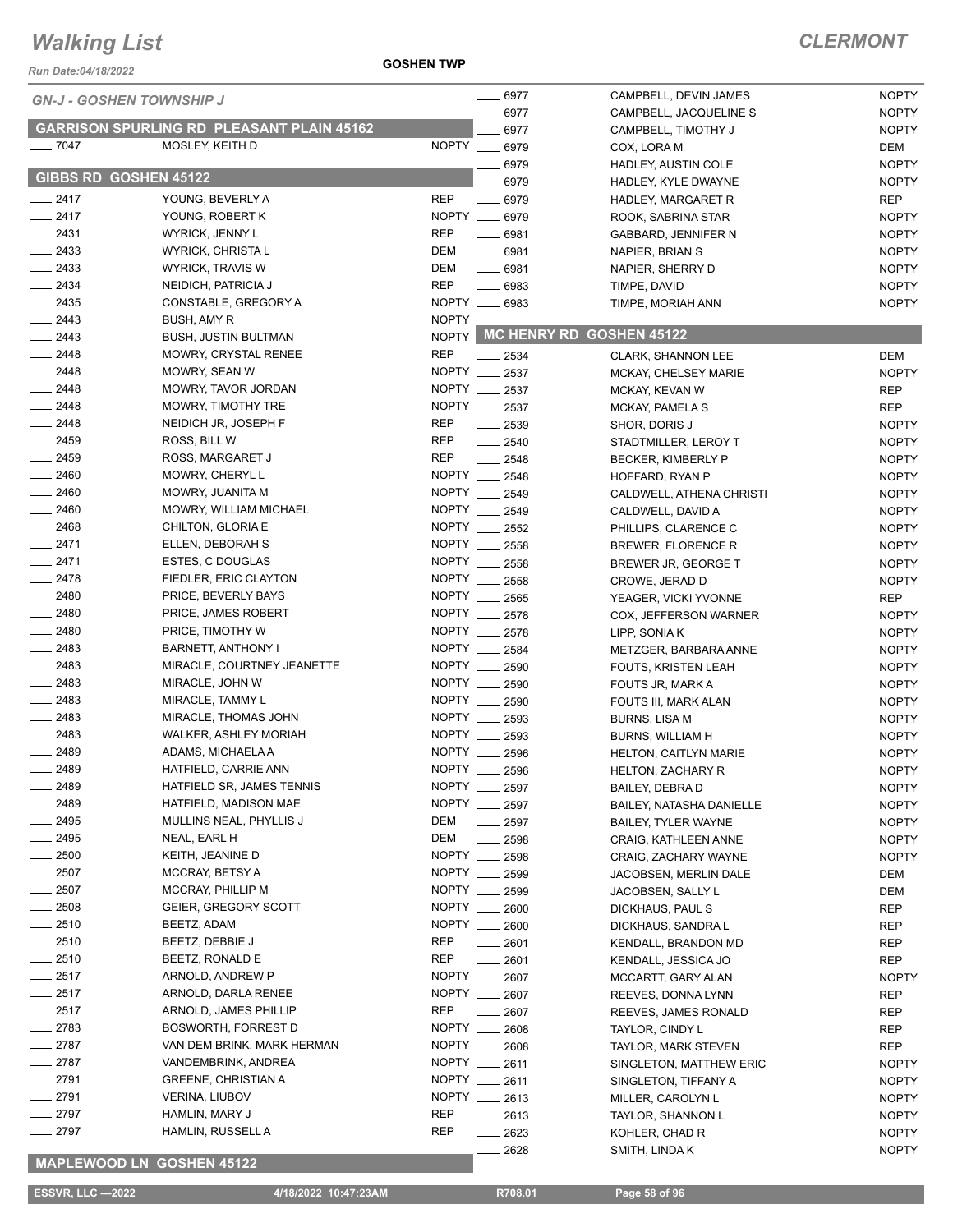*Run Date:04/18/2022*

| <b>GN-J - GOSHEN TOWNSHIP J</b> |                                                      |                              | <b>OAKWOOD LN GOSHEN 45122</b> |                                        |                              |  |
|---------------------------------|------------------------------------------------------|------------------------------|--------------------------------|----------------------------------------|------------------------------|--|
|                                 |                                                      |                              | 302                            | DEETER, DANIELLE NICOLE                | <b>REP</b>                   |  |
|                                 | MC HENRY RD GOSHEN 45122                             |                              | 302                            | POWELL, BARRY ANDREW                   | <b>NOPTY</b>                 |  |
| 2641                            | BRENNECKE, DANIELLE KIMBERLY                         | <b>NOPTY</b>                 | 303                            | JOHNSON, LINDA                         | <b>REP</b>                   |  |
| 2641<br>2645                    | <b>BRENNECKE, SETH COLSON</b><br>OCULL, BRIANNA JEAN | <b>NOPTY</b><br><b>NOPTY</b> | 304                            | LAMBERT, AMBER N                       | <b>NOPTY</b>                 |  |
| 2645                            | OCULL, PHILLIP M                                     | <b>REP</b>                   | 304                            | LAMBERT, DEREK SCOTT                   | <b>NOPTY</b>                 |  |
| 2645                            | OCULL, SUSAN M                                       | <b>REP</b>                   | 304                            | MATHEWS, JEFFREY DEAN                  | <b>NOPTY</b>                 |  |
| 2655                            | LAWHORN, VICKIE L                                    | <b>NOPTY</b>                 | 304                            | MATHEWS, JEREMY RAY                    | <b>NOPTY</b>                 |  |
| 2660                            | FORBES JR, RANDY L                                   | <b>NOPTY</b>                 | 304                            | MATHEWS, JESSICA JANE                  | <b>NOPTY</b>                 |  |
| $-2660$                         | RITT, ERIN MICHELLE                                  | <b>NOPTY</b>                 | 304                            | MERRITT, KATHERINE A                   | <b>NOPTY</b>                 |  |
| 2678                            | <b>BURRESS, GREGORY WAYNE</b>                        | <b>NOPTY</b>                 | 305                            | SCHWARTZ, DEBORAH JEAN                 | <b>NOPTY</b>                 |  |
| $-2678$                         | <b>BURRESS II. GREGORY WAYNE</b>                     | <b>NOPTY</b>                 | 306                            | BLEVINS, HAZEL MARIE                   | <b>NOPTY</b>                 |  |
| 2678                            | BURRESS, PAMELA JANE                                 | <b>NOPTY</b>                 | 306                            | BLEVINS, JERRY WAYNE                   | <b>NOPTY</b>                 |  |
| 2678                            | <b>BURRESS, RYAN A</b>                               | <b>NOPTY</b>                 | 307<br>307                     | BASCLE, JAMES J                        | <b>NOPTY</b><br><b>NOPTY</b> |  |
| 2680                            | MAPHET, AMY LYNN                                     | <b>NOPTY</b>                 | 309                            | <b>BASCLE, KELLI MARIE</b>             | <b>NOPTY</b>                 |  |
| 2680                            | MAPHET, DAVID AARON                                  | <b>NOPTY</b>                 |                                | LOVELESS, ESTHER M                     |                              |  |
| 2680                            | MAPHET, NATHANIEL DAVID                              | <b>NOPTY</b>                 |                                | PLEASANT RUN LN PLEASANT PLAIN 45162   |                              |  |
| 2682                            | ADAMS, KATHY L                                       | <b>NOPTY</b>                 | 6856                           | GILPIN, CHARLES V                      | <b>REP</b>                   |  |
| 2684                            | NOLAND, BRICE                                        | <b>NOPTY</b>                 | 6856                           |                                        | <b>REP</b>                   |  |
| 2684                            | NOLAND, JULIE M                                      | <b>NOPTY</b>                 | 6886                           | GILPIN, SHEINA R<br>FARMER, JENNIFER M | <b>NOPTY</b>                 |  |
| 2688                            | FREUKES, KEITH A                                     | <b>REP</b>                   | 6886                           | FARMER, KRISTOPHER A                   | <b>NOPTY</b>                 |  |
| 2688                            | <b>FREUKES, LINDA</b>                                | <b>REP</b>                   | 6890                           | KOCH, LESLIE W                         | <b>REP</b>                   |  |
| 2692                            | HALE, MARGIE                                         | <b>DEM</b>                   | 6890                           | KOCH, VOLRA M                          | <b>DEM</b>                   |  |
|                                 |                                                      |                              |                                |                                        |                              |  |
|                                 | MC HENRY RD PLEASANT PLAIN 45162                     |                              |                                | <b>ROBERTS LN PLEASANT PLAIN 45162</b> |                              |  |
| $\frac{1}{2}$ 5000              | JOHNSON, BETTY L                                     | <b>REP</b>                   | $- 7215$                       | SCHWAN, CAROLE ARLENE                  | <b>NOPTY</b>                 |  |
|                                 |                                                      |                              | $-7217$                        | FREESE, MARIA A                        | <b>REP</b>                   |  |
|                                 | <b>NEIDICH LN GOSHEN 45122</b>                       |                              | 7218                           | HIGGINBOTHAM, DOROTHY M                | <b>REP</b>                   |  |
| $- 3760$                        | WESTENDORF, DENNIS WAYNE                             | <b>NOPTY</b>                 | 7218                           | HIGGINBOTHAM, MARTY A                  | <b>REP</b>                   |  |
| 3761                            | HAYSLIP, MADIGAN CLEO                                | <b>NOPTY</b>                 | 7220                           | HILL, DOROTHY ANNE                     | <b>NOPTY</b>                 |  |
| 3761                            | HAYSLIP, PAUL B                                      | <b>REP</b>                   | $-7220$                        | HILL, ROBERT WILLIAM                   | <b>NOPTY</b>                 |  |
| 3761                            | <b>HAYSLIP, VERA</b>                                 | <b>REP</b>                   |                                |                                        |                              |  |
| 3768                            | CLIFTON, ANGELA F                                    | <b>NOPTY</b>                 |                                | SHILOH RD GOSHEN 45122                 |                              |  |
| 3768                            | CLIFTON, TYLER MANUEL                                | <b>NOPTY</b>                 | 6634                           | BOWLING, MEGAN N                       | <b>NOPTY</b>                 |  |
| $-3769$                         | HOOVER, AMY LYNN                                     | <b>NOPTY</b>                 | 6634                           | MOELL, ERIC LEE                        | <b>NOPTY</b>                 |  |
| 3769                            | HOOVER, RYAN P                                       | <b>NOPTY</b>                 | 6642                           | LOCKHART, DAVID HOYT MARTIN            | <b>REP</b>                   |  |
| 3776                            | <b>ESTEP, MELISSA LEE</b>                            | <b>NOPTY</b>                 | 6642                           | LOCKWOOD, CARRIE JANE                  | <b>REP</b>                   |  |
| 3776                            | ESTEP, TROY A                                        | <b>NOPTY</b>                 | 6646                           | DAVIS, CORDELIA A                      | <b>NOPTY</b>                 |  |
| $-3777$                         | <b>BRADBURY, HEATHER LEIGH</b>                       | <b>REP</b>                   | 6646                           | HINDS, CLINTON J                       | <b>NOPTY</b>                 |  |
| 3777                            | <b>BRANCH, WILLIAM M</b>                             | <b>REP</b>                   | 6658                           | BENNETT, AYDEN THOMAS                  | <b>NOPTY</b>                 |  |
| 3784                            | MOON, ROBBIL                                         | <b>REP</b>                   | 6658                           | HOWARD, RHONDA K                       | <b>NOPTY</b>                 |  |
| 3784                            | WEISBRODT, ROBERT D                                  | <b>REP</b>                   | 6658                           | HOWARD, ROBERT A                       | <b>NOPTY</b>                 |  |
| 3793                            | <b>HORR, DENNIS R</b>                                | <b>NOPTY</b>                 | 6662                           | OWENS, KEVIN D                         | <b>NOPTY</b>                 |  |
| _ 3793                          | HORR, VICKIE ELAINE                                  | <b>NOPTY</b>                 | 6666                           | <b>BRANOCK, LYNNE M</b>                | REP                          |  |
|                                 |                                                      |                              | 6666                           | BRANOCK, RUSSELL A                     | REP                          |  |
|                                 | <b>NEWTONSVILLE RD PLEASANT PLAIN 45162</b>          |                              | 6666                           | TARRH, KATHLEEN A                      | DEM                          |  |
| $= 6835$                        | HOWARD, GREGORY D                                    | <b>REP</b>                   | 6670                           | SHIELDS, MICHAEL L                     | <b>REP</b>                   |  |
| $-6835$                         | HOWARD, MELISSA LEA                                  | <b>REP</b>                   | 6670                           | SHIELDS, STEVEN M                      | <b>NOPTY</b>                 |  |
| 6835 #APT 1                     | RILEY, SARA NICOLE                                   | <b>NOPTY</b>                 | 6676                           | CORRILL, CONNIE L                      | REP                          |  |
| 6850                            | ALTENAU, RANDALL J                                   | DEM                          | 6676                           | CORRILL JR, PAUL G                     | REP                          |  |
| 6854                            | KLUG, JANET R                                        | DEM                          | 6676                           | DAWSON, CAROL JEAN                     | <b>NOPTY</b>                 |  |
| 6854                            | KLUG, RUSSELL F                                      | <b>DEM</b>                   | 6680                           | <b>BREWER, BRODY</b>                   | <b>REP</b>                   |  |
|                                 |                                                      |                              | 6680                           | BREWER, SEAN C                         | REP                          |  |
|                                 | OAK CREEK LN GOSHEN 45122                            |                              | 6680                           | BREWER, SHEILA N                       | REP                          |  |
| 3850                            | DUSCHL, SARAH JEAN                                   | <b>NOPTY</b>                 | 6686                           | DAVIS, JEFFREY ROBERT                  | <b>NOPTY</b>                 |  |
| 3850                            | <b>MYERS, MICHAEL R</b>                              | <b>NOPTY</b>                 | 6686                           | DAVIS, MELINDA                         | <b>NOPTY</b>                 |  |
| 3850                            | MYERS, REGINA L                                      | <b>NOPTY</b>                 | 6690                           | HOUK, TAMERA LYNN                      | <b>NOPTY</b>                 |  |
| 3870                            | MCGLONE, CAROL L                                     | <b>REP</b>                   | 6694                           | HAMILTON, PATRICIA A                   | <b>NOPTY</b>                 |  |
| 3870                            | MCGLONE, GARY M                                      | REP                          | 6698                           | ARMSTEAD, DEBORAH KAY                  | <b>NOPTY</b>                 |  |
| 3880                            | ALLEY, KATHLEEN                                      | <b>REP</b>                   | 6698                           | HAFER, JENNIFER LYNN                   | <b>REP</b>                   |  |

**GOSHEN TWP**

6712 STEFINSKY, DONNA JEAN NOPTY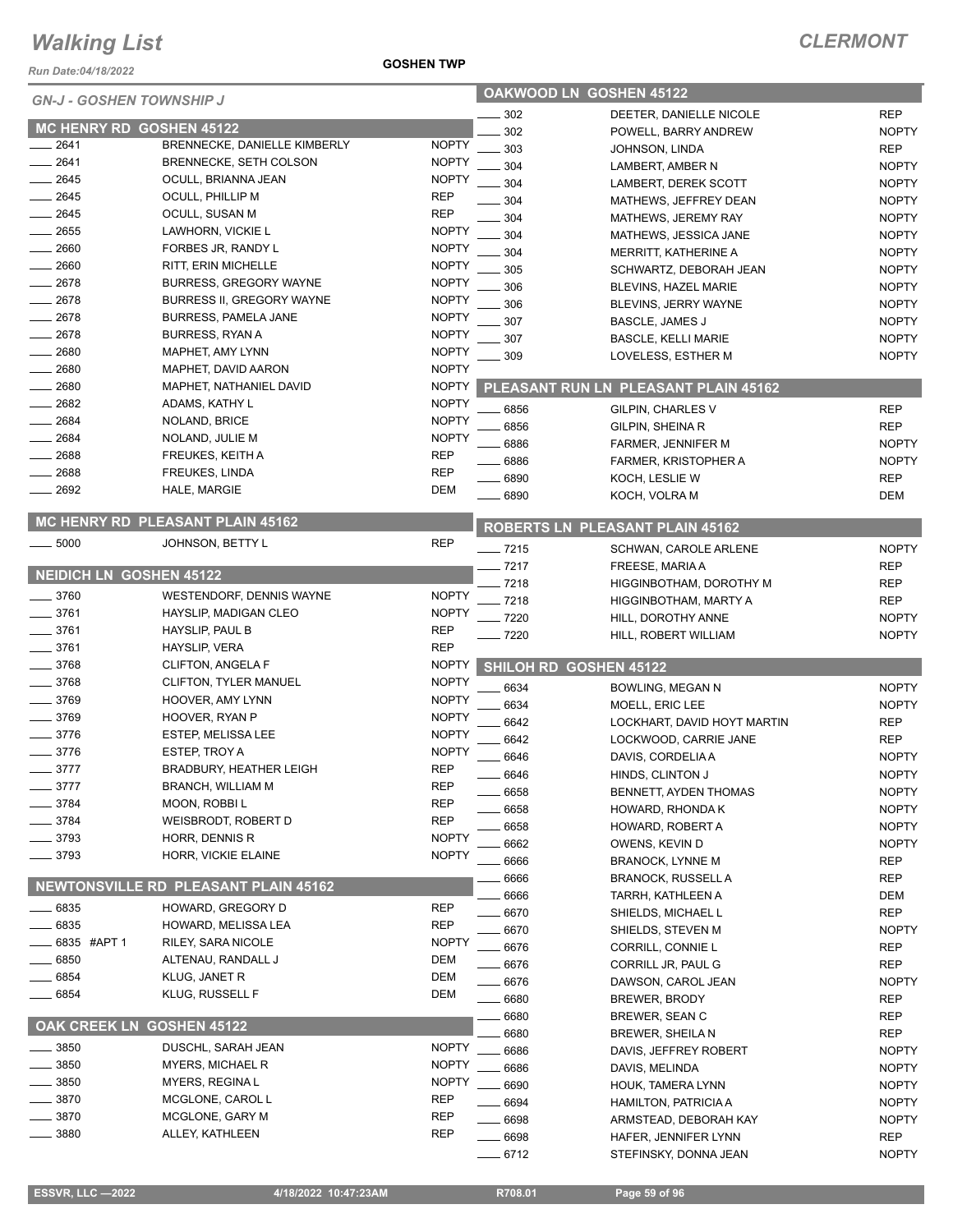*Run Date:04/18/2022*

**GOSHEN TWP**

| <i>ERMON</i><br>w |
|-------------------|
|-------------------|

| <b>ESSVR, LLC -2022</b>         | 4/18/2022 10:47:23AM             |                                | R708.01                 | Page 60 of 96                             |                              |
|---------------------------------|----------------------------------|--------------------------------|-------------------------|-------------------------------------------|------------------------------|
| $- 2285$                        | KIER, PATRICIA A                 | DEM                            | $-2635$                 | ROBINSON, LOGAN CURTIS                    | <b>NOPTY</b>                 |
| $-2285$                         | KIER, EDWARD A                   | DEM                            | $-2635$                 | HAMMONDS, JENNIFER A                      | <b>NOPTY</b>                 |
| $-2283$                         | STEELE, SAMUEL J                 | NOPTY __ 2635                  |                         | <b>HAMMONDS, BRIAN L</b>                  | <b>NOPTY</b>                 |
| $= 2283$                        | <b>KENT, KIMBERLY SUE</b>        | NOPTY __ 2565                  |                         | LEDFORD, MARY ELAIN                       | <b>NOPTY</b>                 |
| $-2283$                         | KENT, JEFFREY W                  | NOPTY __ 2537                  |                         | MCCRACKEN, VIRGINIA MARIE                 | <b>NOPTY</b>                 |
| __ 2281                         | SCHMITS, STEVEN A                | NOPTY __ 2537                  |                         | KLINE, BRITTANY LAMBROS                   | <b>NOPTY</b>                 |
| $-2281$                         | FOLEY, JERRI L                   | NOPTY __ 2537                  |                         | KLINE, ANDREW EUGENE                      | <b>NOPTY</b>                 |
| $-2271$                         | BLEVINS, WILMA SUE               | DEM                            | $\frac{1}{2}$ 2537      | ALEXANDER, MARK LOUIS                     | <b>NOPTY</b>                 |
| $\equiv$ 2267                   | WILSON, ANDRIA ROSE              |                                |                         | ALEXANDER, CARLY R                        | <b>NOPTY</b>                 |
| $\frac{1}{2267}$                | SCHEADLER, SARA LYNN             | NOPTY __ 2535<br>NOPTY __ 2537 |                         | RINEHART, VALERIE K                       | <b>NOPTY</b>                 |
| $-2251$                         | WATSON, LACY LYNN                | NOPTY __ 2535                  |                         | PONCHOT, KEVIN LEE                        | <b>REP</b>                   |
| $-2251$                         | WATSON, JAMIE L                  | NOPTY __ 2535                  |                         | GARDNER, SARAH D                          | REP                          |
|                                 | MEADORS, JEFFREY C               | NOPTY __ 2531                  |                         | BERCHTOLD, CLIFFORD LEE                   | <b>NOPTY</b>                 |
| $-2251$                         |                                  |                                |                         |                                           |                              |
| $-2251$                         | DYAS, DONNAREE                   | NOPTY __ 2525                  |                         | CALES, PAMELA J                           | <b>NOPTY</b>                 |
| $- 2229$                        | RAHM, TANNER E                   | NOPTY __ 2525                  | 2511                    | MOORE, GARY S<br>CALES, DOUGLAS A         | <b>NOPTY</b><br><b>NOPTY</b> |
| STATE ROUTE 28 GOSHEN 45122     |                                  |                                | 2511                    |                                           |                              |
|                                 |                                  |                                |                         | MCQUITTY, PAULA J                         | <b>NOPTY</b>                 |
| $-6954$                         | REESE, STACEY MICHELLE           |                                |                         | NOPTY STATE ROUTE 28 PLEASANT PLAIN 45162 |                              |
| - 6954                          | DOLL, JOHN W                     | <b>NOPTY</b>                   |                         |                                           |                              |
| 6870                            | ROWLAND, ABIGAIL KITTRELL MURRAY | $N$ OPTY $-$                   | _ 2443                  | STORM, MELISSA A                          | <b>REP</b>                   |
| $-6870$                         | <b>JANSON, BRIAN ANTHONY</b>     | <b>REP</b>                     | $-2443$                 | CONSTABLE, WILBUR L                       | <b>REP</b>                   |
| $\frac{1}{2}$ 6862              | WALLACE, LINDA L                 | REP                            | $-2439$                 | HOLDEN, TYLER MATTHEW                     | <b>NOPTY</b>                 |
| 6862                            | WALLACE, HERBERT H               | <b>REP</b>                     | $-2439$                 | HOLDEN, KAITLYN MARIE                     | <b>NOPTY</b>                 |
| $- 6858$                        | KOEPKE, SHERRIE ANN              | <b>REP</b>                     | $-2439$                 | HOLDEN, JOHN KENNETH                      | <b>NOPTY</b>                 |
| $- 6858$                        | KOEPKE, JOSEPH ISSAC             | NOPTY __                       | 2439                    | HOLDEN, ANGELA LYNN                       | <b>NOPTY</b>                 |
| $\frac{1}{2}6858$               | KOEPKE, JOSEPH H                 | <b>REP</b>                     | $-2435$                 | KING, LARRY JAMES                         | <b>NOPTY</b>                 |
| $\frac{1}{2}$ 6858              | KOEPKE, ETHAN TYLER              | NOPTY __ 2435                  |                         | KING, DONNA J                             | <b>NOPTY</b>                 |
| $- 6858$                        | KOEPKE, DYLAN WALKER             | NOPTY __ 2419                  |                         | HADDIX, LEMUEL B                          | <b>REP</b>                   |
| $- 6848$                        | DEARTH, GERRI HELENE             | NOPTY __ 2419                  |                         | HADDIX, BELINDA C                         | REP                          |
| $- 6848$                        | DEARTH II, ERNEST NICHOLAS       | NOPTY __ 2405                  |                         | <b>BEISEL, PAIGE L</b>                    | <b>NOPTY</b>                 |
| $- 6844$                        | GIBSON, PHYLLIS LOIS             | NOPTY __ 2405                  |                         | BEISEL, DAVID Q                           | <b>NOPTY</b>                 |
| $- 6840$                        | WIGGINS, PHILS                   | NOPTY __ 2393                  |                         | GIBBONS, SHIRLEY A                        | <b>REP</b>                   |
| $- 6840$                        | WIGGINS, BILLIE G                | DEM                            | $-2371$                 | <b>GRUBB, RICK</b>                        | <b>NOPTY</b>                 |
| $\frac{1}{2}$ 6836              | <b>TAYLOR, JASON ROBERT</b>      | NOPTY __ 2371                  |                         | GRUBB, DEBORAH ANN                        | <b>NOPTY</b>                 |
| $\frac{1}{2}$ 6836              | MCKANE JR, ANDREW TODD           | NOPTY __ 2367                  |                         | HOLDEN, MICHAEL J                         | <b>REP</b>                   |
| $- 6830$                        | <b>INGRAM, SHERRY K</b>          | NOPTY __ 2367                  |                         | <b>HOLDEN, BEVERLY A</b>                  | REP                          |
| $\frac{1}{2}$ 6830              | INGRAM, DAVID L                  | NOPTY __ 2337                  |                         | POLZIN, JESSICA JEAN                      | <b>NOPTY</b>                 |
| $\frac{1}{2}$ 6830              | DWYER, JENNIFER VRABEL           | NOPTY __ 2337                  |                         | CHAMBERS JR, WILLIAM YERBY                | <b>NOPTY</b>                 |
| $- 6822$                        | <b>WELLS, SHANNON L</b>          | <b>REP</b>                     | $\frac{2337}{2}$        | BECKSTEDT, DONNAL                         | <b>NOPTY</b>                 |
| $- 6822$                        | WELLS JR, ROY LEE                | REP                            | $\frac{2335}{2}$        | DENHAM JR, GENE                           | <b>NOPTY</b>                 |
| $- 6822$                        | <b>WELLS, BRECKEN GRACE</b>      | <b>REP</b>                     | $\frac{1}{2}$ 2335      | DENHAM, ALYSA R                           | <b>NOPTY</b>                 |
| $- 6822$                        | WELLS, ALEXANDER STONE           | REP                            | $\frac{2331}{2}$        | FAIN, KAYE F                              | DEM                          |
| $\frac{1}{2}$ 6800              | ZEINNER, LUKE TIMOTHY            | NOPTY __ 2331                  |                         | FAIN, JAMES M                             | <b>REP</b>                   |
| $- 6800$                        | ZEINNER, KIMBERLY R              | <b>REP</b>                     | $-2329$                 | WHITAKER, SHERRY LYNN                     | <b>NOPTY</b>                 |
| $- 6800$                        | HICE, JOSHUA DAVID               | NOPTY __ 2329                  |                         | <b>WHITAKER, L BRYAN</b>                  | <b>NOPTY</b>                 |
| $- 6754$                        | SCHOOLCRAFT, ROBERT P            | <b>REP</b>                     | $\sim$ 2327             | <b>MCMAHON, MARY REBEKAH</b>              | <b>NOPTY</b>                 |
| $- 6754$                        | SCHOOLCRAFT, PAUL E              | NOPTY __ 2325                  |                         | MCCONNAUGHEY, MARGARET ANN                | <b>NOPTY</b>                 |
| $- 6754$                        | SCHOOLCRAFT, BETTY L             | <b>REP</b>                     | $-2321$                 | NAPIER, COLSON BRIAN                      | <b>NOPTY</b>                 |
| $- 6736$                        | HORNSBY, MARY RAE                | <b>REP</b>                     | $\frac{1}{2319}$        | ZIMMERMAN, RALPH S                        | <b>NOPTY</b>                 |
| $- 6736$                        | HORNSBY, KENNY D                 | NOPTY __ 2319                  |                         | ZIMMERMAN, RALPH J                        | <b>NOPTY</b>                 |
| $- 6734$                        | ROSS, PATRICIA A                 | DEM                            | $-2319$                 | ZIMMERMAN, DONNA S                        | <b>NOPTY</b>                 |
| $- 6734$                        | ROSS, DONNA A                    | DEM                            | $\frac{2317}{2}$        | REID, LEANNE M                            | <b>NOPTY</b>                 |
| $- 6726$                        | BOONE, RHONDA L                  | <b>REP</b>                     | $-2317$                 | REID, DAVID M                             | <b>NOPTY</b>                 |
| $- 6726$                        | <b>BOONE, KELLY L</b>            | <b>REP</b>                     | $\frac{2315}{2}$        | GARRETT, WILLIAM ARNOLD                   | <b>NOPTY</b>                 |
|                                 | BLANCHARD, JANIE LYNN            |                                |                         | GARRETT, DEANO                            |                              |
| $-6716$                         |                                  | NOPTY __ 2315                  |                         |                                           | <b>NOPTY</b>                 |
| $- 6716$                        | <b>BLANCHARD, CLARENCE E</b>     | DEM                            | $-2311$                 | REDDEN, KARLA M                           | <b>NOPTY</b>                 |
| $-6716$                         | BLANCHARD, ANNA M                | DEM                            | $-2311$                 | ARMSTRONG, HANNAH E                       | <b>NOPTY</b>                 |
| $-6712$                         | STEFINSKY, RACHAEL NICOLE        | NOPTY __ 2303                  |                         | GORMAN, BRANDI DIANE                      | <b>NOPTY</b>                 |
| $- 6712$                        | STEFINSKY III, NICHOLAS STEPHEN  |                                | NOPTY _____ 2301 #APT 6 | <b>CORDELL, TRESSY A</b>                  | <b>NOPTY</b>                 |
| $- 6712$                        | STEFINSKY, NICHOLAS STEPHEN      |                                | NOPTY _____ 2301 #APT 6 | CORDELL, PHOENIX ADAIR                    | <b>NOPTY</b>                 |
| <b>SHILOH RD GOSHEN 45122</b>   |                                  |                                | 2301 #APT 5             | TUCKER, RAYMOND LEE                       | <b>NOPTY</b>                 |
| <b>GN-J - GOSHEN TOWNSHIP J</b> |                                  |                                | 2301 #APT 5             | RILEY, WILLIAM S                          | <b>NOPTY</b>                 |
|                                 |                                  |                                | 2287                    | KIER, WILLIAM DOUGLAS                     | <b>NOPTY</b>                 |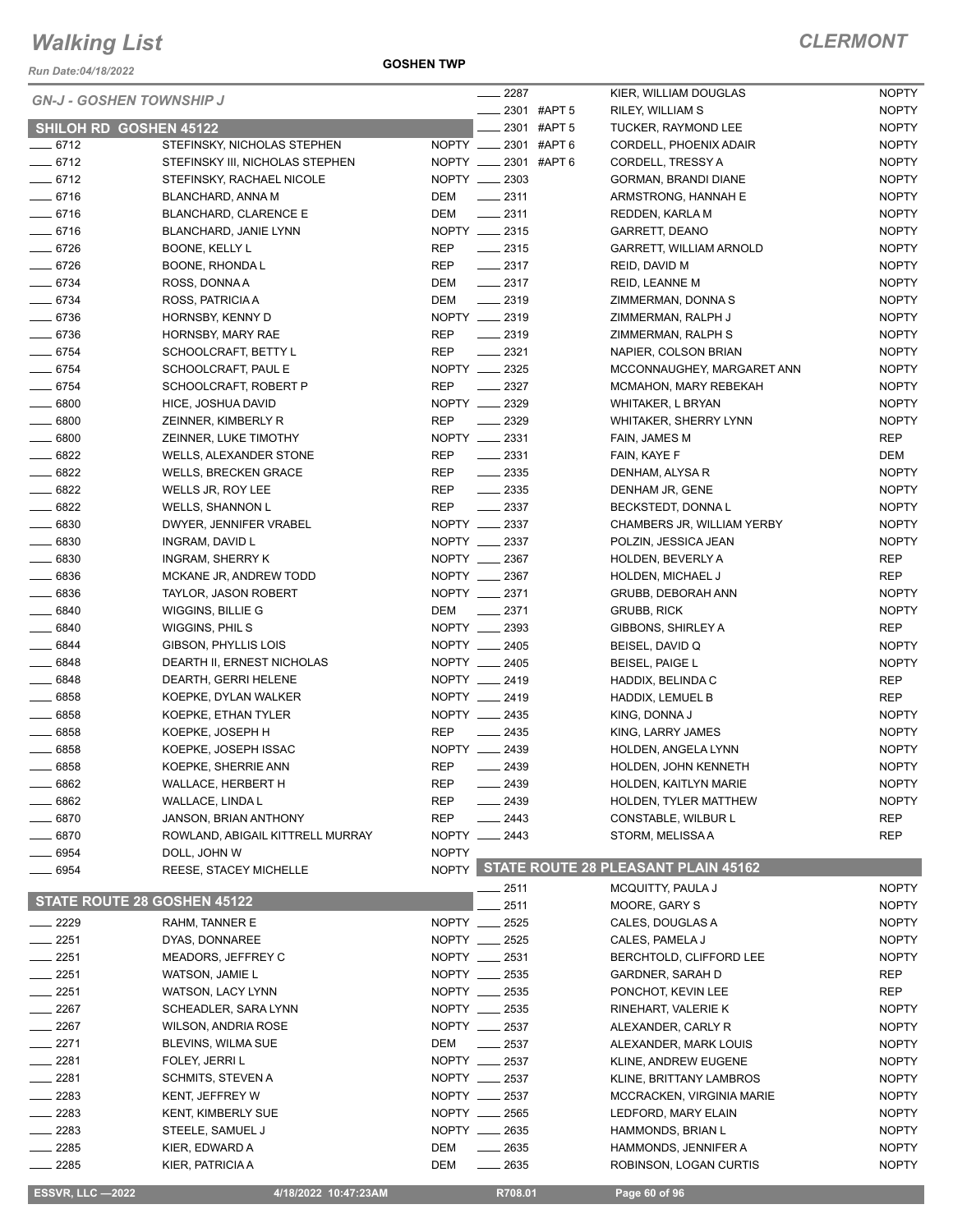#### **GOSHEN TWP**

| Run Date:04/18/2022             |                                                   | <b>GOSHEN TWP</b>         |                       |                                  |                              |
|---------------------------------|---------------------------------------------------|---------------------------|-----------------------|----------------------------------|------------------------------|
| <b>GN-J - GOSHEN TOWNSHIP J</b> |                                                   |                           | $- 7180$              | DILLION, WILLIAM L               | <b>DEM</b>                   |
|                                 |                                                   |                           | $- 7183$              | <b>MARTIN, MARK T</b>            | <b>NOPTY</b>                 |
|                                 | <b>STATE ROUTE 28 PLEASANT PLAIN 45162</b>        |                           | $-7190$               | AMYX, KATHY J                    | <b>NOPTY</b>                 |
| $- 6901$                        | WOODWARD, JEREMY LEE                              |                           | NOPTY - 7190          | DURHAM, MATTHEW WAYNE            | <b>NOPTY</b>                 |
| ___ 6923                        | SPRAGUE, KENNETH D                                |                           | NOPTY - 7192          | MARSH, BONNIE J                  | <b>NOPTY</b>                 |
| $-7125$                         | WIEDERHOLD, DAVID GEORGE                          |                           | NOPTY - 7192          | MARSH, DANIEL E                  | <b>REP</b>                   |
| $-7127$                         | LAWSON, ANGELA NICOLE                             |                           | NOPTY - 7194          | DORTON, DOUGLAS A                | <b>NOPTY</b>                 |
| $- 7127$                        | LAWSON, NICHOLAS                                  |                           | NOPTY - 7194          | DORTON, DOUGLAS ALLEN            | <b>NOPTY</b>                 |
| $- 7127$                        | MCANINCH, KARLA ANN                               |                           | NOPTY - 7194          | DORTON, PATRICIA A               | <b>REP</b>                   |
| $- 7127$                        | MCANINCH, RODNEY LAWRENCE                         |                           | NOPTY - 7196          | ASHLEY, HALEY BROOKE             | <b>NOPTY</b>                 |
| $\frac{1}{2}$ 7131              | MULLIS, DEBORAH S                                 |                           | NOPTY - 7196          | HUGHES, JOHNATHAN MICHAEL        | <b>NOPTY</b>                 |
|                                 |                                                   |                           | $- 7200$              | PAIRAN, MELISSA S                | <b>NOPTY</b>                 |
| TEDDY LN GOSHEN 45122           |                                                   |                           | $-7200$               | PAIRAN, SYDNEY JOY               | <b>NOPTY</b>                 |
| $-6909$                         | HAYNES, NED C                                     |                           | NOPTY - 7204          | CORNELIUS, ROGER L               | <b>NOPTY</b>                 |
| $-6910$                         | JOHNSON, ASHLEY NICOLE                            |                           | NOPTY - 7208          | GOUDY, COLTON ROBERT             | <b>NOPTY</b>                 |
| $- 6910$                        | JOHNSON, JOSHUA R B                               |                           | NOPTY - 7208          | GOUDY, LAUREN L                  | <b>NOPTY</b>                 |
| $- 6910$                        | JOHNSON, LORI ANN                                 | <b>NOPTY</b>              |                       | <b>WARRIOR WAY GOSHEN 45122</b>  |                              |
| $-6915$                         | TUCKER, RONNIE E                                  | <b>NOPTY</b>              |                       |                                  |                              |
| $- 6916$                        | WEIGLE, AJA A                                     |                           | NOPTY -2341           | LOVINS, KATHERINE L              | <b>NOPTY</b>                 |
| $-6919$                         | ADAMS, LIANA ROSE                                 | $NOPTY =$                 | _ 2343                | REDMON, GEORGE R                 | <b>REP</b>                   |
| $-6919$                         | ADAMS, MARC ANTONY                                |                           | NOPTY -2343           | REDMON, GREGORY RAY              | <b>NOPTY</b>                 |
| $-6920$                         | JARVIS, TERESA LYNN                               |                           | NOPTY -2343           | REDMON, PHYLLIS C                | <b>REP</b>                   |
|                                 |                                                   |                           | 2347<br>2347          | MANTZ, DUSTIN D                  | <b>NOPTY</b><br><b>NOPTY</b> |
|                                 | <b>THOMPSON RD GOSHEN 45122</b>                   |                           |                       | MANTZ, KERRI A<br>BROWN, DAVID L | <b>NOPTY</b>                 |
| $- 7003$                        | MAHER, MATTHEW S                                  | NOPTY -                   | _ 2351<br>2351 ـ      | BROWN, LINDA M                   | <b>NOPTY</b>                 |
| $- 7007$                        | LUEBRECHT, BRAD GILBERT                           | NOPTY -                   | 2355                  | SCHOEN, MIRANDA LEE              | <b>NOPTY</b>                 |
| $- 7007$                        | LUEBRECHT, DUANE D                                | NOPTY -                   | - 2355                | SCHOEN, WILLIAM D                | <b>NOPTY</b>                 |
| $- 7007$                        | LUEBRECHT, SHARON A                               | NOPTY -                   | 2359                  | HAWKS, KELLY SUE                 | <b>NOPTY</b>                 |
| $- 7009$                        | MURPHY, CHARLES WILLIAM                           | NOPTY $-$                 | 2359                  | <b>JECH, JENNIFER LYNN</b>       | <b>NOPTY</b>                 |
| $- 7009$                        | MURPHY, ERIN ROSS                                 | NOPTY -                   | 2359                  | <b>JECH, JORDAN MICHAEL</b>      | <b>NOPTY</b>                 |
| $- 7011$                        | ROBINSON, DEBORAH A                               | NOPTY -                   | 2361                  | DANIEL, CHRISTY LYNETTE          | <b>NOPTY</b>                 |
| $- 7013$                        | MARSH, KATHY L                                    | <b>REP</b>                | _ 2361                | DANIEL, RYAN WILLIAM             | <b>NOPTY</b>                 |
| $\frac{1}{2}$ 7013              | MARSH, SCOTT A                                    | <b>REP</b>                |                       |                                  |                              |
| $- 7017$                        | FAZZIO, DIANA                                     | <b>NOPTY</b>              |                       | <b>WES CURT LN GOSHEN 45122</b>  |                              |
| $- 7017$<br>$- 7019$            | FAZZIO, ROBERT ANTHONY                            | <b>NOPTY</b><br>$NOPTY -$ | __ 6844               | HOOVER, SUSAN CAROL              | <b>NOPTY</b>                 |
| $- 7021$                        | HARDESTY, JAMES DEWEY<br><b>GARTON, DAVID RAY</b> |                           | NOPTY - 6847          | IVINS, DONNA PARM                | <b>NOPTY</b>                 |
| $- 7023$                        | <b>BAKER, CLINTON H</b>                           | <b>DEM</b>                | $-6847$               | IVINS, RANDOLPH JAY              | <b>NOPTY</b>                 |
| $- 7023$                        | BAKER, DEBRA KAY                                  | <b>DEM</b>                | $\frac{1}{2}$ 6851    | <b>GARRETT, DIANE S</b>          | <b>REP</b>                   |
| $- 7085$                        | TUDOR, DAVID E                                    |                           | NOPTY -8858           | CHESNUT, JAIME ELIZABETH         | <b>NOPTY</b>                 |
| $-7119$                         | DEAN, DAMIEN M                                    | <b>REP</b>                | 6858                  | CHESNUT, RANDELL LEE             | <b>NOPTY</b>                 |
| $-7119$                         | DEAN, KATHERINE ROSE                              | <b>REP</b>                | $-6858$               | SHANABROOK, RYAN A               | <b>NOPTY</b>                 |
| $- 7140$                        | HERKERT, EVONNE JEAN                              | DEM                       | $- 6867$              | SHEETS, JULIA A                  | DEM                          |
| $- 7140$                        | SPRAY, JEFFREY L                                  | DEM                       | 6868                  | <b>BARTKO, BRUCE D</b>           | DEM                          |
| $- 7143$                        | AMBER, DARYL E                                    | NOPTY -                   | - 6868                | MOFFATT, BRENDA R                | <b>NOPTY</b>                 |
| $- 7145$                        | LAPP, BETHANY S                                   | NOPTY -                   | 6873                  | MCGRAW, MONICA                   | <b>NOPTY</b>                 |
| $- 7145$                        | LAPP, JASON M                                     | NOPTY -                   | _ 6882                | PHILLIPS, CLARENCE C             | <b>NOPTY</b>                 |
| $- 7147$                        | PICKELHEIMER, DAVID ALAN                          | <b>REP</b>                | 6889                  | RANDOLPH, LILLIAN L              | <b>REP</b>                   |
| $- 7147$                        | PICKELHEIMER, LISA C                              | <b>REP</b>                | 6889                  | WALKER, CHRISTOPHER ALLAN        | REP                          |
| $\frac{1}{2}$ 7150              | DAVIDSON, SHEILA A                                | NOPTY -                   | 6889                  | <b>WALKER, JANICE M</b>          | REP                          |
| $- 7154$                        | LAXTON, JAMES E                                   | <b>DEM</b>                | 6898                  | STAIB, ERICA J                   | REP                          |
| $- 7156$                        | JOHNSON, TIMOTHY HOWARD                           | <b>REP</b>                | 6898                  | STAIB JR, NEIL E                 | <b>REP</b>                   |
| $- 7156$                        | KING, NINA FAYE                                   | <b>REP</b>                |                       |                                  |                              |
| $\frac{1}{2}$ 7158              | HANKINS SR, JOSEPH MICHAEL                        | <b>REP</b>                | <b>WOODVILLE PIKE</b> | <b>GOSHEN 45122</b>              |                              |
| $-7158$                         | HANKINS, MELISSA SUE                              | <b>REP</b>                | $\frac{1}{2553}$      | FLINT, PAMELA J                  | <b>NOPTY</b>                 |
| $- 7160$                        | COLE, LINDA G                                     |                           | NOPTY - 2561          | <b>BUMBARGER, BERTHA J</b>       | <b>NOPTY</b>                 |
| $- 7172$                        | <b>SCHMIDT, ANDREW M</b>                          | NOPTY -                   | 2561                  | BUMBARGER, KARL F                | <b>NOPTY</b>                 |
| $- 7172$                        | SCHMIDT, BRYAN JAMES                              |                           | NOPTY -2561           | <b>BUMBARGER, MICHELLE ANNE</b>  | <b>NOPTY</b>                 |
| $- 7172$                        | SCHMIDT, DIANA LYNN                               | <b>REP</b>                | 2565                  | TAYLOR, GENEVA M                 | <b>NOPTY</b>                 |
| $- 7176$                        | GUDGEON, BARBARA A                                | <b>REP</b>                | _ 2571                | DAVIS, BOBBY R                   | <b>NOPTY</b>                 |
| $- 7180$                        | DILLION, KEVIN M                                  | NOPTY -                   | $-2571$               | DAVIS, LISA DANIELLE             | <b>NOPTY</b>                 |
| $- 7180$                        | DILLION, SANDRA M                                 | DEM                       | 2583                  | RODGERS, CODY JACOB              | <b>NOPTY</b>                 |
|                                 |                                                   |                           | 2583                  | RODGERS, SARAH LIANE RUTH        | <b>NOPTY</b>                 |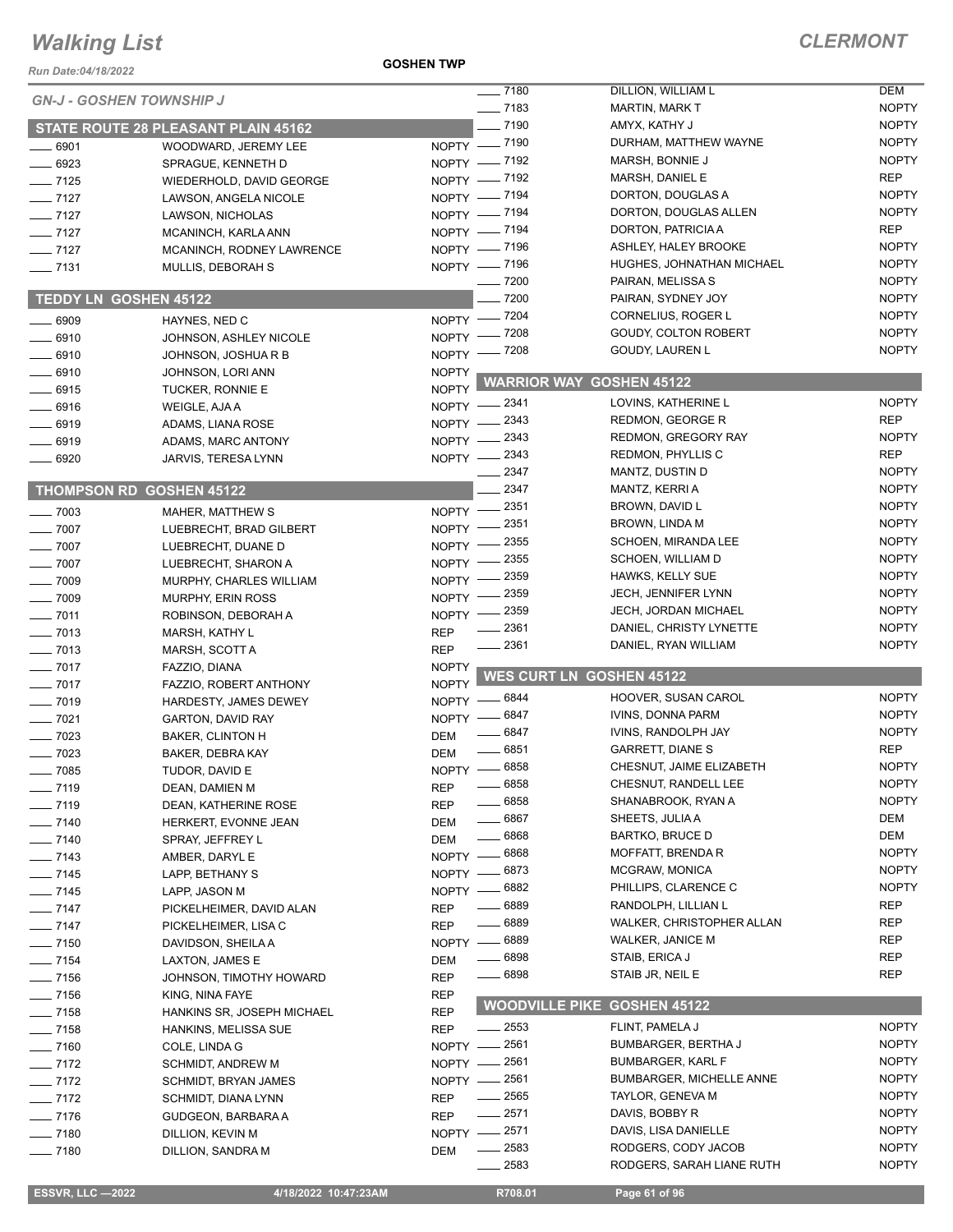*Run Date:04/18/2022*

**GOSHEN TWP**

*GN-J - GOSHEN TOWNSHIP J*

| <b>WOODVILLE PIKE GOSHEN 45122</b> |                                 |              |
|------------------------------------|---------------------------------|--------------|
| 2583                               | WILSON, LISA D                  | <b>NOPTY</b> |
| $-2583$                            | <b>WILSON, MARK E</b>           | <b>NOPTY</b> |
| $-2589$                            | EADES, DONNA SUE                | <b>NOPTY</b> |
| 2589                               | EADES, DWAYNE RICHARD           | <b>NOPTY</b> |
| 2593                               | <b>HENSON, PHYLLIS D</b>        | <b>NOPTY</b> |
| $-2595$                            | <b>BLEVINS, BRITTNEY LOUISE</b> | <b>NOPTY</b> |
| 2607                               | KNUCKLES, CONNIE M              | DEM          |
| 2607                               | KNUCKLES. STEPHEN M             | DEM          |
| 2613                               | ZINSMEISTER, STEPHANIE          | <b>NOPTY</b> |

*TOTAL :* **575**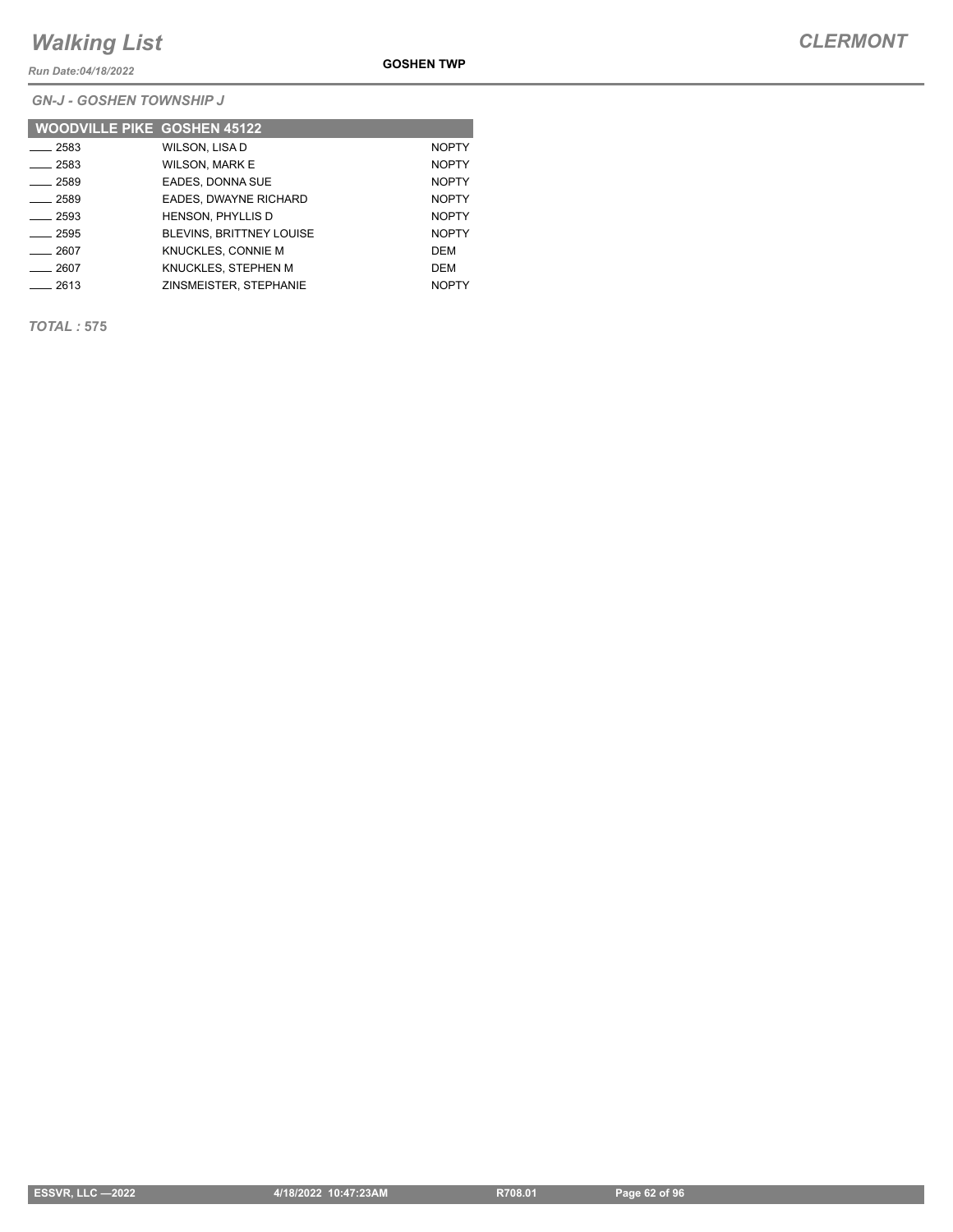*Run Date:04/18/2022*

**GOSHEN TWP**

|                                 |                                         |                    | 5048                 | COY, LINDA LANE                                        | <b>REP</b>               |
|---------------------------------|-----------------------------------------|--------------------|----------------------|--------------------------------------------------------|--------------------------|
| <b>GN-K - GOSHEN TOWNSHIP K</b> |                                         |                    | 5052                 | RITCHEY, DARLENE VIRGINIA                              | <b>NOPTY</b>             |
| <b>BARRE RD LOVELAND 45140</b>  |                                         |                    | 5052                 | RITCHEY, JOSPEH DWIGHT                                 | <b>NOPTY</b>             |
|                                 |                                         |                    | 5055                 | SHIVELEY, DAVID D                                      | DEM                      |
| 6360                            | LOWERY, HANNAH NICOLE                   | <b>NOPTY</b>       | 5055                 | SHIVELEY, JANICE W                                     | <b>NOPTY</b>             |
| 6360 #APT 1                     | BROWN, KRISTIN JOY                      | <b>NOPTY</b>       | 5056                 | CORNELIUS, PATRICIA ANN                                | <b>REP</b>               |
| 6360 #APT 2                     | ANDERSON, KENNETH WAYNE                 | <b>NOPTY</b>       | 5056                 | CORNELIUS, RALPH EDWARD                                | <b>REP</b>               |
| 6360 #APT 5                     | KOLLIE, SENGBA W                        | DEM                | 5057                 | BEMENT, SEAN M                                         | <b>NOPTY</b>             |
| 6360 #APT 6                     | LAWSON, MADISON JEAN                    | <b>NOPTY</b>       | 5059                 | JOYNER, EDITH J                                        | <b>NOPTY</b>             |
| 6360 #APT 7                     | ADDIS, MISJUNAW B                       | <b>NOPTY</b>       | 5060                 | DEEMER, KATHRYN L                                      | <b>NOPTY</b>             |
| 6360 #APT 8                     | <b>BALZHISER, BRITTANIE MORGAN</b>      | <b>NOPTY</b>       | 5060                 | MEADORS, CANDACE L                                     | DEM                      |
| 6360 #APT B                     | PREZZATO, STEFANIE NICOLE               | <b>NOPTY</b>       | 5063                 | HAMMOND, RUIE M                                        | <b>NOPTY</b>             |
| 6360 #APT 10                    | NINOS, REBEKAH GAIL                     | <b>NOPTY</b>       | 5064                 | GEIER, LINDA L                                         | <b>NOPTY</b>             |
| 6360 #APT 3A                    | <b>FINDLEY, CHRISTINE</b>               | <b>NOPTY</b>       | 5067                 | MANNING, THERESA A                                     | <b>NOPTY</b>             |
| 6360 #APT A1                    | THOMPSON, KENNA CHRIS                   | <b>NOPTY</b>       | 5068                 | SHIRLEY, BILLY RAY                                     | <b>NOPTY</b>             |
| 6360 #APT A1                    | THOMPSON, PAMELA JEAN                   | <b>NOPTY</b>       | 5068                 | SHIRLEY, JANICE REGINA                                 | <b>NOPTY</b>             |
| 6360 #APT B11                   | PERRY, MARTELL JUWAN                    | <b>NOPTY</b>       | 5072                 | SNEED, BRENDA S                                        | <b>REP</b>               |
| 6367                            | BAUGHN, EVE I                           | <b>NOPTY</b>       | 5075                 | MATHEWS, MICHAEL DAVID                                 | <b>NOPTY</b>             |
| 6370 #APT 3                     | MARTIN, ADAM G                          | <b>NOPTY</b>       | 5075                 | MATHEWS, NORMA JEAN                                    | <b>NOPTY</b>             |
| 6370 #APT 4                     | RATNASINGAM, RAMANAN                    | DEM                | 5076                 | KONKUS, PATRICIA A                                     | <b>REP</b>               |
| 6370 #APT 5                     | BIBERSTEIN, SCOTT ALLEN                 | <b>NOPTY</b>       | 5079                 | BEDNAR, KYLE ELIZABETH                                 | <b>NOPTY</b>             |
| 6370 #APT 6                     | OWENS, DAVID J                          | <b>NOPTY</b>       | 5080                 | POUX, KAREN LYNN                                       | <b>NOPTY</b>             |
| 6370 #APT 8                     | FERGUSON, SUSAN M                       | <b>NOPTY</b>       | 5083                 | LENHARDT, CAROLYNA                                     | <b>REP</b>               |
| 6370 #APT 11                    | ROSHINSKY, NICHOLAS GABRIEL             | <b>NOPTY</b>       | 5084                 | MOORE, CAROL JEAN                                      | <b>REP</b>               |
| 6370 #APT 12                    | <b>GROTE, WAYNE A</b>                   | <b>NOPTY</b>       | 5087                 | MOREHOUSE, DIANA                                       | <b>NOPTY</b>             |
| 6370 #APT 12                    | ROSS, SHAYLA MICHELE                    | <b>NOPTY</b>       | 5088                 | SHARP, DAVID L                                         | <b>DEM</b>               |
| $- 6371$                        | ERTEL, JILL                             | <b>NOPTY</b>       | 5088                 | SHARP, RONALD L                                        | <b>DEM</b>               |
| $- 6373$                        | MILLS, MATTHEW S                        | <b>NOPTY</b>       | 5088                 | SHARP, SUSAN T                                         | DEM                      |
| $-6373$                         | MILLS, MITCHELL JOSEPH                  | <b>NOPTY</b>       | 5092                 | ESERIN, NELDA LYNN                                     | DEM                      |
| $- 6373$                        | ROBBINS, GEORGE ALFRED                  | <b>NOPTY</b>       |                      |                                                        | DEM                      |
| $-6375$                         | HODGSON, JENNIFER L                     | <b>NOPTY</b>       | 5092<br>5100         | <b>ESERIN, PETER KARL NICHOLAS</b><br>FLYNN, KATHY KAY | <b>NOPTY</b>             |
| $- 6375$                        | HODGSON, TODD E                         | <b>NOPTY</b>       | 5104                 |                                                        | <b>NOPTY</b>             |
|                                 |                                         |                    |                      |                                                        |                          |
| 6376                            | <b>JUSTICE, STEPHEN</b>                 | <b>REP</b>         |                      | <b>BRAKVILL, JENNIFER BETH</b>                         |                          |
| $- 6376$                        | <b>JUSTICE, VICTORIA A</b>              | <b>REP</b>         | 5104                 | <b>BRAKVILL, ROBERT A</b>                              | <b>NOPTY</b>             |
| $- 6384$                        | MARSHALL, IAN G                         | <b>NOPTY</b>       |                      |                                                        |                          |
| 6392                            | HARDY, MARIE ELIZABETH                  | <b>REP</b>         |                      | <b>CLARK DR LOVELAND 45140</b>                         |                          |
| $- 6392$                        | <b>HARDY, ROBERT J</b>                  | <b>REP</b>         | $- 1682$             | ROGIERS, CHRISTIAN R                                   | <b>NOPTY</b>             |
| 6394                            | MCCABE, BROOKE NICOLE                   |                    | NOPTY - 1682         | ROGIERS, CHRISTIENNE GERMAINE                          | <b>NOPTY</b>             |
| $- 6394$                        | MCCABE, MATTHEW J                       | <b>NOPTY</b>       | $-1684$              | MEACHAM, RALPH G                                       | <b>NOPTY</b>             |
| 6402                            | <b>CUREE, BETHANY A</b>                 | <b>NOPTY</b>       | 1686                 | BARKER, BETH A                                         | <b>NOPTY</b>             |
| 6402                            | <b>CUREE, THOMAS JOSEPH</b>             |                    | NOPTY - 1686         | <b>BARKER, DARRELL J</b>                               | <b>REP</b>               |
| 6406                            | BRUMLEY, NANCY L                        |                    | NOPTY - 1686         | BARKER, GLORIA ANN                                     | <b>REP</b>               |
| 6406                            | MC CAIN, JENNA L                        |                    | NOPTY - 1688         | CAMPBELL, CORWYN L                                     | <b>NOPTY</b>             |
| $-6406$                         | MCCAIN, PAMELA L                        | $NOPTY =$          | _ 1688               | CAMPBELL, KIMBERLY SUE                                 | <b>NOPTY</b>             |
| $-6408$                         | NEAL, GREGORY THOMAS                    | $NOPTY =$          | $-1688$              | LANGENBACH, MICHAEL P                                  | <b>NOPTY</b>             |
| $-6408$                         | NEAL, SUSAN M                           |                    | NOPTY - 1690         | MULLA, ADAM STEVEN                                     | <b>NOPTY</b>             |
|                                 |                                         |                    | $- 1690$             | STOCKMEIER, BIANCA ELIZABETH                           | DEM                      |
|                                 | <b>CEDAR LAKE LN LOVELAND 45140</b>     |                    | $-1690$              | STOCKMEIER, RICHARD D                                  | DEM                      |
| ____ 6467                       | BLANKEMEYER, ANDREA D                   |                    | NOPTY - 1692         | <b>BAKHAUS, JAMIE J</b>                                | <b>NOPTY</b>             |
| __ 6471                         | GIBSON, DAKOTA DOUGLAS                  | NOPTY -            | _ 1692               | HATFIELD, JESSE L                                      | <b>NOPTY</b>             |
| $-6473$                         | MILES, AMY A                            | <b>REP</b>         | _ 1694               | <b>BROTHERTON, CELINE RENEE</b>                        | DEM                      |
| _ 6476                          | <b>GRIMM, JEFFERY B</b>                 | <b>NOPTY</b>       | _ 1695               | <b>BENNETT, ERIC DANIEL</b>                            | <b>NOPTY</b>             |
| $-6476$                         | <b>GRIMM, SUSAN JEAN</b>                | <b>NOPTY</b>       | - 1695               | BENNETT, KORINA ELIZABETH                              | <b>NOPTY</b>             |
| ____ 6477                       | ELLERHORST, TINA L                      | NOPTY -            | _ 1696               | SHANK JR, NICHOLAS E                                   | <b>NOPTY</b>             |
| 6481                            | GIBSON, JOSHUA D                        |                    | NOPTY - 1701         | CLEMENT, WILLIAM S                                     | <b>NOPTY</b>             |
| 6481                            | JONES, DANIEL ERIC                      |                    | NOPTY - 1701         | <b>GRUMMICH, FRANK V</b>                               | <b>NOPTY</b>             |
| 6481                            | JONES GIBSON, DANA JOANNE               | $NOPTY =$          | $-1701$              | RIDENER, AMBER MARIE                                   | <b>NOPTY</b>             |
| $-6486$                         | SCHULTZ II, DANIEL S                    | NOPTY <sup>-</sup> | _ 1723               | <b>HOOVER, ALICIA MARIE</b>                            | <b>NOPTY</b>             |
| $-6486$                         | SCHULTZ, MOLLY KATHLEEN                 | NOPTY <sup>-</sup> | _ 1723               | <b>HOOVER, ASHLEY NICOLE</b>                           | <b>NOPTY</b>             |
| _ 6486                          | SCHULTZ, STEVEN ALEXANDER               |                    | NOPTY - 1723         | HOOVER, SEAN C                                         | <b>NOPTY</b>             |
|                                 |                                         |                    | $- 1724$             | VON BARGEN, NICOLE LEE                                 | <b>NOPTY</b>             |
|                                 | <b>CHARLES SNIDER RD LOVELAND 45140</b> |                    | $- 1727$             | CASKEY, MATTHEW K                                      | <b>NOPTY</b>             |
| $- 5048$                        | COY, JAMES EDWARD                       | <b>REP</b>         | $- 1740$<br>$- 1756$ | COX JR, HARRY M<br>TEDRICK, DONNA K                    | <b>REP</b><br><b>REP</b> |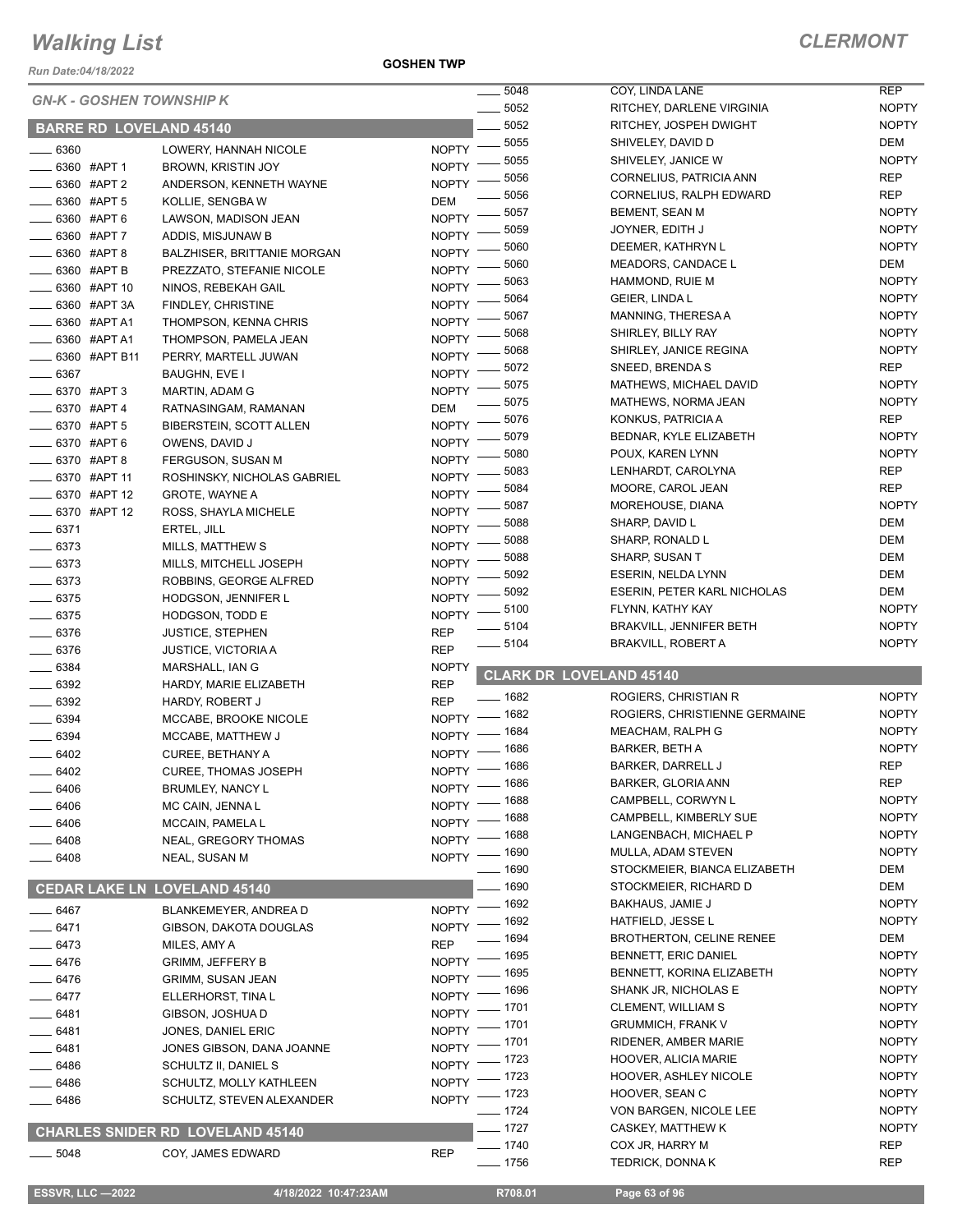*Run Date:04/18/2022*

**GOSHEN TWP**

| <b>ESSVR, LLC-2022</b>          | 4/18/2022 10:47:23AM                 |                                |                    | R708.01                           | Page 64 of 96                                 |                              |
|---------------------------------|--------------------------------------|--------------------------------|--------------------|-----------------------------------|-----------------------------------------------|------------------------------|
| $- 1505$                        | JONES, ELLEN F                       | <b>REP</b>                     |                    |                                   |                                               |                              |
| $- 1503$                        | BIBERSTEIN, CARISSA JOY              | <b>NOPTY</b>                   |                    | <b>NORMA LN LOVELAND 45140</b>    |                                               |                              |
| $\equiv$ 1501                   | <b>BURRIS, PATRICIA ANN</b>          | <b>NOPTY</b>                   |                    |                                   |                                               |                              |
| ___ 1499                        | KELLEY, MICHAEL MATTHEW              | <b>NOPTY</b>                   |                    | _ 1800 #STE C                     | MCLEAN, JOHN R                                | <b>NOPTY</b>                 |
| $- 1499$                        | KELLEY, JESSICA MARIE                | <b>NOPTY</b>                   |                    | MAIN ST GOSHEN 45122              |                                               |                              |
| $- 1395$                        | STARR, LYDIA JOY                     | <b>NOPTY</b>                   |                    |                                   |                                               |                              |
| __ 1395                         | STARR, GABRIEL RYAN                  | <b>NOPTY</b>                   |                    | $-1266$                           | <b>BUTLER, JULIE A</b>                        | <b>REP</b>                   |
| $- 1391$                        | COTTRELL, VICTORIA E                 | <b>NOPTY</b>                   |                    | $-1266$                           | BUTLER, JOHN R                                | <b>REP</b>                   |
| __ 1387                         | DURHAM, JEFFREY E                    | <b>REP</b>                     |                    | $-1262$                           | ZIMMERMAN, HEATHER G                          | <b>REP</b>                   |
| ____ 1387                       | DURHAM, ELAINE M                     | <b>REP</b>                     |                    | $-1262$                           | ZIMMERMAN, CHRISTOPHER MAX                    | REP                          |
| $\frac{1}{2}$ 1383              | GOBLE, RANDY S                       | <b>REP</b>                     |                    |                                   | HICKORY HILL DR LOVELAND 45140                |                              |
| $- 1383$                        | GOBLE, LINDA C                       | <b>REP</b>                     |                    |                                   |                                               |                              |
| $- 1379$                        | TREGONING, BRIAN T                   | <b>NOPTY</b>                   |                    | $- 1626$                          | <b>WORTHINGTON, MEGAN N</b>                   | <b>NOPTY</b>                 |
| $\frac{1}{2}$ 1375              | NELSON, LORI L                       | <b>REP</b>                     |                    | $- 1424$                          | RITTER, SHIRLEY L                             | <b>REP</b>                   |
| $- 1375$                        | NELSON, JAMES L                      | <b>REP</b>                     |                    | <b>GOSHEN PIKE LOVELAND 45140</b> |                                               |                              |
| ____ 1371                       | PLOOF, NICOLE ASHLEY                 | <b>NOPTY</b>                   |                    |                                   |                                               |                              |
| $\frac{1}{2}$ 1371              | KING, STEVEN EARL                    | NOPTY __ 6790                  |                    |                                   | SEABOLT, VICTORIA A                           | <b>REP</b>                   |
| $- 1371$                        | ESTES, BARBARA A                     | NOPTY __ 6790                  |                    |                                   | SEABOLT, RODNEY M                             | <b>REP</b>                   |
| ___ 1367                        | <b>TUERCK, MAUREEN SUE</b>           | <b>REP</b>                     |                    | $- 6790$                          | SEABOLT, CLINTON M                            | <b>REP</b>                   |
| $- 1361$                        | RAMSEY, TARA N                       | NOPTY __ 6790                  |                    |                                   | SEABOLT, BRITTANY LYNN                        | <b>REP</b>                   |
| $-1361$                         | RAMSEY, CLIFFORD A                   | NOPTY __ 6651                  |                    |                                   | TURNER, MARILYN J                             | <b>REP</b>                   |
| 1361                            | LANDERS, NICHOLAS J                  | <b>NOPTY</b>                   |                    | <b>GAYNOR RD GOSHEN 45122</b>     |                                               |                              |
| $-1361$                         | LANDERS, ASHLEY N                    | <b>NOPTY</b>                   |                    |                                   |                                               |                              |
| $\frac{1}{2}$ 1359              | TUTTLE, LINDA F                      | NOPTY __ 1597                  |                    |                                   | CRABLE, LISA L                                | <b>NOPTY</b>                 |
| $\frac{1}{2}$ 1359              | TUTTLE, CHAD A                       | NOPTY __ 1597                  |                    |                                   | CRABLE, DAVID M                               | <b>NOPTY</b>                 |
| FAY RD LOVELAND 45140           |                                      |                                |                    | 1593                              | PROFITT, DEBORAH ANNE                         | <b>NOPTY</b>                 |
|                                 |                                      |                                |                    | $\frac{1}{2}$ 1585                | LUCAS, GEORGE ALLEN                           | <b>NOPTY</b>                 |
| $- 1641$                        | DENNIS, STEPHANIE R                  | NOPTY __ 1585                  |                    |                                   | LUCAS, CATHY ANN                              | <b>NOPTY</b>                 |
| $- 1641$                        | DENNIS, RYAN SCOTT                   | NOPTY __ 1579                  |                    |                                   | LUCAS, CHAD A                                 | <b>NOPTY</b>                 |
| $- 1637$                        | WALKER, MICHAEL G                    | NOPTY __ 1571                  |                    |                                   | MEISNER, GEOFFREY CULL                        | <b>NOPTY</b>                 |
| $- 1637$                        | SORA, ELIZABETH M                    | NOPTY __ 1571                  |                    |                                   | LEIS, DEBORAH L                               | <b>NOPTY</b>                 |
| $- 1633$                        | SCHUMAN, LAURA A                     | <b>REP</b>                     |                    | $\frac{1}{2}$ 1567                | MACO, THOMAS JAMES                            | <b>NOPTY</b>                 |
| $\equiv$ 1633                   | PRINGLE, CARL EUGENE                 | REP                            |                    | $- 1567$                          | MACO, KIMBERLY R                              | <b>NOPTY</b>                 |
| $- 1625$                        | RAUH, RAE ANN                        | <b>REP</b>                     |                    | $\frac{1}{2}$ 1567                | MACO, GABRIELLE MARIE                         | <b>NOPTY</b>                 |
| $- 1625$                        | RAUH, JERRY R                        | NOPTY __ 1565                  |                    |                                   | GROOMS, SHANNON ADAM                          | <b>NOPTY</b>                 |
| $- 1609$                        | LANIGAN, STEVEN JOSEPH               | NOPTY __ 1565                  |                    |                                   | GROOMS, CARONIA LYNN                          | <b>NOPTY</b>                 |
| $- 1609$                        | LANIGAN, JOY LYN                     | NOPTY __ 1555                  |                    |                                   | ULLMAN, ANN PATRICIA<br>ULLMAN, MICHAEL JAMES | DEM                          |
| $- 1601$                        | MOORE, DEBORAH G                     | DEM ______ 1555                |                    |                                   | DORGER, ROBERTA K                             | <b>NOPTY</b>                 |
| FAY RD GOSHEN 45122             |                                      |                                |                    | $- 1545$                          | DORGER, MARK W                                | <b>NOPTY</b>                 |
|                                 |                                      |                                | $- 1545$           |                                   | CROMER, RHONDA G                              | <b>NOPTY</b><br><b>NOPTY</b> |
| $- 3713$                        | BAKER, DANNY KEITH                   | <b>REP</b>                     |                    | $- 1531$<br>$\frac{1}{2}$ 1533    | <b>BURING, TERESA R</b>                       | <b>NOPTY</b>                 |
| $-3713$                         | <b>BAKER, CATHERINE A</b>            | REP                            |                    |                                   | <b>BURING, HOLLIS ELSWORTH</b>                | <b>NOPTY</b>                 |
| $- 3709$                        | RIOS, LINO M<br>RIOS, SANDY KAY      | NOPTY __ 1531                  |                    |                                   | DICKENSON, TRISHA NOEL                        | <b>NOPTY</b>                 |
| $-3709$                         | FRYDRYCHOWSKI, RONALD PAUL           | NOPTY __ 1527<br>NOPTY __ 1529 |                    |                                   | MINIARD, MAJOR S                              | <b>NOPTY</b>                 |
| $- 3705$<br>$-3709$             | POWELL SR, ROGER LEE                 | <b>REP</b>                     |                    | $- 1527$                          | MINIARD, DEBRA J                              | <b>NOPTY</b>                 |
| $- 3705$                        | POWELL, CHERYL ANN                   | <b>REP</b>                     |                    | $- 1525$                          | STRONG, PATRICIA A                            | <b>REP</b>                   |
| $- 3705$                        | MCCALLA, DENISE K                    | NOPTY __ 1525                  |                    |                                   | <b>STRONG, MARK PHILIP</b>                    | <b>REP</b>                   |
| $- 3699$                        | LIND, JOEL SAMUEL                    | NOPTY __ 1523                  |                    |                                   | LEIDENHEIMER, RICHARD M                       | <b>REP</b>                   |
| $\frac{1}{2}$ 3699              | HINNERS, JAIME S                     | NOPTY __ 1523                  |                    |                                   | LEIDENHEIMER, DEBORAH E                       | <b>REP</b>                   |
|                                 |                                      |                                |                    | $-1523$                           | COX, SHELBY J                                 | <b>NOPTY</b>                 |
|                                 | <b>CLYDESDALE CIR LOVELAND 45140</b> |                                |                    | $- 1523$                          | COX, MICHELLE L                               | <b>NOPTY</b>                 |
| $- 1763$                        | WINTERBERGER, HELEN JO               | <b>REP</b>                     |                    | $- 1521$                          | MELSON, TONYA R                               | DEM                          |
| $- 1762$                        | STONE, MICHAEL P                     | NOPTY __ 1521                  |                    |                                   | <b>MELSON, MICHAEL W</b>                      | <b>NOPTY</b>                 |
| $- 1762$                        | MCMILLAN, MICHELLE A                 | <b>NOPTY</b>                   |                    | $- 1519$                          | PARKER, MICHAEL L                             | <b>NOPTY</b>                 |
| $- 1762$                        | KOPPES, LLOYD WENDELL                | <b>REP</b>                     |                    | $-1519$                           | PARKER, MARK L                                | <b>NOPTY</b>                 |
| $- 1761$                        | <b>BISHOP, ROBERT W</b>              | <b>REP</b>                     |                    | $- 1519$                          | MILLER, ROBERT H                              | <b>NOPTY</b>                 |
| $- 1761$                        | <b>BISHOP, PEGGY A</b>               | <b>REP</b>                     |                    | $- 1517$                          | WEHRMAN, GARY EDWIN                           | <b>NOPTY</b>                 |
| $- 1757$                        | WHISMAN JR, LAWRENCE CLIFFORD        | <b>NOPTY</b>                   | $\frac{1}{2}$ 1517 |                                   | WEBER, DAWN C                                 | <b>NOPTY</b>                 |
| $- 1756$                        | <b>TEDRICK, WILLIAM T</b>            | <b>REP</b>                     |                    | $- 1515$                          | MILES, CATHIE LEE                             | <b>NOPTY</b>                 |
| <b>CLARK DR LOVELAND 45140</b>  |                                      |                                |                    | $-1515$                           | HERBERT, CHARLES E                            | <b>NOPTY</b>                 |
|                                 |                                      |                                |                    | $- 1513$                          | <b>MURPHY, VIRGIL L</b>                       | <b>REP</b>                   |
| <b>GN-K - GOSHEN TOWNSHIP K</b> |                                      |                                |                    | $- 1513$                          | MURPHY, SCOTT A                               | <b>NOPTY</b>                 |
|                                 |                                      |                                |                    |                                   |                                               |                              |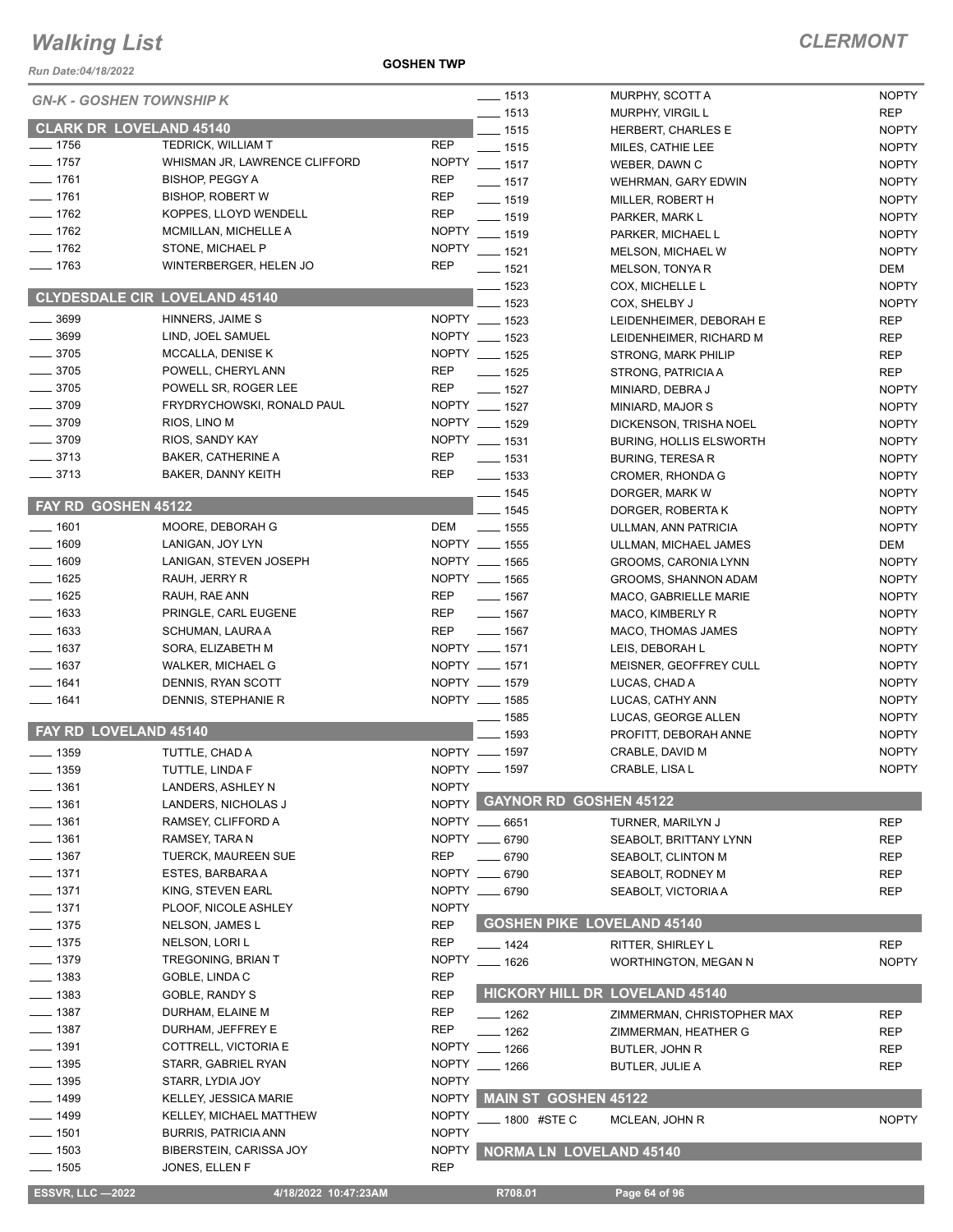*Run Date:04/18/2022*

**GOSHEN TWP**

| <b>GN-K - GOSHEN TOWNSHIP K</b>          |                                      |              | $\frac{1}{2}$ 6597             | <b>BRILL, SONDRA VERONICA</b>                 | <b>NOPTY</b>        |
|------------------------------------------|--------------------------------------|--------------|--------------------------------|-----------------------------------------------|---------------------|
|                                          |                                      |              | $- 6597$                       | <b>BROWN, ROBERT CRAIG</b>                    | <b>NOPTY</b>        |
| <b>NORMA LN LOVELAND 45140</b>           |                                      |              | 6597                           | JOHNSON, GAIL M                               | <b>NOPTY</b>        |
| $- 1341$                                 | <b>HOLLON, AUDREY J</b>              |              | NOPTY __ 6597                  | JOHNSON, KENNETH J                            | <b>NOPTY</b>        |
| $- 1343$                                 | ALBRECHT, ANDREW F                   |              | NOPTY __ 6597 #APTA            | CASEBOLT, KIRK C                              | <b>NOPTY</b>        |
| $- 1344$                                 | STONE, JACQUELINE                    |              | NOPTY __ 6597 #APTA            | CASEBOLT, SANDET E                            | <b>NOPTY</b>        |
| $- 1344$                                 | TATE, JEFFRY LYNN                    |              | NOPTY __ 6599                  | DANIEL, ADAM REID                             | <b>NOPTY</b>        |
| $- 1348$                                 | ROMOHR, CAROL A                      |              | NOPTY __ 6599                  | DANIEL, ANDREW MASON                          | <b>NOPTY</b>        |
| $- 1349$                                 | <b>WILSON, HORACE E</b>              |              | NOPTY __ 6599                  | DANIEL, TERESA J                              | <b>NOPTY</b>        |
| $- 1350$                                 | SHULTZ, ERICA N                      |              | NOPTY __ 6600                  | JESTER, LAURA J                               | <b>NOPTY</b>        |
| $-1350$                                  | SHULTZ, MADELINE MARIA               |              | NOPTY __ 6600                  | <b>JESTER, WILLIAM S</b>                      | <b>NOPTY</b>        |
| $\frac{1}{2}$ 1350                       | SHULTZ, MARY M                       |              | NOPTY __ 6601<br>NOPTY __ 6603 | MARDIS, LAYTON C                              | <b>NOPTY</b><br>REP |
| $\frac{1}{2}$ 1350<br>$\frac{1}{2}$ 1350 | SHULTZ, RICHARD S                    | <b>REP</b>   | $- 6603$                       | <b>CURTSINGER, MICHAEL H</b>                  | <b>NOPTY</b>        |
| $- 1351$                                 | SHULTZ, ROSLYN A<br>MORISCH, SUZY JO |              | NOPTY __ 6605                  | YORK, AARON RYAN<br>PENNINGTON, ALONZO DENNIS | <b>NOPTY</b>        |
| $\frac{1}{2}$ 1352                       | ADAMS, DONALD E                      | REP          | $- 6605$                       | PENNINGTON, ANGELA MARIE                      | <b>NOPTY</b>        |
| $\frac{1}{2}$ 1352                       | ADAMS, SUSAN F                       | REP          | $- 6606$                       | BOTNER JR, JACK D                             | <b>NOPTY</b>        |
| $\frac{1}{2}$ 1353                       | HALL, DEBRA C                        | REP          | $\frac{1}{2}$ 6606             | BOTNER, TABITHA ANN                           | <b>NOPTY</b>        |
| $- 1354$                                 | WILLIAMS, RUSSELL A                  | <b>REP</b>   | $\frac{1}{2}$ 6607             | BRADEN, SARAH ELAINE                          | <b>NOPTY</b>        |
| $\frac{1}{2}$ 1355                       | LANDOCK JR, JOSEPH HENRY             | REP          | $- 6610$                       | GILREATH, JEREMY NICHOLAS                     | <b>NOPTY</b>        |
| $\frac{1}{2}$ 1355                       | LANDOCK, SHARON KAY                  | REP          | $-6611$                        | LEWTON, ADAM ADAIR                            | DEM                 |
| $- 1356$                                 | DRUMMOND, MICHELLE RAEJEAN           |              | NOPTY __ 6611                  | LEWTON, FREDERICK W                           | <b>NOPTY</b>        |
| $- 1356$                                 | DRUMMOND, ROBERT ALLEN               |              | NOPTY __ 6611                  | LEWTON, ROBYN ADAIR                           | DEM                 |
| $- 1360$                                 | <b>BRUNKEL, BRITTANY RENE</b>        |              | NOPTY __ 6611                  | MAUPIN, PETER DAVID                           | <b>NOPTY</b>        |
| $\frac{1}{2}$ 1362                       | PITMAN, JERRIE L                     |              | DEM __ 6615                    | KING, JULE L                                  | <b>NOPTY</b>        |
| $\frac{1}{2}$ 1362                       | PITMAN, JONATHAN DYLON               | DEM          | $-6615$                        | KING, NATHANIEL GRANT                         | <b>NOPTY</b>        |
| $- 1362$                                 | PITMAN, RICHARD D                    | DEM          | $\frac{1}{2}$ 6615             | KING, SCOTT K                                 | <b>NOPTY</b>        |
| $\frac{1}{2}$ 1362                       | PITMAN, ROBERT MICHAEL               |              | NOPTY __ 6616                  | SMITH, TERRIE LYNN                            | REP                 |
| $\frac{1}{2}$ 1362                       | PITMAN, STACEY N                     |              | DEM _______ 6617               | FEYERABEND, MICHAEL H                         | REP                 |
| $- 1364$                                 | CENTERS, SAMANTHA RAE                |              | NOPTY __ 6618                  | FAY, WINNIE                                   | <b>REP</b>          |
| $- 1364$                                 | HIRSCHBACH JR, MICHAEL CHARLES       |              | NOPTY __ 6620                  | IRWIN JR, DONALD E                            | <b>NOPTY</b>        |
| $- 1364$                                 | HIRSCHBACH, SHELIA JO                |              | NOPTY __ 6620                  | ROSE, DUSTIN MATTHEW                          | <b>NOPTY</b>        |
| $- 1365$                                 | JANSEN, MICHAEL L                    |              | NOPTY __ 6620                  | ROSE, KYLE ANDREW                             | <b>NOPTY</b>        |
| $- 1365$                                 | RIPPERGER, MKF                       |              | NOPTY __ 6621                  | LEE, JASON M                                  | <b>NOPTY</b>        |
| $- 1367$                                 | PEGG, DARRENN LEE                    |              | NOPTY __ 6624                  | MARSHALL, CHRISTOPHER EDWARD                  | <b>NOPTY</b>        |
| $- 1367$                                 | YOUNKER, CIARA BROOKE                |              | NOPTY __ 6627                  | KISER, WILLIAM M                              | <b>NOPTY</b>        |
| $- 1370$                                 | CHILDERS, DYLAN CLARK                |              | NOPTY __ 6631                  | SUTTON, CRYSTAL DAWN                          | <b>NOPTY</b>        |
| $- 1370$                                 | CHRISTENSEN, SANDRA KAY              | <b>REP</b>   | $\frac{1}{1}$ 6634             | MARTINA, DIANNA A                             | DEM                 |
| $- 1370$                                 | DOBOS, JENNIFER GAIL                 |              | NOPTY __ 6634                  | MARTINA, JOHN L                               | DEM                 |
| $- 1370$                                 | HUGGINS, CANDICE NOELLE              | <b>REP</b>   | $- 6634$                       | <b>RUCK, MEGHAN E</b>                         | <b>NOPTY</b>        |
| $- 1370$                                 | <b>HUGGINS, TYLER CHASE</b>          | <b>REP</b>   | 6636                           | KENSER, ANDREA CHRISTINE                      | <b>NOPTY</b>        |
| $- 1371$                                 | HAMBLIN JR, BARRY R                  |              | NOPTY __ 6636                  | <b>KENSER, EMILY NICOLE</b>                   | <b>NOPTY</b>        |
| $- 1372$                                 | DAY, EMMETT T                        | DEM          | $- 6636$                       | KENSER, STEPHANIE D                           | <b>NOPTY</b>        |
| $-1372$                                  | DELLER, JANET R                      | DEM          | $- 6638$                       | <b>BURGER, ERICAA</b>                         | <b>NOPTY</b>        |
| $- 1373$                                 | VELTEN JR, EDWARD F                  | DEM          | $- 6638$                       | BURGER, GABRIELLE AINE LEE                    | <b>NOPTY</b>        |
| $- 1374$                                 | ELLERHORST, CURTIS S                 |              | NOPTY __ 6641                  | WAINSCOTT, CASSANDRA L                        | <b>NOPTY</b>        |
| $- 1374$                                 | WILSON, MARY J                       |              | NOPTY __ 6643                  | ELAM, STEVEN D                                | <b>NOPTY</b>        |
|                                          |                                      |              | 6643                           | HATHCOCK, NATHANIEL RAY                       | DEM                 |
| OAKLAND RD LOVELAND 45140                |                                      |              | 6643                           | <b>KEYS, CONNIE J</b>                         | <b>NOPTY</b>        |
| $\frac{1}{2}$ 6575                       | MANSKE, LEE R                        |              | NOPTY __ 6645                  | LABANZ, JENISE ERICA                          | <b>NOPTY</b>        |
| $- 6584$                                 | SMITH, PHYLLIS A                     | <b>REP</b>   | $- 6645$                       | LABANZ, JOHN R                                | <b>NOPTY</b>        |
| $-6587$                                  | NUNN, ANGELA M                       | <b>NOPTY</b> |                                |                                               |                     |
| $- 6587$                                 | NUNN, ROBERT M                       |              |                                | NOPTY PATRICIA BLVD GOSHEN 45122              |                     |
| $-6589$                                  | GOLDFARB, JEFFREY R                  | DEM          | $-6412$                        | MOORE, DENNIS RALPH                           | <b>NOPTY</b>        |
| $-6590$                                  | PHELPS, KAREN MICHELLE               |              | NOPTY __ 6413                  | <b>INABNITT, NANCY J</b>                      | <b>NOPTY</b>        |
| $-6590$                                  | STROUT, ALEXANDRA RYLEE              |              | NOPTY __ 6416                  | CRAMER, DONALD L                              | REP                 |
| 6590                                     | WILSON, RICHARD AARON                |              | NOPTY __ 6416                  | CRAMER, FAWNDA L                              | REP                 |
| - 6591                                   | GILREATH, CLAUDIA R                  |              | NOPTY __ 6416                  | CRAMER, OPAL M                                | REP                 |
| 6591                                     | GILREATH JR, WILLIAM H               |              | NOPTY __ 6416                  | CRAMER, RYAN DAVID                            | <b>NOPTY</b>        |
| _ 6592                                   | HELD, BRIAN D                        |              | NOPTY __ 6417                  | FEDS, ANDREW P                                | <b>NOPTY</b>        |
| $-6592$                                  | HELD, CANDY A                        |              | NOPTY __ 6417                  | <b>FEDS, NANCY PATRICIA</b>                   | REP                 |
| 6594                                     | MARTIN, JOSEPH C                     | DEM          | $-6420$                        | MOORE, EDITH A                                | <b>NOPTY</b>        |
| $- 6594$                                 | <b>MARTIN, LINDA S</b>               | DEM          | $-6421$                        | LEROY, BRENDA L                               | DEM                 |
| <b>ESSVR, LLC -2022</b>                  | 4/18/2022 10:47:23AM                 |              | R708.01                        | Page 65 of 96                                 |                     |
|                                          |                                      |              |                                |                                               |                     |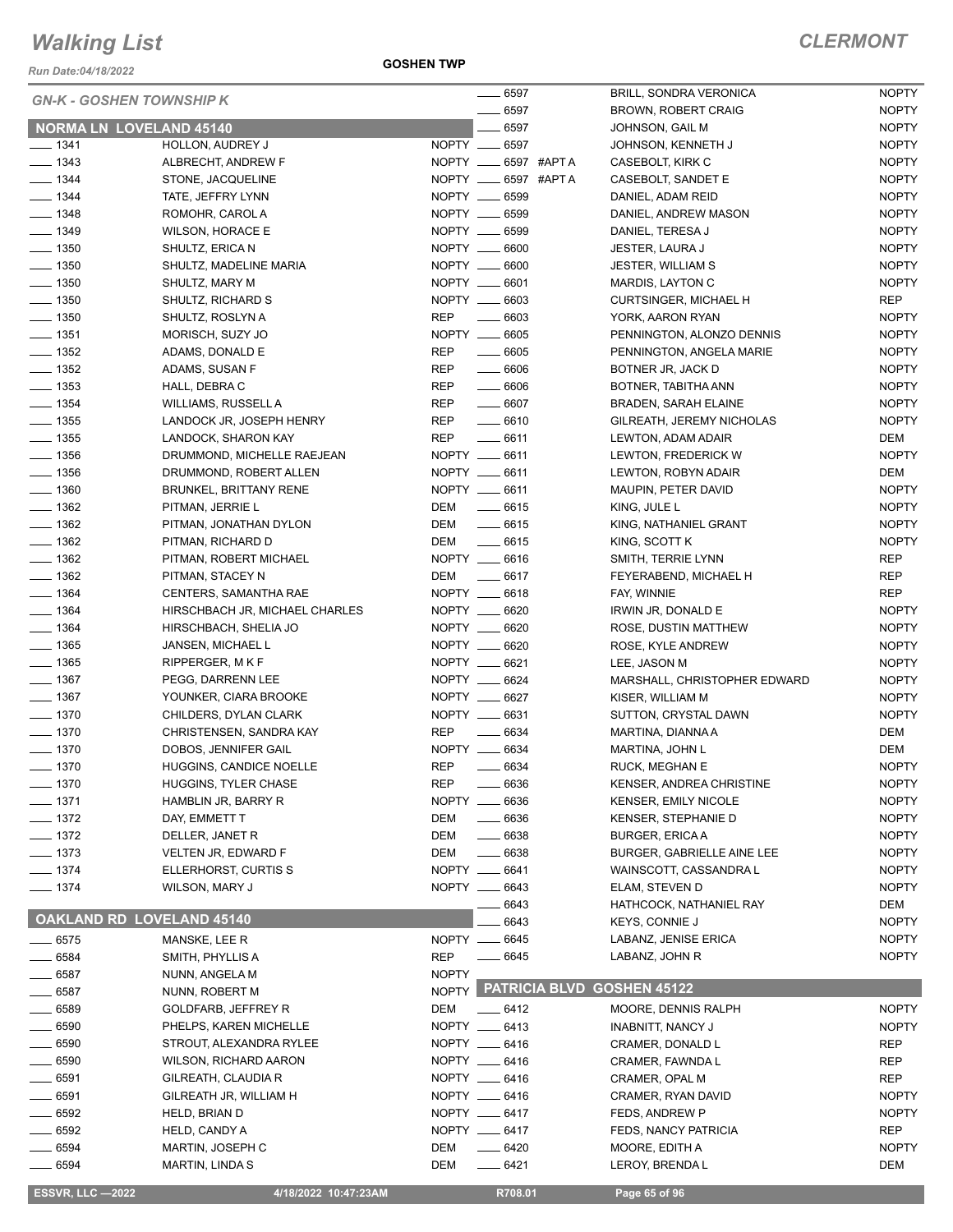#### *Run Date:04/18/2022*

**GOSHEN TWP**

#### *CLERMONT*

| <b>GN-K - GOSHEN TOWNSHIP K</b> |                                         | $- 1544$     | CUARESMA, MEGAN D     | <b>NOPTY</b>                                       |                              |
|---------------------------------|-----------------------------------------|--------------|-----------------------|----------------------------------------------------|------------------------------|
| PATRICIA BLVD GOSHEN 45122      |                                         |              | $-1544$<br>$-1544$    | <b>CUARESMA, ROEL P</b><br>SPENCER, HOLLI MICHELLE | <b>NOPTY</b><br><b>NOPTY</b> |
| $-6421$                         | LEROY, DAVID M                          | DEM          |                       |                                                    |                              |
| $-6424$                         | JONES, CLAYTON STEVEN                   |              |                       | NOPTY RONTINA BLVD GOSHEN 45122                    |                              |
| $- 6424$                        | JONES, RACHEL J                         | <b>REP</b>   | $-2922$               | LAY, SAMUEL LEE                                    | <b>NOPTY</b>                 |
| $-6424$                         | JONES, WILLIAM E                        | NOPTY ___    | 2922                  | RICHARDS, RHONDA LEE                               | <b>NOPTY</b>                 |
| $-6424$                         | JONES, WILLIAM S                        |              | NOPTY __ 2926         | HAUSMAN, BENNETT W                                 | <b>NOPTY</b>                 |
| $- 6425$                        | WHITAKER, ANTHONY WAYNE                 |              | NOPTY __ 2927 #APT B  | HERRINGTON, TINA MARIE                             | <b>NOPTY</b>                 |
| $- 6425$                        | WHITAKER, CHRISTOPHER DALTON            |              | NOPTY __ 2927 #APT B  | OSBORN, MICHAEL LEE                                | <b>NOPTY</b>                 |
| $- 6425$                        | <b>WHITAKER, TONIA L</b>                |              | NOPTY __ 2927 #UNIT A | KINCAID, TOSHA LUTTRESSA                           | <b>NOPTY</b>                 |
| $-6428$                         | RAINES, HALEY MARIE                     |              | NOPTY __ 2930         | WALKER, AARON CHRISTOPHER                          | <b>NOPTY</b>                 |
| $-6428$                         | RAINES, NICHOLAS THOMAS                 |              | NOPTY __ 2930         | WALKER, CORINNE ELIZABETH                          | <b>NOPTY</b>                 |
| $- 6429$                        | MCGILL, KEVIN G                         |              | NOPTY __ 2930         | WALKER, HANNAH MARIE                               | <b>NOPTY</b>                 |
| $- 6429$                        | ROARK, CAROLYN SUE                      |              | NOPTY __ 2931         | <b>WERNKE, LISA S</b>                              | DEM                          |
| $-6429$                         | ROARK, DANNY LEE                        |              | NOPTY __ 2931         | <b>WERNKE, STEVEN A</b>                            | <b>REP</b>                   |
| $\frac{1}{2}$ 6800              | <b>BRIGGS JR, TIMOTHY SCOTT</b>         |              | NOPTY __ 2934         | VEST, DAVID J                                      | <b>REP</b>                   |
| $\frac{1}{2}$ 6800              | BROWN, HANNAH JO                        |              | NOPTY __ 2934         | VEST, JANET VERNON                                 | <b>REP</b>                   |
|                                 |                                         |              | $\frac{2934}{ }$      | <b>VEST, LEE CONWELL</b>                           | <b>REP</b>                   |
|                                 | <b>QUARTER HORSE CIR LOVELAND 45140</b> |              | 2936                  | MUCHMORE, BRIAN MATTHEW                            | <b>NOPTY</b>                 |
| $\frac{1}{2}$ 1500              | ANDERSON, RAMONA                        |              | NOPTY __ 2936         | MUCHMORE, MELISSA ERIN                             | <b>NOPTY</b>                 |
| $\frac{1}{2}$ 1501              | STRATMAN, DEBRA A                       | DEM          | $\sim$ 2937           | PORTER, BRADEN TATE                                | <b>NOPTY</b>                 |
| $- 1502$                        | BINTZ, HALEY MADISON                    |              | NOPTY __ 2937         | TURNER, TONIA LYNN                                 | <b>NOPTY</b>                 |
| $- 1502$                        | <b>BINTZ, KIMBERLY GAIL</b>             |              | NOPTY __ 2937         | WOOD, JENNIFER C                                   | <b>NOPTY</b>                 |
| $- 1502$                        | HEAD, CAITLYNN ELIZABETH                |              | NOPTY __ 2937         | WOOD, MICHAEL J                                    | <b>NOPTY</b>                 |
| $- 1502$                        | MONDAY, MARIAH N                        |              | NOPTY __ 2938         | PAULSON, CURTIS JAMES                              | <b>NOPTY</b>                 |
| $\frac{1}{2}$ 1502              | NOLL, KELLY MACKENZIE                   |              | NOPTY __ 2938         | PAULSON, KATIE ELLEN                               | <b>NOPTY</b>                 |
| $- 1503$                        | DAYE, SANDRA LOU                        |              | NOPTY __ 2942         | <b>BICKEL, HARRY W</b>                             | <b>NOPTY</b>                 |
| $- 1504$                        | MILLER, CHRISTIAN REED                  |              | NOPTY __ 2942         | BYRGE, BRIAN K                                     | <b>NOPTY</b>                 |
| $- 1504$                        | MILLER, ERIKA LOZANO                    |              | NOPTY __ 2942         | BYRGE, ERIK ANDREW                                 | <b>NOPTY</b>                 |
| $- 1505$                        | HOWARD, MICHAEL                         |              | NOPTY __ 2942         | BYRGE, REBECCA S                                   | <b>NOPTY</b>                 |
| $\frac{1}{2}$ 1507              | BLANKENBUEHLER, LINDA M                 | <b>REP</b>   | $\frac{1}{2943}$      | PHELPS, ELIZABETH E                                | <b>NOPTY</b>                 |
| $- 1508$                        | <b>BINNE, NANCY A</b>                   |              | NOPTY __ 2948         | <b>BUDNIK, JAMES G</b>                             | <b>REP</b>                   |
| $\frac{1}{2}$ 1509              | FISK, ELAINE MARIE                      | <b>REP</b>   | $-2948$               | <b>BUDNIK, JUDITH M</b>                            | DEM                          |
| $- 1510$                        | <b>GENTRY, AARON L</b>                  |              | NOPTY __ 2949         | BOGGS, WILMA J                                     | <b>NOPTY</b>                 |
| $- 1511$                        | DENNIN, CARL E                          | <b>REP</b>   | $-2949$               | SETTLE, GINA R                                     | <b>REP</b>                   |
| $- 1511$                        | DENNIN, GR                              | <b>REP</b>   | $\frac{1}{2952}$      | WILEY, JAMES E                                     | <b>REP</b>                   |
| $- 1513$                        | BENEDICT, CHARLENE D                    | <b>REP</b>   | $\frac{1}{2}$ 2952    | <b>WILEY, TERESIA R</b>                            | <b>REP</b>                   |
| $- 1513$                        | BENEDICT, RAYMOND K                     | <b>REP</b>   | $-2955$               | SMITH, ELIZABETH ANN                               | <b>NOPTY</b>                 |
| _ 1514                          | MERTZ, PENNY R                          | NOPTY __     | 2955                  | SMITH, STEPHEN D                                   | <b>NOPTY</b>                 |
| $- 1515$                        | POYNTER, CHRISTINA M                    | <b>NOPTY</b> |                       |                                                    |                              |
| $- 1515$                        | POYNTER, JERROLD E                      | <b>NOPTY</b> | ROSE LN GOSHEN 45122  |                                                    |                              |
| $- 1525$                        | <b>BRALEY, SYLVIA IRENE</b>             | <b>REP</b>   | 6647 #B               | MILLS, CLAYTON RAVEN                               | <b>NOPTY</b>                 |
| $- 1527$                        | MEADER, BRANDY N                        |              | NOPTY __ 6647 #APTA   | OWENS, TINA M                                      | <b>NOPTY</b>                 |
| $\frac{1}{2}$ 1528              | SAYLOR, ORBIN J                         |              | NOPTY __ 6647 #APT B  | LAWHORN, HEATHER NICOLE                            | <b>NOPTY</b>                 |
| $- 1528$                        | SAYLOR, SHEILA A                        | NOPTY __     | 6647 #APT B           | THOMAS JR, WILLIAM DAVID                           | <b>NOPTY</b>                 |
| $- 1529$                        | POHLMAN, MATHEW ROBERT GAGE             |              | NOPTY __ 6648         | <b>FAWLEY, SHARON F</b>                            | <b>REP</b>                   |
| $- 1529$                        | SLAUGHTER, PATRICIA                     |              | NOPTY __ 6648         | FAWLEY, WALTER L                                   | <b>REP</b>                   |
| $- 1530$                        | JONES, DOLORES I                        |              | NOPTY __ 6649         | STEELE, AIMEE LYNNE                                | REP                          |
| $\frac{1}{2}$ 1530              | JONES SR, LAVENE                        |              | NOPTY __ 6649         | STEELE, DAVID D                                    | <b>REP</b>                   |
| $- 1530$                        | RASNICK, NICKOLE ELIZABETH ODESA        |              | NOPTY __ 6649         | STEELE, IAIN R M                                   | <b>NOPTY</b>                 |
| $\frac{1}{2}$ 1530              | RASNICK, QUINTON                        |              | NOPTY __ 6649         | STEELE, LORI ELLEN                                 | REP                          |
| $\frac{1}{2}$ 1530              | RASNICK, SHARON ELIZABETH               |              | NOPTY __ 6652         | WINTERBERGER, LISA A                               | <b>REP</b>                   |
| $- 1532$                        | ERDMANN, MARGARET L                     |              | NOPTY __ 6652         | WINTERBERGER, MICHAEL A                            | REP                          |
| $\frac{1}{2}$ 1533              | JACOB, MAUREEN ANN                      |              | NOPTY __ 6652         | WINTERBERGER, MICHAEL K                            | <b>NOPTY</b>                 |
| $- 1534$                        | TODD, REBECCA C                         | NOPTY __     | 6656                  | <b>GARRETT, GRANVILLE N</b>                        | REP                          |
| $- 1536$                        | DUNN, PATRICIA LYNN                     |              | NOPTY __ 6656         | <b>GARRETT, IRENE</b>                              | <b>REP</b>                   |
| $- 1536$                        | MULLINS, MARCUS D                       |              | NOPTY __ 6657         | HARTER, ELAINE L                                   | <b>NOPTY</b>                 |
| $\frac{1}{2}$ 1537              | DAMHORST, KENNETH K                     | <b>REP</b>   | $- 6657$              | HARTER, JOEL N                                     | <b>NOPTY</b>                 |
| $\frac{1}{2}$ 1537              | DAMHORST, RHONDA M                      | REP          | $- 6660$              | <b>GRACIA, JORDAN D</b>                            | <b>NOPTY</b>                 |
| $- 1542$                        | HORTON, ABIGAIL CHERIE                  |              | NOPTY __ 6660         | <b>GRACIA, MERCEDES RENEE</b>                      | <b>NOPTY</b>                 |
| $- 1542$                        | HORTON JR, EDWARD CARL                  |              | NOPTY __ 6663         | HOLLAND, PAULINE M                                 | DEM                          |
| $- 1542$                        | HORTON, WENDY FRAY                      | <b>REP</b>   |                       |                                                    |                              |

**ESSVR, LLC -2022 4/18/2022 10:47:23AM** R708.01 **Page 66 of 96**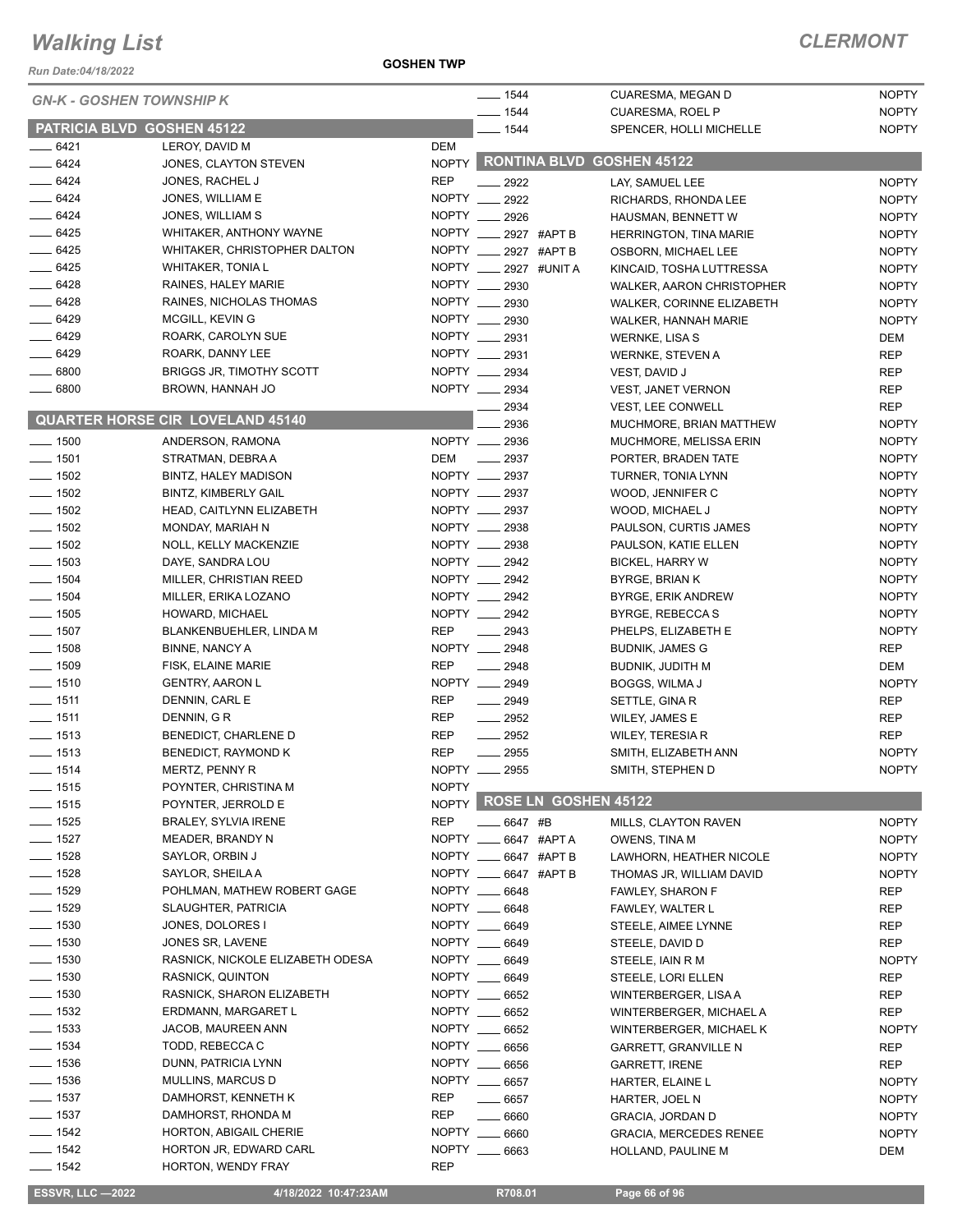#### *Run Date:04/18/2022*

#### **GOSHEN TWP**

| <b>GN-K - GOSHEN TOWNSHIP K</b> |                             |              | $- 6559$                  | LANIGAN, KRYSTLE LYN          | <b>REP</b>   |
|---------------------------------|-----------------------------|--------------|---------------------------|-------------------------------|--------------|
|                                 |                             |              | 6559                      | MONNIN, ANTHONY MICHAEL       | <b>REP</b>   |
| ROSE LN GOSHEN 45122            |                             |              | 6561                      | PICKETT JR, THOMAS ALAN       | <b>NOPTY</b> |
| 6663                            | HOLLAND, RICKY L            | DEM          | 6561                      | SCHULZ, PATRICIA A            | <b>NOPTY</b> |
| 6671                            | SEITZ, CATHERINE G          | NOPTY __     | 6561                      | VINEYARD, ROBERT B            | <b>NOPTY</b> |
| 6671                            | SEITZ, JACK H               |              | NOPTY __ 6561             | WALZ, VICKI L                 | <b>NOPTY</b> |
|                                 |                             |              | 6573                      | EHRHARD, ROBERT R             | <b>NOPTY</b> |
| SIMONS LN LOVELAND 45140        |                             |              | 6573                      | VINEYARD, JERRY A             | <b>NOPTY</b> |
| 6622                            | ARBINO, JOHN S              |              | NOPTY __ 6573             | VINEYARD, JODY S              | <b>NOPTY</b> |
| 6622                            | ARBINO, VIDA G              |              | NOPTY __ 6583             | JACKSON, GRACE W              | <b>NOPTY</b> |
| $-6626$                         | THOMAS, CINDY LEE           |              | NOPTY __ 6583             | <b>JACKSON, KELLY</b>         | <b>NOPTY</b> |
| 6630                            | LOUGHRAN, BILLY EDWARD      |              | NOPTY __ 6583             | <b>JACKSON, PAUL</b>          | <b>NOPTY</b> |
| $-6650$                         | KOLB, ANGELA RENEE          |              | NOPTY __ 6589             | DODD, JASON DANIEL            | <b>NOPTY</b> |
| 6650                            | WILLIAMSON, JONI L          | <b>REP</b>   | $\frac{1}{2}$ 6591        | MILLS, PHYLLIS J              | <b>NOPTY</b> |
| — 6650 #A                       | FREIBERGER, ELIZABETH F     | <b>REP</b>   |                           |                               |              |
|                                 |                             |              |                           | STATE ROUTE 28 GOSHEN 45122   |              |
| <b>SMITH RD LOVELAND 45140</b>  |                             |              |                           |                               |              |
|                                 |                             |              | $-1678$                   | BLEVINS, JENNIFER E           | <b>REP</b>   |
| $-6428$                         | ANDERSON, PAUL RAY          |              | NOPTY __ 1678             | <b>BLEVINS, KAYE E</b>        | <b>REP</b>   |
| 6432                            | KEITER, KAREN SUE           | <b>REP</b>   | ____ 1688                 | <b>GRAMANN, MITCH T</b>       | <b>NOPTY</b> |
| $-6432$                         | KEITER, KIMBERLY REYELLE    | <b>NOPTY</b> |                           |                               |              |
| $-6432$                         | KEITER, ROY E               | <b>REP</b>   |                           | STATE ROUTE 28 LOVELAND 45140 |              |
| $- 6433$                        | <b>BRABANT, TONI NICOLE</b> |              | NOPTY __ 1374             | CHRISTOPHER, HALEY SUE        | <b>NOPTY</b> |
| $- 6433$                        | KOMAROMY, ANDREW JOHN       |              | NOPTY __ 1374             | CHRISTOPHER, PHILIP M         | <b>NOPTY</b> |
| $-6433$                         | KOMAROMY, KELLY ANN         |              | NOPTY __ 1374             | CRABTREE, CHRISTINE M         | <b>NOPTY</b> |
| $- 6433$                        | PELS, JACOB ALLEN           |              | NOPTY _____ 1458 #RM 4    | DOUGHMAN JR, WILLIAM RUSSEL   | <b>NOPTY</b> |
| $- 6433$                        | PELS, KEITH A               | <b>REP</b>   | $\frac{1}{2}$ 1458 #APT 2 | TILLINGHAST, DAVID THOMAS     | <b>NOPTY</b> |
| $- 6433$                        | PELS, TAMARA A              | <b>REP</b>   | $- 1458$ #APT 3           | ICARD, ANTHONY W              | <b>NOPTY</b> |
| $- 6439$                        | AKE, AMANDA JO              |              | NOPTY __ 1464             | JEBREEL, YOUSEF A             | <b>NOPTY</b> |
| $-6439$                         | AKE, MICHAEL WAYNE          | <b>REP</b>   | $- 1634$                  | SULLIVAN, BRANDON M           | <b>NOPTY</b> |
| $-6441$                         | RIDGEWAY, JOHN J            |              | NOPTY __ 1634             |                               | <b>NOPTY</b> |
|                                 |                             |              |                           | SULLIVAN, CASSANDRA MARIE     |              |
| 6444                            | JONES, JOANNE L             | <b>REP</b>   | $- 1650$                  | CAPE, SHAURLENE               | DEM          |
| 6444                            | JONES, KENT W               | REP          | $- 1650$                  | CURRAN, BETTY J               | DEM          |
| 6444                            | JONES, MONICA JOY           | <b>REP</b>   | $- 1650$                  | <b>GRIMM, MURIEL M</b>        | <b>REP</b>   |
| 6447                            | LASKAY, CATHLEEN ALISON     |              | NOPTY __ 1650             | HAAS, JOYCE                   | <b>REP</b>   |
| $-6447$                         | LASKAY, JAMES A             |              | NOPTY __ 1650             | MULLEE, JUDITH A              | <b>NOPTY</b> |
| $- 6455$                        | DURBIN, KAREN ANN           |              | NOPTY __ 1650             | POINTS, SUSAN                 | <b>REP</b>   |
| $- 6455$                        | HECKLE, ELIZABETH A         | DEM          | $- 1650$                  | RICE, MICHAEL E               | <b>NOPTY</b> |
| $- 6455$                        | MAJOR, BRADLEY ALAN         |              | NOPTY __ 1650             | SHIFFLETT, WILLI AM C         | <b>NOPTY</b> |
| 6457                            | EATON, ANTOINETTE R         | <b>REP</b>   | $- 1650$                  | THOMAS, WANDA F               | <b>NOPTY</b> |
| 6457                            | EATON, JERROLD W            | <b>REP</b>   | 1650                      | TUKE, JOAN                    | <b>NOPTY</b> |
| 6457                            | ZINKE, ANGELA ROSE          | <b>REP</b>   | $- 1650$                  | YERIAN, LYDIA CAROL           | <b>NOPTY</b> |
| 6461                            | EAGLE, KATHLEEN A           | <b>NOPTY</b> |                           |                               |              |
| 6461                            | <b>EVANS, TERRY E</b>       | <b>NOPTY</b> |                           | STELLA DR LOVELAND 45140      |              |
| 6461                            | <b>GROLLMUS, NOAH SCOTT</b> | <b>NOPTY</b> | $- 1381$                  | WOSTER, JENNA D               | <b>NOPTY</b> |
| $- 6462$                        | DAVIS, KEITH J              | <b>NOPTY</b> | $\frac{1}{2}$ 1381        | WOSTER, JEREMIAH W            | <b>NOPTY</b> |
| 6466                            | <b>GRISMAYER JR, ANTON</b>  | <b>REP</b>   | $- 1383$                  | BOGAN, DAVID S                | REP          |
| _ 6466                          | <b>GRISMAYER, KAREN K</b>   | <b>NOPTY</b> | $\frac{1}{2}$ 1383        | <b>BOGAN, LINDA E</b>         | <b>REP</b>   |
| $-6467$                         | <b>HOLLISTER, GREGORY C</b> | <b>NOPTY</b> | $- 1384$                  |                               | <b>NOPTY</b> |
| 6467                            | MIDDLETON, NANCY C          | <b>REP</b>   |                           | BLAKLEY JR, JOHN E            |              |
| $-6469$                         | RADER II, LOWELL LLOYD      | <b>REP</b>   | $- 1384$                  | KIMBALL, RALPH DARREN         | <b>NOPTY</b> |
|                                 |                             |              | $- 1385$                  | MORGAN, DAVID E               | <b>NOPTY</b> |
| 6469                            | RADER III, LOWELL LLOYD     |              | NOPTY __ 1385             | MORGAN, LISA R                | <b>NOPTY</b> |
| __ 6471                         | NUNNER, RACHEL C            |              | NOPTY __ 1388             | KLEIN, CHARLES C              | <b>NOPTY</b> |
| 6471                            | NUNNER, RYAN BRADLEY        |              | NOPTY __ 1388             | KLEIN, LISHA A                | <b>NOPTY</b> |
| 6472                            | WILDER, JULIA ANN           | NOPTY        | $- 1389$                  | OWENS, BARBARA L              | <b>NOPTY</b> |
| $-6472$                         | WILDER, WILLIAM JOHN        |              | NOPTY __ 1389             | OWENS, HANNAH RAE             | <b>NOPTY</b> |
| $-6474$                         | REYNOLDS, ROSWITHA STICHER  |              | NOPTY __ 1389             | OWENS, LENORE J               | <b>NOPTY</b> |
| __ 6477                         | STAEHLING, JENNA MARIE      |              | NOPTY __ 1390             | PITMAN, NICHOLAS ANDREW       | <b>NOPTY</b> |
| $- 6477$                        | STAEHLING, VICTORIA ANN     |              | NOPTY __ 1393             | NEWKIRK, MARIA F              | <b>NOPTY</b> |
| 6478                            | MITCHELL, ARNOLD KEITH      |              | NOPTY __ 1394             | POOLE, STEVEN                 | <b>NOPTY</b> |
| $-6478$                         | MITCHELL, MARY LAURA        |              | NOPTY __ 1397             | NEWMAN, MICHAEL B             | <b>NOPTY</b> |
| $-6505$                         | HUNT, RALPH T               |              | NOPTY __ 1397             | NEWMAN, RASHEAL N             | <b>NOPTY</b> |
| $-6505$                         | RAINS HUNT, EVA B           |              | NOPTY __ 1398             |                               | <b>NOPTY</b> |
| $-6549$                         | MILLER, IRVIN T             | <b>REP</b>   |                           | STEPHENS, AGNES M             |              |
|                                 |                             |              |                           |                               |              |
| <b>ESSVR, LLC -2022</b>         | 4/18/2022 10:47:23AM        |              | R708.01                   | Page 67 of 96                 |              |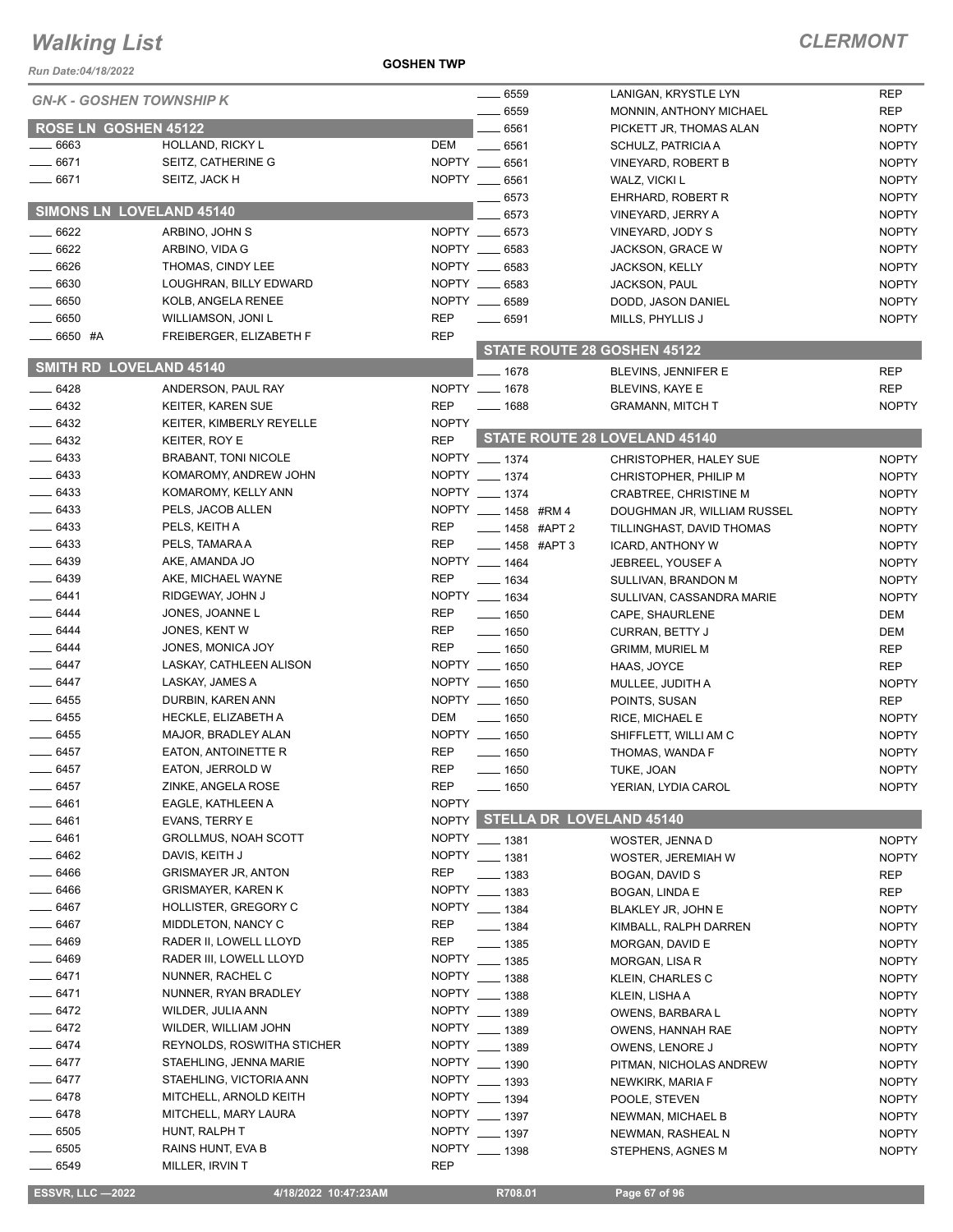*Run Date:04/18/2022*

#### **GOSHEN TWP**

| <b>GN-K - GOSHEN TOWNSHIP K</b> |                                                      |                              | 3292                  | LEWIS, LINDA D                                     | <b>NOPTY</b>                 |
|---------------------------------|------------------------------------------------------|------------------------------|-----------------------|----------------------------------------------------|------------------------------|
|                                 |                                                      |                              | 3296                  | HONICAN, JULIE L                                   | <b>NOPTY</b>                 |
| <b>STELLA DR LOVELAND 45140</b> |                                                      |                              | 3300                  | SHILTS, LATOSHA MICHELLE                           | <b>NOPTY</b>                 |
| $\frac{1}{2}$ 1398              | STEPHENS, HARRY LEE                                  | <b>NOPTY</b>                 |                       |                                                    |                              |
| $- 1401$                        | WALLRAUCH, KENNETH JOHN                              | <b>NOPTY</b>                 |                       | <b>TWIN OAK LN LOVELAND 45140</b>                  |                              |
| $-1402$                         | <b>BAUDENDISTEL, JAMES R</b>                         | <b>DEM</b>                   | $-1246$               | <b>BARTON, KARLA JUNE</b>                          | <b>DEM</b>                   |
| $-1403$                         | SMITH, OLA S                                         | <b>NOPTY</b>                 | $- 1249$              | WEIS, BONITA LEE                                   | <b>NOPTY</b>                 |
| $- 1409$                        | KING, BRIAN J                                        |                              | NOPTY __ 1249         | <b>WEIS, MARK THOMAS</b>                           | <b>NOPTY</b>                 |
| <b>TEAL CT LOVELAND 45140</b>   |                                                      |                              | — 1253                | STITSINGER, KAREN F                                | <b>NOPTY</b>                 |
| $- 1375$                        | PRATHER, JAMES D                                     |                              | 1253<br>NOPTY __ 1263 | STITSINGER, PETER FREDERICK<br>FITZGERREL, PERRY A | <b>NOPTY</b><br><b>NOPTY</b> |
| $- 1375$                        | PRATHER, MONICA JILL                                 |                              | NOPTY __ 1263         | FITZGERREL, RUTH E                                 | <b>NOPTY</b>                 |
| $- 1379$                        | SHORT, JOYCE A                                       | <b>REP</b>                   | $- 1268$              | COMBS, DEBORAH S                                   | DEM                          |
| $- 1379$                        | SHORT, MICHAEL J                                     |                              | NOPTY __ 1268         | PATOW, DAVID A                                     | <b>NOPTY</b>                 |
| $- 1380$                        | <b>BRANDENBURG, SHELBY J</b>                         | <b>REP</b>                   | $- 1268$              | STAUN, MARK S                                      | <b>NOPTY</b>                 |
| $- 1384$                        | KIMBERLIN, BRYAN KEITH                               | <b>NOPTY</b>                 |                       |                                                    |                              |
| $- 1384$                        | KIMBERLIN, CAROLYN A                                 | <b>DEM</b>                   |                       | <b>WEBER RD LOVELAND 45140</b>                     |                              |
| $-1384$                         | KIMBERLIN SR, HANSEL D                               | DEM                          | $- 1249$              | BODENMILLER, DIANE MICHELE                         | <b>NOPTY</b>                 |
| $-1388$                         | FAHEY, JEFF N                                        | <b>NOPTY</b>                 | $- 1249$              | <b>HERMAN, JASON S</b>                             | <b>NOPTY</b>                 |
| $-1388$                         | FIGART, DANIEL J                                     |                              | NOPTY __ 1251         | ASHLEY, RACHEL M                                   | <b>NOPTY</b>                 |
| $\frac{1}{2}$ 1388              | FIGART, VALERIE BETH                                 |                              | NOPTY __ 1259         | HAMANN, ALICIA KAYE                                | <b>NOPTY</b>                 |
| $- 1389$                        | JOHNSON, DONNA L                                     |                              | NOPTY __ 1259         | HAMANN, JARED C                                    | <b>NOPTY</b>                 |
| $- 1389$                        | JOHNSON, RICHARD A                                   | <b>NOPTY</b><br><b>NOPTY</b> |                       |                                                    |                              |
| $- 1390$<br>$- 1390$            | HODGES, REAGAN ISABELLA                              | <b>NOPTY</b>                 | TOTAL : 643           |                                                    |                              |
| $- 1390$                        | MILLER, CHRISTOPHER WILLIAM<br>MILLER, JENNIFER LYNN | <b>NOPTY</b>                 |                       |                                                    |                              |
| $- 1391$                        | BRYANT, BEN H                                        | <b>REP</b>                   |                       |                                                    |                              |
| $\frac{1}{2}$ 1391              | <b>BRYANT, SHERRILL A</b>                            | <b>REP</b>                   |                       |                                                    |                              |
| $\frac{1}{2}$ 1393              | PFAU, KAITLIN RAE                                    | <b>NOPTY</b>                 |                       |                                                    |                              |
| $- 1393$                        | PFAU, KRISTIN K                                      | <b>NOPTY</b>                 |                       |                                                    |                              |
| $\frac{1}{2}$ 1393              | PFAU, LISA G                                         | <b>NOPTY</b>                 |                       |                                                    |                              |
| — 1393                          | PFAU, MARTY W                                        | <b>NOPTY</b>                 |                       |                                                    |                              |
| $-1394$                         | ALVARADO, BIANCA J                                   | <b>NOPTY</b>                 |                       |                                                    |                              |
| $-1394$                         | SILVA, CARMEN M RIVERA                               | <b>NOPTY</b>                 |                       |                                                    |                              |
| $- 1396$                        | <b>CORDES, MARK A</b>                                | <b>NOPTY</b>                 |                       |                                                    |                              |
| $- 1398$                        | HAGLOCH, ELIZABETH DORRI                             | <b>NOPTY</b>                 |                       |                                                    |                              |
| $- 1398$                        | TAYLOR, TONY RAY                                     | <b>NOPTY</b>                 |                       |                                                    |                              |
| $\frac{1}{2}$ 1398              | TRANSUE, JOSH R                                      | <b>NOPTY</b>                 |                       |                                                    |                              |
| $- 1401$                        | WINDLE, MARY ANN                                     | <b>NOPTY</b>                 |                       |                                                    |                              |
|                                 | THOROUGHBRED DR LOVELAND 45140                       |                              |                       |                                                    |                              |
| 3244                            | <b>BRUNETTI, BRIAN L</b>                             | <b>NOPTY</b>                 |                       |                                                    |                              |
| 3244                            | <b>BRUNETTI, BRUCE LOUIS</b>                         | <b>NOPTY</b>                 |                       |                                                    |                              |
| 3244                            | <b>BRUNETTI, CLAUDIA L</b>                           | <b>NOPTY</b>                 |                       |                                                    |                              |
| 3248                            | CRENNER, PATRICIA ANN                                | <b>NOPTY</b>                 |                       |                                                    |                              |
| 3252                            | GOLDEN, GREGORY LYNN                                 | <b>REP</b>                   |                       |                                                    |                              |
| 3256<br>3256                    | BRUNNER, DANIEL J                                    | <b>REP</b>                   |                       |                                                    |                              |
| 3260                            | BRUNNER, DIANNA SUE ROY<br>COFFMAN, BEN L            | REP<br><b>REP</b>            |                       |                                                    |                              |
| 3260                            | COFFMAN, JULIA K                                     | <b>REP</b>                   |                       |                                                    |                              |
| 3264                            | FULP, CINDY LOU                                      | <b>NOPTY</b>                 |                       |                                                    |                              |
| 3264                            | FULP, MICHAEL SCOTT                                  | <b>NOPTY</b>                 |                       |                                                    |                              |
| 3268                            | MCGUIRE, CHERYL A                                    | <b>REP</b>                   |                       |                                                    |                              |
| 3268                            | MCGUIRE, RICKEY A                                    | <b>REP</b>                   |                       |                                                    |                              |
| 3272                            | SILASAVAGE, PAUL ROGER                               | <b>NOPTY</b>                 |                       |                                                    |                              |
| 3276                            | ANDREWS, DAWN ELAINE                                 | <b>NOPTY</b>                 |                       |                                                    |                              |
| 3276                            | LIMING, RUTH ANN                                     | <b>REP</b>                   |                       |                                                    |                              |
| 3280                            | FELDHUES, JANET E                                    | <b>NOPTY</b>                 |                       |                                                    |                              |
| 3284                            | DEANS, WILLIE M                                      | <b>NOPTY</b>                 |                       |                                                    |                              |
| 3284                            | MEISTER, PERRIEOLA P                                 | <b>NOPTY</b>                 |                       |                                                    |                              |
| 3288                            | AMUNDSON, DANIEL ROY                                 | <b>NOPTY</b>                 |                       |                                                    |                              |
| 3288<br>3292                    | AMUNDSON, JILL BEATY                                 | <b>NOPTY</b><br><b>NOPTY</b> |                       |                                                    |                              |
|                                 | LEWIS, JAMES S                                       |                              |                       |                                                    |                              |
| <b>ESSVR, LLC-2022</b>          | 4/18/2022 10:47:23AM                                 |                              | R708.01               | Page 68 of 96                                      |                              |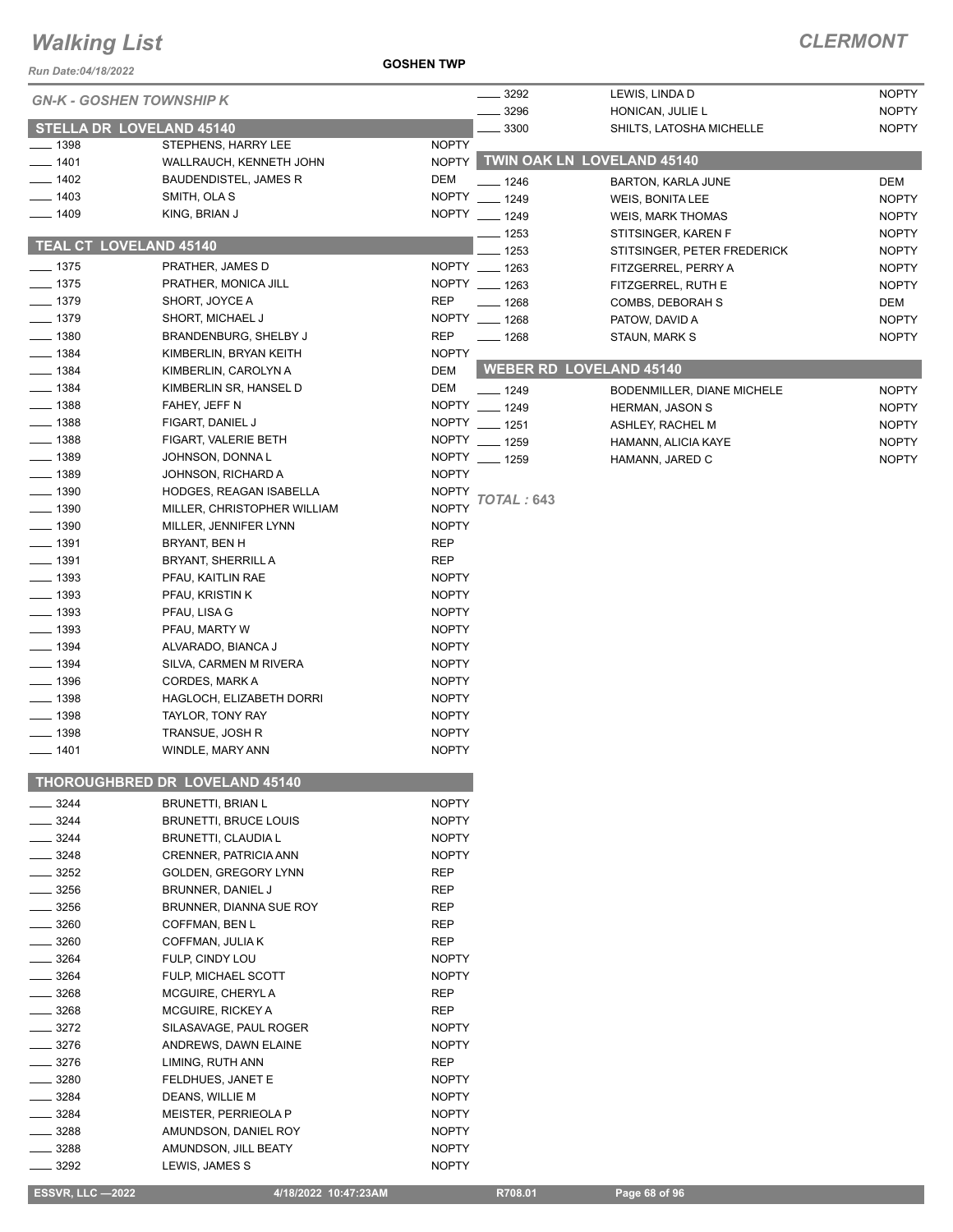*Run Date:04/18/2022*

**GOSHEN TWP**

|                    | <b>GN-L - GOSHEN TOWNSHIP L</b>      | $- 1310$                           | ROHM, BRIAN D                                    |
|--------------------|--------------------------------------|------------------------------------|--------------------------------------------------|
|                    |                                      | $- 1310$                           | ROHM, HEATHER S                                  |
|                    | <b>ACORN DR LOVELAND 45140</b>       | $-1312$                            | ACHORN, CASSAN                                   |
| $- 6702$           | SCHWARTZ, DANIEL H                   | NOPTY - 1312                       | MACK, JONATHAN                                   |
| $- 6704$           | COOK, BARBARA A                      | $-1312$<br>NOPTY -                 | PATRICK, SHAYLA I                                |
| $- 6704$           | COOK, JEAN M                         | _ 1314<br>NOPTY -                  | CARIE, CHRISTOPH                                 |
| $- 6705$           | ABBOTT, ADRIENNE                     | $-1314$<br>NOPTY <sup>-</sup>      | CARIE, ROBERT J                                  |
| $- 6707$           | PATTERSON, BRANDY SHANNON            | NOPTY - 1315                       | BROOKS, KAYLEE                                   |
| 6707               | PATTERSON, NATHANIEL ROBERT          | $- 1315$<br><b>NOPTY</b>           | SMITH, ALICE FAYE                                |
|                    |                                      | —— 1315                            | <b>TOURNOUX, MONK</b>                            |
|                    | <b>CROSS CREEK DR LOVELAND 45140</b> | $- 1316$                           | COBERLY, SARA EL                                 |
| $- 1277$           | MEYER, CAROL G                       | $-1316$<br><b>REP</b>              | <b>MOTLEY, NICHOLA</b>                           |
| $- 1277$           | MEYER, ROBERT A                      | $-1317$<br><b>NOPTY</b>            | WALDEN, DOUGLA                                   |
| $- 1278$           | <b>BOHL, BEVERLY S</b>               | $- 1317$<br><b>REP</b>             | WALDEN, NICOLE L                                 |
| $- 1278$           | BOHL, ROGER LEON                     | $- 1317$<br><b>REP</b>             | WOLF, JEFFREY D                                  |
| $- 1279$           | MOORE, JOHN PAUL                     | $- 1318$<br><b>NOPTY</b>           | JOHNSON, LAURA                                   |
| $- 1280$           | <b>CRANSTON, AVERY CLAIRE</b>        | 1318<br><b>NOPTY</b>               | JOHNSON, MARK A<br>JOHNSON, NOAH Z               |
| $- 1280$           | CRANSTON, BENJAMIN MICHAEL           | _ 1318<br><b>NOPTY</b>             |                                                  |
| $- 1280$           | CRANSTON, BRIAN D                    | . 1319<br>DEM                      | HEATON, LINDA A                                  |
| $- 1281$           | CROWDER, RODNEY W                    | - 1320<br><b>NOPTY</b><br>$-1320$  | <b>BLUMENTRITT, KAT</b>                          |
| $- 1282$           | LYONS, BRENDA MISHAL                 | NOPTY <sup>-</sup>                 | HALCOMB, KATIE D                                 |
| $- 1283$           | <b>GREGAR, MARISSA LYNN</b>          | $-1320$<br><b>NOPTY</b><br>$-1321$ | <b>HALCOMB, PATRIC</b><br><b>GRUBER, KIMBERL</b> |
| $- 1284$           | <b>BAXTER, CHESTER DELL</b>          | <b>NOPTY</b><br>- 1321             |                                                  |
| $- 1284$           | <b>BAXTER, JENNIFER L</b>            | <b>NOPTY</b><br>$-1323$            | ZIEPFEL, JOHN C<br>WALDENMEYER, M                |
| $- 1285$           | HORAK, AARON W                       | <b>REP</b><br>$- 1323$             | WALDENMEYER, S.                                  |
| $- 1285$           | HORAK, NICOLE K                      | <b>REP</b><br>$-1324$              | <b>CREEKMORE, LUC</b>                            |
| $- 1285$           | MILLER, CHANDLER KELLAN              | <b>NOPTY</b><br>__ 1325            | DUNN, BENJAMIN F                                 |
| $- 1286$           | CORNELIUS, BRIAN P                   | <b>NOPTY</b><br>$- 1325$           | DUNN, SHARON AN                                  |
| $- 1286$           | CORNELIUS, DONNA J                   | <b>REP</b><br>$- 1326$             | BERRY, DAVID J                                   |
| $- 1286$           | CORNELIUS, WILLIAM P                 | <b>REP</b><br>$- 1328$             | CARTER, JUDITH A                                 |
| $- 1288$           | SCHOCKMAN, MARILYN A                 | <b>REP</b><br>$-1329$              | CRAWFORD, CARC                                   |
| $- 1289$           | SCHWAN, LINDA I                      | <b>NOPTY</b><br>_ 1329             | CRAWFORD, JAME                                   |
| $- 1290$           | FULTON, DILLON RICHARD               | <b>REP</b><br>__ 1329              | DOMINICK, ROGER                                  |
| $- 1290$           | FULTON, LUKE MATTHEW                 | <b>NOPTY</b><br>$- 1330$           | <b>WALKER, JACQUEL</b>                           |
| $- 1290$           | FULTON, MARK M                       | <b>REP</b><br>$\frac{1}{2}$ 1331   | TUDOR, ALLAN DW                                  |
| $- 1290$           | FULTON, MARTHA                       | REP<br>$- 1331$                    | TUDOR, BERZABE                                   |
| $- 1290$           | FULTON, MELODY L                     | <b>REP</b><br>$- 1332$             | JIMISON, JASON E                                 |
| $- 1291$           | CAMPBELL, DEANNA RAE                 | <b>NOPTY</b><br>- 1332             | JIMISON, MYRA JOI                                |
| $- 1291$           | CAMPBELL, GREGORY A                  | <b>NOPTY</b><br>- 1333             | <b>GARDNER JR, DON</b>                           |
| $- 1291$           | CAMPBELL, TAYLORANNE K               | <b>NOPTY</b><br>$-1333$            | <b>GARDNER, PHYLLI</b>                           |
| ____ 1292          | OLIGEE, MARY DIANE                   | <b>NOPTY</b><br>$-1334$            | HELMS, BEVERLY A                                 |
| $- 1293$           | <b>BOHL, MARGARET M</b>              | DEM<br>_ 1336                      | CARNAHAN, SHIRL                                  |
| $- 1293$           | BOHL, WILLIAM R                      | DEM<br>$-1338$                     | KINNEY II, ROBERT                                |
| $- 1294$           | <b>CLEMONS, TINA M</b>               | DEM<br>$-1338$                     | MCCULLAH, STEVE                                  |
| $- 1296$           | MUNAFO JR, CHRISTOPHER J             | <b>NOPTY</b><br>- 1340             | FELIX, SHARON KA                                 |
| $- 1296$           | MUNAFO, CORI L                       | <b>NOPTY</b><br>. 1340             | SIZEMORE, CHAD                                   |
| $- 1296$           | MUNAFO, JILES CHRISTIAN              | <b>NOPTY</b><br>__ 1340            | SIZEMORE, JENNIF                                 |
| $- 1297$           | JONES, EVA LORENE                    | REP<br>$-1342$                     | FRAZIER, AMY FAY                                 |
| $-1297$            | JONES, RUSSELL L                     | REP<br>- 1342                      | FRAZIER, NICHOLA                                 |
| $- 1298$           | DUCOLON, DENNIS R                    | DEM<br>- 1344                      | PITMAN, COLLIN C                                 |
| $- 1298$           | DUCOLON, LINDA M                     | DEM<br>. 1344                      | PITMAN, GEORGIN.                                 |
| $- 1299$           | MORISKY, ASHLEY LYNN                 | <b>NOPTY</b><br>1344               | PITMAN, SYDNEY E                                 |
| $- 1299$           | MORISKY, DEBORAH A                   | <b>NOPTY</b><br>. 1344             | PITMAN, TIMOTHY                                  |
| $- 1299$           | MORISKY, ERIC L                      | <b>NOPTY</b><br>. 1346             | CARRIER, MARGAF                                  |
| $\frac{1}{2}$ 1300 | <b>GROTHAUS, ERIC W</b>              | <b>NOPTY</b><br>1346               | <b>CARRIER, ROBERT</b>                           |
| $- 1300$           | <b>GROTHAUS, RACHEL F</b>            | NOPTY<br>1346                      | <b>GALARCE, ALBERT</b>                           |
| $-1301$            | LENGYEL, JENNIFER NIKOL              | <b>NOPTY</b><br>1348               | HUYNH, HIEU T                                    |
| $- 1301$           | LENGYEL, JUSTIN D                    | <b>NOPTY</b><br>. 1348             | HUYNH, PHUOC V                                   |
| $- 1302$           | <b>EYRICH, MARIE F</b>               | <b>NOPTY</b><br>1348               | PHU, DUC CHI                                     |
| $- 1304$           | VINEYARD, JENNIFER J                 | <b>NOPTY</b><br>1350               | MCNEALY, DIANE C                                 |
| $- 1309$           | <b>HELMES, JOSEPH T</b>              | <b>NOPTY</b><br>1350               | MCNEALY, EDWARI                                  |
| $- 1309$           | HELMES, KATHLEEN MARY                | <b>NOPTY</b><br>1350               | <b>MCNEALY, JEROME</b>                           |

| 1310 | ROHM, BRIAN D                 | NOPTY                      |
|------|-------------------------------|----------------------------|
| 1310 | ROHM, HEATHER S               | <b>NOPTY</b>               |
| 1312 | ACHORN, CASSANDRA R           | <b>NOPTY</b>               |
| 1312 | MACK, JONATHAN W              | <b>NOPTY</b>               |
| 1312 | PATRICK, SHAYLA DENISE        | <b>NOPTY</b>               |
| 1314 | CARIE, CHRISTOPHER MICHAEL    | <b>NOPTY</b>               |
| 1314 | CARIE, ROBERT J               | DEM                        |
| 1315 | BROOKS, KAYLEE TREN           | <b>NOPTY</b>               |
| 1315 | SMITH, ALICE FAYE             | <b>NOPTY</b>               |
| 1315 | TOURNOUX, MONICA RENEE        | <b>NOPTY</b>               |
| 1316 | COBERLY, SARA ELIZABETH       | <b>NOPTY</b>               |
| 1316 | MOTLEY, NICHOLAS M            | <b>NOPTY</b>               |
| 1317 | WALDEN, DOUGLAS MATTHEW       | <b>NOPTY</b>               |
| 1317 | WALDEN, NICOLE LYNN           | <b>NOPTY</b>               |
| 1317 | WOLF, JEFFREY D               | REP                        |
| 1318 | JOHNSON, LAURA A              | REP                        |
|      |                               |                            |
| 1318 | JOHNSON, MARK ANDREW          | <b>NOPTY</b>               |
| 1318 | JOHNSON, NOAH ZACHARY         | <b>NOPTY</b><br><b>REP</b> |
| 1319 | <b>HEATON, LINDA A</b>        |                            |
| 1320 | BLUMENTRITT, KATARINA         | <b>NOPTY</b>               |
| 1320 | <b>HALCOMB, KATIE D</b>       | <b>NOPTY</b>               |
| 1320 | <b>HALCOMB, PATRICK WAYNE</b> | <b>NOPTY</b>               |
| 1321 | <b>GRUBER, KIMBERLY S</b>     | <b>NOPTY</b>               |
| 1321 | ZIEPFEL, JOHN C               | <b>NOPTY</b>               |
| 1323 | WALDENMEYER, MATTHEW A        | <b>NOPTY</b>               |
| 1323 | WALDENMEYER, SARA E           | <b>NOPTY</b>               |
| 1324 | <b>CREEKMORE, LUCILLE R</b>   | <b>NOPTY</b>               |
| 1325 | DUNN, BENJAMIN R              | REP                        |
| 1325 | DUNN, SHARON ANN              | <b>NOPTY</b>               |
| 1326 | BERRY, DAVID J                | <b>NOPTY</b>               |
| 1328 | CARTER, JUDITH ANN            | REP                        |
| 1329 | CRAWFORD, CAROL E             | DEM                        |
| 1329 | <b>CRAWFORD, JAMES T</b>      | DEM                        |
| 1329 | DOMINICK, ROGER N             | <b>NOPTY</b>               |
| 1330 | <b>WALKER, JACQUELINE</b>     | <b>NOPTY</b>               |
| 1331 | TUDOR, ALLAN DWAYNE           | <b>NOPTY</b>               |
| 1331 | TUDOR, BERZABE                | <b>NOPTY</b>               |
| 1332 | JIMISON, JASON E              | <b>NOPTY</b>               |
| 1332 | JIMISON, MYRA JOLENE          | <b>NOPTY</b>               |
| 1333 | GARDNER JR, DONALD ALBERT     | <b>NOPTY</b>               |
| 1333 | <b>GARDNER, PHYLLIS J</b>     | <b>NOPTY</b>               |
| 1334 | <b>HELMS, BEVERLY ANN</b>     | <b>NOPTY</b>               |
| 1336 | CARNAHAN, SHIRLEY J           | <b>NOPTY</b>               |
| 1338 | KINNEY II. ROBERT L           | <b>NOPTY</b>               |
| 1338 | MCCULLAH, STEVEN KEITH        | <b>NOPTY</b>               |
| 1340 | FELIX, SHARON KAY             | <b>REP</b>                 |
| 1340 | SIZEMORE, CHAD                | REP                        |
| 1340 | SIZEMORE, JENNIFER L          | REP                        |
| 1342 | FRAZIER, AMY FAYE             | <b>NOPTY</b>               |
| 1342 | FRAZIER, NICHOLAS MICHAEL     | <b>NOPTY</b>               |
| 1344 | PITMAN, COLLIN C              | <b>NOPTY</b>               |
| 1344 | PITMAN, GEORGINA LYNN         | <b>NOPTY</b>               |
| 1344 | PITMAN, SYDNEY EMMA           | <b>NOPTY</b>               |
| 1344 | PITMAN, TIMOTHY W             | <b>NOPTY</b>               |
| 1346 | CARRIER, MARGARET LOUISE      | <b>REP</b>                 |
| 1346 | CARRIER, ROBERT V             | REP                        |
| 1346 | GALARCE, ALBERTO FACUNDO      | <b>NOPTY</b>               |
| 1348 | HUYNH, HIEU T                 | <b>NOPTY</b>               |
| 1348 | HUYNH, PHUOC V                | <b>NOPTY</b>               |
| 1348 | PHU, DUC CHI                  | <b>NOPTY</b>               |
| 1350 | MCNEALY, DIANE C              | <b>NOPTY</b>               |
| 1350 | MCNEALY, EDWARD DANIEL        | <b>NOPTY</b>               |
| 1350 | MCNEALY, JEROME L             | <b>NOPTY</b>               |
|      |                               |                            |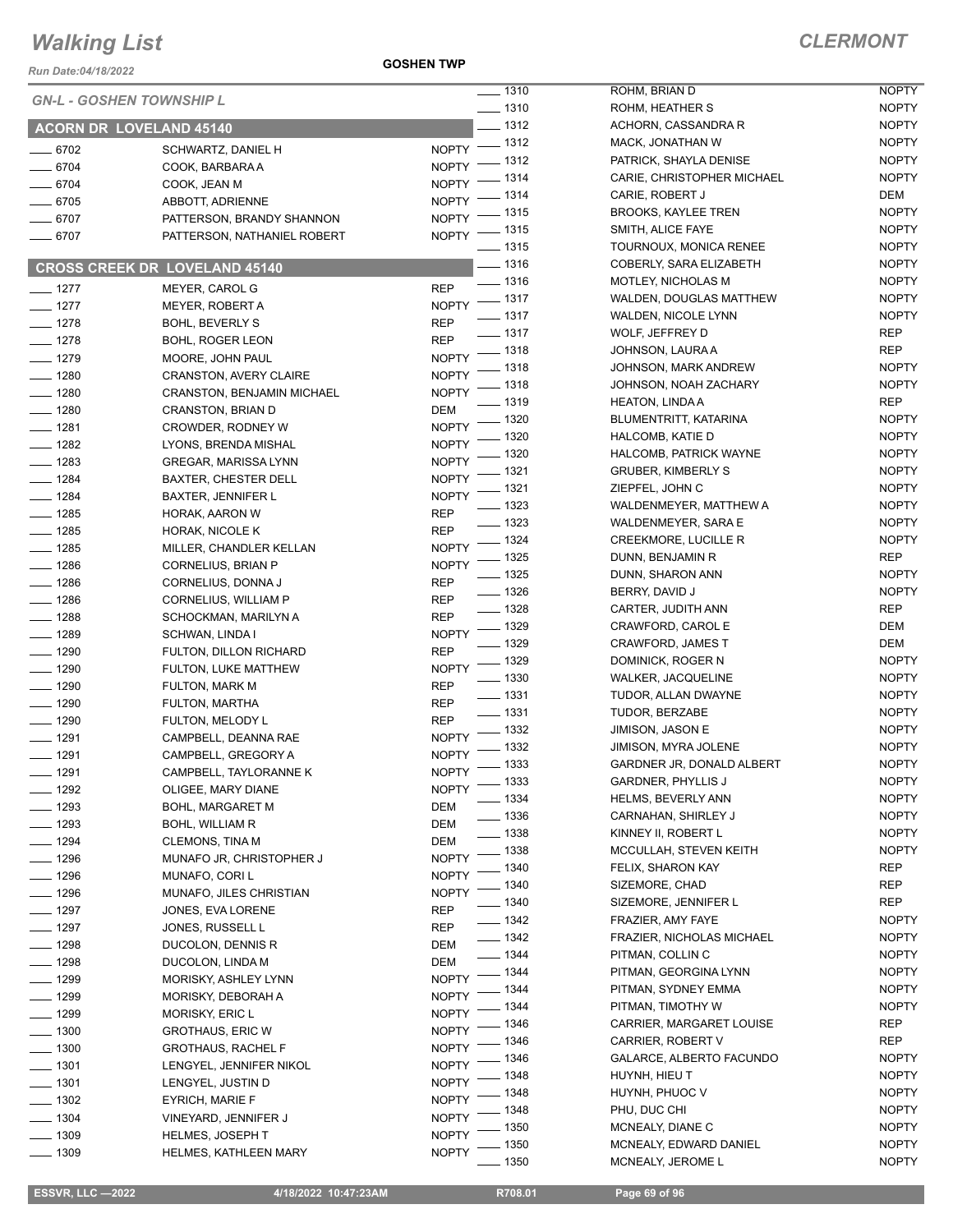*Run Date:04/18/2022*

**GOSHEN TWP**

|                                 |                                             |              | $- 1526$             | <b>HARRIS, DANNY</b>            | <b>REP</b>   |
|---------------------------------|---------------------------------------------|--------------|----------------------|---------------------------------|--------------|
| <b>GN-L - GOSHEN TOWNSHIP L</b> |                                             |              | $- 1526$             | MAXWELL, TERI LEA               | <b>NOPTY</b> |
|                                 | <b>CROSS CREEK DR LOVELAND 45140</b>        |              | $- 1526$             | MOORE, CHRISTOPHER EARL         | <b>NOPTY</b> |
| $\frac{1}{2}$ 1350              | MCNEALY, JOHN LEROY                         |              | NOPTY - 1536         | JANSSENS, DONNA                 | <b>NOPTY</b> |
| $- 1350$                        | MCNEALY, SAMUEL AARON                       |              | NOPTY - 1538         | JUDD, SHEILA R                  | <b>NOPTY</b> |
| $\frac{1}{2}$ 1350              | MCNEALY, TYLER STEVEN                       |              | NOPTY - 1538         | PIDGEON, CHAD M                 | <b>NOPTY</b> |
| $- 1352$                        | DALTON, DAVID LEE                           | DEM          | $\frac{1}{1538}$ #A  | SPENCER, CAIDIN ANDREW          | <b>NOPTY</b> |
| $- 1352$                        | DALTON, MICHELLE LYNN                       | DEM          | <b>LE 1538 #APTA</b> | SPENCER, THOMAS A               | <b>NOPTY</b> |
|                                 |                                             |              | ____ 1538 #UNIT A    | SPENCER, ANGELA MARIE           | <b>NOPTY</b> |
|                                 | <b>CRYSTAL VIEW CT LOVELAND 45140</b>       |              | $- 1540$             | WARMAN, MARGARET A              | DEM          |
|                                 |                                             |              | NOPTY - 1544         | JOHNSON, JOHN L                 | <b>NOPTY</b> |
| $\frac{1}{2}$ 5202              | CECIL, AMY J                                |              | NOPTY - 1544         | JOHNSON, REGINA L               | <b>NOPTY</b> |
| $\frac{1}{2}$ 5202              | CECIL, BARRY L                              |              |                      | LLOYD, RHONDA KAY               | <b>REP</b>   |
| $- 5203$                        | HOMER, JOHN T                               |              | DEM - 1554           |                                 |              |
| $\frac{1}{2}$ 5203              | WITTMEYER, EMMA C                           |              | DEM - 1554           | LLOYD, STEPHEN ALLEN            | <b>REP</b>   |
| $- 5204$                        | KUNTZ, LAURA E                              |              | NOPTY - 1554         | SMYTH, BETHANY A                | <b>REP</b>   |
| $- 5204$                        | KUNTZ, LAWRENCE HENRY                       |              | NOPTY - 1564         | DEBORD, DAVID WAYNE             | DEM          |
| $\frac{1}{2}$ 5205              | HENSLEY, NEAL ODELL                         |              | NOPTY $-$ 1564       | DEBORD, IMOGENE                 | <b>DEM</b>   |
| $\frac{1}{2}$ 5205              | HENSLEY, THERESA LYNN                       |              | NOPTY - 1564         | DEBORD, ROBERT GENE             | <b>DEM</b>   |
| $- 5206$                        | AERNI, ALLEN JOHN                           |              | NOPTY - 1568         | BONHAM, LINDA A                 | <b>REP</b>   |
| $- 5206$                        | DEY, CHRISTINA NICOLE                       |              | NOPTY - 1568         | BONHAM, ROY E                   | <b>REP</b>   |
| $\frac{1}{2}$ 5207              | AMSTUTZ, GARY LEE                           |              | NOPTY - 1568         | RUSSELL, ROBIN RENEE            | <b>NOPTY</b> |
| $- 5207$                        | AMSTUTZ, PAMELA T                           |              | NOPTY - 1568 #APT 3  | <b>BONHAM, JOHN K</b>           | <b>NOPTY</b> |
| $\frac{1}{2}$ 5207              | TOLBERT, STEPHEN CLAY                       |              | NOPTY - 1580         | CECIL, KIM M                    | <b>REP</b>   |
| $\frac{1}{2}$ 5209              | <b>MCCALLA, KAREN S</b>                     | <b>REP</b>   | $\frac{1}{2}$ 1580   | <b>SCHUSTER, JAMES MICHAEL</b>  | <b>REP</b>   |
| $- 5209$                        | MCCALLA, MICHELLE R                         | <b>REP</b>   | $\frac{1}{2}$ 1580   | <b>SCHUSTER, MEGAN M</b>        | <b>REP</b>   |
| $-5211$                         | ROARK, GINA S                               |              | NOPTY - 1580         | SCHUSTER, SARAH MARIE           | <b>REP</b>   |
|                                 |                                             |              | $- 1588$             | DIETRICH, CLIFF ANTHONY         | <b>NOPTY</b> |
| <b>EARL DR LOVELAND 45140</b>   |                                             |              | $- 1592$             | ELLIS, ANNETTE C                | <b>NOPTY</b> |
| 6681                            | MENTRUP, TYLER B                            |              | NOPTY - 1592         | ELLIS, WILLIAM TODD             | <b>NOPTY</b> |
| $- 6684$                        | CAUDILL, BETTY E                            | <b>REP</b>   |                      |                                 |              |
| $- 6684$                        |                                             | <b>REP</b>   |                      | <b>GIBSON RD LOVELAND 45140</b> |              |
| $\frac{1}{2}$ 6685              | CAUDILL, SAMUEL L<br><b>BIXLER, SUSAN P</b> | <b>REP</b>   | $- 1379$             | BERKEBILE JR, DANIEL LEE        | <b>NOPTY</b> |
|                                 |                                             |              | NOPTY - 1379         | BERKEBILE, KAYLYN ELIZABETH     | <b>NOPTY</b> |
| $- 6685$<br>6688                | ESTOQUIA, CHRISTIAN JAY                     | <b>REP</b>   | $\frac{1}{2}$ 1379   | BERKEBILE, SONYA LYN            | <b>NOPTY</b> |
|                                 | PORTER, GARY E                              |              | $\frac{1381}{1381}$  | EVANS, GERALDINE M              | <b>REP</b>   |
| $- 6688$                        | PORTER, MARLAK                              | <b>REP</b>   | NOPTY - 1387         | <b>BODLEY, MARY LOUISE</b>      | <b>REP</b>   |
| $- 6691$                        | <b>WALTERS, RHONDA GAYE</b>                 |              |                      | ROBBINS, JO ANN                 | <b>REP</b>   |
| $- 6691$                        | <b>WALTERS, RICKY A</b>                     |              | NOPTY - 1389         |                                 | <b>REP</b>   |
| $- 6691$                        | <b>WALTERS, RILEY A</b>                     |              | NOPTY - 1389         | ROBBINS, JOHN WAYNE             |              |
| 6692                            | <b>CRISWELL, ROBERT ANDREW</b>              |              | NOPTY - 1391         | PHILLIPS, CHRISTINA LEE         | <b>NOPTY</b> |
| 6692                            | CRISWELL, SAMANTHA S                        |              | NOPTY - 1391         | WILLIAMS, IOANE ANN             | <b>REP</b>   |
| $-6701$                         | <b>EMMONS, NANCY T</b>                      |              | NOPTY - 1391         | WILLIAMS, LOGAN                 | <b>REP</b>   |
| $- 6701$                        | STENTEN, DAVID H                            |              | NOPTY - 1393         | MCQUEEN, JACOB NATHANIEL        | <b>NOPTY</b> |
|                                 |                                             |              | $\frac{1}{2}$ 1393   | MCQUEEN, REBECCA RUTH           | <b>REP</b>   |
| FAY RD GOSHEN 45122             |                                             |              | $-1393$              | MCQUEEN, RUSSELL DEAN           | <b>REP</b>   |
| $- 1614$                        | DENSFORD, WANDA J                           | <b>REP</b>   | $- 1395$             | HAAS, KIMBERLY A                | REP          |
| $- 1620$                        | KLINE, BETHANY A                            | <b>REP</b>   | $\frac{1}{2}$ 1395   | <b>HAAS, ROBERT S</b>           | <b>REP</b>   |
| $- 1620$                        | KLINE, MATTHEW DAVID                        | <b>REP</b>   | $\frac{1}{2}$ 1395   | HAAS, SARAH AINSLEE ANN         | <b>NOPTY</b> |
| $-1622$                         | LOOPER, WILLIAM RAYMOND                     |              | NOPTY - 1397         | NAPIER, DORIS                   | <b>REP</b>   |
| $- 1640$                        | <b>FARWICK, ANDREW KIRBY</b>                |              | NOPTY - 1401         | COLLIER, JAMES R                | <b>NOPTY</b> |
| $- 1642$                        | CULLEN, JASON MONROE                        |              | NOPTY - 1401         | <b>COLLIER, MARSHA H</b>        | <b>REP</b>   |
| $- 1642$                        | MILLER, STEPHANY LYNN                       |              | NOPTY - 1403         | HICKS, SHERRY L                 | <b>NOPTY</b> |
| $- 1648$                        | DIAZ PALAFOX, LUIS ENRIQUE                  |              | NOPTY - 1403         | TOLES, MATTHEW A                | <b>NOPTY</b> |
| ____ 1648                       | MANCILLAS, ROBERTO DIAZ                     |              | NOPTY - 1405         | MCDOLE, SOPHIA MCKENZIE         | <b>NOPTY</b> |
|                                 |                                             |              | NOPTY - 1405         | PERKINS, CHRISTOPHER R          | <b>NOPTY</b> |
| $-1648$                         | PALAFOX, SERGIO DIAZ                        |              | NOPTY - 1405         | <b>TUCKER, BRITTANY ASHTON</b>  | <b>NOPTY</b> |
| 1656                            | <b>GRUBER, ERHARD G</b>                     |              |                      |                                 |              |
| $-1658$                         | COX, CHARLOTTE M                            | <b>REP</b>   |                      | <b>LINDIE LN GOSHEN 45122</b>   |              |
| $-1666$                         | WILLIFORD, BETTY L                          | <b>NOPTY</b> |                      | LLOYD, MARANDA ELIZABETH        |              |
| ___ 1666                        | WILLIFORD JR, TROY A                        |              | NOPTY - 1622         |                                 | <b>NOPTY</b> |
|                                 |                                             |              | __ 1628              | CRAIG, CARLA J                  | <b>NOPTY</b> |
| FAY RD LOVELAND 45140           |                                             |              | $-1628$              | CRAIG, RITA M                   | <b>NOPTY</b> |
| ___ 1526                        | HARRIS, CHARITEE ANN                        | <b>REP</b>   | $- 1632$             | MILLER, JODI LEE-ANN            | <b>NOPTY</b> |
| $- 1526$                        | HARRIS, CHESTINE E                          | <b>REP</b>   | $- 1632$             | MILLER JR, SAMUEL P             | <b>NOPTY</b> |
|                                 |                                             |              | $- 1636$             | WHITE, DAVID                    | <b>NOPTY</b> |
| <b>ESSVR, LLC -2022</b>         | 4/18/2022 10:47:23AM                        |              | R708.01              | Page 70 of 96                   |              |
|                                 |                                             |              |                      |                                 |              |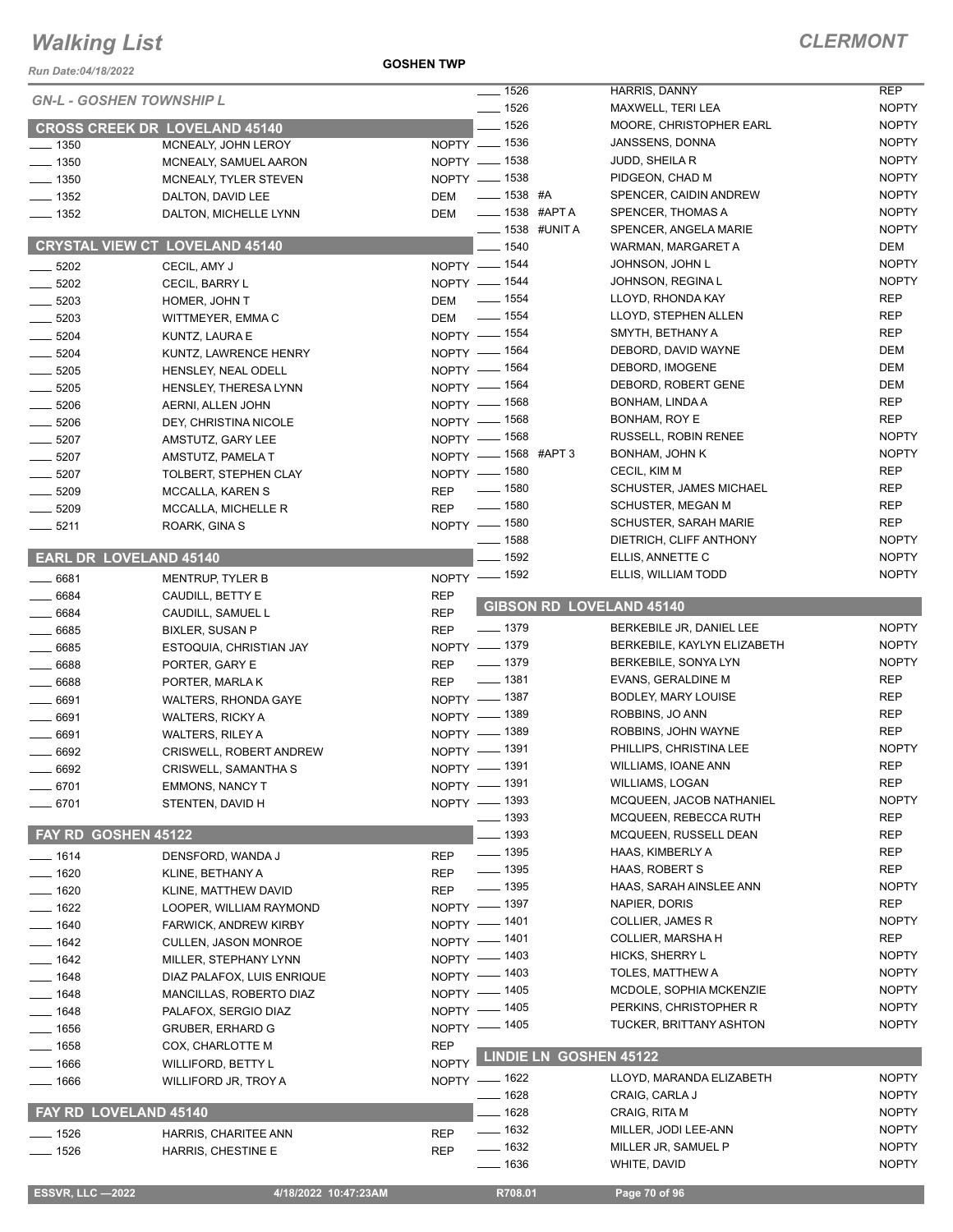*Run Date:04/18/2022*

**GOSHEN TWP**

| <b>GN-L - GOSHEN TOWNSHIP L</b> |                                   | $- 1546$                  | <b>BROWN, GREGORY M</b>               | <b>NOPTY</b> |
|---------------------------------|-----------------------------------|---------------------------|---------------------------------------|--------------|
|                                 |                                   | $-1546$                   | PIERSON, DANIELLE N                   | <b>NOPTY</b> |
| <b>LINDIE LN GOSHEN 45122</b>   |                                   | $-1546$                   | SHARP II, WILLIAM GREGORY             | <b>NOPTY</b> |
| $- 1636$                        | WHITE, KYLE JAMES                 | NOPTY __ 1547             | CAUDILL, DEBORAH A                    | <b>REP</b>   |
| $- 1640$                        | VANNAME, JENNIFER L               | NOPTY __ 1547             | STEBBINS, LORIE A                     | <b>NOPTY</b> |
| $- 1640$                        | VANNAME III, WILLIAM W            | <b>REP</b><br>$- 1549$    | WILLEMIN, DONNA M                     | <b>NOPTY</b> |
|                                 |                                   | __ 1549                   | WILLEMIN, MARK DOUGLAS                | <b>REP</b>   |
|                                 | LYNNE HAVEN CT LOVELAND 45140     | 1549                      | WILLEMIN, RYAN ALEXANDER              | <b>NOPTY</b> |
| $- 6681$                        | CRAWFORD, KATHY J                 | NOPTY __ 1550             | KAMMERER, ANDREW JOSEPH               | <b>NOPTY</b> |
| $- 6681$                        | WEISSGARBER, DAVID M              | NOPTY __ 1550             | KING, FORREST O                       | <b>REP</b>   |
| $- 6682$                        | HUDSON-SMITH, DAWN M              | NOPTY __ 1552             | BRYANT, GUNNAR ARTHUR                 | <b>REP</b>   |
| $- 6682$                        | SMITH, JOSEPH D                   | NOPTY __ 1552             | BRYANT, LISA A                        | <b>REP</b>   |
| $- 6682$                        | SMITH, LAUREN OLIVIA              | NOPTY __ 1552             | GUNN, LINDSEY R                       | <b>NOPTY</b> |
| $- 6683$                        | REYNOLDS, DOROTHY A               | NOPTY __ 1554             | <b>GEORGE, KYLE</b>                   | DEM          |
| $- 6683$                        | <b>REYNOLDS, ROBERT E</b>         | NOPTY __ 1554             | RIDENOUR, ANNA MARIE                  | <b>NOPTY</b> |
| $- 6683$                        | RIESENBERG, MARK A                | <b>NOPTY</b>              |                                       |              |
| $- 6683$                        | SALCEDO, DANYELLE R               |                           | NOPTY W MEADOWBROOK DR LOVELAND 45140 |              |
| $- 6684$                        | NEWMAN, ERIC J                    | NOPTY __ 1486             | LORENZ, SCOTT DAVID                   | <b>NOPTY</b> |
| $- 6684$                        | NEWMAN, SHELLEY LINN              | NOPTY __ 1488             | <b>WEITZEL, DANIEL T</b>              | <b>NOPTY</b> |
| 6684                            | RASNICK, DIANE                    | <b>REP</b><br>$- 1488$    | WEITZEL, SHERRI RUTH                  | <b>NOPTY</b> |
| $- 6684$                        | RASNICK, GARY D                   | <b>REP</b><br>$- 1489$    | STEFFEN, KATLIN MARIE                 | <b>NOPTY</b> |
| $- 6686$                        | SHEA JR, DANIEL P                 | NOPTY __ 1490             | CARR, CHRISTINE E                     | <b>REP</b>   |
| $- 6686$                        | SHEA, MELINDA ELLEN               | NOPTY __ 1491             | SCHELL, JAMES E                       | <b>NOPTY</b> |
| $- 6687$                        | <b>SCHAFER, CHARLES C</b>         | NOPTY __ 1492             | <b>GRAVES, KATHY E</b>                | <b>NOPTY</b> |
| $- 6687$                        | <b>SCHAFER, GABRIELLE CAITLIN</b> | NOPTY __ 1493             | <b>GLICK, MICHELLE RAYE</b>           | <b>NOPTY</b> |
| $- 6687$                        | SCHAFER, MICHELLE L               | NOPTY __ 1493             | STOCKDALE, OLIVIA ALYCESON            | <b>NOPTY</b> |
| $- 6688$                        | ALBRIGHT, VIRGINIA M              | <b>REP</b><br>$- 1494$    | CARROLL, JOSEPH PATRICK               | <b>NOPTY</b> |
| $- 6688$                        | WALKER, JACK MATTHEW              | NOPTY __ 1494             | CARROLL, SANDRA LEA                   | <b>NOPTY</b> |
| $- 6688$                        | WALKER, JEREMY MATTHEW            | NOPTY __ 1495             | HILLIARD, JAMES M                     | <b>NOPTY</b> |
|                                 |                                   | $-1496$                   | EVANS, ADAM KEITH                     | <b>NOPTY</b> |
|                                 | E MEADOWBROOK DR LOVELAND 45140   | 1496                      | EVANS, CORY LEE                       | <b>NOPTY</b> |
| $- 1523$                        | BAEHR, MABLE GERALDINE            | NOPTY __ 1496             | EVANS, LAURA JANE                     | <b>REP</b>   |
| $\frac{1}{2}$ 1525              | <b>KAGRISE, TIMOTHY E</b>         | NOPTY __ 1497             | RESLER, RHONDA R                      | <b>DEM</b>   |
| $\frac{1}{2}$ 1527              | EBERLE, WAYNE WILLIAM             | NOPTY __ 1499             | KENNEDY, BRANDON LAWRENCE             | <b>NOPTY</b> |
| $- 1527$                        | SCHURDAK, AARON ROBERT            | NOPTY __ 1500             | UPHUS, DEANNE C                       | <b>REP</b>   |
| $- 1527$                        | SCHURDAK, JENNIFER D              | DEM<br>$\frac{1}{2}$ 1501 | ASHCRAFT JR, CHRISTOPHER M            | <b>NOPTY</b> |
| $- 1527$                        | <b>SCHURDAK, TARA RENEE</b>       | NOPTY __ 1502             | AZBILL, ASHLEY NICOLE                 | <b>NOPTY</b> |
| $- 1527$                        | THOMPSON, RONALD E                | NOPTY __ 1502             | NEFF, TRAVIS JOSEPH                   | <b>NOPTY</b> |
| $- 1529$                        | GARRETT, ANDREA EVALENA           | NOPTY __ 1503             | DEES, MARGARET M                      | <b>NOPTY</b> |
| $\frac{1}{2}$ 1529              | <b>GARRETT, NICOLAS PATRICK</b>   | NOPTY __ 1503             | MEADORS, TYLER JAY                    | <b>NOPTY</b> |
| $- 1531$                        | ADAMS, ZAREK SOLOMON              | NOPTY __ 1504             | <b>BALSIGER, SARA M</b>               | <b>NOPTY</b> |
| $- 1531$                        | SHARP, TONYA ROSE                 | <b>REP</b><br>$- 1504$    | DAVENPORT, SYDNIE ALEXANDRA SUE       | <b>NOPTY</b> |
| $\frac{1}{2}$ 1533              | SPARKS, VERONICA KATHRYN          | NOPTY __ 1505             | ADAMS, WYATT LEVI                     | <b>NOPTY</b> |
| $\frac{1}{2}$ 1535              | FELLABAUM, JESSICA KAITLYN        | NOPTY __ 1505             | SMITH, SHANNON M                      | <b>NOPTY</b> |
| $\frac{1}{2}$ 1535              | MEADORS, WILLIS JAY               | NOPTY __ 1506             | SEBASTIAN, BRIAN PATRICK              | <b>NOPTY</b> |
| $\frac{1}{2}$ 1537              | <b>HOGG, BRYCE A</b>              | NOPTY __ 1506             | SEBASTIAN, SARAH KAY                  | <b>NOPTY</b> |
| $\frac{1}{2}$ 1537              | HOGG, CEVIN MACKENZIE             | NOPTY __ 1506             | SEBASTIAN, SHANNON M                  | <b>NOPTY</b> |
| $\frac{1}{2}$ 1537              | HOGG, DONALD W                    | NOPTY __ 1508             | SIARKOWSKI, FRANK T                   | REP          |
| $- 1538$                        | <b>SHAFOR, BRENT WILLIAM</b>      | NOPTY __ 1509             | MALLALEY, EMILY                       | <b>NOPTY</b> |
| $- 1538$                        | SHAFOR, KRISTY L                  | NOPTY __ 1509             | MALLALEY II, MATTHEW SCOTT            | <b>NOPTY</b> |
| $\frac{1}{2}$ 1539              | DEMARIS, RUSSELL H                | NOPTY __ 1510             | SMALLWOOD, DANIEL L                   | <b>NOPTY</b> |
| $\frac{1}{2}$ 1539              | DEMARIS, WAYNE J                  | REP<br>$\frac{1}{2}$ 1512 | JEANDREVIN, ROBERT W                  | <b>NOPTY</b> |
| $- 1540$                        | WALTER, DINAH J                   | NOPTY __ 1512             | JEANDREVIN, TRACIE ANN                | <b>NOPTY</b> |
| $\frac{1}{2}$ 1540              | WALTER, DUSTIN M                  | NOPTY __ 1513             | KLUSKA, LYNDA E                       | <b>NOPTY</b> |
| $- 1540$                        | WALTER, MICHAEL E                 | NOPTY __ 1514             | STANFORD, CONNOR JAMES                | <b>NOPTY</b> |
| $- 1541$                        | GORDON, DORA J                    | NOPTY __ 1514             | STANFORD, DARREN M                    | <b>NOPTY</b> |
| $- 1542$                        | NEWTON, THOMAS J                  | NOPTY __ 1514             | STANFORD, GENE M                      | <b>NOPTY</b> |
| $- 1542$                        | PAHLS, ASHLEY NICOLE              | NOPTY __ 1514             | STANFORD, KRISTA RENEE                | <b>NOPTY</b> |
| $- 1542$                        | PAHLS, DOUGLAS R                  | NOPTY __ 1515             | CAMPBELL, JACOB NICHOLAS              | <b>NOPTY</b> |
| $- 1543$                        | KELCH, ANTHONY EDWIN              | NOPTY __ 1518             | RADCLIFFE, SCOTT WESTON               | <b>NOPTY</b> |
| $- 1543$                        | KELCH, TERRI BROCK                | NOPTY __ 1519             | YOUNG, NANCY L                        | REP          |
| $- 1544$                        | OGDEN, CHRISTOPHER W              | NOPTY __ 1519             | YOUNG, WILLIAM T                      | <b>REP</b>   |
| $- 1545$                        | BENNING, KYLIE ANN                | <b>NOPTY</b>              |                                       |              |

 **ESSVR, LLC —2022 4/18/2022 10:47:23AM R708.01 Page 71 of 96**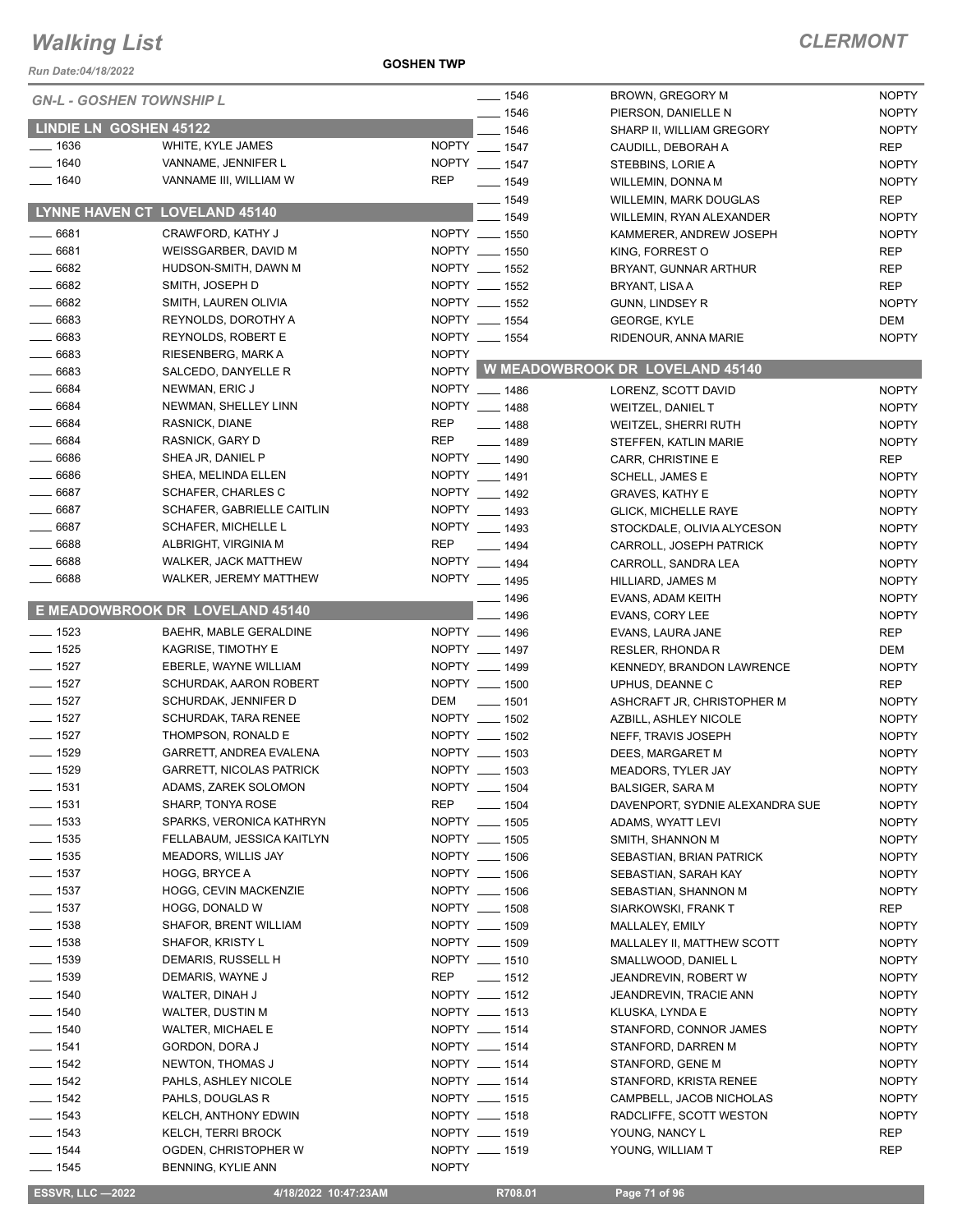*Run Date:04/18/2022*

**GOSHEN TWP**

| <b>GN-L - GOSHEN TOWNSHIP L</b> |                                 |              | $- 6123$                        | MATHEWS, TONYAL                | <b>NOPTY</b> |
|---------------------------------|---------------------------------|--------------|---------------------------------|--------------------------------|--------------|
|                                 |                                 | $-6124$      | <b>BULLOCK, DAVID A</b>         | <b>REP</b>                     |              |
|                                 | W MEADOWBROOK DR LOVELAND 45140 |              | $- 6124$                        | <b>BULLOCK, E JANE</b>         | <b>NOPTY</b> |
| $- 1520$                        | GILLIS, DONALD E                | REP          | $-6125$                         | ALFORD, CHERYL MOSER           | DEM          |
| $- 1520$                        | GILLIS, SHARON E                | <b>REP</b>   | $-6125$                         | ALFORD, SCOTT ALAN             | DEM          |
| $- 1521$                        | BARNETT, JAY F                  | <b>REP</b>   | $-6126$                         | PHILLIPS, BONNIE S             | <b>REP</b>   |
| $- 1521$                        | BARNETT, TAMARA E               |              | NOPTY __ 6126                   | PHILLIPS, HANNAH MARIE         | <b>NOPTY</b> |
| $\frac{1}{2}$ 1522              | HARMON, BRIANNA MARIE           |              | NOPTY __ 6126                   | PHILLIPS, MARK                 | <b>REP</b>   |
| $- 1522$                        | HARMON JR, MICHAEL G            |              | NOPTY __ 6126                   | PHILLIPS, SETH RYAN            | <b>NOPTY</b> |
| $\frac{1}{2}$ 1524              | FELLERS, DAVID LEE              |              | NOPTY __ 6127                   | FLETCHER JR, ROBERT BROWNFIELD | <b>NOPTY</b> |
| $\frac{1}{2}$ 1528              | DUTLINGER, CODY ALLEN           |              | NOPTY __ 6128                   | NERLINGER, JOSEPH              | <b>NOPTY</b> |
| $- 1528$                        | DUTLINGER, KATLYN ELIZABETH     |              | NOPTY __ 6128                   | NERLINGER, NATASHA MARIE       | <b>NOPTY</b> |
| $\frac{1}{2}$ 1530              | CARROLL, DAVID A                |              | NOPTY __ 6129                   | EVERSOLE, BREANNA MICHELLE     | <b>NOPTY</b> |
| $- 1530$                        | CARROLL, PATSY ANN              |              | NOPTY __ 6129                   | EVERSOLE, MICHAEL SCOTT        | <b>NOPTY</b> |
| $- 1532$                        | MCMULLEN, SAIRA E               |              | NOPTY __ 6130                   | <b>BARNES, FREDERICK SCOTT</b> | <b>REP</b>   |
| $\frac{1}{2}$ 1534              | DOWNEY, JOYCE M                 |              | NOPTY __ 6130                   | BARNES, JANET M                | REP          |
| $- 1550$                        | KING, CAROL S                   | <b>REP</b>   | $\frac{1}{2}$ 6131              | LINDSEY, ALICIA N              | <b>NOPTY</b> |
|                                 |                                 |              | $-6131$                         | WILSON, MARK ALAN              | <b>NOPTY</b> |
|                                 | MISTY CREEK DR LOVELAND 45140   |              | 6132                            | BELKNAP, JENNA K               | <b>NOPTY</b> |
|                                 |                                 |              |                                 |                                |              |
| $-6101$                         | FITE, NANCY A                   | <b>REP</b>   | $\frac{1}{2}$ 6133              | FARRAR, ROBERT A               | <b>NOPTY</b> |
| $- 6101$                        | FITE, RALPH EUGENE              | REP          | $\frac{1}{2}$ 6134              | MONTGOMERY, WILLIAM F          | DEM          |
| $-6101$                         | HOGAN, BROOKE A                 |              | NOPTY __ 6136                   | SCHAEFER, DALE C               | <b>REP</b>   |
| $\frac{1}{2}$ 6102              | POWERS, LYNSEY RAYE             | DEM          | $- 6136$                        | SCHAEFER, NANCY L              | <b>REP</b>   |
| $\frac{1}{2}$ 6102              | SPARKS, SCOTT ANTHONY           |              | NOPTY __ 6138                   | STROUP, CAROL M                | <b>NOPTY</b> |
| $- 6103$                        | SHEPHERD, KAREN F               |              | NOPTY __ 6138                   | STROUP, DAVID F                | <b>NOPTY</b> |
| $- 6104$                        | BEGALKE, JACQUELINE L           | <b>REP</b>   | $- 6139$                        | THOMPSON, CHAD P               | <b>REP</b>   |
| $- 6104$                        | BEGALKE, JOHN C                 | REP          | $\frac{1}{2}$ 6139              | THOMPSON, SARAH D              | DEM          |
| $- 6105$                        | POE, MARY ELEN                  | REP          | $-6140$                         | <b>BOW, CHRISTINA S</b>        | <b>NOPTY</b> |
| $\frac{1}{2}$ 6105              | POE, REBECCA ANN                | <b>REP</b>   | $-6140$                         | <b>BOW, CLAUDIA JUSTINE</b>    | <b>NOPTY</b> |
| $- 6106$                        | <b>TYLER, KAREN M</b>           | <b>REP</b>   | $\frac{1}{2}$ 6140              | <b>BOW, STEPHEN THOMAS</b>     | <b>NOPTY</b> |
| $- 6107$                        | <b>HEGYI, SUSAN JANE</b>        | <b>REP</b>   | $-6141$                         | PORTERFIELD, JUSTIN B          | <b>NOPTY</b> |
| $- 6107$                        | TOLSON JR, WILBY S              | <b>REP</b>   | $-6141$                         | PORTERFIELD, SARAH DENISE      | <b>NOPTY</b> |
| $- 6108$                        | GOLD, DAVID ALLEN               |              | NOPTY -6142                     | MORGAN, KELLY D                | <b>NOPTY</b> |
| $- 6109$                        | LANDGREBE, FREDERICK G          |              | NOPTY __ 6144                   | EYRE JR, RANDY ALLEN           | <b>NOPTY</b> |
| $- 6110$                        | SIQUE COLLINS, ABEL DE JESUS    |              | NOPTY -6146                     | SANDLIN, KAYLA M               | <b>NOPTY</b> |
| $-6110$                         | WYTRWAL, PATRICIA BARBARA       |              | NOPTY __ 6146                   | TAYLOR, AMANDA MARIE           | <b>NOPTY</b> |
| $\frac{1}{2}$ 6111              | LOHMAN, DARLENE S               |              | NOPTY __ 6146                   | WALKER, RUSSELL JAYMZE         | <b>NOPTY</b> |
| $\frac{1}{2}$ 6111              | LOHMAN, EDWARD J                |              | NOPTY -6148                     | DUNHAM, JOHN COLLIN            | <b>NOPTY</b> |
| $-6112$                         | WALKER JR, JOHN HARVARD         |              | NOPTY __ 6148                   | WOOD, DERRICK C                | <b>NOPTY</b> |
|                                 |                                 |              | NOPTY __ 6148                   | WOOD, STEPHANIE NICOLE         | <b>NOPTY</b> |
| $-6112$                         | <b>WALKER, STEPHANIE ANN</b>    |              |                                 |                                |              |
| —— 6113                         | <b>HOPKINS, GREGORY K</b>       | DEM          | $- 6152$                        | <b>GRANT, AARON M</b>          | <b>NOPTY</b> |
| $-6114$                         | ASBROCK, CINDI L                |              | NOPTY -6152                     | <b>WALKER, JENNIFER C</b>      | <b>NOPTY</b> |
| $-6114$                         | ASBROCK, KAREN                  | <b>NOPTY</b> | NOPTY NANCARD DR LOVELAND 45140 |                                |              |
| $-6114$                         | PUTMAN, KATHLEEN LOUISE         |              |                                 |                                |              |
| $-6114$                         | TRUMP, JAMES LEWIS              |              | NOPTY __ 5588                   | <b>BUNNELL, DEREK T</b>        | <b>NOPTY</b> |
| $- 6116$                        | SACCO, MARY K                   | <b>REP</b>   | $\frac{1}{2}$ 5588              | <b>BUNNELL, HARRY A</b>        | <b>NOPTY</b> |
| $-6117$                         | HICKS, NANCY M                  |              | NOPTY __ 5588                   | <b>BUNNELL, TERESAK</b>        | <b>NOPTY</b> |
| $-6118$                         | <b>BOLENDER, JAMES R</b>        | DEM          | $- 6683$                        | PITTMAN, LEONA                 | <b>NOPTY</b> |
| $- 6118$                        | BOLENDER, JOYCE ANN             | DEM          | $- 6683$                        | PITTMAN JR, LONNIE WILLARD     | REP          |
| $-6119$                         | FOLTZ, DANIEL THOMAS            |              | NOPTY __ 6683                   | PITTMAN, WILLARD               | REP          |
| $- 6119$                        | FOLTZ, RONALD J                 |              | NOPTY __ 6684                   | VALENTINE, CHARLES E           | REP          |
| <u>—</u> — 6119                 | FOLTZ, SUE ELLEN                |              | NOPTY __ 6684                   | VALENTINE, MADGE LORENE        | REP          |
| $-6119$                         | POLLY SR, DANIEL                |              | NOPTY __ 6685                   | HUGHES, DONALD                 | DEM          |
| $-6119$                         | POLLY, NANCY C                  |              | NOPTY __ 6685                   | HUGHES, GWENDOLYN S            | REP          |
| $- 6120$                        | MCDONOUGH, TIMOTHY JOSEPH       |              | NOPTY __ 6686                   | JEANDREVIN, HEATHER M          | <b>NOPTY</b> |
| $- 6120$                        | MCDONOUGH, TRACY LEE            |              | NOPTY __ 6686                   | JEANDREVIN, JOSEPH W           | <b>NOPTY</b> |
| $-6121$                         | SMOCK, RHONDA L                 |              | NOPTY __ 6686                   | JEANDREVIN, LUKE ANTHONY       | <b>NOPTY</b> |
| $-6121$                         | STAPP, RICHARD                  |              | NOPTY __ 6687                   | NOE, CALVIN F                  | <b>NOPTY</b> |
| $-6122$                         | NIMITZ, ALLISON R               |              | NOPTY __ 6688                   | POTTER, ROBERTA L              | <b>NOPTY</b> |
| $-6122$                         | SCOTT, THERESE JANE             | REP          | $\frac{1}{2}$ 6689              | KOCICA, JUDITH A               | REP          |
|                                 |                                 |              |                                 |                                |              |
| $-6122$                         | SCOTT, WELKER R                 | <b>REP</b>   | $- 6690$                        | STAAB, JONATHAN EDWARD         | REP          |
| $-6123$                         | MARSH, ZACHARY RYAN             |              | NOPTY __ 6690                   | STAAB, STEPHANIE LYNNE         | REP          |
| $-6123$                         | MATHEWS, SHANE D                |              | NOPTY __ 6691                   | CARRELLO, MICHAEL M            | REP          |

 **ESSVR, LLC —2022 4/18/2022 10:47:23AM R708.01 Page 72 of 96**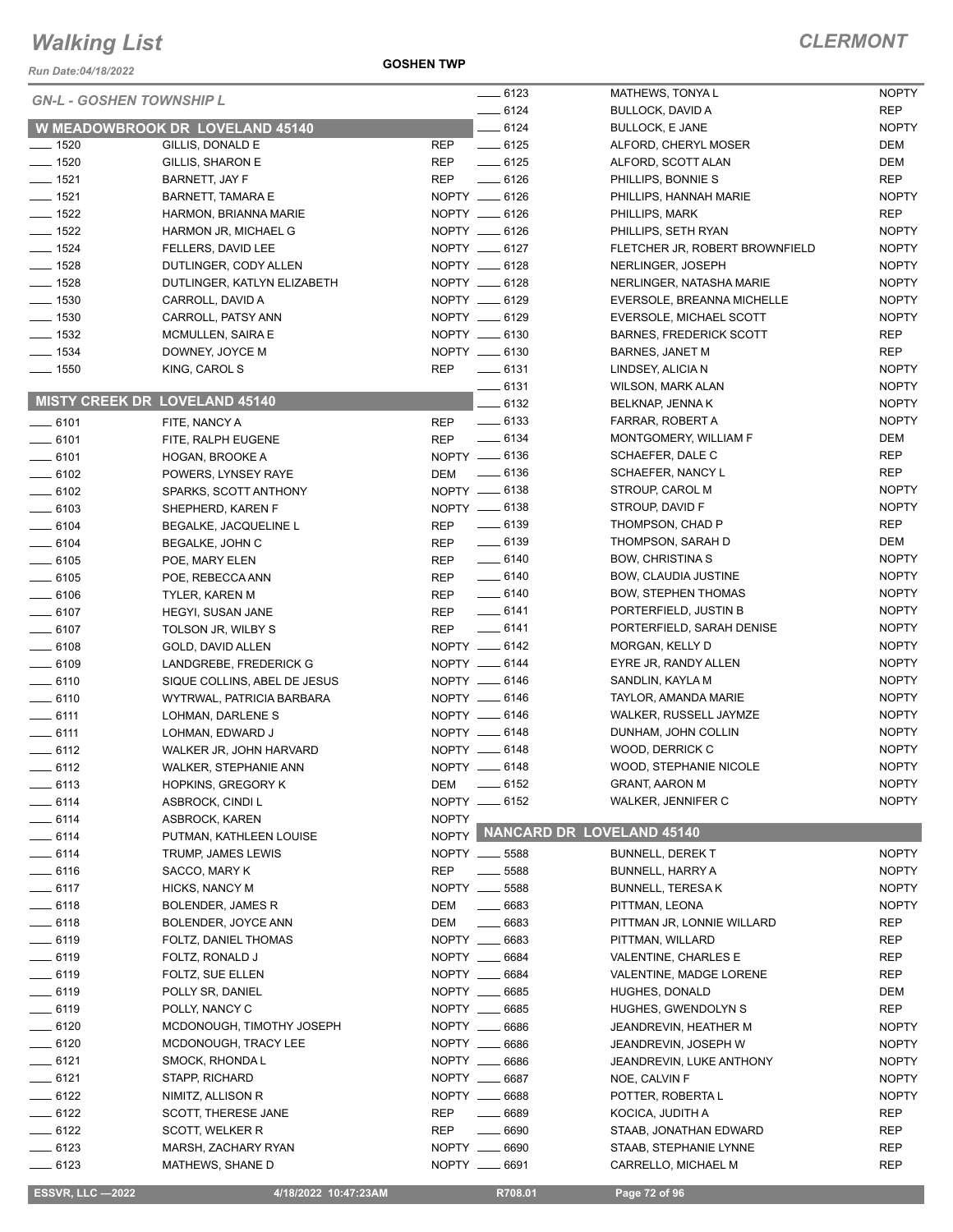| <b>ESSVR, LLC -2022</b> | 4/18/2022 10:47:23AM | R708.01 | Page 73 of 96 |
|-------------------------|----------------------|---------|---------------|

| 8/2022 10:47:23AM |  |
|-------------------|--|
|                   |  |

| <b>UN-L - UUSHEN TUWNSHIP L</b>  |                             |              |               | PIN OAK DR LOVELAND 45140            |              |
|----------------------------------|-----------------------------|--------------|---------------|--------------------------------------|--------------|
| <b>NANCARD DR LOVELAND 45140</b> |                             |              | 6680          | BREWER, MICHAEL WAYNE                | <b>REP</b>   |
| $-6692$                          | HAUBERT, MATTHEW ALLEN      | <b>NOPTY</b> | $- 6680$      | <b>BREWER, PATRICIA LYNN</b>         | <b>REP</b>   |
| 6693                             | WAINSCOTT, DEANNA G         | <b>REP</b>   | 6681          | KILGORE, ELAINE S                    | <b>NOPTY</b> |
| 6693                             | WAINSCOTT, HAL R            | <b>REP</b>   | 6681          | KILGORE, JOSHUA                      | <b>NOPTY</b> |
| 6693                             | WAINSCOTT, TASHA NICHOLE    |              | NOPTY __ 6681 | KILGORE JR, RICHARD F                | <b>NOPTY</b> |
|                                  |                             |              | 6681          | KILGORE, ROBIN E C                   | <b>NOPTY</b> |
| <b>OAKDALE DR LOVELAND 45140</b> |                             |              | 6682          | CARTER, LUCAS TYLER                  | <b>NOPTY</b> |
| $\frac{1}{2}$ 6751               | HOLLIDAY, CAROL DENISE      |              | NOPTY __ 6683 | BAILEY, AARON JAMES                  | <b>NOPTY</b> |
| $- 6751$                         | <b>HOLLIDAY, THOMAS C</b>   | NOPTY __     | 6683          | BAILEY, RONALD J                     | <b>NOPTY</b> |
| $-6753$                          | WIEDEMANN, DOROTHY K        |              | NOPTY __ 6684 | MILLS, ALLISON M                     | <b>NOPTY</b> |
| $- 6753$                         | WIEDEMANN, WILLIAM V        | <b>REP</b>   | $- 6685$      | JONES, ANDREW LEE                    | <b>NOPTY</b> |
| $- 6754$                         | MARTIN, AUDREY J            | <b>REP</b>   | $- 6685$      | QUINN, DANIEL RALPH                  | <b>NOPTY</b> |
| $- 6755$                         | <b>BALL, JACQUELINE S</b>   | <b>REP</b>   | $- 6685$      | QUINN, SARA DALE                     | <b>NOPTY</b> |
| $- 6756$                         | INABNITT, DONALD W          |              | NOPTY __ 6688 | WARD, JOSEPH E                       | <b>NOPTY</b> |
| $- 6756$                         | <b>INABNITT, GAIL L</b>     |              | NOPTY __ 6690 | SHIELDS, BARBARA ANN                 | <b>NOPTY</b> |
|                                  |                             |              | 6691          | <b>GRANT, JANA LOUISE</b>            | <b>REP</b>   |
| OAKLAND RD LOVELAND 45140        |                             |              | 6691          | <b>GRANT, STEPHEN M</b>              | <b>REP</b>   |
| $- 6652$                         | COLLETT, JUSTIN L           |              | NOPTY __ 6692 | RAPP, PAULA JANE                     | <b>NOPTY</b> |
| $- 6652$                         | MCINTOSH, TIFFANY ROSE      |              | NOPTY __ 6692 | RAPP, STEVEN PETER                   | <b>NOPTY</b> |
| $- 6652$                         | SCHEWE JR, CLIFFORD JOHN    |              | NOPTY __ 6694 | HEIERT, RUTH A                       | <b>NOPTY</b> |
| 6656                             | LANGENHEIM, EMILY ANNE      |              | NOPTY __ 6695 | ALLPHIN, JAMIE LYNN                  | <b>NOPTY</b> |
| $\frac{1}{2}$ 6656               | LANGENHEIM, JOHN WILLIAM    |              | NOPTY __ 6695 | PITMAN, BILLY R                      | <b>REP</b>   |
| 6660                             | GABBARD, BARBARA L          | <b>REP</b>   | $- 6695$      | PITMAN, PEGGY S                      | <b>REP</b>   |
| $- 6664$                         | THORNTON, DARRELL A         | <b>REP</b>   | $- 6696$      | HUNDLEY JR, HAROLD T                 | <b>NOPTY</b> |
| $- 6664$                         | THORNTON, KIMBERLY A        | <b>REP</b>   | $- 6697$      | MENDOZA, ANDRES JAY                  | <b>NOPTY</b> |
| 6676                             | GOBLE, DYLAN LEE            |              | NOPTY __ 6697 | MENDOZA, TABYTHA ANN                 | <b>NOPTY</b> |
| $- 6676$                         | GOBLE, ROGER                |              | NOPTY __ 6698 | TAMM, CATHERINE L                    | <b>NOPTY</b> |
| 6682                             | JACKSON, LOIS               |              | NOPTY __ 6701 | BRANDENBURG, AMY LYNN                | <b>NOPTY</b> |
| 6688                             | JAMES, CHAD A               |              | NOPTY __ 6703 | STEPHENSON, MARK A                   | <b>NOPTY</b> |
| 6694                             | TAYLOR, ASHLEY N            |              | NOPTY __ 6704 | BENZ, TERRY C                        | REP          |
| 6700                             | POLLY, VICKI L              |              | NOPTY __ 6705 | STONE, HANNAH FAITH                  | <b>NOPTY</b> |
| $- 6702$                         | <b>HUGHES, JAMES A</b>      |              | NOPTY __ 6705 | STONE, JASON K                       | <b>NOPTY</b> |
| $- 6704$                         | CONLEY, TERRY L             |              | NOPTY __ 6705 | STONE JR, JASON KEITH                | <b>NOPTY</b> |
| $- 6704$                         | STRUNK, JIMMY JOHN          |              | NOPTY __ 6705 | STONE, LEEANN                        | <b>NOPTY</b> |
| $- 6704$                         | TIPTON, BARBARA A           |              | NOPTY __ 6707 | FIDEN, ALEXIS NICHOLE                | <b>NOPTY</b> |
| $- 6706$                         | <b>HELTON, RICKY A</b>      |              | NOPTY __ 6707 | FIDEN, CONNER D                      | <b>NOPTY</b> |
| $- 6706$                         | <b>HELTON, RITA L</b>       |              | NOPTY __ 6709 | SEAMAN, INEZ MARIE                   | <b>NOPTY</b> |
| $-6710$                          | SUMMERS, APRIL LOUISE       |              | NOPTY __ 6709 | SEAMAN, TIMOTHY SCOTT                | <b>NOPTY</b> |
| $-6710$                          | SUMMERS JR, GARRY LEON      |              | NOPTY __ 6711 | KETZER, DANIEL SCOTT                 | <b>NOPTY</b> |
| —— 6712                          | POWELL, CHELSEA MARIE       | <b>NOPTY</b> |               |                                      |              |
| $-6712$                          | POWELL, JUSTIN M            |              |               | NOPTY PINE MEADOWS DR LOVELAND 45140 |              |
| $-6714$                          | KING JR, JESSIE LEE         |              | NOPTY __ 6100 | <b>WHANGER, CONNIE S</b>             | <b>REP</b>   |
| $- 6714$                         | KING, KATHRYN R             |              | NOPTY __ 6101 | JOHNSON, DEREK JAMES                 | <b>NOPTY</b> |
| $- 6714$                         | KING, TRISTEN JOSEPH        |              | NOPTY __ 6101 | JOHNSON, ELIZABETH CATHERINE         | <b>NOPTY</b> |
| $- 6716$                         | <b>BROWN, AUSTIN SHELBY</b> |              | NOPTY __ 6102 | HOLDEN, MICHAEL A                    | <b>NOPTY</b> |
| $-6720$                          | WARDEN, JAMES A             |              | NOPTY __ 6102 | HOLDEN, MITCHELL BRAWNSON            | <b>NOPTY</b> |
| $- 6722$                         | ROBERTS, HANNAH ELIZABETH   |              | NOPTY __ 6103 | CREECH, MELODY E                     | REP          |
| $- 6722$                         | ROBERTS, MEGAN A            |              | NOPTY __ 6104 | <b>BIRKLEY, EMMA O</b>               | <b>NOPTY</b> |
| $- 6722$                         | ROBERTS, RENEE              |              | NOPTY __ 6104 | <b>BOLTZ, PATRICIA A</b>             | DEM          |
| $- 6722$                         | STODDARD III, ARTHUR JAMES  |              | NOPTY __ 6105 | <b>BURNS, COREY A</b>                | <b>NOPTY</b> |
| $-6724$                          | PHILLIPS, JENNIFER LYNN     |              | NOPTY __ 6105 | <b>BURNS, SAMANTHA MICHELE</b>       | <b>NOPTY</b> |
| $- 6724$                         | PHILLIPS, TRAVIS MATTHEW    |              | NOPTY __ 6105 | FREY, ZACHARY JOHN                   | <b>NOPTY</b> |
| $-6726$                          | COLE, DONITA JO             |              | NOPTY __ 6107 | <b>BLACK, JOSEPH M</b>               | <b>NOPTY</b> |
| $-6726$                          | COLE, MAX K                 |              | NOPTY __ 6107 | <b>BLACK, LORIC</b>                  | DEM          |
| $- 6728$                         | IGO, TARAH MORGAN           |              | NOPTY __ 6109 | PITTMAN, APRIL FAITH                 | <b>NOPTY</b> |
| $-6728$                          | NICODEMUS, PATRICIA J       |              | NOPTY __ 6109 | PITTMAN, MICHAEL R                   | <b>NOPTY</b> |
| $- 6728$                         | NICODEMUS, RONALD D         |              | NOPTY __ 6110 | <b>BREAKER, CLINTON MICHAEL</b>      | <b>NOPTY</b> |
| $- 6728$                         | NICODEMUS, RYAN JAMES       |              | NOPTY __ 6110 | <b>BREAKER, JERRY R</b>              | REP          |
| $\frac{1}{2}$ 6730               | HODGE, CHRISTINE RAE        | REP          | $- 6110$      | BREAKER, PAMELA C                    | <b>REP</b>   |
| $-6730$                          | <b>HODGE, JAMES RAYMOND</b> | <b>REP</b>   | $\_\_6112$    | YATES, ALICIA JANINE                 | <b>NOPTY</b> |
|                                  |                             |              |               |                                      |              |

*Run Date:04/18/2022*

*GN-L - GOSHEN TOWNSHIP L*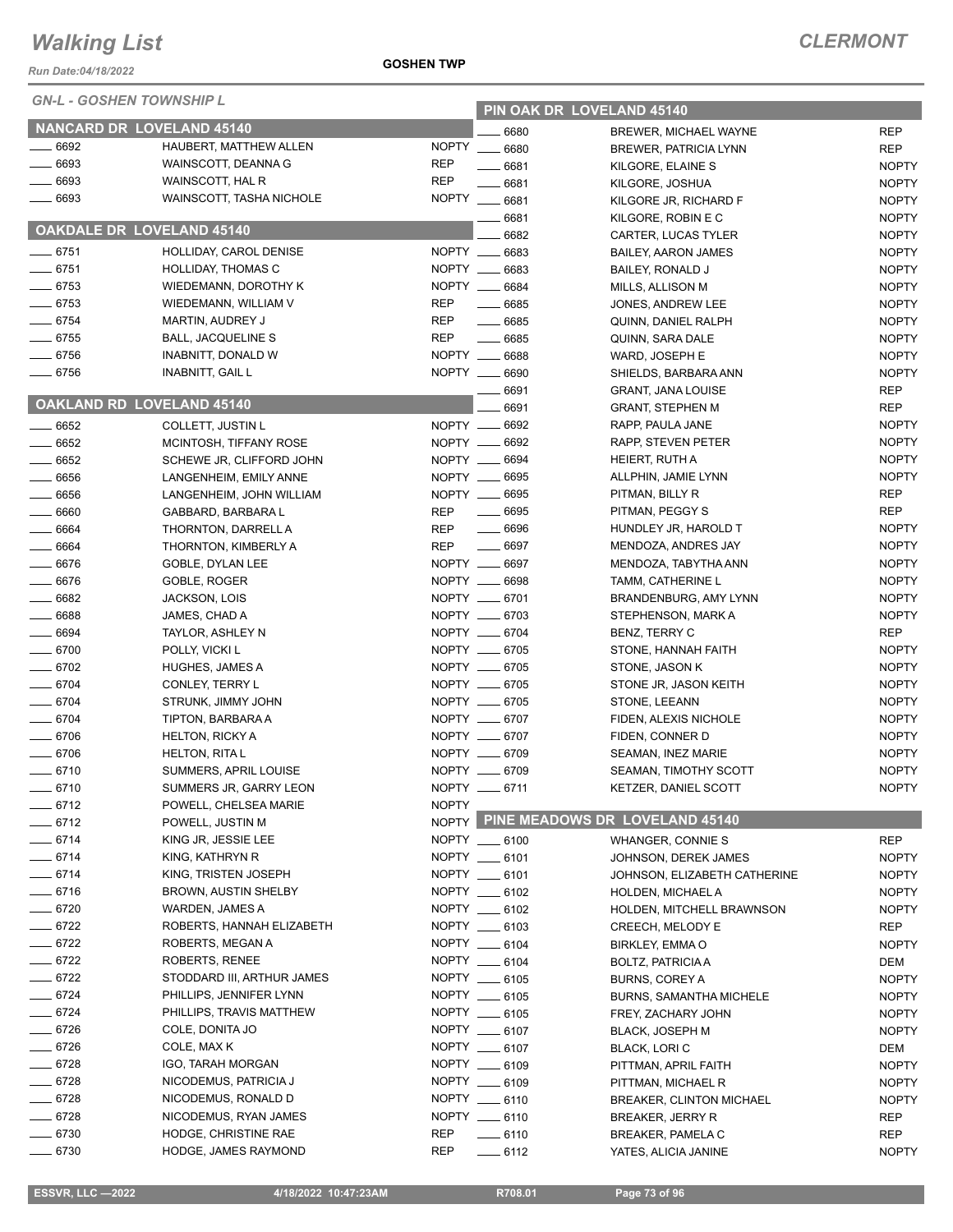*Run Date:04/18/2022*

**GOSHEN TWP**

| <b>GN-L - GOSHEN TOWNSHIP L</b>  |                                | $- 1528$                  | <b>TERWILLEGER, ROBYN A</b>           | <b>NOPTY</b> |
|----------------------------------|--------------------------------|---------------------------|---------------------------------------|--------------|
|                                  |                                | $- 1529$                  | MELLETT, GREGORY R                    | <b>NOPTY</b> |
|                                  | PINE MEADOWS DR LOVELAND 45140 | $\frac{1}{2}$ 1530        | ADKINS, TIFFANY LYNN                  | <b>NOPTY</b> |
| $-6112$                          | YATES, CONNIE DANELL           | NOPTY __ 1531             | FRAMBES, AUSTIN ANTHONY               | <b>NOPTY</b> |
| $-6112$                          | YATES, NICK                    | NOPTY __ 1531             | FRAMBES, JINNY LINN                   | <b>NOPTY</b> |
| $-6114$                          | FARRELL, KIMBERLY JEAN         | NOPTY __ 1532             | TIPTON, JUDY                          | <b>NOPTY</b> |
| $-6114$                          | FARRELL, MICHAEL WILLIAM       | NOPTY __ 1532             | TIPTON, ROBERT STEVEN                 | <b>NOPTY</b> |
| $- 6116$                         | HERALD, JANE L                 | $\sim$ 1533<br>REP        | LAWSON, JOSHUA D                      | <b>NOPTY</b> |
| $-6116$                          | HERALD, KATIE JOANNA           | NOPTY __ 1533             | LAWSON, KRYSTAL ERIN                  | <b>NOPTY</b> |
| $- 6116$                         | HERALD, LARRY L                | REP<br>______ 1534        | <b>GRUNDY SR, JIMMY R</b>             | <b>NOPTY</b> |
| $-6117$                          | EKEN, RICHARD PAUL             | NOPTY __ 1534             | <b>GRUNDY, MARY JO</b>                | <b>NOPTY</b> |
| $-6117$                          | EKEN, TONYIA BETH              | NOPTY __ 1536             | WALKER, GLENDA ROCHELLE               | <b>NOPTY</b> |
| $-6118$                          | MCCANN, DONNA M                | REP __ 1538               | <b>BURKE, CAMMIE A</b>                | <b>NOPTY</b> |
| $-6118$                          | MCCANN, MEGHAN AILEEN          | NOPTY __ 1538             | <b>BURKE, KATLYN RAE</b>              | <b>NOPTY</b> |
| $- 6120$                         |                                |                           |                                       |              |
|                                  | HAINES, ANGELA RENEE           | NOPTY __ 1538             | <b>BURKE, LARRY R</b>                 | <b>NOPTY</b> |
| $- 6120$                         | HAINES, JACOB A                | NOPTY __ 1538             | CAMPBELL, DUSTIN JEFFREY              | <b>NOPTY</b> |
| $- 6120$                         | HAINES, LINDA GAIL             | NOPTY __ 1538             | CAMPBELL, SARAH M                     | <b>NOPTY</b> |
| $-6121$                          | COZZENS, SHARON M              | NOPTY __ 1540             | <b>WILSON, DALE M</b>                 | <b>NOPTY</b> |
| $-6123$                          | <b>BROCK, ANN M</b>            | <b>NOPTY</b>              |                                       |              |
| $- 6124$                         | CAMPBELL, THOMAS               |                           | NOPTY ROLLING KNOLL DR LOVELAND 45140 |              |
| $-6124$                          | YI, FERRON                     | NOPTY __ 1490             | BALL, DEANNA                          | DEM          |
| $- 6125$                         | PORTERFIELD, LINDA KAY         | NOPTY __ 1490             | <b>BALL, MICHAEL L</b>                | DEM          |
| $- 6125$                         | SHEPHERD, DAVID L              | NOPTY __ 1491             | GEER, RYAN LEE                        | <b>NOPTY</b> |
| $-6126$                          | SINOWAY, CHARLES EDWIN         | NOPTY __ 1491             | <b>GEER, TAMMY L</b>                  | <b>NOPTY</b> |
| $- 6126$                         | SINOWAY, THERESA BEHLE         | DEM<br>$\frac{1}{2}$ 1492 | JOHANSEN, ALLEN J                     | <b>NOPTY</b> |
| $-6127$                          | HENRY, MONICA A                | NOPTY __ 1493             | MILLER, DANIEL B                      | <b>NOPTY</b> |
| $-6128$                          | LEMMEL, LAURA ANN              | NOPTY __ 1493             | MILLER, RACHEL L                      | <b>NOPTY</b> |
| $-6128$                          | LEMMEL, LILLY C                | NOPTY __ 1498             | DAY, ALPHA                            | <b>REP</b>   |
| $- 6128$                         | LEMMEL, MARK M                 | NOPTY __ 1498             | DAY, MARK T                           | <b>REP</b>   |
| $- 6129$                         | NUSSBAUM, KATHRYN SUZANNE      | NOPTY __ 1499             | SEMINATORE, RAYMOND L                 | <b>REP</b>   |
| $- 6129$                         | NUSSBAUM, MICHAEL L            | NOPTY __ 1500             |                                       |              |
|                                  |                                | NOPTY __ 1500             | PAYTON, DANA RENEE                    | <b>NOPTY</b> |
| $-6131$                          | MOORE III, LINDLEY DAVID       |                           | PAYTON, JEFF D                        | <b>NOPTY</b> |
| $-6131$                          | MOORE, MARISSA NICOLE          | NOPTY __ 1501             | DENNEY, LILLIE A                      | DEM          |
| $- 6132$                         | SIKORSKI, FRANK R              | DEM<br>$- 1504$           | CASTANEDA, JACKIE R                   | <b>NOPTY</b> |
| $- 6132$                         | SIKORSKI, MEGAN SUE            | NOPTY __ 1504             | HARRIS, AMY F                         | <b>NOPTY</b> |
| $- 6133$                         | COURTNEY, JEFF A               | NOPTY __ 1504             | HARRIS, MICHAEL PATRICK               | <b>NOPTY</b> |
| $- 6133$                         | COURTNEY, MARIKA T             | NOPTY __ 1506             | MCCORD, STEVEN K                      | <b>NOPTY</b> |
| $- 6134$                         | SHURES, RACHELLE LYN           | NOPTY __ 1506             | SHUTT, TAYLOR ELAINE                  | <b>NOPTY</b> |
| $-6134$                          | SHURES JR, THOMAS KEITH        | NOPTY __ 1509             | WATKINS II, DAVID ALEXANDER           | <b>NOPTY</b> |
| $- 6135$                         | <b>BROWN, MICHAEL E</b>        | NOPTY __ 1509             | WATKINS, LYNSEY RASHELLE              | <b>NOPTY</b> |
| $-6135$                          | SIZEMORE, ANGELA S             | NOPTY __ 1510             | BROWNSTEAD, GINA E                    | REP          |
| $- 6136$                         | FLETCHER, CARA DENISE          | <b>REP</b><br>$- 1510$    | BROWNSTEAD, MICHAEL R                 | REP          |
| $\frac{1}{2}$ 6136               | RECTOR JR, EUGENE P            | NOPTY __ 1510             | CASH, DORIS LILLIAN                   | <b>NOPTY</b> |
| $- 6138$                         | WALKER, BRADLEY WILLIAM        | <b>REP</b><br>$- 1511$    | COX, BRANDON DAVID                    | <b>NOPTY</b> |
| ____ 6138                        | <b>WALKER, JENNIFER L</b>      | REP<br>$- 1511$           | COX, ETHAN LEE                        | <b>NOPTY</b> |
|                                  |                                | $-1511$                   | COX, JEFFREY D                        | <b>NOPTY</b> |
| <b>RED OAK DR LOVELAND 45140</b> |                                | $-$ 1511                  |                                       | <b>NOPTY</b> |
|                                  |                                | NOPTY __ 1512             | COX, KELLI J                          |              |
| $- 1520$                         | PYLE, BENJAMIN PATRICK         |                           | ALLEN, REGAN BRIENNE                  | <b>NOPTY</b> |
| $- 1520$                         | PYLE, EMILY E                  | NOPTY __ 1512             | HARP, BRANDYN JAMES                   | <b>REP</b>   |
| $- 1520$                         | PYLE, KIM M                    | NOPTY __ 1514             | RIEDE, ALEXANDER D                    | <b>NOPTY</b> |
| $\frac{1}{2}$ 1520               | PYLE, STEPHEN W                | NOPTY __ 1515             | <b>BALL, CRYSTAL M</b>                | <b>NOPTY</b> |
| $- 1521$                         | BOUNDS, MEGAN LYNN             | NOPTY __ 1515             | CAIN, BRENDA G                        | <b>NOPTY</b> |
| $- 1522$                         | RUTTER, ANGELA MARIE           | NOPTY __ 1515             | MYERS, ERIC R                         | <b>NOPTY</b> |
| $- 1522$                         | RUTTER, GARY L                 | NOPTY __ 1520             | MARTIN, SHANE RYAN                    | <b>NOPTY</b> |
| $- 1522$                         | RUTTER, SHARON W               | NOPTY __ 1521             | MALBLANC, MARY J                      | <b>NOPTY</b> |
| $\frac{1}{2}$ 1522               | RUTTER, THOMAS MITCHELL        | NOPTY __ 1521             | ROBBINS, RHONDA S                     | DEM          |
| $- 1523$                         | EVERMAN, STACY D               | NOPTY __ 1525             | BAKER, SAMANTHA L                     | <b>NOPTY</b> |
| $- 1524$                         | <b>WILLIAMS, ANDREW THOMAS</b> | $- 1525$<br>DEM           | HENSLEY, ID                           | <b>NOPTY</b> |
| $- 1524$                         | WILLIAMS, MELANIE L            | $- 1526$<br>DEM           | ALDERSON, CHRISTOPHER DERRICK         | <b>NOPTY</b> |
| $- 1525$                         | ANDERSON, AMANDA D             | NOPTY __ 1526             | ALDERSON, TERRY W                     | <b>NOPTY</b> |
| $- 1525$                         | ANDERSON, EDWARD WILLIAM       | NOPTY __ 1526             | ALDERSON, TERRY W                     | <b>NOPTY</b> |
| $- 1525$                         |                                | NOPTY __ 1526             |                                       | <b>NOPTY</b> |
|                                  | FLANAGAN, ABIGAIL R            |                           | ALDERSON, VICKIE L                    |              |
| $- 1527$                         | ALLEN, SUSAN C                 | DEM<br>_____ 1527         | HOLCOMB, JEFFERY N                    | <b>NOPTY</b> |

**ESSVR, LLC -2022 4/18/2022 10:47:23AM** R708.01 **Page 74 of 96**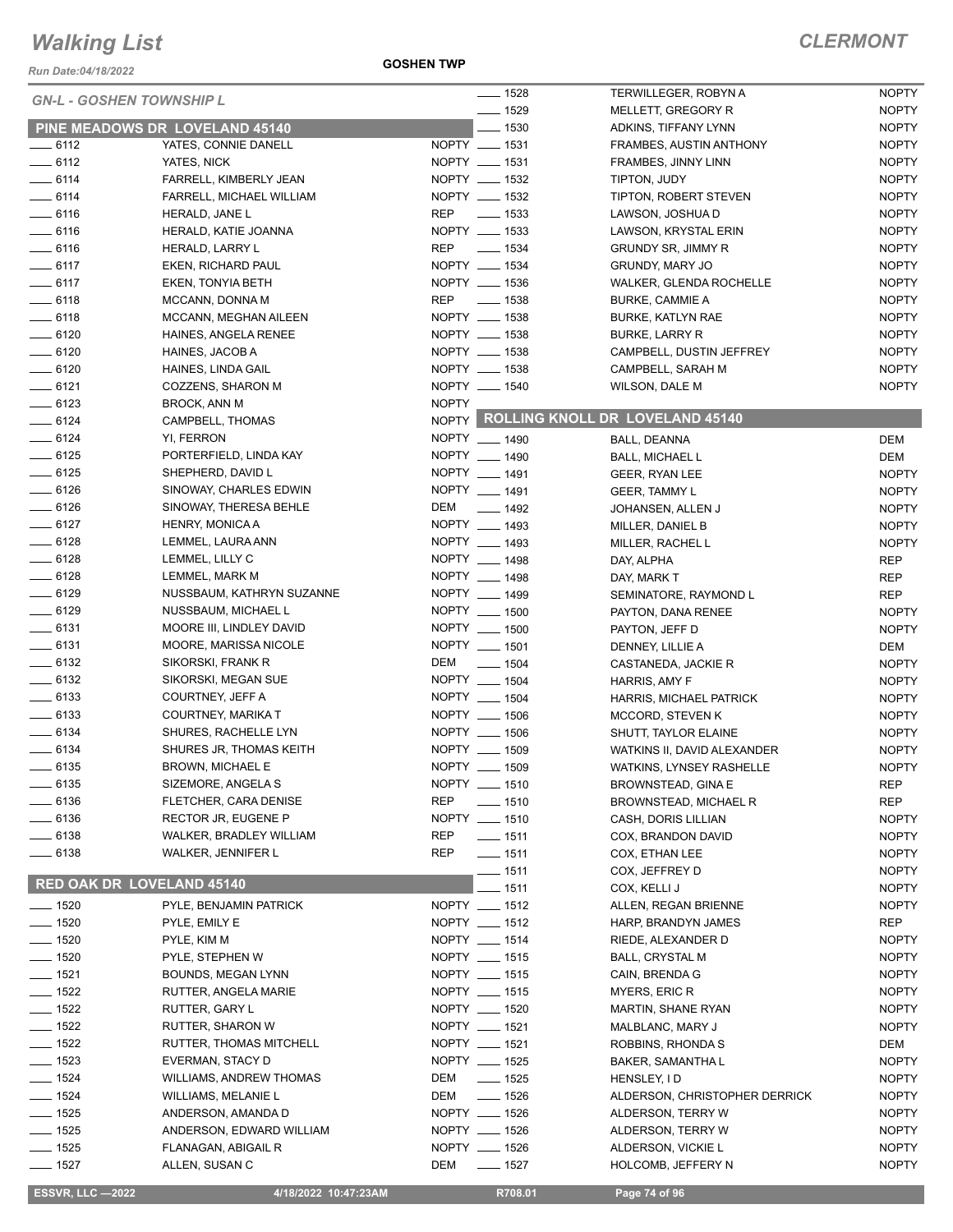#### **GOSHEN TWP**

| Run Date:04/18/2022 |                                          |                        |         |                                      |                              |
|---------------------|------------------------------------------|------------------------|---------|--------------------------------------|------------------------------|
|                     | <b>GN-L - GOSHEN TOWNSHIP L</b>          | $-8116$                |         | TETRAULT, THERESA ANN                | <b>NOPTY</b>                 |
|                     |                                          | $-8117$                |         | PREVETTE, JAMES T                    | <b>NOPTY</b>                 |
|                     | ROLLING KNOLL DR LOVELAND 45140          | $-8117$                |         | PREVETTE, KRISTINA MAIRE             | <b>NOPTY</b>                 |
| $- 1527$            | HOLCOMB, LISA MICHELE                    | NOPTY -8118            |         | VOGT, BARBARA J                      | <b>NOPTY</b><br><b>NOPTY</b> |
| $- 1529$            | SMOKE, SABRINA C                         | NOPTY -8119            |         | DAVIS, JOSEPH P<br>DAVIS, RHONDA LOU | <b>NOPTY</b>                 |
| $- 1529$            | SMOKE, WILLOW RAYNE                      | NOPTY -8119            |         |                                      | <b>REP</b>                   |
| $- 1531$            | ROHRIG, KATHYRN ANNE                     | NOPTY -8121            |         | CONSTABLE, ANTHONY DAVID             | <b>NOPTY</b>                 |
| $- 1531$            | ROHRIG, TIMOTHY M                        | NOPTY -8121            |         | CONSTABLE, KIM M                     |                              |
| $\frac{1}{2}$ 1533  | JAMISON, LINDSAY ANN                     | <b>NOPTY</b>           |         | SUSAN DR LOVELAND 45140              |                              |
| $- 1534$            | POFF, PATRICIA J                         | NOPTY <sup>L</sup>     |         |                                      |                              |
| $- 1534$            | POFF JR, THOMAS D                        | NOPTY - 6683           |         | CALDWELL, DAVID J                    | <b>NOPTY</b>                 |
| $\frac{1}{2}$ 1535  | <b>BEDROSIAN, PETER</b>                  | NOPTY -6683            |         | CALDWELL, MADISON RAYE               | <b>NOPTY</b>                 |
|                     |                                          |                        | 6683    | <b>WERNKE, HENRY B</b>               | <b>NOPTY</b>                 |
|                     | ROYAL OAK CT LOVELAND 45140              |                        | 6684    | MISNER, HEATHER MICHELLE             | <b>NOPTY</b>                 |
| $-1497$             | HICKS, STACI MARIE                       | NOPTY - 6684           |         | ZACKERMAN, GENE A                    | <b>REP</b>                   |
| $-1498$             | SHAFER, KAREN LEE                        | $NOPTY -$              | 6684    | ZACKERMAN, VALERIE S                 | <b>REP</b>                   |
| $-1499$             | HOWARD, BARBARA SUE                      | $N$ OPTY $-$           | 6685    | MARSH, MEGHAN MICHELLE               | <b>NOPTY</b>                 |
| $-1500$             | CARTER, ALICE MAE                        | NOPTY -                | 6685    | ROGERS, MICHAEL SHAWN                | <b>NOPTY</b>                 |
| $- 1500$            | CARTER, JAMES E                          | $N$ OPTY $-$           | - 6686  | DOCTER, KATHY DARLENE                | <b>NOPTY</b>                 |
| $- 1501$            | HALE, BRITTANY RENEE                     | NOPTY - 6686           |         | DOCTER, STEVEN MARK                  | <b>NOPTY</b>                 |
| $- 1502$            | LAMBERT, RACHEL V                        | $NOPTY -$              | 6687    | RIDGE, LARRY J                       | <b>REP</b>                   |
| $-1503$             | FELLERS, JAMIE L                         | $N$ OPTY $-$           | - 6687  | RIDGE, SANDRA M                      | <b>NOPTY</b>                 |
| $\frac{1}{2}$ 1503  | MASON JR, EDDY C                         | $NOPTY -$              | 6688    | VARNEY, LINDSAY MICHELLE             | <b>NOPTY</b>                 |
| $- 1504$            | SIEGRIST, JENNIFER                       | $NOPTY -$              | 6688    | <b>VARNEY, TAYLOR PHILLIP</b>        | <b>NOPTY</b>                 |
| $\frac{1}{2}$ 1507  | PLACE, COLT ROBERT                       | $NOPTY -$              | - 6689  | LEITNER, BEVERLY ANN                 | <b>REP</b>                   |
| $- 1507$            | PLACE, JOSCELYN MARIE                    | $NOPTY -$              | _ 6689  | LEITNER, GREGORY C                   | <b>REP</b>                   |
|                     |                                          |                        | 6690    | ALFORD, JENNIFER M                   | <b>NOPTY</b>                 |
|                     | <b>STATE ROUTE 48 LOVELAND 45140</b>     |                        | 6690    | ALFORD, JOHN LEO                     | <b>NOPTY</b>                 |
| $-6684$             | WABNITZ JR, LESTER J                     | <b>REP</b>             | 6690    | TEDRICK, MAXWELL WAYNE               | <b>NOPTY</b>                 |
| 6684                | WABNITZ, SUSAN M                         | $- 6692$<br><b>REP</b> |         | VANHUSS, DAVID L                     | <b>REP</b>                   |
|                     |                                          |                        | 6692    | VANHUSS, EDNA S                      | <b>REP</b>                   |
|                     | <b>STERLING SPRING DR LOVELAND 45140</b> |                        | 6693    | MASON, REBECCA A                     | <b>NOPTY</b>                 |
| $\frac{1}{2}$ 8101  | COLE, RUSSELL D                          | <b>NOPTY</b>           | 6693    | MCGUIRE, LORI JANEICE                | <b>NOPTY</b>                 |
| $-8101$             | COLE, SHERRI LYNN                        | <b>NOPTY</b>           | 6695    | <b>HINTON, ANGELA SUE</b>            | <b>NOPTY</b>                 |
| $-8102$             | CLAYPOOL, DEANNA                         | <b>REP</b>             | 6697    | SHURTS, MALLORY LYNN                 | <b>NOPTY</b>                 |
| $\frac{1}{2}$ 8104  | <b>BURNS, CHRISTOPHER P</b>              | NOPTY -                | 6697    | WOLF, JAMES WILSON                   | <b>NOPTY</b>                 |
| $-8104$             | DILLON, LORRAINE MARIA                   | NOPTY <sup>-</sup>     | 6700    | JOHNSON, DERON RAY                   | <b>NOPTY</b>                 |
| $\frac{1}{2}$ 8104  | DILLON, MARIANNE                         | <b>NOPTY</b>           | 6700    | JOHNSON, HAYDEN LINN                 | <b>NOPTY</b>                 |
| $- 8105$            | <b>BELCHER, JERRY K</b>                  | <b>NOPTY</b>           | 6700    | JOHNSON, HEATHER LYN                 | <b>NOPTY</b>                 |
| __ 8105             | <b>BELCHER, LISA M</b>                   | $- 6701$<br>NOPTY      |         | ALCORN, ASHLEY NICOLE                | <b>NOPTY</b>                 |
| $- 8106$            | WALTS, TERESA LYNN                       | NOPTY -                | $-6701$ | FANCHER, JEFFREY STEVEN SCOTT        | <b>NOPTY</b>                 |
| $-8107$             | TAYLOR, BRENDA LOU                       | NOPTY <sup>-</sup>     | - 6701  | <b>GLASS III, DAVID ALLEN</b>        | <b>NOPTY</b>                 |
| $\frac{1}{2}$ 8108  | HUFFMAN, BARBARA HOFFMAN                 | $NOPTY =$              | 6701    | HARVILLE, STEVEN ROY                 | <b>NOPTY</b>                 |
| __ 8108             | HUFFMAN, DENNIS J                        | $NOPTY$ -              | 6701    | HARVILLE, VIRGINIA ANN               | <b>NOPTY</b>                 |
| $-8109$             | LAHM, BENJAMIN Q                         | <b>REP</b>             | 6702    | <b>GRUENINGER, ROBERT LEE</b>        | <b>NOPTY</b>                 |
| $-8109$             | LAHM, CLAYTON RAY                        | <b>NOPTY</b>           | 6703    | CASE, PATRICIA A                     | <b>REP</b>                   |
| __ 8109             | LAHM, JOSEPH KURT                        | <b>NOPTY</b>           | 6703    | CASE, RONALD LUTHER                  | <b>REP</b>                   |
| $\frac{1}{2}$ 8109  | LAHM, KURTIS QUADE                       | <b>NOPTY</b>           | 6704    | HOWARD, BLINDA S                     | <b>NOPTY</b>                 |
| __ 8109             | LAHM, SAMANTHA HOPE                      | <b>NOPTY</b>           | 6704    | HOWARD, DARRELL                      | <b>NOPTY</b>                 |
| $-8109$             | LAHM, SHAUNA S                           | <b>REP</b>             | 6705    | HRUSOVSKY, JESSICA LEIGH             | <b>REP</b>                   |
| $-8110$             | <b>GRIFFITH, BRIAN WILLIAM</b>           | <b>NOPTY</b>           | 6706    | <b>BARNES, LESLIE ANDREW</b>         | <b>REP</b>                   |
| $= 8110$            | <b>GRIFFITH, BRITTANY ERIN</b>           | <b>NOPTY</b>           | $-6706$ | <b>BARNES, SANDRAK</b>               | REP                          |
| $-8110$             | GRIFFITH, DEBRA L                        | <b>REP</b>             | $=6706$ | <b>BOSTIC, THOMAS FELIX</b>          | <b>REP</b>                   |
| $-8110$             | <b>GRIFFITH, MARK T</b>                  | $- 6707$<br><b>REP</b> |         | KING, JEFFREY WAYNE                  | <b>NOPTY</b>                 |
| $-8111$             | FAITH, BENJAMIN                          | $- 6707$<br><b>REP</b> |         | KING, JIMMY D                        | <b>NOPTY</b>                 |
| $-8111$             | FAITH, THELMA J                          | $- 6708$<br><b>REP</b> |         | MCGAUGHY, KATHLEEN M                 | DEM                          |
| $-8112$             | <b>BECKER, JOSH</b>                      | $- 6709$<br>DEM        |         | ELSBURY, PAMELIA ANN                 | <b>NOPTY</b>                 |
| $-8112$             | BECKER, MOLLY E                          | $- 6709$<br><b>DEM</b> |         | WASHBURN, SHARON L                   | <b>NOPTY</b>                 |
| $-8113$             | HOOVER, STEPHANIE RENEE                  | <b>NOPTY</b>           | _ 6709  | WASHBURN, WILLIAM DAVID              | <b>REP</b>                   |
| $-8114$             | WEBB, THERESA C                          | <b>NOPTY</b>           | 6710    | HENDERSON, DONALD C                  | <b>NOPTY</b>                 |
| $-8114$             | WEIBEL, SUSAN A                          | <b>NOPTY</b>           | 6711    | GOLDICK, ERIC D                      | <b>REP</b>                   |
| $-8116$             | TETRAULT, BENJAMIN ANTHONY               | NOPTY <sup>-</sup>     | 6711    | GOLDICK, JENNIFER LYNNE              | <b>REP</b>                   |
|                     |                                          |                        | 6712    | APPLEGATE, CHERYLA                   | <b>NOPTY</b>                 |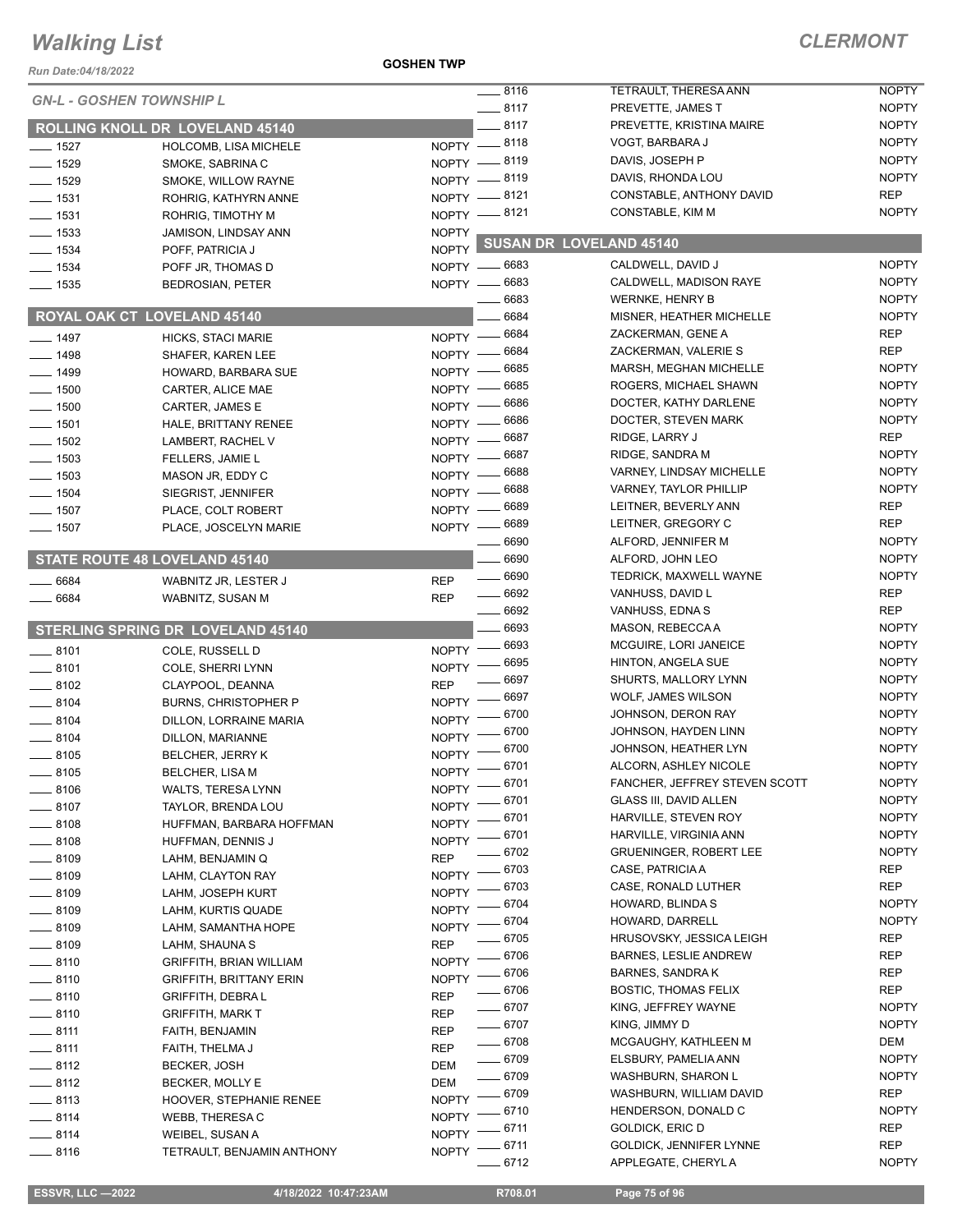*Run Date:04/18/2022*

#### **GOSHEN TWP**

| <b>GN-L - GOSHEN TOWNSHIP L</b> |                                       |              | $- 7004$                          | LUNG, ANDREA CRYSTAL           | <b>NOPTY</b> |
|---------------------------------|---------------------------------------|--------------|-----------------------------------|--------------------------------|--------------|
| <b>SUSAN DR LOVELAND 45140</b>  |                                       |              | <b>WOODLAND DR LOVELAND 45140</b> |                                |              |
| $-6712$                         | APPLEGATE, DAVID EDWARD               | <b>NOPTY</b> | $- 1497$                          | <b>LACEY. MISTY DAWN</b>       | <b>NOPTY</b> |
| $-6713$                         | LOZANO, HERMINIGILDO P                |              | NOPTY __ 1499                     | DILLON, CHRISTINA              | <b>NOPTY</b> |
| $- 6713$                        | LOZANO, WENDY J                       |              | NOPTY __ 1499                     | DILLON, JEROME LEE             | <b>NOPTY</b> |
| $-6714$                         | PREWITT, DANIELLE J                   |              | NOPTY __ 1500                     | BEGLEY, MARY T                 | <b>NOPTY</b> |
| $- 6714$                        | PREWITT JR, DONALD EUGENE             |              | NOPTY __ 1500                     | <b>BEGLEY, REONAK</b>          | <b>NOPTY</b> |
| $-6715$                         | RAYBORN, TERESA FAY                   |              | NOPTY __ 1501                     | CASEY, JOHN V                  | <b>NOPTY</b> |
| $- 6715$                        | RAYBORN, WILLIAM JOSEPH               |              | NOPTY __ 1502                     | MANION, BRUCE E                | DEM          |
| $- 6715$                        | <b>STRUNK, MARCUS L</b>               |              | NOPTY __ 1503                     | <b>HAYES, SHELBI BAKER</b>     | <b>NOPTY</b> |
| $- 6715$                        | STRUNK, TONYA M                       |              | NOPTY __ 1504                     | KING, DALE LEE                 | <b>NOPTY</b> |
| $- 6716$                        | BEARD, CHERYL MAUREEN                 | <b>REP</b>   | $- 1504$                          | SPENCER, DENISE E              | <b>NOPTY</b> |
| $-6716$                         | BEARD, JAMES MICHAEL                  | <b>REP</b>   | $- 1504$                          | SPENCER III, LESLIE WILMONT    | <b>NOPTY</b> |
| $-6717$                         | PRINCE, JORGE M                       |              | NOPTY __ 1505                     | MEYERS, MEGAN ELIZABETH        | <b>NOPTY</b> |
| $-6718$                         | <b>RASNICK, SHERI N</b>               |              | NOPTY __ 1506                     | PATTERSON, TONYA MARIE         | <b>NOPTY</b> |
| $- 6718$                        | WHEELER, CRYSTAL A                    |              | NOPTY __ 1508                     | POYNTER, JOSEPH D              | <b>REP</b>   |
| $-6718$                         | WHEELER, HAILY ANN                    |              | NOPTY __ 1508                     | POYNTER, KATHY A               | <b>REP</b>   |
| $-6718$                         | <b>WHEELER, ROBERT B</b>              |              | NOPTY __ 1510                     | KIDWELL, VICKI LYNN            | <b>NOPTY</b> |
| $- 6719$                        | <b>BIRKIGT, LISA R</b>                |              | NOPTY __ 1510                     | MOORE, AMANDA LYNN             | <b>NOPTY</b> |
| $- 6719$                        | LUKEMIRE, JOHN S                      | <b>REP</b>   | $- 1511$                          | DEATON, SADIE M                | <b>NOPTY</b> |
| $- 6719$                        | LUKEMIRE, KATHY A                     |              | NOPTY __ 1512                     | BINGHAM JR, BEELER D           | <b>REP</b>   |
| $- 6720$                        | NEFF, GAIL FRANCES                    | <b>NOPTY</b> | $- 1512$                          | <b>BINGHAM, DIXIE L</b>        | <b>REP</b>   |
| $- 6720$                        | NEFF, JERRY E                         | <b>NOPTY</b> |                                   |                                |              |
| $-6721$                         | KING, GALE A                          | <b>REP</b>   | <b>WOODTOP DR LOVELAND 45140</b>  |                                |              |
| $- 6721$                        | KING, MIRA SUSANNE                    | <b>REP</b>   | $- 5200$                          | TOUCHTON, BRUCE L              | <b>NOPTY</b> |
| $-6721$                         | KING, TIMOTHY WAYNE                   | <b>REP</b>   | 5201                              | BODLEY, TAMARA L               | <b>NOPTY</b> |
| $- 6722$                        | GARLAND JR, CHARLES W                 | <b>NOPTY</b> | 5204                              | <b>VERSLYPE, ANDREW P</b>      | <b>NOPTY</b> |
| 6722                            | KING, WILLIAM                         | <b>NOPTY</b> | $-5204$                           | VERSLYPE, WANDA N              | <b>NOPTY</b> |
|                                 |                                       |              | 5206                              | EICKENHORST, KENNETH EARL      | <b>NOPTY</b> |
| TALLWOOD CT LOVELAND 45140      |                                       |              | 5206                              | EICKENHORST, MELINDA ANN       | <b>NOPTY</b> |
| $- 7102$                        | <b>WILLIAMS, HOLLEY RAE</b>           | <b>NOPTY</b> | 5207                              | DENNIS, PAMELA S               | <b>NOPTY</b> |
| $- 7103$                        | <b>GRIMES, HEATHER RENEE</b>          | <b>NOPTY</b> | 5207                              | HOLLINGSWORTH, LARRY           | <b>NOPTY</b> |
| $- 7104$                        | <b>GENTRY, RYAN ROSS</b>              | <b>NOPTY</b> | 5208                              | STIVERS, TIM ALLEN             | <b>NOPTY</b> |
| $- 7104$                        | NEAL, RANDALL A                       | <b>NOPTY</b> | 5209                              | CAMPBELL, LOY DEAN             | <b>NOPTY</b> |
| $\frac{1}{2}$ 7104              | STURGILL, JENNIFER LYNN               |              | NOPTY __ 5209                     | CAMPBELL, MYRTLE N             | <b>REP</b>   |
| $- 7105$                        | CASHMAN, APRIL L                      |              | NOPTY _____ 5210                  | HOFFROGGE, AMY L               | <b>NOPTY</b> |
| $- 7105$                        | CASHMAN, JENNIFER LYNN                |              | NOPTY __ 5210                     | HOFFROGGE, MICHAEL J           | <b>NOPTY</b> |
| $- 7106$                        | ROLKE, CHRISTOPHER J                  | <b>REP</b>   | $-5211$                           | WEST, JANINE L                 | <b>NOPTY</b> |
| $- 7106$                        | ROLKE, STEPHANIE A                    | <b>REP</b>   | $-5212$                           | CARRAHER, MARY M               | <b>NOPTY</b> |
| $-7107$                         | CONLEY, BRENDA J                      | <b>REP</b>   | $-5213$                           | KINDERMAN, BROOK ALEXANDRA     | <b>NOPTY</b> |
| $- 7108$                        | PORTERFIELD, MARSHALL                 |              | NOPTY _____ 5213                  | KINDERMAN, CALEB WILLIAM       | <b>NOPTY</b> |
| $-7109$                         | LANEY, RACHEL R                       |              | NOPTY __ 5215                     | <b>WANTUCK, AMBERLY NICOLE</b> | <b>NOPTY</b> |
| $- 7110$                        | SAYLOR, CHERYL ELINOR                 |              | NOPTY __ 5216                     | AMUNDSON, AVERY LAYNE          | <b>NOPTY</b> |
| $- 7110$                        | SAYLOR, JEREMY QUENTIN                |              | NOPTY __ 5216                     | AMUNDSON, ERIN KRISTINA        | <b>NOPTY</b> |
| $- 7110$                        | SAYLOR, LAURA ANN                     |              | NOPTY __ 5216                     | AMUNDSON, JOHN DANIEL          | <b>NOPTY</b> |
| $- 7111$                        | RIDER, BRENDA L                       |              | NOPTY ____ 5217                   | LEPPERT, TONIA LENA            | <b>NOPTY</b> |
| $- 7111$                        | RIDER, BRUCE D                        |              | NOPTY _____ 5217                  | ZIRKLE, CLINTON TYE            | <b>NOPTY</b> |
| $- 7113$                        | WHEATLEY, RYAN T                      |              | NOPTY __ 5218                     | ARVIN, MICHELLE N              | <b>NOPTY</b> |
| $- 7113$                        | <b>WHEATLEY, TRACY L</b>              |              | NOPTY ____ 5218                   | HUNSICKER, DEBORAH S           | <b>NOPTY</b> |
| $- 7114$                        | JOHNSON, GARY G                       |              | NOPTY __ 5218                     | HUNSICKER, DUANE               | <b>NOPTY</b> |
|                                 |                                       |              | $-5218$                           | WESSELING, RYAN J              | <b>NOPTY</b> |
|                                 | <b>WILLOW RIDGE CT LOVELAND 45140</b> |              | 5219                              | NIEDERLEHNER, RONALD E         | <b>NOPTY</b> |
| _ 6696                          | DAKIN, CHRISTOPHER TATE               |              | NOPTY __ 5221                     | BURROUGHS III, JOHN W          | <b>NOPTY</b> |
| $- 6696$                        | PREWITT, CHRISTY LYNN                 | <b>REP</b>   | $\frac{1}{2}$ 5223                | MULL JR, FRANK                 | REP          |
| $-6696$                         | PREWITT, DAVID WILLIAM LEE            |              | NOPTY __ 5223                     | MULL, JOYCE B                  | REP          |
| 6696                            | PREWITT, DONALD EUGENE                | REP          | $- 5225$                          | PARKER, DAVID E                | REP          |
| 6697                            | <b>GREEN, TIMOTHY L</b>               |              | NOPTY __ 5225                     | PARKER, LISA MICHELE           | REP          |
| 6699                            | WASHBURN, HAROLD R                    |              | NOPTY __ 5227                     | HACKER, JOANN                  | <b>NOPTY</b> |
| $-7002$                         | DUNHAM, DEBBIE K                      | <b>REP</b>   | 5227                              | VARGAS, ARIEL ANN              | <b>NOPTY</b> |
| $-7002$                         | DUNHAM, DUSTIN MATTHEW                | <b>NOPTY</b> |                                   |                                |              |
| $-7003$                         | WALL, LISA M                          | DEM          | <b>TOTAL: 923</b>                 |                                |              |
| $- 7003$                        | WALL, ROBERT HARLAN                   | <b>NOPTY</b> |                                   |                                |              |

**ESSVR, LLC -2022 4/18/2022 10:47:23AM** R708.01 **Page 76 of 96**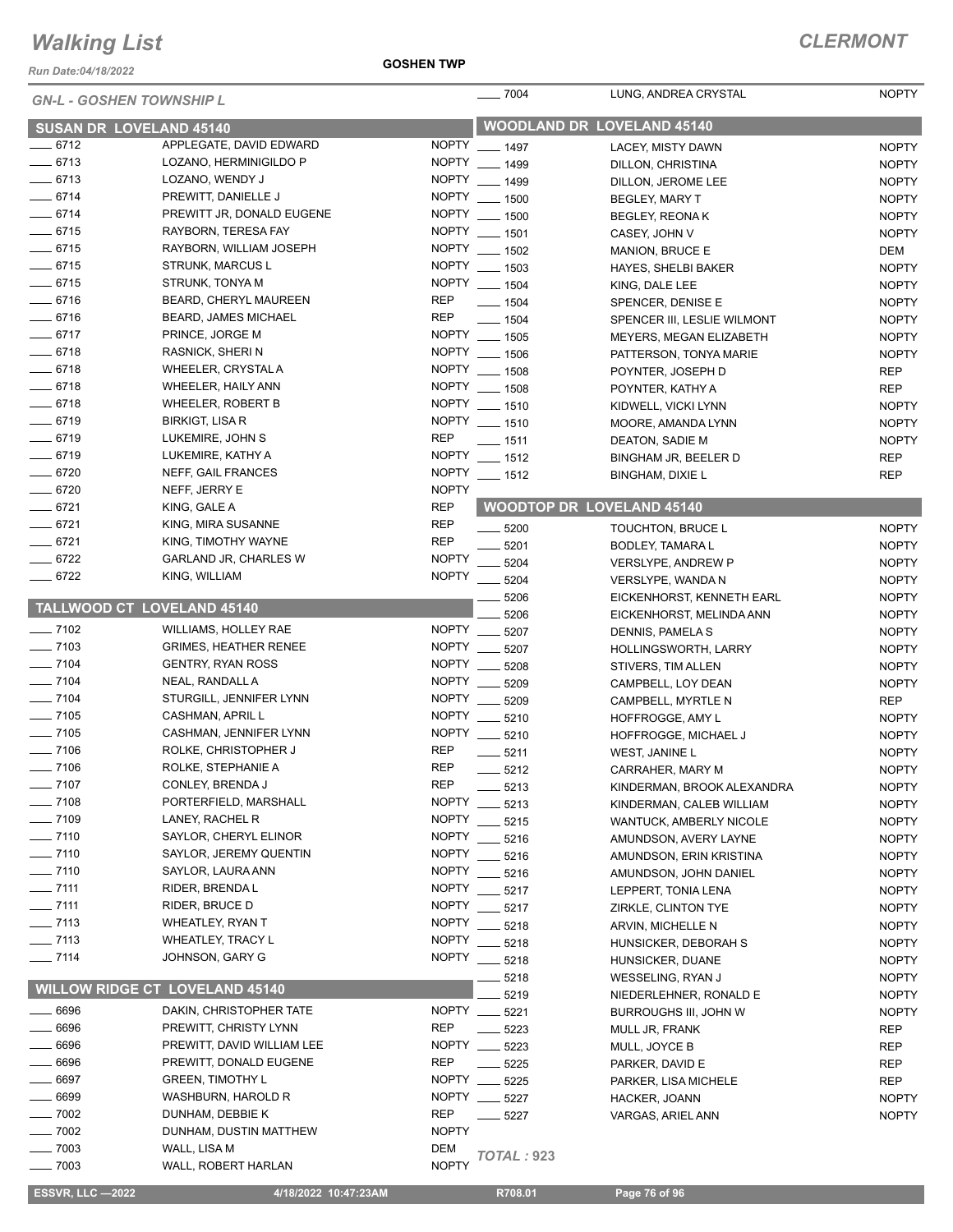*Run Date:04/18/2022*

**GOSHEN TWP**

| KUII Dale.04/10/Z0ZZ | <b>GN-M - GOSHEN TOWNSHIP M</b>  |              | $-5916$            | SCHULTE, SARAH C                    | <b>NOPTY</b>                 |
|----------------------|----------------------------------|--------------|--------------------|-------------------------------------|------------------------------|
|                      |                                  |              | 5917               | <b>MORRIS, AMBER JENNIFER</b>       | <b>NOPTY</b>                 |
|                      | ABBY WAY LOVELAND 45140          |              | 5917<br>5917       | <b>SCHMIDT, DONALD EDWARD</b>       | <b>NOPTY</b>                 |
| $\frac{1}{2}$ 3000   | BLANKENSHIP, RYAN ANTHONY        | $NOPTY$ ––   |                    | <b>SCHMIDT, IRENE M</b>             | <b>NOPTY</b>                 |
| $\frac{1}{2}$ 3000   | DUFF, PAMELA J                   | NOPTY -      | 5918               | LIU, BIXSAN<br>BOZHENOV, VLADIMIR V | <b>NOPTY</b><br><b>NOPTY</b> |
| $- 3001$             | ROLPH, KENNETH LEE               | <b>NOPTY</b> | 5919               |                                     | <b>NOPTY</b>                 |
| $- 3001$             | ROLPH, SHEILA LEA                | <b>NOPTY</b> | 5919               | PIVOVAROVA, VIKTORILA V             |                              |
| $\frac{1}{2}$ 3001   | <b>WORLEY, BRITTANY R</b>        | <b>NOPTY</b> |                    | <b>ARUNDEL CT LOVELAND 45140</b>    |                              |
| $- 3001$             | <b>WORLEY, SHANNON</b>           | <b>NOPTY</b> |                    |                                     |                              |
| $\frac{1}{2}$ 3002   | HOLSCHER, JEFFREY                | <b>NOPTY</b> | _ 1700             | MONDY. STEPHANIE KAY                | <b>NOPTY</b>                 |
| $\frac{1}{2}$ 3002   | <b>VEZINA, PAUL LOUIS</b>        | NOPTY -      | 1702               | YEHNERT, JESSICA LYNNE              | <b>NOPTY</b>                 |
| $\frac{1}{2}$ 3002   | <b>VEZINA, STEPHANIE KATE</b>    | NOPTY - 1702 |                    | YEHNERT, JORDAN A                   | <b>NOPTY</b>                 |
| $\frac{1}{2}$ 3003   | SCHMIDBAUER, CARY BLAINE         | <b>DEM</b>   |                    | <b>BRIXTON RD LOVELAND 45140</b>    |                              |
| $\frac{1}{2}$ 3003   | SCHMIDBAUER, MELISSA A           | <b>DEM</b>   |                    |                                     |                              |
| $\frac{1}{2}$ 3004   | TILMES III, THOMAS WILLIAM       | NOPTY - 1900 |                    | THOMPSON, AARON S                   | <b>NOPTY</b>                 |
| $\frac{1}{2}$ 3005   | RAHN, EILEEN SUE                 | NOPTY - 1900 |                    | THOMPSON, KRISTI K                  | <b>NOPTY</b>                 |
| $\frac{1}{2}$ 3005   | RAHN, GARY LEE                   | NOPTY - 1900 |                    | WEST, DEVON BRADLEY                 | <b>NOPTY</b>                 |
| $\frac{1}{2}$ 3005   | RAHN, KAYLA MICHELLE             | NOPTY - 1901 |                    | <b>SWANSON, PATRICK AUSTIN</b>      | <b>NOPTY</b>                 |
| $\frac{1}{2}$ 3006   | KING, PAUL W                     | NOPTY - 1902 |                    | <b>MCDORMAN, TRAVIS E</b>           | <b>NOPTY</b>                 |
| $\frac{1}{2}$ 3006   | KING, PAULETTE RAE               | NOPTY - 1903 |                    | ALIZADEH, DANIEL                    | <b>NOPTY</b>                 |
| $- 3008$             | <b>HENSLEY, ADAM D</b>           | NOPTY - 1903 |                    | ZONOOZI, SAMANEH                    | <b>NOPTY</b>                 |
| $\frac{1}{2}$ 3008   | HENSLEY, CAROLYN R               | NOPTY - 1904 |                    | ULREY, DAVID JAMES                  | <b>NOPTY</b>                 |
| $\frac{1}{2}$ 3008   | HENSLEY, FAITH NICOLE            | NOPTY - 1905 |                    | ELDER, JASON ANTHONY                | <b>NOPTY</b>                 |
| $\frac{1}{2}$ 3009   | POLUEKTOV, KRISTINA YEVGENYEVNA  | NOPTY - 1905 |                    | KASSNEL, TERRY R                    | DEM                          |
| $\frac{1}{2}$ 3009   | POLUEKTOV, YEVGENIY NIKOLAYEVEC  | $N$ OPTY $-$ | _ 1905             | KASSNEL, TONIA RENEE                | <b>NOPTY</b>                 |
| $- 3010$             | TERRELL, BARBARA                 | NOPTY - 1906 |                    | BAUER, DAVID H                      | <b>REP</b>                   |
| $\frac{1}{2}$ 3010   | TERRELL, STEPHAN G               | NOPTY - 1906 |                    | BAUER, MARY JO                      | <b>DEM</b>                   |
| $\frac{1}{2}$ 3011   | HERNANDEZ, DENISE M              | NOPTY - 1908 |                    | POLLOCK, KAYLA IRENE                | <b>NOPTY</b>                 |
| $- 3012$             | JONES, LISA MARIE                | <b>DEM</b>   | $- 1908$           | POLLOCK, TYLER J                    | <b>NOPTY</b>                 |
| $\frac{1}{2}$ 3013   | SMITH, CANDACE MARIE             | <b>NOPTY</b> |                    | <b>BUCKBOARD LN LOVELAND 45140</b>  |                              |
| $\frac{1}{2}$ 3014   | CAMPBELL, ELIJAH DEAN            | <b>NOPTY</b> |                    |                                     |                              |
| $-3014$              | JACKSON, BEVERLY L               | NOPTY - 1530 |                    | VANDECAR, BONNIE ELIZABETH          | <b>NOPTY</b>                 |
| $- 3014$             | SMITH, RAYMOND ALLAN             | NOPTY - 1530 |                    | VANDECAR, JOHN WESLEY               | <b>NOPTY</b>                 |
|                      |                                  |              | $\frac{1}{2}$ 1531 | HARRELL, CHRISTOPHER SHANE          | <b>NOPTY</b>                 |
|                      | <b>ALLEGRO LN LOVELAND 45140</b> |              | $- 1532$           | <b>BLACKFORD, DESTINIE ANN</b>      | <b>NOPTY</b>                 |
| $-2571$              | <b>MARTIN, CASEY M</b>           | NOPTY - 1532 |                    | BLACKFORD, DOTTIE ANN               | <b>NOPTY</b>                 |
| $\frac{1}{2572}$     | KNOCHEL, JOHN F                  | NOPTY - 1532 |                    | BLACKFORD, JOY M                    | <b>NOPTY</b>                 |
| $-2573$              | SUMMERS, CHRISTINA L             | $NOPTY$ -    | $-1533$            | MOORE, EUGENE                       | <b>NOPTY</b>                 |
| $-2574$              | MARSHALL, SAMANTHA L             | NOPTY - 1533 |                    | MOORE, IVA L                        | <b>NOPTY</b>                 |
|                      |                                  |              | 1534               | THORNTON, TONY LEE                  | <b>NOPTY</b>                 |
|                      | <b>AMANDA CT LOVELAND 45140</b>  |              | $- 1535$           | JONES, JACK L                       | <b>NOPTY</b>                 |
| $-5904$              | <b>SCHMIDT, ERIC ADAM</b>        | NOPTY - 1535 |                    | JONES, JODIE L                      | <b>NOPTY</b>                 |
| $-5904$              | SCHMIDT, LINDSEY ELIZABETH       | NOPTY - 1536 |                    | <b>WILSON, KAREN SUE</b>            | <b>NOPTY</b>                 |
| $- 5904$             | SCHMIDT, SARA E                  | NOPTY - 1537 |                    | BILLINGSLEY, NATHAN LOUIS           | <b>NOPTY</b>                 |
| .5905                | PENN, MARK A                     | <b>REP</b>   | $\frac{1}{2}$ 1537 | DAULTON, BONNIE M                   | REP                          |
| $-5905$              | PENN, PAULA S                    | <b>REP</b>   | $\frac{1}{2}$ 1537 | DAULTON, DENNY A                    | REP                          |
| 5906                 | ATHA, JENNA MARIE                | NOPTY - 1539 |                    | HUGGINS, DAVID ALAN                 | <b>NOPTY</b>                 |
| - 5906               | SAMPSEL, MATTHEW D               | NOPTY - 1539 |                    | <b>HUGGINS, MARGARET NOBBS</b>      | <b>NOPTY</b>                 |
| $-5906$              | SAMPSEL, SANDRA O                | NOPTY - 1541 |                    | HITCHCOCK, KAREN A                  | REP                          |
| $-5907$              | ZHU, ZETAO                       | NOPTY - 1541 |                    | HITCHCOCK, LAWRENCE D               | <b>REP</b>                   |
| $\frac{1}{2}$ 5908   | CASE, JESSICA I                  | <b>DEM</b>   | $\frac{1}{2}$ 1542 | CROSS, KELSEA ALTA MARIE            | DEM                          |
| $\frac{1}{2}$ 5908   | CASE, MICHAEL D                  | NOPTY - 1543 |                    | NAYLOR, CHERYL A                    | <b>NOPTY</b>                 |
| $\frac{1}{2}$ 5909   | LINDENBERGER III, ALEX J         | <b>DEM</b>   | $\frac{1}{2}$ 1543 | NAYLOR, GREGORY SETH                | <b>NOPTY</b>                 |
| $\frac{1}{2}$ 5910   | MURPHY, CAITLIN AISLINN          | NOPTY - 1545 |                    | CAMPBELL, HERSCHELL                 | <b>NOPTY</b>                 |
| $-5910$              | <b>MURPHY, ERIC VICTOR</b>       | NOPTY - 1545 |                    | CAMPBELL, JUDY MAE                  | <b>NOPTY</b>                 |
| $\frac{1}{2}$ 5911   | <b>WELCH, PHYLLIS L</b>          | NOPTY - 1546 |                    | TUNISON, JENNIFER NICOLE            | REP                          |
| $\frac{1}{2}$ 5914   | CAMPBELL, KAREN SUE              | NOPTY - 1546 |                    | TUNISON, RANDALL D                  | REP                          |
| $\frac{1}{2}$ 5914   | CASEY, MARCUS A                  | NOPTY - 1547 |                    | HUNTSINGER, CARLA A                 | <b>NOPTY</b>                 |
| $- 5914$             | FAULKNER, SHAWNTE M              | NOPTY - 1547 |                    | HUNTSINGER JR, WILLIAM              | <b>NOPTY</b>                 |
| $-5915$              | BYRD, YANA                       | NOPTY - 1548 |                    | HANNAH, MARGRET L                   | REP                          |
| $-5915$              | DUKIN, VICTOR IVANOVICK          | NOPTY - 1549 |                    | SCHOULTHIES, NATHAN WAYNE           | <b>NOPTY</b>                 |
| $-5915$              | DUKINA, NADEZDA A                | NOPTY - 1549 |                    | TURNER, AMBER DAWN                  | <b>NOPTY</b>                 |
|                      |                                  |              | 1550               | SNEED, MARISSA J                    | <b>NOPTY</b>                 |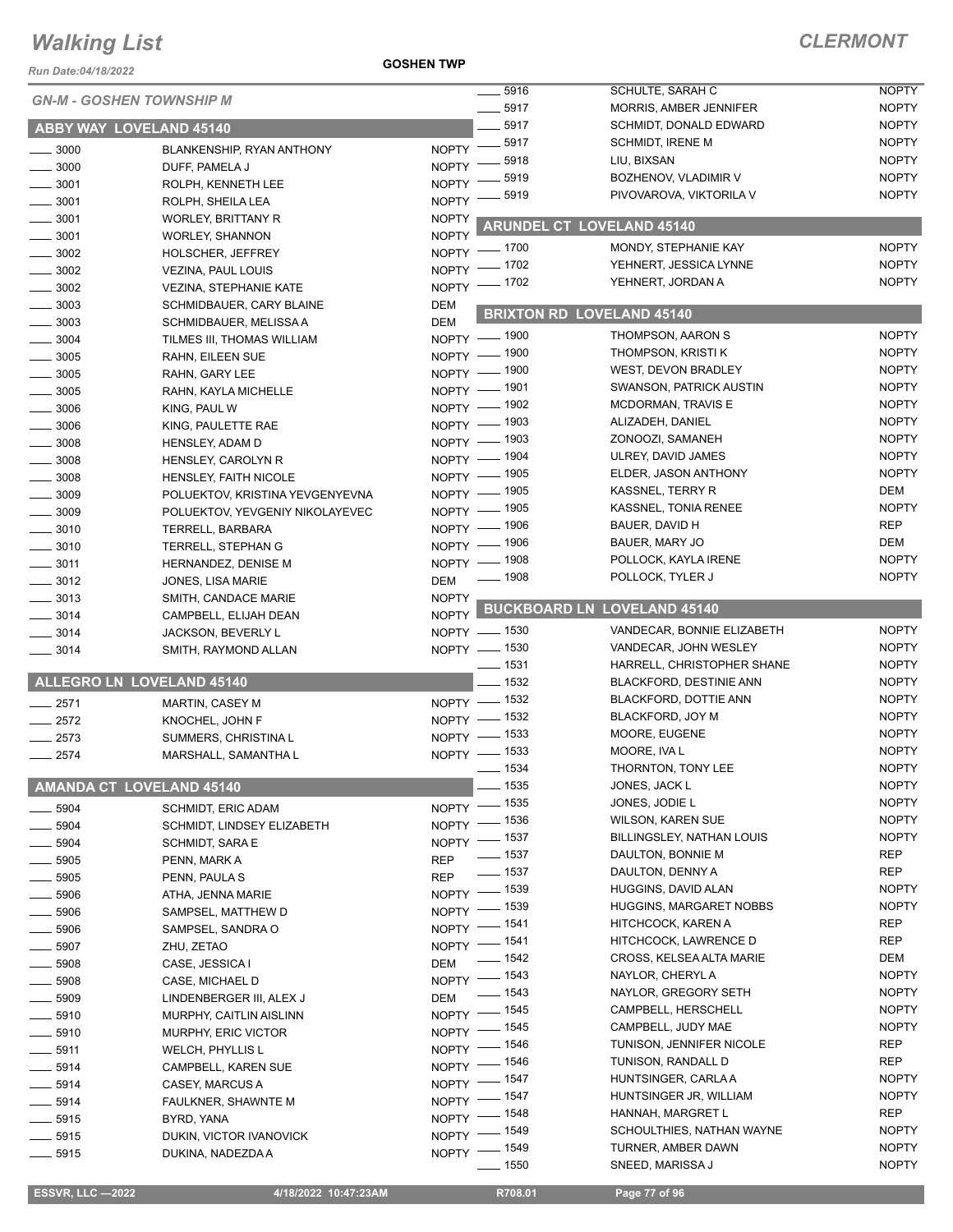*Run Date:04/18/2022*

**GOSHEN TWP**

|                    | <b>GN-M - GOSHEN TOWNSHIP M</b>         | $\frac{1}{2}$ 5705               | PURDY, DESTINY MARIE               | <b>NOPTY</b> |
|--------------------|-----------------------------------------|----------------------------------|------------------------------------|--------------|
|                    |                                         | $- 5706$                         | HAYES, AMANDA LYNN                 | <b>NOPTY</b> |
|                    | <b>BUCKBOARD LN LOVELAND 45140</b>      | $- 5706$                         | HAYES, JULIAN G                    | <b>NOPTY</b> |
| $- 1551$           | KELLY, CHRISTOPHER W                    | NOPTY -8706                      | WOODY, ZACHARY                     | <b>NOPTY</b> |
| $\frac{1}{2}$ 1552 | <b>BULLOCK, JAMES P</b>                 | NOPTY -8707                      | LINDSEY, ASHLEY NICOLE             | <b>NOPTY</b> |
| $- 1553$           | <b>SCHLAKE, ERIK K</b>                  | NOPTY -8707                      | LINDSEY, SEAN T                    | <b>NOPTY</b> |
| $\frac{1}{2}$ 1553 | SCHLAKE, STEPHANIE RACHEL               | NOPTY -8707                      | PARROTT, JAYDEN MARIE              | <b>NOPTY</b> |
| $- 1554$           | <b>MCCLAIN, JEFFREY S</b>               | NOPTY -8708                      | TACKETT, BILL                      | <b>NOPTY</b> |
| $- 1554$           | MCCLAIN, KATRINA M                      | NOPTY -8709                      | <b>BULLOCK, TYLER GARRETT</b>      | <b>NOPTY</b> |
| $\frac{1}{2}$ 1555 | PATTON, ANGEL M                         | NOPTY -8709                      | LEWIS, ERICA ROCHELLE              | <b>NOPTY</b> |
| $\frac{1}{2}$ 1555 | PATTON, GUY L                           | NOPTY -8709                      | LEWIS, JIMMY L                     | <b>NOPTY</b> |
| $\frac{1}{2}$ 1556 | EVANS, DEBRA E                          | NOPTY -8709                      | MAZZEO, NICOLE KELLY               | <b>NOPTY</b> |
| $- 1556$           |                                         | NOPTY - 5710                     | ARMSTRONG, MARY C                  | <b>NOPTY</b> |
|                    | EVANS, PHILLIP R                        | NOPTY - 5710                     | HOMOELLE, CAROL A                  | <b>REP</b>   |
| $- 1558$           | MORGAN, JOSHUA RICHARD                  | $- 5712$                         | BOWLING, LEXUS LEAH                | <b>NOPTY</b> |
| $- 1558$           | <b>MORGAN, RICKY R</b>                  | <b>REP</b><br>NOPTY -8712        | MOORE, LEAH AMARIS                 | <b>NOPTY</b> |
| $- 1558$           | MORGAN, TERESA M                        | NOPTY -8712                      | MOORE, ONEIL ANTONIO               | <b>NOPTY</b> |
| $- 1560$           | HODGE, JAMES R                          | NOPTY -8713                      | ZONOOZI, AURASH                    | <b>NOPTY</b> |
| $- 1560$           | HODGE, JOSEPH H                         |                                  | <b>HELFERICH, NICHOLAS A</b>       | <b>NOPTY</b> |
| $- 1560$           | HODGE, MATTHEW JOSEPH                   | NOPTY - 5714                     | <b>JOHNSON, LARRY</b>              | <b>NOPTY</b> |
| $- 1562$           | CARTER, ADRIAN A                        | NOPTY -8715                      |                                    | <b>NOPTY</b> |
| $- 1562$           | CARTER, JAIME KAY                       | NOPTY - 5715                     | KRAUSS, DALISA ANDREA              |              |
| $- 1564$           | MOORE, GRACE LEEANN                     | NOPTY - 5715                     | <b>KRAUSS, MICHAEL EVAN</b>        | <b>NOPTY</b> |
| $- 1564$           | MOORE, JOSEPH L                         | REP - 5716                       | REED, CHRISTIE DAWN                | <b>NOPTY</b> |
| $- 1564$           | MOORE, RACHEL A                         | NOPTY -8717                      | CONNAUGHTON, KEVIN MARK            | <b>NOPTY</b> |
| $- 1565$           | DONLEY, BARBARA MARIE                   | NOPTY -8718                      | TYNAN, TARA NICOLE                 | <b>NOPTY</b> |
| $- 1565$           | <b>SHANNON, BEVERLY GWEN</b>            | NOPTY -8720                      | CARRAHER, MELISSA LYNN             | <b>NOPTY</b> |
| $\frac{1}{2}$ 1565 | SHANNON, SCOTT L                        | NOPTY - 5720                     | CARRAHER II, VINCENT FRANCIS       | <b>NOPTY</b> |
| $- 1566$           | <b>BURDEN, MATTHEW JAMES</b>            | NOPTY -8721                      | HAGER, TINA MARIE                  | <b>NOPTY</b> |
| $- 1566$           | DUGGER, KAYLA JOYCE                     | NOPTY -8722                      | HAJEK, ERIK W                      | <b>NOPTY</b> |
| $- 1566$           | WARMAN, NATHAN DANIEL                   | NOPTY -8723                      | LEWIS, ALICIA LAUREN               | <b>NOPTY</b> |
| $- 1566$           | WARMAN, WHITNEY M                       | NOPTY -8724                      | WOODS, BRANDON EARL                | <b>NOPTY</b> |
| $- 1568$           | <b>MATSON, CARON S</b>                  | $\frac{1}{2}$ 5725<br><b>REP</b> | NORDHEIM, MICHAEL SCOTT            | <b>NOPTY</b> |
| $- 1568$           | MATSON, STEPHEN M                       | $\frac{1}{2}$ 5726<br><b>DEM</b> | CRAMER, NICOLE RAE                 | <b>NOPTY</b> |
|                    |                                         | $-5727$                          | KELLEY, BARBARA ANN                | <b>NOPTY</b> |
|                    | <b>BUDDY LN LOVELAND 45140</b>          | $-5727$                          | STAMPER, ROBERT THOMAS             | <b>NOPTY</b> |
| $\frac{1}{2}$ 302  | DUTLINGER, KENNETH G                    | NOPTY -8728                      | <b>HASTINGS, KRISTIN K</b>         | <b>NOPTY</b> |
| $- 302$            | FEDS, MARY E                            | 5729<br>$NOPTY$ -                | MOORE, HOLLY ELIZABETH             | <b>NOPTY</b> |
| $- 304$            | ELLISON, THOMAS E                       | NOPTY -8730                      | STUMP, DARSEY MARIE                | <b>NOPTY</b> |
| $\frac{1}{2}$ 305  | SNIDER, WILLIAM T                       | NOPTY -8730                      | STUMP, DAVID ZACHARY               | <b>NOPTY</b> |
| $\frac{1}{2}$ 305  | UNDERWOOD, JENNIFER LYNN                | NOPTY -8731                      | OVERBECK, COURTNEY CHRISTINE       | <b>NOPTY</b> |
|                    |                                         | NOPTY -8731                      | OVERBECK, HENRY DONALD             | <b>NOPTY</b> |
| 308                | WYMER, SARAH FRANCES                    | $=$ 5732                         | ELSNER, KARISSA ASHLEY             | <b>NOPTY</b> |
| $- 315$            | WRIGHT, WAYNE K                         | NOPTY =<br>5732                  | ELSNER, MICHAEL ANDREW             | <b>NOPTY</b> |
| $=$ 319            | <b>WILSON, ANTHONY T</b>                | <b>NOPTY</b><br>5733             | FOSTER, ERICA D                    | <b>NOPTY</b> |
| - 320              | MARDIS, KIMBERLY J                      | NOPTY -<br>_ 5733                | HUCKE, SEAN Z                      | <b>NOPTY</b> |
| 320                | OLIVER, EMILY JANE                      | $NOPTY =$<br>5733                | ROBLES, JORDAN MARIE               | <b>NOPTY</b> |
|                    |                                         | 5734                             | CHANDLER, JASON EDWARD             | <b>NOPTY</b> |
|                    | <b>CHARLES SNIDER RD LOVELAND 45140</b> | 5734                             | CHANDLER JR, TERRY LEE             | <b>NOPTY</b> |
| $-6467$            | NAUSE, ALEXA RHAE                       | <b>NOPTY</b>                     |                                    | <b>NOPTY</b> |
| $-6467$            | NAUSE, ERIC N                           | 5736<br><b>NOPTY</b>             | <b>WRIGHT, HEATHER LYNNE</b>       |              |
| _ 6467             | NAUSE, LUCINDA M                        | 5736<br><b>REP</b>               | WRIGHT II, JOHN G                  | <b>NOPTY</b> |
|                    |                                         | 5737                             | HENSLEY, MICHAEL J                 | DEM          |
|                    | <b>CLEMENS DR LOVELAND 45140</b>        | $-5737$                          | ROBERTS, JEREMIE SCOTT             | DEM          |
| $-5700$            | <b>BELL, GRETCHEN SWIKARD</b>           | 5739<br><b>NOPTY</b>             | GUTELIUS, TONYA L                  | <b>NOPTY</b> |
| $-5701$            | JORDAN, LAURA A                         | 5739<br><b>NOPTY</b>             | KARAPPEV, ATANAS IVANOU            | <b>NOPTY</b> |
| $-5701$            | JORDAN JR, STANLEY A                    | 5740<br><b>NOPTY</b>             | FOLKERTH, DAVID E                  | <b>NOPTY</b> |
| $-5702$            | FOSTER, KARRI D                         | 5740<br><b>NOPTY</b>             | FOLKERTH, SUSANNA                  | <b>NOPTY</b> |
| $-5702$            | FOSTER III, ROBERT D                    | 5742<br><b>NOPTY</b>             | KOEWLER, ERIN MARIE                | <b>NOPTY</b> |
| $-5703$            | HAMILTON, TOMMI L                       | 5743<br><b>NOPTY</b>             | DUNCAN, JEREMY EDWARD              | <b>NOPTY</b> |
| $-5704$            | VONDERAU, CHRISTINA MARIE               | 5743<br><b>NOPTY</b>             | <b>GRAY, BRITTANY JESSICA</b>      | <b>NOPTY</b> |
| $-5704$            | VONDERAU, JASON MICHAEL                 | 5745<br><b>NOPTY</b>             | <b>WALRIVEN, NICHOLAS R</b>        | <b>NOPTY</b> |
| $-5705$            | GEE, BRITTANY E                         | <b>NOPTY</b>                     |                                    |              |
| $-5705$            | GEE, DANIEL A                           | <b>NOPTY</b>                     | <b>DEERFIELD DR LOVELAND 45140</b> |              |
|                    |                                         | - 8                              | ERTEL, PENNY D                     | <b>NOPTY</b> |
|                    |                                         |                                  |                                    |              |

**ESSVR, LLC -2022 4/18/2022 10:47:23AM R708.01** Page 78 of 96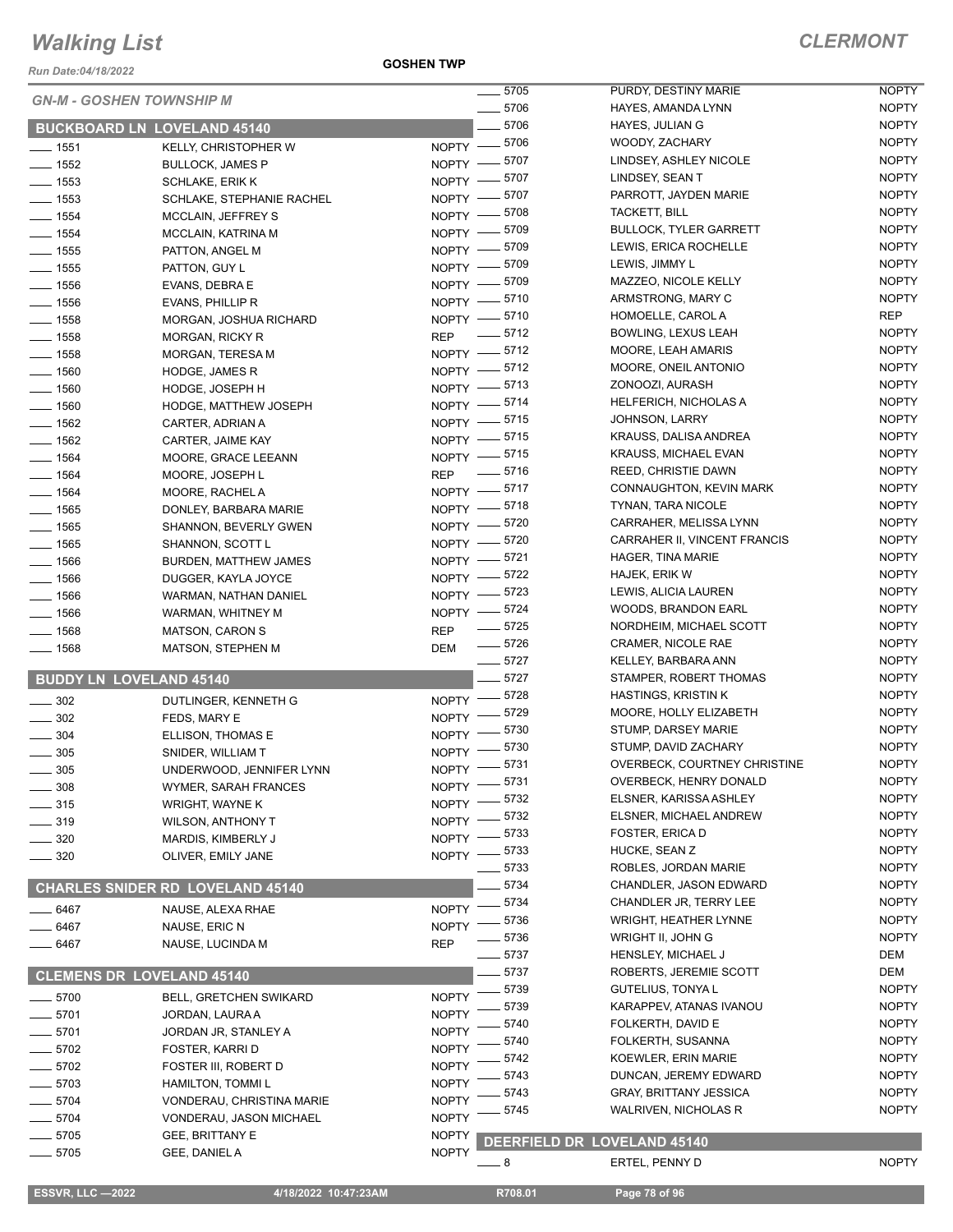*Run Date:04/18/2022*

#### **GOSHEN TWP**

| <b>GN-M - GOSHEN TOWNSHIP M</b> |                                   |              | $\frac{1}{2}$ 64       | LAIRMORE, PATRICIA ANN          | <b>NOPTY</b> |
|---------------------------------|-----------------------------------|--------------|------------------------|---------------------------------|--------------|
|                                 |                                   |              | $\equiv$ 65            | FREDERICK, BONNIE S             | <b>NOPTY</b> |
| DEERFIELD DR LOVELAND 45140     |                                   |              | $-66$                  | SCHMITT, DANIEL C               | <b>NOPTY</b> |
| $\frac{1}{2}$ 10                | JONES, JOAN L                     | NOPTY $-67$  |                        | KEETON, JON R                   | <b>NOPTY</b> |
| $\frac{1}{2}$ 11                | HARBISON JR, JAMES EZRA           | $NOPTY = 67$ |                        | SPENCER KEETON, ROBERT C        | DEM          |
| $\overline{\phantom{0}}$ 11     | RIVERA, JASMINE MARIE             | NOPTY $- 71$ |                        | BURRIER, DAVID W                | <b>NOPTY</b> |
| $-11$                           | THOMAS II, DAVID E                | NOPTY $-$ 71 |                        | CLAYPOOL, PATTY L               | <b>NOPTY</b> |
| $\frac{1}{2}$                   | NEWMAN, WILBUR W                  | NOPTY $-$ 72 |                        | KENNEDY, JOYCE RAE              | <b>NOPTY</b> |
| $\frac{1}{2}$ 13                | GRISWOLD, DAVID E                 | NOPTY $- 75$ |                        | HOWARD, JANET M                 | <b>NOPTY</b> |
| $\frac{1}{2}$ 13                | <b>GRISWOLD, NANCY R</b>          | NOPTY - 76   |                        | KAUDERER, LISA M                | <b>NOPTY</b> |
| $-14$                           | TAYLOR, JUNE A                    | REP - 76     |                        | SMITH, TRAVIS L                 | <b>NOPTY</b> |
| $\frac{1}{15}$                  | FISHER, MELISSA MARIE             | NOPTY $-$ 77 |                        | KISKADDEN, DIANE VESEL          | <b>NOPTY</b> |
| $\frac{1}{15}$                  | FISHER JR, STEWART W              | NOPTY $- 77$ |                        | KISKADDEN, WILLIAM JOE          | <b>NOPTY</b> |
| $-17$                           | HARPER SR, BILLY G                | <b>NOPTY</b> |                        |                                 |              |
| $-18$                           | CONOVER, LINDA                    | <b>REP</b>   |                        | DEERFIELD RD LOVELAND 45140     |              |
| $\frac{1}{20}$                  | <b>VEARIL, BETTY L</b>            |              | NOPTY __ 1385          | HORNSBY, EDWARD L               | <b>REP</b>   |
| $\frac{1}{2}$ 23                |                                   | REP          | $\frac{1}{2}$ 1390     | <b>KESSEN, LESLIE GAYLE</b>     | <b>NOPTY</b> |
| $\frac{1}{25}$                  | ROEDER, SHARON M                  | DEM          | $\frac{1}{2}$ 1392     |                                 | <b>NOPTY</b> |
|                                 | GOODALL, RUTH ANN                 |              |                        | RIGNEY, JANET MARIE             |              |
| $\frac{1}{29}$                  | WESTFALL, TAMMEY L                |              | NOPTY __ 1394          | GUITARD, VINCENT MICHAEL        | <b>NOPTY</b> |
| $\frac{1}{2}$ 31                | COOPER, CHRISTINA G               |              | NOPTY __ 1394          | HILL, JAMES LEE                 | <b>NOPTY</b> |
| $\frac{1}{2}$ 31                | COOPER, JAMES A                   |              | NOPTY __ 6074          | LIMING, MICHAEL DAVID           | <b>NOPTY</b> |
| _____ 35 #TRLR 35               | PAYNE, RANDY E                    |              | NOPTY __ 6074 #LOT 16  | WILSON, SADIE FAWN              | <b>NOPTY</b> |
| $\frac{1}{2}$ 37                | <b>FARMER, SARA DANIELLE</b>      |              | NOPTY __ 6074 #LOT 17  | PAGETT, AMANDA LYNN             | <b>NOPTY</b> |
| $\frac{1}{2}$ 37                | HILL, ROBERT C                    |              | NOPTY __ 6074 #LOT 21  | MCCAIN JR, EVERETT EUGENE       | <b>NOPTY</b> |
| $\frac{1}{2}$ 37                | RILEY, DESTINY MARIE              |              | NOPTY __ 6074 #LOT 31  | MULLIS, JENNIFER LYNN           | <b>NOPTY</b> |
| $\frac{1}{2}$ 38                | DOWNS, ALICE G                    |              | NOPTY __ 6074 #LOT 91  | HAVENS, SANDRA A                | <b>NOPTY</b> |
| $\frac{1}{2}$ 39                | WALKER, DWAYNE L                  | <b>REP</b>   | <b>LEGOT4 #LOT 100</b> | DEIBLE, STEPHANIE CARLA         | <b>NOPTY</b> |
| $\frac{1}{2}$ 40                | RICHARDS, CHERI R                 | <b>NOPTY</b> |                        |                                 |              |
| $-41$                           | ROWLAND, BARBARA ORA              |              |                        | NOPTY DORSET WAY LOVELAND 45140 |              |
| $-42$                           | JOHNSON, WILMA J                  |              | NOPTY __ 1506          | <b>BROWN, PHILLIP RAY</b>       | <b>NOPTY</b> |
| $\frac{1}{2}$ 44                | BLEVINS, DILLON ELIJAH            | <b>REP</b>   | $\frac{1}{2}$ 1508     | FASSNACHT, GLENN A              | REP          |
| $-45$                           | ANTE, ERIC                        |              | NOPTY __ 1509          | MALDONADO, MARIELA              | <b>NOPTY</b> |
| $-45$                           | ANTE, KATHY JO                    |              | NOPTY __ 1509          | ROBERTS, PARIS BAYLIZZ          | <b>NOPTY</b> |
| $-46$                           | BIRD, MARY ELIZABETH              |              | NOPTY __ 1510          | HILL, DOROTHY J                 | <b>NOPTY</b> |
| $-46$                           | SUDER, SHERRY L                   |              | NOPTY __ 1512          | MERANDA, JUSTIN BRIAN           | <b>NOPTY</b> |
| $-47$                           | BRADFORD, DAVID W                 | REP          | $- 1513$               | EDDY, DEBORAH A                 | DEM          |
| $\_\_48$                        | VIELHAUER, JEFFREY JAMES          | REP          | $- 1513$               | EDDY, JOSEPH C                  | DEM          |
| $-49$                           | BAUER, CHRISTOPHER WILLIAM        | DEM          | $- 1514$               | <b>BURKE, CYNTHIA MARIE</b>     | <b>NOPTY</b> |
| $-49$                           | <b>BAUER, TERRY</b>               | <b>DEM</b>   | $- 1514$               | <b>BURKE, JAMIE SEAN</b>        | <b>NOPTY</b> |
| $-49$                           | <b>BAUER, WILLIAM GLENN</b>       | <b>DEM</b>   | $- 1516$               | MARSHALL, NATHAN RICHARD        | <b>NOPTY</b> |
| $\sim$ 50                       | BESON, JAMIE L                    |              | NOPTY __ 1518          | LANDIS, DYLAN SCOTT             | <b>NOPTY</b> |
| $\sim$ 50                       | BESON, ROBERT E                   |              | NOPTY __ 1518          | LANDIS, KYLEE A                 | <b>NOPTY</b> |
| $\frac{1}{2}$ 51                | PAYTES, CHRISTINA R               | REP          | $- 1520$               | KNISLEY, LISA DELL              | <b>NOPTY</b> |
| $\frac{1}{2}$ 51                | PAYTES, REBEKAH LYNN              |              | NOPTY __ 1520          | KNISLEY, STEVEN DUDLEY          | <b>NOPTY</b> |
| $\frac{1}{2}$ 52                | VANCE, BRENDA K                   |              | NOPTY __ 1521          | CRUZE, MICHAEL M                | <b>NOPTY</b> |
| $\frac{1}{2}$ 52                | VANCE, MICHAEL D                  |              | NOPTY __ 1521          | CRUZE, SHANNON MARIE            | <b>NOPTY</b> |
| $\frac{1}{2}$ 54                | BLEVINS, CHRISTOPHER S            |              | NOPTY __ 1522          | CLARK, BRITTANY MAE             | DEM          |
| $\frac{1}{2}$ 54                | DAULTON, TOM W                    |              | NOPTY __ 1522          | PIERSON, KELLIE M               | DEM          |
| $\frac{1}{2}$ 55                | WOODRUFF, DARREN W                |              | NOPTY __ 1523          | PRENTICE, BEVERLY N             | <b>NOPTY</b> |
| $\frac{1}{2}$ 55                | WOODRUFF, KRISTIE M               |              | NOPTY __ 1523          | PRENTICE, NATHAN RICHARD        | <b>NOPTY</b> |
| $\frac{1}{2}$ 56                | FOX, SHAWN ALLAN                  |              | NOPTY __ 1524          | <b>GENTRY, FELICITY ROSE</b>    | <b>NOPTY</b> |
| $\frac{1}{2}$ 56                | FOX, WILLIAM R                    |              | NOPTY __ 1524          | SEGRIST, SHELIA R               | <b>NOPTY</b> |
| $\frac{1}{2}$ 58                | JONES, ALLISON GAIL               |              | NOPTY __ 1525          | GRUBBS, JO ANN                  | <b>NOPTY</b> |
| $\frac{1}{2}$ 58                | JONES, SAMANTHA RAE               |              | NOPTY __ 1526          | <b>GREEN, EMILY LAUREN</b>      | <b>NOPTY</b> |
| $\frac{1}{2}$ 58                | JONES, TRACY GAIL                 |              | NOPTY __ 1526          | GREEN, JOSHUA BRANDON           | <b>NOPTY</b> |
| $\frac{1}{2}$ 58                | PITTMAN, JACOB LYLE               |              | NOPTY __ 1526          | <b>HOPKINS, JACOB SPENCER</b>   | <b>NOPTY</b> |
| $\frac{1}{2}$ 59                | HILDEBRAND, CHRISTIAN XAVIER NELS |              | NOPTY __ 1529          | FETCENKO, STEPHEN A             | <b>NOPTY</b> |
| $\sim$ 60                       | <b>BUNCH, JADEN D</b>             |              | NOPTY __ 1529          | SAGE, STEPHANI BETH             | <b>NOPTY</b> |
| $- 60$                          | LYKINS, MELISSA LYNN              |              | NOPTY __ 1529          |                                 |              |
| $\frac{1}{2}$ 63                | HUNDLEY, KATHY L                  |              |                        | WOOD, CHRISTOPHER PHILLIP       | <b>NOPTY</b> |
| $\frac{1}{2}$ 63                |                                   |              | NOPTY __ 1531          | HORNSBY, AMANDA KAY             | <b>NOPTY</b> |
|                                 | JACOB, REBECCA MICHELLE           |              | NOPTY __ 1533          | ULREY, JORDAN RAY               | <b>NOPTY</b> |
| $\frac{1}{2}$ 64                | JORDAN, HEATHER NICOLE            |              | NOPTY __ 1533          | ULREY, MICHAEL LEE              | <b>NOPTY</b> |
| $\frac{1}{2}$ 64                | JORDAN, JACOB NATHANIEL           |              | NOPTY __ 1533          | ULREY, TERRI NICOLE             | <b>NOPTY</b> |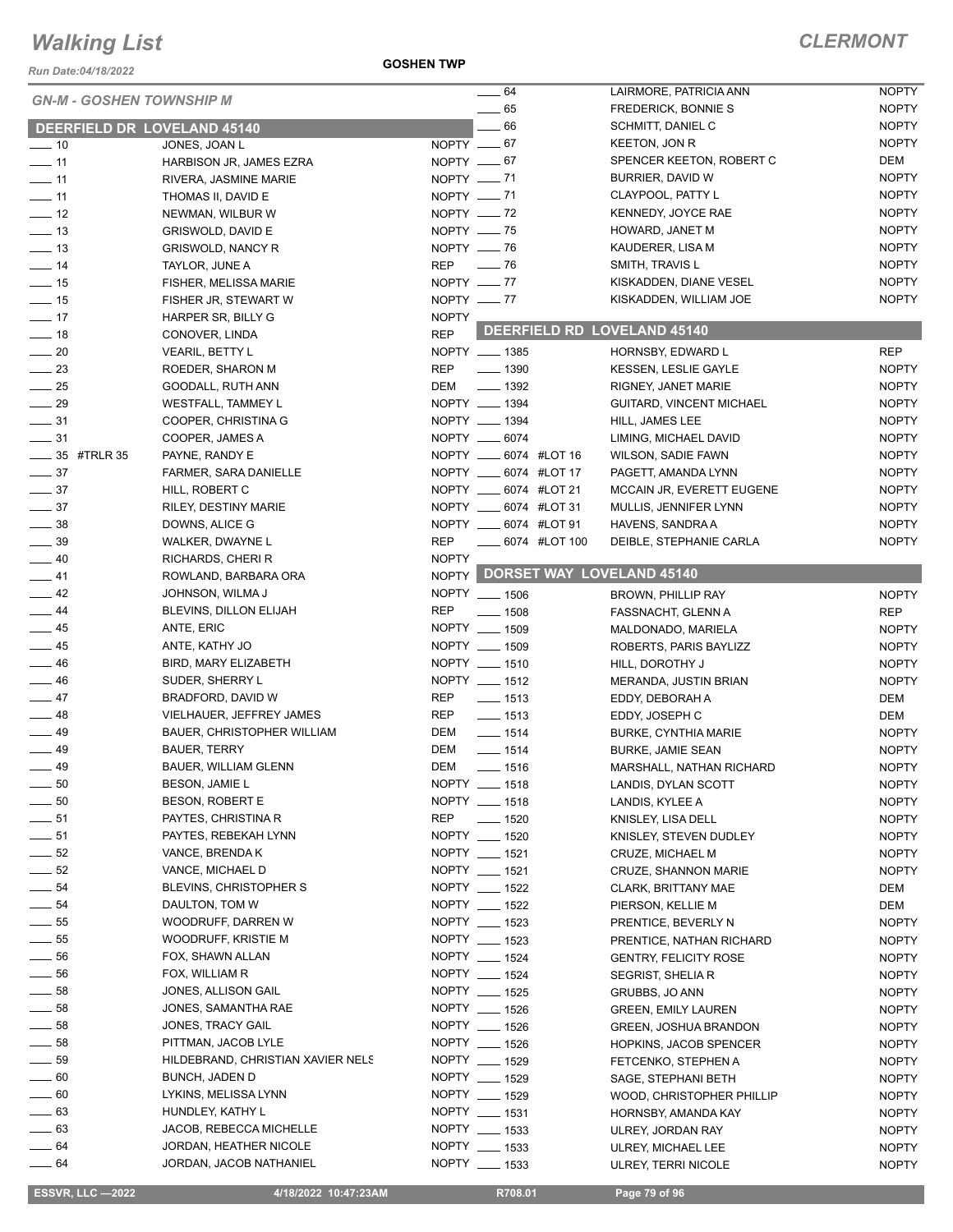## *CLERMONT*

| Run Date:04/18/2022             |                                              | <b>GOSHEN TWP</b> |                            |                                    |              |
|---------------------------------|----------------------------------------------|-------------------|----------------------------|------------------------------------|--------------|
| <b>GN-M - GOSHEN TOWNSHIP M</b> |                                              |                   | $-74$                      | KILGORE, JEFFREY ERNEST            | <b>NOPTY</b> |
|                                 |                                              |                   | $-75$                      | WHIPPLE, TRINA ANN                 | <b>NOPTY</b> |
|                                 | <b>DORSET WAY LOVELAND 45140</b>             |                   | $-76$                      | MADDY JR, THOMAS LEE               | <b>NOPTY</b> |
| $- 1535$                        | JOHNSON, LINDSAY ALANA                       |                   | NOPTY - 76                 | MILLS, MICHAL D                    | <b>NOPTY</b> |
| $\frac{1}{2}$ 1537              | MORGAN, JEFFREY AARON                        | <b>NOPTY</b>      |                            | <b>HADLEY LN LOVELAND 45140</b>    |              |
| $\frac{1}{2}$ 1537              | <b>MORGAN, MISTY RENAE</b>                   | <b>NOPTY</b>      | NOPTY - 1371               | BOYD, KENNETH L                    | <b>NOPTY</b> |
| $-1539$<br>$- 1541$             | GILHOOLEY, JAMES CLANCY                      |                   | NOPTY - 1371               | BOYD, KIMBERLY LEE                 | <b>NOPTY</b> |
| $- 1541$                        | <b>BRIDGES, ALAN E</b><br>BRIDGES, JODI LYNN |                   | NOPTY - 1371               | BOYD, TABATHA RAVYN                | <b>NOPTY</b> |
|                                 |                                              |                   | —— 1381                    | LAMBECK, PATRICIA J                | <b>REP</b>   |
|                                 | <b>EAST GINGHAM RD LOVELAND 45140</b>        |                   | 1381                       | LAMBECK, WARREN C                  | <b>REP</b>   |
| $- 6464$                        | KINCAID, GREGORY ALLEN                       | <b>DEM</b>        |                            | <b>HALL CT LOVELAND 45140</b>      |              |
| $- 6464$                        | KINCAID, LISA D                              | <b>DEM</b>        |                            |                                    | <b>NOPTY</b> |
| $-6465$                         | DEARTH, ANGELA MARIE                         |                   | NOPTY -8805                | DAVIS, CARL J<br>DAVIS, MARY M     | <b>NOPTY</b> |
| $- 6465$                        | DEARTH, SCOTT EDWARD                         |                   | NOPTY -8805<br>NOPTY -8806 | MENARD, JEREMY M                   | <b>NOPTY</b> |
| $-6465$<br>$- 6466$             | DEARTH, ZACHARY SCOTT                        |                   | NOPTY -8806                | MENARD, KATHERINE ELIZABETH        | <b>NOPTY</b> |
| $- 6466$                        | CARRINGTON, ELIZABETH L                      |                   | NOPTY -8807                | GOAD, JADE LEIGHE                  | <b>NOPTY</b> |
|                                 | CARRINGTON, JASON ANDREW                     | <b>REP</b>        | $\frac{1}{2}$ 5807         | MCDONALD, ELIZABETH C              | <b>NOPTY</b> |
| __ 6467<br>$- 6467$             | DAVIS, CHARLES E<br>DAVIS, MICHELE FRISBY    | <b>REP</b>        | $\frac{1}{2}$ 5807         | MCDONALD, MATTHEW J                | <b>NOPTY</b> |
| .6468                           | WILSON, CASSIDY CECELIA                      |                   | NOPTY -8809                | FLYNN, MACY JANE                   | <b>NOPTY</b> |
| $-6468$                         | <b>WILSON, DANIELLE RENEE</b>                |                   | NOPTY -8811                | POWELL, CHRISTOPHER DWAYNE         | <b>NOPTY</b> |
| $- 6468$                        | WILSON III, JAMES C                          |                   | NOPTY -8811                | POWELL, HANNAH DANIELLE            | <b>NOPTY</b> |
| $- 6469$                        | SIDDENS, JOHN W                              |                   | NOPTY -8811                | SMITH, AARON C                     | <b>NOPTY</b> |
| $- 6469$                        | SIDDENS, JOY L                               |                   | NOPTY -8812                | MOFFORD, BRITTNEY NICHOLE          | <b>NOPTY</b> |
| $-6471$                         | MCDONALD, NATHAN LARRY ROLAND                |                   | NOPTY -8812                | OSWALD, DEBORA LOUISE              | <b>NOPTY</b> |
| $-6471$                         | PAYTON, LEMONT                               |                   | NOPTY -8813                | COOK, MEGHAN A                     | <b>NOPTY</b> |
| $-6471$                         | PAYTON, TABATHA A                            |                   | NOPTY -8814                | SIEKBERT, EMILY LYNN               | <b>NOPTY</b> |
| $- 6473$                        | SMITH, SHARON L                              |                   | NOPTY -8814                | SIEKBERT II, JERRY P               | <b>NOPTY</b> |
| $- 6475$                        | ROBINSON, ROBERTA J                          |                   | NOPTY -8814                | SIEKBERT, MADELINE C               | <b>NOPTY</b> |
| $- 6476$                        | BERGMANN, DAWN M                             |                   | NOPTY - 5814               | SIEKBERT, MECHELLE                 | <b>NOPTY</b> |
| $- 6476$                        | DEHART, ABIGAIL C                            |                   | NOPTY - 5814               | SIEKBERT, REBECCA MARIE            | <b>NOPTY</b> |
| $- 6476$                        | HERNANDEZ II, DAVID LEE                      | <b>NOPTY</b>      |                            |                                    |              |
| $-6477$                         | CACARO, ARTHUR D                             |                   |                            | NOPTY HOLLY PARK DR LOVELAND 45140 |              |
| $- 6477$                        | ZIGGAS, CARMELITA                            |                   | NOPTY - 114                | MCDONOUGH, RAYMOND EDWARD          | <b>NOPTY</b> |
| $-6477$                         | ZIGGAS, JOHN                                 |                   | NOPTY - 126                | HILL, JULIE MARIE                  | <b>NOPTY</b> |
| $- 6478$                        | HOLLAND, KENNETH A                           |                   | NOPTY - 126 #A             | <b>GRUVER, DEBORAH JO</b>          | <b>NOPTY</b> |
| $- 6480$                        | FITE, FERDINAND K                            | <b>REP</b>        | $- 126$ #A                 | <b>GRUVER, JAMES EDWARD</b>        | <b>NOPTY</b> |
| 6480                            | OROURKE, MAGGIE MAE                          |                   | NOPTY - 130                | HAMRICK, CHERYL LYNNE              | <b>NOPTY</b> |
| 6482                            | HOWLAND, CAROLYN D                           |                   | NOPTY $- 130$              | MILLS, DANIELLE MARIE              | <b>NOPTY</b> |
| 6482                            | HOWLAND, KYLE L                              |                   | NOPTY - 142                | BAGNALL, JESSICA NICOLE            | <b>NOPTY</b> |
| - 6482                          | HOWLAND, RONALD D                            |                   | NOPTY - 144                | MOLEN, SCOTT ELVERT                | <b>NOPTY</b> |
| 6483                            | FEAGANS, KYLE R                              |                   | NOPTY - 148                | CUREE, AMY D                       | <b>NOPTY</b> |
| 6483                            | ROBERTS, LYNDSEY S N                         |                   | NOPTY __ 148               | HILL, DIANNE MARI                  | <b>NOPTY</b> |
| 6605                            | LECHNER, JACOB MATTHEW                       |                   | NOPTY $- 154$              | MEYERS, MARY H                     | <b>NOPTY</b> |
| 6605                            | WILSON, CARRIE A                             | <b>REP</b>        | $- 633$                    | <b>CENTERS, EARL F</b>             | <b>NOPTY</b> |
| $=$ 6605                        | WILSON, MICHAEL ANTHONY                      | <b>NOPTY</b>      |                            |                                    |              |
| $-6605$                         | WILSON, MICHAEL TERRANCE                     |                   |                            | NOPTY MARSH CIR LOVELAND 45140     |              |
| _ 6607                          | HOGG, BOBBY E                                | DEM               | $\frac{1}{2}$ 5920         | <b>SCHOFIELD, TERRIL</b>           | <b>NOPTY</b> |
| $-6609$                         | POSTON, JERRY K                              | <b>REP</b>        | $\_\_$ 5920                | SCHOFIELD, ZACHARY TYLER           | <b>NOPTY</b> |
| 6611                            | SPERRY, ELIZABETH A                          |                   | NOPTY __ 5921              | <b>KROHN, JOHN ROBERT</b>          | <b>NOPTY</b> |
| . 6611                          | SPERRY, KENNETH L                            |                   | NOPTY __ 5921              | <b>KROHN, MICHELLE L</b>           | <b>NOPTY</b> |
| 6613                            | DUNCAN, DIANA L                              |                   | NOPTY __ 5922              | PATRICK, JENNIFER N                | <b>NOPTY</b> |
|                                 |                                              |                   | 5923                       | COOK, MICHAEL R                    | <b>NOPTY</b> |
|                                 | <b>GREENLAWN LN LOVELAND 45140</b>           |                   | 5923                       | WILSON, CASSANDRA M                | <b>NOPTY</b> |
| $\frac{1}{2}$ 57                | DAVIDSON, DEBORAH A                          | <b>REP</b>        | $\frac{1}{2}$ 5925         | JACOBS, BRANDON D                  | <b>NOPTY</b> |
| $-57$                           | DAVIDSON, JERRY D                            | <b>REP</b>        | $\frac{1}{2}$ 5925         | STANTON, KEVIN M                   | <b>NOPTY</b> |
| $=$ 58                          | FITE JR, RICKY HAROLD                        |                   | NOPTY -6925                | STANTON, STEPHANIE ROSE            | <b>NOPTY</b> |
| $\frac{1}{2}$ 72                | MCINTOSH, CARRIE ANN                         |                   | NOPTY -6927                | SMITH, BRANDON LEE                 | <b>NOPTY</b> |
| $\frac{1}{2}$ 73                | BREWER JR, GILBERT E                         |                   | NOPTY -8927                | WATKINS, JONELLE M                 | REP          |
| $\frac{1}{2}$ 73                | BREWER III, GILBERT EDWINN                   |                   | NOPTY -8927                | <b>WATKINS, RANDY S</b>            | <b>REP</b>   |
| $- 73$                          | BREWER, KIMBERLEY I                          |                   | NOPTY __ 5928              | LOVE, CARLIE JUNE                  | <b>NOPTY</b> |
|                                 |                                              |                   | . 5928                     | LOVE, SHANE ANTHONY                | <b>NOPTY</b> |

**ESSVR, LLC -2022 4/18/2022 10:47:23AM R708.01 Page 80 of 96**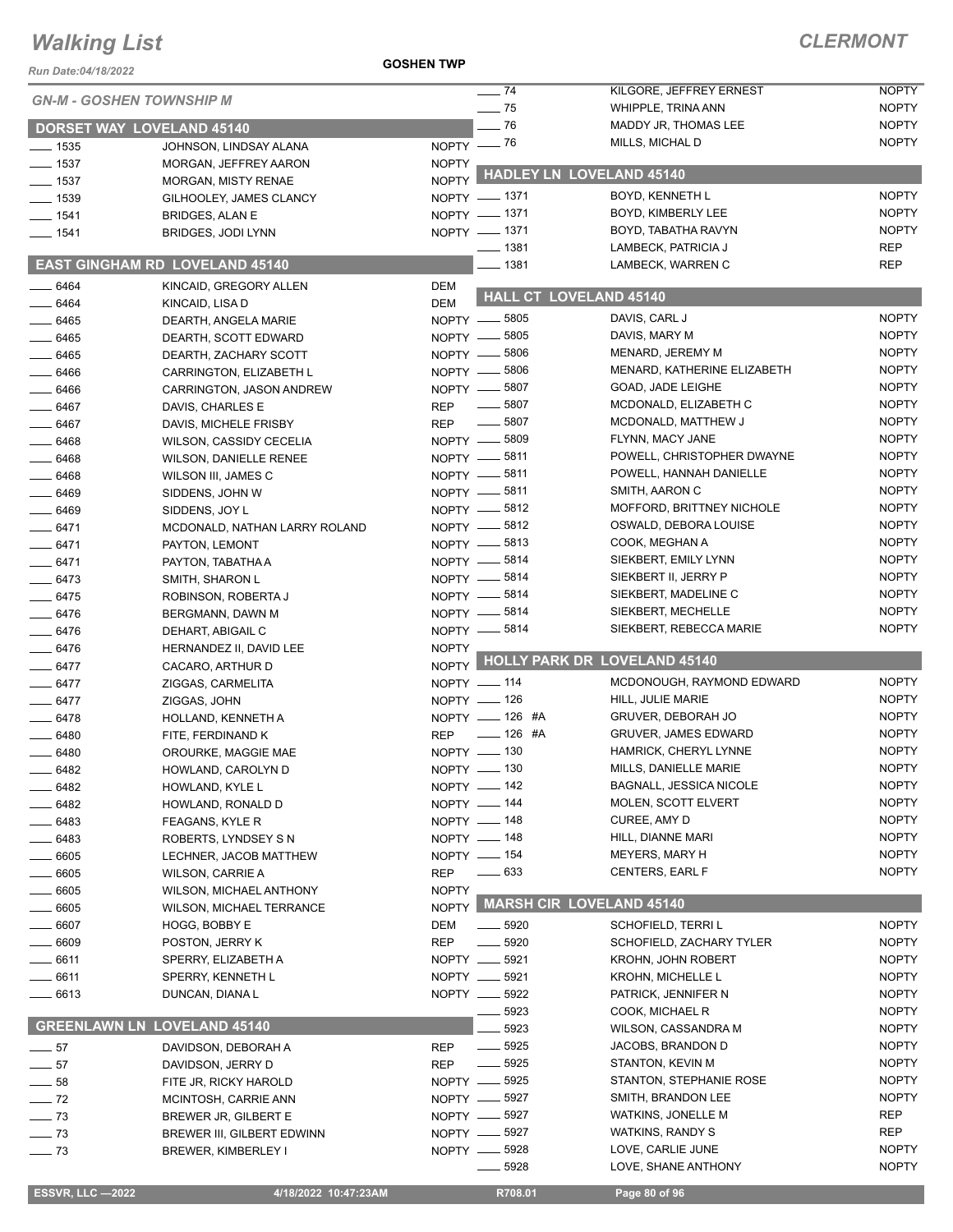*Run Date:04/18/2022*

**GOSHEN TWP**

| <b>GN-M - GOSHEN TOWNSHIP M</b> |                                  | ____ 5978                        | FLYNN, WILLIAM G                | <b>NOPTY</b>                 |
|---------------------------------|----------------------------------|----------------------------------|---------------------------------|------------------------------|
|                                 |                                  | 5978                             | HOLLAND, KRISTA ELIZABETH       | <b>NOPTY</b>                 |
| <b>MARSH CIR LOVELAND 45140</b> |                                  | 5978                             | HOLLAND, KRISTOPHER CHANCE BRIA | <b>NOPTY</b>                 |
| $-5929$                         | <b>FULKS, ASHLEY E</b>           | NOPTY __ 5978                    | <b>WESLEY, TRAVIS ALLEN</b>     | <b>NOPTY</b>                 |
| 5929                            | <b>FULKS, ROLLIE D</b>           | NOPTY __ 5979                    | NABER, CHRISTOPHER MARK         | <b>NOPTY</b>                 |
| $- 5929$                        | MORA, STEVEN                     | NOPTY __ 5979                    | SWIGER, RHONDA M                | <b>NOPTY</b>                 |
| $- 5930$                        | LEE, CASSANDRA LJ                | NOPTY __ 5981                    | WOLFFRAM, JAMIE C               | <b>NOPTY</b>                 |
| $\equiv$ 5930                   | LEE, JOSEPH A                    | NOPTY __ 5981                    | <b>WOLFFRAM, LAWRENCE R</b>     | <b>NOPTY</b>                 |
| $\frac{1}{2}$ 5931              | <b>BREWER, CHRISTOPHER A</b>     | REP __ 5981                      | WOLFFRAM, MAKAYLA NATHANIA      | <b>NOPTY</b>                 |
| $\frac{1}{2}$ 5931              | BREWER, JENNIFER NICHOLE         | NOPTY __ 5982                    | SEGRIST, PHOENIX J              | <b>NOPTY</b>                 |
| $\frac{1}{2}$ 5932              | CLASS JR, JARROD MICHAEL         | NOPTY __ 5984                    | LAYDEN, MELISSA LEE             | <b>NOPTY</b>                 |
| $\frac{1}{2}$ 5933              | <b>BUTLER, KEVIN P</b>           | NOPTY __ 5984                    | LAYDEN, MICHAEL VINCENT         | <b>NOPTY</b>                 |
| $\frac{1}{2}$ 5934              | BRENNAN, GABRIELLE NICOLE        | NOPTY __ 5985                    | LIVERMORE, BRANDI M             | <b>NOPTY</b>                 |
| $-5934$                         | BRENNAN, MATTHEW TIMOTHY         | NOPTY __ 5985                    | LIVERMORE, JAMES M              | <b>NOPTY</b>                 |
| $-5934$                         | WESSELKAMPER, JENNIFER L         | NOPTY __ 5988                    | BELL, BENJAMIN C                | <b>REP</b>                   |
| $\frac{1}{2}$ 5936              | <b>BUNCH, SARAH ANN</b>          | NOPTY __ 5988                    | <b>BELL, KRISTEN A</b>          | <b>REP</b>                   |
| $\frac{1}{2}$ 5936              | DAVIS, DARNELL                   | NOPTY __ 5989                    | MARSHALL, BRIAN SCOT            | <b>NOPTY</b>                 |
| $\frac{1}{2}$ 5936              | DAVIS, IYON IMANI DARNELL        | NOPTY __ 5990                    | ARNETT, SAMUEL AARON            | <b>NOPTY</b>                 |
| $\frac{1}{2}$ 5938              | VANDEN EYNDEN, BRIAN G           | NOPTY __ 5990                    | COMBS, LEAH RACHELLE            | <b>NOPTY</b>                 |
| $\frac{1}{2}$ 5938              | VANDEN-EYNDEN, ANGELA MARIE      | NOPTY __ 5992                    | BOLENDER, ADAM D                | <b>NOPTY</b>                 |
| $- 5940$                        | <b>CLASS, BRITTANY LEIGH</b>     | NOPTY __ 5992                    | BOLENDER, NICOLE CHRISTINA      | <b>NOPTY</b>                 |
| $\frac{1}{2}$ 5940              | SCHEVE, JACOB DAVID              | NOPTY __ 5993                    | CLARK JR, RANDOLPH LEE          | <b>NOPTY</b>                 |
| $- 5940$                        | SCHEVE, SUSAN R                  | NOPTY __ 5993                    | GOODPASTER, CONNOR J            | <b>NOPTY</b>                 |
| $\frac{1}{2}$ 5942              | HILL, SHANNON L                  | NOPTY __ 5993                    | GOODPASTER, SAMANTHA JORDAN     | <b>NOPTY</b>                 |
| $\frac{1}{2}$ 5944              | DOWNS, HEATHER RENEE             | NOPTY __ 5995                    | LIBER, LAUREL J                 | <b>REP</b>                   |
| $\frac{1}{2}$ 5944              | DOWNS, KEVIN MICHAEL             | NOPTY __ 5996                    | HENDERSON HERMAN, NATASHA L     | <b>NOPTY</b>                 |
| $\frac{1}{2}$ 5945              | HAAG, RUBY D                     | NOPTY __ 5996                    | <b>HERMAN, NICHOLAS E</b>       | <b>NOPTY</b>                 |
| ____ 5948                       | GRAFF, AMANDA LYNN               | NOPTY __ 5996                    | HINES, JASON BRADLEY            | <b>REP</b>                   |
| $-5948$                         | <b>GRAFF, JUSTIN D</b>           | NOPTY __ 5997                    | MACHADO, ROGER R                | <b>NOPTY</b>                 |
| $-5950$                         | PEASE JR, JOHN KENNETH           | NOPTY __ 5998                    | GILLIS, JAMES ANTHONY           | <b>NOPTY</b>                 |
| $\frac{1}{2}$ 5950              | <b>WHITAKER, GARY L</b>          | NOPTY __ 5999                    | CAMPBELL, CHRISTY N             | <b>NOPTY</b>                 |
| $- 5950$                        | <b>WHITAKER, JANICE M</b>        | NOPTY __ 5999                    | <b>GARRETT, NATHANIEL SCOTT</b> | <b>NOPTY</b>                 |
| $\frac{1}{2}$ 5952              | MEFFORD, REBECCA LYN             | NOPTY __ 5999                    | HANKERSON, BYRON D              | <b>NOPTY</b>                 |
| $\frac{1}{2}$ 5954              | GILLESPIE, JUDY M                | <b>REP</b><br>$\frac{1}{2}$ 5999 | HANKERSON, DANAE D              | <b>NOPTY</b>                 |
| $- 5954$                        | MEYER JR, GEORGE RAYMOND         | NOPTY __ 6000                    | GILKISON, CHRISTOPHER E         | <b>NOPTY</b>                 |
| $\frac{1}{2}$ 5956              | <b>GLENN, ROBERT CASEY</b>       | NOPTY __ 6000                    | GILKISON, KIRSTIE ERIN          | <b>NOPTY</b>                 |
| $- 5958$                        | COSSMAN, ASHLEY MARIE            | NOPTY __ 6001                    | DIXON, PATRICIA M               | <b>NOPTY</b>                 |
| $\frac{1}{2}$ 5958              | JONES, DANIEL FOREST EU          | NOPTY __ 6002                    | <b>BRITTON, VICTORIA W</b>      | <b>REP</b>                   |
| $\frac{1}{2}$ 5960              | CARLISLE, BRENDA G               | NOPTY __ 6003                    | UN, CHAMRUN                     | <b>NOPTY</b><br><b>NOPTY</b> |
| 5962                            | BIGGS, LISA MARIE                | NOPTY __ 6004                    | CLARK, NEIL E                   |                              |
| $\frac{1}{2}$ 5962              | HODGSON, CHRISTINA MARIE         | NOPTY __ 6005                    | LACH, CATHY LYN                 | <b>NOPTY</b>                 |
| —— 5962                         | SHEETS, JONATHAN LEE             | NOPTY __ 6005                    | MOELLER, ERIN MARGARET          | <b>NOPTY</b>                 |
| $\frac{1}{2}$ 5964              | STEVENSON, KATHERINE ELIZABETH   | NOPTY __ 6005<br>NOPTY __ 6006   | MOELLER, RANDOLPH J             | <b>NOPTY</b><br>REP          |
| $\frac{1}{2}$ 5964              | STEVENSON, ROBERT AARON          |                                  | SCHWARTZ, CHAD DEREK            | <b>REP</b>                   |
| $- 5965$                        | GALBREATH, RUTHIE JEAN           | NOPTY __ 6006                    | SCHWARTZ, STEPHANIE L           |                              |
| ____ 5965                       | <b>MEYER, THOMAS CHRISTOPHER</b> | NOPTY __ 6007                    | MILLER, ROBYN L                 | <b>NOPTY</b>                 |
| 5966                            | DAVIS, DE SHAWN ANTONIA          | NOPTY __ 6007                    | MILLER HART, CRISTIAN I         | <b>NOPTY</b>                 |
| - 5966                          | DAVIS, DWAYNE ANTHONY            | NOPTY __ 6009                    | BATEMAN, DARLA A                | <b>NOPTY</b>                 |
| $-5968$                         | WILLIAMS, CARI A                 | NOPTY __ 6009                    | HARRISON JR, CORBIT O           | <b>NOPTY</b>                 |
| 5969                            | CASEY, JULIE M                   | $- 6011$<br>REP                  | HERNANDEZ, MARCO KEKOA          | <b>NOPTY</b>                 |
| __ 5969                         | CASEY, LILIANA MARIE             | NOPTY __ 6012                    | HOWELL, MESHELL A               | REP                          |
| —— 5969                         | CASEY, TERRANCE D                | $-6012$<br><b>REP</b>            | HOWELL, TODD MORRIS             | <b>REP</b>                   |
| $- 5969$                        | CASEY, ZACARY THOMAS             | NOPTY __ 6014                    | ANDERSON, CAROL SUE             | DEM                          |
| $- 5971$                        | FIELDS, KEITH AARON              | NOPTY __ 6015                    | FULTZ, DANIELLE LEE             | <b>NOPTY</b>                 |
| $-5973$                         | <b>STALEY, LESLIE MARIE</b>      | NOPTY __ 6015                    | RICHARDS, JASON DAVID           | <b>NOPTY</b>                 |
| $- 5974$                        | HURLEY, JENNIFER LYNNE           | NOPTY __ 6015                    | RICHARDS, KIMBERLY DANA         | <b>NOPTY</b>                 |
| $- 5974$                        | WALKER, KRISTA M                 | NOPTY __ 6016                    | ORCENA, BRYAN P                 | <b>NOPTY</b>                 |
| $- 5974$                        | WALKER, STEVEN ANDREW            | NOPTY __ 6016                    | ORCENA, LORI D                  | <b>NOPTY</b>                 |
| $\frac{1}{2}$ 5975              | ROBERTSON, GEORGE F              | NOPTY __ 6017                    | POLITE, JASON C                 | <b>NOPTY</b>                 |
| $-5975$                         | WEBB, SARAH A                    | NOPTY __ 6017                    | POLITE, TIFFANY R               | <b>NOPTY</b>                 |
| ____ 5975 #APT 1                | ROBERTSON, LAQUITA R             | NOPTY __ 6018                    | WOOTON JR, TERRY C              | <b>NOPTY</b>                 |
| $-5977$                         | HENN, ANDREW WOODRUFF            | <b>DEM</b><br>$\frac{1}{2}$ 6019 | SPARLIN, BRIAN J                | <b>NOPTY</b>                 |
| $\frac{1}{2}$ 5978              | DORITY, TIFFANY D                | NOPTY __ 6019                    | SPARLIN, CRYSTAL ROSE           | <b>NOPTY</b>                 |

**ESSVR, LLC -2022 4/18/2022 10:47:23AM R708.01 Page 81 of 96**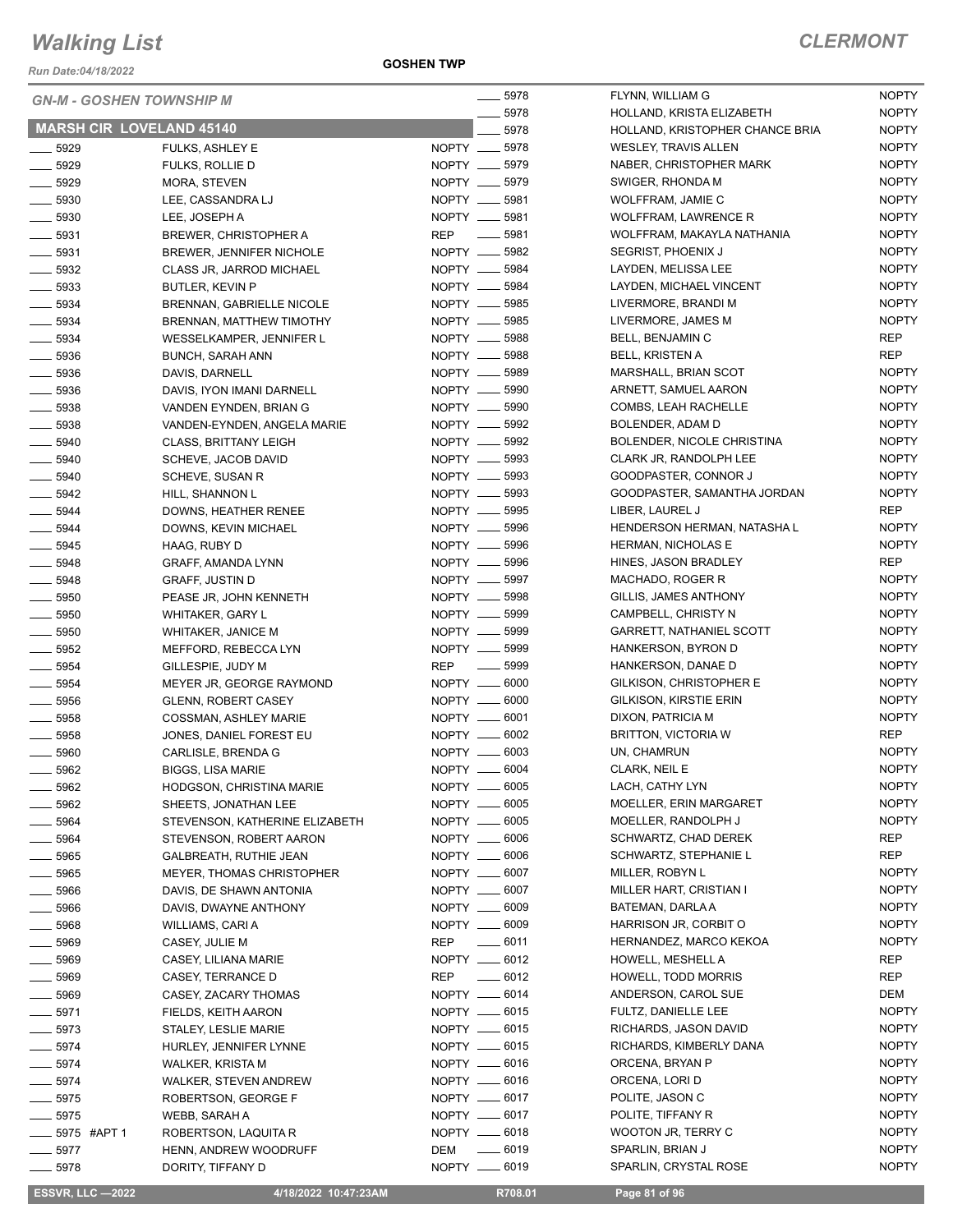*Run Date:04/18/2022*

| <b>GN-M - GOSHEN TOWNSHIP M</b> |                                             |               | —— 6062                      | COLON, JOSHUA LYSSANDER                            | <b>NOPTY</b>        |
|---------------------------------|---------------------------------------------|---------------|------------------------------|----------------------------------------------------|---------------------|
|                                 |                                             |               | 6063                         | ROOKS, BRANDON ROBERT                              | <b>NOPTY</b>        |
| <b>MARSH CIR LOVELAND 45140</b> |                                             |               | 6064                         | DOUGLASS, CHRISTINA NICOLE                         | <b>NOPTY</b>        |
| $- 6020$                        | FIELDS, KELLY RENEE                         |               | NOPTY __ 6065                | REYNOLDS, JILLIAN L                                | <b>NOPTY</b>        |
| $- 6020$                        | FIELDS, MADISON ALEXIS                      |               | NOPTY __ 6066                | <b>GROSS, BRIAN PATRICK</b>                        | <b>NOPTY</b>        |
| $- 6021$                        | MARSH, FALLON LAREE                         |               | NOPTY __ 6066                | <b>GROSS, MEGAN BRIDGET</b>                        | <b>NOPTY</b>        |
| $\frac{1}{2}$ 6023              | ELIAS, JAMES C                              |               | NOPTY __ 6068                | NASH, RACHEL LYNN                                  | <b>NOPTY</b>        |
| $- 6024$                        | FIEDELDEY, JOSH M                           |               | NOPTY __ 6070                | LEE, MARIAH ANN RENEE                              | <b>NOPTY</b>        |
| $- 6026$                        | CHANEY, BROOKE LINDSAY                      |               | NOPTY __ 6070                | <b>WILKINSON, ANDREW T</b>                         | <b>NOPTY</b>        |
| $- 6026$                        | CHANEY, STEPHEN JOSEPH                      |               | NOPTY __ 6072<br>REP $-6072$ | DANIEL, MICHAEL ALAN                               | <b>NOPTY</b>        |
| $- 6027$<br>$- 6027$            | NOURSE, ALEXANDER HAMILTON                  |               | NOPTY __ 6074                | DANIEL, SARAH BETH<br><b>BADAWI, NATALIE RENEE</b> | DEM<br><b>NOPTY</b> |
| $- 6028$                        | SCHNEIDER, ANNE MARIE<br>DOOLOUKAS, JASON P |               | NOPTY __ 6076                | SHANNON III, CHARLES L                             | <b>NOPTY</b>        |
| $- 6029$                        | MULLEN, ALEXANDER SCOTT                     |               | NOPTY __ 6082                | ROGAN JR, JOSEPH H                                 | <b>NOPTY</b>        |
| $- 6029$                        | MULLEN, MIKENZIE RYAN                       |               | NOPTY __ 6084                | BERGER, GEORGE A                                   | REP                 |
| $- 6031$                        | CORDER, TIMOTHY F                           |               | NOPTY __ 6084                | BERGER, JUDITH L                                   | <b>NOPTY</b>        |
| $- 6031$                        | GILLMAN, KAITLIN MICHELLE                   |               | NOPTY __ 6086                | YOUNG, JERRY J                                     | <b>NOPTY</b>        |
| $- 6031$                        | ZHUKOV, ROMAN B                             |               | NOPTY __ 6086                | ZUMACH, JAMIE LYNN                                 | <b>NOPTY</b>        |
| $\frac{1}{2}$ 6032              | ERNST, ANGELA MARIE                         |               | NOPTY __ 6088                | MAGGARD, JOSHUA                                    | <b>NOPTY</b>        |
| $\frac{1}{2}$ 6032              | ERNST, KELLY NICHOLE                        |               | NOPTY __ 6090                | DEAN, CORYN NICOLE                                 | <b>NOPTY</b>        |
| $- 6033$                        | JACKSON, JOSHUA ANDREW                      |               | NOPTY __ 6090                | WALTERS, MELANIE MARLENE                           | <b>NOPTY</b>        |
| $\frac{1}{2}$ 6033              | TRAVINSKY, JOHN P                           |               | NOPTY __ 6092                | JUDD, MICHAEL ROBERT                               | <b>NOPTY</b>        |
| $\frac{1}{2}$ 6033              | TRAVINSKY, JULIE N                          |               | NOPTY __ 6092                | MCCOMAS, NATOSHIA TAI                              | <b>NOPTY</b>        |
| $- 6035$                        | HUNTER, JAMES RAY                           | <b>NOPTY</b>  |                              |                                                    |                     |
| $\frac{1}{2}$ 6035              | OWENS, JENNY ELLEN                          |               |                              | NOPTY MEADOWCREST LN LOVELAND 45140                |                     |
| $\frac{1}{2}$ 6036              | THOMAS, BENJAMIN E L                        |               | NOPTY $\_\_\$ 35             | SCHENSKE, GERALD ROBERT                            | <b>NOPTY</b>        |
| $\frac{1}{2}$ 6036              | THOMAS, JACKLYN D                           |               | NOPTY ____ 36                | OVERBEY, GEORGE EUGENE                             | <b>NOPTY</b>        |
| $\frac{1}{2}$ 6037              | LINKFIELD, JASON A                          |               | NOPTY _____ 37               | <b>BLAUTH, SUSAN M</b>                             | <b>NOPTY</b>        |
| $- 6038$                        | ARMSTRONG, HOLLY A                          |               | NOPTY __ 37                  | COURTNEY III, JAMES DONALD                         | <b>NOPTY</b>        |
| $\frac{1}{2}$ 6038              | BENNETT, TAYLOR R                           | NOPTY __ 39   |                              | <b>GORDON, KATHLEEN T</b>                          | <b>NOPTY</b>        |
| $- 6038$                        | BURKHART, BENJAMIN D                        |               | NOPTY __ 46 #APTA            | CROPPER, DAVID M                                   | <b>NOPTY</b>        |
| $\frac{1}{2}$ 6040              | WOLFE, KRYSTAL MARIE                        | NOPTY __ 47   |                              | WALKER, AMBER LYNN                                 | <b>REP</b>          |
| $\frac{1}{2}$ 6041              | COX, DARLENE MARIE                          |               | NOPTY __ 47                  | <b>WALKER, DEON S</b>                              | <b>NOPTY</b>        |
| $- 6041$                        | LINGROSSO, JAMES PHILLIP                    |               | NOPTY __ 52                  | BARLOW, ANGELA DAWN                                | <b>NOPTY</b>        |
| $- 6042$                        | PRICE, NICOLE MARIE                         |               | NOPTY __ 52                  | BARLOW, JASON M                                    | <b>NOPTY</b>        |
| $- 6043$                        | GARDNER, COLE DELWORTH                      |               | NOPTY __ 52                  | DECK, ROBERT F                                     | <b>NOPTY</b>        |
| $\frac{1}{2}$ 6044              | SENG, MARGARET C                            |               | NOPTY __ 52                  | DECK, WILLIAM H                                    | <b>NOPTY</b>        |
| $- 6044$                        | SENG, ROGER F                               |               | NOPTY __ 54                  | BROWN, BONNIE JEAN                                 | <b>NOPTY</b>        |
| $\frac{1}{2}$ 6045              | MOREJON, MARIANO G                          |               | NOPTY $- 56$                 | <b>BANKS, CHANDRA D</b>                            | <b>REP</b>          |
| $- 6045$                        | MOREJON, NANCY JUANA                        | <b>NOPTY</b>  |                              |                                                    |                     |
| —— 6047                         | MICHELIS, DANIEL STEVEN                     | DEM           | MELODY LN LOVELAND 45140     |                                                    |                     |
| 6049                            | HUFF, WHITNEY T                             | NOPTY ____ 59 |                              | WYATT, MICHAEL WAYNE                               | <b>NOPTY</b>        |
| $-6049$                         | REED JR, JEFFFREY RUSSELL                   | NOPTY __ 60   |                              | DONALDSON, ANDREW RYAN                             | <b>NOPTY</b>        |
| $\frac{1}{2}$ 6050              | HALLON JR, JERRY N                          | NOPTY __ 63   |                              | CHALK, RODNEY NORMAN                               | <b>NOPTY</b>        |
| $-6052$                         | DAVIS, BRANDON NOBLE                        |               | NOPTY $-63$                  | DEEMER, KEVIN MATTHEW                              | <b>NOPTY</b>        |
| $- 6052$                        | LITTLE, SHERRY L                            |               | NOPTY $-67$                  | CARLIER, CASEY MICHELE                             | DEM                 |
| 6053                            | CASKEY, JORDAN KYLE                         | NOPTY $-$ 70  |                              | WILLIAMS JR, CARL E                                | <b>NOPTY</b>        |
| 6053                            | MOORE, WHITNEY E                            | NOPTY $-$ 71  |                              | ANTONI, KIMBERLY C                                 | <b>NOPTY</b>        |
| 6054                            | LALLY, VICKIE K                             | DEM           |                              |                                                    |                     |
| 6054                            | STROHL, CHERYLA                             | DEM           | PARK AVE LOVELAND 45140      |                                                    |                     |
| $-6055$                         | MCCLUNG, KATHLEEN RENE                      | NOPTY $-1$    |                              | BROWN JR, DARRELL R                                | <b>NOPTY</b>        |
| 6056                            | KIDWELL, CORTNEY LOUISE                     | <b>NOPTY</b>  | $-1$                         | BROWN, DARRELL RAY                                 | <b>NOPTY</b>        |
| 6056                            | PESNICHAK, NICOLAAS JOSEPH                  | <b>NOPTY</b>  | $-1$                         | <b>BROWN, PATCHES LYNNE</b>                        | <b>REP</b>          |
| 6058                            | HENDERSON, JONATHAN DAVID                   | <b>NOPTY</b>  | $-2$                         | <b>VARNEY, JERRY GLEN</b>                          | <b>NOPTY</b>        |
| 6058                            | PATEL, CHINKAL                              | <b>NOPTY</b>  | $-5$                         | <b>FYFFE STACY, DOMINICK LEE</b>                   | <b>NOPTY</b>        |
| $- 6058$                        | PATEL, MINABEN RAMANBHAI                    | <b>NOPTY</b>  | $-5$                         | SCHUBERT, RICHARD SCOTT                            | <b>NOPTY</b>        |
| $-6059$                         | COMBS, LOGAN NEIL                           | <b>NOPTY</b>  | . 5                          | SCHUBERT, STEPHANIE MARIE                          | <b>NOPTY</b>        |
| $-6059$                         | ROY, LISA ANN                               | <b>NOPTY</b>  | $-10$                        | <b>HERALD, DUSTIN D</b>                            | <b>NOPTY</b>        |
| $- 6059$                        | ROY, WANDA L                                | NOPTY $-10$   |                              | HERALD, LYDIA RACHEL                               | <b>NOPTY</b>        |
| 6060                            | RITCHIE, JEFFREY S                          | <b>NOPTY</b>  | $\overline{\phantom{0}}$ 11  | BANNIGAN, PETER D                                  | <b>NOPTY</b>        |
| $-6061$                         | FLEMING, MARIA ELLEN                        | <b>NOPTY</b>  | $\overline{\phantom{0}}$ 11  | HOLMES, HEIDI MARIE                                | <b>NOPTY</b>        |
| 6061                            | HENZE, JUSTIN EDRICK                        | <b>NOPTY</b>  | $\equiv$ 13                  | ARNOLD, JAZMYN NICOLE                              | <b>NOPTY</b>        |
| 6061                            | HENZE, KRISTINA MAE                         | <b>NOPTY</b>  |                              |                                                    |                     |
| <b>ESSVR, LLC -2022</b>         | 4/18/2022 10:47:23AM                        |               | R708.01                      | Page 82 of 96                                      |                     |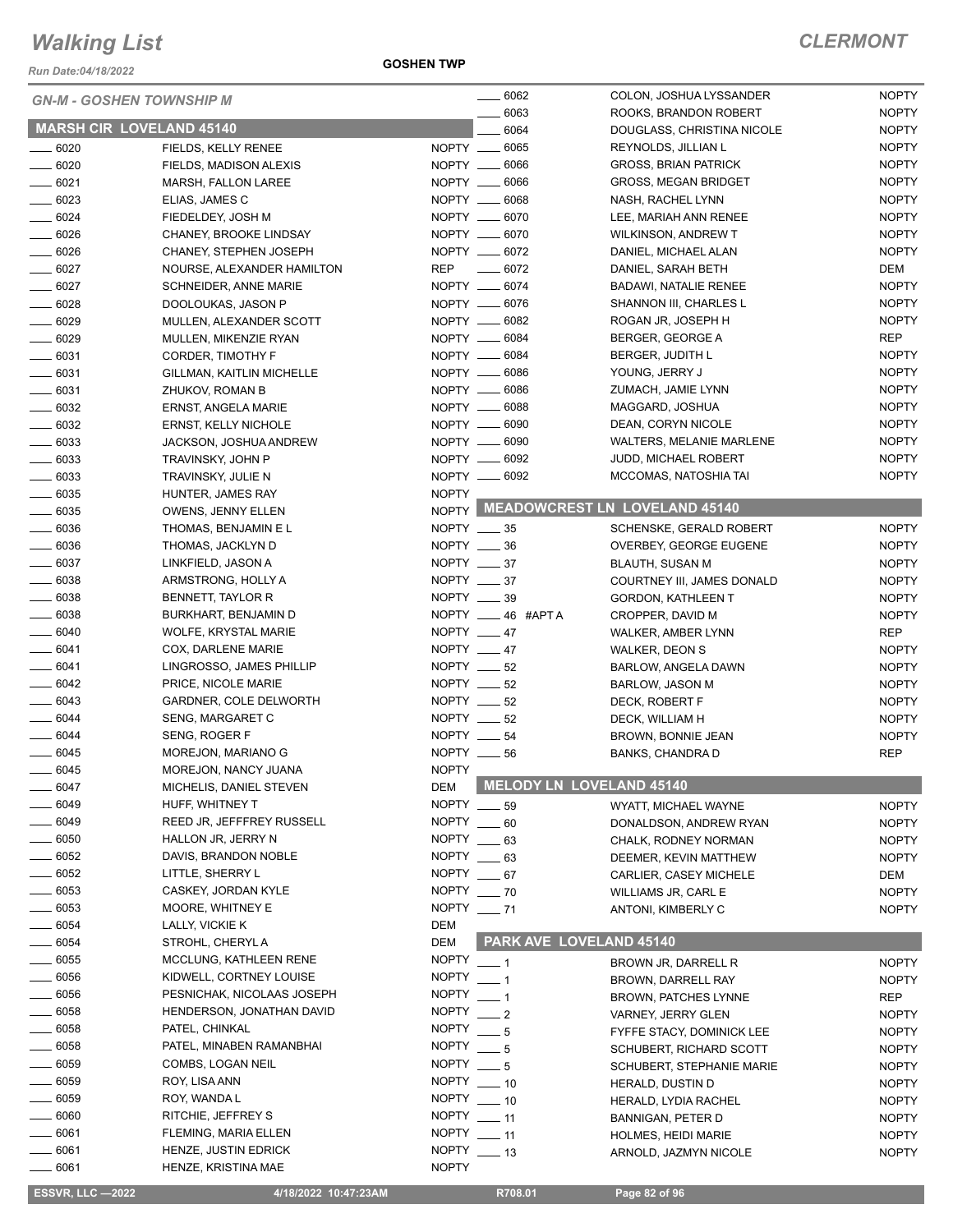*Run Date:04/18/2022*

| <b>GN-M - GOSHEN TOWNSHIP M</b>             |                                  |              | 629<br>630     | HUNDLEY, ANGELA M                    | <b>NOPTY</b> |
|---------------------------------------------|----------------------------------|--------------|----------------|--------------------------------------|--------------|
|                                             |                                  |              |                | WHITE, RANDALL G<br>WHITE, TONYA R   | <b>NOPTY</b> |
| PARK AVE LOVELAND 45140<br>$\frac{1}{2}$ 13 | ARNOLD, SETH WILLIAM             | <b>NOPTY</b> | 630            |                                      | <b>NOPTY</b> |
| $\frac{1}{2}$ 14                            | CATRELL, LONNIE                  |              |                | NOPTY SHADE DR LOVELAND 45140        |              |
| $-17$                                       | MCINTOSH, KEIRA LENA             | <b>NOPTY</b> | 6301           | HESSE, KENNADEE LORIN                | <b>NOPTY</b> |
| $\sim$ 20                                   | TREADWAY, CHRISTOPHER JOSEPH     | <b>NOPTY</b> | 6303           | <b>WILCOX, BRITTNEY SIERRAH</b>      | <b>NOPTY</b> |
| $-20$                                       | TREADWAY, DONALD JAMES           | <b>REP</b>   | 6303           | WILCOX, DONALD HC                    | <b>NOPTY</b> |
| $\sim$ 20                                   | TREADWAY, TERESA JO              | <b>NOPTY</b> | 6307           | HESSELSCHWARDT, BARBARA JEANNE       | <b>NOPTY</b> |
| $\sim$ 22                                   | MULLENIX JR, CHARLES             | <b>DEM</b>   | .6307          | HESSELSCHWARDT, WILLIAM J            | <b>NOPTY</b> |
| $\frac{1}{2}$ 23                            | <b>HALCOMB, TERRY W</b>          | <b>NOPTY</b> |                |                                      |              |
| $\frac{1}{26}$                              | SKUTCHALL, TERESA MARIE          | <b>DEM</b>   |                | <b>SILO DR LOVELAND 45140</b>        |              |
| $\frac{1}{27}$                              | BENOIT, DEBRA ANN                | <b>NOPTY</b> | 6460           | KINSELLA, SCOTT C                    | <b>DEM</b>   |
| $-27$                                       | RIEHLE, MELINDA MAE              | <b>NOPTY</b> | 6461           | MAYNARD JR, JAMES F                  | <b>REP</b>   |
| $\frac{1}{2}$ 30                            | HUBER, JAMES                     | <b>NOPTY</b> | 6461           | MAYNARD, VALERIE NICOLE              | REP          |
| $\frac{1}{2}$ 30                            | MATTINGLY, JOHN P                | <b>REP</b>   |                |                                      |              |
| $\frac{1}{2}$ 32                            | JACKSON, ANDREW H                | <b>NOPTY</b> |                | <b>SPRINGHOUSE DR LOVELAND 45140</b> |              |
| $\frac{1}{2}$ 32                            | MOORE, JASMINE D                 | <b>NOPTY</b> | 6471           | <b>BIGLER, LEONARD L</b>             | <b>NOPTY</b> |
| $\frac{1}{2}$ 33                            | MOFFORD, DANNY R                 | <b>NOPTY</b> | 6473           | EDWARDS JR, JOHN RAY                 | <b>NOPTY</b> |
| $\frac{1}{2}$ 33                            | ORMES, LISA MARIE                | <b>NOPTY</b> | 6475           | GLASS, JENNIFER A                    | <b>NOPTY</b> |
| $\frac{1}{2}$ 34                            | MORNINGSTAR, CLIFFORD D          | <b>NOPTY</b> | 6475           | <b>GLASS, MAXWELL S</b>              | <b>NOPTY</b> |
| $-81$                                       | CORDELL, JASON DEAN              | <b>NOPTY</b> | 6475           | WEBB, GARY A                         | <b>NOPTY</b> |
| $-81$                                       | <b>GLASS, CRYSTAL L</b>          | <b>NOPTY</b> | 6475           | <b>WEBB, JANICE R</b>                | <b>NOPTY</b> |
| $-81$ #81                                   | <b>GLASS, LEVI DOUGLAS</b>       | <b>NOPTY</b> | 6477           | DILLON, MICHAEL L                    | <b>NOPTY</b> |
| $-84$                                       | <b>BROWNE, MARC LEROY</b>        | <b>NOPTY</b> | 6478           | COMPSTON, ROSE A                     | <b>NOPTY</b> |
| $\frac{1}{2}$ 84                            | <b>BROWNE, PHYLLIS A</b>         | <b>NOPTY</b> | 6480           | HOCKER, KEYA                         | <b>NOPTY</b> |
| $\equiv$ 93                                 | MINK, LISA ANN                   | <b>NOPTY</b> | 6480           | JOHNSON, DERICKA LYNN                | <b>NOPTY</b> |
| $-100$                                      | <b>MARTIN, SCOTT A</b>           | <b>NOPTY</b> | 6481           | DONALDSON, KRISTA J ROSE             | <b>NOPTY</b> |
| $\frac{1}{2}$ 123                           | DONNELLY, CAROL J                | <b>NOPTY</b> | 6481           | DONALDSON, STEVEN PAUL               | <b>NOPTY</b> |
| $\equiv$ 123                                | DONNELLY JR, JAMES KENNETH       | <b>NOPTY</b> | 6482           | KONRAD, FRED P                       | <b>NOPTY</b> |
| $- 141$                                     | JOHNSON, THOMAS EDWARD           | <b>NOPTY</b> | 6482           | KONRAD, LINDA L                      | <b>NOPTY</b> |
|                                             |                                  |              | 6483           | PARSONS, TYLER OWEN                  | <b>NOPTY</b> |
| PARKWOOD DR LOVELAND 45140                  |                                  |              | 6483           | SHEETS, JENNIFER                     | <b>NOPTY</b> |
| 502                                         | HATFIELD, ASHLEY L               | <b>NOPTY</b> | 6484           | HALCOMB, PATSY J                     | <b>NOPTY</b> |
| 502                                         | YOUNG, ANTHONY W                 | <b>NOPTY</b> | 6484           | HALCOMB, RANDALL WAYNE               | <b>NOPTY</b> |
| 505                                         | FELIX, KATIE MARIE               | <b>NOPTY</b> | 6484           | LOWE, KATHLEEN ELIZABETH             | <b>NOPTY</b> |
| 505                                         | PINDELL, SHELBY L                | <b>NOPTY</b> | 6485           | FISHER, JESSICA NICOLE               | <b>NOPTY</b> |
| 506                                         | MULLINS, JAMES R                 | <b>NOPTY</b> | 6486           | <b>BARGER, JEFFREY LYNN</b>          | <b>NOPTY</b> |
| 507                                         | LEWIS, JACOB ALLAN               | <b>NOPTY</b> | 6486           | BARGER JR, JEFFREY LYNN              | <b>NOPTY</b> |
| 507                                         | LEWIS, SAMANTHA ASHLYNN          | <b>NOPTY</b> | 6486           | <b>BARGER, NAOMI CHRISTINE</b>       | <b>NOPTY</b> |
| 508                                         | MOTT, GLENDA F                   | <b>DEM</b>   | 6486           | <b>BROWN, TRACE MCKADE</b>           | <b>NOPTY</b> |
| 511                                         | MATTHEWS, JAMES DAVID            | <b>NOPTY</b> | 6487           | THOMPSON, SUSAN C                    | <b>REP</b>   |
| $-511$                                      | MATTHEWS, JULIAN MONTANA         | <b>NOPTY</b> | 6488           | ELMORE, ANNELISE CLEMENTINE          | <b>NOPTY</b> |
| 514                                         | GUTMAN, ELAINE K                 | <b>NOPTY</b> | 6488           | ELMORE, CONNIE L                     | <b>NOPTY</b> |
| $-514$                                      | MENKE JR, WILLIAM DENNIS         | <b>NOPTY</b> | 6488           | <b>ELMORE, PIERCE</b>                | <b>NOPTY</b> |
| $- 516$                                     | REINHART, LYSIA MARIE            | <b>NOPTY</b> | 6489           | FEIHINGER, CHRISTOPHER S             | <b>NOPTY</b> |
| ____ 519                                    | PANETTA, SHARON K                | <b>NOPTY</b> | 6489           | FEIHINGER, PATRICIA A                | <b>NOPTY</b> |
| $- 520$                                     | LOVELACE, NICOLE MARIE           | <b>NOPTY</b> | 6490           | <b>MCLAREN, JESSICA MARIE</b>        | <b>NOPTY</b> |
| 520                                         | WHITAKER JR, ARLIE F             | <b>NOPTY</b> | 6491           | MAXWELL, CALEB SAVOYE                | <b>NOPTY</b> |
| $- 521$                                     | <b>BALDRICK, ASHLEY MARIE</b>    | <b>NOPTY</b> | 6491           | MAXWELL, GABRIELLE ELIZABETH ANN     | NOPTY        |
| $- 522$                                     | HOLLAND, AMBER DAWN              | <b>NOPTY</b> | 6494           | <b>BALL, JERRY LEE</b>               | <b>NOPTY</b> |
| <b>REDMAN DR LOVELAND 45140</b>             |                                  |              | 6494           | BALL, KIMBERLY ANN                   | <b>NOPTY</b> |
| $\frac{1}{2}$ 601                           | FANETTI, MARK A                  | <b>NOPTY</b> |                | STATE ROUTE 28 LOVELAND 45140        |              |
| 602                                         | MITCHELL, STEVEN E               | <b>NOPTY</b> |                |                                      |              |
| 602                                         | STEPHENS, CHELSEY KAY            | <b>NOPTY</b> | $-1387$        | GOLDEN VIOX, BARBARA E               | <b>NOPTY</b> |
| $-612$                                      | <b>BUNDY, CHARLES DAVID</b>      | <b>NOPTY</b> | $-1387$        | VIOX, MICHAEL J                      | <b>NOPTY</b> |
| $-613$                                      | ADAMS, TINA LYNN                 | <b>NOPTY</b> | $-1415$        | KINNAIRD, GEORGE C                   | <b>NOPTY</b> |
| $-613$                                      | HARGIS, ELIJAH A                 | <b>NOPTY</b> | 1469 #FLA      | HOLLON, LISA LYNN                    | <b>NOPTY</b> |
| $-621$                                      | MINSHALL, CECELIA A              | <b>NOPTY</b> | _ 1469 #UNIT A | ROSE, LARRY JOHNATHAN                | <b>NOPTY</b> |
| $- 622$                                     | <b>CURLESS JR, JEFFERY SCOTT</b> | <b>NOPTY</b> | $-1473$        | CRASE JR, RANDALL                    | <b>NOPTY</b> |
| 622                                         | CURLESS, KATHY A                 | <b>NOPTY</b> |                | <b>VINDALE LN LOVELAND 45140</b>     |              |
| $\equiv$ 626                                | <b>GOINS, ANTHONY T</b>          | <b>NOPTY</b> |                |                                      |              |
|                                             |                                  |              |                |                                      |              |
| <b>ESSVR, LLC -2022</b>                     | 4/18/2022 10:47:23AM             |              | R708.01        | Page 83 of 96                        |              |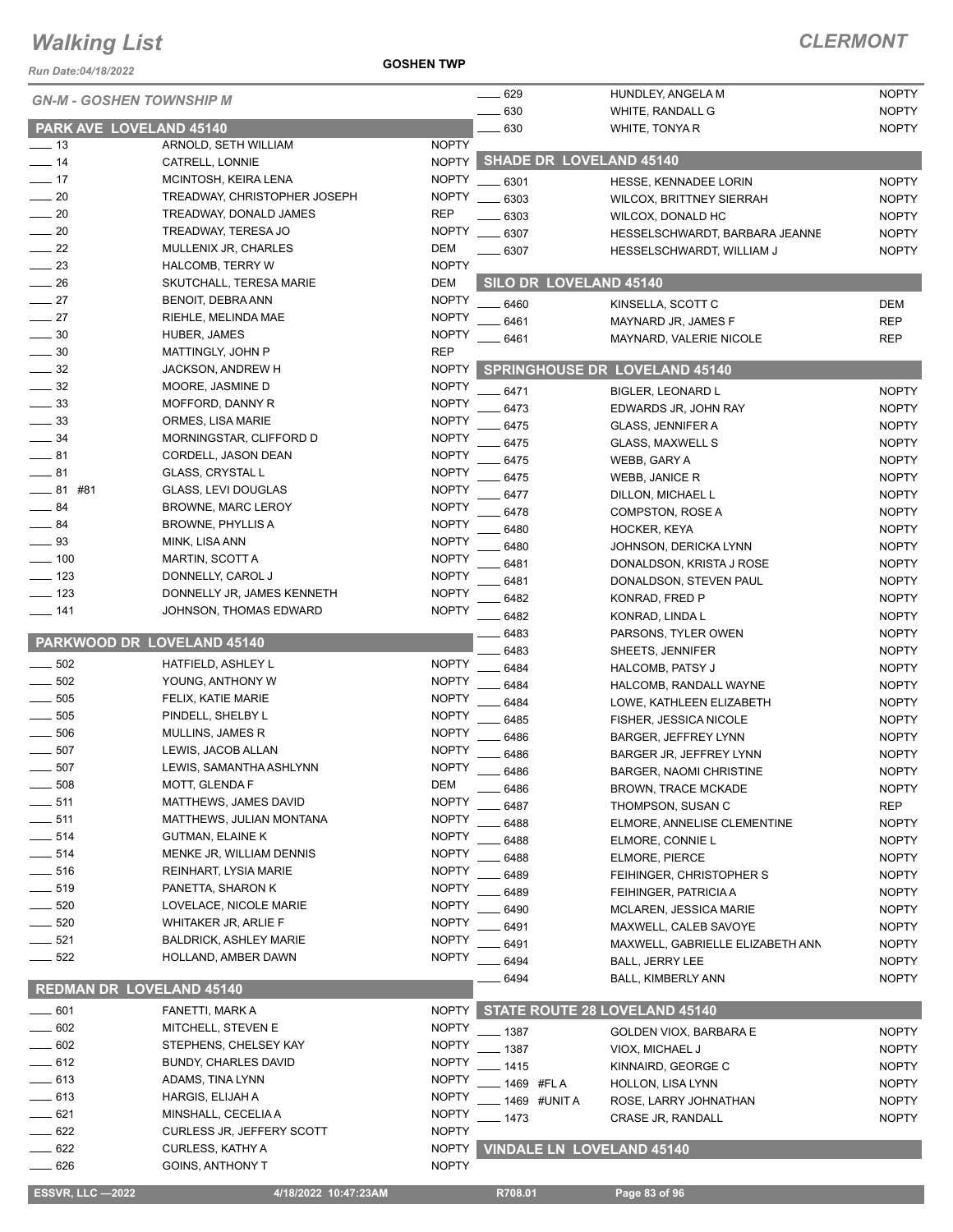*Run Date:04/18/2022*

*GN-M - GOSHEN TOWNSHIP M*

| <b>VINDALE LN LOVELAND 45140</b> |                             |              |
|----------------------------------|-----------------------------|--------------|
| 202                              | MCCABE, JOSEPH JAMIE        | <b>NOPTY</b> |
| $-202$                           | MCCABE, SELENA ROSE         | <b>NOPTY</b> |
| $-204$                           | HINKLE, DALLAS L            | <b>NOPTY</b> |
| #APT 207<br>$-207$               | ROGERS, PETER J             | <b>DEM</b>   |
| $-209$                           | SMOTHERS, BEATRICE VICTORIA | <b>NOPTY</b> |
| $-219$                           | CAUDILL, ZACHARY RAY        | <b>NOPTY</b> |
|                                  |                             |              |
| <b>WINDSOR LN LOVELAND 45140</b> |                             |              |
| $-400$                           | <b>FISCHER, HAROLD E</b>    | <b>NOPTY</b> |
| $-400$                           | <b>FISCHER, KAREN M</b>     | <b>NOPTY</b> |
| $-400$                           | <b>FISCHER, MARY E</b>      | <b>NOPTY</b> |
| $-404$                           | <b>GAINES, CAMERON R</b>    | <b>NOPTY</b> |
| $-406$                           | DICKERSON, NICHOLE SUNSHINE | <b>NOPTY</b> |
| $-407$                           | <b>HENRY, ANITA M</b>       | DEM          |
| $-407$                           | <b>HENRY, LAURA ANN</b>     | <b>NOPTY</b> |
| $-409$                           | <b>MCCOY, BRIAN COLE</b>    | <b>NOPTY</b> |

| ____ 409 | <b>MCCOY, BRIAN COLE</b> | <b>NUPIY</b> |
|----------|--------------------------|--------------|
| —— 409   | MULLINS, KAYLEE RYANN    | <b>REP</b>   |
| —— 410   | DAY. VERNON R            | <b>NOPTY</b> |
| $-411$   | GILLESPIE, CARRIE L      | <b>NOPTY</b> |
| —— 411   | GILLESPIE, SHAUN P       | <b>NOPTY</b> |
| $-418$   | GAMBREL, LORENA GAY      | <b>NOPTY</b> |
| —— 418   | SPRAGUE, ESTHER CLARICE  | <b>NOPTY</b> |

*TOTAL :* **822**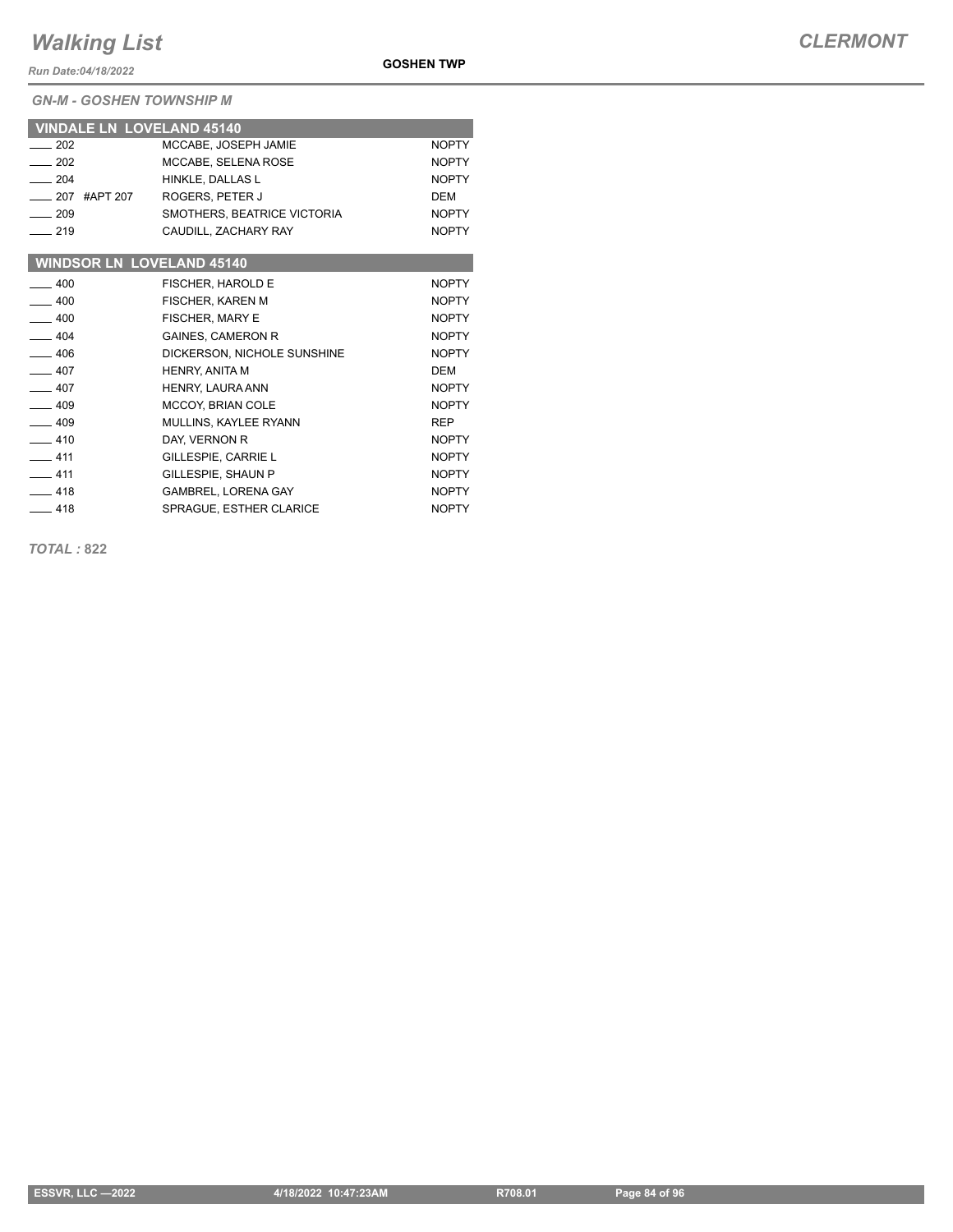*Run Date:04/18/2022*

**GOSHEN TWP**

| <b>GN-N - GOSHEN TOWNSHIP N</b>     |                                | $- 1283$           | JENKINS, CATHRYN L                | <b>NOPTY</b>                     |              |
|-------------------------------------|--------------------------------|--------------------|-----------------------------------|----------------------------------|--------------|
|                                     |                                |                    | $- 1283$                          | JENKINS, MELANIE LYNNE           | <b>NOPTY</b> |
| <b>BUNKERWOOD DR LOVELAND 45140</b> |                                |                    | $- 1283$                          | JENKINS, ROBERT M                | REP          |
| $- 6793$                            | WATSON, CHRISTI A              | <b>DEM</b>         | $- 1284$                          | DENOUDEN, NATHAN MICHAEL         | <b>NOPTY</b> |
| $- 6794$                            | <b>KEENE, LINDA B</b>          |                    | NOPTY - 1284                      | LORENZ, CLAIRE DELANEY           | <b>NOPTY</b> |
| $- 6794$                            | <b>KEENE, WILLIAM EARL</b>     |                    | NOPTY - 1285                      | COLEMAN, CONNOR MARSHALL         | <b>NOPTY</b> |
| $- 6795$                            | HALL, RACHEL LEANN             | $N$ OPTY $-$       | $-1285$                           | COLEMAN, KEVIN C                 | <b>NOPTY</b> |
| $- 6795$                            | HALL, TANNER LLOYD             | <b>NOPTY</b>       | _ 1285                            | COLEMAN, SUSAN L                 | <b>NOPTY</b> |
| $\frac{1}{2}$ 6796                  | <b>SCHOCK, CARMEN R</b>        | <b>NOPTY</b>       | _ 1286                            | SCHAAFF, DANITA KAY              | <b>REP</b>   |
| $- 6796$                            | SCHOCK, STEPHEN C              | NOPTY <sup>-</sup> | _ 1286                            | SCHAAFF, RAYMOND DANIEL          | <b>REP</b>   |
| $- 6797$                            | CLARK, KIMLA LU                |                    | NOPTY - 1287                      | SWITZER, LISA J                  | <b>NOPTY</b> |
| $- 6801$                            | COURTIER, FANNIE L             |                    | NOPTY - 1287                      | SWITZER, STEVEN TODD             | <b>NOPTY</b> |
| $- 6801$                            | COURTIER, ROGER ALAN           |                    | NOPTY - 1288                      | HITTINGER, ALLYN KATHY           | <b>NOPTY</b> |
| $\frac{1}{2}$ 6802                  | NIGHTINGALE, JESSICA LYNN      |                    | NOPTY - 1288                      | HITTINGER, ROBERT A              | <b>NOPTY</b> |
| $- 6802$                            | YOULE, ZACKERY DAVID           | $NOPTY =$          | _ 1289                            | JETER, NATHAN DANIEL             | <b>NOPTY</b> |
| $\frac{1}{2}$ 6803                  | <b>BLOOMFIELD, DANIEL F</b>    | <b>REP</b>         | $- 1289$                          | NALLEY, VICTORIA PAIGE           | <b>NOPTY</b> |
| $- 6803$                            | BLOOMFIELD, SANDRA L           | <b>REP</b>         | $- 1290$                          | <b>VERHOFF, DEBORAH DENISE</b>   | <b>NOPTY</b> |
| $\frac{1}{2}$ 6805                  | DABNEY, CAROLE DIANE           |                    | NOPTY - 1290                      | <b>VERHOFF, JASON OSCAR</b>      | <b>NOPTY</b> |
| $- 6805$                            | DABNEY, KEITH E                | <b>REP</b>         |                                   |                                  |              |
| $\frac{1}{2}$ 6805                  | DABNEY, KYLE D                 | <b>REP</b>         | <b>CLUBSIDE DR LOVELAND 45140</b> |                                  |              |
| $\frac{1}{2}$ 6806                  | SIMIELE, MARLA G               | DEM                | $\frac{1}{2}$ 6845                | DAVISSON, KELLY M                | DEM          |
|                                     | SIMIELE SR, STEVEN LOUIS       | DEM                | $- 6845$                          | DAVISSON, MICHAEL PATRICK        | <b>DEM</b>   |
| $\frac{1}{2}$ 6806                  |                                |                    | $\frac{1}{2}$ 6846                | MEECE, JORDAN ELIZABETH          | <b>NOPTY</b> |
| $- 6807$                            | SPOTTS, GLORIA ANNETTE         | <b>REP</b>         | $- 6847$                          | MESMER, AMY C                    | <b>NOPTY</b> |
| $\frac{1}{2}$ 6808                  | <b>GARDNER, DEBRAK</b>         | <b>REP</b>         | $\frac{1}{2}$ 6847                | <b>MESMER, MEGAN NICOLE</b>      | <b>NOPTY</b> |
| $- 6808$                            | GARDNER, PAUL R                | <b>REP</b>         | NOPTY - 6847                      | <b>MESMER, NATHAN L</b>          | <b>NOPTY</b> |
| $- 6809$                            | BEHYMER, CHANCE RAYMOND        |                    | NOPTY -8847                       | MESMER, RYAN NATHAN              | <b>NOPTY</b> |
| $- 6809$                            | FAULKNER, COLE JACKSON         |                    | 6848                              | BAKER, JACQUE LYNN               | <b>NOPTY</b> |
| $\frac{1}{2}$ 6809                  | KUEHN, SAMANTHA JO             | $N$ OPTY $-$       | _ 6848                            | <b>BAKER, MATTHEW R</b>          | <b>NOPTY</b> |
| $- 6812$                            | WINDLE, ANITA KAY              | $N$ OPTY $-$       | - 6849                            | LITTLE, BRIAN                    | DEM          |
| $-6812$                             | WINDLE, MARK A                 | $NOPTY =$          | 6849                              | LITTLE, MEGAN L                  | <b>DEM</b>   |
| $- 6814$                            | <b>WILMES, CODY MICHAEL</b>    | $NOPTY =$          | 6850                              | MCGEE, AARON SCOTT               | <b>NOPTY</b> |
| $- 6814$                            | WILMES, JULIE D                | $NOPTY$ –          | 6850                              | MCGEE, KIMBERLY IRENE            | <b>REP</b>   |
| $- 6814$                            | <b>WILMES, KRISTEN MICHELE</b> | $NOPTY$ –          | 6850                              | MCGEE, KRISTIN IRENE             | DEM          |
| $- 6814$                            | WILMES, TIMOTHY H              | $NOPTY$ –          | 6850                              | MCGEE, SCOTT M                   | <b>REP</b>   |
| $-6816$                             | MASON, JANET KAY               | <b>DEM</b>         | _ 6851                            |                                  | <b>REP</b>   |
| $- 6816$                            | MASON, LOWELL A                | $N$ OPTY $-$       |                                   | GERSTEMEIER, LAURA JEAN          |              |
| $- 6818$                            | KAUFFMAN, BARRY C              |                    | NOPTY -8851                       | <b>GERSTEMEIER, ROBERT C</b>     | <b>REP</b>   |
| $-6818$                             | KAUFFMAN, PHYLLIS J            | $N$ OPTY $-$       | _ 6851                            | <b>GERSTEMEIER, SCOTT JOSEPH</b> | <b>NOPTY</b> |
| $- 6818$                            | MILLER III, DONALD LEE         | $N$ OPTY $-$       | 6852                              | BOHMAN, ANTHONY JAY              | <b>NOPTY</b> |
| $-6818$                             | PAGE, KIMBELEY I               |                    | NOPTY -8852                       | BOHMAN, KATHY JEANNE             | <b>NOPTY</b> |
| $-6819$                             | <b>BROOKER, ANNA M</b>         | $N$ OPTY $-$       | _ 6853                            | GUMBERT, HEIDI DIANE             | <b>NOPTY</b> |
| 6819                                | BROOKER, CORY J                | NOPTY -            | 6853                              | <b>GUMBERT, STEVEN G</b>         | <b>NOPTY</b> |
| $-6820$                             | ROBE, RYAN P                   | <b>NOPTY</b>       | 6854                              | TORRES, ALEX RAFAEL              | <b>NOPTY</b> |
| $-6820$                             | ROBE, SOMMER RENEE             | <b>NOPTY</b>       | 6854                              | WENE, CHRISTINE NICOLE           | <b>NOPTY</b> |
| 6822                                | THOMPSON, BRENDA M             | NOPTY ·            | 6854                              | <b>WENE, KELTON JACOB</b>        | <b>NOPTY</b> |
| - 6822                              | THOMPSON, ROBERT G             | NOPTY -            | 6855                              | BINGHAM, DIXIE DAWN              | <b>REP</b>   |
| $-6824$                             | HOLLNAGEL, JOSEPH C            | NOPTY -            | 6855                              | <b>BINGHAM, DUSTIN R</b>         | <b>REP</b>   |
| __ 6824                             | HOLLNAGEL, VERNA J             | <b>NOPTY</b>       | 6855                              | <b>BINGHAM, HANNAH ROSE</b>      | <b>NOPTY</b> |
| $- 6825$                            | ALDERMAN, JAYSON A             | <b>REP</b>         | 6855                              | <b>WEST, JASON</b>               | <b>NOPTY</b> |
| 6826                                | MCCABE, JENNIFER LYNNE         | <b>NOPTY</b>       | 6856                              | DIPPOLD, JEFFREY ALAN            | <b>REP</b>   |
| _ 6826                              | MCCABE, TYLER J                | <b>NOPTY</b>       | 6856                              | DIPPOLD, PENNY A                 | <b>REP</b>   |
| 6828                                | DUREL, WILLIAM JUDE            | <b>REP</b>         | 6857                              | DAVIS, LAURA L                   | <b>REP</b>   |
|                                     |                                |                    | 6857                              | DAVIS, TYLER JAMES               | <b>NOPTY</b> |
| <b>CLARAWILL DR LOVELAND 45140</b>  |                                |                    | 6857                              | DAVIS, WILLIAM A                 | <b>REP</b>   |
| ___ 1278                            | <b>BICKNELL, NANCY K</b>       | <b>REP</b>         | 6858                              | AHERN, ROBERT J                  | <b>NOPTY</b> |
| $- 1278$                            | <b>BICKNELL, PRENTICE D</b>    | <b>REP</b>         | 6858                              | BOLDIZSAR, GARY W                | REP          |
| $- 1280$                            | WALL, ALICIA L                 | <b>NOPTY</b>       | 6858                              | <b>BOLDIZSAR, KATHERINE G</b>    | <b>REP</b>   |
| $- 1280$                            | WALL, CHRISTOPHER SCOTT        | <b>NOPTY</b>       | 6859                              | KLUGE, BRETT ALEXANDER           | <b>NOPTY</b> |
| —— 1281                             | GABE, DIANE C                  | <b>NOPTY</b>       | 6859                              | <b>KLUGE, MARY B</b>             | DEM          |
| $- 1282$                            | DEAN, JANICE SUE               | <b>REP</b>         | 6859                              | KLUGE, STEPHEN M                 | DEM          |
| $- 1282$                            | DEAN JR, RALPH L               | <b>REP</b>         | 6860                              | DRURY, DAVID M                   | <b>NOPTY</b> |
| $- 1282$                            | SHARP, JACLYN GALE             | <b>NOPTY</b>       | 6860                              | DRURY, DONNA G                   | <b>NOPTY</b> |
|                                     |                                |                    | 6860                              | HEINE, ROBERT E                  | <b>NOPTY</b> |

 **ESSVR, LLC —2022 4/18/2022 10:47:23AM R708.01 Page 85 of 96**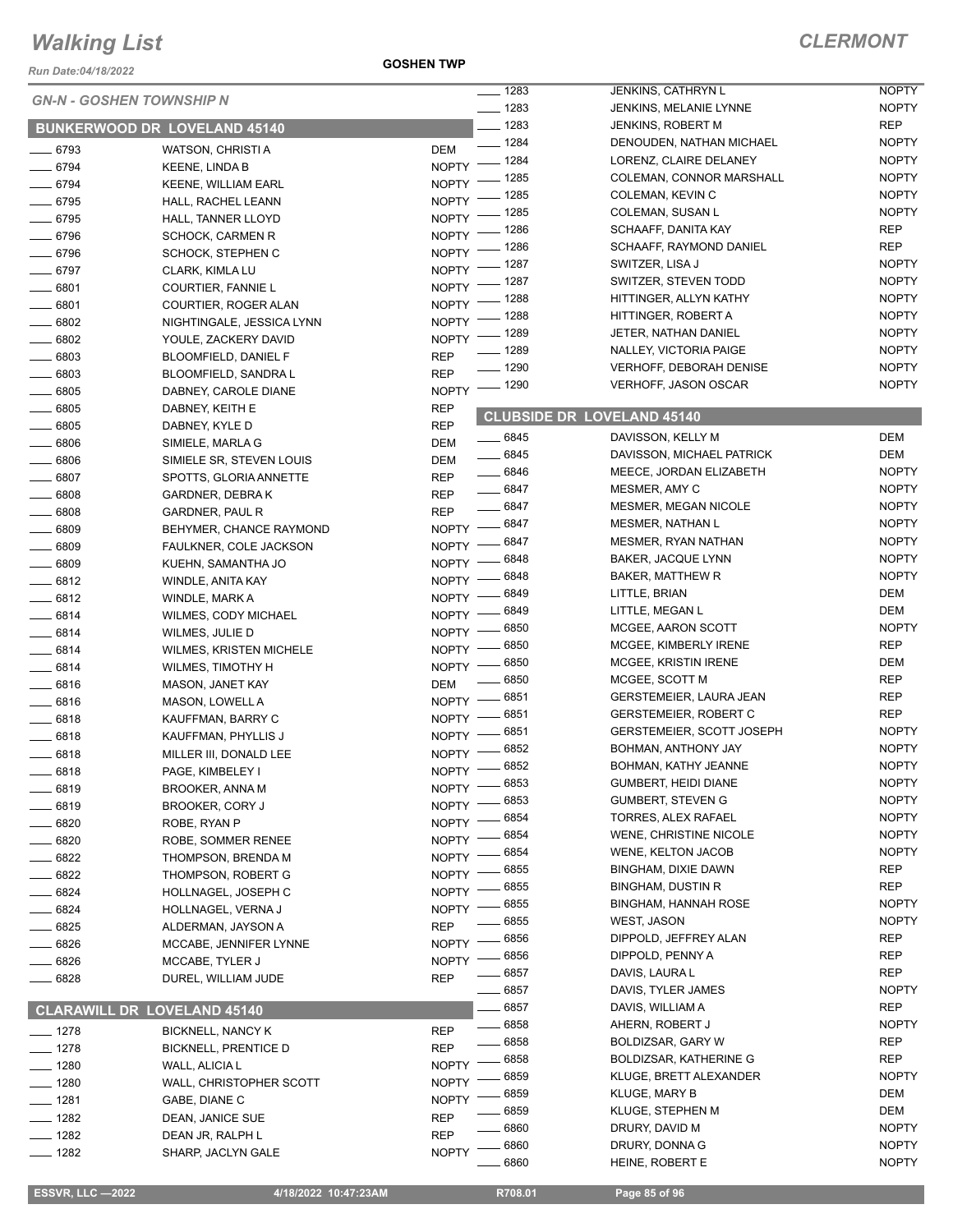*Run Date:04/18/2022*

#### **GOSHEN TWP**

| <b>GN-N - GOSHEN TOWNSHIP N</b>   |                                       |              | $- 6765$           | DOWNING, MARY A                 | <b>DEM</b>   |
|-----------------------------------|---------------------------------------|--------------|--------------------|---------------------------------|--------------|
|                                   |                                       |              | $- 6769$           | GORDON, JAMIE LEE               | <b>NOPTY</b> |
| <b>CLUBSIDE DR LOVELAND 45140</b> |                                       |              | $- 6769$           | GORDON, SCOTT MC INTOSH         | <b>NOPTY</b> |
| 6862                              | ATTANASIO, ELAINE                     | <b>REP</b>   | $- 6773$           | DE MARCO, JAMES THOMAS          | <b>NOPTY</b> |
| $- 6862$                          | ATTANASIO, RICHARD C                  | <b>REP</b>   | $-6773$            | DEMARCO, JOSEPH THOMAS          | <b>NOPTY</b> |
| $- 6862$                          | <b>SCHNEIDER, JOHN PATRICK</b>        |              | NOPTY __ 6773      | PENDERY, LAUREN MACKENZIE       | <b>NOPTY</b> |
| $- 6862$                          | SCHNEIDER, KATHY JO                   |              | NOPTY __ 6773      | PENDERY, MELINDA A              | <b>NOPTY</b> |
| $- 6865$                          | SUSICH, DONALEE JUNE                  | <b>REP</b>   | $- 6775$           | WAECHTER, DIANE M               | <b>REP</b>   |
| 6865                              | SUSICH, JEFFREY T                     | <b>REP</b>   | $- 6775$           | <b>WAECHTER, TIMOTHY E</b>      | <b>REP</b>   |
| $- 6865$                          | SUSICH, WYATT                         | <b>NOPTY</b> |                    |                                 |              |
| 6866                              | <b>TUDOR, CHRISTINA MARIE</b>         | <b>DEM</b>   |                    | <b>DORRIT DR LOVELAND 45140</b> |              |
| $- 6866$                          | TUDOR, DAVID ADAM                     |              | NOPTY 1108         | JONES, NATHANIEL PAUL           | <b>NOPTY</b> |
| $- 6867$                          | MOLLOY, J KEITH                       |              | NOPTY __ 1108      | LANG, DENNIS P                  | <b>NOPTY</b> |
| $- 6867$                          | MOLLOY, MARY BETH                     |              | NOPTY __ 1108      | LANG, JANE E                    | <b>NOPTY</b> |
| $- 6868$                          | <b>VENABLE, CHARLES B</b>             | DEM          | $\frac{1}{2}$ 1112 | VOLK, BENJAMIN DAVID            | <b>NOPTY</b> |
| $- 6868$                          | <b>VENABLE, SUSAN JOY</b>             | DEM          | $\equiv$ 1112      | VOLK, DAVID G                   | <b>NOPTY</b> |
| $- 6870$                          | LINDEMAN, JORDAN G                    |              | NOPTY __ 1114      | WALROTH, COLLEEN MARIE          | <b>NOPTY</b> |
| $- 6870$                          | LINDEMAN, KELSIE OLIVIA               |              | NOPTY __ 1114      | WALROTH, JOHN PAUL              | <b>NOPTY</b> |
| $- 6870$                          | LINDEMAN, MARK A                      | <b>REP</b>   | $- 1114$           |                                 | <b>NOPTY</b> |
| $- 6870$                          | LINDEMAN, PAMELA SUE                  | <b>NOPTY</b> |                    | <b>WALROTH, MAGGIE MARIE</b>    |              |
| $- 6872$                          |                                       |              |                    | NOPTY GIBSON RD GOSHEN 45122    |              |
|                                   | BUTT, CHAD DOUGLAS                    |              |                    |                                 |              |
| $- 6872$                          | PUSKALA, CORY M                       |              | NOPTY __ 1420      | BYK, IRINA                      | <b>NOPTY</b> |
| $- 6872$                          | PUSKALA, RYAN PERRY                   |              | NOPTY __ 1420      | FASTOVICH, ALAN VADIM           | <b>NOPTY</b> |
| $- 6872$                          | UEKE, GINA RENEE                      |              | NOPTY __ 1420      | FASTOVICH, EMELYAN              | <b>NOPTY</b> |
| $-6872$                           | <b>WORTHINGTON, NATALIE RENEE</b>     |              | NOPTY __ 1420      | FASTOVICH, VADIM                | <b>NOPTY</b> |
| $- 6874$                          | DWYER, BARBARA FRANCES                |              | NOPTY __ 1428      | MOORE, BRIONNE ELIZABETH GABIS  | <b>NOPTY</b> |
| $- 6874$                          | DWYER, CATHERINE F                    | DEM          | $- 1428$           | MOORE, MICHEL D                 | <b>NOPTY</b> |
| $- 6874$                          | DWYER, FITZGERALD JOHNPATRICK         | DEM          | $- 1430$           | CLEMONS, JUDITH A               | <b>NOPTY</b> |
| $- 6874$                          | DWYER, GERALD J                       | DEM          | $- 1444$           | PEACOCK, NORMA J                | <b>NOPTY</b> |
| $- 6876$                          | KELLEHER, TODD OLIVER                 |              | NOPTY __ 1444      | PEACOCK, RONALD E               | <b>NOPTY</b> |
| $- 6876$                          | KELLEHEROVA, MARCELA                  |              | NOPTY __ 1462      | LUCAS, KARLI JO                 | <b>NOPTY</b> |
| $- 6877$                          | KACIN-PERL, JANET R                   |              | NOPTY __ 1462      | ROBERTS, MATTHEW J              | <b>NOPTY</b> |
| $- 6877$                          | PERL, ERICA JEANNE                    |              | NOPTY __ 1462      | <b>WILEY, ASHLEY NICOLE</b>     | <b>NOPTY</b> |
| $- 6877$                          | PERL, JUSTINE                         |              | NOPTY __ 1462      | WILEY, JACOB IAN                | <b>NOPTY</b> |
| $- 6877$                          | PERL, RAYMOND GLENN                   |              | NOPTY __ 1466      | MELAMPY, MICHAEL T              | <b>NOPTY</b> |
| $- 6878$                          | PERLSTEIN, DANIEL CARL                |              | NOPTY __ 1470      | DECARLO, MELODY ANNE            | <b>NOPTY</b> |
| $- 6878$                          | PERLSTEIN, TARA MACKENZIE             |              | NOPTY __ 1472      | PETRY, JULIE ANN                | <b>NOPTY</b> |
| $- 6879$                          | MURPHY, ANNA M                        |              | NOPTY __ 1474      | KNAPP, TARA LYNN                | <b>NOPTY</b> |
| _ 6879                            | MURPHY, KEVIN P                       | <b>NOPTY</b> | $-1474$            | WHITE, WILLIAM T                | <b>NOPTY</b> |
| - 6880                            | HILDEBRAND, CASSIE ELAINE             | <b>REP</b>   | _ 1476             | MOORE JR, LAWRENCE W            | <b>NOPTY</b> |
| 6880                              | HILDEBRAND, MICHAEL WILLIAM           | <b>REP</b>   | _ 1476             | MOORE, PAMELA J                 | <b>NOPTY</b> |
| 6881                              | JACKSON, ALICIA C                     | <b>NOPTY</b> | $-1476$            | PASS, TINA M                    | <b>NOPTY</b> |
| 6881                              | POWELL, CHESTER A                     | <b>REP</b>   | $-1480$            |                                 | <b>REP</b>   |
| 6881                              | POWELL III, CHESTER ARNOLD            | <b>NOPTY</b> |                    | RAINES, CHARLOTTE D             |              |
| 6881                              | POWELL, KYLE MASON                    | <b>NOPTY</b> | $- 1484$           | HUFFMAN, JENNIFER R             | <b>NOPTY</b> |
| _ 6881                            | POWELL, ROBIN L                       | <b>REP</b>   | $- 1484$           | HUFFMAN, PAUL E                 | <b>NOPTY</b> |
| ____ 6883                         | CROSS, DONNA M                        | <b>NOPTY</b> | _ 1486             | SARGENT, JAMES B                | <b>REP</b>   |
|                                   |                                       |              | $-1486$            | SARGENT, TAMBRA L               | <b>REP</b>   |
| $-6883$                           | CROSS, RYAN T                         |              | NOPTY __ 1504      | <b>INGSTRUP, WILLIAM L</b>      | <b>NOPTY</b> |
| 6883                              | <b>CROSS, THOMAS HARVEY</b>           | <b>NOPTY</b> | $- 1504$           | MEYERS, HELEN Y                 | REP          |
| $-6885$                           | RULE, BRIAN CHRISTOPHER               | REP          | $- 1504$           | <b>MEYERS, STEPHANIE A</b>      | REP          |
| 6885                              | RULE, KATHERINE ELIZABETH             | <b>REP</b>   | $\frac{1}{2}$ 1504 | MEYERS, STEPHEN D               | REP          |
| - 6886                            | HUBBELL, JENNIFER L                   | <b>REP</b>   | $- 1504$           | YOUNG, JUNE MARY                | DEM          |
| - 6886                            | HUBBELL, KENDALL PAXTON               | <b>NOPTY</b> | $- 1506$           | BOGGS, DAN K                    | <b>REP</b>   |
| 6886                              | HUBBELL, SEAN P                       |              | NOPTY __ 1514      | WALKER, BRANDI ANN              | <b>NOPTY</b> |
| 6887                              | ELLIS, BRIAN K                        | <b>REP</b>   | $- 1514$           | WALKER, MARK J                  | <b>NOPTY</b> |
| 6887                              | ELLIS, LORI ANN                       | <b>REP</b>   | $- 1518$           | CASTELLON-EGAN, EVA L           | <b>NOPTY</b> |
| 6888                              | EICHER, CAMERON                       | DEM          | $- 1518$           | EGAN, DANIEL L                  | <b>REP</b>   |
| 6888                              | EICHER, JACOB BOYD                    | DEM          | $- 1520$           | BOYD, JOSHUA D                  | <b>NOPTY</b> |
| 6888                              | MCNETT, BONNIE                        | <b>DEM</b>   | —— 1520            | BOYD, LINDSY E                  | <b>NOPTY</b> |
| - 6889                            | MICKLE, DANNY WAYNE                   | REP          | ____ 1520          | EDDIE, KENYON WAYNE             | <b>NOPTY</b> |
| 6889                              | MICKLE, MARTHA ELLEN                  | <b>REP</b>   | $- 1520$           | HARTMAN, MATTHEW C              | <b>NOPTY</b> |
|                                   |                                       |              | $-1520$            | HARTMAN, PAMELA LYNN            | <b>NOPTY</b> |
|                                   | <b>DICKENS HILL DR LOVELAND 45140</b> |              | $-1520$            | HENDERSON, KYLIE DANIELLE       | <b>NOPTY</b> |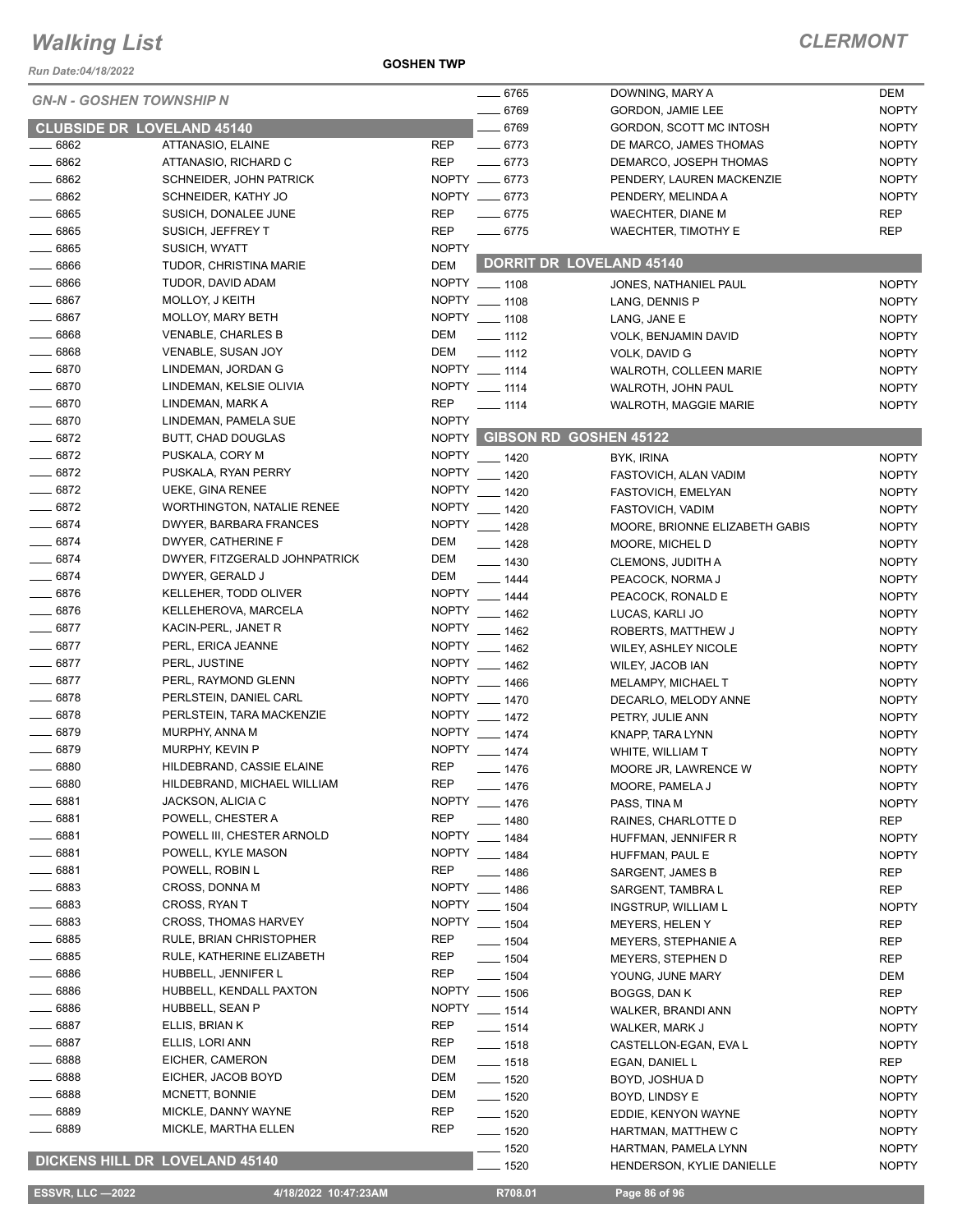*Run Date:04/18/2022*

| <b>GN-N - GOSHEN TOWNSHIP N</b> |                                       | 6995                                        | JOACHIM, JOHN RICHARD                         | <b>NOPTY</b>                 |
|---------------------------------|---------------------------------------|---------------------------------------------|-----------------------------------------------|------------------------------|
|                                 |                                       | $- 6997$                                    | HAYDEN, KATIE L                               | <b>NOPTY</b>                 |
| <b>GIBSON RD GOSHEN 45122</b>   |                                       | 6997                                        | HAYDEN, RICHARD BERNARD                       | <b>NOPTY</b>                 |
| $- 1524$                        | <b>WESTFALL, DONNA M</b>              | NOPTY - 6999                                | FLORES, RODOLFO OSCAR                         | <b>NOPTY</b>                 |
| $- 1524$                        | WESTFALL, SHAWN L                     | NOPTY - 7002                                | ESLAMI-TEHRANI, MOHAMMAD                      | <b>NOPTY</b>                 |
|                                 |                                       | $-7002$                                     | KINDUELL, JILL PATRICIA                       | <b>NOPTY</b>                 |
| <b>GIBSON RD LOVELAND 45140</b> |                                       | $-7002$                                     | TOERNER, KENDALL ROBERT                       | <b>NOPTY</b>                 |
| $-1330$                         | POBAR, KAREN MARIE                    | NOPTY - 7003                                | MCCANE, JOHN E                                | <b>NOPTY</b>                 |
| $-1332$                         | KNEIPP, JESSICA LYNN                  | 7003<br>NOPTY <sup>-</sup>                  | MORGAN, JENNIFER L                            | <b>NOPTY</b>                 |
| $- 1334$                        | <b>BALLOU, PHYLLIS A</b>              | $-7004$<br><b>NOPTY</b>                     | HARTZ, SANDRA JEAN                            | <b>NOPTY</b>                 |
| $- 1334$                        | <b>BALLOU, RONALD E</b>               | 7004<br><b>NOPTY</b>                        | HARTZ, STEVEN WAYNE                           | <b>NOPTY</b>                 |
| $\frac{1}{2}$ 1334              | <b>BALLOU, SCOTT EDWARD</b>           | $-7005$<br>NOPTY <sup>-</sup>               | METZ, ERIC J                                  | <b>NOPTY</b>                 |
| $\frac{1}{2}$ 1336              | BROCK-MESAROS, DONNA LYNN             | $-7005$<br>$NOPTY =$                        | METZ, JOHN DAVID                              | <b>NOPTY</b>                 |
| $- 1348$                        | WINDLE, LAURA D                       | $=7005$<br><b>REP</b>                       | <b>METZ, MARJORIE RUTH</b>                    | <b>NOPTY</b>                 |
| $\frac{1}{2}$ 1352              | BAKER, DAVID PAUL                     | NOPTY - 7006                                | LUTHY, JESSE LOREN                            | <b>NOPTY</b><br><b>NOPTY</b> |
| $- 1352$                        | BAKER, KIMBERLY D                     | $-7006$<br>$N$ OPTY $-$<br>$-7008$          | LUTHY, TRICIA L<br>SCHOLZ, PAULA RENEE        | <b>NOPTY</b>                 |
| $- 1352$                        | SAYLOR, MARY E                        | $NOPTY$ -<br>_ 7010                         | RYHAL, ROBERT L                               | <b>NOPTY</b>                 |
| $\frac{1}{2}$ 1354              | RODGERS, GLENDA J                     | <b>REP</b>                                  | <b>WILLIAMS, RICHARD C</b>                    | <b>NOPTY</b>                 |
| $\frac{1}{2}$ 1362              | FANGMAN, BRET ALAN                    | NOPTY - 7010                                | GROVE, CAROL ANNE                             | <b>NOPTY</b>                 |
| $\frac{1}{2}$ 1362              | FANGMAN, BRITTANY SUE                 | NOPTY - 7012<br>$- 7014$                    | <b>GEIER, BARBARAK</b>                        | <b>REP</b>                   |
| $- 1400$                        | <b>SCHELL, CHARLES K</b>              | DEM<br>$- 7014$                             | GEIER JR, ROBIN C                             | REP                          |
| $-1400$                         | SCHELL, CHRISTINE L                   | DEM                                         | <b>BURDICK, TANNER PRESLEY</b>                | <b>NOPTY</b>                 |
| $-1404$                         | SPREEN, JAMES A                       | NOPTY - 7015<br>$-7016$                     | HARDY, ELLEN ANNE                             | <b>NOPTY</b>                 |
| $- 1404$                        | SPREEN, JULIE L                       | NOPTY <sup>-</sup><br>7016                  | HARDY, SEAN S                                 | <b>NOPTY</b>                 |
| $- 1404$                        | SPREEN, WESLEY LOGAN                  | NOPTY <sup>-</sup><br>$-7016$<br>NOPTY $-$  | ZOOK, DAVID JEFFREY                           | <b>NOPTY</b>                 |
| $- 1406$                        | <b>BAILEY, DEBORAH L</b>              | _ 7016<br>$N$ OPTY $-$                      | ZOOK, LYNETTE MARLENE                         | <b>NOPTY</b>                 |
| $- 1406$                        | BAILEY JR, EDWIN W                    | NOPTY - 7018                                | CLEMENTS, CASSANDRA A                         | <b>NOPTY</b>                 |
| $- 1410$                        | HUBER, ALAINA GRACE                   | NOPTY - 7018                                | <b>CLEMENTS, JUSTIN BECHER</b>                | <b>NOPTY</b>                 |
| $- 1410$<br>$- 1410$            | HUBER, AUGUST THOMAS                  | $- 7019$<br><b>REP</b>                      | CAMPBELL, AMERICA                             | <b>NOPTY</b>                 |
| $- 1410$                        | HUBER, BETH A<br>HUBER, GARY S        | $-7020$<br>NOPTY -                          | FLANNERY, KELLY K                             | <b>NOPTY</b>                 |
|                                 |                                       | $-7020$                                     | HIGGINS, ALAN EARL                            | <b>NOPTY</b>                 |
|                                 | <b>GREENSTONE TRCE LOVELAND 45140</b> | $-7021$                                     | CHAMBERLIN, JEFFREY S                         | DEM                          |
| 6961                            | CROLEY, JESSICA RENAE                 | NOPTY - 7021                                | CHAMBERLIN, PATRICIA R                        | DEM                          |
| 6961 #UNIT A                    | WAGNER, DONNA E                       | $-7022$<br>NOPTY <sup>-</sup>               | FROST, ROBERT J                               | REP                          |
| 6961 #UNIT A                    | WAGNER, ROGER J                       | 7022<br><b>NOPTY</b>                        | FROST, TABETHA LYNN                           | <b>NOPTY</b>                 |
| 6961 #UNIT B                    | <b>GREGORY, SHIRLEY JEAN</b>          | $-7022$<br><b>NOPTY</b>                     | THOMPSON, TAYLOR RAE                          | <b>NOPTY</b>                 |
| 6964                            | SAYER, CHRISTOPHER J                  | $-7023$<br>DEM                              | HALL, ANGELA MARIE                            | <b>NOPTY</b>                 |
| $\frac{1}{2}$ 6964              | SAYER, YVONNE A                       | $- 7023$<br><b>REP</b>                      | HALL, JUSTIN MICHAEL                          | <b>NOPTY</b>                 |
| 6964 #APT A                     | WURSTER II, WALTER C                  | $- 7023$<br><b>DEM</b>                      | HALL, MICHAEL JOHN                            | <b>NOPTY</b>                 |
| 6964 #UNIT A                    | WURSTER, ANN MARIE C                  | $- 7024$<br>DEM                             | GRAVES, CYNTHIA D                             | <b>NOPTY</b>                 |
| 6967 #B                         | MCCREANOR, ANDREW JOSEPH              | $- 7024$<br><b>REP</b>                      | <b>GRAVES, DANIEL G</b>                       | <b>NOPTY</b>                 |
| 6967 #B                         | MCCREANOR, DEBORAH ANN                | $-7024$<br><b>REP</b>                       | PAINTER, RANDALL KEITH                        | <b>NOPTY</b>                 |
| - 6967 #UNIT A                  | DEWS, KIRSTEN M                       | 7026<br><b>NOPTY</b>                        | DUNCAN, MARIA SUZANNE                         | <b>NOPTY</b>                 |
| 6967 #UNIT A                    | ROSNELL, KENNETH A                    | 7026<br><b>NOPTY</b>                        | DUNCAN, MICHAEL CHARLES                       | <b>NOPTY</b>                 |
| 6977 #APT A                     | DUENNES, MARCIA D                     | <b>NOPTY</b>                                | <b>HILL STATION RD</b><br><b>GOSHEN 45122</b> |                              |
| 6977 #APT A                     | DUENNES, WILLIAM SCOTT                | <b>NOPTY</b>                                | ZIGGAS JR, ANTHONY WAYNE                      | <b>NOPTY</b>                 |
| 6977 #UNIT B                    | KITTS, PEGGY JANE                     | $=7081$<br>NOPTY <sup>-</sup><br>$\_$ 7081  | ZIGGAS, KRISTEN LOUISE                        | <b>NOPTY</b>                 |
| 6980 #APT B                     | <b>KLEEMAN, NANCY ELLEN</b>           | NOPTY -<br>_ 7085                           | KOENIG, EDWARD VINCENT                        | <b>NOPTY</b>                 |
| . 6982                          | COOK, CHELSEA ELIZABETH               | NOPTY -<br>$\frac{1}{2}$ 7093               | LESLIE, KRYSTAL ANN                           | <b>NOPTY</b>                 |
| _ 6982 #APT A                   | HOWELL, JAMES PAUL                    | <b>REP</b><br>$- 7093$                      | <b>SEXTON, GERALD W</b>                       | REP                          |
| _ 6982 #APTA                    | HOWELL, LINDA S                       | <b>REP</b><br>$\frac{1}{2}$ 7093            | <b>SEXTON, KIMBERLY A</b>                     | <b>NOPTY</b>                 |
| 6982 #APT B                     | <b>BROSE, BRIDIE T</b>                | <b>REP</b><br>$- 7093$                      | <b>SEXTON, RONALD WAYNE</b>                   | <b>NOPTY</b>                 |
| 6987                            | KARLE, KATHLEEN F                     | <b>REP</b><br>$- 7099$                      | RUPP, DANIEL CHARLES                          | <b>NOPTY</b>                 |
| 6987                            | KARLE, RAYMOND M                      | <b>REP</b><br>$\frac{1}{2}$ 7103            | ELROD, KIMBERLY SUE                           | REP                          |
| 6989                            | VIOX, GAIL MARIE                      | <b>NOPTY</b><br>$-7103$                     | ELROD, RONALD JOE                             | REP                          |
| 6989                            | VIOX, JEROME C                        | <b>REP</b><br>$=7105$<br>NOPTY <sup>-</sup> | MOORE, MACKENZIE JACKLYN                      | <b>NOPTY</b>                 |
| 6991                            | <b>MYERS, AARON EDWARD</b>            | $-7105$<br><b>NOPTY</b>                     | MOORE, MICHELLE LYNN                          | <b>NOPTY</b>                 |
| 6991                            | MYERS, CHASADIE LYNN                  | $-7105$<br>NOPTY <sup>-</sup>               | PIERSON, CHRISTOPHER MICHAEL                  | <b>NOPTY</b>                 |
| 6993<br>6993                    | MOKE, LINDA H<br>MOKE, THOMAS M       | $- 7105$<br><b>REP</b>                      | PIERSON, MICHAEL WAYNE                        | <b>NOPTY</b>                 |
| 6995                            | JOACHIM, CAROL J                      | NOPTY -7117                                 | ZORB, BARBARA KAY                             | <b>REP</b>                   |
|                                 |                                       | $-7117$                                     | ZORB, GARY L                                  | <b>REP</b>                   |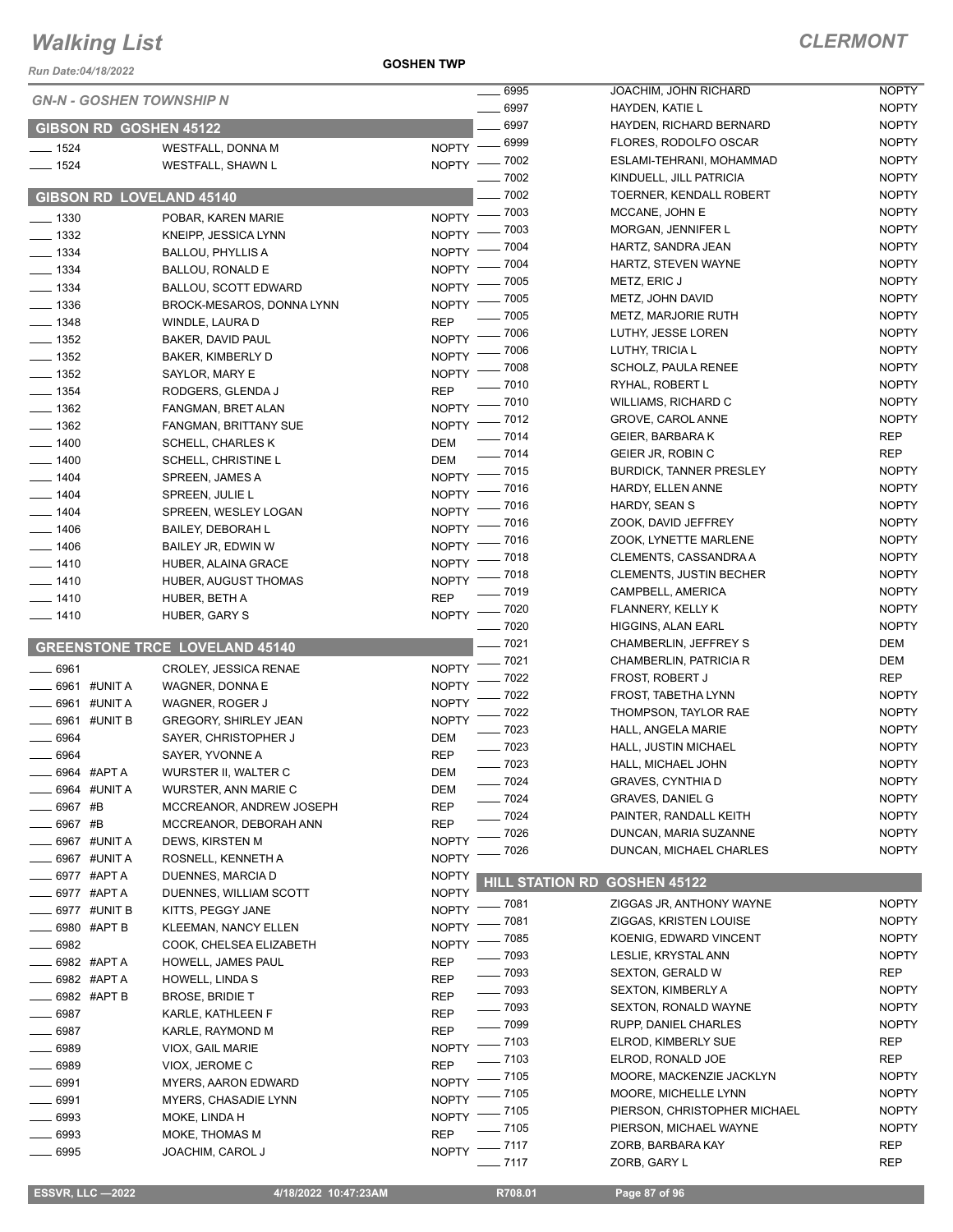#### *Run Date:04/18/2022*

#### **GOSHEN TWP**

|                                     |                                           |              | $- 6906$                          | VILLA, DIANA ESTELA                           | <b>REP</b>               |
|-------------------------------------|-------------------------------------------|--------------|-----------------------------------|-----------------------------------------------|--------------------------|
| <b>GN-N - GOSHEN TOWNSHIP N</b>     |                                           |              | 6906                              | VILLA, GUILLERMO                              | <b>REP</b>               |
| <b>HILL STATION RD GOSHEN 45122</b> |                                           |              | 6906                              | VILLA, GUILLERMO T                            | <b>NOPTY</b>             |
| $- 7158$                            | FORMAN, CHASE WILLIAM                     | <b>NOPTY</b> | 6907                              | RYCHLIK, BERNARD A                            | <b>NOPTY</b>             |
| $- 7158$                            | FORMAN, KARYN M                           | <b>REP</b>   | 6907                              | RYCHLIK, JESSICA ROSE                         | <b>NOPTY</b>             |
| $-7231$                             | <b>KREBS, CARRIE LYNN</b>                 | NOPTY __     | 6907                              | RYCHLIK, LISA M                               | <b>DEM</b>               |
| $-7231$                             | <b>KREBS, ROSE A</b>                      |              | NOPTY __ 6908                     | MANZO, ERMANO M                               | <b>NOPTY</b>             |
| $-7237$                             | KREBS, CAROLYN A                          | <b>REP</b>   | $- 6908$                          | MANZO, ISABELLA GRACE                         | <b>NOPTY</b>             |
| $\frac{1}{2}$ 7237                  | <b>KREBS, JERRY L</b>                     | <b>REP</b>   | $- 6908$                          | MANZO, JOAN M                                 | <b>NOPTY</b>             |
| $- 7240$                            | PHILLIPS, DOROTHI SUE                     |              | NOPTY __ 6908                     | MANZO, JUSTIN NICHOLAS                        | <b>NOPTY</b>             |
| $- 7240$                            | PHILLIPS, MARTIN J                        |              | NOPTY __ 6910                     | CUPP, CHRISTOPHER GLENN                       | <b>NOPTY</b>             |
|                                     |                                           |              | 6910                              | <b>CUPP, WENDI SUE</b>                        | <b>NOPTY</b>             |
| <b>IRONLEDGE CT LOVELAND 45140</b>  |                                           |              | 6910                              | DAWOD, LEILA NADER                            | <b>NOPTY</b>             |
| $-4100$                             | KEELEY, LINDA L                           | REP          | $- 6910$                          | DAWOD, SHAKER SHAWN                           | <b>NOPTY</b>             |
| $-4100$                             | <b>KEELEY, MICHAEL A</b>                  | <b>REP</b>   | $-6912$                           | LANDIS, BRENDAN TODD                          | <b>NOPTY</b>             |
| $-4101$                             | <b>COATES, BRITTNEY LAUREN</b>            |              | NOPTY __ 6912                     | LANDIS, BRIDGET J                             | <b>NOPTY</b>             |
| $-4101$                             | <b>COATES, SHANE DANIEL</b>               |              | NOPTY __ 6912                     | LANDIS, ELEANOR JANE                          | <b>NOPTY</b>             |
| $-4102$                             | WEIL, BEN L                               |              | NOPTY __ 6912                     | LANDIS, HENRY M                               | <b>REP</b>               |
| $-4103$                             | CLARK JR, MARK EDWIN                      |              | NOPTY __ 6912                     | LANDIS, MARY ELLEN                            | <b>REP</b>               |
| $-4104$                             | HOLLMANN, MONICA M                        |              | NOPTY __ 6914                     | SULLIVAN, ALICIA E                            | <b>NOPTY</b>             |
| $-4104$                             | <b>HOLLMANN, RICK F</b>                   |              | NOPTY __ 6914                     | SULLIVAN, JANET G                             | <b>DEM</b>               |
| $-4104$                             | HOLLMANN, STEPHEN RICHARD                 |              | NOPTY __ 6914                     | SULLIVAN, PAUL E                              | <b>DEM</b>               |
| $-4105$                             | HALL, BRIAN A                             | <b>NOPTY</b> |                                   |                                               |                          |
| $-4105$                             | <b>KERNS, TINA M</b>                      |              |                                   | NOPTY MEADOWGATE PL LOVELAND 45140            |                          |
| $-4106$                             | SCOTT, KATHERINE ELIZABETH                |              | NOPTY __ 1237                     | SCHUBERT, GAYLE L                             | <b>DEM</b>               |
| $-4106$                             | SCOTT, KYLE R                             |              | NOPTY __ 1238                     | VANCE, KENNETH WILLIAM                        | <b>REP</b>               |
| $-4107$                             | SCHEER, ANDREW NATHANAEL                  | <b>REP</b>   | $- 1238$                          | VANCE, KIMBERLY ANN                           | <b>NOPTY</b>             |
| $-4107$                             | SCHEER, EMILY LOVELY                      | REP          | $- 1239$                          | BOEHMER, AMANDA BETH                          | <b>REP</b>               |
| $-4109$                             | METZGER, JANIS K                          | <b>REP</b>   | $- 1239$                          | BOEHMER, SCOTT THOMAS                         | <b>REP</b>               |
| $-4112$                             | GILBERT, LISA A                           | <b>REP</b>   | $- 1240$                          | STULTZ, ANDREW M                              | <b>NOPTY</b>             |
| $-4112$                             | GILBERT, PATRICK WAYNE                    |              | NOPTY __ 1240                     | STULTZ, BRITTANY MICHELLE                     | <b>NOPTY</b>             |
| $-4112$                             | SANDSTROM, MARIAN MARIE                   |              | NOPTY __ 1242                     | <b>BACH, ANNELL D</b>                         | <b>REP</b>               |
| LONG DRIVE LN LOVELAND 45140        |                                           |              | $- 1242$                          | BACH, COOPER DAVID                            | <b>REP</b>               |
|                                     |                                           | <b>REP</b>   | $-1242$                           | BACH, DAVID R                                 | <b>REP</b>               |
| $- 6891$<br>$-6891$                 | FRAZIER, CLINT L<br>FRAZIER, KIMBERLY ANN |              | $\frac{1242}{2}$<br>NOPTY __ 1242 | SIMS, EMILY P                                 | <b>DEM</b><br><b>REP</b> |
| $\frac{1}{2}$ 6892                  | LOOMIS, ERIK D                            | <b>REP</b>   | $- 1243$                          | SIMS, MICHAEL KELLY<br>FARNSWORTH, ANNA ELISE | <b>NOPTY</b>             |
| .6892                               | LOOMIS, MARSHA KAY                        | <b>REP</b>   | $- 1243$                          | FARNSWORTH, CYNTHIA R                         | <b>NOPTY</b>             |
| 6894                                | FANNIN, JULIA DAWN                        |              | NOPTY __ 1243                     | FARNSWORTH, LOGAN THOMAS                      | <b>NOPTY</b>             |
| 6894                                | FANNIN, MICAH JOSEPH                      |              | NOPTY __ 1243                     | FARNSWORTH, THOMAS L                          | <b>NOPTY</b>             |
| . 6895                              | <b>MORTON, ARIEL NICOLE</b>               |              | NOPTY __ 1244                     | WHITBY, ADAM DAVID                            | <b>NOPTY</b>             |
| . 6895                              | <b>MORTON, ASHER JAMES</b>                |              | NOPTY __ 1244                     | WHITBY, SUZANN JENNIFER                       | <b>NOPTY</b>             |
| 6895                                | RUDNICKI, MICHAEL E                       |              | NOPTY __ 1245                     | CANTRELL, SASHA NICOLE                        | <b>NOPTY</b>             |
| - 6895                              | RUDNICKI, SHANNON BUSH                    |              | NOPTY __ 1245                     | <b>KESTER, JOSEPH JAMES</b>                   | <b>NOPTY</b>             |
| 6896                                | <b>GANNON, MICHELLE RENEE</b>             |              | NOPTY __ 1246                     | THOMAS, BRYAN A                               | <b>REP</b>               |
| 6896                                | <b>HENDRICKS, DONALD BRUCE</b>            |              | NOPTY __ 1246                     | THOMAS, ERIC ROBERT                           | <b>NOPTY</b>             |
| $-6898$                             | LOREK, STACY E                            | DEM          | $- 1246$                          | THOMAS, KRISTINE L                            | <b>REP</b>               |
| $-6898$                             | LOREK, STEVEN P                           | DEM          | $- 1246$                          | THOMAS, SIDNEY                                | <b>NOPTY</b>             |
| $-6899$                             | JOHNSON, DEBORAH L                        |              | NOPTY __ 1247                     | CHIARENZELLI, JANIS MICHELE                   | <b>NOPTY</b>             |
| $-6900$                             | CHILE, JAIME L                            |              | NOPTY __ 1247                     | CHIARENZELLI, MICHAEL WILLIAM                 | <b>NOPTY</b>             |
| __ 6900                             | CHILE, JERRY                              | <b>NOPTY</b> |                                   |                                               |                          |
| 6902                                | SALZL, ALLOI MICHELLE                     |              |                                   | NOPTY MIRACLE LN LOVELAND 45140               |                          |
| 6902                                | SALZL, AMY RENEE                          |              | NOPTY __ 1327                     | SPAULDING, MOLLY ELIZABETH                    | <b>REP</b>               |
| $-6902$                             | SALZL, ASHLEY B                           |              | NOPTY __ 1327                     | SPAULDING, ROBERTA L                          | <b>REP</b>               |
| .6902                               | SALZL, BRIAN M                            |              | NOPTY __ 1327                     | SPAULDING, TODD S                             | REP                      |
| - 6903                              | RIPPERGER, ALEXIS NICOLE                  |              | NOPTY __ 1335                     | DUNNING, ABIGAIL LEE                          | <b>NOPTY</b>             |
| 6903                                | RIPPERGER, BRIAN K                        |              | NOPTY __ 1335                     | DUNNING, ANDREW CHRISTIAN                     | <b>REP</b>               |
| 6903                                | RIPPERGER, MICHELLE MARIE                 |              | NOPTY __ 1335                     | DUNNING, JESSICA M                            | <b>NOPTY</b>             |
| 6904                                | FERRELL, JACOB DANIEL                     |              | NOPTY __ 1335                     | DUNNING, JOHN C                               | REP                      |
| $-6904$                             | FERRELL, JAY D                            |              | NOPTY __ 1335                     | DUNNING, TONYA N                              | <b>REP</b>               |
| _ 6904                              | FERRELL, JULIE A                          |              | NOPTY __ 1343                     | CANNAVA, ELIZABETH FRANCES                    | <b>NOPTY</b>             |
| $-6905$                             | GITTINGER, BRIAN M                        |              | NOPTY __ 1343                     | CANNAVA, LISA L                               | <b>NOPTY</b>             |
| $-6905$                             | GITTINGER, KIMBERLY S                     |              | NOPTY __ 1343                     | CANNAVA, TIMOTHY JOHN                         | <b>NOPTY</b>             |
|                                     |                                           |              |                                   | Page 88 of 96                                 |                          |
| <b>ESSVR, LLC -2022</b>             | 4/18/2022 10:47:23AM                      |              | R708.01                           |                                               |                          |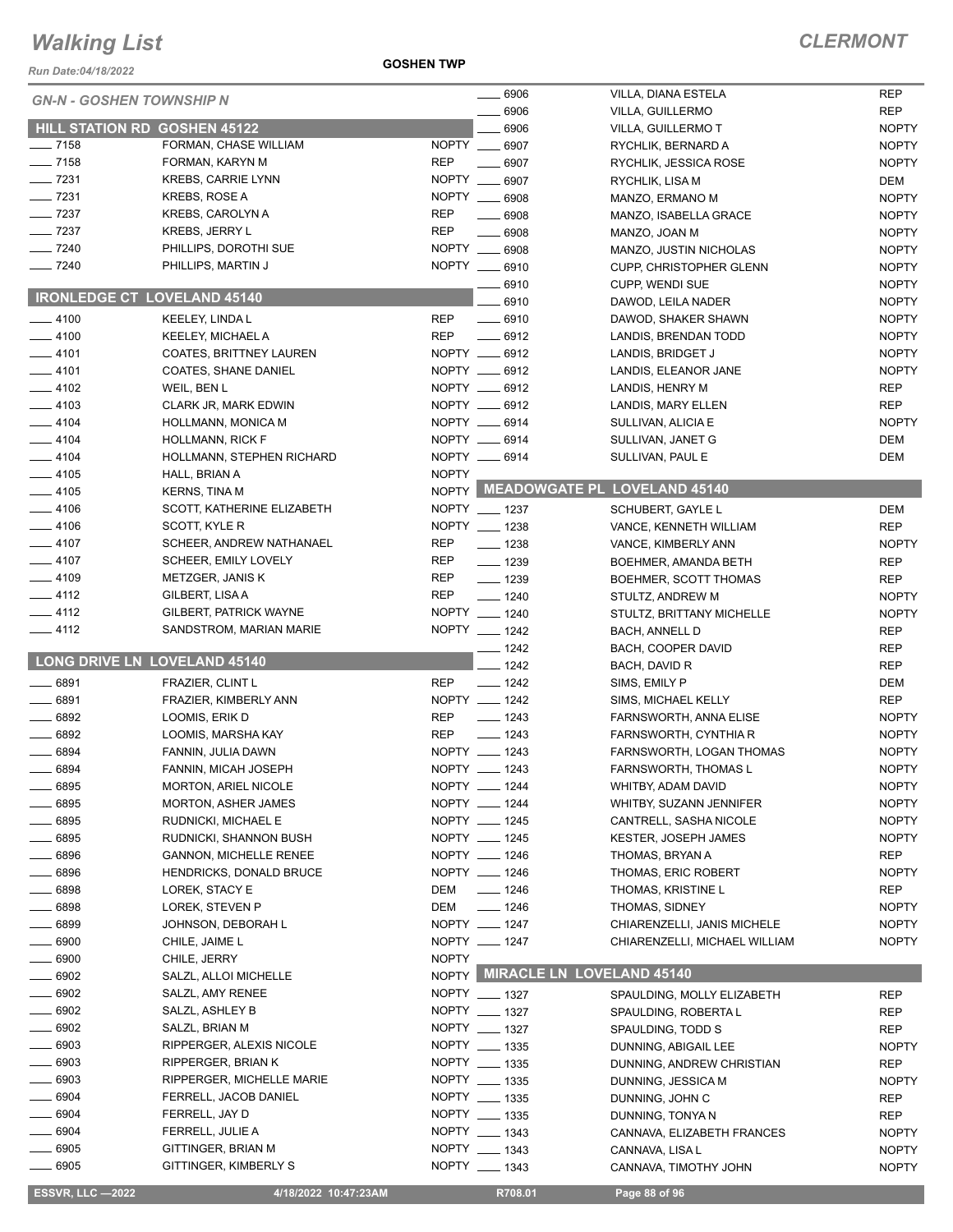*Run Date:04/18/2022*

|                    | <b>GN-N - GOSHEN TOWNSHIP N</b>      |                    | 6865               | NAPIER, TERESA A                        | <b>REP</b>   |
|--------------------|--------------------------------------|--------------------|--------------------|-----------------------------------------|--------------|
|                    |                                      |                    | 6865               | NAPIER, VICTOR ALEX                     | <b>NOPTY</b> |
|                    |                                      |                    | 6865               | NAPIER, VICTOR L                        | <b>REP</b>   |
|                    | <b>NEALE LN LOVELAND 45140</b>       |                    | 6867               | MCDONALD, TAYLOR L                      | <b>NOPTY</b> |
| $- 1231$           | <b>WILSON, LORI L</b>                | <b>NOPTY</b>       | $- 6867$           | MORSE, MICHAEL LOUIS                    | <b>NOPTY</b> |
| $- 1233$           | <b>GANSMULLER, ERICH W</b>           | <b>DEM</b>         | 6869               | DONABEDIAN, CATHLEEN ANN                | <b>REP</b>   |
| $- 1242$           | <b>GAMBILL, ABIGAIL ANN BURRIS</b>   | <b>NOPTY</b>       | 6869               | DONABEDIAN, CHARLES A                   | <b>REP</b>   |
| $- 1242$           | <b>GAMBILL, CASSIE E</b>             | <b>REP</b>         | 6871               | GOINS, ALEXIS A                         | <b>DEM</b>   |
| $- 1242$           | STORM, KILEY E                       | <b>NOPTY</b>       | 6871               | GOINS, JESSICA LEIGH                    | <b>DEM</b>   |
| $- 1242$           | TERSELIC, HEIDI ELIZABETH            | <b>REP</b>         | 6872               | LORIA, LEANNA MARIE                     | <b>NOPTY</b> |
| $- 1242$           | TERSELIC, MICHAEL ANDRE              | <b>REP</b>         | 6872               | LORIA, TONY JOSEPH                      | <b>NOPTY</b> |
| $- 1242$           | TERSELIC, VIVIEN N                   | <b>NOPTY</b>       | 6873               | BYRNE, DIANE C                          | <b>REP</b>   |
| $- 1244$           |                                      | <b>NOPTY</b>       | 6873               | BYRNE, JOHN R                           | DEM          |
|                    | HILL, RICHARD STEVEN                 | <b>NOPTY</b>       | 6874               | SAEMANN, MICHAEL R                      | <b>NOPTY</b> |
| $- 1244$           | WHITAKER, JOHN M                     | <b>NOPTY</b>       | 6874               | SAEMANN, MICHELLE D                     | <b>NOPTY</b> |
| $- 1244$           | WHITAKER, SHAUNDRA LYNN              |                    | 6875               | ECKERT, DAVID T                         | <b>NOPTY</b> |
| $- 1250$           | KING, HANNAH ELIZABETH               | <b>NOPTY</b>       | 6875               | ECKERT, MICHELLE M                      | <b>REP</b>   |
| $- 1250$           | MARTIN II, DONALD                    | <b>NOPTY</b>       | 6876               | HOLSTON, AMY R                          | <b>NOPTY</b> |
| $- 1250$           | MARTIN, JODY LYNN                    | <b>NOPTY</b>       | 6876               | <b>HOLSTON SR, JOSHUA A</b>             | <b>NOPTY</b> |
|                    |                                      |                    | 6877               | <b>GUERECA, MIREN</b>                   | <b>NOPTY</b> |
|                    | <b>O BANNON BLUFF LOVELAND 45140</b> |                    | 6877               | JANSING, RICHARD J                      | <b>NOPTY</b> |
| $- 6849$           | MORROW, DARRELL WADE                 | <b>NOPTY</b>       | 6877               | SWANSON, JASON KEITH                    | <b>NOPTY</b> |
| $- 6849$           | MORROW, LACY VALLS                   | <b>NOPTY</b>       |                    |                                         |              |
| $- 6849$           | NIX, JAMES TRENT                     | <b>NOPTY</b>       |                    | <b>O BANNON CREEK LN LOVELAND 45140</b> |              |
| $- 6849$           | NIX, KENDRAH LNDSAY                  | <b>NOPTY</b>       | $= 1195$           | <b>GRANITZ, KAREN J</b>                 | <b>REP</b>   |
| $\frac{1}{2}6850$  | MARX, DAVID P                        | DEM                | $-1199$            | SUNDBERG, AARON J                       | <b>NOPTY</b> |
| $- 6850$           | MARX, LINDA DYGERT                   | <b>DEM</b>         | $\frac{1}{2}$ 1199 | SUNDBERG, CARI L                        | <b>NOPTY</b> |
| $\frac{1}{2}6851$  | HEITZ, DAVID RICHARD                 | <b>REP</b>         |                    | SUNDBERG, GABRIEL ROBERT                | <b>NOPTY</b> |
| $- 6851$           | HEITZ, RACHEL GRACE                  | NOPTY - 1199       | $\frac{1}{2}$ 1199 | SUNDBERG, SAMUEL AARON                  | <b>NOPTY</b> |
| 6851               | HEITZ, TERESA GIBSON                 | <b>REP</b>         | $\frac{1}{2}$ 1203 |                                         |              |
| 6852               | LUCKHAUPT, ALISON PATRICE            | <b>REP</b>         |                    | NORRIS, GARY B                          | <b>NOPTY</b> |
| $- 6852$           | LUCKHAUPT, JENNIFER DIANE            | <b>REP</b>         | $\frac{1}{2}$ 1203 | NORRIS, PATRICIA K                      | <b>NOPTY</b> |
| $- 6852$           | LUCKHAUPT, KRISTOPHER JON            | <b>REP</b>         | $\frac{1}{2}$ 1203 | SAN MARCO, MICHAEL JOHN                 | <b>NOPTY</b> |
| $- 6852$           | LUCKHAUPT, TAYLOR DIANE              | <b>REP</b>         | $\frac{1}{2}$ 1203 | SANMARCO, NATALIE JEAN                  | <b>NOPTY</b> |
| 6852               | LUCKHAUPT, VICTORIA ANN              | <b>REP</b>         | $- 1207$           | LEONARD STACY, GINA M                   | <b>NOPTY</b> |
| 6853               | TENT, BRADFORD A                     | <b>REP</b>         | $- 1207$           | RUSSELL, DAVID EUGENE                   | DEM          |
| 6853               | TENT, DONNA J                        | <b>REP</b>         | $- 1207$           | RUSSELL, JOSEPH DON                     | <b>NOPTY</b> |
| 6854               | BATES, XOE PAULINE                   | NOPTY - 1207       |                    | RUSSELL, MALLORY LEDYARD                | DEM          |
| $-6854$            | FIORINI, MICHAEL C                   | NOPTY - 1207       |                    | STACY, CLAIRE LOREE                     | <b>NOPTY</b> |
| 6855               | <b>MORTON, KELLIE</b>                | <b>REP</b>         | _ 1207             | STACY, DAVID L                          | <b>NOPTY</b> |
| 6855               | MORTON, MICHAEL J                    | <b>REP</b>         | $-1209$            | FLETCHER, CRYSTA MAE                    | <b>DEM</b>   |
| $- 6856$           | <b>BIEGGER, BRIAN J</b>              | <b>REP</b>         | $- 1209$           | FLETCHER, TRACY DALE                    | DEM          |
| ____ 6856          | BIEGGER, KIMBERLY R                  | <b>REP</b>         | $- 1210$           | <b>BAILEY, CHESTER G</b>                | <b>REP</b>   |
| $\frac{1}{2}$ 6856 | <b>BIEGGER, NICHOLAS</b>             | NOPTY -            | $-1210$            | <b>BAILEY, CHRISTINE A</b>              | REP          |
| $- 6857$           | HURST, KATHY ANN                     | NOPTY - 1211       |                    | ORSINELLI, BARBARA LOUISE               | REP          |
| $\frac{1}{2}$ 6857 | HURST, NICHOLAS JAMES                | NOPTY -            | _ 1211             | ORSINELLI, ROGER A                      | <b>REP</b>   |
| $-6857$            | HURST, ROBERT FRANK                  | NOPTY <sup>-</sup> | _ 1215             | FEATHERS, DONALD RICHARD                | <b>NOPTY</b> |
| $\frac{1}{2}$ 6857 | MC CARTHY, RACHEL ELIZABETH          | NOPTY - 1215       |                    | <b>FEATHERS, JILL RENEE</b>             | <b>NOPTY</b> |
| $-6858$            | DIPPOLD, KIMBERLY D                  | DEM                | $- 1215$           | <b>FEATHERS, KENNEDY RENEE</b>          | <b>NOPTY</b> |
| $-6858$            | DIPPOLD, SAMUEL JAMES                | DEM                | $- 1215$           | FEATHERS, NICHOLAS DONALD               | <b>NOPTY</b> |
| $- 6858$           | DIPPOLD, SCOTT MICHAEL               | NOPTY - 1217       |                    | CARR, ELLIE ELIZABETH                   | REP          |
| $- 6859$           | MCFARLAND, TODD E                    | NOPTY - 1217       |                    | CARR, KRISTIN L                         | REP          |
| $\_\_6860$         | ROBERTS, JULIE L                     | <b>REP</b>         | $- 1217$           | CARR, SCOTT T                           | <b>REP</b>   |
| $- 6860$           | ROBERTS, MATTHEW J                   | <b>REP</b>         | $- 1218$           | <b>CLEMENTS, ABIGAIL MARIE</b>          | <b>NOPTY</b> |
| $- 6861$           | MEDEIROS, FRANCO SILVA               | NOPTY - 1218       |                    | CLEMENTS, MICHAEL KEITH                 | <b>NOPTY</b> |
| $-6861$            | WALKER, LORI J                       | NOPTY - 1219       |                    | CATHEY, CHRISTOPHER DONALD              | <b>NOPTY</b> |
| 6862               | BAKER, SCOTT R                       | REP                | $- 1219$           | SETH, PRADIP                            | <b>NOPTY</b> |
| $- 6862$           | BAKER, TARA L                        | REP                | $- 1219$           | SETH, YUVARAJ PRADIP                    | <b>NOPTY</b> |
| $- 6863$           | JONES, ELIZABETH JOAN                | DEM                | $- 1220$           | HAUGHT, DENVER B                        | <b>REP</b>   |
| $-6863$            | JONES, STANLEY R                     | <b>REP</b>         | $- 1220$           | HAUGHT, KRISTEN A                       | REP          |
| $- 6864$           | REICHMAN, KATHRYN MILLER             | DEM                | $- 1221$           | LISAK, AMY DANIELLE                     | <b>NOPTY</b> |
| $-6864$            | REICHMAN, STEVEN ANDREW              | DEM                | $- 1221$           | LISAK, REUBEN JASON                     | <b>NOPTY</b> |
| ____ 6865          | NAPIER, KATHRYN E                    | DEM                | $- 1222$           | MEZIBOV, JONATHAN G                     | <b>NOPTY</b> |
|                    |                                      |                    | $- 1222$           | SCHIESLER, JAMES E                      | <b>NOPTY</b> |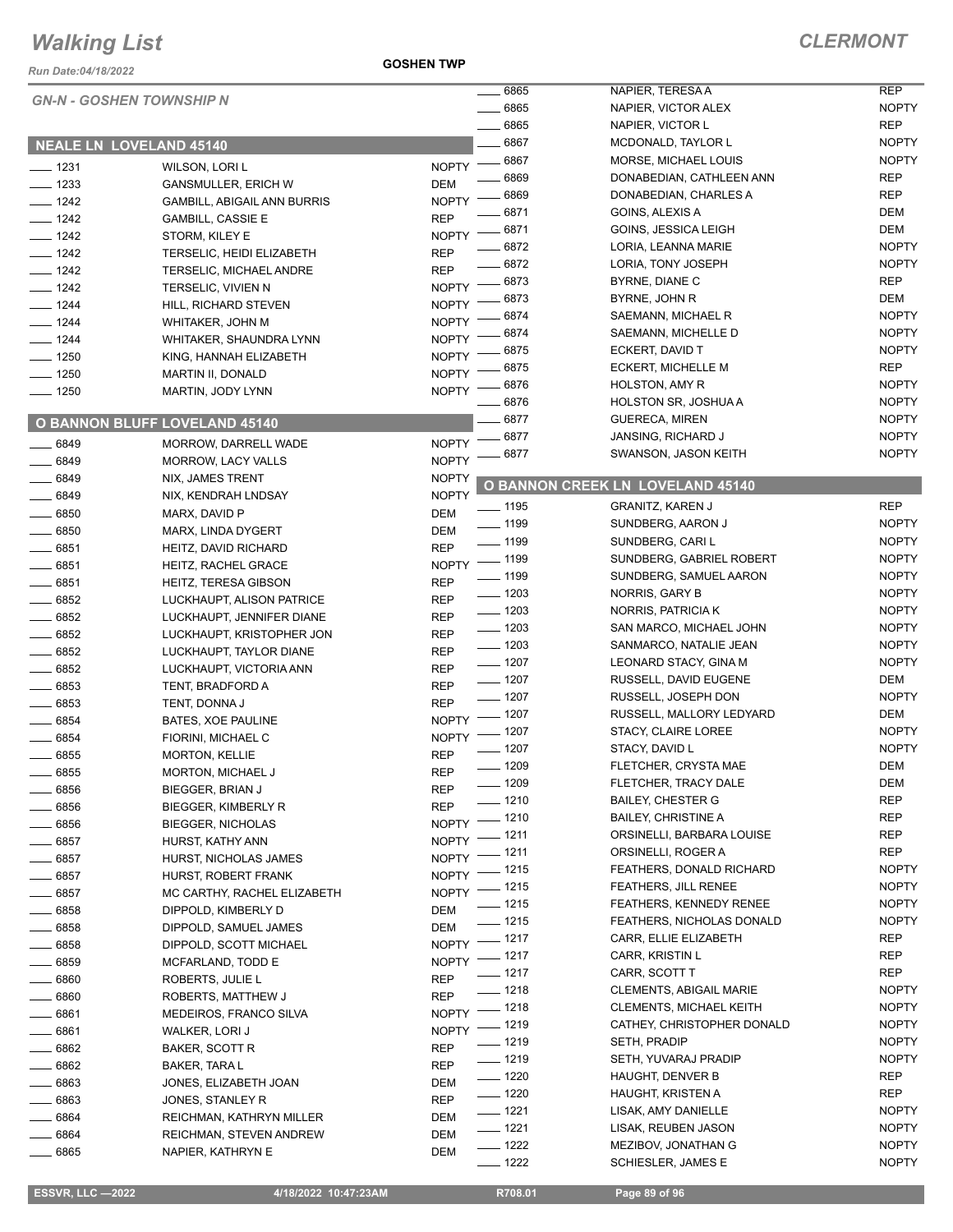*Run Date:04/18/2022*

|                    | <b>GN-N - GOSHEN TOWNSHIP N</b>         |            | __ 1082              | <b>MCKEE</b>  |
|--------------------|-----------------------------------------|------------|----------------------|---------------|
|                    |                                         |            | $- 1082$             | <b>MCKEE</b>  |
|                    | <b>O BANNON CREEK LN LOVELAND 45140</b> |            | $- 1082$             | <b>STANFI</b> |
| $\frac{1}{222}$    | SCHIESLER, LINDA KAY                    | <b>REP</b> | $- 1107$             | <b>CRAWF</b>  |
| $- 1224$           | CONTINI, RICHARD JOSEPH                 |            | NOPTY __ 1107        | <b>CRAWF</b>  |
| $- 1224$           | CONTINI, THERESE C                      |            | NOPTY __ 1132        | <b>TERLAI</b> |
| $- 1226$           | SWEARINGEN, ADAM JOSEPH                 | DEM        | $\frac{1}{2}$ 1132   | <b>TERLAI</b> |
| $-1226$            | SWEARINGEN, AUDREY ANNA                 |            | NOPTY __ 1139 #APT 1 | <b>STEPHI</b> |
| $- 1226$           | SWEARINGEN, NOAH PRESTON                |            | NOPTY __ 1143        | <b>GARDN</b>  |
| $- 1227$           | BYRDE, MICHELLE L                       | REP        | $- 1143$             | <b>TABOR</b>  |
| $- 1227$           | BYRDE, PHILIP C                         | REP        | $\frac{1}{2}$ 1143   | <b>TABOR</b>  |
| $- 1227$           | BYRDE, SARAH ELIZABETH                  | DEM        | $- 1143$             | <b>TABOR</b>  |
| ____ 1228          | LIPPI, DANIELLE M                       | REP        | $- 1143$             | <b>TABOR</b>  |
| ___ 1228           | LIPPI, DEBORAH ANN                      | REP        | $\frac{1}{2}$ 1151   | <b>NICHOI</b> |
| <u>—</u> 1228      | LIPPI, MICHAEL PAUL                     |            | NOPTY __ 1151        | <b>NICHOI</b> |
| $- 1228$           | LIPPI, PAUL B                           | <b>REP</b> | $- 1151$             | <b>NICHOI</b> |
| $- 1229$           | AVALLONE, GREG                          |            | NOPTY __ 1162        | <b>CROSS</b>  |
| $- 1229$           | AVALLONE, LORI MICHELLE                 |            | NOPTY __ 1162        | <b>CROSS</b>  |
| $\frac{1}{2}$ 1230 | HOSSENLOPP, MICHAEL D                   |            | NOPTY __ 1162        | <b>CROSS</b>  |
| $\frac{1}{2}$ 1230 | HOSSENLOPP, ROCHELLE                    |            | NOPTY __ 1162        | WEST,         |
| $- 1230$           | HOSSENLOPP, SAMUEL MICHAEL              |            | NOPTY __ 1165        | <b>HOSKIN</b> |
| $- 1231$           | HAYES, JAXSON REED                      |            | NOPTY __ 1186        | <b>STWAR</b>  |
| $- 1231$           | HAYES, JILLIAN DAWN                     |            | NOPTY __ 1186        | <b>STWAR</b>  |
| $- 1231$           | HAYES, JONATHAN MICHAEL                 |            | DEM __ 1191          | <b>MCDOL</b>  |
| $- 1231$           | HAYES, KRISTI D                         |            | DEM ______ 1191      | <b>MCDOL</b>  |
| $- 1232$           | JACKSON, NICHOLAS ROBERT                |            | NOPTY __ 1191        | <b>ROSSM</b>  |
| $- 1232$           | <b>JACKSON, STEPHEN RODGERS</b>         |            | NOPTY __ 1194        | REED,         |
| $-1232$            | <b>JACKSON, TRACY L</b>                 |            | NOPTY __ 1196        | <b>ROYCE</b>  |
| $- 1232$           | SERRA, JESSICA P                        |            | NOPTY __ 1200        | <b>FRISBY</b> |
| $- 1232$           | SERRA, WILLIAM G                        |            | NOPTY __ 1200        | <b>FRISBY</b> |
| $- 1233$           | TIBERGHIEN, CONSTANCE A                 |            | NOPTY __ 1205        | <b>ADAMS</b>  |
| $\frac{1}{2}$ 1233 | TIBERGHIEN, JOEL W                      |            | NOPTY __ 1205        | <b>BARNE</b>  |
| $- 1233$           | TIBERGHIEN, SYDNEY TAYLOR               |            | NOPTY __ 1206        | <b>WELLIN</b> |
| ___ 1234           | MUCHMORE, CHRISTINA M                   |            | NOPTY __ 1206        | <b>WELLIN</b> |
| $- 1234$           | MUCHMORE, ISABELLE ROSE                 |            | NOPTY __ 1218        | <b>BROUG</b>  |
| $- 1234$           | MUCHMORE, RONALD JASON                  |            | NOPTY __ 1218        | <b>BROUG</b>  |
| $\frac{1}{2}$ 1235 | LUSBY, GABRIELLE LEE                    |            | NOPTY __ 1225        | <b>WAHLE</b>  |
| $- 1235$           | LUSBY, JEFFREY D                        |            | NOPTY __ 1225        | WAHLE         |
| ____ 1235          | LUSBY, OLIVIA                           |            | NOPTY __ 1236        | PERRY,        |
| ____ 1235          | LUSBY, TRACEY ANN                       |            | NOPTY __ 1250        | WARD,         |
| $-1236$            | SKARDA, KAREN ARLENE                    | DEM _      | $-1250$              | WARD,         |
| $- 1236$           | SKARDA, SAMANTHA ARLENE                 | DEM        | $- 1274$             | <b>BRYSO</b>  |
| - 1236             | SKARDA, STEVEN FRANK                    | DEM        | $- 1293$             | <b>DHAILL</b> |
|                    |                                         |            | $-1296$              | WARD,         |
|                    | <b>O BANNONVILLE RD LOVELAND 45140</b>  |            | ___ 1296             | WARD,         |
| $\frac{1}{2}$ 1050 | CLARK, CHRISTOPHER ANDREW               |            | NOPTY - 1297         | GALL, A       |
| $- 1050$           | CLARK, MICHAEL A                        |            | NOPTY __ 1297        | GALL, I       |
| —— 1051            | WHITAKER, MARTHA S                      | <b>REP</b> | $\frac{1}{2}$ 1318   | HALL, V       |
| $- 1056$           | REED, MINDY A                           |            | NOPTY __ 1319        | <b>MESSE</b>  |
| $- 1057$           | PING, DAVID W                           |            | NOPTY - 1319         | <b>MESSE</b>  |
| $- 1057$           | PING, PAMELA J                          |            | NOPTY - 1319         | <b>STILLW</b> |
| $- 1058$           | CARPIO, ALAYNA MARIE                    |            | NOPTY __ 1319        | <b>STILLW</b> |
| —— 1058            | SHAFFER, GREGORY COYE                   | REP        | $- 1319$             | <b>STILLW</b> |
| ____ 1058          | SHAFFER, LARRY F                        | REP        | $\frac{1}{2}$ 1320   | <b>GULLE</b>  |
| $=$ 1058           | SHAFFER, NORMA J                        | REP        | $- 1324$             | <b>STURG</b>  |
| $- 1060$           | RODERTS, BRANDON T                      |            | NOPTY - 1327         | <b>BARNE</b>  |
| $- 1064$           | GOLUBIESKI, JOHN C                      |            | NOPTY __ 1327        | <b>BEAME</b>  |
| $- 1064$           | PAULEY-GOLUBIESKI, MELISSA SUZANI       |            | NOPTY - 1332         | <b>WILDER</b> |
| $- 1072$           | MEADOWS, LAYLA H                        |            | NOPTY __ 1332        | <b>WILDER</b> |
| $- 1072$           | PANSIERA, RICHARD W                     | <b>REP</b> | $\equiv$ 1332        | <b>WILDER</b> |
| $- 1072$           | SCOTT, NANCY S                          |            | NOPTY __ 1332        | <b>WILDER</b> |
| $- 1073$           | HILL, BRIGID B                          | DEM        | $\frac{1}{2}$ 1339   | <b>THOMP</b>  |
| - 1073             | PING, PHILLIP E                         | DEM        | $\frac{1}{2}$ 1343   | <b>COLLIN</b> |

| 1082 |             | MCKEE, ASHLEY BROOKE                  | <b>NOPTY</b> |
|------|-------------|---------------------------------------|--------------|
| 1082 |             | MCKEE, WILLIAM JAMES                  | <b>NOPTY</b> |
| 1082 |             | STANFIELD JR, DONALD G                | REP          |
| 1107 |             | CRAWFORD, GUY A                       | <b>NOPTY</b> |
| 1107 |             | CRAWFORD, MARY A                      | REP          |
| 1132 |             | <b>TERLAU, SUSAN WEBSTER</b>          | DEM          |
| 1132 |             | TERLAU, TIMOTHY P                     | <b>REP</b>   |
|      | 1139 #APT 1 | STEPHENS, GLENN OWEN                  | <b>NOPTY</b> |
| 1143 |             | GARDNER, DIANNE J                     | REP          |
| 1143 |             | TABOR, ANNE R                         | <b>REP</b>   |
| 1143 |             | TABOR, DANE GARRETT                   | REP          |
| 1143 |             | TABOR, DRAKE OWEN                     | <b>NOPTY</b> |
| 1143 |             | TABOR, JOHN M                         | REP          |
| 1151 |             | NICHOLS, DEBARA S                     | <b>NOPTY</b> |
| 1151 |             | NICHOLS, RICHARD D                    | <b>NOPTY</b> |
| 1151 |             | NICHOLS, SAMUEL RICHARD               | <b>NOPTY</b> |
| 1162 |             | <b>CROSSON, JANSSEN L</b>             | <b>NOPTY</b> |
| 1162 |             | <b>CROSSON, JERALD LE</b>             | <b>NOPTY</b> |
| 1162 |             | CROSSON, STEPHANIE ISSABELLA          | <b>NOPTY</b> |
| 1162 |             | WEST, BONNIE LOU                      | <b>NOPTY</b> |
| 1165 |             | <b>HOSKINS, DOUGLAS</b>               | <b>NOPTY</b> |
| 1186 |             | STWARKA, JEFF A                       | <b>NOPTY</b> |
| 1186 |             | STWARKA, KRISTY L                     | <b>NOPTY</b> |
| 1191 |             | MCDOLE, CORY MATTHEW                  | <b>NOPTY</b> |
| 1191 |             | MCDOLE, KATY ANN                      | <b>NOPTY</b> |
| 1191 |             | ROSSMAN, SAMANTHA M                   | <b>NOPTY</b> |
| 1194 |             | REED, SARAH ELISABETH                 | <b>NOPTY</b> |
| 1196 |             | ROYCE, KIELY RICHARD                  | <b>NOPTY</b> |
| 1200 |             | FRISBY JR, DAVID BRIAN                | REP          |
| 1200 |             | FRISBY, SARA KATHLEEN                 | <b>REP</b>   |
| 1205 |             | ADAMS, BRADFORD LEON                  | <b>NOPTY</b> |
| 1205 |             | <b>BARNES, LOIS MAY</b>               | <b>NOPTY</b> |
| 1206 |             | WELLING, HEATHER R                    | <b>NOPTY</b> |
| 1206 |             | <b>WELLING, SHAUN M</b>               | <b>NOPTY</b> |
| 1218 |             | <b>BROUGHTON, JANINE N</b>            | <b>NOPTY</b> |
| 1218 |             | <b>BROUGHTON, RONNIE RAY LARWANCE</b> | <b>NOPTY</b> |
| 1225 |             | <b>WAHLER, JOSEPH CHARLES</b>         | <b>NOPTY</b> |
| 1225 |             | <b>WAHLER, SANDRA E</b>               | <b>NOPTY</b> |
| 1236 |             | PERRY, GARRY R                        | <b>NOPTY</b> |
| 1250 |             | WARD, DANIEL A                        | <b>NOPTY</b> |
| 1250 |             | WARD, SARAH E                         | NOPTY        |
| 1274 |             | BRYSON, STEVEN E                      | NOPTY        |
| 1293 |             | DHAILLECOURT, SABRINA TAYLOR          | NOPTY        |
| 1296 |             | <b>WARD, CLARENCE E</b>               | NOPTY        |
| 1296 |             | WARD, SHARON L                        | <b>NOPTY</b> |
| 1297 |             | <b>GALL, APRIL GAIL</b>               | <b>NOPTY</b> |
| 1297 |             | GALL, DOUGLAS W                       | NOPTY        |
| 1318 |             | HALL, WILLIAM H                       | NOPTY        |
| 1319 |             | <b>MESSER, KATHY MARIE</b>            | NOPTY        |
| 1319 |             | MESSER, THOMAS C                      | NOPTY        |
| 1319 |             | STILLWELL, ALICIA MARIE               | NOPTY        |
| 1319 |             | STILLWELL, AUSTIN CHARLES             | <b>NOPTY</b> |
| 1319 |             | STILLWELL, ROBERT JOSEPH              | <b>NOPTY</b> |
| 1320 |             | GULLEY, DIANNE MARIE                  | NOPTY        |
| 1324 |             | STURGILL, THEDA CHRISTIE              | <b>NOPTY</b> |
| 1327 |             | <b>BARNES, CHRISTOPHER J</b>          | NOPTY        |
| 1327 |             | BEAMER, JODY M                        | NOPTY        |
| 1332 |             | WILDER JR, ANDREW                     | NOPTY        |
| 1332 |             | <b>WILDER, JASON E</b>                | <b>NOPTY</b> |
| 1332 |             | <b>WILDER, MICHELLE R</b>             | NOPTY        |
| 1332 |             | WILDER, VIRGINIA A                    | NOPTY        |
| 1339 |             | THOMPSON, NATHAN LOYD                 | NOPTY        |
| 1343 |             | COLLINS, SANDRA L                     | NOPTY        |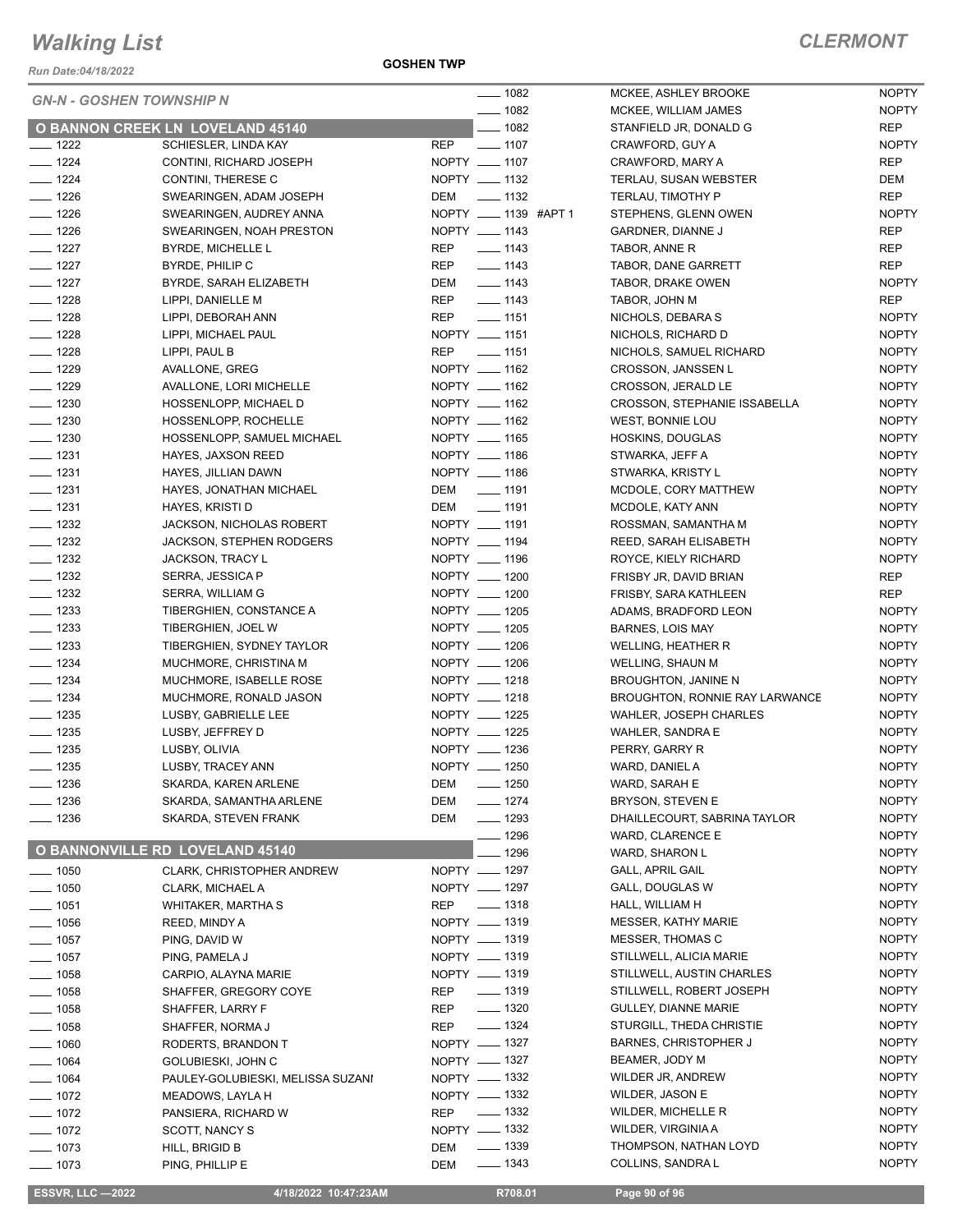*Run Date:04/18/2022*

**GOSHEN TWP**

|                                 |                                                          |              | $-4041$                        | MELAMPY, JESSICA N                                 | <b>NOPTY</b> |
|---------------------------------|----------------------------------------------------------|--------------|--------------------------------|----------------------------------------------------|--------------|
| <b>GN-N - GOSHEN TOWNSHIP N</b> |                                                          |              | $-4043$                        | STATEN, DARLA LYNN                                 | <b>NOPTY</b> |
|                                 | <b>O BANNONVILLE RD LOVELAND 45140</b>                   |              | $-4043$                        | STATEN, RYAN P                                     | <b>NOPTY</b> |
| $- 1343$                        | COLLINS, WILLIS A                                        | <b>NOPTY</b> |                                |                                                    |              |
| $\frac{1}{2}$ 1352              | WILKINS, ANDREA LEE                                      |              |                                | NOPTY OAKLAND RD LOVELAND 45140                    |              |
| $\frac{1}{2}$ 1352              | WILKINS, JACQUELINE L                                    | <b>REP</b>   | $-6762$                        | SIMPSON, BARRY D                                   | DEM          |
| $\frac{1}{2}$ 1363              | <b>COLLINS, TERRY LYNETTE</b>                            |              | NOPTY __ 6762                  | SIMPSON, SANDRAL                                   | DEM          |
| $- 1369$                        | <b>GOLDSON, THOMAS R</b>                                 |              | NOPTY __ 6766                  | MCINTOSH, DIANE L                                  | <b>NOPTY</b> |
| $- 1375$                        | VINSANT, CARMEN M                                        |              | NOPTY __ 6766                  | MCINTOSH, MILES A                                  | <b>NOPTY</b> |
| $\frac{1}{2}$ 1386              | BOLO JR, GEORGE ADRIAN                                   |              | NOPTY __ 6768                  | GROTHAUS, GLENN CHARLES                            | <b>NOPTY</b> |
| $\frac{1}{2}$ 1390              | STEELE, CATHERINE A                                      |              | NOPTY __ 6770                  | <b>BECK, CHARLES A</b>                             | <b>NOPTY</b> |
| $\frac{1}{2}$ 1398              | ASHER, CHRISTOPHER PAUL                                  |              | NOPTY __ 6770                  | <b>BECK, LAWRENCE N</b>                            | <b>NOPTY</b> |
| $- 1398$                        | ASHER JR, STEVEN B                                       |              | NOPTY __ 6772                  | CANTRELL, KYLE N                                   | <b>NOPTY</b> |
| $- 1398$                        | <b>BAKER, GREGORY ALLEN</b>                              |              | NOPTY __ 6772                  | HARRIS, MARISA                                     | <b>NOPTY</b> |
| $- 1398$                        | DAVIS, MELYNDA ROSE                                      |              | NOPTY __ 6772                  | SHILTS, MICHAEL WADE                               | <b>NOPTY</b> |
| $\frac{1}{2}$ 1398              | HATTON, EMILY SUZANNE                                    |              | NOPTY __ 6784                  | FANNING JAMES, ANNE THERESA                        | <b>NOPTY</b> |
| $- 1410$                        | COLLETT, JENNIFER G                                      |              | NOPTY __ 6784                  | JAMES, JACK F                                      | <b>NOPTY</b> |
| $- 1410$                        | DOYLE, GARY W                                            |              | NOPTY __ 6786                  | SPAULDING JR, JOSEPH                               | <b>REP</b>   |
| $- 1421$                        | ROSSMAN, MICHAEL J                                       |              | NOPTY __ 6786                  | SPAULDING, MARY J                                  | REP          |
| $\frac{1}{2}$ 1422              | DOAN, CLINTON PAUL                                       |              | NOPTY __ 6788                  | <b>UECKER, GLENNA RAYE</b>                         | <b>REP</b>   |
| $- 1422$                        | DOAN JR, WILLIAM B                                       |              | NOPTY __ 6788                  | <b>UECKER SR, ROBERT ANTHONY</b>                   | <b>REP</b>   |
| $-$ 1422                        | <b>FIELDS, ROSEMARIE</b>                                 |              | NOPTY __ 6798                  | SETTLE, SAVANNAH ANN                               | <b>NOPTY</b> |
| $- 1444$                        | MAHONEY SR, DENNIS M                                     |              | NOPTY __ 6798                  | SETTLE, VICKI L                                    | <b>NOPTY</b> |
| $- 1444$                        | MAHONEY, DENNIS M                                        |              | NOPTY __ 6814                  | PLAVSIC, ROSS BRADLEY                              | <b>NOPTY</b> |
| $- 1444$                        | <b>MAHONEY, KAREN S</b>                                  |              | NOPTY __ 6824                  | <b>WILDER, SHANNON</b>                             | <b>NOPTY</b> |
| $- 1450$                        | MASTERSON, LAURA ANN                                     |              | NOPTY __ 6826                  | KLASCHUS, ALEXANDER THOMAS                         | <b>NOPTY</b> |
| $- 1454$                        | RUSSELL, DAVID ISREAL                                    |              | NOPTY __ 6826                  | WILSON, JONAH RAY AUSTIN                           | <b>NOPTY</b> |
| $- 1460$                        | ABSHIRE, JAXON DILLANGER                                 |              | NOPTY __ 6826                  | WILSON, LUKE NATHANIEL KRISTI                      | <b>NOPTY</b> |
| $- 1460$                        | ABSHIRE, SEAN C                                          |              | NOPTY __ 6836                  | FRIETCH, ANDREW DALE                               | REP          |
| $- 1460$                        | ABSHIRE, SEBASTIAN CHRISTIAN                             |              | NOPTY __ 6836                  | FRIETCH, BRITTNEY L                                | <b>REP</b>   |
| $- 1470$                        | HOPKINSON, KERRI LYNNE                                   |              | NOPTY __ 6838                  | BENDER, SALLY ANN                                  | DEM          |
| $\frac{1}{2}$ 1470              | JAMES, JOSHUA T                                          |              | NOPTY __ 6840                  | COUTURE, ANDREW M                                  | <b>NOPTY</b> |
|                                 | OAKLAND HILLS DR GOSHEN 45122                            |              | 6840                           | COUTURE, TAYLOR MARIE                              | <b>NOPTY</b> |
|                                 |                                                          |              | 6844                           | HILL, JOHN DAVID                                   | <b>NOPTY</b> |
| $-4002$                         | SCHNEIDER, SANDRA LEE                                    |              | NOPTY __ 6844                  | HILL, JOHN M                                       | <b>REP</b>   |
| $-4002$                         | SCHNEIDER, WILLIAM LLOYD                                 |              | NOPTY __ 6844                  | HILL, JOSEPH A                                     | <b>NOPTY</b> |
| $-4005$                         | <b>BAKER, JAMES HARVEY</b>                               |              | NOPTY __ 6844                  | HILL, MARY P                                       | <b>REP</b>   |
| $-4005$                         | BAKER, LARUE S                                           |              | NOPTY __ 6846                  | BITTER, ANDREW                                     | <b>NOPTY</b> |
| $-4007$                         | ROGERS, JEFFREY JOSEPH                                   |              | NOPTY __ 6846                  | BITTER, DEAN A                                     | <b>REP</b>   |
| 4007                            | ROGERS, JOSSELYN MICHELLE                                |              | NOPTY __ 6846                  | BITTER, LISA M                                     | <b>REP</b>   |
| 4009                            | MCLAUGHLIN, SARAH JOAN                                   |              | NOPTY __ 6848                  | SHERMAN, CARRIE LEE                                | <b>NOPTY</b> |
| 4009<br>4009                    | MCLAUGHLIN, TIMOTHY PATRICK                              |              | NOPTY __ 6848<br>NOPTY __ 6850 | SHERMAN, SHAWN A<br><b>COWLES, CHRISTINA MARIA</b> | REP          |
| 4011                            | MURPHY, MCKENZIE RENEE<br><b>BURKHART, RACHEL ELAINE</b> |              | NOPTY __ 6850                  | ZIMMERMANN, SHAWN THERESA                          | DEM<br>DEM   |
| 4013                            | BELLAMY, SEMIYAH SIERRA                                  |              | NOPTY __ 6852                  | ALLINSMITH, WENDY                                  | DEM          |
| $-4013$                         | MCPHERSON, STEPHANIE DENISE                              |              | NOPTY __ 6852                  | BOLLING, LAURA ELAINE                              | <b>NOPTY</b> |
| $-4015$                         | ARGENBRIGHT, MATTHEW J                                   |              | NOPTY __ 6852                  | KENNEDY, CLAYTON B                                 | DEM          |
| $-4015$                         | ARGENBRIGHT, MICHELLE L                                  |              | NOPTY __ 6854                  | SASSON, BRIAN J                                    | <b>NOPTY</b> |
| $-4017$                         | SEHLHORST, CHRISTINE R                                   |              | NOPTY __ 6854                  | SASSON, LINDSAY JUNE                               | <b>NOPTY</b> |
| $-4023$                         | FISHER, JAMES D                                          |              | NOPTY __ 6854                  | SASSON, LISA C                                     | <b>NOPTY</b> |
| $-4023$                         | FISHER, SAMANTHA LYNN                                    |              | NOPTY __ 6854                  | SASSON, SARA CORINNE                               | <b>NOPTY</b> |
| $-4025$                         | <b>REZNY, GEORGE MICHAEL</b>                             |              | NOPTY __ 6854                  | TAYLOR, BRITTNEY M                                 | <b>NOPTY</b> |
| $-4027$                         | HAYS, CHERYL F                                           |              | NOPTY __ 6856                  | <b>HEIL, THOMAS K</b>                              | DEM          |
| 4027                            | HAYS, EMILY CAROL                                        |              | NOPTY __ 6856                  | JENKINS, PAULA LYNN                                | DEM          |
| 4027                            | MASSIE, JEREE T                                          |              | NOPTY __ 6858                  | RUDISELL, CATHERINE LYN                            | <b>NOPTY</b> |
| 4031                            | RUSCHELL, SANDRA A                                       | <b>REP</b>   | $- 6858$                       | RUDISELL, ERIC LANCE                               | <b>NOPTY</b> |
| $-4033$                         | DAVIS, EMILY ERIN                                        | <b>NOPTY</b> |                                |                                                    |              |
| 4035                            | HARRIS, DAVID ALLEN                                      |              |                                | NOPTY OAKMONT DR GOSHEN 45122                      |              |
| 4035                            | HARRIS, JO ANNA                                          |              | NOPTY __ 5103                  | HALL, EMMA MARIE                                   | <b>NOPTY</b> |
| 4035                            | PEMBERTON, AARON MORGAN                                  |              | NOPTY __ 5103                  | HALL, JAMES LESTER                                 | REP          |
| 4037                            | CAMPBELL, GARETH JOHN                                    |              | NOPTY __ 5103                  | HALL, MARY CAROLINE                                | REP          |
| $-4037$                         | COOK, HEIDI A                                            |              | NOPTY __ 5104                  | <b>WRIGHT, JAMES D</b>                             | <b>NOPTY</b> |
|                                 |                                                          |              |                                |                                                    |              |
| 4041                            | MELAMPY, CLINTON J                                       |              | NOPTY __ 5104                  | <b>WRIGHT, MATTHEW JAMES</b>                       | <b>NOPTY</b> |
| <b>ESSVR, LLC -2022</b>         | 4/18/2022 10:47:23AM                                     |              | R708.01                        | Page 91 of 96                                      |              |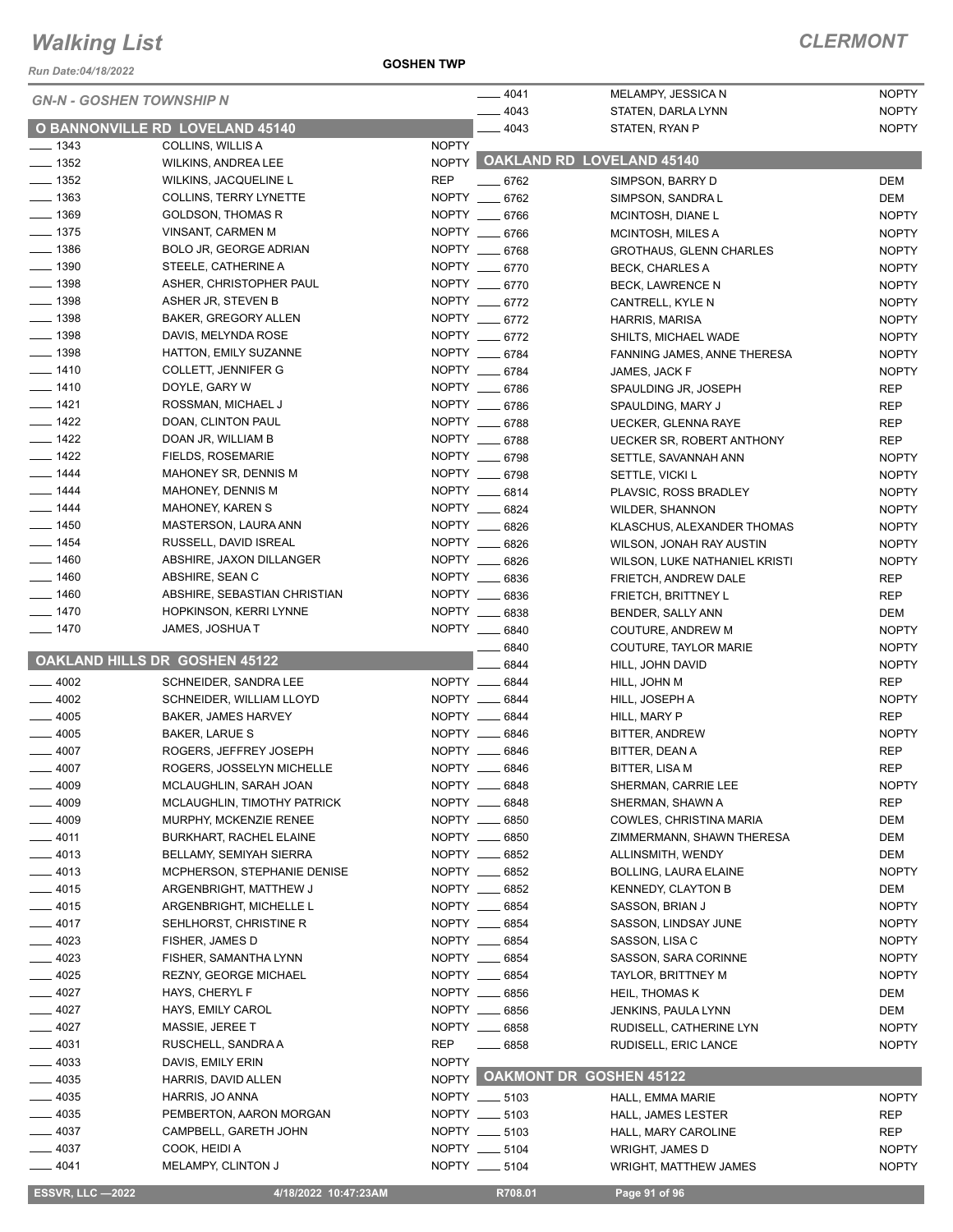*Run Date:04/18/2022*

#### **GOSHEN TWP**

## *CLERMONT*

|                    |                                  |                    | $- 1283$ | CHANDLER, TARA S                 | <b>DEM</b>   |
|--------------------|----------------------------------|--------------------|----------|----------------------------------|--------------|
|                    | <b>GN-N - GOSHEN TOWNSHIP N</b>  |                    | $- 1284$ | <b>HAYES, MARIAH DESIREE</b>     | <b>NOPTY</b> |
|                    | <b>OAKMONT DR GOSHEN 45122</b>   |                    | $-1284$  | STEELE, KATLYN RENAE             | <b>NOPTY</b> |
| $- 5104$           | <b>WRIGHT, MELINDA S</b>         | NOPTY - 1284       |          | STEELE, PHILLIP L                | <b>NOPTY</b> |
| $\frac{1}{2}$ 5104 | WRIGHT, SYDNEY M                 | $NOPTY =$          | $-1284$  | STEELE, TONDA KAY                | <b>NOPTY</b> |
| $\frac{1}{2}$ 5105 | MERKLE, JASON JAMES              | <b>REP</b>         | $-1285$  | <b>CLEMONS, MICHELLE L</b>       | <b>REP</b>   |
| $\frac{1}{2}$ 5105 | MERKLE, KRISTEN NICHOLE          | <b>REP</b>         | $- 1285$ | <b>CLEMONS, ROBERT J</b>         | <b>REP</b>   |
| $\frac{1}{2}$ 5106 | JOHNSON, ELLIOTT CHARLES         | <b>NOPTY</b>       | $-1285$  | <b>CLEMONS, ZACHARY ROBERT</b>   | <b>REP</b>   |
| $- 5106$           | JOHNSON, MARGARET M              | <b>NOPTY</b>       | _ 1286   | BRYANT, ALVA O                   | <b>REP</b>   |
| $\frac{1}{2}$ 5107 | THOMAS, AMY L                    | <b>NOPTY</b>       | _ 1286   | BRYANT, ELIZABETH J              | <b>REP</b>   |
| $\frac{1}{2}$ 5107 | THOMAS, JAMES R                  | $NOPTY =$          | $-1287$  | LLOYD, PATRICIA ANN              | <b>NOPTY</b> |
| $\frac{1}{2}$ 5108 | MATHES, TROY A                   | <b>REP</b>         | $- 1287$ | WENDEL, JOSHUA MATHEW            | <b>NOPTY</b> |
| $\frac{1}{2}$ 5108 | STEPANIAK, KELLY A               | <b>REP</b>         | $- 1287$ | WILLIAMS, ROBERT M               | <b>REP</b>   |
| $\frac{1}{2}$ 5109 | FLICK, SCOT NICHOLAS             | <b>REP</b>         |          |                                  |              |
| $\frac{1}{2}$ 5109 | <b>FLICK, SHAWN LEIGH</b>        | <b>REP</b>         |          | SAND HILLS DR GOSHEN 45122       |              |
| $\frac{1}{2}$ 5111 | LARDIE, ANTHONY                  | NOPTY -8201        |          | TACKETT, ABIGAIL HANNAH          | <b>NOPTY</b> |
| $\frac{1}{2}$ 5111 | LARDIE, BRIANNA NICOLLE          | <b>REP</b>         | $- 6201$ | TACKETT, HEATHER                 | <b>NOPTY</b> |
| $\frac{1}{2}$ 5113 | POWELL JR, BOBBY L               | <b>REP</b>         | $-6201$  | TACKETT, JOSHUA DAVID            | <b>NOPTY</b> |
| $\frac{1}{2}$ 5113 | POWELL, KRISTINE D               | <b>REP</b>         | $-6201$  | ZIEBOL WILLIAMS, JENNIFER LOUISE | <b>NOPTY</b> |
| $- 5115$           | <b>BRAUN, JENNIFER ANN</b>       | NOPTY -8202        |          | SANTIN ABARCA, XIMENA            | <b>NOPTY</b> |
| $\frac{1}{2}$ 5115 | <b>BRAUN, MATTHEW JAMES</b>      | NOPTY -8202        |          | SANTIN ORTEGA, ISRAEL            | <b>REP</b>   |
|                    |                                  |                    | 6203     | CAMPBELL, RORY JAUNDRILL         | <b>NOPTY</b> |
|                    | PARK CIR LOVELAND 45140          |                    | 6204     | CADE, ELLIOTT R                  | DEM          |
|                    |                                  | NOPTY - 6204       |          | CADE III, HOWARD D               | DEM          |
| $- 6769$           | <b>FERRERI, CHRISTINA MARIE</b>  | NOPTY -            | - 6204   | CADE JR, HOWARD D                | <b>NOPTY</b> |
| $- 6769$           | GILLIAM, SEAN NICHOLAS           |                    | 6204     | CADE, PAMELA R                   | DEM          |
| $-6770$            | SEAMAN, JAMES A                  | NOPTY -<br>NOPTY - | 6205     | DOYLE, BRIAN RICHARD             | <b>REP</b>   |
| $-6771$            | DEES, GARYLEE HARRISON           |                    | $- 6205$ | DOYLE, JESSICA LAUREN            | <b>REP</b>   |
| $- 6772$           | <b>BOOKS, CATHY A</b>            | <b>REP</b>         | $- 6206$ | MICHAELS, RACHAEL KELLY          | <b>NOPTY</b> |
| $- 6772$           | <b>BOOKS, CHARLES M</b>          | <b>REP</b>         | $- 6207$ | JENKINS, CADE MATTHEW            | <b>NOPTY</b> |
|                    | PICKWICK DR LOVELAND 45140       |                    | 6207     | <b>JENKINS, CARYN L</b>          | <b>NOPTY</b> |
|                    |                                  |                    | 6207     | JENKINS, JONATHAN M              | <b>NOPTY</b> |
| $- 1142$           | ZAVISIN, MICHAEL E               | NOPTY -            | 6208     | WALLACE, JEFFREY D               | <b>REP</b>   |
| $- 1146$           | FULTON, GARRETT ALEXANDER        | <b>NOPTY</b>       | 6208     | WALLACE, KATHLEEN C              | DEM          |
| $- 1146$           | FULTON III, ROBERT E             | <b>NOPTY</b>       | 6209     | LYMBURNER, ANDREW JAMES          | <b>NOPTY</b> |
| $-1146$            | JACOBS, CYNTHIA M                | <b>REP</b>         | 6209     | LYMBURNER, JESSICA L             | <b>NOPTY</b> |
| $- 1146$           | JACOBS, LORNE THOMAS             | <b>NOPTY</b>       | 6210     | FLORES GONZALEZ, IRMALIS         | <b>NOPTY</b> |
| $- 1146$           | JACOBS, ROBERT S                 | <b>NOPTY</b>       | 6210     | ROSARIO MARTES, JAVIER F         | <b>NOPTY</b> |
| $- 1146$           | <b>JACOBS, TRISTAN SCOTT</b>     | <b>NOPTY</b>       | 6211     | GOLDFUSS, STEPHANIE LYNN         | <b>REP</b>   |
| $- 1146$           | SEBASTIAN, LORRAINE SHOPHIE      | <b>NOPTY</b>       | 6211     | GOLDFUSS, STEVEN RAY             | <b>REP</b>   |
| $- 1148$           | ROHLFS, DONALD R                 | NOPTY <sup>-</sup> | 6212     | <b>BULLOCK, CAMERON DONALD</b>   | REP          |
| $-1148$            | ROHLFS, KAREN L                  | <b>NOPTY</b>       | 6212     | <b>BULLOCK, DONALD GLENN</b>     | <b>REP</b>   |
| 1148               | ROHLFS, MADISON LYNN             | <b>NOPTY</b>       | 6212     | <b>BULLOCK, RILEY ELIZABETH</b>  | <b>REP</b>   |
| $= 1150$           | ROHLFS, JOSEPH ALAN              | <b>REP</b>         | 6212     | <b>BULLOCK, TAMMY M</b>          | <b>REP</b>   |
| $-1150$            | ROHLFS, WENDY K                  | <b>REP</b>         | 6213     | HUY, KATRINA MARIE               | <b>NOPTY</b> |
| $- 1154$           | ROHLFS, DYLAN MICHAEL            | <b>NOPTY</b>       | 6213     | HUY, SCOTT EDWARD                | <b>NOPTY</b> |
| $- 1154$           | ROHLFS, LINDSAY                  | <b>NOPTY</b>       | 6214     | MULCAHY, DONNA DECLUE            | <b>NOPTY</b> |
| __ 1154            | ROHLFS, MICHAEL JOSEPH           | <b>NOPTY</b>       | 6214     | MULCAHY, PATRICK JOHN            | <b>NOPTY</b> |
| $- 1154$           | ROHLFS, NICHOLAS M               | <b>NOPTY</b>       | 6216     | VANDEGRIFF, COURTNEY C           | <b>NOPTY</b> |
| $- 1156$           | NGUYEN, TRANG HONG               | <b>NOPTY</b>       | 6216     | VANDEGRIFF, WESLEY MCHUGH        | <b>NOPTY</b> |
| $- 1156$           | RANDOLPH, DAVID C                | <b>NOPTY</b>       | 6218     | <b>GARRISON, JEFFREY C</b>       | DEM          |
|                    |                                  |                    | 6218     | GARRISON, SANDY K                | DEM          |
|                    | <b>PUTTERS LN LOVELAND 45140</b> |                    | 6219     | WYKERT, JARROD F                 | <b>NOPTY</b> |
| $- 1277$           | WILLIAMS, GEOFFREY FORREST       | <b>DEM</b>         | 6220     | BOYD, HUNTER CHRISTIAN           | <b>NOPTY</b> |
| $- 1277$           | WILLIAMS, ISABELLE HOPE          | <b>NOPTY</b>       | 6220     | CAMPBELL, ROBERT C               | DEM          |
| $-1277$            | WILLIAMS, LORELEI FAITH          | <b>NOPTY</b>       | 6220     | CAMPBELL, VALERIE GWYNEDD        | <b>REP</b>   |
| $-1279$            | <b>MENKE, MICHAEL B</b>          | <b>REP</b>         | 6221     | KROEGER, MELISSA MARQUIS         | <b>NOPTY</b> |
| $-1279$            | MENKE, SUSAN MARIE               | <b>NOPTY</b>       | 6222     | BOWERMAN, JACQUELINE CLARKE      | <b>NOPTY</b> |
| $-1281$            | GORDON, JASON M                  | <b>NOPTY</b>       | 6222     | BOWERMAN, TODD E                 | <b>NOPTY</b> |
| $-1281$            | <b>GORDON, SARAH L</b>           | <b>NOPTY</b>       | 6223     | HALE, ANGELA RUTH                | <b>NOPTY</b> |
| $- 1282$           | WILSON, DIANE M                  | <b>NOPTY</b>       | 6224     | DROHAN, AMANDA BRITT             | <b>REP</b>   |
| $-1282$            | <b>WILSON, ROBERT P</b>          | <b>NOPTY</b>       | 6225     | CIRIC, MICHELLE R                | DEM          |
| 1283               | CHANDLER, SCOTT W                | <b>DEM</b>         | 6225     | CIRIC, VLADIMIR                  | DEM          |
|                    |                                  |                    |          |                                  |              |

 **ESSVR, LLC —2022 4/18/2022 10:47:23AM R708.01 Page 92 of 96**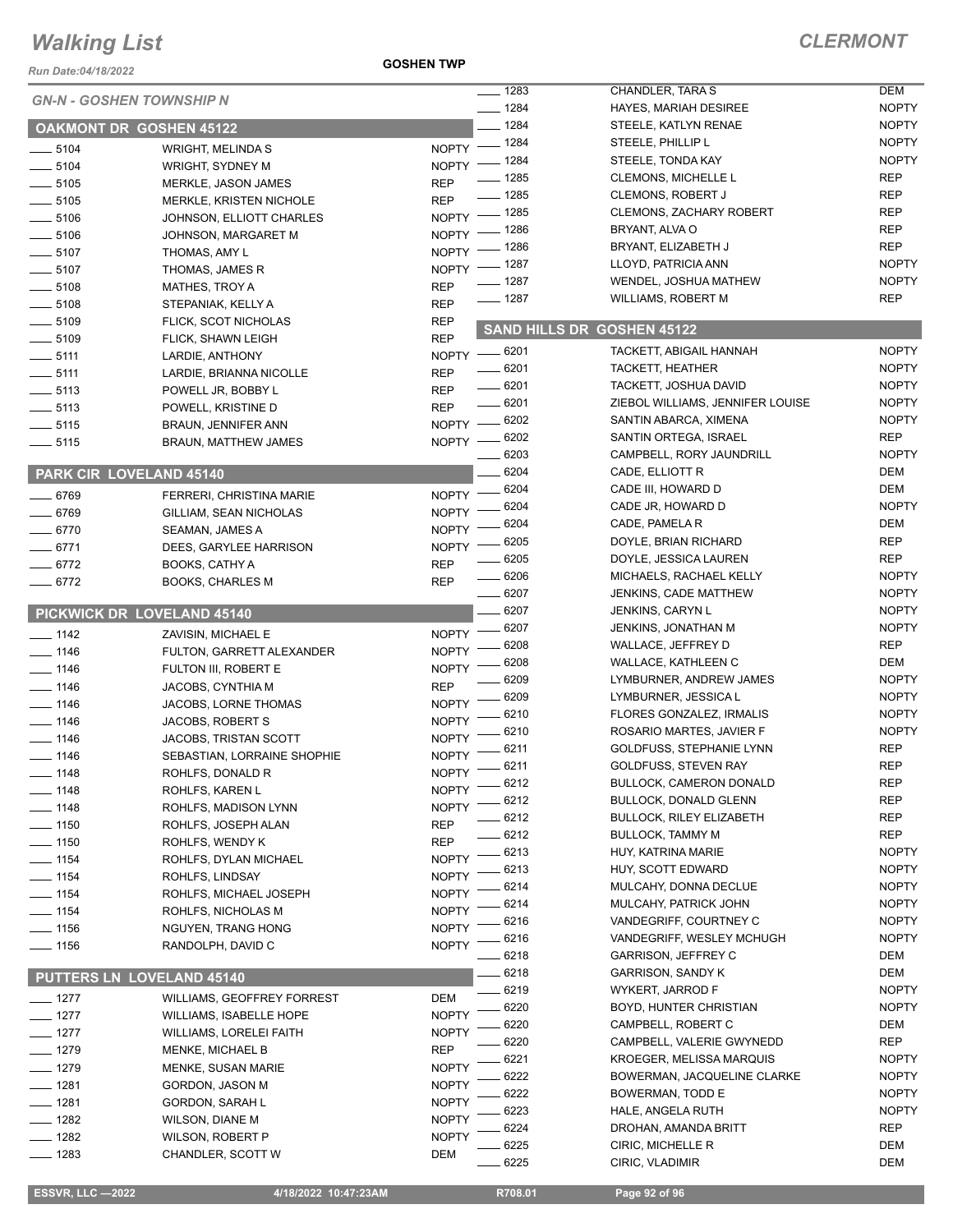*Run Date:04/18/2022*

**GOSHEN TWP**

| run Dale.04/10/∠022                |                                   |                                    |                                       |              |
|------------------------------------|-----------------------------------|------------------------------------|---------------------------------------|--------------|
| <b>GN-N - GOSHEN TOWNSHIP N</b>    |                                   |                                    | ZIMMER, GAIL MAUREEN                  | <b>NOPTY</b> |
|                                    |                                   |                                    | ZIMMER JR, HARRY ROBERT               | <b>NOPTY</b> |
|                                    | <b>SAND HILLS DR GOSHEN 45122</b> | $-1295$                            | <b>MORRIS, KIMBERLY DAWN</b>          | <b>REP</b>   |
| $- 6226$                           | PFIZENMAYER, ADAM CHARLES         | NOPTY __ 1295                      | MORRIS, STEPHEN WAYNE                 | <b>REP</b>   |
| $-6226$                            | PFIZENMAYER, CATHI ANN            | NOPTY __ 1295                      | MORRIS II, STEPHEN WAYNE              | <b>NOPTY</b> |
| $- 6226$                           | <b>WAGHER, MARK PHILIP</b>        | <b>REP</b><br>$- 1296$<br>$- 1296$ | HARRISON, DONALD B                    | <b>DEM</b>   |
| <b>SAND TRAP CT LOVELAND 45140</b> |                                   |                                    | HARRISON, SALLY J                     | DEM          |
|                                    |                                   | 1297                               | WILSON, DAVID WALTER                  | <b>NOPTY</b> |
| $- 1277$                           | HARTMAN, KATHERINE H              | NOPTY __ 1297                      | <b>WILSON, KRISTY LYNN</b>            | <b>NOPTY</b> |
| $- 1277$                           | LANGDON, ANGIE NICOLE             | NOPTY __ 1298                      | CARBONE, CHRISTOPHER A                | <b>REP</b>   |
| $- 1277$                           | LANGDON, DAVID K                  | $\frac{1}{2}$ 1298<br><b>REP</b>   | CARBONE, ERICA CHRISTINE              | <b>NOPTY</b> |
| $- 1279$                           | LIGHTHALL, TIMOTHY H              | <b>REP</b><br>$- 1298$             | CARBONE, STEPHEN ROCCO                | <b>NOPTY</b> |
| $- 1279$                           | LIGHTHALL, VICTORIA               | $- 1299$<br><b>REP</b>             | NOEL, REBECCA E                       | <b>NOPTY</b> |
| $- 1281$                           | <b>BLACK, JAMES C</b>             | <b>REP</b><br>$- 1299$             | NOEL, SAMUEL ELIJAH                   | <b>NOPTY</b> |
| $- 1282$                           | LANDIS, ABBIGAYLE NIKOLE          | NOPTY __ 1299                      | NOEL, SCOTT D                         | <b>NOPTY</b> |
| $- 1282$                           | LANDIS, DENNY J                   | NOPTY __ 1300                      | TANNER, SHARON P                      | <b>REP</b>   |
| $- 1282$                           | LANDIS, KIMBERLY D                | NOPTY __ 1300                      | TANNER, STELLA P                      | <b>NOPTY</b> |
| $\frac{1}{2}$ 1283                 | GLOVER, ANNE-MARIE                | $\frac{1}{2}$ 1302<br>REP          | ANDERSON, CARA MARIE                  | <b>NOPTY</b> |
| $- 1283$                           | GLOVER JR, ROBERT C               | $\frac{1}{2}$ 1302<br>REP          | ANDERSON, DAVID RUSSELL               | <b>NOPTY</b> |
| $- 1284$                           | MUSSELMAN, JOHN B                 | NOPTY __ 1303                      | SEVER, DARYL L                        | <b>NOPTY</b> |
| $- 1284$                           | MUSSELMAN, LINDA A                | NOPTY __ 1305                      | MILLER, JULIA ANN                     | <b>NOPTY</b> |
| $- 1284$                           | REISENBICHLER, AUDREY ANN         | NOPTY __ 1305                      | MILLER, STEPHANIE J                   | <b>NOPTY</b> |
| $- 1284$                           | REISENBICHLER, ROBERT D           | <b>REP</b><br>$\frac{1}{2}$ 1305   | MILLER, STEVEN MARK                   | <b>NOPTY</b> |
| $-1285$                            | ABNER, LINDSEY N                  | NOPTY __ 1306                      | EDWARDS, CASSAUNDRA L                 | <b>REP</b>   |
| $- 1285$                           | HICKS ROBINSON, MARTHA ILENE      | NOPTY __ 1306                      | EDWARDS, JIMMY SAMIR                  | <b>REP</b>   |
| $- 1285$                           | ROBINSON, NORMAN ELLERY           | NOPTY __ 1307                      | MAY, CLIFFORD CHARLES                 | <b>NOPTY</b> |
| $- 1286$                           | BLUMENTRITT, TYLER W              | NOPTY __ 1307                      | MAY, ROHANY E                         | <b>NOPTY</b> |
| $- 1286$                           | KALTENBACH, KATRINA J             | NOPTY __ 1307                      | SMITH, LAURIN DANIEL                  | <b>NOPTY</b> |
| $- 1286$                           | NANCE, MARGARET ANN               | NOPTY __ 1308                      | <b>BARRON, KIMBERLY A</b>             | <b>REP</b>   |
| $- 1286$                           | ROSS, JEFFERY ALLEN               | NOPTY __ 1308                      | <b>BARRON, MACKENZIE LEAH</b>         | <b>NOPTY</b> |
| $- 1286$                           | SHAVER, TRAVIS G                  | NOPTY __ 1308                      | BARRON, PAUL J                        | <b>REP</b>   |
| $- 1287$                           | SCROGGINS, DORIS J                | NOPTY __ 1308                      | BARRON, PAUL J                        | <b>NOPTY</b> |
|                                    |                                   | $- 1310$                           | ARMSTRONG, BRENDA J                   | <b>REP</b>   |
|                                    | <b>SANDWOOD DR LOVELAND 45140</b> | 1310                               | HALCOMB, HALEY E                      | <b>NOPTY</b> |
| $- 1277$                           | WEAST, KAREN A                    | NOPTY __ 1310                      | MYERS, DANIEL JOSEPH                  | <b>NOPTY</b> |
| $- 1277$                           | <b>WEAST, MATTHEW PETER</b>       | NOPTY - 1310                       | MYERS, JOSEPH E                       | <b>NOPTY</b> |
| $- 1277$                           | <b>WEAST, STEVEN CHRISTOPHER</b>  | NOPTY __ 1310                      | MYERS, SONYA C                        | <b>NOPTY</b> |
| $-1278$                            | TUDOR, ANGEL M                    | <b>NOPTY</b>                       |                                       |              |
| $- 1278$                           | TUDOR, HARLEY P                   | NOPTY                              | <b>SCHLOTTMAN RD LOVELAND 45140</b>   |              |
| $-1278$                            | TUDOR, PHILLIP BRYAN              | <b>NOPTY</b><br>. 10888            | THOMPSON JR, MORLEY P                 | <b>REP</b>   |
| $- 1280$                           | <b>HOLLOWAY, MARJORIE A</b>       | <b>REP</b>                         |                                       |              |
| $- 1280$                           | HOLLOWAY, WILLIAM K               | <b>REP</b>                         | <b>SHAMROCK CIR LOVELAND 45140</b>    |              |
| $- 1281$                           | COOLEY, KAREN APRIL               | NOPTY __ 6862                      | KITTS, J SHAYNE                       | <b>NOPTY</b> |
| $- 1281$                           | COOLEY, RICHARD WADE              | NOPTY __ 6862                      | KITTS, MICHELE                        | <b>NOPTY</b> |
| $-1282$                            | SPINNATO, PAUL DANIEL             | <b>REP</b><br>6863                 | SCUTERUD, JOHN H                      | REP          |
| $- 1282$                           | SPINNATO, SHARON KAY              | <b>REP</b><br>6863                 | SCUTERUD, JOHN NATHAN                 | <b>NOPTY</b> |
| $- 1283$                           | ANSLINGER, LEISA MARIE            | NOPTY __<br>6863                   | SCUTERUD, MELISSA A                   | <b>NOPTY</b> |
| $- 1283$                           | ANSLINGER, STEVEN JOSEPH          | NOPTY ___<br>6864                  | ELLIS, JAMES SMITH                    | DEM          |
| $- 1284$                           | NEIDICH, ANGELA MARIE             | NOPTY __ 6864                      | ELLIS, VERONICA LYNN                  | DEM          |
| $-1284$                            | NEIDICH III, JOSEPH F             | NOPTY ___<br>6865                  | PIZIALI, BRADLEY JAMES                | <b>NOPTY</b> |
| $- 1285$                           | HERRING, ALEXANDER M              | NOPTY __<br>6865                   | PIZIALI, JULIE RAYE                   | <b>NOPTY</b> |
| $- 1286$                           | SECRIST, DIANA L                  | NOPTY __ 6865                      | PIZIALI, OLIVIA RAYE                  | <b>NOPTY</b> |
| ___ 1286                           | SECRIST, NEAL PERRY               | <b>NOPTY</b>                       |                                       |              |
| $- 1287$                           | OTTO, JEFFREY C L                 |                                    | NOPTY SILVER CREEK CIR LOVELAND 45140 |              |
| $- 1287$                           | OTTO, TERRI L                     | NOPTY __ 1214                      | ACKLEY, HANNAH JANE                   | DEM          |
| $- 1288$                           | TILLOTSON, BARBARA A              | <b>REP</b><br>$- 1214$             | ACKLEY, HEATHER L                     | DEM          |
| $-1288$                            | TILLOTSON, BRADLEY T              | REP<br>$- 1214$                    | ACKLEY, JOSHUA H                      | <b>NOPTY</b> |
| $-1289$                            | PRIVETT, JARED W                  | <b>REP</b><br>$- 1214$             | ACKLEY, KEVIN RAY                     | <b>NOPTY</b> |
| $-1289$                            | PRIVETT, JOCELYN MARIE            | <b>REP</b><br>$- 1216$             | RIENECKE, ROBERT D                    | <b>NOPTY</b> |
| $-1290$                            | CORIELL, ANDREA DAWN              | <b>NOPTY</b><br>$- 1216$           | <b>RIENECKE, TERRIL A</b>             | <b>NOPTY</b> |
| $- 1290$                           | CORIELL, CHRISTOPHER W            | NOPTY __ 1217                      | SACAY, ALEXANDRIA BARBARA             | <b>NOPTY</b> |
| $- 1292$                           | KOCH, JESSICA C                   | <b>NOPTY</b><br>$-1217$            | SACAY, DAVID E                        | <b>NOPTY</b> |
| $- 1292$                           | WAYER, ROSE ANN                   | <b>NOPTY</b>                       |                                       |              |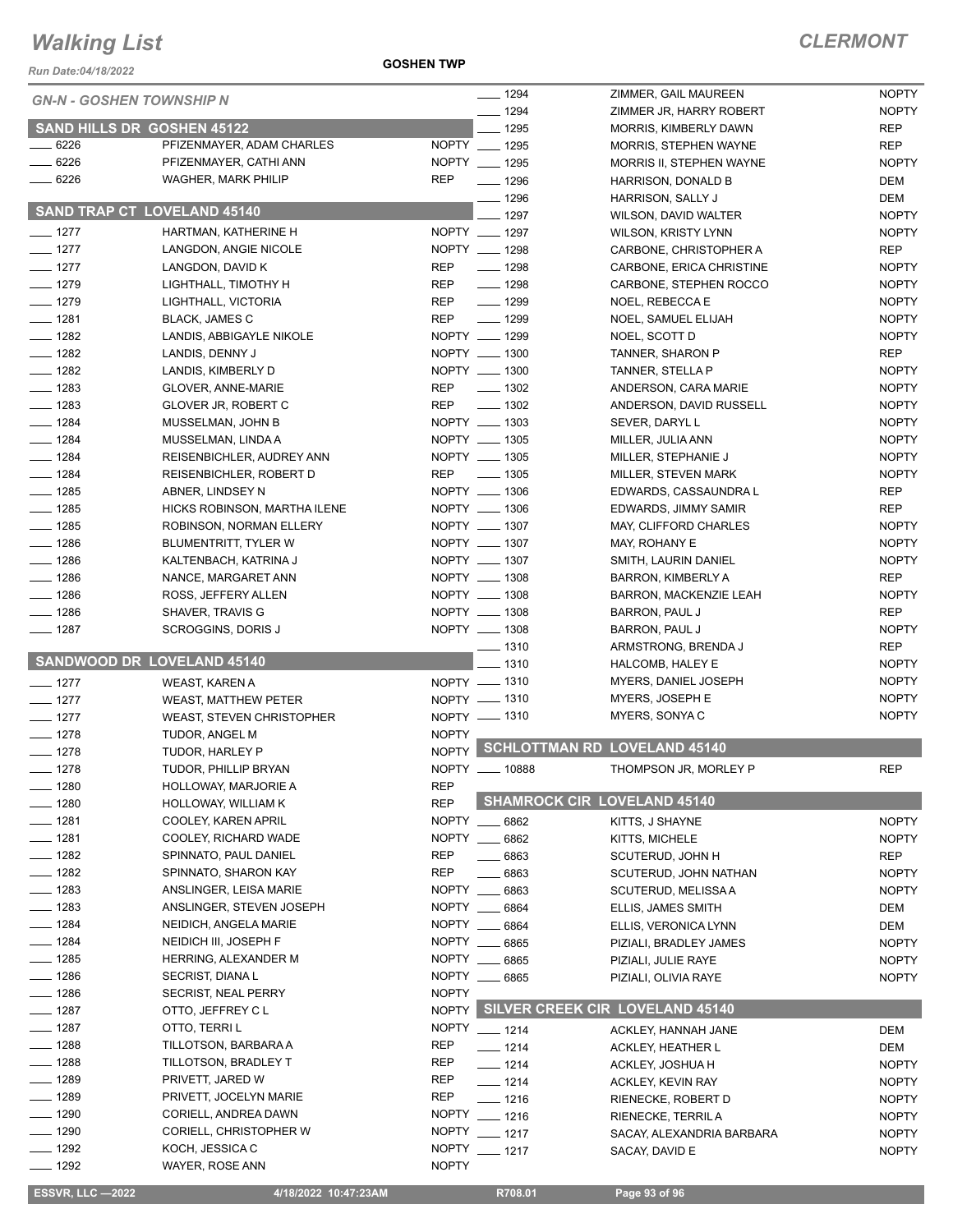*Run Date:04/18/2022*

#### **GOSHEN TWP**

## *CLERMONT*

| <b>GN-N - GOSHEN TOWNSHIP N</b> |                                                                 |              | $- 6115$                        | WELSH, CHRISTOPHER THOMAS                     | <b>NOPTY</b> |
|---------------------------------|-----------------------------------------------------------------|--------------|---------------------------------|-----------------------------------------------|--------------|
|                                 |                                                                 |              | $-6115$                         | WELSH, SUSAN H                                | <b>NOPTY</b> |
|                                 | <b>SILVER CREEK CIR LOVELAND 45140</b>                          |              | $-6116$                         | GARCIA BLASQUEZ, ALEJANDRO                    | <b>NOPTY</b> |
| $- 1218$                        | OGDAN, BRITTANY L                                               |              | NOPTY __ 6116                   | SAUCEDO LOZADA, PAOLA LORENA                  | <b>NOPTY</b> |
| $- 1218$                        | OGDAN, CHARLES JOSEPH                                           |              | NOPTY __ 6117                   | THOMAS, CASEY S                               | <b>REP</b>   |
| $- 1219$                        | KLEIN, ABIGAIL L                                                |              | NOPTY __ 6117                   | THOMAS, CONNOR REED                           | <b>REP</b>   |
| $- 1219$                        | KLEIN, ANN ELIZABETH                                            |              | DEM _______ 6117                | THOMAS, JANEL A                               | <b>REP</b>   |
| $- 1219$                        | KLEIN, JOSEPH CARL                                              |              | NOPTY __ 6117                   | THOMAS, KIRSTIN PAIGE                         | <b>REP</b>   |
| $- 1220$                        | DEMPSEY, BARBARA R                                              |              | NOPTY __ 6118                   | BEAUDOIN, GREGORY M                           | <b>NOPTY</b> |
| $- 1220$                        | DEMPSEY, WALTER B                                               |              | NOPTY __ 6118                   | <b>BEAUDOIN, JESSICA MARY</b>                 | <b>NOPTY</b> |
| $- 1220$                        | HAWKINS, CATHERINE ELIZABETH                                    |              | NOPTY __ 6119                   | MINTON, LEAH R                                | <b>NOPTY</b> |
| $- 1220$                        | <b>HAWKINS, JAMES T</b>                                         |              | NOPTY __ 6120                   | <b>BRZEZICKI, MARK</b>                        | <b>NOPTY</b> |
| $\frac{1}{2}$ 1220              | HAWKINS, JAN C                                                  |              | NOPTY __ 6120                   | BRZEZICKI, SAMUEL JOSEPH                      | <b>NOPTY</b> |
| $- 1221$                        | DUGGAN, JACQUELINE MARIE                                        | DEM          | $-6121$                         | WEVER, LYNNE M                                | <b>REP</b>   |
| $- 1221$                        | DUGGAN, JAMES KEVIN                                             | <b>REP</b>   | $\frac{1}{2}$ 6121              | WEVER JR, OLIVER RONALD                       | <b>REP</b>   |
| $- 1221$                        | TODD, ELLA MARIE                                                |              | NOPTY __ 6122                   | COOPER, JEFFREY ROSS                          | DEM          |
| $- 1222$                        | EIFERT, AMY LYNN                                                |              | NOPTY __ 6122                   | COOPER, KELLY L                               | DEM          |
| $- 1222$                        | SIMONE, KENNETH A                                               | REP          | $- 6123$                        | ARELLANO, CHRISTIAN ALONSO                    | <b>REP</b>   |
| $- 1222$                        | SIMONE, MELISSA L                                               | <b>REP</b>   | $\frac{1}{2}$ 6123              | NOBLE, SEAN M                                 | <b>NOPTY</b> |
| $- 1223$                        | SEIFERT, BRIAN D                                                |              | NOPTY __ 6123                   | SULLIVAN, LACEY A                             | <b>REP</b>   |
| $- 1223$                        | SEIFERT, SHANA K                                                |              | NOPTY __ 6123                   | <b>WILLIS, AUSTIN LEIGH</b>                   | <b>NOPTY</b> |
| $- 1224$                        | BACZKOWSKI, JOHN MICHAEL                                        |              | NOPTY __ 6125                   | BERAN, ADAM C                                 | <b>NOPTY</b> |
| $- 1224$                        | BUCZKOWSKI, ELIZABETH D                                         | <b>REP</b>   | $\frac{1}{2}$ 6125              | BERAN, CLAIRE MARIE                           | <b>NOPTY</b> |
| $- 1224$                        | <b>BUCZKOWSKI, MICHAEL ROBERT</b>                               | <b>REP</b>   | $-6125$                         | BERAN, COLIN ALEXANDER                        | <b>NOPTY</b> |
| $- 1224$                        | HANKINS, KIMBERLY ANN                                           |              | NOPTY __ 6125                   | BERAN, GEORGE F                               | <b>REP</b>   |
| $- 1224$                        | HANKINS, MICHAEL A                                              |              | NOPTY __ 6125                   | BERAN, JENNIFER SUE                           | <b>REP</b>   |
| $- 1224$                        | HANKINS, RYAN MICHAEL                                           |              | NOPTY __ 6126                   | CAIN, NATASHA MARIE                           | DEM          |
| $- 1225$                        | PLUNKETT, MARK G                                                |              | NOPTY __ 6126                   | DAVIS III, JONATHAN                           | DEM          |
| $- 1225$                        | PLUNKETT, MICHELLE S                                            | REP          | $- 6126$                        | JOHNSON, KIARA LYNN                           | <b>NOPTY</b> |
| $- 1226$                        | KATSILOMETES, ATHANASIOS                                        | DEM          | $-6128$                         | <b>BRIGGS, DOUGLAS H</b>                      | <b>REP</b>   |
| $- 1226$                        | KATSILOMETES, SILVIA ELIZABETH                                  | DEM          | $-6128$                         | <b>BRIGGS, ELIZABETH A</b>                    | <b>REP</b>   |
| $- 1228$                        | PETERS, DAVID FINN                                              | <b>REP</b>   | $-6128$                         | <b>BRIGGS, LOGAN THOMAS</b>                   | DEM          |
|                                 |                                                                 |              |                                 |                                               |              |
| $- 1228$                        | PETERS, NANCY L                                                 | <b>REP</b>   |                                 |                                               |              |
|                                 | SOUTHERN HILLS DR GOSHEN 45122                                  |              | <b>STAGGE RD LOVELAND 45140</b> |                                               |              |
|                                 |                                                                 |              | 6804                            | ARMAS, ANACLETO FELIPE                        | DEM          |
| $-6100$                         | DAVIDSON, JAMES E                                               |              | NOPTY __ 6804                   | ARMAS, EDUARDO ANDRES                         | DEM          |
| $-6102$                         | HUNDLEY, FRITZ HENRY                                            |              | NOPTY __ 6804                   | PITA, MIGUELINA MARIA                         | DEM          |
| $- 6104$                        | HUGHES, ERIN AMANDA                                             |              | NOPTY __ 6808                   | JOHNSON, EMILY ANNE                           | <b>NOPTY</b> |
| $- 6104$                        | HUGHES JR, MICHAEL A                                            |              | NOPTY __ 6808                   | MEREDITH, LINDSEY CROCKER                     | <b>NOPTY</b> |
| $- 6105$                        | CONKLIN, LAURA E                                                | DEM          | 6808                            | MEREDITH, MICHAEL JOHN                        | <b>NOPTY</b> |
| $- 6105$                        | CONKLIN, MATTHEW D                                              |              | NOPTY __ 6812                   | HATCH, ERIC K                                 | DEM          |
| $-6106$                         | MUCHMORE, BARBARA A                                             |              | NOPTY __ 6812                   | HATCH, NANCY M                                | DEM          |
| $-6106$                         | MUCHMORE SR, DANIEL JOSEPH                                      |              | NOPTY __ 6824                   | TREINEN, ARTHUR R                             | <b>NOPTY</b> |
| $- 6107$                        | <b>BARR, KATHLEEN JOY</b>                                       |              | NOPTY __ 6824                   | TREINEN, BENJAMIN THOMAS                      | <b>NOPTY</b> |
| $- 6108$                        | LUDLOW, ERIC T                                                  |              | NOPTY __ 6824                   | TREINEN, DONNA LEE                            | <b>NOPTY</b> |
| $- 6108$                        | LUDLOW, JESSICA C                                               |              | NOPTY __ 6863                   | HILL, PAUL D                                  | <b>REP</b>   |
| $-6108$                         | LUDLOW, MARLENE A                                               |              | NOPTY __ 6863                   | HILL, VIRGINIA L                              | REP          |
| $- 6108$                        | LUDLOW, TIMOTHY L                                               |              | NOPTY __ 6885                   | <b>BABCOCK, CARLA</b>                         | DEM          |
| $- 6109$                        | ABREU, LAURIE JEAN                                              |              | NOPTY __ 6885                   | BABCOCK JR, JOHN R                            | DEM          |
| $- 6109$                        | ABREU, WILFREDO VALENTIN                                        |              | NOPTY __ 6887                   | LYLE, DAVID H                                 | <b>NOPTY</b> |
| $-6110$                         | HAMILTON, ANDREA BROOKE                                         |              | NOPTY __ 6887                   | LYLE, HOLLY JEAN                              | <b>NOPTY</b> |
| $- 6110$                        | JACKSON, ALAYSIA TRANAE                                         | <b>NOPTY</b> |                                 |                                               |              |
| $- 6111$                        | BLANCHARD, KELSEY MEGAN                                         |              |                                 | NOPTY STONE HEDGE CIR LOVELAND 45140          |              |
| $\frac{1}{2}$ 6111<br>$-6111$   | BLANCHARD, MICHAEL A<br>BLANCHARD, MICHAEL LANE                 |              | NOPTY __ 6873                   | MCANINCH, HEATHER L                           | <b>NOPTY</b> |
|                                 |                                                                 |              | NOPTY __ 6873                   | MCANINCH, JACK HUNTER                         | <b>NOPTY</b> |
| $-6111$                         | <b>BLANCHARD, NICOLE R</b>                                      |              | NOPTY __ 6873                   | MCANINCH, KEEGAN ALLEN                        | <b>NOPTY</b> |
| $\frac{1}{2}$ 6111<br>$- 6112$  | <b>BLANCHARD, TAMMI RENEE</b><br>SETTLEMIRE, CHRISTINE DILANDRO |              | NOPTY __ 6873                   | MCANINCH, MICHAEL A                           | <b>NOPTY</b> |
|                                 |                                                                 |              | NOPTY __ 6874                   | KIEFER, CRISTIN GILL                          | DEM          |
| $-6112$<br>$\frac{1}{2}$ 6113   | SETTLEMIRE, JAMES ANDREW<br>WIEGELE, MARK D                     |              | NOPTY __ 6874                   | KIEFER, TIMOTHY BRANDON                       | DEM          |
|                                 | POWERS, CHAD BRIAN                                              |              | NOPTY __ 6875                   | GREER, JOSEPH CHRISTOPHER                     | <b>NOPTY</b> |
| $- 6114$<br>$-6114$             | POWERS, HANNAH MARIE                                            |              | NOPTY __ 6875<br>NOPTY __ 6876  | HANSON, ELIZABETH JANE                        | REP          |
| $- 6114$                        | POWERS, TISHANA LEE                                             |              | NOPTY __ 6876                   | MILLER, BRITTANY KATHRYN<br>MILLER, REBECCA D | DEM<br>DEM   |

**ESSVR, LLC -2022 4/18/2022 10:47:23AM** R708.01 **Page 94 of 96**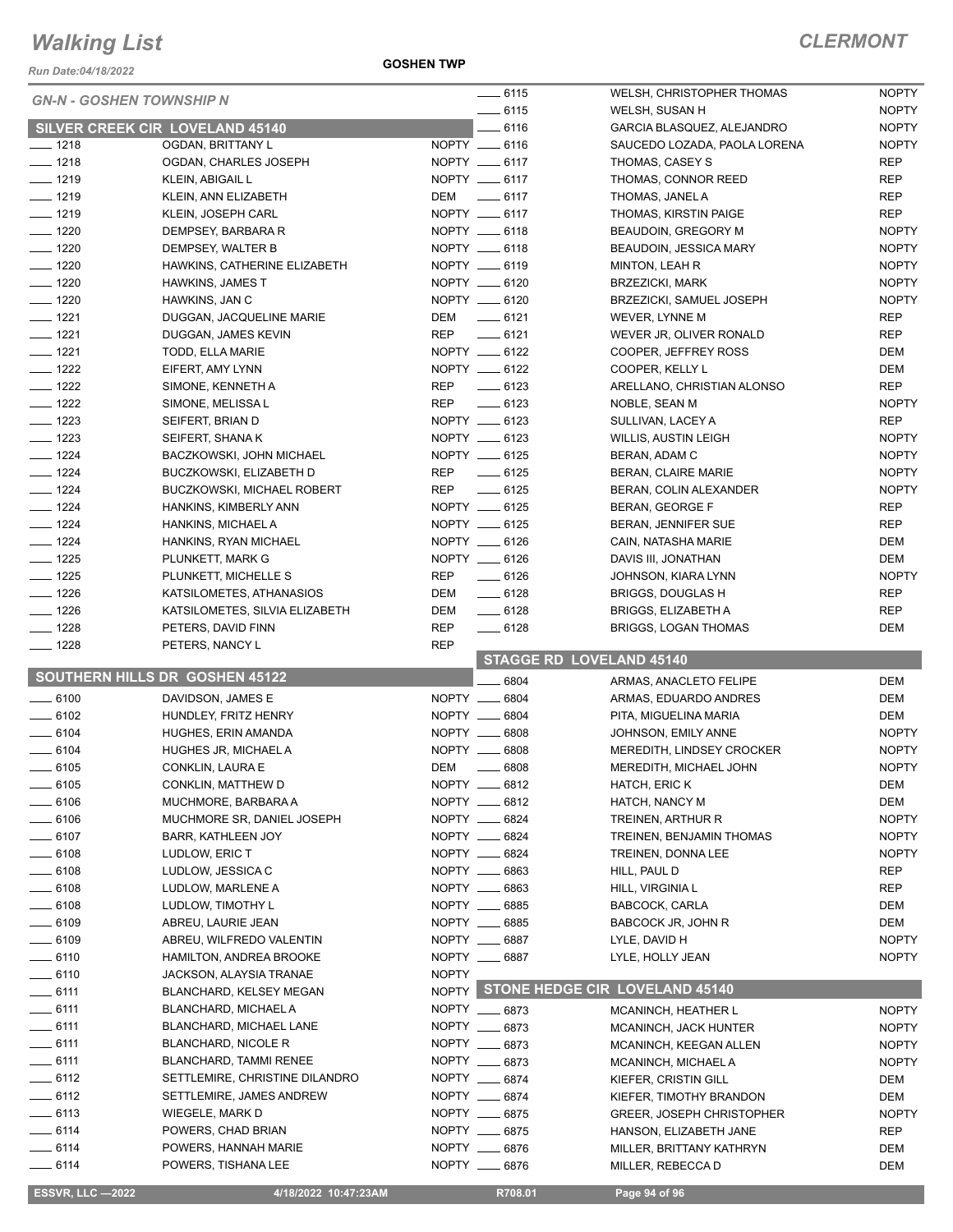*Run Date:04/18/2022*

#### **GOSHEN TWP**

|                           | <b>GN-N - GOSHEN TOWNSHIP N</b>     | 5103                             | FINN, MICHAEL E             | <b>REP</b>   |
|---------------------------|-------------------------------------|----------------------------------|-----------------------------|--------------|
|                           |                                     |                                  | <b>HAGEDORN, ROSMARIE T</b> | <b>NOPTY</b> |
|                           | STONE HEDGE CIR LOVELAND 45140      | 5105                             | HARDY, KIMBERLY A           | <b>NOPTY</b> |
| $-6876$                   | MILLER, SCOTT D                     | $\frac{1}{2}$ 5106<br><b>REP</b> | HOFFMANN, PAMELA SUE        | <b>NOPTY</b> |
| $-6877$                   | BRANNAN, CYNTHIA KATHRYN            | $-5107$<br><b>REP</b>            | ORCUTT, CHARLES R           | <b>REP</b>   |
| $- 6877$                  | BRANNAN, GREGORY MICHAEL            | $-5107$<br>DEM                   | ORCUTT, NANCY LEA           | <b>DEM</b>   |
| 6877                      | <b>BRANNAN, MICHAEL ROBERT</b>      | 5108<br><b>REP</b>               | VANLANDINGHAM, BARBARA D    | REP          |
| 6877                      | LIU, RICHIE LIN                     | NOPTY -8109                      | ALARIE, DAVID CHARLES       | DEM          |
| .6877                     | LIU, RONNI LYNN                     | 5109<br>$NOPTY$ ––               | ALARIE, ELLEN H             | <b>NOPTY</b> |
| .6878                     |                                     | NOPTY -8110                      | BRYANT, KEENE WILSON        | <b>NOPTY</b> |
|                           | KASZYCA, KRISTIN MARIE              | NOPTY -8110                      | BRYANT, MELISSA VIRES       | <b>NOPTY</b> |
| 6878                      | KASZYCA, MICHAEL                    | $=$ 5111                         | LACERENZA, JASON M          | <b>NOPTY</b> |
| 6879                      | DOCTER, ABIGAIL THERESE             | <b>DEM</b><br>$-5111$            | LACERENZA, SARAH ELIZABETH  | <b>NOPTY</b> |
| 6879                      | DOCTER, KARA MICHELLE               | <b>DEM</b><br>$-5112$            | LANE, KAREN M               | <b>NOPTY</b> |
| .6879                     | DOCTER, LAUREN AILA                 | NOPTY -                          |                             | <b>NOPTY</b> |
| 6879                      | DOCTER, QUENTIN GEORGE              | $=$ 5112<br>DEM                  | LANE, ROBERT H              |              |
|                           | <b>STROMENGER LN LOVELAND 45140</b> | <b>TOTAL: 1,232</b>              |                             |              |
| $-6765$                   | BERGER, BETTY J                     | <b>NOPTY</b>                     |                             |              |
| $-6765$                   | BERGER, ROBERT L                    | <b>NOPTY</b>                     |                             |              |
| $-6765$                   | BERGER, WILLIAM W                   | <b>NOPTY</b>                     |                             |              |
| _ 6766                    | DIXON III, ALBERT W                 | <b>NOPTY</b>                     |                             |              |
| . 6771                    | <b>BOATRIGHT, ANTHONY R</b>         | <b>NOPTY</b>                     |                             |              |
| 6782                      | <b>VUCIC, JAMIE RACHELLE</b>        | <b>NOPTY</b>                     |                             |              |
|                           | SHORT, JAMES DARRELL                |                                  |                             |              |
| $= 6783$                  |                                     | <b>REP</b>                       |                             |              |
| $-6783$                   | SHORT, OTIS D                       | <b>REP</b>                       |                             |              |
|                           | <b>SWEET FARM LN LOVELAND 45140</b> |                                  |                             |              |
| 6884                      | <b>BROBERG, DEANNA M</b>            | <b>DEM</b>                       |                             |              |
| 6884                      | <b>BROBERG, KENNETH A</b>           | <b>NOPTY</b>                     |                             |              |
| $-6885$                   | POLICASTRO, MICHAEL A               | <b>REP</b>                       |                             |              |
| $-6885$                   | VANAUSDALL, ERIKA M                 | <b>REP</b>                       |                             |              |
| _ 6886                    | RIBEIRO, EVA M                      | <b>NOPTY</b>                     |                             |              |
| 6886                      | RIBEIRO, MADALYN M                  | <b>NOPTY</b>                     |                             |              |
| 6887                      | MOORE, CARA LINDSAY                 | <b>NOPTY</b>                     |                             |              |
| 6887                      | MOORE, TYLER JASON                  | <b>NOPTY</b>                     |                             |              |
| 6887                      |                                     | <b>NOPTY</b>                     |                             |              |
|                           | TALBOT, JARRON T                    |                                  |                             |              |
| 6887                      | TALBOT, JEFFREY B                   | DEM                              |                             |              |
| 6888                      | <b>MARTIN, ANGELA</b>               | <b>NOPTY</b>                     |                             |              |
| 6888                      | <b>MARTIN, AUSTIN GREGORY</b>       | <b>NOPTY</b>                     |                             |              |
| 6888                      | MARTIN, GREGORY EDWARD              | <b>NOPTY</b>                     |                             |              |
| 6889                      | MILLER, BRIAN G                     | <b>NOPTY</b>                     |                             |              |
| 6889                      | MILLER, ERICA D                     | <b>NOPTY</b>                     |                             |              |
| 6889                      | MILLER, LINDSEY MARIE               | <b>NOPTY</b>                     |                             |              |
| 6889                      | MUNAFO III, CHRISTOPHER JOHN        | <b>NOPTY</b>                     |                             |              |
| 6889                      | MUNAFO, TAYLOR MARIE                | <b>NOPTY</b>                     |                             |              |
| 6890                      | GILLESPIE, ADDIE LYNN               | <b>NOPTY</b>                     |                             |              |
| 6890                      | GILLESPIE, EMMA ROSE                | <b>NOPTY</b>                     |                             |              |
| 6890                      | GILLESPIE, GARRET DAVID             | <b>NOPTY</b>                     |                             |              |
| 6890                      | GILLESPIE, LARRY D                  | <b>NOPTY</b>                     |                             |              |
| . 6890                    | GILLESPIE, VALERIE ANN              | <b>NOPTY</b>                     |                             |              |
| . 6891                    | <b>VELASCO, CHRISTIAN S</b>         | REP                              |                             |              |
| - 6891                    | VELASCO, JESSICA L                  | REP                              |                             |              |
| 6892                      | DOMINGUEZ, MARIO ALFONZO            | <b>NOPTY</b>                     |                             |              |
| 6892                      | GONZALEZ, JEIMY VANESSA             | <b>NOPTY</b>                     |                             |              |
| 6892                      | GORDON, CYNTHIA A                   | REP                              |                             |              |
| 6892                      | GORDON, REX L                       | <b>REP</b>                       |                             |              |
|                           |                                     |                                  |                             |              |
|                           | <b>WEDGEWAY DR LOVELAND 45140</b>   |                                  |                             |              |
| $\rule{1em}{0.15mm}$ 5101 | KECK, DANIEL H                      | <b>NOPTY</b>                     |                             |              |
| _ 5102                    | CORNELL, ROGER G                    | <b>NOPTY</b>                     |                             |              |
| _ 5102                    | CORNELL, ROSEMARY                   | <b>NOPTY</b>                     |                             |              |
| $-5103$                   | FINN, CAROLYN H                     | REP                              |                             |              |